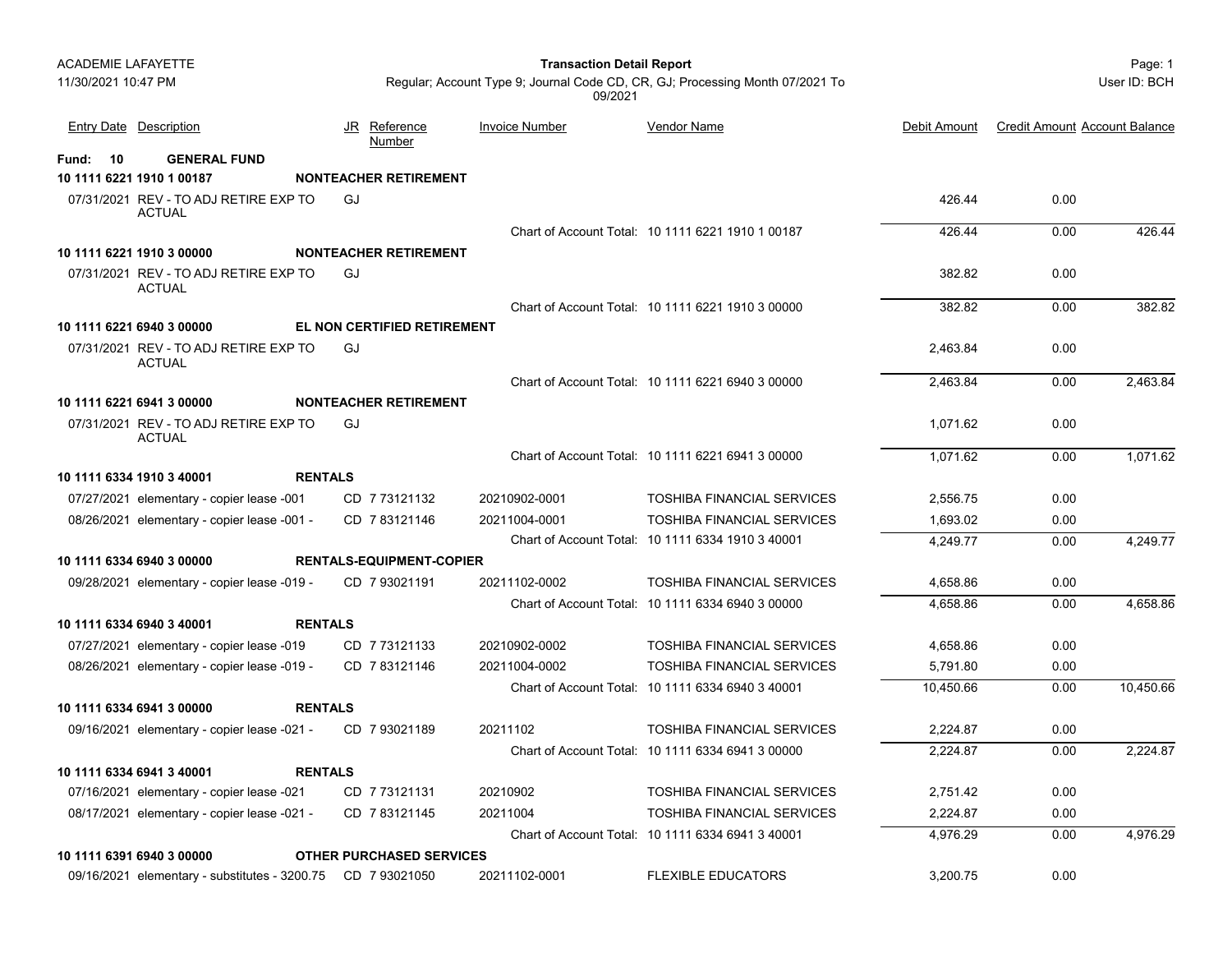#### Page: 2 **Transaction Detail Report**

User ID: BCH

Regular; Account Type 9; Journal Code CD, CR, GJ; Processing Month 07/2021 To 09/2021

| <b>Entry Date</b> Description                                        | JR Reference<br>Number          | <b>Invoice Number</b> | Vendor Name                                       | Debit Amount | <b>Credit Amount Account Balance</b> |          |
|----------------------------------------------------------------------|---------------------------------|-----------------------|---------------------------------------------------|--------------|--------------------------------------|----------|
| 10 1111 6391 6940 3 00000                                            | <b>OTHER PURCHASED SERVICES</b> |                       |                                                   |              |                                      |          |
| 09/28/2021 elementary - substitutes - 2991.5                         | CD 7 93021051                   | 20211102-0004         | <b>FLEXIBLE EDUCATORS</b>                         | 2,991.50     | 0.00                                 |          |
|                                                                      |                                 |                       | Chart of Account Total: 10 1111 6391 6940 3 00000 | 6,192.25     | 0.00                                 | 6,192.25 |
| 10 1111 6391 6940 3 40001                                            | <b>OTHER PURCHASED SERVICES</b> |                       |                                                   |              |                                      |          |
| 08/27/2021 Elemetary - substitute -                                  | CD 783121049                    | 20211004-0001         | <b>FLEXIBLE EDUCATORS</b>                         | 3,875.00     | 0.00                                 |          |
|                                                                      |                                 |                       | Chart of Account Total: 10 1111 6391 6940 3 40001 | 3,875.00     | 0.00                                 | 3,875.00 |
| 10 1111 6391 6941 3 00000                                            | <b>OTHER PURCHASED SERVICES</b> |                       |                                                   |              |                                      |          |
| 09/16/2021 elementary - substitutes - 2325                           | CD 793021050                    | 20211102              | <b>FLEXIBLE EDUCATORS</b>                         | 2,325.00     | 0.00                                 |          |
| 09/28/2021 elementary - substitutes - 2092.5                         | CD 7 93021051                   | 20211102-0003         | <b>FLEXIBLE EDUCATORS</b>                         | 2,092.50     | 0.00                                 |          |
|                                                                      |                                 |                       | Chart of Account Total: 10 1111 6391 6941 3 00000 | 4.417.50     | 0.00                                 | 4,417.50 |
| 10 1111 6391 6941 3 40001                                            | <b>OTHER PURCHASED SERVICES</b> |                       |                                                   |              |                                      |          |
| 08/27/2021 Interpreter services - parent meeting CD 7 83121062       |                                 | 20211004              | <b>INTERPRETEK</b>                                | 152.24       | 0.00                                 |          |
| 08/30/2021 elementary - outside services:<br>interpret               | CD 7 83121148                   | 20211004              | <b>CC INTERPRETEK</b>                             | 150.00       | 0.00                                 |          |
| 08/30/2021 elementary - Interpreter services -                       | CD 7 83121148                   | 20211004-0001         | <b>CC INTERPRETEK</b>                             | 165.68       | 0.00                                 |          |
| 08/30/2021 elementary - Interpreter services -                       | CD 783121148                    | 20211004-0001         | <b>CC INTERPRETEK</b>                             | 142.50       | 0.00                                 |          |
| 08/30/2021 elementary - outside services:<br>interpret               | CD 783121148                    | 20211004              | <b>CC INTERPRETEK</b>                             | 0.00         | 150.00                               |          |
| 08/30/2021 elementary - Interpreter services -                       | CD 783121148                    | 20211004-0001         | <b>CC INTERPRETEK</b>                             | 0.00         | 165.68                               |          |
| 08/30/2021 elementary - Interpreter services -                       | CD 7 83121148                   | 20211004-0001         | <b>CC INTERPRETEK</b>                             | 0.00         | 142.50                               |          |
| 08/30/2021 elementary - outside services:<br>interpret               | CD 7 831211481                  | 20211005              | <b>CC INTERPRETEK</b>                             | 150.00       | 0.00                                 |          |
| 08/30/2021 elementary - Interpreter services -                       | CD 7 831211481                  | 20211005-0001         | <b>CC INTERPRETEK</b>                             | 165.68       | 0.00                                 |          |
| 08/30/2021 elementary - Interpreter services -                       | CD 7831211481                   | 20211005-0001         | <b>CC INTERPRETEK</b>                             | 142.50       | 0.00                                 |          |
| 09/16/2021 outside services - Interpreter for<br>paren               | CD 7 93021064                   | 20211102              | <b>INTERPRETEK</b>                                | 300.00       | 0.00                                 |          |
|                                                                      |                                 |                       | Chart of Account Total: 10 1111 6391 6941 3 40001 | 1.368.60     | 458.18                               | 910.42   |
| 10 1111 6411 1910 1 00185                                            | <b>GENERAL SUPPLIES</b>         |                       |                                                   |              |                                      |          |
| 07/15/2021 Elementary - summer pages &<br>chapters sup               | CD 773121053                    | 20210902              | <b>CHRISTENSEN KEITH</b>                          | 184.83       | 0.00                                 |          |
|                                                                      |                                 |                       | Chart of Account Total: 10 1111 6411 1910 1 00185 | 184.83       | 0.00                                 | 184.83   |
| 10 1111 6411 1910 3 40001                                            | <b>GENERAL SUPPLIES</b>         |                       |                                                   |              |                                      |          |
| 07/15/2021 Record maintenance testing - MAP CD 7 73121027<br>grade l |                                 | 20210902              | DATA RECOGNITION CORPORATION                      | 1,053.00     | 0.00                                 |          |
| 08/13/2021 testing - Spring 2021 MO EOC<br>Assessment                | CD 7 83121086                   | 20211004              | <b>QUESTAR ASSESSMENT</b>                         | 176.54       | 0.00                                 |          |
| 09/17/2021 elementary - supplies - staple refills CD 7 93021124      |                                 | 20211102-0001         | <b>TOSHIBA BUSINESS SOLUTIONS</b>                 | 315.00       | 0.00                                 |          |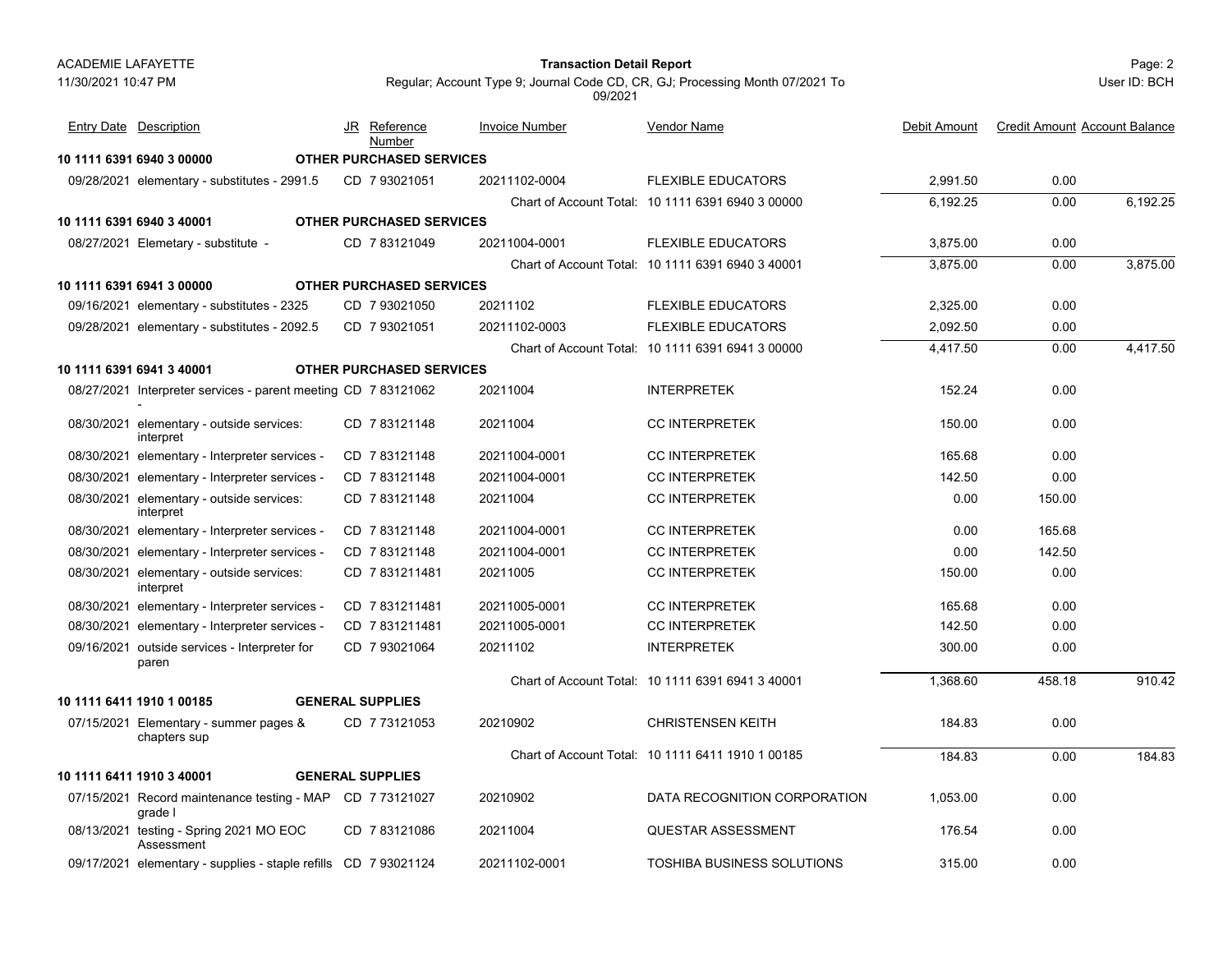11/30/2021 10:47 PM

### Page: 3 **Transaction Detail Report**

Regular; Account Type 9; Journal Code CD, CR, GJ; Processing Month 07/2021 To 09/2021

|            | <b>Entry Date Description</b>                                         | JR Reference<br>Number     | <b>Invoice Number</b> | <b>Vendor Name</b>                                | Debit Amount | <b>Credit Amount Account Balance</b> |          |
|------------|-----------------------------------------------------------------------|----------------------------|-----------------------|---------------------------------------------------|--------------|--------------------------------------|----------|
|            | 10 1111 6411 1910 3 40001                                             | <b>GENERAL SUPPLIES</b>    |                       |                                                   |              |                                      |          |
|            | 09/28/2021 Record maintenance testing - MAP CD 7 93021039<br>grade l  |                            | 20211102              | DATA RECOGNITION CORPORATION                      | 350.00       | 0.00                                 |          |
|            | 09/29/2021 elementary - supplies -                                    | CD 793021120               | 20211102-0001         | <b>TIERNEY</b>                                    | 97.31        | 0.00                                 |          |
|            | 09/29/2021 elementary - supplies - paper                              | CD 7 93021121              | 20211102-0002         | <b>TIERNEY</b>                                    | 870.90       | 0.00                                 |          |
|            | 09/29/2021 elementary - supplies -                                    | CD 793021122               | 20211102-0003         | <b>TIERNEY</b>                                    | 917.27       | 0.00                                 |          |
|            |                                                                       |                            |                       | Chart of Account Total: 10 1111 6411 1910 3 40001 | 3,780.02     | 0.00                                 | 3,780.02 |
|            | 10 1111 6411 6940 3 00000                                             | <b>EL GENERAL SUPPLIES</b> |                       |                                                   |              |                                      |          |
|            | 07/30/2021 OAK STUDENT SUPPLIES REPAID CR                             |                            |                       |                                                   | 0.00         | 387.77                               |          |
|            | 08/30/2021 Elementary - emailed our rep at LdF CD 7 83121148<br>to s  |                            | 20211004              | <b>CC LECTURES DE FRANCE</b>                      | 219.80       | 0.00                                 |          |
|            | 08/30/2021 Elementary - emailed our rep at LdF CD 7 831211481<br>to s |                            | 20211005              | CC LECTURES DE FRANCE                             | 219.80       | 0.00                                 |          |
| 08/30/2021 | Elementary - emailed our rep at LdF CD 7 83121148<br>to s             |                            | 20211004              | CC LECTURES DE FRANCE                             | 0.00         | 219.80                               |          |
|            |                                                                       |                            |                       | Chart of Account Total: 10 1111 6411 6940 3 00000 | 439.60       | 607.57                               | (167.97) |
|            | 10 1111 6411 6940 3 40001                                             | <b>GENERAL SUPPLIES</b>    |                       |                                                   |              |                                      |          |
|            | 07/15/2021 elementary - class supplies -                              | CD 773121067               | 20210902              | <b>JONES NICOLE</b>                               | 26.18        | 0.00                                 |          |
|            | 07/30/2021 elementary - supplies -                                    | CD 773121134               | 20210902-0001         | <b>CC SSI SCHOOL SPECIALTY</b>                    | 44.96        | 0.00                                 |          |
|            | 07/30/2021 elementary - supplies -                                    | CD 7 73121134              | 20210902-0003         | CC SSI SCHOOL SPECIALTY                           | 23.19        | 0.00                                 |          |
|            | 07/30/2021 elementary - supplies -                                    | CD 773121134               | 20210902-0010         | <b>CC AMAZON MKTPLACE PMTS</b>                    | 37.50        | 0.00                                 |          |
|            | 07/30/2021 elementary - supplies -                                    | CD 7 73121134              | 20210902-0013         | <b>CC AMAZON MKTPLACE PMTS</b>                    | 19.98        | 0.00                                 |          |
|            | 07/30/2021 elementary - supplies -                                    | CD 7 73121134              | 20210902              | CC TEACHERSPAYTEACHERS                            | 9.98         | 0.00                                 |          |
|            | 07/30/2021 elementary - supplies -                                    | CD 773121134               | 20210902              | CCOTC BRANDS, INC.                                | 80.63        | 0.00                                 |          |
|            | 07/30/2021 elementary - supplies -                                    | CD 773121134               | 20210902-0001         | CC SSI SCHOOL SPECIALTY                           | 0.00         | 44.96                                |          |
|            | 07/30/2021 elementary - supplies -                                    | CD 773121134               | 20210902-0003         | <b>CC SSI SCHOOL SPECIALTY</b>                    | 0.00         | 23.19                                |          |
|            | 07/30/2021 elementary - supplies -                                    | CD 7 73121134              | 20210902-0010         | <b>CC AMAZON MKTPLACE PMTS</b>                    | 0.00         | 37.50                                |          |
|            | 07/30/2021 elementary - supplies -                                    | CD 7 73121134              | 20210902-0013         | CC AMAZON MKTPLACE PMTS                           | 0.00         | 19.98                                |          |
|            | 07/30/2021 elementary - supplies -                                    | CD 773121134               | 20210902              | CC TEACHERSPAYTEACHERS                            | 0.00         | 9.98                                 |          |
|            | 07/30/2021 elementary - supplies -                                    | CD 7 73121134              | 20210902              | CCOTC BRANDS, INC.                                | 0.00         | 80.63                                |          |
|            | 07/30/2021 elementary - supplies -                                    | CD 7731211341              | 20210921-0001         | CC SSI SCHOOL SPECIALTY                           | 44.96        | 0.00                                 |          |
|            | 07/30/2021 elementary - supplies -                                    | CD 7 731211341             | 20210921-0003         | <b>CC SSI SCHOOL SPECIALTY</b>                    | 23.19        | 0.00                                 |          |
|            | 07/30/2021 elementary - supplies -                                    | CD 7731211341              | 20210921-0010         | CC AMAZON MKTPLACE PMTS                           | 37.50        | 0.00                                 |          |
|            | 07/30/2021 elementary - supplies -                                    | CD 7 731211341             | 20210921-0013         | <b>CC AMAZON MKTPLACE PMTS</b>                    | 19.98        | 0.00                                 |          |
|            | 07/30/2021 elementary - supplies -                                    | CD 7731211341              | 20210921              | CC TEACHERSPAYTEACHERS                            | 9.98         | 0.00                                 |          |
|            | 07/30/2021 elementary - supplies -                                    | CD 7731211341              | 20210921              | CCOTC BRANDS, INC.                                | 80.63        | 0.00                                 |          |
|            | 08/13/2021 elementary - supplies -                                    | CD 783121070               | 20211004              | <b>LECTURES DE FRANCE</b>                         | 707.95       | 0.00                                 |          |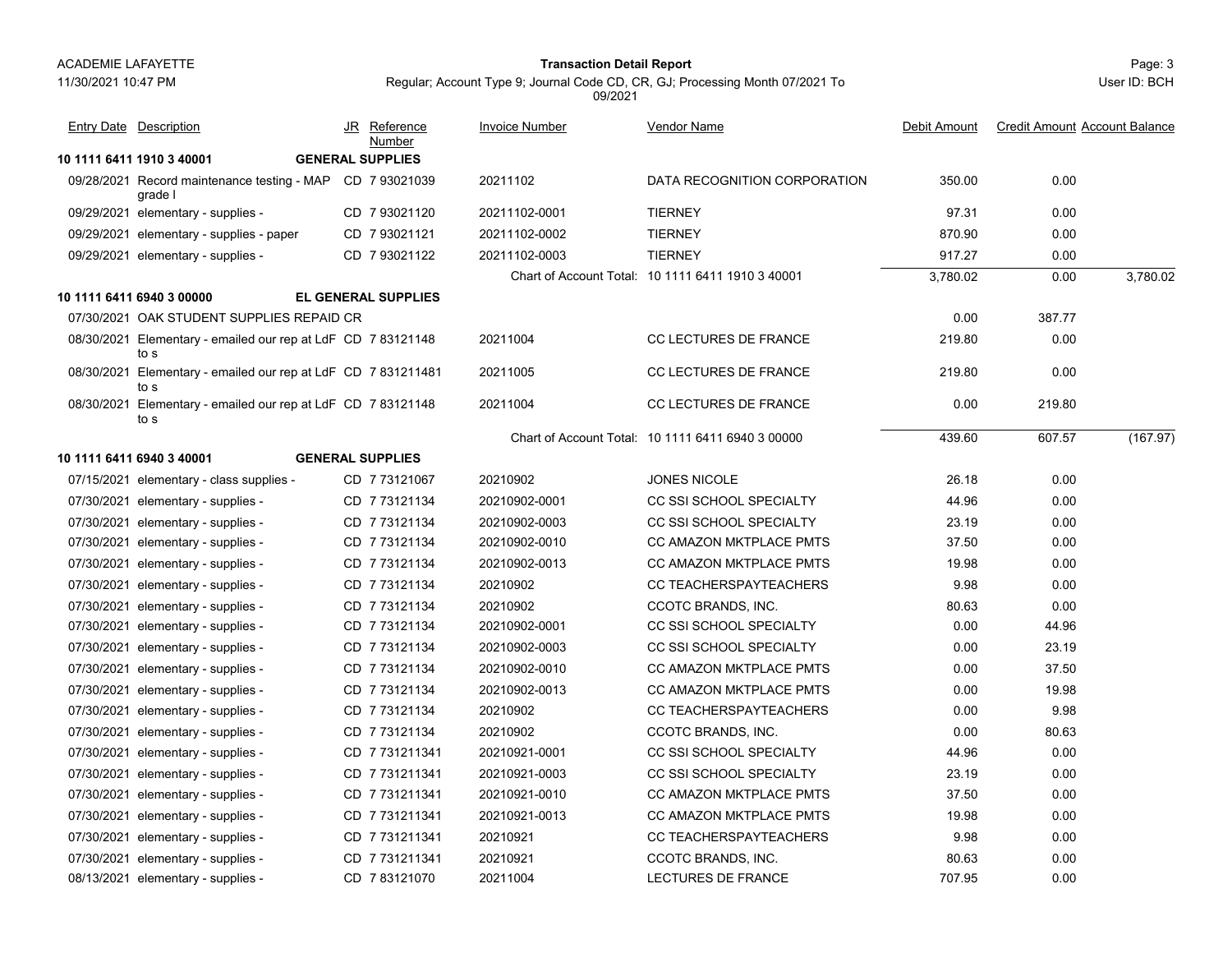#### Page: 4 **Transaction Detail Report**

**Invoice Number** 

JR Reference

Regular; Account Type 9; Journal Code CD, CR, GJ; Processing Month 07/2021 To 09/2021

Vendor Name

Entry Date Description JR Reference <u>Invoice Number</u> <u>Vendor Name</u> Debit Amount Credit Amount Account Balance

|                                                             | <u>Number</u>           |               |                                |          |        |
|-------------------------------------------------------------|-------------------------|---------------|--------------------------------|----------|--------|
| 10 1111 6411 6940 3 40001                                   | <b>GENERAL SUPPLIES</b> |               |                                |          |        |
| 08/27/2021 elementary - supplies -                          | CD 783121071            | 20211004-0001 | LECTURES DE FRANCE             | 4,726.82 | 0.00   |
| 08/27/2021 elementary - class supplies -                    | CD 783121087            | 20211004      | <b>LYNN ROBERT</b>             | 84.23    | 0.00   |
| 08/27/2021 Elementary - class supplies -                    | CD 7 83121031           | 20211004      | <b>LACROIX CELINE</b>          | 25.91    | 0.00   |
| 08/27/2021 elementary - class supplies -                    | CD 7 83121088           | 20211004      | MOLINENGO SALAS SANDRINE       | 168.24   | 0.00   |
| 08/27/2021 elementary - class supplies -                    | CD 7 83121084           | 20211004      | <b>JONES NICOLE</b>            | 210.44   | 0.00   |
| 08/27/2021 elementary - class supplies -                    | CD 7 83121078           | 20211004      | <b>O'BRIEN MEGHAN</b>          | 170.61   | 0.00   |
| 08/27/2021 elementary - supplies -                          | CD 7 83121093           | 20211004      | <b>TIERNEY</b>                 | 832.86   | 0.00   |
| 08/27/2021 elementary - supplies -                          | CD 7 83121057           | 20211004      | <b>THAMES HELEN</b>            | 70.00    | 0.00   |
| 08/27/2021 Elementary - class supplies -                    | CD 7 83121103           | 20211004      | <b>MEJEAN ZACHARIE</b>         | 59.81    | 0.00   |
| 08/30/2021 elementary - supplies -                          | CD 783121148            | 20211004-0001 | <b>CC - BULK BOOKSTORE</b>     | 883.80   | 0.00   |
| 08/30/2021 elementary - supplies -                          | CD 783121148            | 20211004-0002 | <b>CC - BULK BOOKSTORE</b>     | 279.00   | 0.00   |
| 08/30/2021 elementary - supplies -                          | CD 783121148            | 20211004-0001 | <b>CC TEACHERSPAYTEACHERS</b>  | 24.80    | 0.00   |
| 08/30/2021 elementary - supplies -                          | CD 783121148            | 20211004-0036 | <b>CC AMAZON MKTPLACE PMTS</b> | 63.07    | 0.00   |
| 08/30/2021 elementary - supplies -                          | CD 783121148            | 20211004-0036 | <b>CC AMAZON MKTPLACE PMTS</b> | 11.98    | 0.00   |
| 08/30/2021 elemtary - supplies -                            | CD 783121148            | 20211004-0044 | <b>CC AMAZON MKTPLACE PMTS</b> | 73.06    | 0.00   |
| 08/30/2021 elementary - library supplies -                  | CD 783121148            | 20211004-0046 | <b>CC AMAZON MKTPLACE PMTS</b> | 87.98    | 0.00   |
| 08/30/2021 elementary - supplies -                          | CD 783121148            | 20211004-0047 | <b>CC AMAZON MKTPLACE PMTS</b> | 10.49    | 0.00   |
| 08/30/2021 elementary - supplies -                          | CD 783121148            | 20211004-0050 | <b>CC AMAZON MKTPLACE PMTS</b> | 15.89    | 0.00   |
| 08/30/2021 elementary - supplies -                          | CD 783121148            | 20211004      | <b>TREND STORE</b>             | 74.61    | 0.00   |
| 08/30/2021 TO ADJUST PAYMENT TO ACTUAL GJ                   |                         |               |                                | 0.00     | 212.68 |
| 08/30/2021 REV TO ADJUST PAYMENT TO<br><b>ACTUAL</b>        | GJ                      |               |                                | 212.68   | 0.00   |
| 08/30/2021 COR TO ADJUST PAYMENT TO<br><b>ACTUAL</b>        | GJ                      |               |                                | 212.68   | 0.00   |
| 08/30/2021 elementary - supplies -                          | CD 783121148            | 20211004-0024 | CC AMAZON.COM                  | 12.49    | 0.00   |
| 08/30/2021 elementary - supplies -                          | CD 783121148            | 20211004-0027 | CC AMAZON.COM                  | 24.99    | 0.00   |
| 08/30/2021 elementary - art supplies -                      | CD 783121148            | 20211004      | CC SSI SCHOOL SPECIALTY        | 19.90    | 0.00   |
| 08/30/2021 elementary - supplies -                          | CD 783121148            | 20211004-0001 | CC SSI SCHOOL SPECIALTY        | 29.76    | 0.00   |
| 08/30/2021 elementary - book in a bag supplies CD 783121148 |                         | 20211004-0001 | CC COSTCO                      | 199.98   | 0.00   |
| 08/30/2021 elementary - supplies -                          | CD 7 83121148           | 20211004      | <b>CC PRICE CHOPPER</b>        | 5.65     | 0.00   |
| 08/30/2021 elementary - Music supplies: (10)<br>xyloph      | CD 7 83121148           | 20211004      | <b>CC WEST MUSIC CATALOG</b>   | 7,059.25 | 0.00   |
| 08/30/2021 elementary - supplies -                          | CD 783121148            | 20211004-0021 | <b>CC AMAZON MKTPLACE PMTS</b> | 185.27   | 0.00   |
| 08/30/2021 elementary - supplies -                          | CD 783121148            | 20211004-0024 | <b>CC AMAZON MKTPLACE PMTS</b> | 80.99    | 0.00   |
|                                                             |                         |               |                                |          |        |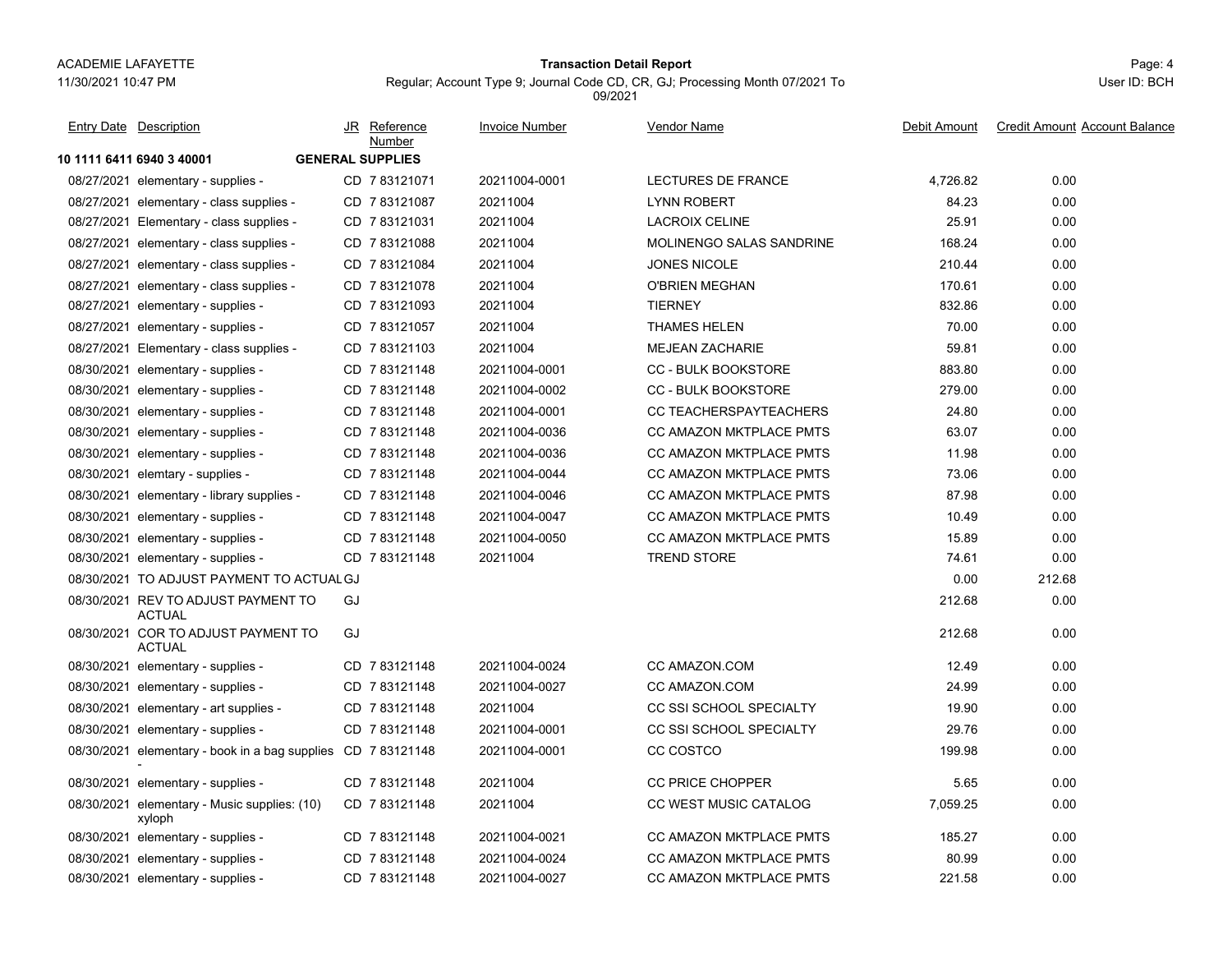#### 11/30/2021 10:47 PM

### Page: 5 **Transaction Detail Report**

Regular; Account Type 9; Journal Code CD, CR, GJ; Processing Month 07/2021 To 09/2021

| <b>Entry Date Description</b>                               | JR Reference<br>Number  | <b>Invoice Number</b> | <u>Vendor Name</u>             | Debit Amount | <b>Credit Amount Account Balance</b> |
|-------------------------------------------------------------|-------------------------|-----------------------|--------------------------------|--------------|--------------------------------------|
| 10 1111 6411 6940 3 40001                                   | <b>GENERAL SUPPLIES</b> |                       |                                |              |                                      |
| 08/30/2021 elementary - supplies -                          | CD 783121148            | 20211004-0030         | <b>CC AMAZON MKTPLACE PMTS</b> | 12.99        | 0.00                                 |
| 08/30/2021 elementary - supplies -                          | CD 783121148            | 20211004-0001         | <b>CC - BULK BOOKSTORE</b>     | 0.00         | 883.80                               |
| 08/30/2021 elementary - supplies -                          | CD 783121148            | 20211004-0002         | <b>CC - BULK BOOKSTORE</b>     | 0.00         | 279.00                               |
| 08/30/2021 elementary - supplies -                          | CD 783121148            | 20211004              | <b>TREND STORE</b>             | 0.00         | 74.61                                |
| 08/30/2021 elementary - supplies -                          | CD 7 83121148           | 20211004-0021         | CC AMAZON MKTPLACE PMTS        | 0.00         | 185.27                               |
| 08/30/2021 elementary - supplies -                          | CD 783121148            | 20211004-0024         | CC AMAZON MKTPLACE PMTS        | 0.00         | 80.99                                |
| 08/30/2021 elementary - supplies -                          | CD 7 83121148           | 20211004-0027         | CC AMAZON MKTPLACE PMTS        | 0.00         | 221.58                               |
| 08/30/2021 elementary - supplies -                          | CD 783121148            | 20211004-0030         | CC AMAZON MKTPLACE PMTS        | 0.00         | 12.99                                |
| 08/30/2021 elementary - supplies -                          | CD 783121148            | 20211004-0036         | <b>CC AMAZON MKTPLACE PMTS</b> | 0.00         | 63.07                                |
| 08/30/2021 elementary - supplies -                          | CD 783121148            | 20211004-0036         | CC AMAZON MKTPLACE PMTS        | 0.00         | 11.98                                |
| 08/30/2021 elemtary - supplies -                            | CD 783121148            | 20211004-0044         | <b>CC AMAZON MKTPLACE PMTS</b> | 0.00         | 73.06                                |
| 08/30/2021 elementary - library supplies -                  | CD 783121148            | 20211004-0046         | CC AMAZON MKTPLACE PMTS        | 0.00         | 87.98                                |
| 08/30/2021 elementary - supplies -                          | CD 783121148            | 20211004-0047         | CC AMAZON MKTPLACE PMTS        | 0.00         | 10.49                                |
| 08/30/2021 elementary - supplies -                          | CD 783121148            | 20211004-0050         | <b>CC AMAZON MKTPLACE PMTS</b> | 0.00         | 15.89                                |
| 08/30/2021 elementary - supplies -                          | CD 7 83121148           | 20211004-0001         | CC TEACHERSPAYTEACHERS         | 0.00         | 24.80                                |
| 08/30/2021 elementary - supplies -                          | CD 783121148            | 20211004-0024         | CC AMAZON.COM                  | 0.00         | 12.49                                |
| 08/30/2021 elementary - supplies -                          | CD 783121148            | 20211004-0027         | CC AMAZON COM                  | 0.00         | 24.99                                |
| 08/30/2021 elementary - book in a bag supplies CD 783121148 |                         | 20211004-0001         | CC COSTCO                      | 0.00         | 199.98                               |
| 08/30/2021 elementary - art supplies -                      | CD 783121148            | 20211004              | CC SSI SCHOOL SPECIALTY        | 0.00         | 19.90                                |
| 08/30/2021 elementary - supplies -                          | CD 7 83121148           | 20211004-0001         | CC SSI SCHOOL SPECIALTY        | 0.00         | 29.76                                |
| 08/30/2021 elementary - supplies -                          | CD 783121148            | 20211004              | <b>CC PRICE CHOPPER</b>        | 0.00         | 5.65                                 |
| 08/30/2021 elementary - Music supplies: (10)<br>xyloph      | CD 783121148            | 20211004              | <b>CC WEST MUSIC CATALOG</b>   | 0.00         | 7,059.25                             |
| 08/30/2021 elementary - supplies -                          | CD 7 831211481          | 20211005-0001         | <b>CC - BULK BOOKSTORE</b>     | 883.80       | 0.00                                 |
| 08/30/2021 elementary - supplies -                          | CD 7831211481           | 20211005-0002         | <b>CC - BULK BOOKSTORE</b>     | 279.00       | 0.00                                 |
| 08/30/2021 elementary - supplies -                          | CD 7 831211481          | 20211005              | TREND STORE                    | 74.61        | 0.00                                 |
| 08/30/2021 elementary - supplies -                          | CD 7 831211481          | 20211005-0022         | CC AMAZON MKTPLACE PMTS        | 185.27       | 0.00                                 |
| 08/30/2021 elementary - supplies -                          | CD 7831211481           | 20211005-0025         | <b>CC AMAZON MKTPLACE PMTS</b> | 80.99        | 0.00                                 |
| 08/30/2021 elementary - supplies -                          | CD 7 831211481          | 20211005-0028         | CC AMAZON MKTPLACE PMTS        | 221.58       | 0.00                                 |
| 08/30/2021 elementary - supplies -                          | CD 7831211481           | 20211005-0031         | <b>CC AMAZON MKTPLACE PMTS</b> | 12.99        | 0.00                                 |
| 08/30/2021 elementary - supplies -                          | CD 7831211481           | 20211005-0037         | <b>CC AMAZON MKTPLACE PMTS</b> | 63.07        | 0.00                                 |
| 08/30/2021 elementary - supplies -                          | CD 7 831211481          | 20211005-0037         | CC AMAZON MKTPLACE PMTS        | 11.98        | 0.00                                 |
| 08/30/2021 elemtary - supplies -                            | CD 7831211481           | 20211005-0045         | <b>CC AMAZON MKTPLACE PMTS</b> | 73.06        | 0.00                                 |
| 08/30/2021 elementary - library supplies -                  | CD 7831211481           | 20211005-0047         | <b>CC AMAZON MKTPLACE PMTS</b> | 87.98        | 0.00                                 |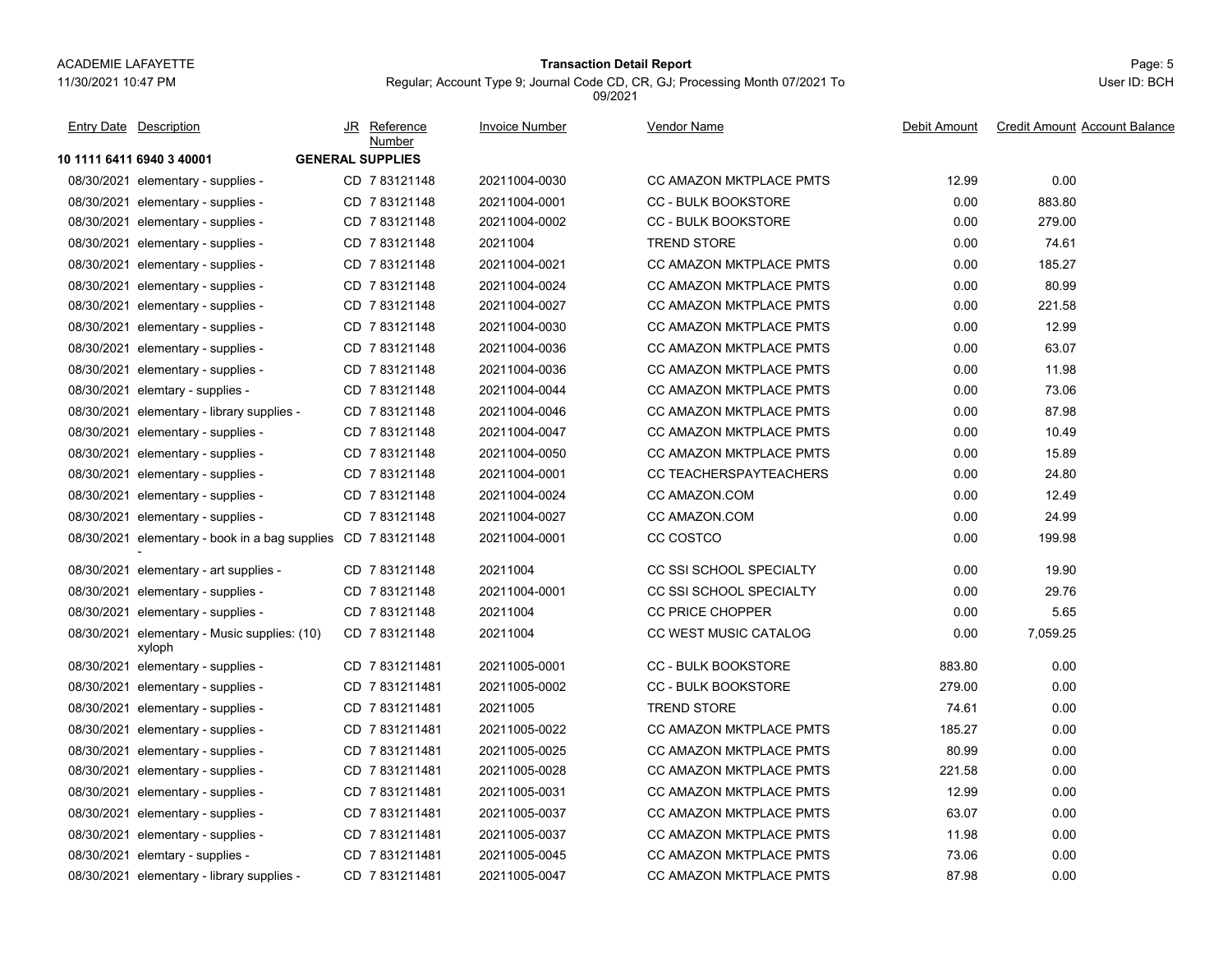### Page: 6 **Transaction Detail Report**

Regular; Account Type 9; Journal Code CD, CR, GJ; Processing Month 07/2021 To

**10 1111 6411 6940 3 40001 GENERAL SUPPLIES**08/30/2021 elementary - supplies elementary - supplies - CD 20211005-0048 CC AMAZON MKTPLACE PMTS 40.49 10.49 0.00 08/30/2021 elementary - supplies elementary - supplies - Supplies - Supplies - CD 20211005-0051 CC AMAZON MKTPLACE PMTS - 20211005-0051 08/30/2021elementary - supplies - CD 7 831211481 20211005-0001 CC TEACHERSPAYTEACHERS 24.80 0.00 08/30/2021 elementary - supplies - CD 7 831211481 20211005-0024 CC AMAZON.COM 0.00 08/30/2021 elementary - supplies - CD 7 831211481 20211005-0027 CC AMAZON.COM 24.99 0.00 08/30/2021 elementary - book in a bag supplies CD=7 831211481 20211005-0001 CC COSTCO 199.98 0.00 08/30/2021 elementary - art supplies - CD\_7 831211481 20211005 CC SSI SCHOOL SPECIALTY 0.00 08/30/2021 elementary - supplies elementary - supplies - CD 7 831211481 20211005-0001 CC SSI SCHOOL SPECIALTY - 29.76 0.00 08/30/2021 elementary - supplies - CD\_7 831211481 20211005 CC PRICE CHOPPER 5.65 0.00 08/30/2021 elementary - Music supplies: (10) CD 7 831211481 20211005 CC WEST MUSIC CATALOG 7,059.25 0.00 xyloph CD 20211005 CC WEST MUSIC CATALOG 7 831211481 09/03/2021 elementary - KG supplies - CD\_7 93021192 20211102-0004 CC AMAZON.COM 0.00 09/03/2021 elementary - supplies elementary - supplies - CD 7 93021192 CC SSI SCHOOL SPECIALTY - 20211102 135.44 0.00 09/03/2021 elementary - supplies elementary - supplies - CC AMAZON MKTPLACE PMTS - 20211102-0005 CC AMAZON MKTPLACE PMTS 09/03/2021 elementary - supplies elementary - supplies - CC AMAZON MKTPLACE PMTS - 2021 10:00 0.00 09/03/2021elmentary - Supplies - CD 7 93021192 20211102-0008 CC AMAZON MKTPLACE PMTS 3 142.50 0.00 09/03/2021elementary - kg supplies - CD 7 93021192 20211102-0015 CC AMAZON MKTPLACE PMTS 251.94 0.00 09/03/2021 elementary - supplies - 4th gr CD 7 93021192 20211102-0017 CC AMAZON MKTPLACE PMTS 17.99 0.00 09/03/2021 elementary - supplies - 4th gr CD 7 93021192 20211102-0017 CC AMAZON MKTPLACE PMTS 17.99 0.00 09/03/2021 elementary - supplies - for outdoor CD\_7 93021192 20211102-0023 CC AMAZON MKTPLACE PMTS 43.47 0.00 luncCD 20211102-0023 CC AMAZON MKTPLACE PMTS 7 93021192 09/03/2021 elementary - supplies elementary - supplies - CD 7 93021192 20211102-0028 CC AMAZON MKTPLACE PMTS 20211102-0028 09/03/2021 elementary - supplies - for outdoor CD\_7 93021192 20211102-0035 CC AMAZON MKTPLACE PMTS 86.94 0.00 luncCD 20211102-0035 CC AMAZON MKTPLACE PMTS 7 93021192 09/03/2021 elementary - supplies - 5th grade CD\_7 93021192 20211102-0036 CC AMAZON MKTPLACE PMTS 92.22 0.00 09/16/2021elementary - class supplies - CD 7 93021056 20211102 PROCOPIO GIANNA 7 969.70 169.70 0.00 09/17/2021elementary - class supplies - CD 7 93021111 20211102 DELAHAYE SOPHIE 48.51 48.51 0.00 09/17/2021 elementary - supplies - CD 7 93021146 20211102 MEJEAN ZACHARIE 0.00 09/17/2021elementary - supplies - CD 7 93021119 20211102 TIERNEY 7 930211102 0.00 09/28/2021Elementary - class supplies - CD 7 93021041 20211102 COULIBALY DJENEBA 7 93021041 0.00 09/28/2021 elementary - supplies - CD 7 93021008 20211102 LYONS AMANDA 183.55 0.00 Chart of Account Total: 10 1111 6411 6940 3 40001 29,031.64 9,806.45 19,225.19 **10 1111 6411 6940 4 42300 GENERAL SUPPLIES**08/05/2021 Correction: Elementary - student 24,205.76 0.00 CD 20211004 SCHOOLSIN 7 83121107 JR Reference Invoice Number Vendor NameDebit Amount Credit Amount Account Balance NumberEntry Date Description JR Reference <u>Invoice Number</u> <u>Vendor Name</u> Debit Amount Credit Amount

desks -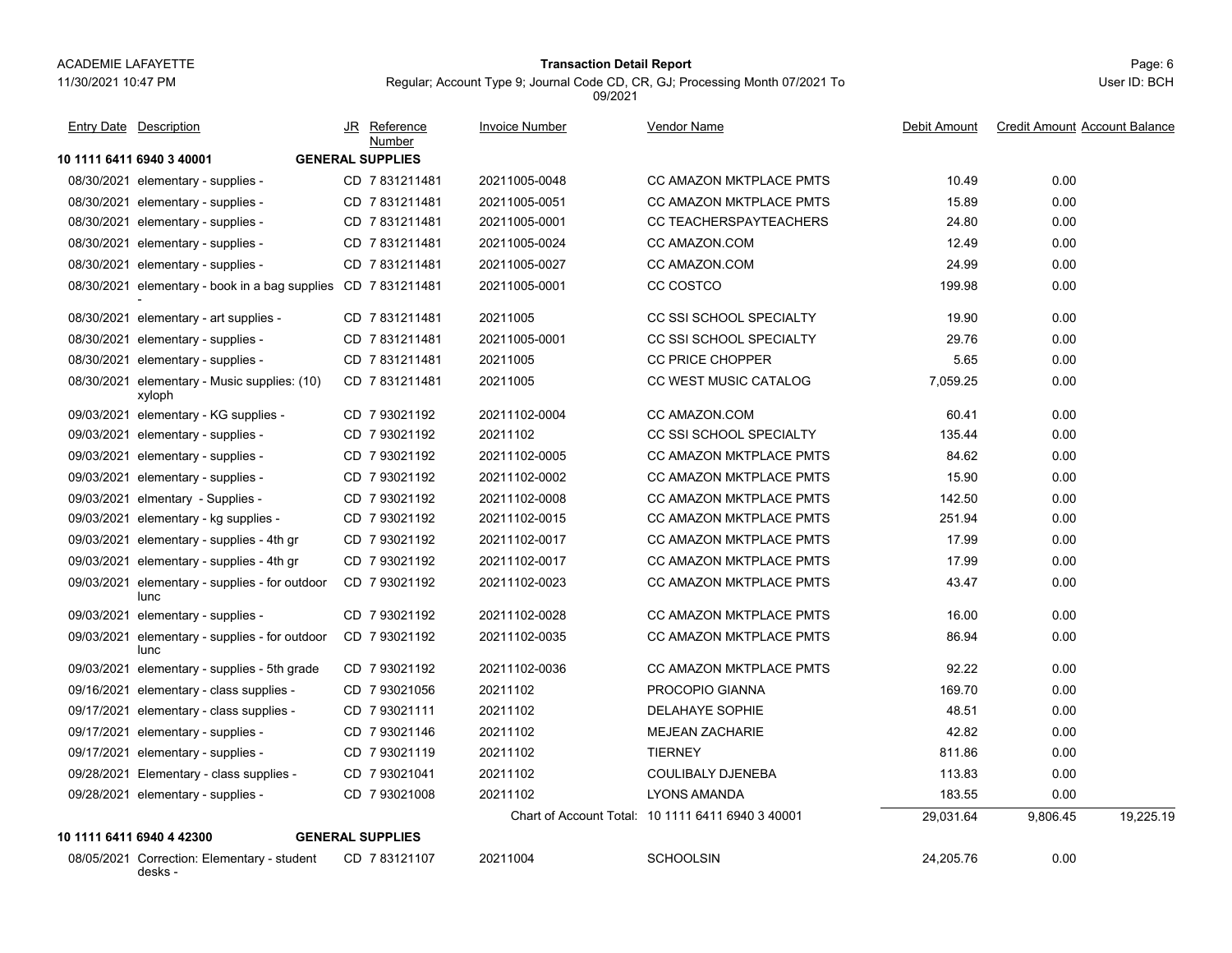11/30/2021 10:47 PM

# Page: 7 **Transaction Detail Report**

User ID: BCH

Regular; Account Type 9; Journal Code CD, CR, GJ; Processing Month 07/2021 To 09/2021

| <b>Entry Date Description</b>                                        | JR Reference<br>Number              | <b>Invoice Number</b> | <b>Vendor Name</b>                                | Debit Amount | <b>Credit Amount Account Balance</b> |           |
|----------------------------------------------------------------------|-------------------------------------|-----------------------|---------------------------------------------------|--------------|--------------------------------------|-----------|
| 10 1111 6411 6940 4 42300                                            | <b>GENERAL SUPPLIES</b>             |                       |                                                   |              |                                      |           |
|                                                                      |                                     |                       | Chart of Account Total: 10 1111 6411 6940 4 42300 | 24,205.76    | 0.00                                 | 24.205.76 |
| 10 1111 6411 6941 1 00101                                            | <b>GENERAL SUPPLIES</b>             |                       |                                                   |              |                                      |           |
| 09/28/2021 elementary - parent paid supplies - CD 7 93021107<br>Scho |                                     | 20211102              | SCHOLASTIC, INC                                   | 575.96       | 0.00                                 |           |
| 09/28/2021 Reversal: elementary - parent paid CD 7 93021107<br>suppl |                                     | 20211102              | SCHOLASTIC, INC                                   | 0.00         | 575.96                               |           |
|                                                                      |                                     |                       | Chart of Account Total: 10 1111 6411 6941 1 00101 | 575.96       | 575.96                               | 0.00      |
| 10 1111 6411 6941 3 00000                                            | <b>EL GENERAL SUPPLIES - CHERRY</b> |                       |                                                   |              |                                      |           |
| 09/28/2021 Correction: elementary - parent paid CD 7 93021107<br>sup |                                     | 20211102              | SCHOLASTIC, INC                                   | 575.96       | 0.00                                 |           |
|                                                                      |                                     |                       | Chart of Account Total: 10 1111 6411 6941 3 00000 | 575.96       | 0.00                                 | 575.96    |
| 10 1111 6411 6941 3 40001                                            | <b>GENERAL SUPPLIES</b>             |                       |                                                   |              |                                      |           |
| 07/15/2021 elementary - supplies -                                   | CD 773121029                        | 20210902              | DOTS OFFICE PRODUCTS, INC.                        | 769.50       | 0.00                                 |           |
| 07/30/2021 elementary - supplies -                                   | CD 7 73121134                       | 20210902              | <b>CC S&amp;S WORLDWIDE</b>                       | 88.16        | 0.00                                 |           |
| 07/30/2021 elementary - supplies -                                   | CD 773121134                        | 20210902-0001         | <b>CC TEACHERSPAYTEACHERS</b>                     | 14.70        | 0.00                                 |           |
| 07/30/2021 elementary - supplies -                                   | CD 7 73121134                       | 20210902-0001         | CC TEACHERSPAYTEACHERS                            | 22.00        | 0.00                                 |           |
| 07/30/2021 elementary - supplies -                                   | CD 773121134                        | 20210902-0002         | CC TEACHERSPAYTEACHERS                            | 29.94        | 0.00                                 |           |
| 07/30/2021 elementary - supplies -                                   | CD 773121134                        | 20210902-0010         | <b>CC AMAZON MKTPLACE PMTS</b>                    | 168.90       | 0.00                                 |           |
| 07/30/2021 elementary - classroom setup<br>supplies -                | CD 7 73121134                       | 20210902-0011         | CC AMAZON MKTPLACE PMTS                           | 99.99        | 0.00                                 |           |
| 07/30/2021 elementary - classroom setup<br>supplies -                | CD 7 73121134                       | 20210902-0011         | <b>CC AMAZON MKTPLACE PMTS</b>                    | 119.00       | 0.00                                 |           |
| 07/30/2021 elementary - supplies -                                   | CD 773121134                        | 20210902-0012         | CC AMAZON MKTPLACE PMTS                           | 50.58        | 0.00                                 |           |
| 07/30/2021 elementary - supplies -                                   | CD 7 73121134                       | 20210902-0005         | CC AMAZON MKTPLACE PMTS                           | 227.94       | 0.00                                 |           |
| 07/30/2021 elementary - supplies -                                   | CD 7 73121134                       | 20210902-0007         | CC AMAZON MKTPLACE PMTS                           | 200.93       | 0.00                                 |           |
| 07/30/2021 elementary - supplies -                                   | CD 7 73121134                       | 20210902-0008         | <b>CC AMAZON MKTPLACE PMTS</b>                    | 41.13        | 0.00                                 |           |
| 07/30/2021 elementary - supplies -                                   | CD 773121134                        | 20210902              | CC SSI SCHOOL SPECIALTY                           | 327.45       | 0.00                                 |           |
| 07/30/2021 elementary - art supplies -                               | CD 773121134                        | 20210902-0002         | CC SSI SCHOOL SPECIALTY                           | 64.98        | 0.00                                 |           |
| 07/30/2021 elementary - supplies -                                   | CD 7 73121134                       | 20210902              | CC NASCO CATALOG SALES                            | 171.91       | 0.00                                 |           |
| 07/30/2021 elementary - supplies -                                   | CD 7 73121134                       | 20210902-0001         | CC NASCO CATALOG SALES                            | 38.21        | 0.00                                 |           |
| 07/30/2021 elementary - supplies -                                   | CD 773121134                        | 20210902-0001         | CC AMAZON.COM                                     | 27.52        | 0.00                                 |           |
| 07/30/2021 elementary - supplies -                                   | CD 7 73121134                       | 20210902-0005         | CC AMAZON.COM                                     | 66.69        | 0.00                                 |           |
| 07/30/2021 elementary - supplies -                                   | CD 7 73121134                       | 20210902-0006         | CC AMAZON.COM                                     | 19.29        | 0.00                                 |           |
| 07/30/2021 elementary - supplies -                                   | CD 773121134                        | 20210902-0007         | CC AMAZON COM                                     | 94.19        | 0.00                                 |           |
| 07/30/2021 elementary - art supplies -                               | CD 7 731211341                      | 20210921-0002         | <b>CC SSI SCHOOL SPECIALTY</b>                    | 64.98        | 0.00                                 |           |
| 07/30/2021 elementary - supplies -                                   | CD 7731211341                       | 20210921              | CC SSI SCHOOL SPECIALTY                           | 327.45       | 0.00                                 |           |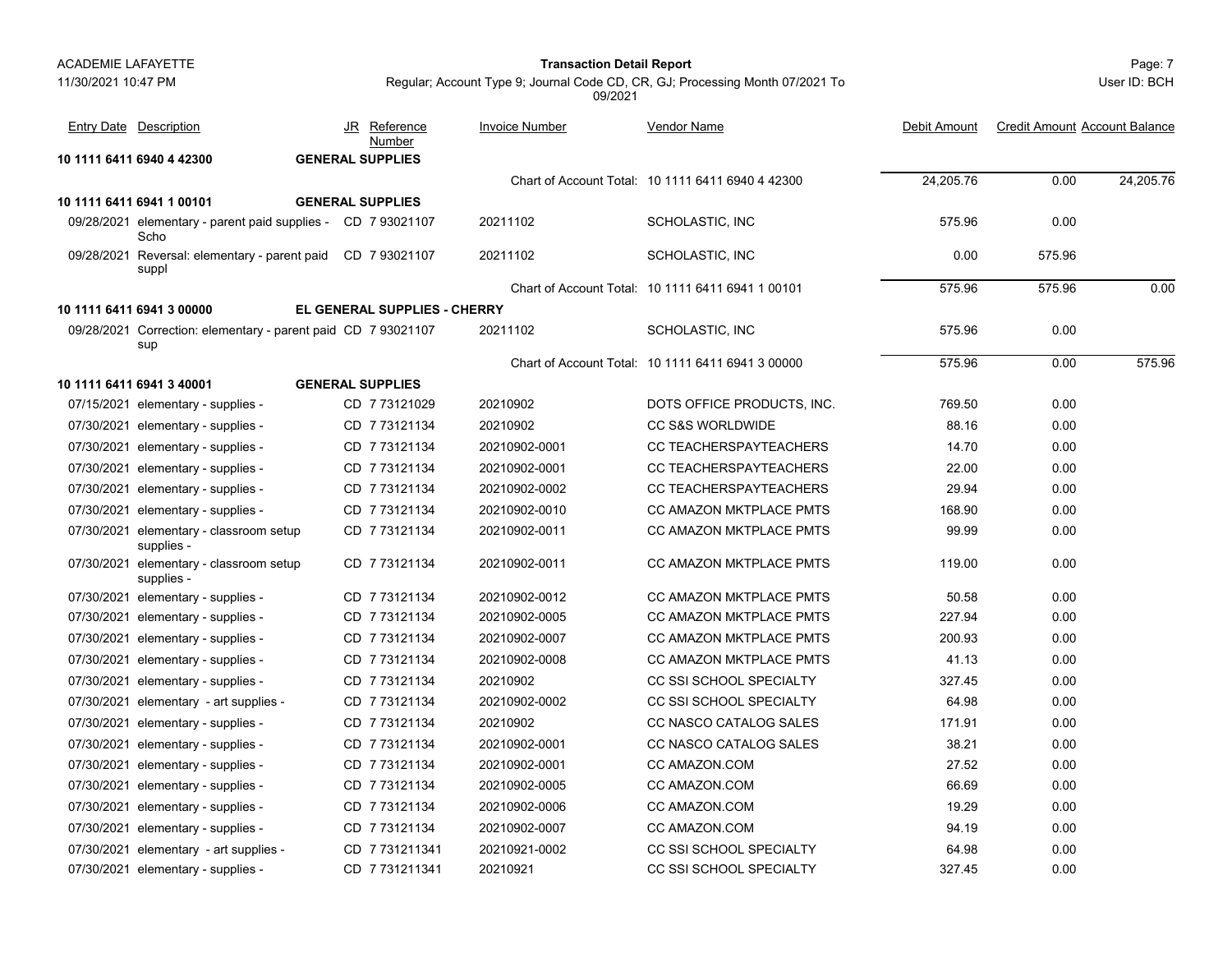11/30/2021 10:47 PM

# Page: 8 **Transaction Detail Report**

Regular; Account Type 9; Journal Code CD, CR, GJ; Processing Month 07/2021 To 09/2021

| Entry Date Description                                         | JR Reference<br>Number  | <b>Invoice Number</b> | Vendor Name                    | Debit Amount | <b>Credit Amount Account Balance</b> |
|----------------------------------------------------------------|-------------------------|-----------------------|--------------------------------|--------------|--------------------------------------|
| 10 1111 6411 6941 3 40001                                      | <b>GENERAL SUPPLIES</b> |                       |                                |              |                                      |
| 07/30/2021 elementary - supplies -                             | CD 7 731211341          | 20210921              | CC NASCO CATALOG SALES         | 171.91       | 0.00                                 |
| 07/30/2021 elementary - supplies -                             | CD 7 731211341          | 20210921-0001         | CC NASCO CATALOG SALES         | 38.21        | 0.00                                 |
| 07/30/2021 Correction: sped - furniture supplies CD 7 73121134 |                         | 20210902              | <b>VIRCO</b>                   | 0.00         | 407.38                               |
| 07/30/2021 elementary - supplies -                             | CD 7 731211341          | 20210921-0001         | CC AMAZON.COM                  | 27.52        | 0.00                                 |
| 07/30/2021 elementary - supplies -                             | CD 7731211341           | 20210921-0005         | CC AMAZON.COM                  | 66.69        | 0.00                                 |
| 07/30/2021 elementary - supplies -                             | CD 7 731211341          | 20210921-0006         | CC AMAZON.COM                  | 19.29        | 0.00                                 |
| 07/30/2021 elementary - supplies -                             | CD 7 731211341          | 20210921-0007         | CC AMAZON.COM                  | 94.19        | 0.00                                 |
| 07/30/2021 elementary - supplies -                             | CD 7 73121134           | 20210902              | <b>CC S&amp;S WORLDWIDE</b>    | 0.00         | 88.16                                |
| 07/30/2021 elementary - supplies -                             | CD 7 73121134           | 20210902-0001         | CC TEACHERSPAYTEACHERS         | 0.00         | 14.70                                |
| 07/30/2021 elementary - supplies -                             | CD 7 73121134           | 20210902-0001         | CC TEACHERSPAYTEACHERS         | 0.00         | 22.00                                |
| 07/30/2021 elementary - supplies -                             | CD 773121134            | 20210902-0002         | CC TEACHERSPAYTEACHERS         | 0.00         | 29.94                                |
| 07/30/2021 elementary - supplies -                             | CD 7 73121134           | 20210902-0010         | CC AMAZON MKTPLACE PMTS        | 0.00         | 168.90                               |
| 07/30/2021 elementary - classroom setup<br>supplies -          | CD 773121134            | 20210902-0011         | CC AMAZON MKTPLACE PMTS        | 0.00         | 99.99                                |
| 07/30/2021 elementary - classroom setup<br>supplies -          | CD 7 73121134           | 20210902-0011         | CC AMAZON MKTPLACE PMTS        | 0.00         | 119.00                               |
| 07/30/2021 elementary - supplies -                             | CD 7 73121134           | 20210902-0012         | CC AMAZON MKTPLACE PMTS        | 0.00         | 50.58                                |
| 07/30/2021 elementary - supplies -                             | CD 773121134            | 20210902-0005         | CC AMAZON MKTPLACE PMTS        | 0.00         | 227.94                               |
| 07/30/2021 elementary - supplies -                             | CD 7 73121134           | 20210902-0007         | <b>CC AMAZON MKTPLACE PMTS</b> | 0.00         | 200.93                               |
| 07/30/2021 elementary - supplies -                             | CD 773121134            | 20210902-0008         | CC AMAZON MKTPLACE PMTS        | 0.00         | 41.13                                |
| 07/30/2021 elementary - supplies -                             | CD 7 73121134           | 20210902              | CC SSI SCHOOL SPECIALTY        | 0.00         | 327.45                               |
| 07/30/2021 elementary - art supplies -                         | CD 773121134            | 20210902-0002         | CC SSI SCHOOL SPECIALTY        | 0.00         | 64.98                                |
| 07/30/2021 elementary - supplies -                             | CD 773121134            | 20210902              | CC NASCO CATALOG SALES         | 0.00         | 171.91                               |
| 07/30/2021 elementary - supplies -                             | CD 773121134            | 20210902-0001         | CC NASCO CATALOG SALES         | 0.00         | 38.21                                |
| 07/30/2021 Correction: sped - furniture supplies CD 7 73121134 |                         | 20210902              | <b>VIRCO</b>                   | 407.38       | 0.00                                 |
| 07/30/2021 elementary - supplies -                             | CD 7 73121134           | 20210902-0001         | CC AMAZON.COM                  | 0.00         | 27.52                                |
| 07/30/2021 elementary - supplies -                             | CD 7 73121134           | 20210902-0005         | CC AMAZON.COM                  | 0.00         | 66.69                                |
| 07/30/2021 elementary - supplies -                             | CD 7 73121134           | 20210902-0006         | CC AMAZON.COM                  | 0.00         | 19.29                                |
| 07/30/2021 elementary - supplies -                             | CD 773121134            | 20210902-0007         | CC AMAZON.COM                  | 0.00         | 94.19                                |
| 07/30/2021 elementary - supplies -                             | CD 7 731211341          | 20210921              | <b>CC S&amp;S WORLDWIDE</b>    | 88.16        | 0.00                                 |
| 07/30/2021 sped - furniture supplies -                         | CD 7731211341           | 20210921              | <b>VIRCO</b>                   | 407.38       | 0.00                                 |
| 07/30/2021 elementary - supplies -                             | CD 7 731211341          | 20210921-0001         | <b>CC TEACHERSPAYTEACHERS</b>  | 14.70        | 0.00                                 |
| 07/30/2021 elementary - supplies -                             | CD 7731211341           | 20210921-0001         | CC TEACHERSPAYTEACHERS         | 22.00        | 0.00                                 |
| 07/30/2021 elementary - supplies -                             | CD 7 731211341          | 20210921-0002         | <b>CC TEACHERSPAYTEACHERS</b>  | 29.94        | 0.00                                 |
|                                                                |                         |                       |                                |              |                                      |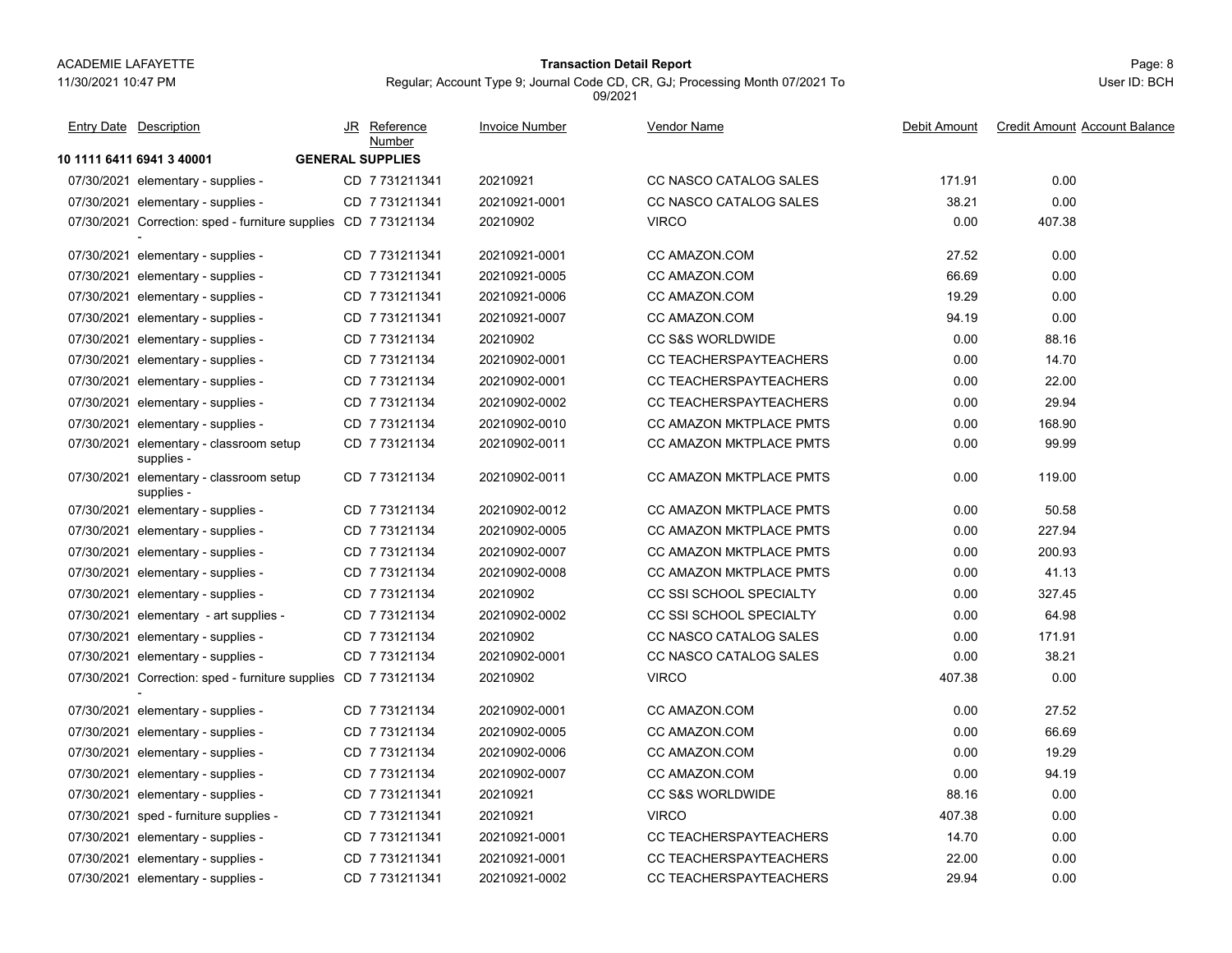11/30/2021 10:47 PM

# Page: 9 **Transaction Detail Report**

Regular; Account Type 9; Journal Code CD, CR, GJ; Processing Month 07/2021 To 09/2021

| <b>Entry Date Description</b>                         |     | JR Reference<br>Number  | <b>Invoice Number</b> | <b>Vendor Name</b>             | Debit Amount | <b>Credit Amount Account Balance</b> |
|-------------------------------------------------------|-----|-------------------------|-----------------------|--------------------------------|--------------|--------------------------------------|
| 10 1111 6411 6941 3 40001                             |     | <b>GENERAL SUPPLIES</b> |                       |                                |              |                                      |
| 07/30/2021 elementary - supplies -                    |     | CD 7731211341           | 20210921-0010         | <b>CC AMAZON MKTPLACE PMTS</b> | 168.90       | 0.00                                 |
| 07/30/2021 elementary - supplies -                    |     | CD 7731211341           | 20210921-0007         | <b>CC AMAZON MKTPLACE PMTS</b> | 200.93       | 0.00                                 |
| 07/30/2021 elementary - supplies -                    |     | CD 7 731211341          | 20210921-0008         | <b>CC AMAZON MKTPLACE PMTS</b> | 41.13        | 0.00                                 |
| 07/30/2021 elementary - classroom setup<br>supplies - |     | CD 7731211341           | 20210921-0011         | <b>CC AMAZON MKTPLACE PMTS</b> | 99.99        | 0.00                                 |
| 07/30/2021 elementary - classroom setup<br>supplies - |     | CD 7731211341           | 20210921-0011         | CC AMAZON MKTPLACE PMTS        | 119.00       | 0.00                                 |
| 07/30/2021 elementary - supplies -                    |     | CD 7 731211341          | 20210921-0012         | <b>CC AMAZON MKTPLACE PMTS</b> | 50.58        | 0.00                                 |
| 07/30/2021 elementary - supplies -                    |     | CD 7731211341           | 20210921-0005         | CC AMAZON MKTPLACE PMTS        | 227.94       | 0.00                                 |
| 08/13/2021 elementary - supplies -                    |     | CD 783121039            | 20211004              | DOTS OFFICE PRODUCTS, INC.     | 256.50       | 0.00                                 |
| 08/27/2021 elementary - supplies -                    |     | CD 7 83121071           | 20211004-0001         | LECTURES DE FRANCE             | 4,726.83     | 0.00                                 |
| 08/27/2021 Elementary - class supplies -              | CD. | 783121032               | 20211004              | ABGRALL CHRISTELLE             | 78.38        | 0.00                                 |
| 08/27/2021 elementary - supplies -                    | CD. | 783121089               | 20211004              | <b>MILIUS STACIA</b>           | 50.00        | 0.00                                 |
| 08/30/2021 elementary - supplies -                    | CD. | 783121148               | 20211004-0014         | CC AMAZON.COM                  | 59.97        | 0.00                                 |
| 08/30/2021 elementary - supplies -                    |     | CD 783121148            | 20211004-0015         | CC AMAZON.COM                  | 37.20        | 0.00                                 |
| 08/30/2021 elementary - supplies -                    |     | CD 783121148            | 20211004-0018         | CC AMAZON.COM                  | 20.99        | 0.00                                 |
| 08/30/2021 elementary - supplies -                    |     | CD 783121148            | 20211004-0019         | CC AMAZON.COM                  | 35.61        | 0.00                                 |
| 08/30/2021 elementary - supplies -                    |     | CD 783121148            | 20211004-0020         | <b>CC AMAZON.COM</b>           | 8.98         | 0.00                                 |
| 08/30/2021 elementary - supplies -                    |     | CD 783121148            | 20211004-0032         | CC AMAZON MKTPLACE PMTS        | 56.81        | 0.00                                 |
| 08/30/2021 elementary - supplies -                    |     | CD 7 83121148           | 20211004-0028         | <b>CC AMAZON MKTPLACE PMTS</b> | 51.62        | 0.00                                 |
| 08/30/2021 elementary - supplies -                    |     | CD 783121148            | 20211004-0026         | CC AMAZON MKTPLACE PMTS        | 167.96       | 0.00                                 |
| 08/30/2021 elementary - supplies -                    |     | CD 7 83121148           | 20211004-0016         | CC AMAZON MKTPLACE PMTS        | 14.19        | 0.00                                 |
| 08/30/2021 elementary - supplies -                    |     | CD 7 83121148           | 20211004-0016         | CC AMAZON MKTPLACE PMTS        | 7.98         | 0.00                                 |
| 08/30/2021 elementary - supplies -                    |     | CD 783121148            | 20211004-0017         | CC AMAZON MKTPLACE PMTS        | 6.79         | 0.00                                 |
| 08/30/2021 elementary - supplies -                    |     | CD 7 83121148           | 20211004-0018         | CC AMAZON MKTPLACE PMTS        | 11.99        | 0.00                                 |
| 08/30/2021 elementary - supplies -                    |     | CD 7 83121148           | 20211004-0007         | CC AMAZON MKTPLACE PMTS        | 5.99         | 0.00                                 |
| 08/30/2021 elementary - supplies -                    |     | CD 783121148            | 20211004-0001         | CC AMAZON MKTPLACE PMTS        | 41.97        | 0.00                                 |
| 08/30/2021 elementary - supplies -                    |     | CD 7 83121148           | 20211004-0002         | CC INTERNATIONAL TRANSACTION   | 1.77         | 0.00                                 |
| 08/30/2021 elementary - supplies -                    |     | CD 783121148            | 20211004-0003         | CC INTERNATIONAL TRANSACTION   | 0.87         | 0.00                                 |
| 08/30/2021 elementary - supplies -                    |     | CD 783121148            | 20211004-0025         | CC AMAZON.COM                  | 12.99        | 0.00                                 |
| 08/30/2021 elementary - supplies -                    |     | CD 783121148            | 20211004-0026         | CC AMAZON.COM                  | 7.48         | 0.00                                 |
| 08/30/2021 elementary - supplies -                    |     | CD 783121148            | 20211004-0026         | CC AMAZON COM                  | 31.69        | 0.00                                 |
| 08/30/2021 elementary - supplies -                    |     | CD 783121148            | 20211004-0012         | CC AMAZON.COM                  | 5.99         | 0.00                                 |
| 08/30/2021 elementary - supplies -                    |     | CD 7 83121148           | 20211004-0012         | <b>CC AMAZON COM</b>           | 58.63        | 0.00                                 |
| 08/30/2021 elementary - supplies -                    |     | CD 783121148            | 20211004-0023         | <b>CC AMAZON.COM</b>           | 67.46        | 0.00                                 |
|                                                       |     |                         |                       |                                |              |                                      |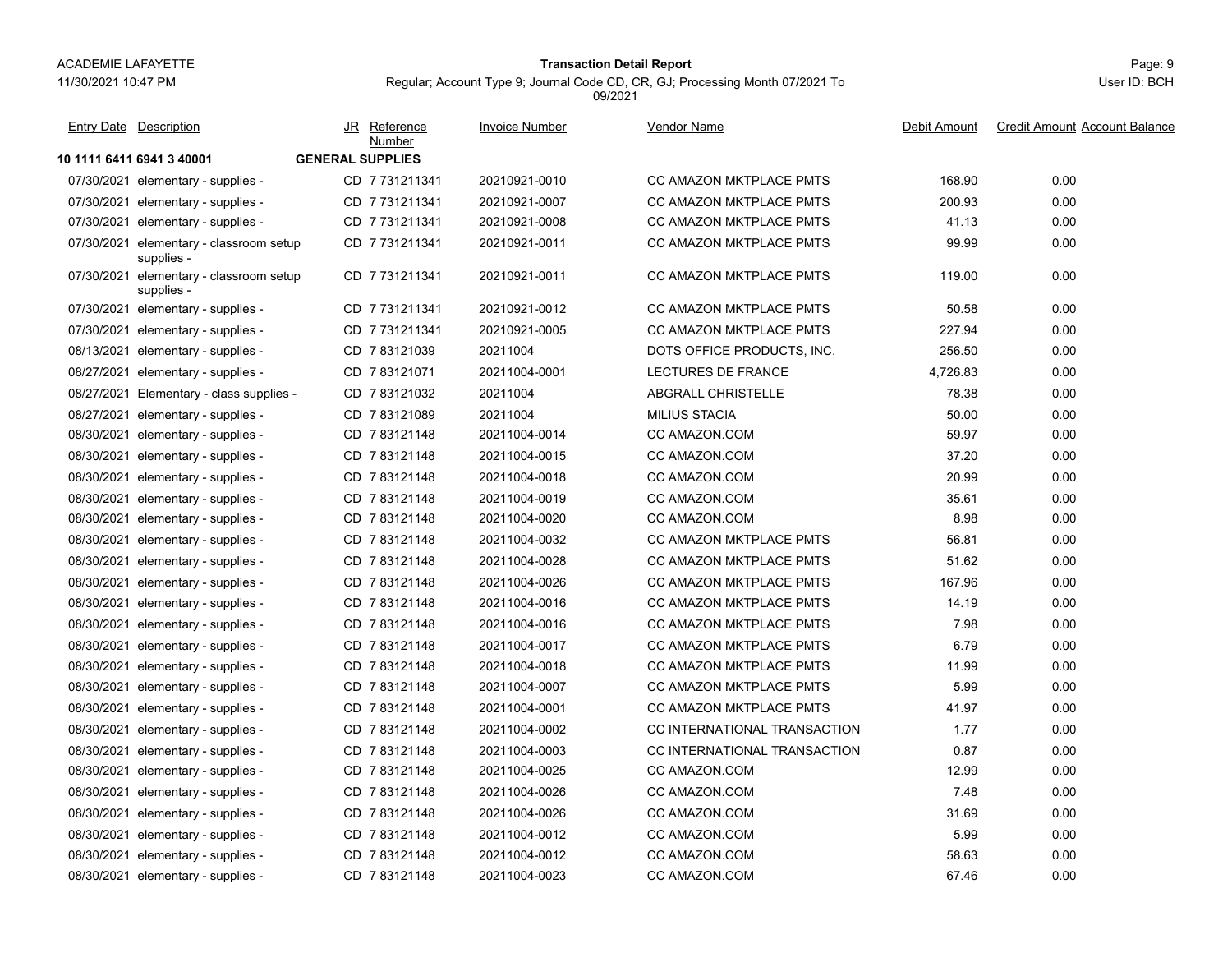11/30/2021 10:47 PM

#### Page: 10 **Transaction Detail Report**

Regular; Account Type 9; Journal Code CD, CR, GJ; Processing Month 07/2021 To 09/2021

| Entry Date Description                               | JR Reference<br>Number  | <b>Invoice Number</b> | Vendor Name                                      | Debit Amount | <b>Credit Amount Account Balance</b> |
|------------------------------------------------------|-------------------------|-----------------------|--------------------------------------------------|--------------|--------------------------------------|
| 10 1111 6411 6941 3 40001                            | <b>GENERAL SUPPLIES</b> |                       |                                                  |              |                                      |
| 08/30/2021 COR TO ADJUST PAYMENT TO<br><b>ACTUAL</b> | GJ                      |                       |                                                  | 212.67       | 0.00                                 |
| 08/30/2021 REV TO ADJUST PAYMENT TO<br><b>ACTUAL</b> | GJ                      |                       |                                                  | 212.67       | 0.00                                 |
| 08/30/2021 TO ADJUST PAYMENT TO ACTUAL GJ            |                         |                       |                                                  | 0.00         | 212.67                               |
| 08/30/2021 elementary - supplies -                   | CD 783121148            | 20211004              | ROCHESTER INC                                    | 135.00       | 0.00                                 |
| 08/30/2021 elementary - SUPPLIES -                   | CD 7 83121148           | 20211004              | <b>CC EDUCATIONCOM PREMIUM</b>                   | 119.88       | 0.00                                 |
| 08/30/2021 elementary - supplies -                   | CD 783121148            | 20211004-0001         | <b>CC - BULK BOOKSTORE</b>                       | 589.20       | 0.00                                 |
| 08/30/2021 elementary - supplies -                   | CD 783121148            | 20211004              | EDUTERIALS, LTD                                  | 59.00        | 0.00                                 |
| 08/30/2021 elementary - supplies -                   | CD 783121148            | 20211004              | <b>CRICUT</b>                                    | 241.72       | 0.00                                 |
| 08/30/2021 elementary - supplies -                   | CD 783121148            | 20211004-0001         | <b>CRICUT</b>                                    | 0.00         | 16.81                                |
| 08/30/2021 elementary - supplies -                   | CD 783121148            | 20211004              | <b>CC LAKESHORE LEARNING</b><br><b>MATERIALS</b> | 38.28        | 0.00                                 |
| 08/30/2021 elementary - supplies -                   | CD 7 83121148           | 20211004              | CC SCHOLASTIC CANADA LTD                         | 28.83        | 0.00                                 |
| 08/30/2021 elementary - supplies -                   | CD 783121148            | 20211004              | CC TEACHERSPAYTEACHERS                           | 3.00         | 0.00                                 |
| 08/30/2021 elementary - supplies -                   | CD 783121148            | 20211004-0042         | <b>CC AMAZON MKTPLACE PMTS</b>                   | 17.26        | 0.00                                 |
| 08/30/2021 elementary - library -                    | CD 783121148            | 20211004-0037         | <b>CC AMAZON MKTPLACE PMTS</b>                   | 57.59        | 0.00                                 |
| 08/30/2021 elementary - supplies -                   | CD 783121148            | 20211004-0030         | <b>CC AMAZON MKTPLACE PMTS</b>                   | 36.76        | 0.00                                 |
| 08/30/2021 elementary - library -                    | CD 783121148            | 20211004-0035         | <b>CC AMAZON MKTPLACE PMTS</b>                   | 26.99        | 0.00                                 |
| 08/30/2021 elementary - supplies -                   | CD 783121148            | 20211004-0036         | <b>CC AMAZON MKTPLACE PMTS</b>                   | 40.12        | 0.00                                 |
| 08/30/2021 elementary - supplies -                   | CD 783121148            | 20211004-0036         | CC AMAZON MKTPLACE PMTS                          | 45.40        | 0.00                                 |
| 08/30/2021 elementary - PE supplies -                | CD 783121148            | 20211004-0001         | <b>CC GOPHER SPORT</b>                           | 187.08       | 0.00                                 |
| 08/30/2021 elementary - supplies -                   | CD 7 83121148           | 20211004-0003         | <b>CC - BULK BOOKSTORE</b>                       | 277.92       | 0.00                                 |
| 08/30/2021 elementary - supplies -                   | CD 7 83121148           | 20211004-0002         | <b>CC - BULK BOOKSTORE</b>                       | 186.00       | 0.00                                 |
| 08/30/2021 elementary - supplies -                   | CD 7 83121148           | 20211004              | CC CHEAPTOTES.COM                                | 316.80       | 0.00                                 |
| 08/30/2021 elementary - supplies -                   | CD 7 831211481          | 20211005-0001         | CC AMAZON MKTPLACE PMTS                          | 41.97        | 0.00                                 |
| 08/30/2021 elementary - supplies -                   | CD 7831211481           | 20211005-0007         | <b>CC AMAZON MKTPLACE PMTS</b>                   | 5.99         | 0.00                                 |
| 08/30/2021 elementary - supplies -                   | CD 7831211481           | 20211005-0025         | CC AMAZON.COM                                    | 12.99        | 0.00                                 |
| 08/30/2021 elementary - supplies -                   | CD 7831211481           | 20211005-0026         | CC AMAZON COM                                    | 7.48         | 0.00                                 |
| 08/30/2021 elementary - supplies -                   | CD 7831211481           | 20211005-0026         | CC AMAZON COM                                    | 31.69        | 0.00                                 |
| 08/30/2021 elementary - supplies -                   | CD 7831211481           | 20211005-0014         | CC AMAZON.COM                                    | 59.97        | 0.00                                 |
| 08/30/2021 elementary - supplies -                   | CD 7831211481           | 20211005-0015         | CC AMAZON.COM                                    | 37.20        | 0.00                                 |
| 08/30/2021 elementary - supplies -                   | CD 7831211481           | 20211005-0018         | CC AMAZON.COM                                    | 20.99        | 0.00                                 |
| 08/30/2021 elementary - supplies -                   | CD 7831211481           | 20211005-0019         | CC AMAZON.COM                                    | 35.61        | 0.00                                 |
| 08/30/2021 elementary - supplies -                   | CD 7 831211481          | 20211005-0020         | CC AMAZON.COM                                    | 8.98         | 0.00                                 |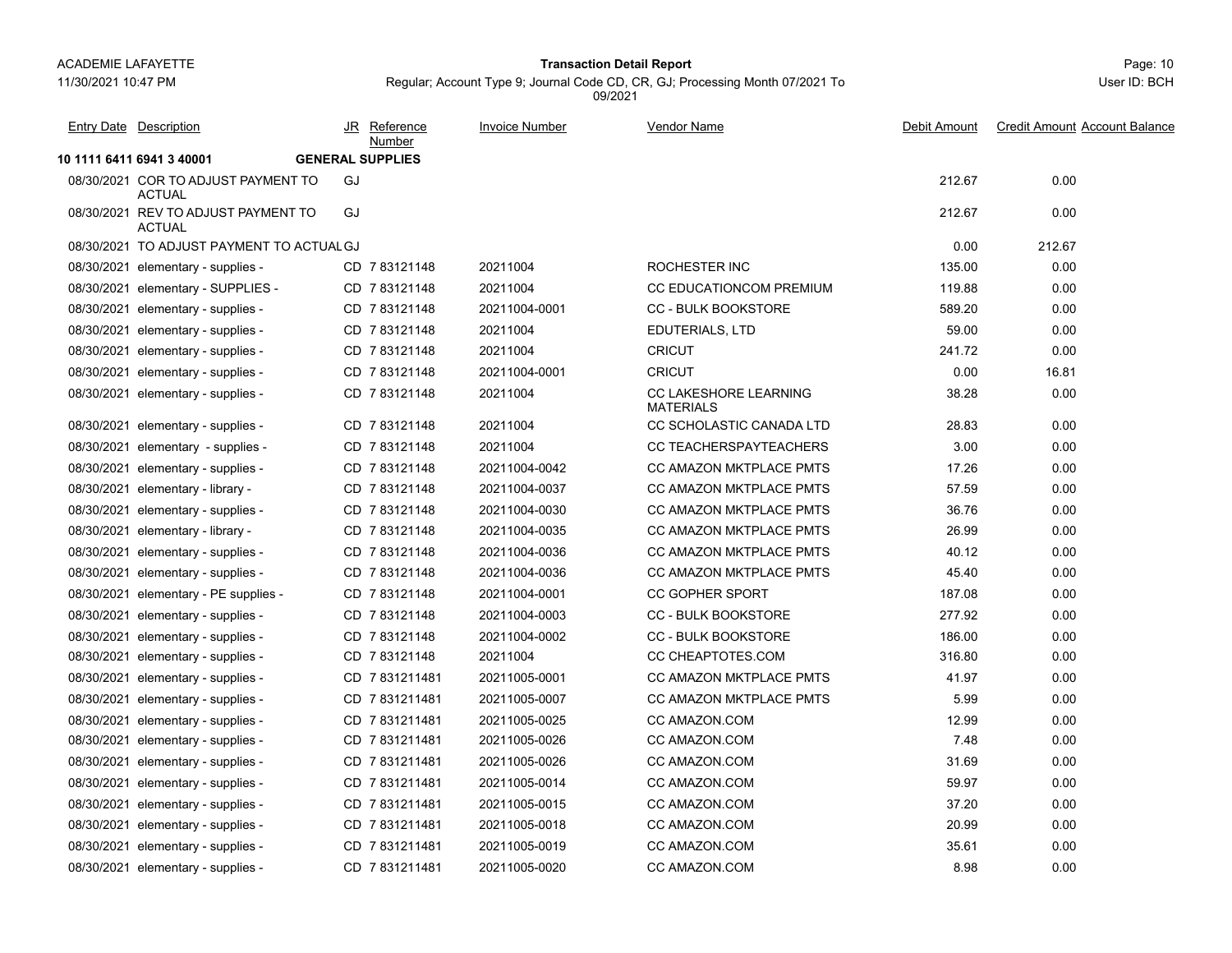**10 1111 6411 6941 3 40001 GENERAL SUPPLIES**

11/30/2021 10:47 PM

# Page: 11 **Transaction Detail Report**

Regular; Account Type 9; Journal Code CD, CR, GJ; Processing Month 07/2021 To 09/2021

| Entry Date Description                | JR Reference<br>Number  | <b>Invoice Number</b> | Vendor Name                        | Debit Amount | Credit Amount Account Balance |
|---------------------------------------|-------------------------|-----------------------|------------------------------------|--------------|-------------------------------|
| 1111 6411 6941 3 40001                | <b>GENERAL SUPPLIES</b> |                       |                                    |              |                               |
| 08/30/2021 elementary - supplies -    | CD 7831211481           | 20211005-0012         | CC AMAZON.COM                      | 5.99         | 0.00                          |
| 08/30/2021 elementary - supplies -    | CD 7831211481           | 20211005-0012         | CC AMAZON.COM                      | 58.63        | 0.00                          |
| 08/30/2021 elementary - supplies -    | CD 7831211481           | 20211005-0023         | CC AMAZON.COM                      | 67.46        | 0.00                          |
| 08/30/2021 elementary - supplies -    | CD 7831211481           | 20211005-0002         | CC INTERNATIONAL TRANSACTION       | 1.77         | 0.00                          |
| 08/30/2021 elementary - supplies -    | CD 7831211481           | 20211005-0003         | CC INTERNATIONAL TRANSACTION       | 0.87         | 0.00                          |
| 08/30/2021 elementary - PE supplies - | CD 7831211481           | 20211005-0001         | <b>CC GOPHER SPORT</b>             | 187.08       | 0.00                          |
| 08/30/2021 elementary - supplies -    | CD 7831211481           | 20211005              | CC LAKESHORE LEARNING<br>MATEDIALO | 38.28        | 0.00                          |

| 08/30/2021 elementary - supplies -    | CD 7831211481  | 20211005-0002 | CC INTERNATIONAL TRANSACTION                     | 1.77   | 0.00  |
|---------------------------------------|----------------|---------------|--------------------------------------------------|--------|-------|
| 08/30/2021 elementary - supplies -    | CD 7831211481  | 20211005-0003 | CC INTERNATIONAL TRANSACTION                     | 0.87   | 0.00  |
| 08/30/2021 elementary - PE supplies - | CD 7831211481  | 20211005-0001 | <b>CC GOPHER SPORT</b>                           | 187.08 | 0.00  |
| 08/30/2021 elementary - supplies -    | CD 7831211481  | 20211005      | <b>CC LAKESHORE LEARNING</b><br><b>MATERIALS</b> | 38.28  | 0.00  |
| 08/30/2021 elementary - supplies -    | CD 7831211481  | 20211005      | CC SCHOLASTIC CANADA LTD                         | 28.83  | 0.00  |
| 08/30/2021 elementary - supplies -    | CD 7831211481  | 20211005      | CC TEACHERSPAYTEACHERS                           | 3.00   | 0.00  |
| 08/30/2021 elementary - supplies -    | CD 7 831211481 | 20211005-0043 | CC AMAZON MKTPLACE PMTS                          | 17.26  | 0.00  |
| 08/30/2021 elementary - library -     | CD 7 831211481 | 20211005-0038 | CC AMAZON MKTPLACE PMTS                          | 57.59  | 0.00  |
| 08/30/2021 elementary - supplies -    | CD 7831211481  | 20211005-0033 | <b>CC AMAZON MKTPLACE PMTS</b>                   | 56.81  | 0.00  |
| 08/30/2021 elementary - library -     | CD 7831211481  | 20211005-0036 | <b>CC AMAZON MKTPLACE PMTS</b>                   | 26.99  | 0.00  |
| 08/30/2021 elementary - supplies -    | CD 7831211481  | 20211005-0037 | <b>CC AMAZON MKTPLACE PMTS</b>                   | 40.12  | 0.00  |
| 08/30/2021 elementary - supplies -    | CD 7 831211481 | 20211005-0037 | CC AMAZON MKTPLACE PMTS                          | 45.40  | 0.00  |
| 08/30/2021 elementary - supplies -    | CD 7 831211481 | 20211005-0027 | CC AMAZON MKTPLACE PMTS                          | 167.96 | 0.00  |
| 08/30/2021 elementary - supplies -    | CD 7 831211481 | 20211005-0031 | CC AMAZON MKTPLACE PMTS                          | 36.76  | 0.00  |
| 08/30/2021 elementary - supplies -    | CD 7831211481  | 20211005-0029 | <b>CC AMAZON MKTPLACE PMTS</b>                   | 51.62  | 0.00  |
| 08/30/2021 elementary - supplies -    | CD 7831211481  | 20211005-0016 | <b>CC AMAZON MKTPLACE PMTS</b>                   | 14.19  | 0.00  |
| 08/30/2021 elementary - supplies -    | CD 7 831211481 | 20211005-0016 | CC AMAZON MKTPLACE PMTS                          | 7.98   | 0.00  |
| 08/30/2021 elementary - supplies -    | CD 7 831211481 | 20211005-0017 | <b>CC AMAZON MKTPLACE PMTS</b>                   | 6.79   | 0.00  |
| 08/30/2021 elementary - supplies -    | CD 7831211481  | 20211005-0018 | <b>CC AMAZON MKTPLACE PMTS</b>                   | 11.99  | 0.00  |
| 08/30/2021 elementary - SUPPLIES -    | CD 7831211481  | 20211005      | <b>CC EDUCATIONCOM PREMIUM</b>                   | 119.88 | 0.00  |
| 08/30/2021 elementary - supplies -    | CD 7831211481  | 20211005-0001 | <b>CC - BULK BOOKSTORE</b>                       | 589.20 | 0.00  |
| 08/30/2021 elementary - supplies -    | CD 7831211481  | 20211005-0003 | <b>CC - BULK BOOKSTORE</b>                       | 277.92 | 0.00  |
| 08/30/2021 elementary - supplies -    | CD 7 831211481 | 20211005-0002 | <b>CC - BULK BOOKSTORE</b>                       | 186.00 | 0.00  |
| 08/30/2021 elementary - supplies -    | CD 7831211481  | 20211005      | CC CHEAPTOTES.COM                                | 316.80 | 0.00  |
| 08/30/2021 elementary - supplies -    | CD 7831211481  | 20211005      | EDUTERIALS, LTD                                  | 59.00  | 0.00  |
| 08/30/2021 elementary - supplies -    | CD 7831211481  | 20211005      | <b>CRICUT</b>                                    | 241.72 | 0.00  |
| 08/30/2021 elementary - supplies -    | CD 7 831211481 | 20211005-0001 | <b>CRICUT</b>                                    | 0.00   | 16.81 |
| 08/30/2021 elementary - supplies -    | CD 7 831211481 | 20211005      | <b>ROCHESTER INC</b>                             | 135.00 | 0.00  |
| 08/30/2021 elementary - supplies -    | CD 783121148   | 20211004-0001 | CC AMAZON MKTPLACE PMTS                          | 0.00   | 41.97 |
| 08/30/2021 elementary - supplies -    | CD 783121148   | 20211004-0007 | CC AMAZON MKTPLACE PMTS                          | 0.00   | 5.99  |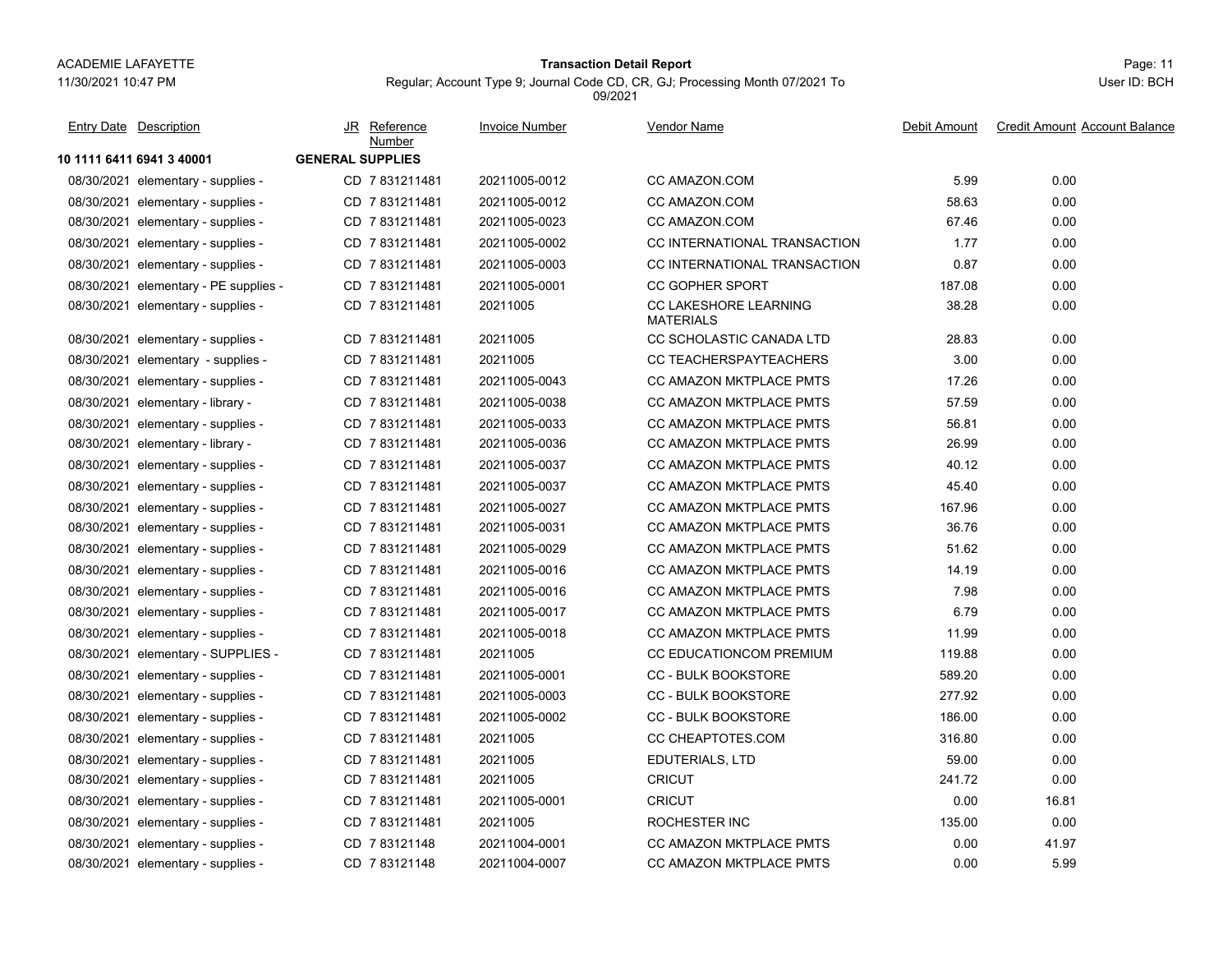# 11/30/2021 10:47 PM

# Page: 12 **Transaction Detail Report**

Regular; Account Type 9; Journal Code CD, CR, GJ; Processing Month 07/2021 To

09/2021

**10 1111 6411 6941 3 40001 GENERAL SUPPLIES**08/30/2021 elementary - supplies elementary - supplies - contrary - CD 20211004-0016 CC AMAZON MKTPLACE PMTS 2020 14.19 08/30/2021 elementary - supplies elementary - supplies 20211004-0016 CC AMAZON MKTPLACE PMTS 301 0.00 7.98 08/30/2021elementary - supplies - CD 7 83121148 20211004-0017 CC AMAZON MKTPLACE PMTS 0.00 6.79 08/30/2021elementary - supplies - CD 7 83121148 20211004-0018 CC AMAZON MKTPLACE PMTS 0.00 11.99 08/30/2021 elementary - supplies - CD 7 83121148 20211004-0025 CC AMAZON.COM 0.00 12.99 08/30/2021elementary - supplies - CD 7 83121148 20211004-0026 CC AMAZON.COM 0.00 7.48 08/30/2021 elementary - supplies - CD 7 83121148 20211004-0026 CC AMAZON.COM 0.00 31.69 08/30/2021elementary - supplies - CD 7 83121148 20211004-0012 CC AMAZON.COM 0.00 5.99 08/30/2021elementary - supplies - CD 7 83121148 20211004-0012 CC AMAZON.COM 0.00 58.63 08/30/2021 elementary - supplies - CD 7 83121148 20211004-0014 CC AMAZON.COM 0.00 59.97 08/30/2021elementary - supplies - CD 7 83121148 20211004-0015 CC AMAZON.COM 0.00 37.20 08/30/2021elementary - supplies - CD 7 83121148 20211004-0018 CC AMAZON.COM 0.00 20.99 08/30/2021elementary - supplies - CD 7 83121148 20211004-0019 CC AMAZON.COM 0.00 35.61 08/30/2021elementary - supplies - CD 7 83121148 20211004-0020 CC AMAZON.COM 0.00 8.98 08/30/2021elementary - supplies - CD 7 83121148 20211004-0023 CC AMAZON.COM 0.00 67.46 08/30/2021elementary - supplies - CD 7 83121148 20211004-0002 CC INTERNATIONAL TRANSACTION 0.00 1.77 08/30/2021 elementary - supplies elementary - supplies - CD 20211004-0003 CC INTERNATIONAL TRANSACTION 7 83121148 0.00 0.87 08/30/2021elementary - supplies - CD 7 83121148 20211004 CC SCHOLASTIC CANADA LTD 0.00 28.83 08/30/2021 elementary - supplies - CD 20211004 CC TEACHERSPAYTEACHERS 7 83121148 0.00 3.00 08/30/2021 elementary - PE supplies - CD\_7 83121148 20211004-0001 CC GOPHER SPORT 0.00 187.08 08/30/2021 elementary - supplies elementary - supplies - CD 20211004 CC CHEAPTOTES.COM 0.00 316.80 08/30/2021 elementary - supplies elementary - Supplies - Supplies - Supplies - Supplies - Supplies - Supplies - Supplies - Supplies - Supplies - Supplies - Supplies - Supplies - Supplies - Supplies - Supplies - Supplies - Supplies - Supplies - Supplies - MATERIALSCD 7 83121148 08/30/2021 elementary - library elementary 20211004-0037 CC AMAZON MKTPLACE PMTS 33121148 20211004-0037 CC AMAZON MKTPLACE PMTS 08/30/2021elementary - supplies - CD 7 83121148 20211004-0042 CC AMAZON MKTPLACE PMTS 0.00 17.26 08/30/2021elementary - supplies - CD 7 83121148 20211004-0036 CC AMAZON MKTPLACE PMTS 0.00 40.12 08/30/2021 elementary - supplies elementary - supplies - CD 20211004-0036 CC AMAZON MKTPLACE PMTS 40.00 45.40 08/30/2021 elementary - library elementary - 20211004-0035 CC AMAZON MKTPLACE PMTS 3121148 26.99 08/30/2021elementary - supplies - CD 7 83121148 20211004-0030 CC AMAZON MKTPLACE PMTS 0.00 36.76 08/30/2021elementary - supplies - CD 7 83121148 20211004-0032 CC AMAZON MKTPLACE PMTS 0.00 56.81 08/30/2021 elementary - supplies elementary - supplies - Supplies - CD 20211004-0028 CC AMAZON MKTPLACE PMTS 4 83121148 0.00 51.62 08/30/2021 elementary - supplies elementary - supplies - Supplies - Supplies - CD 20211004-0026 CC AMAZON MKTPLACE PMTS - 2020 167.96 08/30/2021elementary - SUPPLIES - CD 7 83121148 20211004 CC EDUCATIONCOM PREMIUM 0.00 119.88 08/30/2021 elementary - supplies - CD 7 83121148 20211004-0002 CC - BULK BOOKSTORE 0.00 186.00 JR Reference Invoice Number Vendor NameDebit Amount Credit Amount Account Balance NumberEntry Date Description JR Reference <u>Invoice Number</u> <u>Vendor Name</u> Debit Amount Credit Amount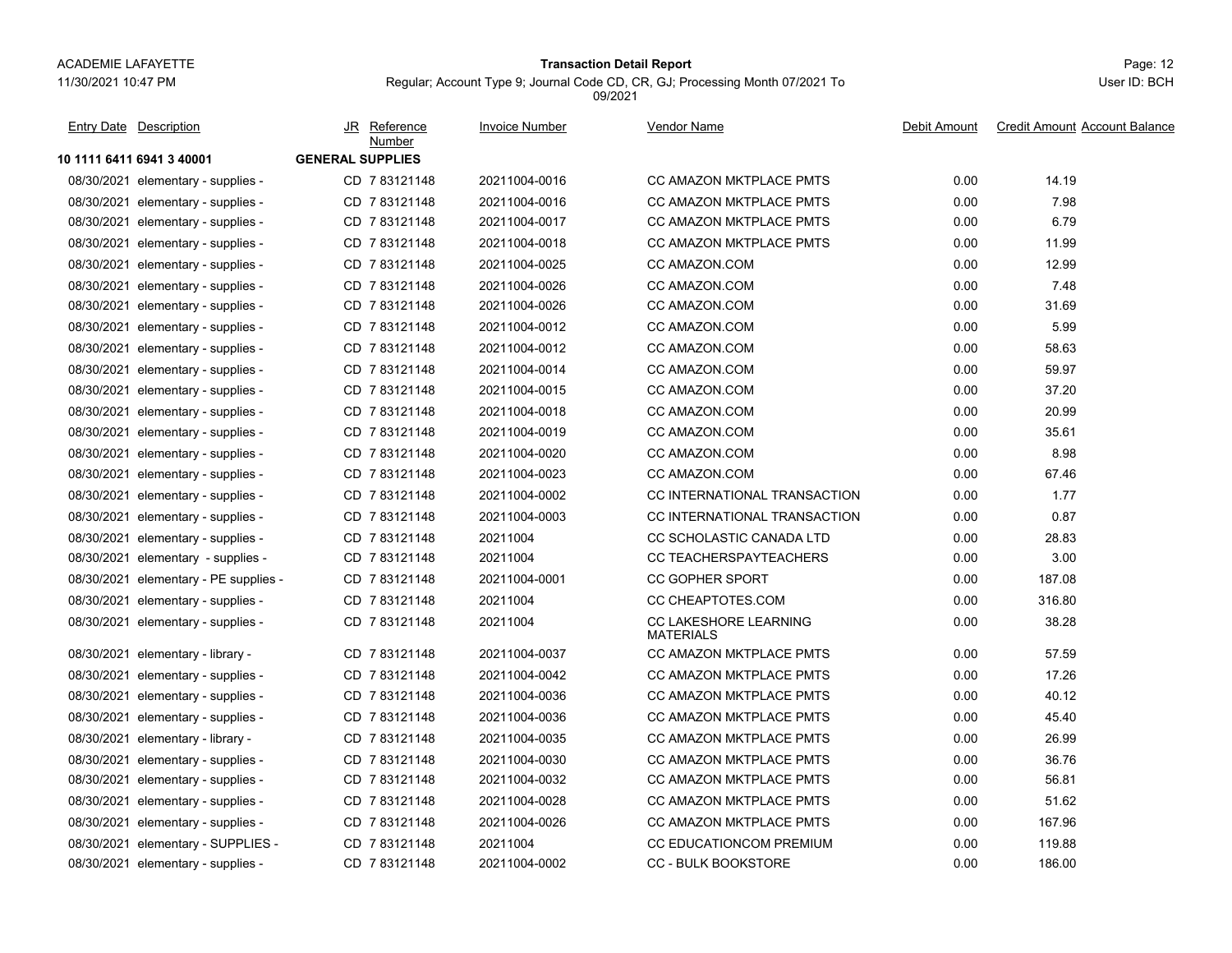#### Page: 13 **Transaction Detail Report**

Regular; Account Type 9; Journal Code CD, CR, GJ; Processing Month 07/2021 To

**10 1111 6411 6941 3 40001 GENERAL SUPPLIES**08/30/2021 elementary - supplies - CD 7 83121148 20211004-0003 CC - BULK BOOKSTORE 0.00 277.92 08/30/2021 elementary - supplies - CD 7 83121148 20211004-0001 CC - BULK BOOKSTORE 0.00 589.20 08/30/2021 elementary - supplies - CD 20211004 EDUTERIALS, LTD 7 83121148 0.00 59.00 08/30/2021 elementary - supplies - CD 7 83121148 20211004 CRICUT 0.00 241.72 08/30/2021 elementary - supplies - CD 7 83121148 20211004-0001 CRICUT 0.00 08/30/2021elementary - supplies - CD 7 83121148 20211004 ROCHESTER INC 0.00 135.00 09/03/2021 elementary - supplies - CD 7 93021192 ROCHESTER INC 162.00 0.00 09/03/2021elementary - supplies - 70,00 euro CD 7 93021192 20211102 LES ZEXPERTS 32.37 82.37 0.00 09/03/2021elementary - supplies - CD 7 93021192 20211102-0037 CC AMAZON MKTPLACE PMTS 59.00 6.00 09/03/2021 elementary - supplies elementary - supplies - supplies - Supplies - CD 20211102-0037 CC AMAZON MKTPLACE PMTS - 26.89 0.00 09/03/2021elementary - supplies - CD 7 93021192 20211102-0016 CC AMAZON MKTPLACE PMTS 49.92 0.00 09/03/2021 elementary - supplies elementary - supplies - contrary - CD 20211102-0013 CC AMAZON MKTPLACE PMTS 209.95 0.00 09/03/2021elementary - supplies - CD 7 93021192 20211102-0014 CC AMAZON MKTPLACE PMTS 30.94 30.94 0.00 09/03/2021 elementary - kg supplies elementary 20211102-0015 CC AMAZON MKTPLACE PMTS 3 93021192 209.95 0.00 09/03/2021elementary - supplies - CD 7 93021192 20211102-0010 CC AMAZON MKTPLACE PMTS 119.70 0.00 09/03/2021Elementary - classroom supplies - CD 7 93021192 20211102 CC SOUTHSIDE CARPET 659.70 659.70 0.00 09/03/2021 elementary - supplies elementary - supplies - CD 20211102-0001 CC INTERNATIONAL TRANSACTION 7 93021192 2.48 0.00 09/03/2021elementary - supplies - CD 7 93021192 20211102-0006 CC AMAZON.COM 220.50 220.50 0.00 09/16/2021elementary - class supplies - CD 7 93021059 20211102 WESELOH HEIDI 140.61 140.61 0.00 09/21/2021 elementary - supplies - CD 7 93021195 20211103 AMAZON.COM 67.96 0.00 09/21/2021elementary - supplies - CD 7 93021196 20211103-0001 AMAZON.COM 12.15 0.00 09/23/2021elementary - classroom supplies - CD 7 93021197 20211103-0002 AMAZON.COM 18.59 18.59 0.00 09/28/2021 elementary - class supplies - CD\_7 93021097 20211102 DURHAM TRAORE YATTA 257.04 0.00 09/28/2021elementary - PE supplies - CD 7 93021044 20211102 EDOUARD DJIBA 28.54 28.54 0.00 09/28/2021 elementary - supplies - CD 7 93021013 20211102 WILLIAMSON ANGELA 603.45 0.00 09/29/2021 elementary - supplies - CD 7 93021123 20211102-0004 TIERNEY 1,518.28 0.00 09/29/2021 Elementary - SPED chairs (4 total) - CD 7 93021132 20211102 VIRCO 407.38 0.00 09/30/2021 STACIA MILIUS SUPPLIES 0.00 50.00 RETURNED CHECKCRChart of Account Total: 10 1111 6411 6941 3 40001 21,996.06 5,698.94 16,297.12 **10 1111 6411 6941 4 42300 GENERAL SUPPLIES**08/05/2021 Correction: Elementary - student 38,708.65 0.00 desks -CD 20211004 SCHOOLSIN 7 83121107 08/30/2021 TO ADJUST PAYMENT TO ACTUALGJ 0.00 2,400.00 Chart of Account Total: 10 1111 6411 6941 4 42300 38,708.65 2,400.00 36,308.65 JR Reference Invoice Number Vendor NameDebit Amount Credit Amount Account Balance NumberEntry Date Description JR Reference <u>Invoice Number</u> <u>Vendor Name</u> Debit Amount Credit Amount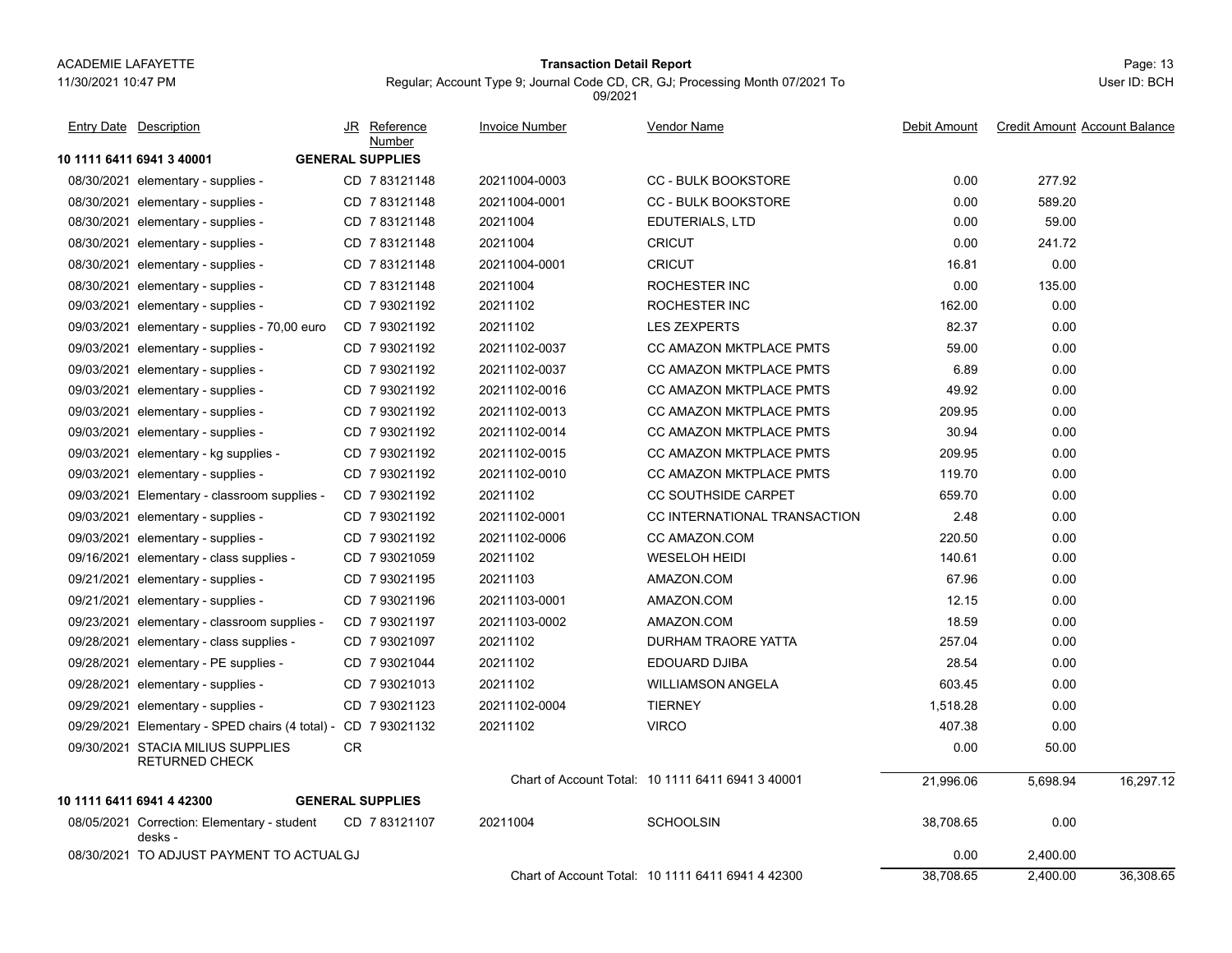#### Page: 14 **Transaction Detail Report**

User ID: BCH

Regular; Account Type 9; Journal Code CD, CR, GJ; Processing Month 07/2021 To 09/2021

| <b>Entry Date</b> Description                                        | JR Reference<br>Number               | <b>Invoice Number</b> | <b>Vendor Name</b>                                | Debit Amount | <b>Credit Amount Account Balance</b> |          |
|----------------------------------------------------------------------|--------------------------------------|-----------------------|---------------------------------------------------|--------------|--------------------------------------|----------|
| 10 1111 6412 6940 3 40001                                            | <b>SUPPLIES - TECHNOLOGY RELATED</b> |                       |                                                   |              |                                      |          |
| 09/16/2021 Elementary - class subscription -                         | CD 7 93021021                        | 20211102              | <b>MAILLOUX BERENGERE</b>                         | 64.80        | 0.00                                 |          |
|                                                                      |                                      |                       | Chart of Account Total: 10 1111 6412 6940 3 40001 | 64.80        | 0.00                                 | 64.80    |
| 10 1111 6412 6941 3 40001                                            | SUPPLIES - TECHNOLOGY RELATED        |                       |                                                   |              |                                      |          |
| 09/16/2021 elementary - class subscriptons -                         | CD 7 93021082                        | 20211102              | ASINYO KOKOU                                      | 367.36       | 0.00                                 |          |
| 09/16/2021 elementary - class subscriptons -                         | CD 793021092                         | 20211102              | <b>MARTINE KUEVI</b>                              | 367.36       | 0.00                                 |          |
| 09/17/2021 elementary - class subscriptons -                         | CD 7 93021094                        | 20211102              | LALLIER SOEUN MELANIE                             | 192.36       | 0.00                                 |          |
|                                                                      |                                      |                       | Chart of Account Total: 10 1111 6412 6941 3 40001 | 927.08       | 0.00                                 | 927.08   |
| 10 1131 6334 1910 3 40001<br><b>RENTALS</b>                          |                                      |                       |                                                   |              |                                      |          |
| 09/28/2021 elementary - copier lease -001 -                          | CD 7 93021190                        | 20211102-0001         | <b>TOSHIBA FINANCIAL SERVICES</b>                 | 846.51       | 0.00                                 |          |
|                                                                      |                                      |                       | Chart of Account Total: 10 1131 6334 1910 3 40001 | 846.51       | 0.00                                 | 846.51   |
| 10 1131 6391 1910 3 40001                                            | <b>OTHER PURCHASED SERVICES</b>      |                       |                                                   |              |                                      |          |
| 08/27/2021 Midddle school - substitute - building CD 7 83121049      |                                      | 20211004-0002         | <b>FLEXIBLE EDUCATORS</b>                         | 1,860.00     | 0.00                                 |          |
| 09/16/2021 middle school - substitutes - 2325                        | CD 793021050                         | 20211102-0002         | <b>FLEXIBLE EDUCATORS</b>                         | 2,325.00     | 0.00                                 |          |
| 09/28/2021 middle school - substitutes - 2092.5 CD 7 93021051        |                                      | 20211102-0005         | <b>FLEXIBLE EDUCATORS</b>                         | 2.092.50     | 0.00                                 |          |
|                                                                      |                                      |                       | Chart of Account Total: 10 1131 6391 1910 3 40001 | 6,277.50     | 0.00                                 | 6,277.50 |
| 10 1131 6411 1910 3 40001                                            | <b>GENERAL SUPPLIES</b>              |                       |                                                   |              |                                      |          |
| 07/15/2021 middle school - supplies                                  | CD 7 73121086                        | 20210902              | US TOY CO/CONSTRUCTIVE<br><b>PLAYTHINGS</b>       | 195.16       | 0.00                                 |          |
| 07/30/2021 Correction: middle school - supplies CD 7 73121134        |                                      | 20210902-0009         | CC AMAZON MKTPLACE PMTS                           | 19.48        | 0.00                                 |          |
| 07/30/2021 Correction: middle school - supplies CD 7 73121134        |                                      | 20210902-0009         | CC AMAZON MKTPLACE PMTS                           | 0.00         | 19.48                                |          |
| 08/13/2021 MIDDLE SCHOOL - supplies -                                | CD 783121040                         | 20211004-0001         | DOTS OFFICE PRODUCTS, INC.                        | 302.46       | 0.00                                 |          |
| 08/27/2021 MIDDLE SCHOOL - supplies -                                | CD 7 83121041                        | 20211004-0002         | DOTS OFFICE PRODUCTS, INC.                        | 400.86       | 0.00                                 |          |
| 08/27/2021 Midddle school - class supplies -                         | CD 783121077                         | 20211004              | <b>OUARET LOUBNA</b>                              | 94.80        | 0.00                                 |          |
| 08/30/2021 middle school - supplies -                                | CD 783121148                         | 20211004-0010         | CC AMAZON.COM                                     | 15.75        | 0.00                                 |          |
| 08/30/2021 middle school - supplies -                                | CD 783121148                         | 20211004              | CC ALL NATIONS FLAG CO                            | 105.72       | 0.00                                 |          |
| 08/30/2021 middle school - supplies -                                | CD 7 83121148                        | 20211004-0034         | CC AMAZON MKTPLACE PMTS                           | 364.99       | 0.00                                 |          |
| 08/30/2021 middle school - class supplies -                          | CD 783121148                         | 20211004-0045         | <b>CC AMAZON MKTPLACE PMTS</b>                    | 351.84       | 0.00                                 |          |
| 08/30/2021 middle school - class supplies -                          | CD 783121148                         | 20211004-0039         | CC AMAZON MKTPLACE PMTS                           | 55.14        | 0.00                                 |          |
| 08/30/2021 middle school - class supplies -                          | CD 7 83121148                        | 20211004-0039         | CC AMAZON MKTPLACE PMTS                           | 69.95        | 0.00                                 |          |
| 08/30/2021 middle school - supplies -                                | CD 783121148                         | 20211004-0040         | <b>CC AMAZON MKTPLACE PMTS</b>                    | 47.43        | 0.00                                 |          |
| 08/30/2021 middle school - Keyboards for music CD 7 83121148<br>clas |                                      | 20211004-0022         | CC AMAZON.COM                                     | 536.13       | 0.00                                 |          |
| 08/30/2021 middle school - Keyboards for music CD 7 83121148<br>clas |                                      | 20211004-0022         | CC AMAZON.COM                                     | 536.13       | 0.00                                 |          |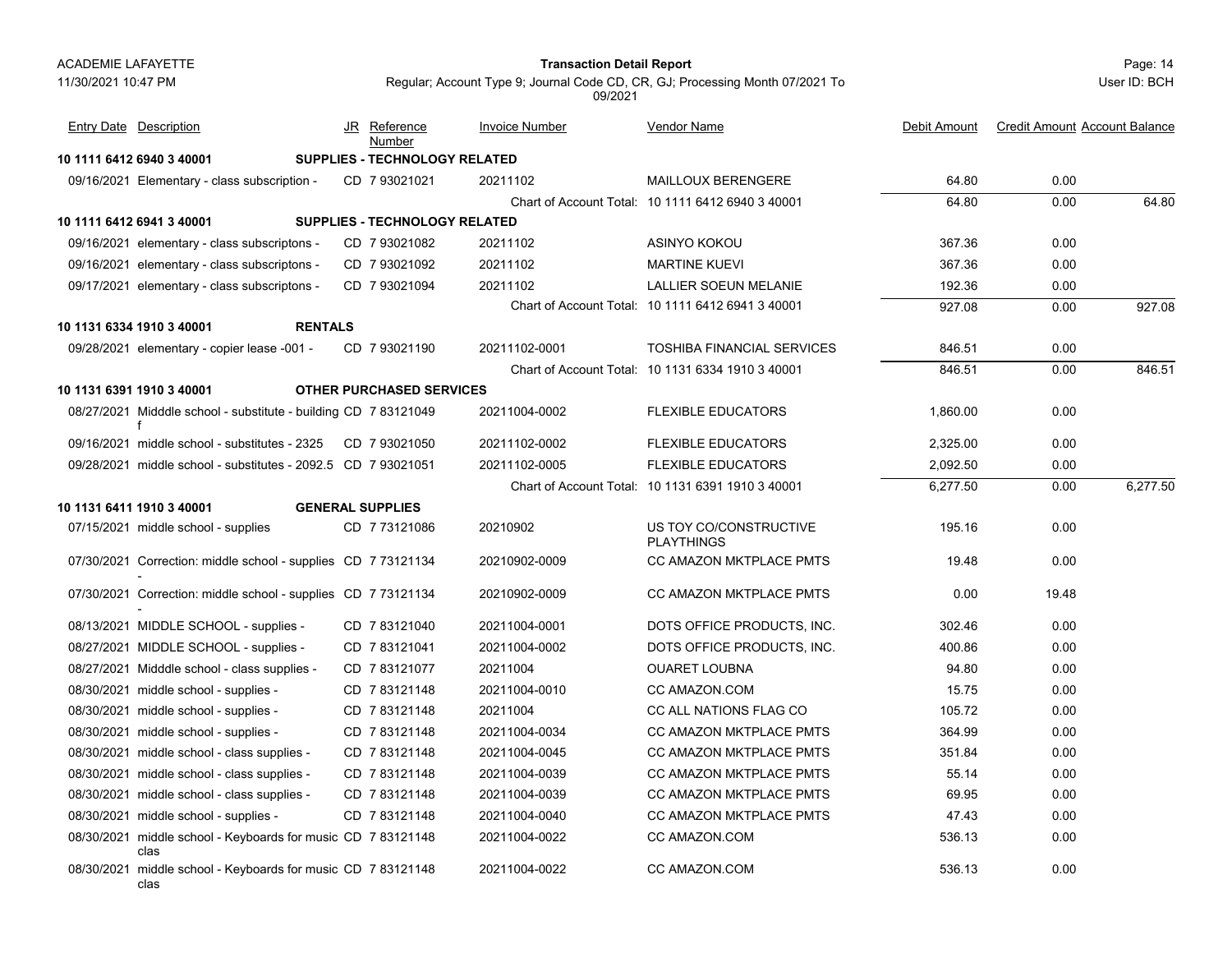11/30/2021 10:47 PM

## Page: 15 **Transaction Detail Report**

Regular; Account Type 9; Journal Code CD, CR, GJ; Processing Month 07/2021 To 09/2021

| <b>Entry Date Description</b>                                        |                         | JR Reference<br>Number | <b>Invoice Number</b> | <b>Vendor Name</b>           | Debit Amount | <b>Credit Amount Account Balance</b> |
|----------------------------------------------------------------------|-------------------------|------------------------|-----------------------|------------------------------|--------------|--------------------------------------|
| 10 1131 6411 1910 3 40001                                            | <b>GENERAL SUPPLIES</b> |                        |                       |                              |              |                                      |
| 08/30/2021 middle school - Keyboards for music CD 7 83121148<br>clas |                         |                        | 20211004-0022         | CC AMAZON.COM                | 536.13       | 0.00                                 |
| 08/30/2021 middle school - Keyboards for music CD 783121148<br>clas  |                         |                        | 20211004-0022         | CC AMAZON COM                | 536.13       | 0.00                                 |
| 08/30/2021 middle school - Keyboards for music CD 783121148<br>clas  |                         |                        | 20211004-0022         | CC AMAZON COM                | 536.13       | 0.00                                 |
| 08/30/2021 middle school - Keyboards for music CD 7 83121148<br>clas |                         |                        | 20211004-0022         | CC AMAZON.COM                | 536.13       | 0.00                                 |
| 08/30/2021 middle school - Keyboards for music CD 7 83121148<br>clas |                         |                        | 20211004-0022         | CC AMAZON.COM                | 536.13       | 0.00                                 |
| 08/30/2021 middle school - Keyboards for music CD 7 83121148<br>clas |                         |                        | 20211004-0022         | CC AMAZON.COM                | 536.13       | 0.00                                 |
| 08/30/2021 middle school - Keyboards for music CD 7 83121148<br>clas |                         |                        | 20211004-0022         | CC AMAZON.COM                | 536.13       | 0.00                                 |
| 08/30/2021 middle school - Keyboards for music CD 7 83121148<br>clas |                         |                        | 20211004-0022         | CC AMAZON.COM                | 536.13       | 0.00                                 |
| 08/30/2021 middle school - Keyboards for music CD 7 83121148<br>clas |                         |                        | 20211004-0022         | CC AMAZON.COM                | 536.13       | 0.00                                 |
| 08/30/2021 middle school - Keyboards for music CD 783121148<br>clas  |                         |                        | 20211004-0022         | CC AMAZON COM                | 536.13       | 0.00                                 |
| 08/30/2021 midde school - supplies -                                 |                         | CD 7 83121148          | 20211004              | <b>CC TEACHERS DISCOVERY</b> | 118.93       | 0.00                                 |
| 08/30/2021 middle school - supplies -                                |                         | CD 7 83121148          | 20211004-0029         | CC AMAZON MKTPLACE PMTS      | 27.78        | 0.00                                 |
| 08/30/2021 middle school - supplies -                                |                         | CD 7 83121148          | 20211004-0031         | CC AMAZON MKTPLACE PMTS      | 13.54        | 0.00                                 |
| 08/30/2021 middle school - supplies -                                |                         | CD 7 83121148          | 20211004-0029         | CC AMAZON MKTPLACE PMTS      | 0.00         | 27.78                                |
| 08/30/2021 middle school - supplies -                                |                         | CD 7 83121148          | 20211004-0031         | CC AMAZON MKTPLACE PMTS      | 0.00         | 13.54                                |
| 08/30/2021 middle school - supplies -                                |                         | CD 7 83121148          | 20211004-0034         | CC AMAZON MKTPLACE PMTS      | 0.00         | 364.99                               |
| 08/30/2021 middle school - class supplies -                          |                         | CD 7 83121148          | 20211004-0039         | CC AMAZON MKTPLACE PMTS      | 0.00         | 55.14                                |
| 08/30/2021 middle school - class supplies -                          |                         | CD 7 83121148          | 20211004-0039         | CC AMAZON MKTPLACE PMTS      | 0.00         | 69.95                                |
| 08/30/2021 middle school - supplies -                                |                         | CD 783121148           | 20211004-0040         | CC AMAZON MKTPLACE PMTS      | 0.00         | 47.43                                |
| 08/30/2021 middle school - class supplies -                          |                         | CD 783121148           | 20211004-0045         | CC AMAZON MKTPLACE PMTS      | 0.00         | 351.84                               |
| 08/30/2021 middle school - supplies -                                |                         | CD 783121148           | 20211004              | CC ALL NATIONS FLAG CO       | 0.00         | 105.72                               |
| 08/30/2021 middle school - supplies -                                |                         | CD 783121148           | 20211004-0010         | CC AMAZON COM                | 0.00         | 15.75                                |
| 08/30/2021 middle school - Keyboards for music CD 783121148<br>clas  |                         |                        | 20211004-0022         | CC AMAZON.COM                | 0.00         | 536.13                               |
| 08/30/2021 middle school - Keyboards for music CD 7 83121148<br>clas |                         |                        | 20211004-0022         | CC AMAZON.COM                | 0.00         | 536.13                               |
| 08/30/2021 middle school - Keyboards for music CD 7 83121148<br>clas |                         |                        | 20211004-0022         | CC AMAZON.COM                | 0.00         | 536.13                               |
| 08/30/2021 middle school - Keyboards for music CD 783121148<br>clas  |                         |                        | 20211004-0022         | <b>CC AMAZON.COM</b>         | 0.00         | 536.13                               |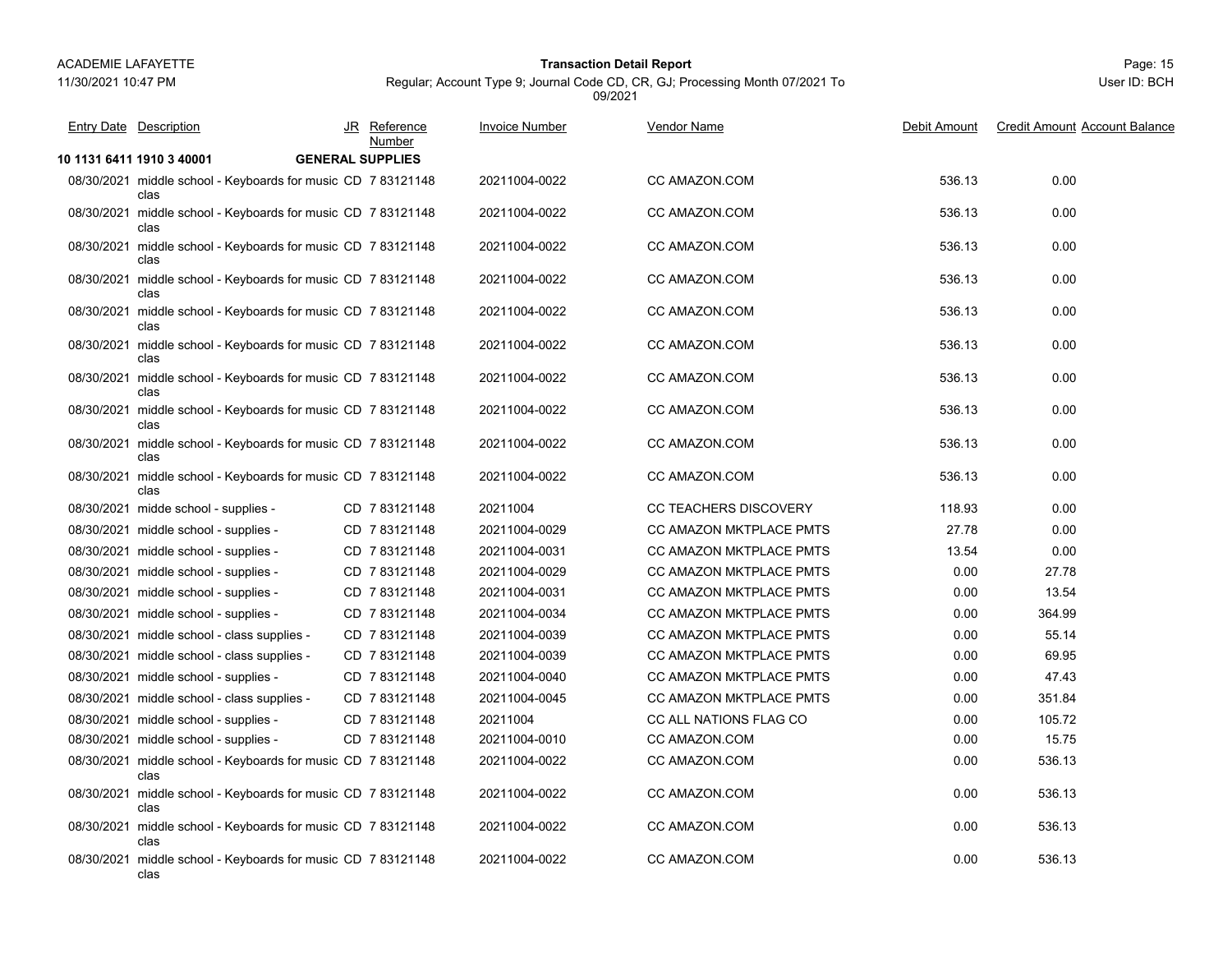#### Page: 16 **Transaction Detail Report**

Regular; Account Type 9; Journal Code CD, CR, GJ; Processing Month 07/2021 To 09/2021

| <b>Entry Date Description</b>                                         | JR Reference<br>Number  | <b>Invoice Number</b> | <b>Vendor Name</b>           | Debit Amount | <b>Credit Amount Account Balance</b> |
|-----------------------------------------------------------------------|-------------------------|-----------------------|------------------------------|--------------|--------------------------------------|
| 10 1131 6411 1910 3 40001                                             | <b>GENERAL SUPPLIES</b> |                       |                              |              |                                      |
| 08/30/2021 middle school - Keyboards for music CD 7 83121148<br>clas  |                         | 20211004-0022         | CC AMAZON.COM                | 0.00         | 536.13                               |
| 08/30/2021 middle school - Keyboards for music CD 7 83121148<br>clas  |                         | 20211004-0022         | CC AMAZON.COM                | 0.00         | 536.13                               |
| 08/30/2021 middle school - Keyboards for music CD 783121148<br>clas   |                         | 20211004-0022         | CC AMAZON.COM                | 0.00         | 536.13                               |
| 08/30/2021 middle school - Keyboards for music CD 7 83121148<br>clas  |                         | 20211004-0022         | CC AMAZON.COM                | 0.00         | 536.13                               |
| 08/30/2021 middle school - Keyboards for music CD 783121148<br>clas   |                         | 20211004-0022         | CC AMAZON.COM                | 0.00         | 536.13                               |
| 08/30/2021 middle school - Keyboards for music CD 7 83121148<br>clas  |                         | 20211004-0022         | CC AMAZON.COM                | 0.00         | 536.13                               |
| 08/30/2021 middle school - Keyboards for music CD 783121148<br>clas   |                         | 20211004-0022         | CC AMAZON.COM                | 0.00         | 536.13                               |
| 08/30/2021 middle school - Keyboards for music CD 783121148<br>clas   |                         | 20211004-0022         | CC AMAZON COM                | 0.00         | 536.13                               |
| 08/30/2021 midde school - supplies -                                  | CD 7 83121148           | 20211004              | <b>CC TEACHERS DISCOVERY</b> | 0.00         | 118.93                               |
| 08/30/2021 middle school - supplies -                                 | CD 7831211481           | 20211005-0030         | CC AMAZON MKTPLACE PMTS      | 27.78        | 0.00                                 |
| 08/30/2021 middle school - supplies -                                 | CD 7831211481           | 20211005-0032         | CC AMAZON MKTPLACE PMTS      | 13.54        | 0.00                                 |
| 08/30/2021 middle school - class supplies -                           | CD 7831211481           | 20211005-0046         | CC AMAZON MKTPLACE PMTS      | 351.84       | 0.00                                 |
| 08/30/2021 middle school - class supplies -                           | CD 7831211481           | 20211005-0040         | CC AMAZON MKTPLACE PMTS      | 55.14        | 0.00                                 |
| 08/30/2021 middle school - class supplies -                           | CD 7831211481           | 20211005-0040         | CC AMAZON MKTPLACE PMTS      | 69.95        | 0.00                                 |
| 08/30/2021 middle school - supplies -                                 | CD 7831211481           | 20211005-0041         | CC AMAZON MKTPLACE PMTS      | 47.43        | 0.00                                 |
| 08/30/2021 middle school - supplies -                                 | CD 7831211481           | 20211005-0035         | CC AMAZON MKTPLACE PMTS      | 364.99       | 0.00                                 |
| 08/30/2021 middle school - supplies -                                 | CD 7831211481           | 20211005              | CC ALL NATIONS FLAG CO       | 105.72       | 0.00                                 |
| 08/30/2021 middle school - supplies -                                 | CD 7831211481           | 20211005-0010         | CC AMAZON.COM                | 15.75        | 0.00                                 |
| 08/30/2021 middle school - Keyboards for music CD 7 831211481<br>clas |                         | 20211005-0022         | CC AMAZON.COM                | 536.13       | 0.00                                 |
| 08/30/2021 middle school - Keyboards for music CD 7 831211481<br>clas |                         | 20211005-0022         | CC AMAZON.COM                | 536.13       | 0.00                                 |
| 08/30/2021 middle school - Keyboards for music CD 7 831211481<br>clas |                         | 20211005-0022         | CC AMAZON.COM                | 536.13       | 0.00                                 |
| 08/30/2021 middle school - Keyboards for music CD 7 831211481<br>clas |                         | 20211005-0022         | CC AMAZON.COM                | 536.13       | 0.00                                 |
| 08/30/2021 middle school - Keyboards for music CD 7 831211481<br>clas |                         | 20211005-0022         | CC AMAZON.COM                | 536.13       | 0.00                                 |
| 08/30/2021 middle school - Keyboards for music CD 7 831211481<br>clas |                         | 20211005-0022         | CC AMAZON.COM                | 536.13       | 0.00                                 |
| 08/30/2021 middle school - Keyboards for music CD 7 831211481<br>clas |                         | 20211005-0022         | CC AMAZON.COM                | 536.13       | 0.00                                 |
| 08/30/2021 middle school - Keyboards for music CD 7 831211481         |                         | 20211005-0022         | CC AMAZON.COM                | 536.13       | 0.00                                 |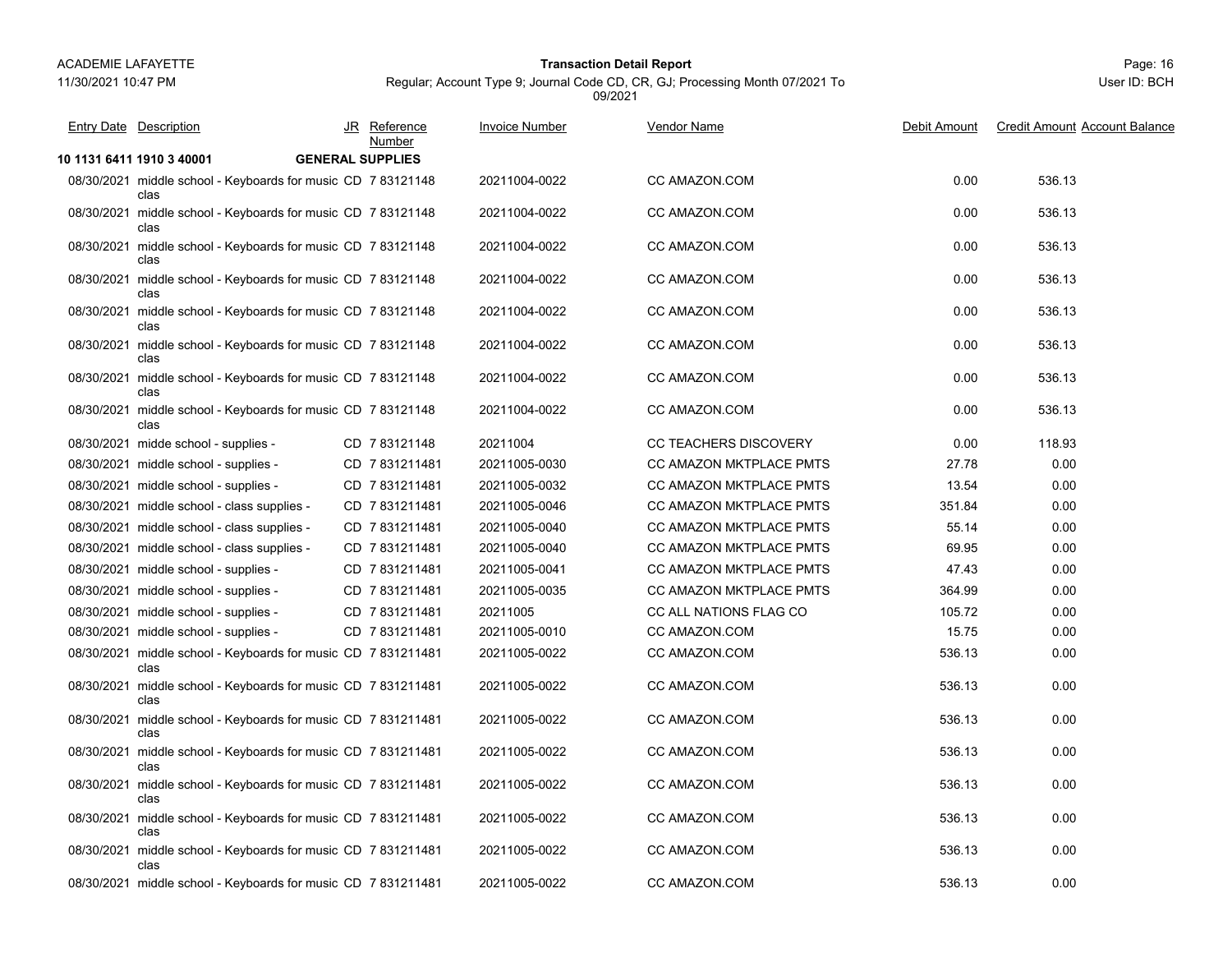11/30/2021 10:47 PM

## Page: 17 **Transaction Detail Report**

Regular; Account Type 9; Journal Code CD, CR, GJ; Processing Month 07/2021 To 09/2021

User ID: BCH

| <b>Entry Date</b> Description               |                                                                | JR Reference<br>Number  | <b>Invoice Number</b> | Vendor Name                                       | Debit Amount | <b>Credit Amount Account Balance</b> |          |
|---------------------------------------------|----------------------------------------------------------------|-------------------------|-----------------------|---------------------------------------------------|--------------|--------------------------------------|----------|
| 10 1131 6411 1910 3 40001                   |                                                                | <b>GENERAL SUPPLIES</b> |                       |                                                   |              |                                      |          |
| clas                                        |                                                                |                         |                       |                                                   |              |                                      |          |
| clas                                        | 08/30/2021 middle school - Keyboards for music CD 7 831211481  |                         | 20211005-0022         | CC AMAZON COM                                     | 536.13       | 0.00                                 |          |
| clas                                        | 08/30/2021 middle school - Keyboards for music CD 7 831211481  |                         | 20211005-0022         | CC AMAZON COM                                     | 536.13       | 0.00                                 |          |
| clas                                        | 08/30/2021 middle school - Keyboards for music CD 7 831211481  |                         | 20211005-0022         | <b>CC AMAZON COM</b>                              | 536.13       | 0.00                                 |          |
| clas                                        | 08/30/2021 middle school - Keyboards for music CD 7 831211481  |                         | 20211005-0022         | CC AMAZON.COM                                     | 536.13       | 0.00                                 |          |
| 08/30/2021 midde school - supplies -        |                                                                | CD 7831211481           | 20211005              | <b>CC TEACHERS DISCOVERY</b>                      | 118.93       | 0.00                                 |          |
|                                             | 09/03/2021 middle school - supplies - 6th gr                   | CD 793021192            | 20211102-0005         | <b>CC AMAZON COM</b>                              | 9.70         | 0.00                                 |          |
| 09/03/2021 middle school - supplies -       |                                                                | CD 7 93021192           | 20211102-0018         | <b>CC AMAZON MKTPLACE PMTS</b>                    | 21.15        | 0.00                                 |          |
| 09/03/2021 middle school - supplies -       |                                                                | CD 7 93021192           | 20211102              | CC TEACHERSPAYTEACHERS                            | 13.35        | 0.00                                 |          |
| 09/03/2021 middle school - supplies -       |                                                                | CD 7 93021192           | 20211102-0001         | CC TEACHERSPAYTEACHERS                            | 27.20        | 0.00                                 |          |
|                                             | 09/03/2021 middle school - class set up supplies CD 7 93021192 |                         | 20211102-0034         | <b>CC AMAZON MKTPLACE PMTS</b>                    | 219.00       | 0.00                                 |          |
| 09/03/2021 middle school - supplies -       |                                                                | CD 7 93021192           | 20211102              | <b>TTI TECHNOLOGIES</b>                           | 5.35         | 0.00                                 |          |
| 09/16/2021 middle school - class supplies - |                                                                | CD 7 93021090           | 20211102              | <b>OUARET LOUBNA</b>                              | 120.23       | 0.00                                 |          |
| 09/16/2021 middle school - class supplies - |                                                                | CD 7 93021018           | 20211102              | ARMAND TSAFACK                                    | 178.17       | 0.00                                 |          |
|                                             |                                                                |                         |                       | Chart of Account Total: 10 1131 6411 1910 3 40001 | 16,816.17    | 7,624.11                             | 9,192.06 |
| 10 1131 6411 6941 3 40001                   |                                                                | <b>GENERAL SUPPLIES</b> |                       |                                                   |              |                                      |          |
| 07/30/2021 middle school - supplies -       |                                                                | CD 7731211341           | 20210921-0009         | <b>CC AMAZON MKTPLACE PMTS</b>                    | 19.48        | 0.00                                 |          |
|                                             | 07/30/2021 Reversal: middle school - supplies - CD 7 73121134  |                         | 20210902-0009         | <b>CC AMAZON MKTPLACE PMTS</b>                    | 19.48        | 0.00                                 |          |
| 07/30/2021 middle school - supplies -       |                                                                | CD 773121134            | 20210902-0009         | <b>CC AMAZON MKTPLACE PMTS</b>                    | 0.00         | 19.48                                |          |
|                                             | 07/30/2021 Reversal: middle school - supplies - CD 7 73121134  |                         | 20210902-0009         | <b>CC AMAZON MKTPLACE PMTS</b>                    | 0.00         | 19.48                                |          |
| 07/30/2021 middle school - supplies -       |                                                                | CD 773121134            | 20210902-0009         | <b>CC AMAZON MKTPLACE PMTS</b>                    | 19.48        | 0.00                                 |          |
|                                             |                                                                |                         |                       | Chart of Account Total: 10 1131 6411 6941 3 40001 | 58.44        | 38.96                                | 19.48    |
| 10 1131 6431 1910 3 40001                   | <b>TEXTBOOKS</b>                                               |                         |                       |                                                   |              |                                      |          |
| 08/30/2021 middle school - textbooks -      |                                                                | CD 783121148            | 20211004-0028         | CC AMAZON.COM                                     | 396.99       | 0.00                                 |          |
| 08/30/2021 middle school - textbooks -      |                                                                | CD 7831211481           | 20211005-0028         | CC AMAZON.COM                                     | 396.99       | 0.00                                 |          |
| 08/30/2021 middle school - textbooks -      |                                                                | CD 783121148            | 20211004-0028         | CC AMAZON.COM                                     | 0.00         | 396.99                               |          |
|                                             |                                                                |                         |                       | Chart of Account Total: 10 1131 6431 1910 3 40001 | 793.98       | 396.99                               | 396.99   |
| 10 1151 6334 1920 3 40001                   | <b>RENTALS</b>                                                 |                         |                       |                                                   |              |                                      |          |
|                                             | 09/28/2021 elementary - copier lease -001 -                    | CD 7 93021190           | 20211102-0001         | <b>TOSHIBA FINANCIAL SERVICES</b>                 | 846.51       | 0.00                                 |          |
|                                             |                                                                |                         |                       | Chart of Account Total: 10 1151 6334 1920 3 40001 | 846.51       | 0.00                                 | 846.51   |
|                                             |                                                                |                         |                       |                                                   |              |                                      |          |

**10 1151 6391 1910 4 00420 OTHER PURCHASED SERVICES**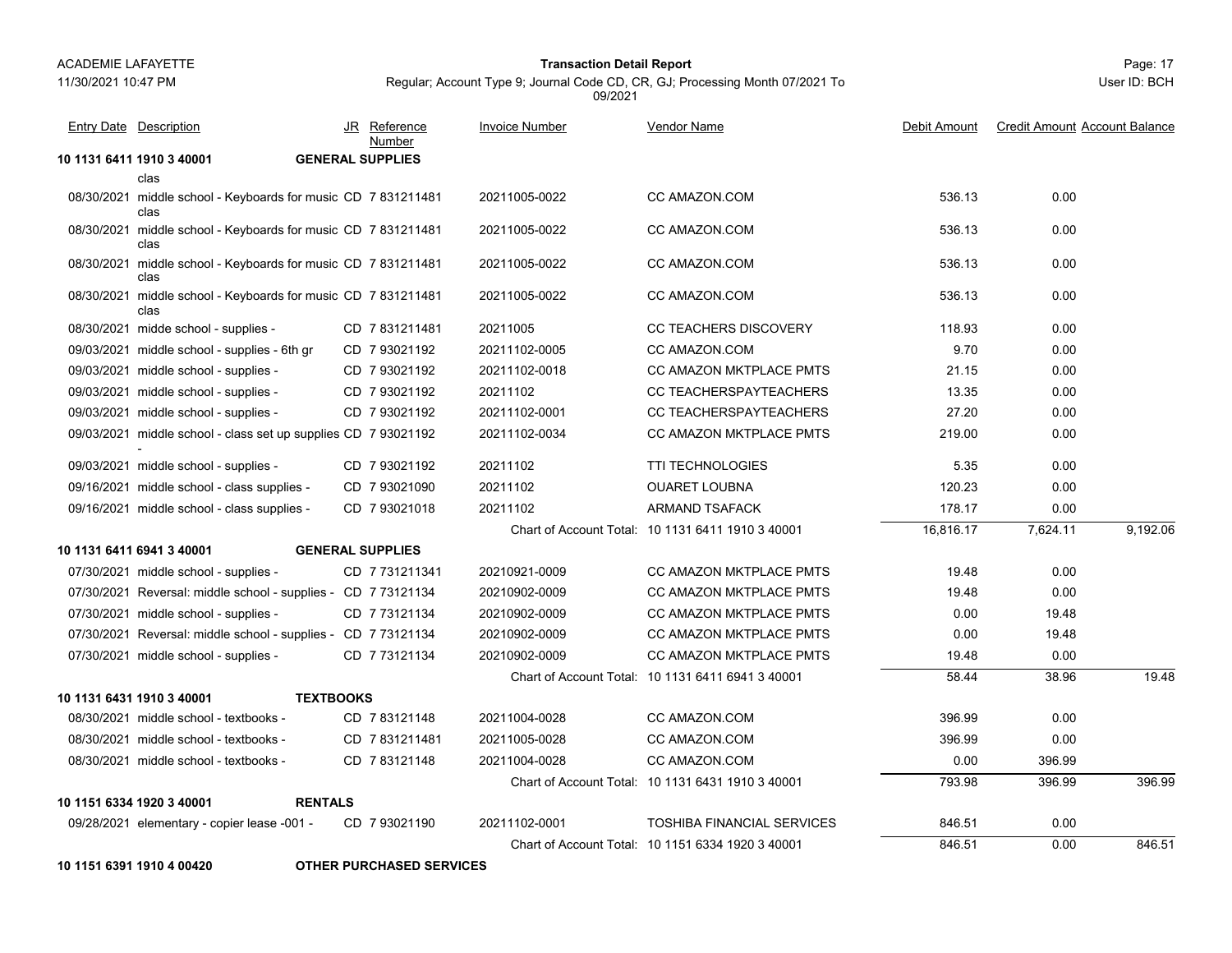11/30/2021 10:47 PM

# Page: 18 **Transaction Detail Report**

User ID: BCH

Regular; Account Type 9; Journal Code CD, CR, GJ; Processing Month 07/2021 To 09/2021

|                     | <b>Entry Date Description</b>                                        | JR | Reference<br>Number             | <b>Invoice Number</b> | <b>Vendor Name</b>                                | Debit Amount | <b>Credit Amount Account Balance</b> |          |
|---------------------|----------------------------------------------------------------------|----|---------------------------------|-----------------------|---------------------------------------------------|--------------|--------------------------------------|----------|
|                     | 10 1151 6391 1910 4 00420                                            |    | <b>OTHER PURCHASED SERVICES</b> |                       |                                                   |              |                                      |          |
|                     | 07/16/2021 high school - high school consulting CD 7 73121100<br>- 0 |    |                                 | 20210902              | <b>HYNES MARILYN</b>                              | 2,100.00     | 0.00                                 |          |
| 08/30/2021 1,675.00 |                                                                      |    | CD 7 83121007                   | 20210921              | <b>HYNES MARILYN</b>                              | 1,675.00     | 0.00                                 |          |
|                     |                                                                      |    |                                 |                       | Chart of Account Total: 10 1151 6391 1910 4 00420 | 3,775.00     | 0.00                                 | 3,775.00 |
|                     | 10 1151 6391 1920 3 40001                                            |    | <b>OTHER PURCHASED SERVICES</b> |                       |                                                   |              |                                      |          |
|                     | 09/23/2021 high school - engineering teacher - CD 7 93021152<br>Sene |    |                                 | 20211102              | <b>GILBREATH SENECA</b>                           | 2,295.00     | 0.00                                 |          |
|                     |                                                                      |    |                                 |                       | Chart of Account Total: 10 1151 6391 1920 3 40001 | 2.295.00     | 0.00                                 | 2,295.00 |
|                     | 10 1151 6391 1920 4 00420                                            |    | <b>OTHER PURCHASED SERVICES</b> |                       |                                                   |              |                                      |          |
|                     | 09/17/2021 High School                                               |    | CD 7 93021005                   | 20210922              | <b>HYNES MARILYN</b>                              | 500.00       | 0.00                                 |          |
|                     |                                                                      |    |                                 |                       | Chart of Account Total: 10 1151 6391 1920 4 00420 | 500.00       | 0.00                                 | 500.00   |
|                     | 10 1151 6411 1910 3 40001                                            |    | <b>GENERAL SUPPLIES</b>         |                       |                                                   |              |                                      |          |
|                     | 07/30/2021 high school - supplies -                                  |    | CD 7731211341                   | 20210921              | <b>CC - MOTHER EARTH COFFEE</b>                   | 59.60        | 0.00                                 |          |
|                     | 07/30/2021 high school - supplies -                                  |    | CD 7 731211341                  | 20210921              | <b>CC CHIPOTLE</b>                                | 239.16       | 0.00                                 |          |
|                     | 07/30/2021 high school - supplies -                                  |    | CD 7 73121134                   | 20210902              | <b>CC CHIPOTLE</b>                                | 239.16       | 0.00                                 |          |
|                     | 07/30/2021 high school - supplies -                                  |    | CD 773121134                    | 20210902              | CC - MOTHER EARTH COFFEE                          | 59.60        | 0.00                                 |          |
|                     | 07/30/2021 high school - supplies -                                  |    | CD 773121134                    | 20210902              | <b>CC OFFICE DEPOT</b>                            | 23.61        | 0.00                                 |          |
|                     | 07/30/2021 high school - supplies -                                  |    | CD 7 73121134                   | 20210902              | <b>CC OFFICE DEPOT</b>                            | 0.00         | 23.61                                |          |
|                     | 07/30/2021 high school - supplies -                                  |    | CD 773121134                    | 20210902              | <b>CC CHIPOTLE</b>                                | 0.00         | 239.16                               |          |
|                     | 07/30/2021 high school - supplies -                                  |    | CD 773121134                    | 20210902              | <b>CC - MOTHER EARTH COFFEE</b>                   | 0.00         | 59.60                                |          |
|                     | 07/30/2021 high school - supplies -                                  |    | CD 7 731211341                  | 20210921              | <b>CC OFFICE DEPOT</b>                            | 23.61        | 0.00                                 |          |
|                     |                                                                      |    |                                 |                       | Chart of Account Total: 10 1151 6411 1910 3 40001 | 644.74       | 322.37                               | 322.37   |
|                     | 10 1151 6411 1920 3 40001                                            |    | <b>GENERAL SUPPLIES</b>         |                       |                                                   |              |                                      |          |
|                     | 08/27/2021 high school - class supplies -                            |    | CD 7 83121065                   | 20211004              | SEIDLER JESSICA                                   | 184.86       | 0.00                                 |          |
|                     | 08/27/2021 high school - supplies -                                  |    | CD 783121019                    | 20211004              | <b>GILBREATH AUDREY</b>                           | 89.90        | 0.00                                 |          |
|                     | 08/30/2021 high school - Keyboards for music<br>class                |    | CD 783121148                    | 20211004-0021         | CC AMAZON.COM                                     | 536.13       | 0.00                                 |          |
|                     | 08/30/2021 high school - Keyboards for music<br>class                |    | CD 783121148                    | 20211004-0021         | CC AMAZON.COM                                     | 536.13       | 0.00                                 |          |
|                     | 08/30/2021 high school - Keyboards for music<br>class                |    | CD 783121148                    | 20211004-0021         | CC AMAZON.COM                                     | 536.13       | 0.00                                 |          |
|                     | 08/30/2021 high school - Keyboards for music<br>class                |    | CD 783121148                    | 20211004-0021         | CC AMAZON.COM                                     | 536.13       | 0.00                                 |          |
|                     | 08/30/2021 high school - Keyboards for music<br>class                |    | CD 783121148                    | 20211004-0021         | CC AMAZON.COM                                     | 536.13       | 0.00                                 |          |
|                     | 08/30/2021 high school - Keyboards for music<br>class                |    | CD 783121148                    | 20211004-0021         | CC AMAZON.COM                                     | 536.13       | 0.00                                 |          |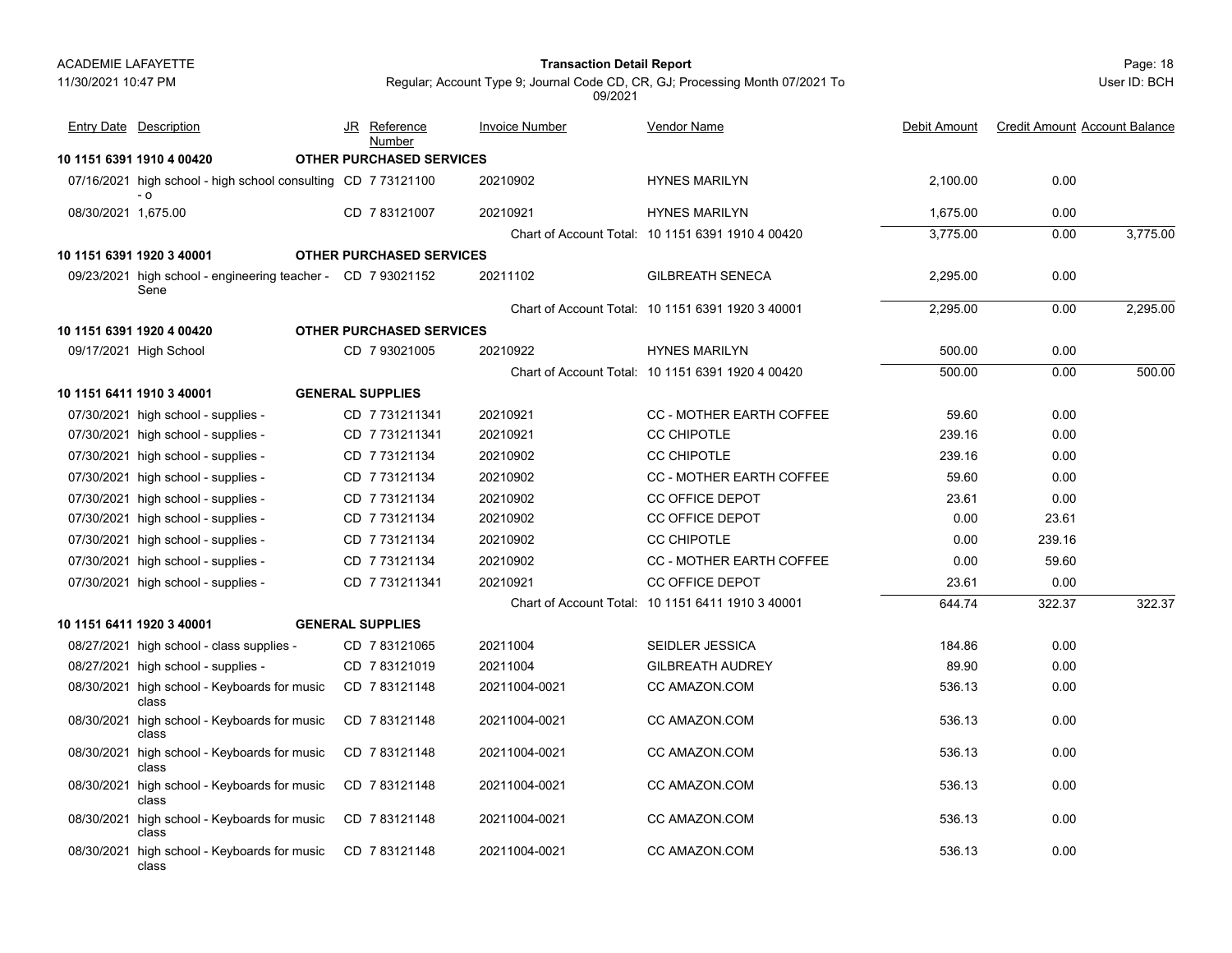11/30/2021 10:47 PM

## Page: 19 **Transaction Detail Report**

Regular; Account Type 9; Journal Code CD, CR, GJ; Processing Month 07/2021 To 09/2021

| <b>Entry Date Description</b>                         | JR Reference<br>Number  | <b>Invoice Number</b> | <b>Vendor Name</b>         | Debit Amount | <b>Credit Amount Account Balance</b> |
|-------------------------------------------------------|-------------------------|-----------------------|----------------------------|--------------|--------------------------------------|
| 10 1151 6411 1920 3 40001                             | <b>GENERAL SUPPLIES</b> |                       |                            |              |                                      |
| 08/30/2021 high school - Keyboards for music<br>class | CD 783121148            | 20211004-0021         | CC AMAZON.COM              | 536.13       | 0.00                                 |
| 08/30/2021 high school - Keyboards for music<br>class | CD 7 83121148           | 20211004-0021         | CC AMAZON.COM              | 536.13       | 0.00                                 |
| 08/30/2021 high school - Keyboards for music<br>class | CD 783121148            | 20211004-0021         | CC AMAZON.COM              | 536.13       | 0.00                                 |
| 08/30/2021 high school - Keyboards for music<br>class | CD 783121148            | 20211004-0021         | CC AMAZON.COM              | 536.13       | 0.00                                 |
| 08/30/2021 high school - Keyboards for music<br>class | CD 783121148            | 20211004-0021         | CC AMAZON.COM              | 536.13       | 0.00                                 |
| 08/30/2021 high school - Keyboards for music<br>class | CD 783121148            | 20211004-0021         | CC AMAZON.COM              | 536.13       | 0.00                                 |
| 08/30/2021 high school - books -                      | CD 783121148            | 20211004              | <b>CC BARNES AND NOBLE</b> | 271.71       | 0.00                                 |
| 08/30/2021 high school - spanish supplies -           | CD 783121148            | 20211004              | <b>FLUENCY MATTERS</b>     | 660.00       | 0.00                                 |
| 08/30/2021 high school - spanish supplies -           | CD 783121148            | 20211004              | <b>FLUENCY MATTERS</b>     | 1,478.00     | 0.00                                 |
| 08/30/2021 high school - Keyboards for music<br>class | CD 783121148            | 20211004-0021         | CC AMAZON.COM              | 0.00         | 536.13                               |
| 08/30/2021 high school - Keyboards for music<br>class | CD 783121148            | 20211004-0021         | CC AMAZON.COM              | 0.00         | 536.13                               |
| 08/30/2021 high school - Keyboards for music<br>class | CD 783121148            | 20211004-0021         | CC AMAZON.COM              | 0.00         | 536.13                               |
| 08/30/2021 high school - Keyboards for music<br>class | CD 783121148            | 20211004-0021         | CC AMAZON.COM              | 0.00         | 536.13                               |
| 08/30/2021 high school - Keyboards for music<br>class | CD 783121148            | 20211004-0021         | CC AMAZON.COM              | 0.00         | 536.13                               |
| 08/30/2021 high school - Keyboards for music<br>class | CD 783121148            | 20211004-0021         | CC AMAZON.COM              | 0.00         | 536.13                               |
| 08/30/2021 high school - Keyboards for music<br>class | CD 783121148            | 20211004-0021         | CC AMAZON.COM              | 0.00         | 536.13                               |
| 08/30/2021 high school - Keyboards for music<br>class | CD 7 83121148           | 20211004-0021         | CC AMAZON.COM              | 0.00         | 536.13                               |
| 08/30/2021 high school - Keyboards for music<br>class | CD 783121148            | 20211004-0021         | CC AMAZON.COM              | 0.00         | 536.13                               |
| 08/30/2021 high school - Keyboards for music<br>class | CD 783121148            | 20211004-0021         | CC AMAZON.COM              | 0.00         | 536.13                               |
| 08/30/2021 high school - Keyboards for music<br>class | CD 783121148            | 20211004-0021         | CC AMAZON.COM              | 0.00         | 536.13                               |
| 08/30/2021 high school - Keyboards for music<br>class | CD 7 83121148           | 20211004-0021         | CC AMAZON.COM              | 0.00         | 536.13                               |
| 08/30/2021 high school - books -                      | CD 783121148            | 20211004              | <b>CC BARNES AND NOBLE</b> | 0.00         | 271.71                               |
| 08/30/2021 high school - spanish supplies -           | CD 783121148            | 20211004              | <b>FLUENCY MATTERS</b>     | 0.00         | 660.00                               |
| 08/30/2021 high school - spanish supplies -           | CD 7 83121148           | 20211004              | <b>FLUENCY MATTERS</b>     | 0.00         | 1,478.00                             |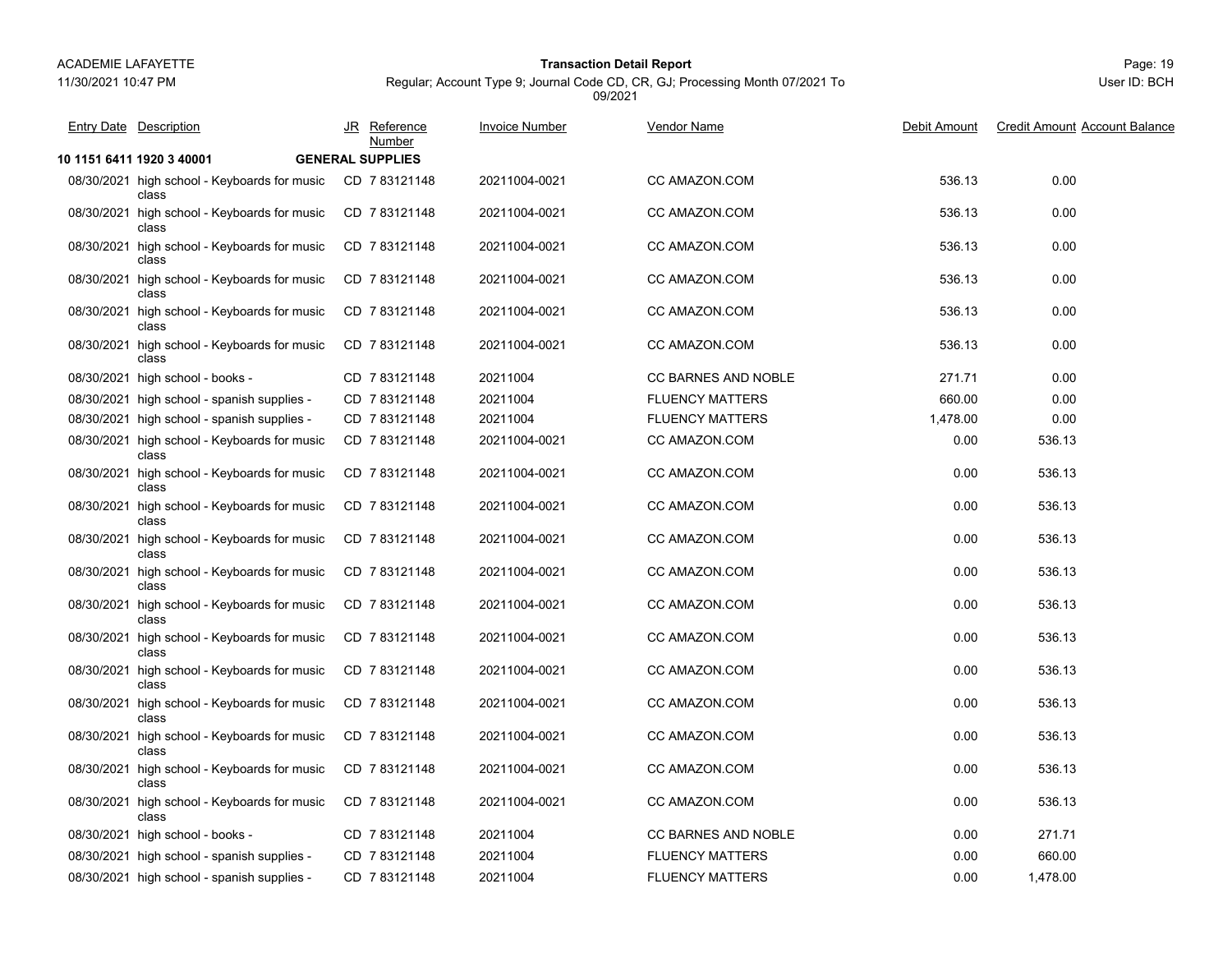11/30/2021 10:47 PM

## Page: 20 **Transaction Detail Report**

Regular; Account Type 9; Journal Code CD, CR, GJ; Processing Month 07/2021 To 09/2021

| <b>Entry Date Description</b>                                        | JR Reference<br>Number  | <b>Invoice Number</b> | <b>Vendor Name</b>         | Debit Amount | <b>Credit Amount Account Balance</b> |
|----------------------------------------------------------------------|-------------------------|-----------------------|----------------------------|--------------|--------------------------------------|
| 10 1151 6411 1920 3 40001                                            | <b>GENERAL SUPPLIES</b> |                       |                            |              |                                      |
| 08/30/2021 high school - Keyboards for music CD 7 831211481<br>class |                         | 20211005-0021         | CC AMAZON.COM              | 536.13       | 0.00                                 |
| 08/30/2021 high school - Keyboards for music<br>class                | CD 7831211481           | 20211005-0021         | CC AMAZON.COM              | 536.13       | 0.00                                 |
| 08/30/2021 high school - Keyboards for music<br>class                | CD 7831211481           | 20211005-0021         | CC AMAZON.COM              | 536.13       | 0.00                                 |
| 08/30/2021 high school - Keyboards for music<br>class                | CD 7831211481           | 20211005-0021         | CC AMAZON.COM              | 536.13       | 0.00                                 |
| 08/30/2021 high school - Keyboards for music<br>class                | CD 7831211481           | 20211005-0021         | CC AMAZON COM              | 536.13       | 0.00                                 |
| 08/30/2021 high school - Keyboards for music<br>class                | CD 7831211481           | 20211005-0021         | CC AMAZON COM              | 536.13       | 0.00                                 |
| 08/30/2021 high school - Keyboards for music<br>class                | CD 7831211481           | 20211005-0021         | CC AMAZON COM              | 536.13       | 0.00                                 |
| 08/30/2021 high school - Keyboards for music<br>class                | CD 7831211481           | 20211005-0021         | CC AMAZON.COM              | 536.13       | 0.00                                 |
| 08/30/2021 high school - Keyboards for music<br>class                | CD 7831211481           | 20211005-0021         | CC AMAZON.COM              | 536.13       | 0.00                                 |
| 08/30/2021 high school - Keyboards for music<br>class                | CD 7831211481           | 20211005-0021         | CC AMAZON.COM              | 536.13       | 0.00                                 |
| 08/30/2021 high school - Keyboards for music<br>class                | CD 7831211481           | 20211005-0021         | CC AMAZON COM              | 536.13       | 0.00                                 |
| 08/30/2021 high school - Keyboards for music<br>class                | CD 7831211481           | 20211005-0021         | CC AMAZON.COM              | 536.13       | 0.00                                 |
| 08/30/2021 high school - books -                                     | CD 7831211481           | 20211005              | <b>CC BARNES AND NOBLE</b> | 271.71       | 0.00                                 |
| 08/30/2021 high school - spanish supplies -                          | CD 7831211481           | 20211005              | <b>FLUENCY MATTERS</b>     | 660.00       | 0.00                                 |
| 08/30/2021 high school - spanish supplies -                          | CD 7831211481           | 20211005              | <b>FLUENCY MATTERS</b>     | 1,478.00     | 0.00                                 |
| 09/03/2021 high school - supplies -                                  | CD 7 93021192           | 20211102              | <b>RAINY DAY BOOKS</b>     | 964.54       | 0.00                                 |
| 09/03/2021 high school - science supplies -                          | CD 7 93021192           | 20211102              | CC NASCO CATALOG SALES     | 1,486.66     | 0.00                                 |
| 09/03/2021 high school - science supplies -                          | CD 793021192            | 20211102-0001         | CC NASCO CATALOG SALES     | 307.37       | 0.00                                 |
| 09/16/2021 high school - supplies -                                  | CD 7 93021081           | 20211102              | <b>WILSON KATY</b>         | 317.66       | 0.00                                 |
| 09/16/2021 high school - class supplies -                            | CD 7 93021078           | 20211102              | <b>ABSHER KATHRYN</b>      | 240.03       | 0.00                                 |
| 09/16/2021 high school - music class supplies - CD 7 93021068        |                         | 20211102              | SEIDLER JESSICA            | 115.01       | 0.00                                 |
| 09/16/2021 high school - supplies -                                  | CD 7 93021020           | 20211102              | <b>GILBREATH AUDREY</b>    | 181.48       | 0.00                                 |
| 09/22/2021 high school - supplies -                                  | CD 7 93021202           | 20211103-0007         | AMAZON.COM                 | 53.85        | 0.00                                 |
| 09/28/2021 high school - finance class supplies - CD 7 93021194      |                         | 20211102              | <b>LASKER ALIX</b>         | 100.00       | 0.00                                 |
| 09/28/2021 high school - class supplies -                            | CD 7 93021079           | 20211102-0001         | <b>ABSHER KATHRYN</b>      | 288.01       | 0.00                                 |
| 09/28/2021 high school - art supplies -                              | CD 7 93021033           | 20211102              | <b>RAMEY CHANDRA</b>       | 196.51       | 0.00                                 |
| 09/29/2021 high school - laptop bags -                               | CD 7 93021114           | 20211102-0002         | STAPLES BUSINESS ADVANTAGE | 3,678.00     | 0.00                                 |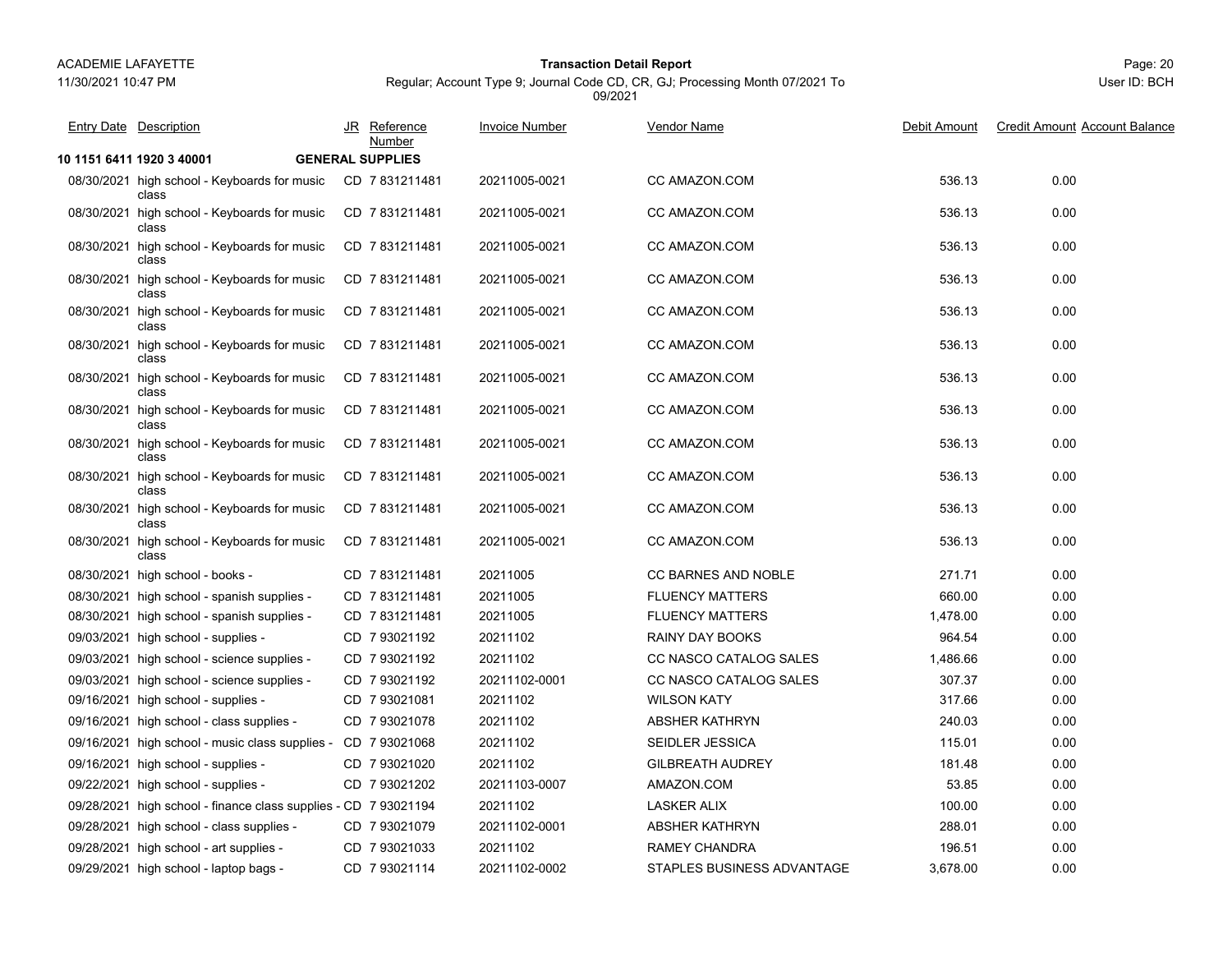#### 11/30/2021 10:47 PM

## Page: 21 **Transaction Detail Report**

User ID: BCH

Regular; Account Type 9; Journal Code CD, CR, GJ; Processing Month 07/2021 To 09/2021

|                     | <b>Entry Date Description</b>                                              | JR               | <u>Reference</u><br>Number    | <b>Invoice Number</b> | Vendor Name                                       | Debit Amount | <b>Credit Amount Account Balance</b> |           |
|---------------------|----------------------------------------------------------------------------|------------------|-------------------------------|-----------------------|---------------------------------------------------|--------------|--------------------------------------|-----------|
|                     | 10 1151 6411 1920 3 40001                                                  |                  | <b>GENERAL SUPPLIES</b>       |                       |                                                   |              |                                      |           |
|                     |                                                                            |                  |                               |                       | Chart of Account Total: 10 1151 6411 1920 3 40001 | 25,890.42    | 8,843.27                             | 17,047.15 |
|                     | 10 1151 6411 1920 4 00420                                                  |                  | <b>GENERAL SUPPLIES</b>       |                       |                                                   |              |                                      |           |
| 08/30/2021 124.89   |                                                                            |                  | CD 783121009                  | 20210921-0018         | <b>CC AMAZON MKTPLACE PMTS</b>                    | 124.89       | 0.00                                 |           |
| 08/30/2021 51.77    |                                                                            |                  | CD 783121009                  | 20210921-0018         | CC AMAZON MKTPLACE PMTS                           | 51.77        | 0.00                                 |           |
| 08/30/2021 281.49   |                                                                            |                  | CD 7 83121009                 | 20210921-0019         | CC AMAZON MKTPLACE PMTS                           | 281.49       | 0.00                                 |           |
| 08/30/2021 225.00   |                                                                            |                  | CD 783121009                  | 20210921-0019         | <b>CC AMAZON MKTPLACE PMTS</b>                    | 225.00       | 0.00                                 |           |
| 08/30/2021 170.70   |                                                                            |                  | CD 783121009                  | 20210921-0020         | CC AMAZON MKTPLACE PMTS                           | 170.70       | 0.00                                 |           |
| 08/30/2021 271.45   |                                                                            |                  | CD 7 83121009                 | 20210921              | <b>CC INTHINKING</b>                              | 271.45       | 0.00                                 |           |
|                     | 09/03/2021 high school - supplies - class set<br>books                     |                  | CD 7 93021192                 | 20211102-0010         | CC AMAZON.COM                                     | 634.60       | 0.00                                 |           |
|                     | 09/03/2021 high school - supplies - class set<br>books                     |                  | CD 7 93021192                 | 20211102-0032         | <b>CC AMAZON MKTPLACE PMTS</b>                    | 373.00       | 0.00                                 |           |
|                     | 09/07/2021 Correction: Hs Furniture supplies<br>Year 2                     |                  | CD 7 2086                     | 20210922              | <b>SCOTT RICE OFFICE WORKS</b>                    | 57.621.03    | 0.00                                 |           |
|                     |                                                                            |                  |                               |                       | Chart of Account Total: 10 1151 6411 1920 4 00420 | 59,753.93    | 0.00                                 | 59,753.93 |
|                     | 10 1151 6412 1920 3 40001                                                  |                  | SUPPLIES - TECHNOLOGY RELATED |                       |                                                   |              |                                      |           |
|                     | 09/03/2021 high school - oline basic web design CD 7 93021192<br>cla       |                  |                               | 20211102              | <b>CC PAYPAL</b>                                  | 285.00       | 0.00                                 |           |
|                     |                                                                            |                  |                               |                       | Chart of Account Total: 10 1151 6412 1920 3 40001 | 285.00       | 0.00                                 | 285.00    |
|                     | 10 1151 6412 1920 4 00420                                                  |                  | SUPPLIES - TECHNOLOGY RELATED |                       |                                                   |              |                                      |           |
| 08/10/2021 7,863.80 |                                                                            |                  | CD 7 2078                     | 20210921              | <b>SCHOOL SAVERS</b>                              | 7,863.80     | 0.00                                 |           |
|                     | 08/25/2021 high school - class licence (20) -                              |                  | CD 783121111                  | 20211004              | <b>MEL SCIENCE</b>                                | 2,000.00     | 0.00                                 |           |
|                     | 08/30/2021 MEL SCIENCE REISSUED CHECK CR                                   |                  |                               |                       |                                                   | 0.00         | 2,000.00                             |           |
| 08/30/2021 2,000.00 |                                                                            |                  | CD 7 83121008                 | 20210921              | <b>MEL SCIENCE</b>                                | 2,000.00     | 0.00                                 |           |
|                     | 09/03/2021 high school - subscription - CSP                                |                  | CD 7 93021192                 | 20211102              | <b>JOURNALISM EDUCATION</b>                       | 65.00        | 0.00                                 |           |
|                     |                                                                            |                  |                               |                       | Chart of Account Total: 10 1151 6412 1920 4 00420 | 11.928.80    | 2,000.00                             | 9.928.80  |
|                     | 10 1151 6431 1920 3 40001                                                  | <b>TEXTBOOKS</b> |                               |                       |                                                   |              |                                      |           |
|                     | 09/03/2021 high school - math "textbooks" -                                |                  | CD 7 93021192                 | 20211102              | CC FED EX                                         | 6,777.10     | 0.00                                 |           |
|                     | 09/03/2021 high school - textbooks -                                       |                  | CD 793021192                  | 20211102              | <b>OXFORD UNIVERSITY PRESS</b>                    | 3,023.46     | 0.00                                 |           |
|                     | 09/03/2021 high school - french textbook -                                 |                  | CD 7 93021192                 | 20211102-0011         | CC AMAZON.COM                                     | 332.15       | 0.00                                 |           |
|                     | 09/03/2021 high school - supplies - class set<br>books                     |                  | CD 7 93021192                 | 20211102-0007         | CC AMAZON.COM                                     | 38.22        | 0.00                                 |           |
|                     | 09/28/2021 high school - classroom novels -                                |                  | CD 7 93021108                 | 20211102-0001         | SCHOLASTIC, INC                                   | 647.35       | 0.00                                 |           |
|                     |                                                                            |                  |                               |                       | Chart of Account Total: 10 1151 6431 1920 3 40001 | 10.818.28    | 0.00                                 | 10,818.28 |
|                     | 10 1151 6431 1920 4 00420                                                  | <b>TEXTBOOKS</b> |                               |                       |                                                   |              |                                      |           |
|                     | 09/03/2021 high school - classroom sets - csp    CD    7 93021192<br>grant |                  |                               | 20211102-0008         | CC AMAZON.COM                                     | 222.25       | 0.00                                 |           |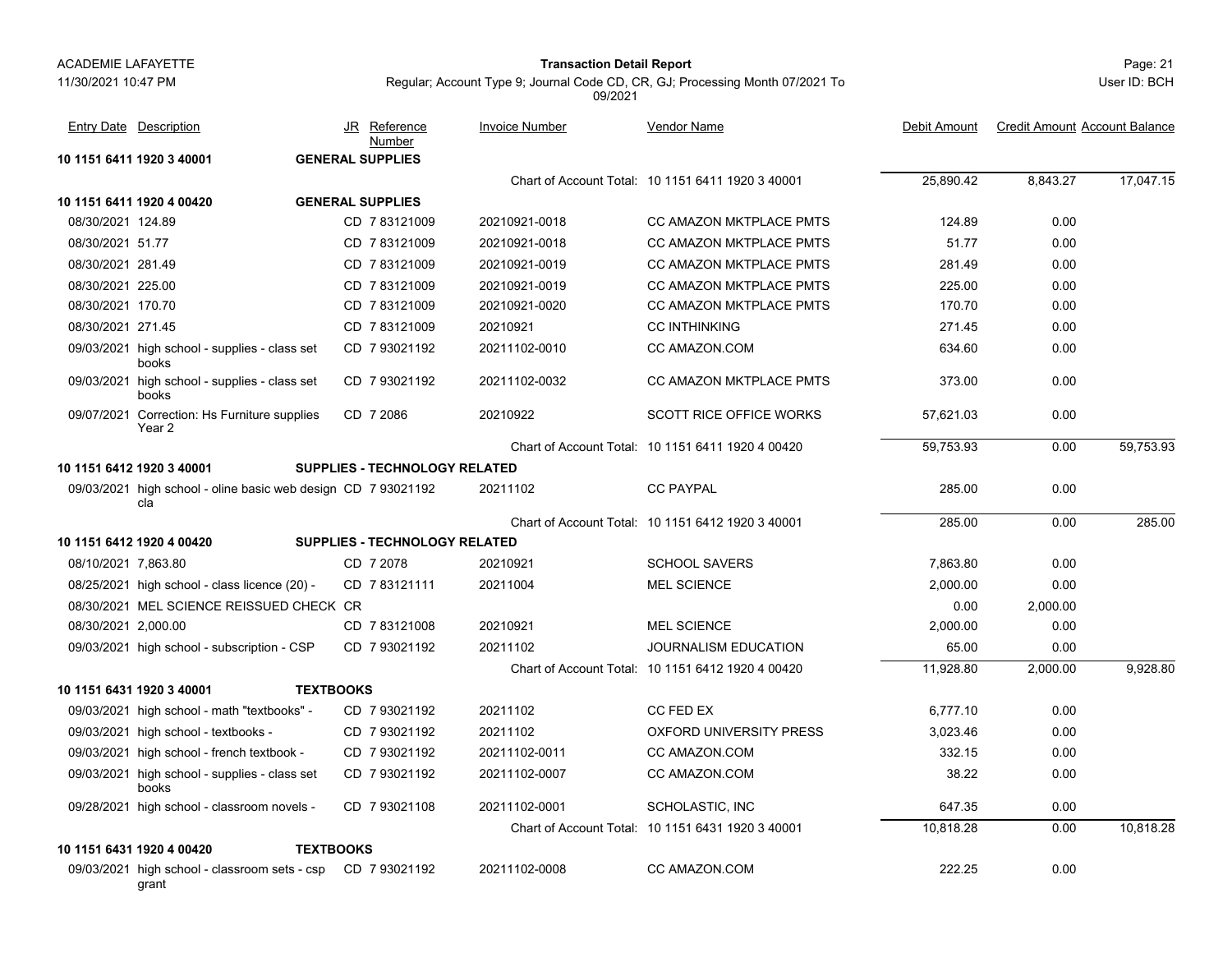11/30/2021 10:47 PM

### Page: 22 **Transaction Detail Report**

Regular; Account Type 9; Journal Code CD, CR, GJ; Processing Month 07/2021 To 09/2021

|            | <b>Entry Date Description</b>                                         | JR Reference<br>Number             | <b>Invoice Number</b> | <b>Vendor Name</b>                                    | Debit Amount | <b>Credit Amount Account Balance</b> |          |
|------------|-----------------------------------------------------------------------|------------------------------------|-----------------------|-------------------------------------------------------|--------------|--------------------------------------|----------|
|            | <b>TEXTBOOKS</b><br>10 1151 6431 1920 4 00420                         |                                    |                       |                                                       |              |                                      |          |
|            | 09/03/2021 high school - french textbook - csp  CD 7 93021192<br>gran |                                    | 20211102-0002         | CC AMAZON.COM                                         | 345.63       | 0.00                                 |          |
|            | 09/03/2021 high school - classroom book sets - CD 7 93021192<br>csp   |                                    | 20211102-0003         | CC AMAZON.COM                                         | 632.56       | 0.00                                 |          |
|            | 09/03/2021 high school - supplies - class set<br>books                | CD 7 93021192                      | 20211102-0012         | CC AMAZON.COM                                         | 778.35       | 0.00                                 |          |
|            | 09/03/2021 high school - supplies - class set<br>books                | CD 7 93021192                      | 20211102-0013         | CC AMAZON.COM                                         | 12.74        | 0.00                                 |          |
|            | 09/03/2021 high school - classroom book sets - CD 7 93021192<br>csp   |                                    | 20211102-0006         | CC AMAZON MKTPLACE PMTS                               | 0.00         | 67.90                                |          |
|            | 09/03/2021 high school - classroom book sets - CD 7 93021192<br>csp   |                                    | 20211102-0006         | CC AMAZON MKTPLACE PMTS                               | 217.20       | 0.00                                 |          |
|            | 09/03/2021 high school - french textbook - csp<br>gran                | CD 793021192                       | 20211102-0003         | CC AMAZON MKTPLACE PMTS                               | 126.15       | 0.00                                 |          |
|            | 09/03/2021 high school - supplies - class set<br>books                | CD 7 93021192                      | 20211102-0038         | CC AMAZON MKTPLACE PMTS                               | 42.56        | 0.00                                 |          |
|            | 09/03/2021 high school - french textbook - csp<br>gran                | CD 7 93021192                      | 20211102-0029         | <b>CC AMAZON MKTPLACE PMTS</b>                        | 168.95       | 0.00                                 |          |
|            | 09/03/2021 high school - classroom book sets - CD 7 93021192<br>csp   |                                    | 20211102-0024         | CC AMAZON MKTPLACE PMTS                               | 51.77        | 0.00                                 |          |
| 09/03/2021 | high school - french textbook - csp<br>gran                           | CD 7 93021192                      | 20211102-0025         | CC AMAZON MKTPLACE PMTS                               | 126.22       | 0.00                                 |          |
|            |                                                                       |                                    |                       | Chart of Account Total: 10 1151 6431 1920 4 00420     | 2,724.38     | 67.90                                | 2.656.48 |
|            | 10 1191 6319 6940 3 40001 200                                         | OTHER PROFESSIONAL SERVICES        |                       |                                                       |              |                                      |          |
|            | 07/15/2021 nursing services - staffing - summer CD 7 73121032<br>sch  |                                    | 20210902              | <b>FAVORITE HEALTHCARE STAFFING</b><br><b>INC</b>     | 2,625.00     | 0.00                                 |          |
|            | 07/16/2021 nursing services - staffing - summer CD 7 73121034<br>sch  |                                    | 20210902-0002         | <b>FAVORITE HEALTHCARE STAFFING</b><br><b>INC</b>     | 787.50       | 0.00                                 |          |
|            | 07/30/2021 nursing services - staffing - summer CD 7 73121036<br>sch  |                                    | 20210902-0004         | <b>FAVORITE HEALTHCARE STAFFING</b><br><b>INC</b>     | 2,158.45     | 0.00                                 |          |
|            |                                                                       |                                    |                       | Chart of Account Total: 10 1191 6319 6940 3 40001 200 | 5,570.95     | 0.00                                 | 5,570.95 |
|            | 10 1191 6319 6941 3 40001 200                                         | <b>OTHER PROFESSIONAL SERVICES</b> |                       |                                                       |              |                                      |          |
|            | 07/15/2021 nursing services - staffing - summer CD 7 73121033<br>sch  |                                    | 20210902-0001         | <b>FAVORITE HEALTHCARE STAFFING</b><br><b>INC</b>     | 3,548.50     | 0.00                                 |          |
|            | 07/16/2021 nursing services - staffing - summer CD 7 73121035<br>sch  |                                    | 20210902-0003         | <b>FAVORITE HEALTHCARE STAFFING</b><br>INC.           | 1,104.50     | 0.00                                 |          |
|            | 07/30/2021 nursing services - staffing - summer CD 7 73121037<br>sch  |                                    | 20210902-0005         | FAVORITE HEALTHCARE STAFFING<br><b>INC</b>            | 3,525.00     | 0.00                                 |          |
|            |                                                                       |                                    |                       | Chart of Account Total: 10 1191 6319 6941 3 40001 200 | 8,178.00     | 0.00                                 | 8,178.00 |
|            | 10 1191 6391 6940 3 40001 200                                         | <b>OTHER PURCHASED SERVICES</b>    |                       |                                                       |              |                                      |          |
|            | 07/01/2021 staff recruitment & training -<br>backgroun                | CD 7 2058                          | 20210830              | <b>MBENGUE MOUHAMED</b>                               | 41.75        | 0.00                                 |          |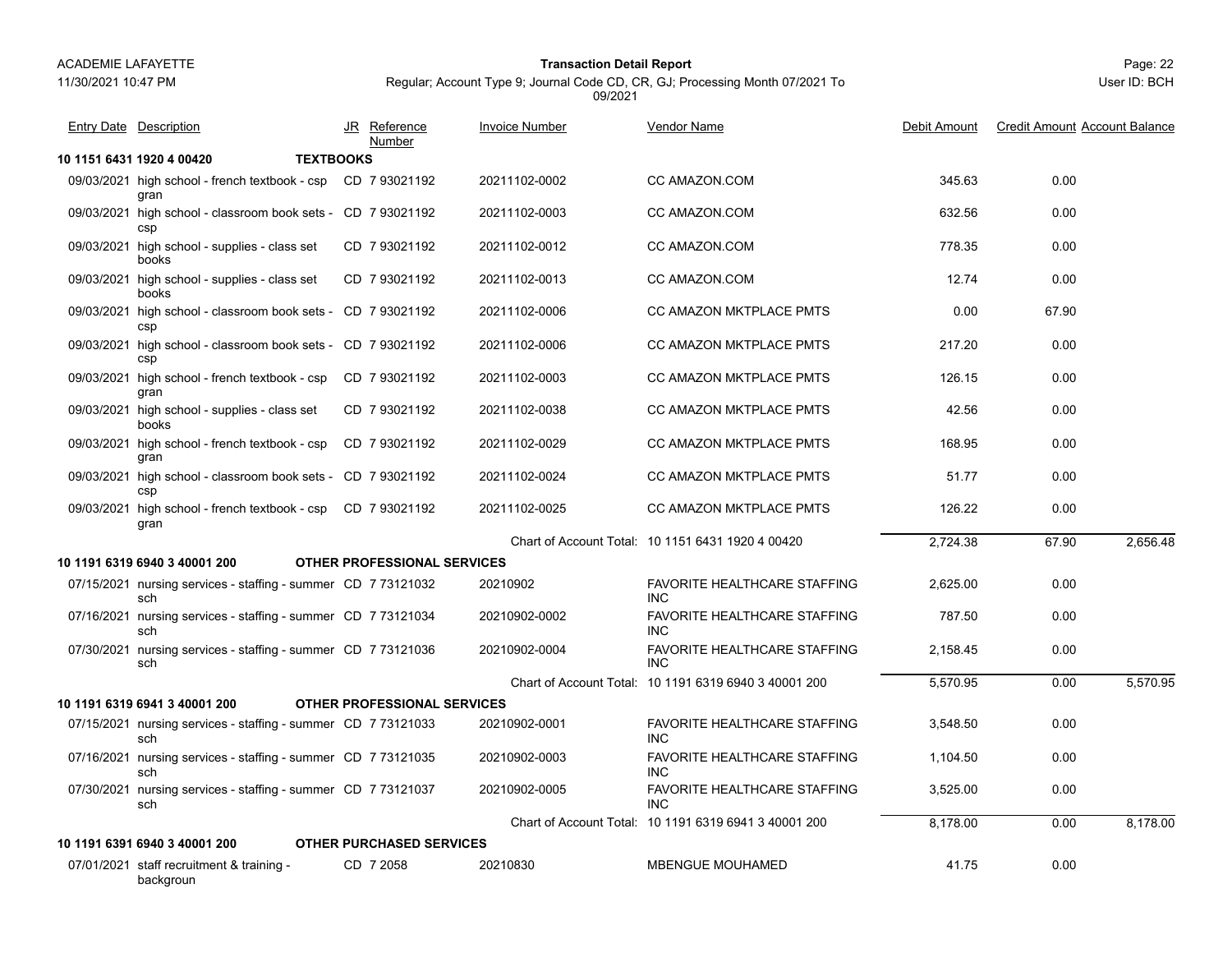## 11/30/2021 10:47 PM

# Page: 23 **Transaction Detail Report**

Regular; Account Type 9; Journal Code CD, CR, GJ; Processing Month 07/2021 To 09/2021

| <b>Entry Date Description</b>                                     | JR Reference<br>Number          | <b>Invoice Number</b> | <b>Vendor Name</b>                  | Debit Amount | <b>Credit Amount Account Balance</b> |
|-------------------------------------------------------------------|---------------------------------|-----------------------|-------------------------------------|--------------|--------------------------------------|
| 10 1191 6391 6940 3 40001 200                                     | <b>OTHER PURCHASED SERVICES</b> |                       |                                     |              |                                      |
| 07/01/2021 staff recruitment & training -<br>backgroun            | CD 7 2057                       | 20210830              | <b>HESSE ROCCO</b>                  | 41.75        | 0.00                                 |
| 07/15/2021 Elemetary - summer teachers -                          | CD 7 73121040                   | 20210902              | <b>FLEXIBLE EDUCATORS</b>           | 4,650.00     | 0.00                                 |
| 07/15/2021 social work services - staffing<br>Summer <sub>s</sub> | CD 773121076                    | 20210902              | SOCIAL WORK PRN INC                 | 2,945.89     | 0.00                                 |
| 07/16/2021 staff recruitment & training -<br>backgroun            | CD 7 2069                       | 20210830              | <b>SMITH ANNIKA</b>                 | 41.75        | 0.00                                 |
| 07/16/2021 staff recruitment & training -<br>backgroun            | CD 7 2068                       | 20210830-0001         | NGIRABAKUNZI JUSTIN                 | 41.75        | 0.00                                 |
| 07/30/2021 staff recruitment & training -<br>backgroun            | CD 773121134                    | 20210902-0002         | CC IDENTOGO - MO FINGERPRINT        | 0.00         | 42.75                                |
| 07/30/2021 staff recruitment & training -<br>backgroun            | CD 773121134                    | 20210902-0002         | CC IDENTOGO - MO FINGERPRINT        | 0.00         | 42.75                                |
| 07/30/2021 staff recruitment & training -<br>backgroun            | CD 773121134                    | 20210902-0002         | CC IDENTOGO - MO FINGERPRINT        | 0.00         | 42.75                                |
| 07/30/2021 staff recruitment & training -<br>backgroun            | CD 773121134                    | 20210902-0002         | CC IDENTOGO - MO FINGERPRINT        | 0.00         | 42.75                                |
| 07/30/2021 staff recruitment & training -<br>backgroun            | CD 773121134                    | 20210902              | CC IDENTOGO - MO FINGERPRINT        | 0.00         | 42.75                                |
| 07/30/2021 staff recruitment & training -<br>backgroun            | CD 773121134                    | 20210902              | CC IDENTOGO - MO FINGERPRINT        | 0.00         | 42.75                                |
| 07/30/2021 staff recruitment & training -<br>backgroun            | CD 7 73121134                   | 20210902              | CC IDENTOGO - MO FINGERPRINT        | 0.00         | 42.75                                |
| 07/30/2021 staff recruitment & training -<br>backgroun            | CD 7 73121134                   | 20210902-0002         | CC IDENTOGO - MO FINGERPRINT        | 0.00         | 42.75                                |
| 07/30/2021 social work services - staffing<br>Summer <sub>s</sub> | CD 7 73121077                   | 20210902-0001         | SOCIAL WORK PRN INC                 | 4.497.38     | 0.00                                 |
| 07/30/2021 staff recruitment & training -<br>backgroun            | CD 773121134                    | 20210902-0002         | CC IDENTOGO - MO FINGERPRINT        | 42.75        | 0.00                                 |
| 07/30/2021 staff recruitment & training -<br>backgroun            | CD 773121134                    | 20210902-0002         | CC IDENTOGO - MO FINGERPRINT        | 42.75        | 0.00                                 |
| 07/30/2021 staff recruitment & training -<br>backgroun            | CD 7 73121134                   | 20210902-0002         | CC IDENTOGO - MO FINGERPRINT        | 42.75        | 0.00                                 |
| 07/30/2021 staff recruitment & training -<br>backgroun            | CD 7 73121134                   | 20210902-0002         | <b>CC IDENTOGO - MO FINGERPRINT</b> | 42.75        | 0.00                                 |
| 07/30/2021 staff recruitment & training -<br>backgroun            | CD 7 73121134                   | 20210902-0002         | CC IDENTOGO - MO FINGERPRINT        | 42.75        | 0.00                                 |
| 07/30/2021 staff recruitment & training -<br>backgroun            | CD 773121134                    | 20210902              | CC IDENTOGO - MO FINGERPRINT        | 42.75        | 0.00                                 |
| 07/30/2021 staff recruitment & training -<br>backgroun            | CD 773121134                    | 20210902              | CC IDENTOGO - MO FINGERPRINT        | 42.75        | 0.00                                 |
| 07/30/2021 staff recruitment & training -<br>backgroun            | CD 7 73121134                   | 20210902              | <b>CC IDENTOGO - MO FINGERPRINT</b> | 42.75        | 0.00                                 |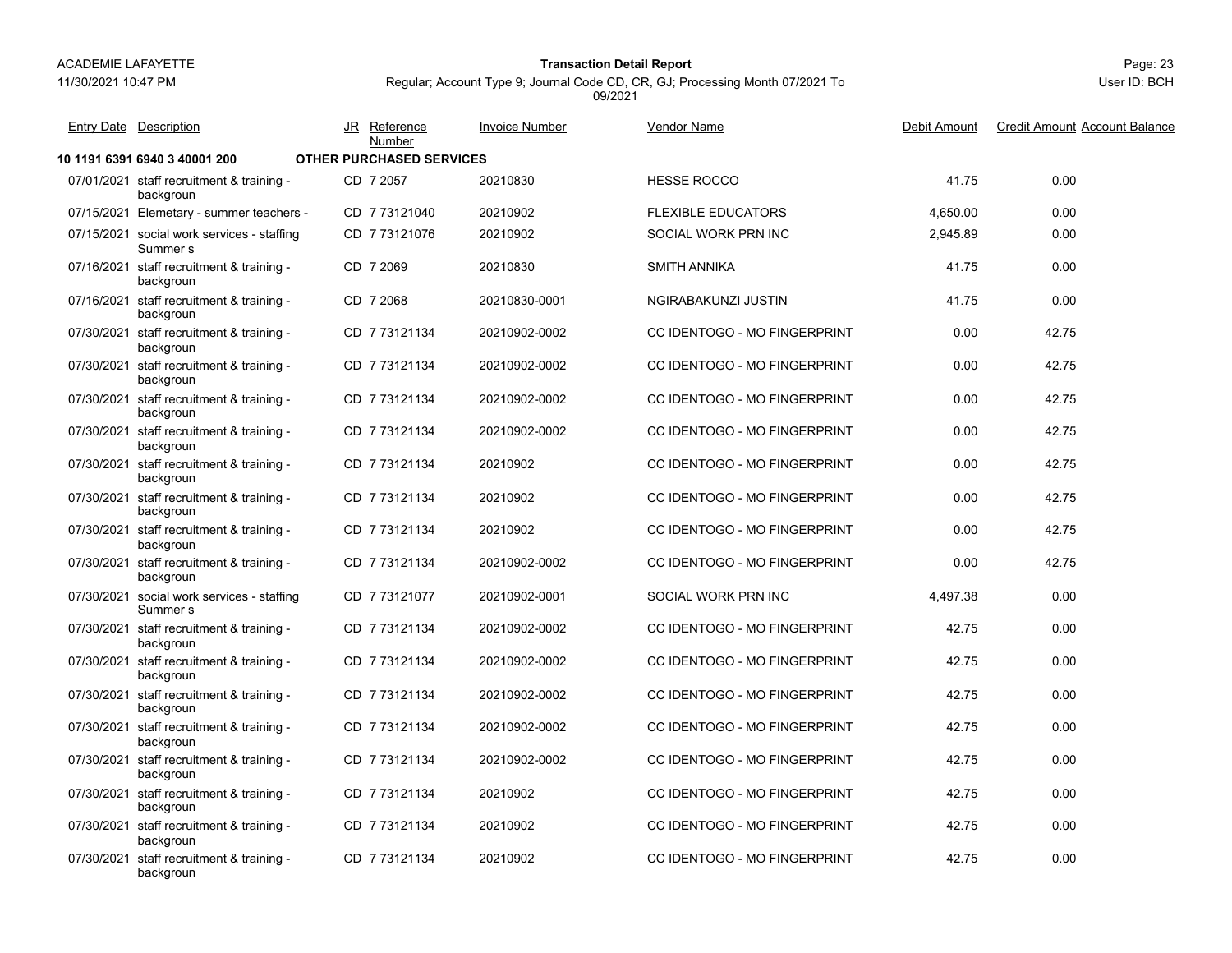11/30/2021 10:47 PM

# Page: 24 **Transaction Detail Report**

Regular; Account Type 9; Journal Code CD, CR, GJ; Processing Month 07/2021 To 09/2021

| <b>Entry Date Description</b>                                     | JR Reference<br>Number          | <b>Invoice Number</b> | <b>Vendor Name</b>           | Debit Amount | <b>Credit Amount Account Balance</b> |
|-------------------------------------------------------------------|---------------------------------|-----------------------|------------------------------|--------------|--------------------------------------|
| 10 1191 6391 6940 3 40001 200                                     | <b>OTHER PURCHASED SERVICES</b> |                       |                              |              |                                      |
| 07/30/2021 staff recruitment & training -<br>backgroun            | CD 7 731211341                  | 20210921              | CC IDENTOGO - MO FINGERPRINT | 42.75        | 0.00                                 |
| 07/30/2021 staff recruitment & training -<br>backgroun            | CD 7 731211341                  | 20210921              | CC IDENTOGO - MO FINGERPRINT | 42.75        | 0.00                                 |
| 07/30/2021 staff recruitment & training -<br>backgroun            | CD 7731211341                   | 20210921              | CC IDENTOGO - MO FINGERPRINT | 42.75        | 0.00                                 |
| 07/30/2021 staff recruitment & training -<br>backgroun            | CD 7731211341                   | 20210921-0002         | CC IDENTOGO - MO FINGERPRINT | 42.75        | 0.00                                 |
| 07/30/2021 staff recruitment & training -<br>backgroun            | CD 7731211341                   | 20210921-0002         | CC IDENTOGO - MO FINGERPRINT | 42.75        | 0.00                                 |
| 07/30/2021 staff recruitment & training -<br>backgroun            | CD 7731211341                   | 20210921-0002         | CC IDENTOGO - MO FINGERPRINT | 42.75        | 0.00                                 |
| 07/30/2021 staff recruitment & training -<br>backgroun            | CD 7 731211341                  | 20210921-0002         | CC IDENTOGO - MO FINGERPRINT | 42.75        | 0.00                                 |
| 07/30/2021 staff recruitment & training -<br>backgroun            | CD 7731211341                   | 20210921-0002         | CC IDENTOGO - MO FINGERPRINT | 42.75        | 0.00                                 |
| 08/13/2021 Elemetary - summer teachers -                          | CD 7 83121048                   | 20211004              | <b>FLEXIBLE EDUCATORS</b>    | 5,347.50     | 0.00                                 |
| 08/30/2021 student activities - summer field trip - CD 7 83121148 |                                 | 20211004-0001         | <b>CC COTERIE THEATRE</b>    | 364.00       | 0.00                                 |
| 08/30/2021 student activities - summer field trip - CD 7 83121148 |                                 | 20211004              | <b>CC COTERIE THEATRE</b>    | 273.00       | 0.00                                 |
| 08/30/2021 student activities - summer field trip - CD 7 83121148 |                                 | 20211004              | <b>CC COTERIE THEATRE</b>    | 420.00       | 0.00                                 |
| 08/30/2021 student activities - summer field trip - CD 7 83121148 |                                 | 20211004              | <b>CC COTERIE THEATRE</b>    | 450.00       | 0.00                                 |
| 08/30/2021 student activities - summer field trip - CD 7 83121148 |                                 | 20211004              | CC SKATE CITY OVERLAND PARK  | 585.00       | 0.00                                 |
| 08/30/2021 student activities - summer field trip - CD 7 83121148 |                                 | 20211004              | CC AMERICA JAZZ MUSEUM       | 201.00       | 0.00                                 |
| 08/30/2021 student activities - summer field trip - CD 7 83121148 |                                 | 20211004-0002         | CC AMERICA JAZZ MUSEUM       | 317.00       | 0.00                                 |
| 08/30/2021 student activities - summer field trip - CD 7 83121148 |                                 | 20211004-0002         | CC KANSAS CITY ZOO           | 16.00        | 0.00                                 |
| 08/30/2021 student activities - summer field trip - CD 7 83121148 |                                 | 20211004              | CC KANSAS CITY ZOO           | 24.00        | 0.00                                 |
| 08/30/2021 student activities - summer field trip - CD 7 83121148 |                                 | 20211004-0003         | <b>CC WARD PARKWAY LANES</b> | 734.50       | 0.00                                 |
| 08/30/2021 student activities - summer field trip - CD 7 83121148 |                                 | 20211004-0002         | <b>CC WARD PARKWAY LANES</b> | 149.98       | 0.00                                 |
| 08/30/2021 student activities - summer field trip - CD 7 83121148 |                                 | 20211004-0002         | CC WONDERSCOPE CHILDRENS     | 100.00       | 0.00                                 |
| 08/30/2021 student activities - summer field trip - CD 7 83121148 |                                 | 20211004-0002         | CC WONDERSCOPE CHILDRENS     | 100.00       | 0.00                                 |
| 08/30/2021 student activities - summer field trip - CD 7 83121148 |                                 | 20211004-0002         | CC WONDERSCOPE CHILDRENS     | 50.00        | 0.00                                 |
| 08/30/2021 student activities - summer field trip - CD 7 83121148 |                                 | 20211004-0003         | CC WONDERSCOPE CHILDRENS     | 75.00        | 0.00                                 |
| 08/30/2021 student activities - summer field trip - CD 7 83121148 |                                 | 20211004-0004         | CC WONDERSCOPE CHILDRENS     | 0.00         | 100.00                               |
| 08/30/2021 student activities - summer field trip - CD 7 83121148 |                                 | 20211004-0004         | CC WONDERSCOPE CHILDRENS     | 0.00         | 100.00                               |
| 08/30/2021 student activities - summer field trip - CD 7 83121148 |                                 | 20211004              | CC WONDERSCOPE CHILDRENS     | 115.00       | 0.00                                 |
| 08/30/2021 student activities - summer field trip - CD 7 83121148 |                                 | 20211004              | CC WONDERSCOPE CHILDRENS     | 40.00        | 0.00                                 |
| 08/30/2021 student activities - summer field trip - CD 7 83121148 |                                 | 20211004              | CC WONDERSCOPE CHILDRENS     | 50.00        | 0.00                                 |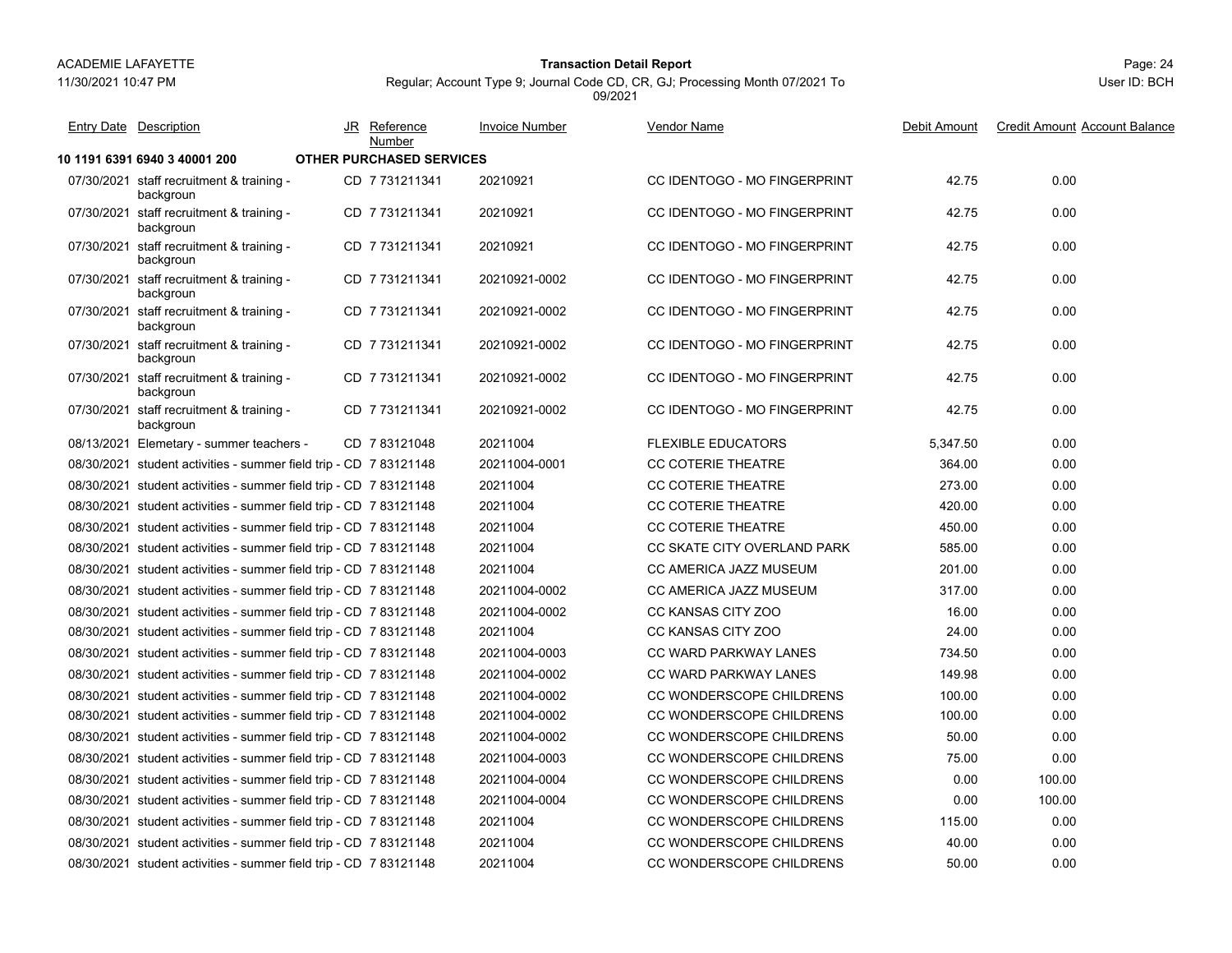## Page: 25 **Transaction Detail Report**

Regular; Account Type 9; Journal Code CD, CR, GJ; Processing Month 07/2021 To 09/2021

| <b>Entry Date</b> Description                                      | JR Reference<br>Number          | <b>Invoice Number</b> | <b>Vendor Name</b>           | Debit Amount | <b>Credit Amount Account Balance</b> |
|--------------------------------------------------------------------|---------------------------------|-----------------------|------------------------------|--------------|--------------------------------------|
| 10 1191 6391 6940 3 40001 200                                      | <b>OTHER PURCHASED SERVICES</b> |                       |                              |              |                                      |
| 08/30/2021 student activities - summer field trip - CD 7 83121148  |                                 | 20211004              | <b>CC WARD PARKWAY LANES</b> | 114.56       | 0.00                                 |
| 08/30/2021 student activities - summer field trip - CD 7 83121148  |                                 | 20211004-0001         | <b>CC WARD PARKWAY LANES</b> | 294.00       | 0.00                                 |
| 08/30/2021 student activities - summer field trip - CD 7 831211481 |                                 | 20211005              | CC SKATE CITY OVERLAND PARK  | 585.00       | 0.00                                 |
| 08/30/2021 student activities - summer field trip - CD 7 831211481 |                                 | 20211005-0001         | CC COTERIE THEATRE           | 364.00       | 0.00                                 |
| 08/30/2021 student activities - summer field trip - CD 7 831211481 |                                 | 20211005              | <b>CC COTERIE THEATRE</b>    | 273.00       | 0.00                                 |
| 08/30/2021 student activities - summer field trip - CD 7 831211481 |                                 | 20211005              | <b>CC COTERIE THEATRE</b>    | 420.00       | 0.00                                 |
| 08/30/2021 student activities - summer field trip - CD 7 831211481 |                                 | 20211005              | <b>CC COTERIE THEATRE</b>    | 450.00       | 0.00                                 |
| 08/30/2021 student activities - summer field trip - CD 7 831211481 |                                 | 20211005-0002         | CC AMERICA JAZZ MUSEUM       | 317.00       | 0.00                                 |
| 08/30/2021 student activities - summer field trip - CD 7 831211481 |                                 | 20211005              | CC KANSAS CITY ZOO           | 24.00        | 0.00                                 |
| 08/30/2021 student activities - summer field trip - CD 7 831211481 |                                 | 20211005-0002         | CC KANSAS CITY ZOO           | 16.00        | 0.00                                 |
| 08/30/2021 student activities - summer field trip - CD 7 831211481 |                                 | 20211005              | CC AMERICA JAZZ MUSEUM       | 201.00       | 0.00                                 |
| 08/30/2021 student activities - summer field trip - CD 7 831211481 |                                 | 20211005-0004         | CC WONDERSCOPE CHILDRENS     | 0.00         | 100.00                               |
| 08/30/2021 student activities - summer field trip - CD 7 831211481 |                                 | 20211005-0004         | CC WONDERSCOPE CHILDRENS     | 0.00         | 100.00                               |
| 08/30/2021 student activities - summer field trip - CD 7 831211481 |                                 | 20211005-0002         | CC WONDERSCOPE CHILDRENS     | 100.00       | 0.00                                 |
| 08/30/2021 student activities - summer field trip - CD 7 831211481 |                                 | 20211005-0002         | CC WONDERSCOPE CHILDRENS     | 100.00       | 0.00                                 |
| 08/30/2021 student activities - summer field trip - CD 7 831211481 |                                 | 20211005-0002         | CC WONDERSCOPE CHILDRENS     | 50.00        | 0.00                                 |
| 08/30/2021 student activities - summer field trip - CD 7 831211481 |                                 | 20211005-0003         | <b>CC WARD PARKWAY LANES</b> | 734.50       | 0.00                                 |
| 08/30/2021 student activities - summer field trip - CD 7 831211481 |                                 | 20211005-0003         | CC WONDERSCOPE CHILDRENS     | 75.00        | 0.00                                 |
| 08/30/2021 student activities - summer field trip - CD 7 831211481 |                                 | 20211005              | CC WONDERSCOPE CHILDRENS     | 115.00       | 0.00                                 |
| 08/30/2021 student activities - summer field trip - CD 7 831211481 |                                 | 20211005              | CC WONDERSCOPE CHILDRENS     | 40.00        | 0.00                                 |
| 08/30/2021 student activities - summer field trip - CD 7 831211481 |                                 | 20211005              | CC WONDERSCOPE CHILDRENS     | 50.00        | 0.00                                 |
| 08/30/2021 student activities - summer field trip - CD 7 831211481 |                                 | 20211005              | <b>CC WARD PARKWAY LANES</b> | 114.56       | 0.00                                 |
| 08/30/2021 student activities - summer field trip - CD 7 831211481 |                                 | 20211005-0001         | <b>CC WARD PARKWAY LANES</b> | 294.00       | 0.00                                 |
| 08/30/2021 student activities - summer field trip - CD 7 831211481 |                                 | 20211005-0002         | <b>CC WARD PARKWAY LANES</b> | 149.98       | 0.00                                 |
| 08/30/2021 student activities - summer field trip - CD 7 83121148  |                                 | 20211004              | CC SKATE CITY OVERLAND PARK  | 0.00         | 585.00                               |
| 08/30/2021 student activities - summer field trip - CD 7 83121148  |                                 | 20211004              | <b>CC COTERIE THEATRE</b>    | 0.00         | 450.00                               |
| 08/30/2021 student activities - summer field trip - CD 7 83121148  |                                 | 20211004-0001         | CC COTERIE THEATRE           | 0.00         | 364.00                               |
| 08/30/2021 student activities - summer field trip - CD 7 83121148  |                                 | 20211004              | <b>CC COTERIE THEATRE</b>    | 0.00         | 273.00                               |
| 08/30/2021 student activities - summer field trip - CD 7 83121148  |                                 | 20211004              | <b>CC COTERIE THEATRE</b>    | 0.00         | 420.00                               |
| 08/30/2021 student activities - summer field trip - CD 7 83121148  |                                 | 20211004-0002         | CC AMERICA JAZZ MUSEUM       | 0.00         | 317.00                               |
| 08/30/2021 student activities - summer field trip - CD 7 83121148  |                                 | 20211004              | CC KANSAS CITY ZOO           | 0.00         | 24.00                                |
| 08/30/2021 student activities - summer field trip - CD 7 83121148  |                                 | 20211004-0002         | CC KANSAS CITY ZOO           | 0.00         | 16.00                                |
| 08/30/2021 student activities - summer field trip - CD 7 83121148  |                                 | 20211004              | CC AMERICA JAZZ MUSEUM       | 0.00         | 201.00                               |
| 08/30/2021 student activities - summer field trip - CD 7 83121148  |                                 | 20211004              | CC WONDERSCOPE CHILDRENS     | 0.00         | 115.00                               |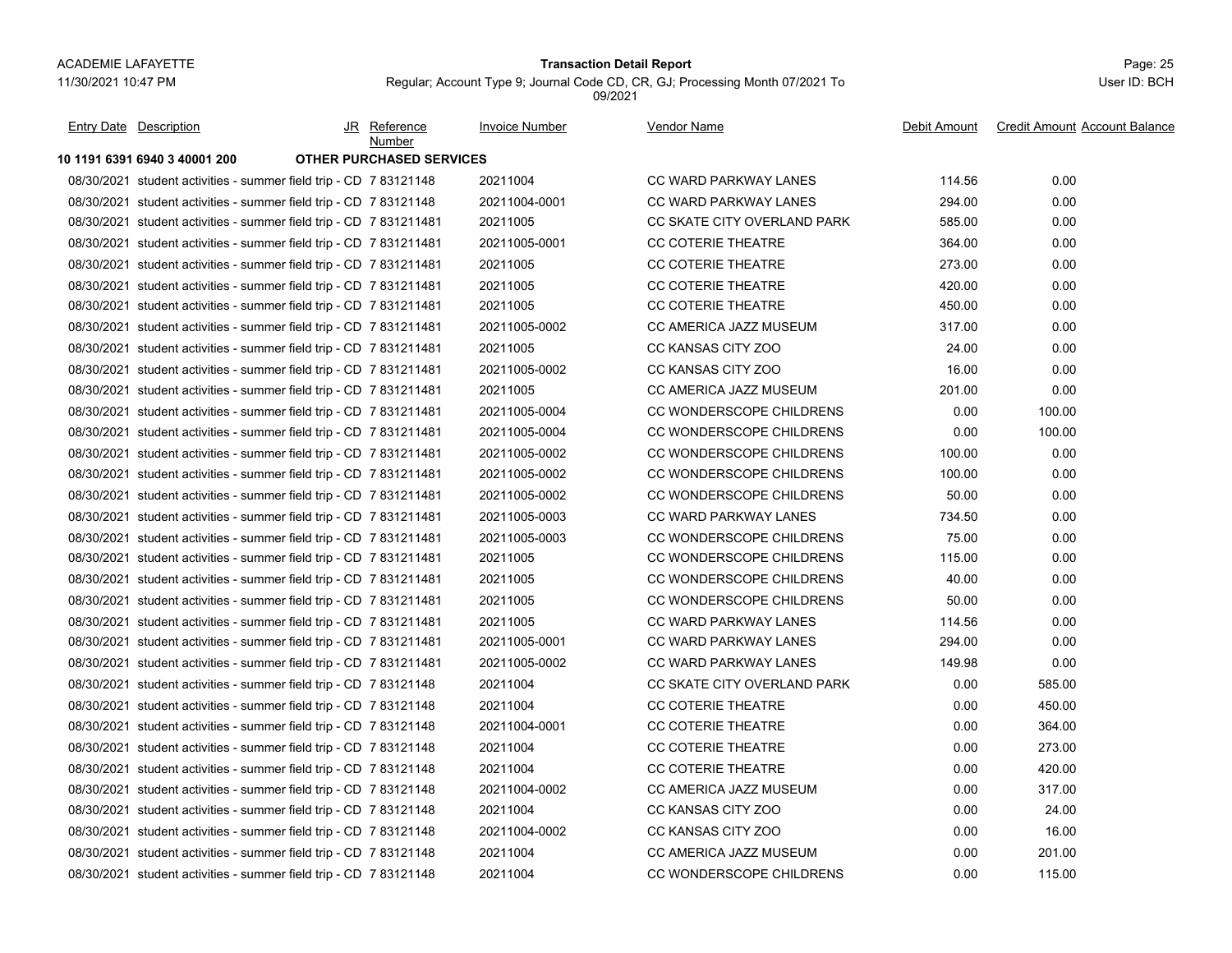## Page: 26 **Transaction Detail Report**

Regular; Account Type 9; Journal Code CD, CR, GJ; Processing Month 07/2021 To 09/2021

| Entry Date Description                                            | JR | Reference<br>Number             | Invoice Number | <b>Vendor Name</b>                                    | Debit Amount | <b>Credit Amount Account Balance</b> |  |
|-------------------------------------------------------------------|----|---------------------------------|----------------|-------------------------------------------------------|--------------|--------------------------------------|--|
| 10 1191 6391 6940 3 40001 200                                     |    | <b>OTHER PURCHASED SERVICES</b> |                |                                                       |              |                                      |  |
| 08/30/2021 student activities - summer field trip - CD 7 83121148 |    |                                 | 20211004       | CC WONDERSCOPE CHILDRENS                              | 0.00         | 40.00                                |  |
| 08/30/2021 student activities - summer field trip - CD 7 83121148 |    |                                 | 20211004       | CC WONDERSCOPE CHILDRENS                              | 0.00         | 50.00                                |  |
| 08/30/2021 student activities - summer field trip - CD 7 83121148 |    |                                 | 20211004       | <b>CC WARD PARKWAY LANES</b>                          | 0.00         | 114.56                               |  |
| 08/30/2021 student activities - summer field trip - CD 7 83121148 |    |                                 | 20211004-0001  | <b>CC WARD PARKWAY LANES</b>                          | 0.00         | 294.00                               |  |
| 08/30/2021 student activities - summer field trip - CD 7 83121148 |    |                                 | 20211004-0002  | <b>CC WARD PARKWAY LANES</b>                          | 0.00         | 149.98                               |  |
| 08/30/2021 student activities - summer field trip - CD 7 83121148 |    |                                 | 20211004-0003  | <b>CC WARD PARKWAY LANES</b>                          | 0.00         | 734.50                               |  |
| 08/30/2021 student activities - summer field trip - CD 7 83121148 |    |                                 | 20211004-0002  | CC WONDERSCOPE CHILDRENS                              | 0.00         | 100.00                               |  |
| 08/30/2021 student activities - summer field trip - CD 7 83121148 |    |                                 | 20211004-0002  | CC WONDERSCOPE CHILDRENS                              | 0.00         | 100.00                               |  |
| 08/30/2021 student activities - summer field trip - CD 7 83121148 |    |                                 | 20211004-0002  | CC WONDERSCOPE CHILDRENS                              | 0.00         | 50.00                                |  |
| 08/30/2021 student activities - summer field trip - CD 7 83121148 |    |                                 | 20211004-0003  | CC WONDERSCOPE CHILDRENS                              | 0.00         | 75.00                                |  |
| 08/30/2021 student activities - summer field trip - CD 7 83121148 |    |                                 | 20211004-0004  | CC WONDERSCOPE CHILDRENS                              | 100.00       | 0.00                                 |  |
| 08/30/2021 student activities - summer field trip - CD 7 83121148 |    |                                 | 20211004-0004  | CC WONDERSCOPE CHILDRENS                              | 100.00       | 0.00                                 |  |
|                                                                   |    |                                 |                | Chart of Account Total: 10 1191 6391 6940 3 40001 200 | 27,437.85    | 5,215.04<br>22,222.81                |  |
| 10 1191 6391 6941 3 40001 200                                     |    | <b>OTHER PURCHASED SERVICES</b> |                |                                                       |              |                                      |  |
| 07/01/2021 staff recruitment & training -<br>backgroun            |    | CD 7 2059                       | 20210830       | <b>MICHKA OLIVIA</b>                                  | 41.75        | 0.00                                 |  |
| 07/15/2021 social work services - staffing<br>Summer <sub>s</sub> |    | CD 7 73121076                   | 20210902       | SOCIAL WORK PRN INC                                   | 2,666.21     | 0.00                                 |  |
| 07/30/2021 Student Activities - 26 Summer<br>workshops            |    | CD 7 73121064                   | 20210902       | <b>MESNER PUPPET THEATER</b>                          | 3.932.00     | 0.00                                 |  |
| 07/30/2021 staff recruitment & training -<br>backgroun            |    | CD 773121134                    | 20210902-0002  | CC IDENTOGO - MO FINGERPRINT                          | 42.75        | 0.00                                 |  |
| 07/30/2021 staff recruitment & training -<br>backgroun            |    | CD 7 73121134                   | 20210902-0002  | CC IDENTOGO - MO FINGERPRINT                          | 42.75        | 0.00                                 |  |
| 07/30/2021 staff recruitment & training -<br>backgroun            |    | CD 773121134                    | 20210902-0002  | CC IDENTOGO - MO FINGERPRINT                          | 42.75        | 0.00                                 |  |
| 07/30/2021 staff recruitment & training -<br>backgroun            |    | CD 773121134                    | 20210902-0002  | CC IDENTOGO - MO FINGERPRINT                          | 42.75        | 0.00                                 |  |
| 07/30/2021 staff recruitment & training -<br>backgroun            |    | CD 773121134                    | 20210902-0003  | CC IDENTOGO - MO FINGERPRINT                          | 42.75        | 0.00                                 |  |
| 07/30/2021 staff recruitment & training -<br>backgroun            |    | CD 7 73121134                   | 20210902-0003  | CC IDENTOGO - MO FINGERPRINT                          | 42.75        | 0.00                                 |  |
| 07/30/2021 staff recruitment & training -<br>backgroun            |    | CD 773121134                    | 20210902       | CC IDENTOGO - MO FINGERPRINT                          | 42.75        | 0.00                                 |  |
| 07/30/2021 staff recruitment & training -<br>backgroun            |    | CD 7 73121134                   | 20210902-0001  | CC IDENTOGO - MO FINGERPRINT                          | 42.75        | 0.00                                 |  |
| 07/30/2021 social work services - staffing<br>Summer <sub>s</sub> |    | CD 7 73121077                   | 20210902-0001  | SOCIAL WORK PRN INC                                   | 5,299.74     | 0.00                                 |  |
| 07/30/2021 staff recruitment & training -<br>backgroun            |    | CD 7 73121134                   | 20210902-0002  | <b>CC IDENTOGO - MO FINGERPRINT</b>                   | 0.00         | 42.75                                |  |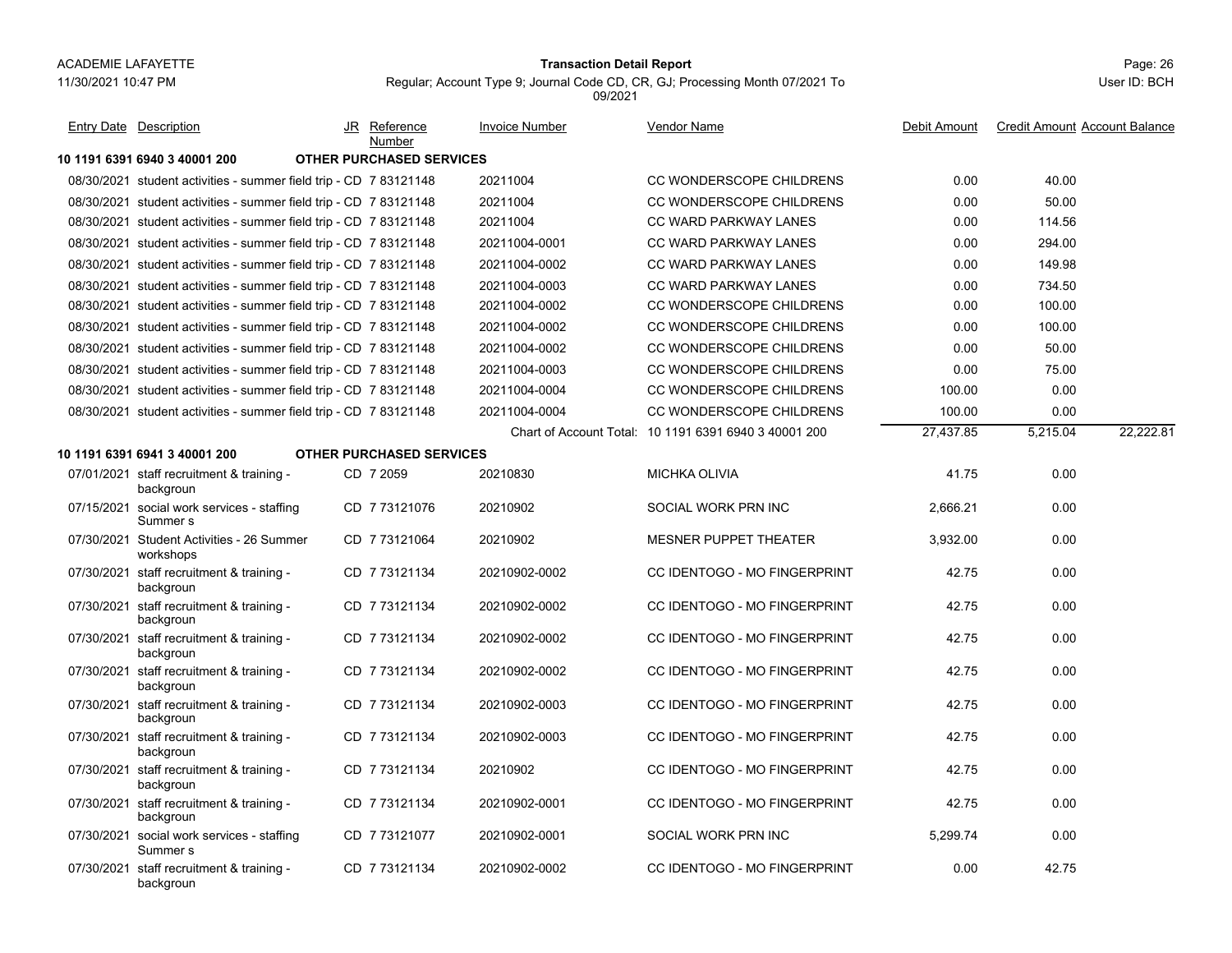11/30/2021 10:47 PM

# Page: 27 **Transaction Detail Report**

Regular; Account Type 9; Journal Code CD, CR, GJ; Processing Month 07/2021 To 09/2021

| <b>Entry Date Description</b>                                     | JR | <b>Reference</b><br>Number      | <b>Invoice Number</b> | <b>Vendor Name</b>                  | Debit Amount | <b>Credit Amount Account Balance</b> |
|-------------------------------------------------------------------|----|---------------------------------|-----------------------|-------------------------------------|--------------|--------------------------------------|
| 10 1191 6391 6941 3 40001 200                                     |    | <b>OTHER PURCHASED SERVICES</b> |                       |                                     |              |                                      |
| 07/30/2021 staff recruitment & training -<br>backgroun            |    | CD 773121134                    | 20210902-0002         | CC IDENTOGO - MO FINGERPRINT        | 0.00         | 42.75                                |
| 07/30/2021 staff recruitment & training -<br>backgroun            |    | CD 7 73121134                   | 20210902-0001         | CC IDENTOGO - MO FINGERPRINT        | 0.00         | 42.75                                |
| 07/30/2021 staff recruitment & training -<br>backgroun            |    | CD 773121134                    | 20210902-0002         | CC IDENTOGO - MO FINGERPRINT        | 0.00         | 42.75                                |
| 07/30/2021 staff recruitment & training -<br>backgroun            |    | CD 773121134                    | 20210902              | CC IDENTOGO - MO FINGERPRINT        | 0.00         | 42.75                                |
| 07/30/2021 staff recruitment & training -<br>backgroun            |    | CD 773121134                    | 20210902-0002         | CC IDENTOGO - MO FINGERPRINT        | 0.00         | 42.75                                |
| 07/30/2021 staff recruitment & training -<br>backgroun            |    | CD 7 73121134                   | 20210902-0003         | CC IDENTOGO - MO FINGERPRINT        | 0.00         | 42.75                                |
| 07/30/2021 staff recruitment & training -<br>backgroun            |    | CD 773121134                    | 20210902-0003         | CC IDENTOGO - MO FINGERPRINT        | 0.00         | 42.75                                |
| 07/30/2021 staff recruitment & training -<br>backgroun            |    | CD 7 731211341                  | 20210921-0002         | CC IDENTOGO - MO FINGERPRINT        | 42.75        | 0.00                                 |
| 07/30/2021 staff recruitment & training -<br>backgroun            |    | CD 7731211341                   | 20210921-0002         | CC IDENTOGO - MO FINGERPRINT        | 42.75        | 0.00                                 |
| 07/30/2021 staff recruitment & training -<br>backgroun            |    | CD 7 731211341                  | 20210921-0002         | CC IDENTOGO - MO FINGERPRINT        | 42.75        | 0.00                                 |
| 07/30/2021 staff recruitment & training -<br>backgroun            |    | CD 7731211341                   | 20210921-0002         | CC IDENTOGO - MO FINGERPRINT        | 42.75        | 0.00                                 |
| 07/30/2021 staff recruitment & training -<br>backgroun            |    | CD 7731211341                   | 20210921-0003         | CC IDENTOGO - MO FINGERPRINT        | 42.75        | 0.00                                 |
| 07/30/2021 staff recruitment & training -<br>backgroun            |    | CD 7 731211341                  | 20210921-0003         | <b>CC IDENTOGO - MO FINGERPRINT</b> | 42.75        | 0.00                                 |
| 07/30/2021 staff recruitment & training -<br>backgroun            |    | CD 7 731211341                  | 20210921              | CC IDENTOGO - MO FINGERPRINT        | 42.75        | 0.00                                 |
| 07/30/2021 staff recruitment & training -<br>backgroun            |    | CD 7731211341                   | 20210921-0001         | <b>CC IDENTOGO - MO FINGERPRINT</b> | 42.75        | 0.00                                 |
| 08/30/2021 student activities - summer field trip - CD 7 83121148 |    |                                 | 20211004-0001         | <b>CC WARD PARKWAY LANES</b>        | 294.00       | 0.00                                 |
| 08/30/2021 student activities - summer field trip - CD 7 83121148 |    |                                 | 20211004              | <b>CC WARD PARKWAY LANES</b>        | 114.56       | 0.00                                 |
| 08/30/2021 student activities - summer field trip - CD 7 83121148 |    |                                 | 20211004              | CC WONDERSCOPE CHILDRENS            | 45.00        | 0.00                                 |
| 08/30/2021 student activities - summer field trip - CD 7 83121148 |    |                                 | 20211004              | CC WONDERSCOPE CHILDRENS            | 80.00        | 0.00                                 |
| 08/30/2021 student activities - summer field trip - CD 7 83121148 |    |                                 | 20211004-0001         | CC WONDERSCOPE CHILDRENS            | 15.00        | 0.00                                 |
| 08/30/2021 student activities - summer field trip - CD 7 83121148 |    |                                 | 20211004-0001         | CC WONDERSCOPE CHILDRENS            | 20.00        | 0.00                                 |
| 08/30/2021 student activities - summer field trip - CD 7 83121148 |    |                                 | 20211004-0004         | CC WONDERSCOPE CHILDRENS            | 0.00         | 100.00                               |
| 08/30/2021 student activities - summer field trip - CD 7 83121148 |    |                                 | 20211004-0005         | CC WONDERSCOPE CHILDRENS            | 0.00         | 50.00                                |
| 08/30/2021 student activities - summer field trip - CD 7 83121148 |    |                                 | 20211004-0003         | CC WONDERSCOPE CHILDRENS            | 20.00        | 0.00                                 |
| 08/30/2021 student activities - summer field trip - CD 7 83121148 |    |                                 | 20211004-0002         | CC WONDERSCOPE CHILDRENS            | 50.00        | 0.00                                 |
| 08/30/2021 student activities - summer field trip - CD 7 83121148 |    |                                 | 20211004-0002         | CC WONDERSCOPE CHILDRENS            | 100.00       | 0.00                                 |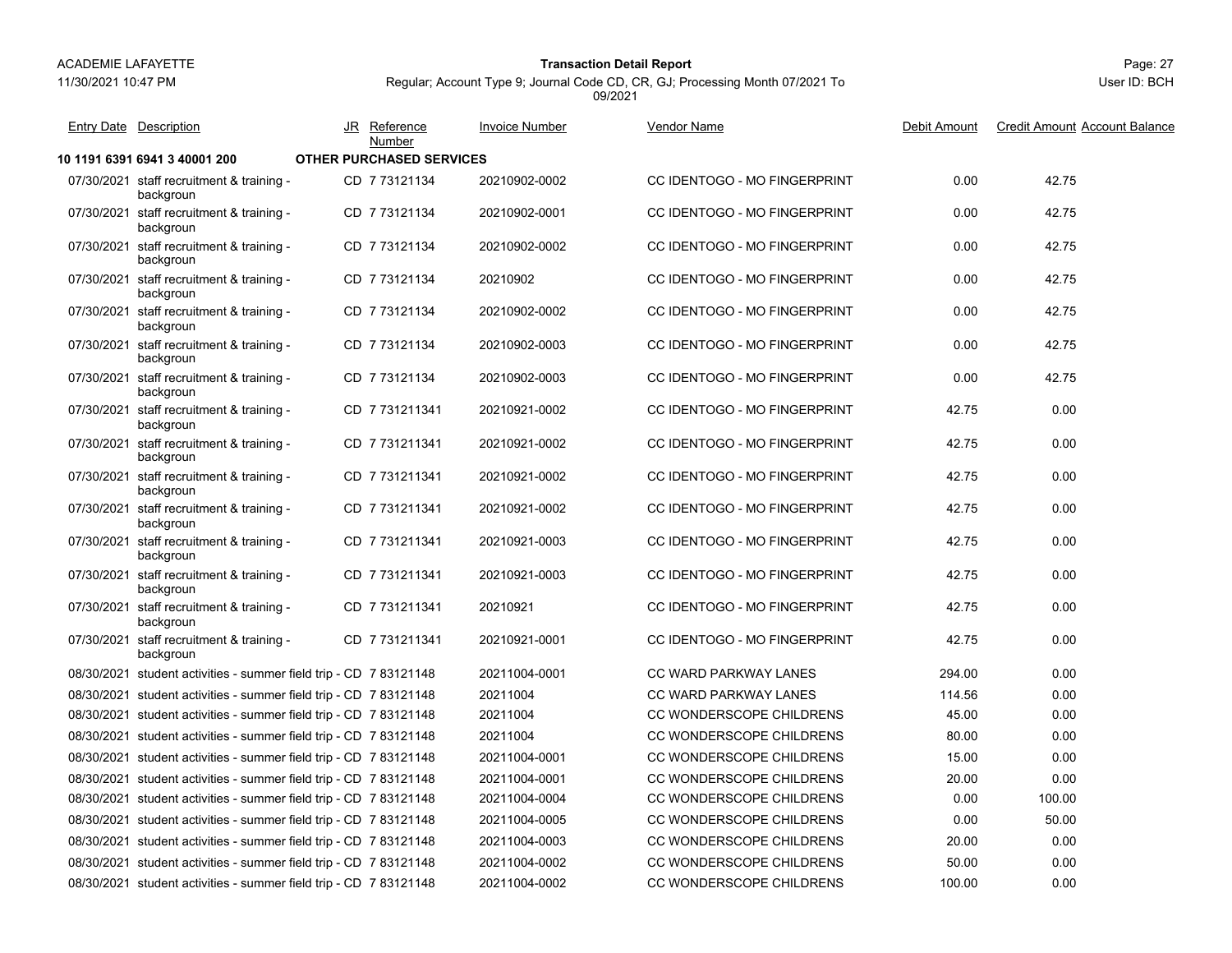### Page: 28 **Transaction Detail Report**

Regular; Account Type 9; Journal Code CD, CR, GJ; Processing Month 07/2021 To 09/2021

| <b>Entry Date</b> Description                                      | JR Reference<br>Number          | <b>Invoice Number</b> | <b>Vendor Name</b>                  | Debit Amount | <b>Credit Amount Account Balance</b> |
|--------------------------------------------------------------------|---------------------------------|-----------------------|-------------------------------------|--------------|--------------------------------------|
| 10 1191 6391 6941 3 40001 200                                      | <b>OTHER PURCHASED SERVICES</b> |                       |                                     |              |                                      |
| 08/30/2021 student activities - summer field trip - CD 7 83121148  |                                 | 20211004-0002         | <b>CC WARD PARKWAY LANES</b>        | 149.99       | 0.00                                 |
| 08/30/2021 student activities - summer field trip - CD 7 83121148  |                                 | 20211004              | CC KANSAS CITY ZOO                  | 24.00        | 0.00                                 |
| 08/30/2021 student activities - summer field trip - CD 7 83121148  |                                 | 20211004-0001         | CC KANSAS CITY ZOO                  | 16.00        | 0.00                                 |
| 08/30/2021 student activities - summer field trip - CD 7 83121148  |                                 | 20211004-0003         | CC AMERICA JAZZ MUSEUM              | 302.00       | 0.00                                 |
| 08/30/2021 student activities - summer field trip - CD 7 83121148  |                                 | 20211004-0001         | CC AMERICA JAZZ MUSEUM              | 153.00       | 0.00                                 |
| 08/30/2021 student activities - summer field trip - CD 7 83121148  |                                 | 20211004              | CC EDGE GYMNASTICS RIVERSIDE        | 570.00       | 0.00                                 |
| 08/30/2021 student activities - summer field trip - CD 7 83121148  |                                 | 20211004              | CC JACKSON COUNTY P AND R           | 66.00        | 0.00                                 |
| 08/30/2021 student activities - summer field trip - CD 7 83121148  |                                 | 20211004              | CC COTERIE THEATRE                  | 273.00       | 0.00                                 |
| 08/30/2021 student activities - summer field trip - CD 7 83121148  |                                 | 20211004              | <b>CC COTERIE THEATRE</b>           | 360.00       | 0.00                                 |
| 08/30/2021 student activities - summer field trip - CD 7 83121148  |                                 | 20211004              | <b>CC COTERIE THEATRE</b>           | 390.00       | 0.00                                 |
| 08/30/2021 student activities - summer field trip - CD 7 83121148  |                                 | 20211004-0001         | <b>CC COTERIE THEATRE</b>           | 292.50       | 0.00                                 |
| 08/30/2021 student activities - summer field trip - CD 7 83121148  |                                 | 20211004-0005         | CC WONDERSCOPE CHILDRENS            | 50.00        | 0.00                                 |
| 08/30/2021 student activities - summer field trip - CD 7 83121148  |                                 | 20211004-0004         | CC WONDERSCOPE CHILDRENS            | 100.00       | 0.00                                 |
| 08/30/2021 student activities - summer field trip - CD 7 83121148  |                                 | 20211004-0003         | CC WONDERSCOPE CHILDRENS            | 0.00         | 20.00                                |
| 08/30/2021 student activities - summer field trip - CD 7 83121148  |                                 | 20211004-0002         | CC WONDERSCOPE CHILDRENS            | 0.00         | 50.00                                |
| 08/30/2021 student activities - summer field trip - CD 7 83121148  |                                 | 20211004-0002         | CC WONDERSCOPE CHILDRENS            | 0.00         | 100.00                               |
| 08/30/2021 student activities - summer field trip - CD 7 83121148  |                                 | 20211004-0002         | <b>CC WARD PARKWAY LANES</b>        | 0.00         | 149.99                               |
| 08/30/2021 student activities - summer field trip - CD 7 83121148  |                                 | 20211004-0001         | <b>CC WARD PARKWAY LANES</b>        | 0.00         | 294.00                               |
| 08/30/2021 student activities - summer field trip - CD 7 83121148  |                                 | 20211004-0001         | CC WONDERSCOPE CHILDRENS            | 0.00         | 15.00                                |
| 08/30/2021 student activities - summer field trip - CD 7 83121148  |                                 | 20211004-0001         | CC WONDERSCOPE CHILDRENS            | 0.00         | 20.00                                |
| 08/30/2021 student activities - summer field trip - CD 7 83121148  |                                 | 20211004              | <b>CC WARD PARKWAY LANES</b>        | 0.00         | 114.56                               |
| 08/30/2021 student activities - summer field trip - CD 7 83121148  |                                 | 20211004              | CC WONDERSCOPE CHILDRENS            | 0.00         | 45.00                                |
| 08/30/2021 student activities - summer field trip - CD 7 83121148  |                                 | 20211004              | CC WONDERSCOPE CHILDRENS            | 0.00         | 80.00                                |
| 08/30/2021 student activities - summer field trip - CD 7 83121148  |                                 | 20211004-0001         | CC AMERICA JAZZ MUSEUM              | 0.00         | 153.00                               |
| 08/30/2021 student activities - summer field trip - CD 7 83121148  |                                 | 20211004              | CC KANSAS CITY ZOO                  | 0.00         | 24.00                                |
| 08/30/2021 student activities - summer field trip - CD 7 83121148  |                                 | 20211004-0001         | CC KANSAS CITY ZOO                  | 0.00         | 16.00                                |
| 08/30/2021 student activities - summer field trip - CD 7 83121148  |                                 | 20211004-0003         | CC AMERICA JAZZ MUSEUM              | 0.00         | 302.00                               |
| 08/30/2021 student activities - summer field trip - CD 7 83121148  |                                 | 20211004              | <b>CC COTERIE THEATRE</b>           | 0.00         | 390.00                               |
| 08/30/2021 student activities - summer field trip - CD 7 83121148  |                                 | 20211004              | <b>CC COTERIE THEATRE</b>           | 0.00         | 360.00                               |
| 08/30/2021 student activities - summer field trip - CD 7 83121148  |                                 | 20211004              | <b>CC COTERIE THEATRE</b>           | 0.00         | 273.00                               |
| 08/30/2021 student activities - summer field trip - CD 7 83121148  |                                 | 20211004-0001         | <b>CC COTERIE THEATRE</b>           | 0.00         | 292.50                               |
| 08/30/2021 student activities - summer field trip - CD 7 83121148  |                                 | 20211004              | <b>CC EDGE GYMNASTICS RIVERSIDE</b> | 0.00         | 570.00                               |
| 08/30/2021 student activities - summer field trip - CD 7 83121148  |                                 | 20211004              | CC JACKSON COUNTY P AND R           | 0.00         | 66.00                                |
| 08/30/2021 student activities - summer field trip - CD 7 831211481 |                                 | 20211005-0002         | <b>CC WARD PARKWAY LANES</b>        | 149.99       | 0.00                                 |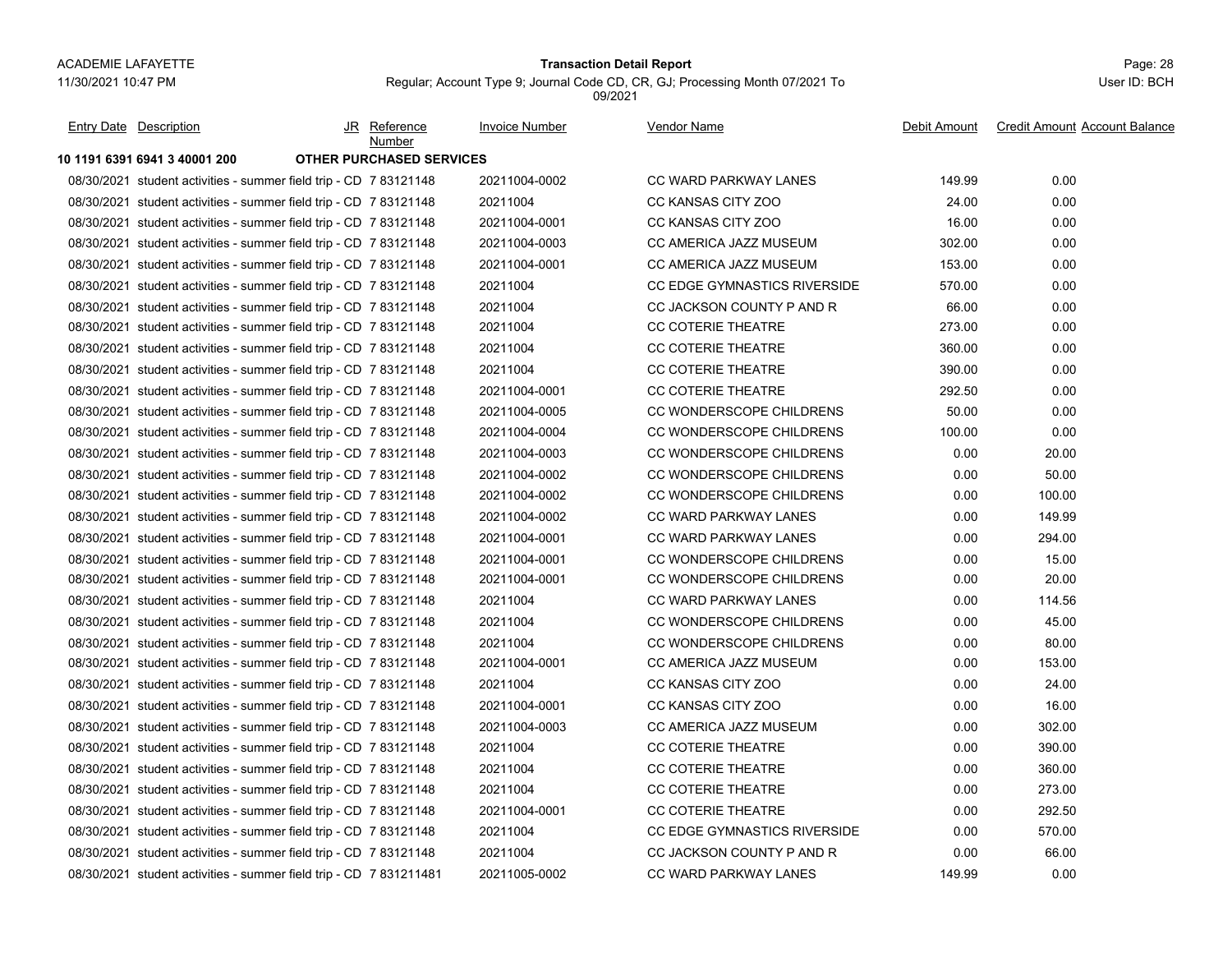### Page: 29 **Transaction Detail Report**

Regular; Account Type 9; Journal Code CD, CR, GJ; Processing Month 07/2021 To 09/2021

| <b>Entry Date Description</b>                                      |                       | JR Reference<br>Number          | Invoice Number | Vendor Name                                           | Debit Amount | <b>Credit Amount Account Balance</b> |  |
|--------------------------------------------------------------------|-----------------------|---------------------------------|----------------|-------------------------------------------------------|--------------|--------------------------------------|--|
| 10 1191 6391 6941 3 40001 200                                      |                       | <b>OTHER PURCHASED SERVICES</b> |                |                                                       |              |                                      |  |
| 08/30/2021 student activities - summer field trip - CD 7 831211481 |                       |                                 | 20211005-0001  | <b>CC WARD PARKWAY LANES</b>                          | 294.00       | 0.00                                 |  |
| 08/30/2021 student activities - summer field trip - CD 7 831211481 |                       |                                 | 20211005       | <b>CC WARD PARKWAY LANES</b>                          | 114.56       | 0.00                                 |  |
| 08/30/2021 student activities - summer field trip - CD 7 831211481 |                       |                                 | 20211005       | CC WONDERSCOPE CHILDRENS                              | 45.00        | 0.00                                 |  |
| 08/30/2021 student activities - summer field trip - CD 7 831211481 |                       |                                 | 20211005       | CC WONDERSCOPE CHILDRENS                              | 80.00        | 0.00                                 |  |
| 08/30/2021 student activities - summer field trip - CD 7 831211481 |                       |                                 | 20211005-0001  | CC WONDERSCOPE CHILDRENS                              | 15.00        | 0.00                                 |  |
| 08/30/2021 student activities - summer field trip - CD 7 831211481 |                       |                                 | 20211005-0001  | CC WONDERSCOPE CHILDRENS                              | 20.00        | 0.00                                 |  |
| 08/30/2021 student activities - summer field trip - CD 7 831211481 |                       |                                 | 20211005-0003  | CC WONDERSCOPE CHILDRENS                              | 20.00        | 0.00                                 |  |
| 08/30/2021 student activities - summer field trip - CD 7 831211481 |                       |                                 | 20211005-0002  | CC WONDERSCOPE CHILDRENS                              | 50.00        | 0.00                                 |  |
| 08/30/2021 student activities - summer field trip - CD 7 831211481 |                       |                                 | 20211005-0002  | CC WONDERSCOPE CHILDRENS                              | 100.00       | 0.00                                 |  |
| 08/30/2021 student activities - summer field trip - CD 7 831211481 |                       |                                 | 20211005-0004  | CC WONDERSCOPE CHILDRENS                              | 0.00         | 100.00                               |  |
| 08/30/2021 student activities - summer field trip - CD 7 831211481 |                       |                                 | 20211005-0005  | CC WONDERSCOPE CHILDRENS                              | 0.00         | 50.00                                |  |
| 08/30/2021 student activities - summer field trip - CD 7 831211481 |                       |                                 | 20211005-0001  | CC AMERICA JAZZ MUSEUM                                | 153.00       | 0.00                                 |  |
| 08/30/2021 student activities - summer field trip - CD 7 831211481 |                       |                                 | 20211005       | CC KANSAS CITY ZOO                                    | 24.00        | 0.00                                 |  |
| 08/30/2021 student activities - summer field trip - CD 7 831211481 |                       |                                 | 20211005-0001  | CC KANSAS CITY ZOO                                    | 16.00        | 0.00                                 |  |
| 08/30/2021 student activities - summer field trip - CD 7 831211481 |                       |                                 | 20211005-0003  | CC AMERICA JAZZ MUSEUM                                | 302.00       | 0.00                                 |  |
| 08/30/2021 student activities - summer field trip - CD 7 831211481 |                       |                                 | 20211005       | <b>CC COTERIE THEATRE</b>                             | 273.00       | 0.00                                 |  |
| 08/30/2021 student activities - summer field trip - CD 7 831211481 |                       |                                 | 20211005       | CC COTERIE THEATRE                                    | 360.00       | 0.00                                 |  |
| 08/30/2021 student activities - summer field trip - CD 7 831211481 |                       |                                 | 20211005       | <b>CC COTERIE THEATRE</b>                             | 390.00       | 0.00                                 |  |
| 08/30/2021 student activities - summer field trip - CD 7 831211481 |                       |                                 | 20211005-0001  | <b>CC COTERIE THEATRE</b>                             | 292.50       | 0.00                                 |  |
| 08/30/2021 student activities - summer field trip - CD 7 831211481 |                       |                                 | 20211005       | <b>CC EDGE GYMNASTICS RIVERSIDE</b>                   | 570.00       | 0.00                                 |  |
| 08/30/2021 student activities - summer field trip - CD 7 831211481 |                       |                                 | 20211005       | CC JACKSON COUNTY P AND R                             | 66.00        | 0.00                                 |  |
|                                                                    |                       |                                 |                | Chart of Account Total: 10 1191 6391 6941 3 40001 200 | 19,443.80    | 15,466.75<br>3,977.05                |  |
| 10 1191 6398 6940 3 40001 200                                      | <b>OTHER EXPENSES</b> |                                 |                |                                                       |              |                                      |  |
| 07/30/2021 student activities - summer field trip - CD 7 731211341 |                       |                                 | 20210921       | CC SKATE CITY OVERLAND PARK                           | 654.66       | 0.00                                 |  |
| 07/30/2021 student activities - summer field trip - CD 7 73121134  |                       |                                 | 20210902       | CC SKATE CITY OVERLAND PARK                           | 0.00         | 654.66                               |  |
| 07/30/2021 student activities - summer field trip - CD 7 73121134  |                       |                                 | 20210902-0001  | CC WONDERSCOPE CHILDRENS                              | 0.00         | 100.00                               |  |
| 07/30/2021 student activities - summer field trip - CD 7 73121134  |                       |                                 | 20210902-0001  | CC WONDERSCOPE CHILDRENS                              | 0.00         | 100.00                               |  |
| 07/30/2021 student activities - summer field trip - CD 7 73121134  |                       |                                 | 20210902-0001  | CC WONDERSCOPE CHILDRENS                              | 0.00         | 100.00                               |  |
| 07/30/2021 student activities - summer field trip - CD 7 73121134  |                       |                                 | 20210902-0001  | CC WONDERSCOPE CHILDRENS                              | 0.00         | 100.00                               |  |
| 07/30/2021 student activities - summer field trip - CD 7 73121134  |                       |                                 | 20210902-0002  | CC WONDERSCOPE CHILDRENS                              | 0.00         | 90.00                                |  |
| 07/30/2021 student activities - summer field trip - CD 7 731211341 |                       |                                 | 20210921-0002  | CC WONDERSCOPE CHILDRENS                              | 90.00        | 0.00                                 |  |
| 07/30/2021 student activities - summer field trip - CD 7 731211341 |                       |                                 | 20210921-0001  | CC WONDERSCOPE CHILDRENS                              | 100.00       | 0.00                                 |  |
| 07/30/2021 student activities - summer field trip - CD 7 731211341 |                       |                                 | 20210921-0001  | CC WONDERSCOPE CHILDRENS                              | 100.00       | 0.00                                 |  |
| 07/30/2021 student activities - summer field trip - CD 7 731211341 |                       |                                 | 20210921-0001  | CC WONDERSCOPE CHILDRENS                              | 100.00       | 0.00                                 |  |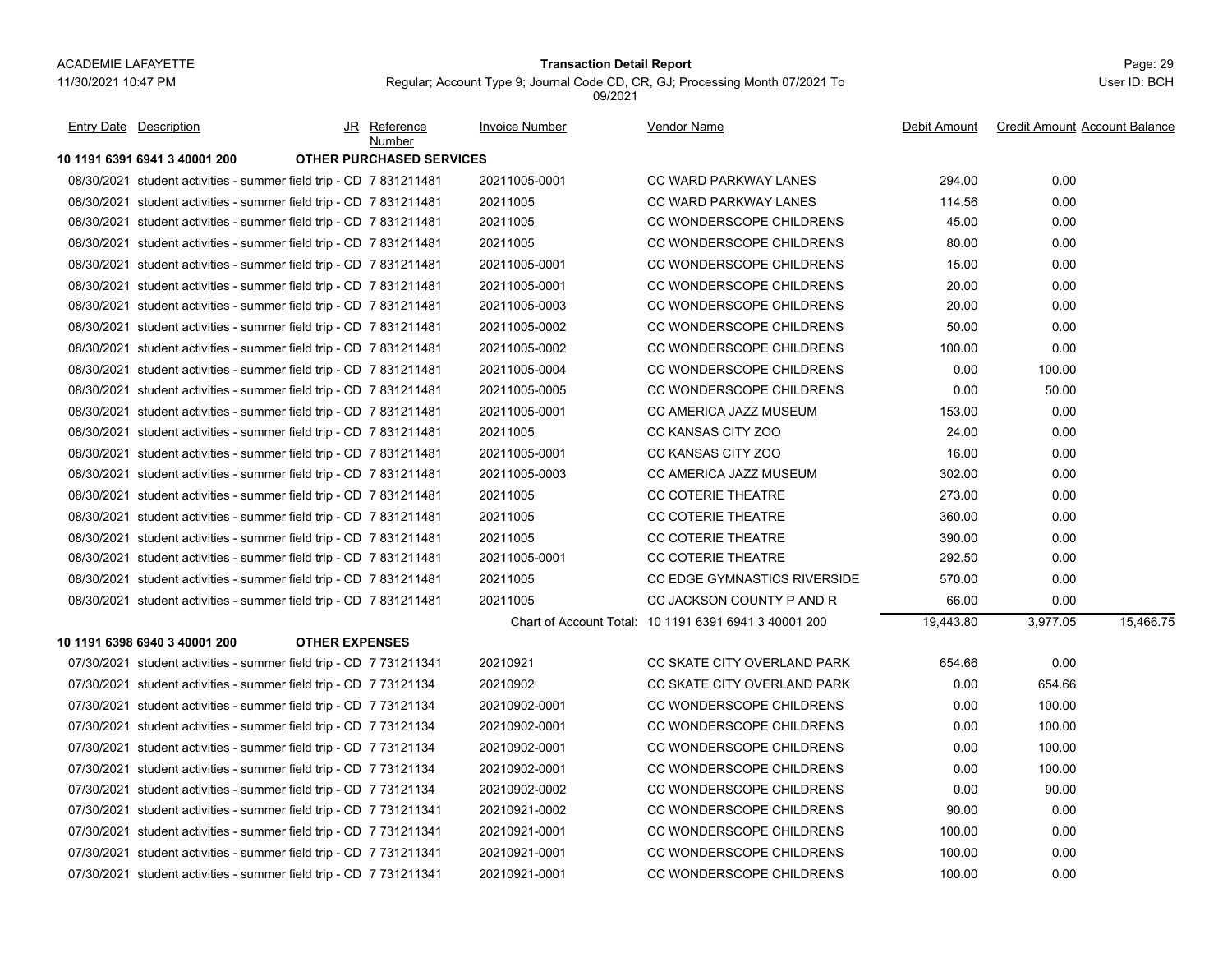# Page: 30 **Transaction Detail Report**

Regular; Account Type 9; Journal Code CD, CR, GJ; Processing Month 07/2021 To 09/2021

| Entry Date Description                                             |                         | JR Reference<br>Number | <b>Invoice Number</b> | Vendor Name                                           | Debit Amount | <b>Credit Amount Account Balance</b> |          |
|--------------------------------------------------------------------|-------------------------|------------------------|-----------------------|-------------------------------------------------------|--------------|--------------------------------------|----------|
| 10 1191 6398 6940 3 40001 200                                      | <b>OTHER EXPENSES</b>   |                        |                       |                                                       |              |                                      |          |
| 07/30/2021 student activities - summer field trip - CD 7 731211341 |                         |                        | 20210921-0001         | CC WONDERSCOPE CHILDRENS                              | 100.00       | 0.00                                 |          |
| 07/30/2021 student activities - summer field trip - CD 7 73121134  |                         |                        | 20210902-0001         | CC WONDERSCOPE CHILDRENS                              | 100.00       | 0.00                                 |          |
| 07/30/2021 student activities - summer field trip - CD 7 73121134  |                         |                        | 20210902-0001         | CC WONDERSCOPE CHILDRENS                              | 100.00       | 0.00                                 |          |
| 07/30/2021 student activities - summer field trip - CD 7 73121134  |                         |                        | 20210902-0001         | CC WONDERSCOPE CHILDRENS                              | 100.00       | 0.00                                 |          |
| 07/30/2021 student activities - summer field trip - CD 7 73121134  |                         |                        | 20210902-0001         | CC WONDERSCOPE CHILDRENS                              | 100.00       | 0.00                                 |          |
| 07/30/2021 student activities - summer field trip - CD 7 73121134  |                         |                        | 20210902-0002         | CC WONDERSCOPE CHILDRENS                              | 90.00        | 0.00                                 |          |
| 07/30/2021 student activities - summer field trip - CD 7 73121134  |                         |                        | 20210902              | CC SKATE CITY OVERLAND PARK                           | 654.66       | 0.00                                 |          |
|                                                                    |                         |                        |                       | Chart of Account Total: 10 1191 6398 6940 3 40001 200 | 2,289.32     | 1,144.66                             | 1,144.66 |
| 10 1191 6398 6941 3 40001 200                                      | <b>OTHER EXPENSES</b>   |                        |                       |                                                       |              |                                      |          |
| 07/30/2021 student activities - summer field trip - CD 7 73121134  |                         |                        | 20210902              | CC WONDERSCOPE CHILDRENS                              | 100.00       | 0.00                                 |          |
| 07/30/2021 student activities - summer field trip - CD 7 73121134  |                         |                        | 20210902-0001         | CC WONDERSCOPE CHILDRENS                              | 50.00        | 0.00                                 |          |
| 07/30/2021 student activities - summer field trip - CD 7 73121134  |                         |                        | 20210902-0001         | CC WONDERSCOPE CHILDRENS                              | 100.00       | 0.00                                 |          |
| 07/30/2021 student activities - summer field trip - CD 7 73121134  |                         |                        | 20210902-0001         | CC WONDERSCOPE CHILDRENS                              | 100.00       | 0.00                                 |          |
| 07/30/2021 student activities - summer field trip - CD 7 73121134  |                         |                        | 20210902-0001         | CC WONDERSCOPE CHILDRENS                              | 100.00       | 0.00                                 |          |
| 07/30/2021 student activities - summer field trip - CD 7 731211341 |                         |                        | 20210921-0001         | CC WONDERSCOPE CHILDRENS                              | 50.00        | 0.00                                 |          |
| 07/30/2021 student activities - summer field trip - CD 7 731211341 |                         |                        | 20210921-0001         | CC WONDERSCOPE CHILDRENS                              | 100.00       | 0.00                                 |          |
| 07/30/2021 student activities - summer field trip - CD 7 731211341 |                         |                        | 20210921-0001         | CC WONDERSCOPE CHILDRENS                              | 100.00       | 0.00                                 |          |
| 07/30/2021 student activities - summer field trip - CD 7 731211341 |                         |                        | 20210921-0001         | CC WONDERSCOPE CHILDRENS                              | 100.00       | 0.00                                 |          |
| 07/30/2021 student activities - summer field trip - CD 7 73121134  |                         |                        | 20210902              | CC WONDERSCOPE CHILDRENS                              | 0.00         | 100.00                               |          |
| 07/30/2021 student activities - summer field trip - CD 7 73121134  |                         |                        | 20210902-0001         | CC WONDERSCOPE CHILDRENS                              | 0.00         | 50.00                                |          |
| 07/30/2021 student activities - summer field trip - CD 7 73121134  |                         |                        | 20210902-0001         | CC WONDERSCOPE CHILDRENS                              | 0.00         | 100.00                               |          |
| 07/30/2021 student activities - summer field trip - CD 7 73121134  |                         |                        | 20210902-0001         | CC WONDERSCOPE CHILDRENS                              | 0.00         | 100.00                               |          |
| 07/30/2021 student activities - summer field trip - CD 7 73121134  |                         |                        | 20210902-0001         | CC WONDERSCOPE CHILDRENS                              | 0.00         | 100.00                               |          |
| 07/30/2021 student activities - summer field trip - CD 7 731211341 |                         |                        | 20210921              | CC WONDERSCOPE CHILDRENS                              | 100.00       | 0.00                                 |          |
|                                                                    |                         |                        |                       | Chart of Account Total: 10 1191 6398 6941 3 40001 200 | 900.00       | 450.00                               | 450.00   |
| 10 1191 6411 1910 3 00200 185                                      | <b>GENERAL SUPPLIES</b> |                        |                       |                                                       |              |                                      |          |
| 07/15/2021 Elementary - summer pages &<br>chapters sup             |                         | CD 7 73121089          | 20210902              | <b>WALDO PIZZA</b>                                    | 172.93       | 0.00                                 |          |
| 08/13/2021 Elementary - summer pages &<br>chapters sup             |                         | CD 783121100           | 20211004              | <b>WALDO PIZZA</b>                                    | 149.80       | 0.00                                 |          |
|                                                                    |                         |                        |                       | Chart of Account Total: 10 1191 6411 1910 3 00200 185 | 322.73       | 0.00                                 | 322.73   |
| 10 1191 6411 1910 3 40001 200                                      | <b>GENERAL SUPPLIES</b> |                        |                       |                                                       |              |                                      |          |
| 07/15/2021 middle school - summer supplies -                       |                         | CD 7 73121020          | 20210902              | <b>STARKE CATHERINE</b>                               | 24.95        | 0.00                                 |          |
| 07/15/2021 middle school - summer supplies -                       |                         | CD 7 73121022          | 20210902              | <b>WABO CELESTIN</b>                                  | 46.18        | 0.00                                 |          |
| 07/16/2021 middle school - summer supplies -                       |                         | CD 7 73121049          | 20210902              | <b>LAWLESS JACQUELYN</b>                              | 24.99        | 0.00                                 |          |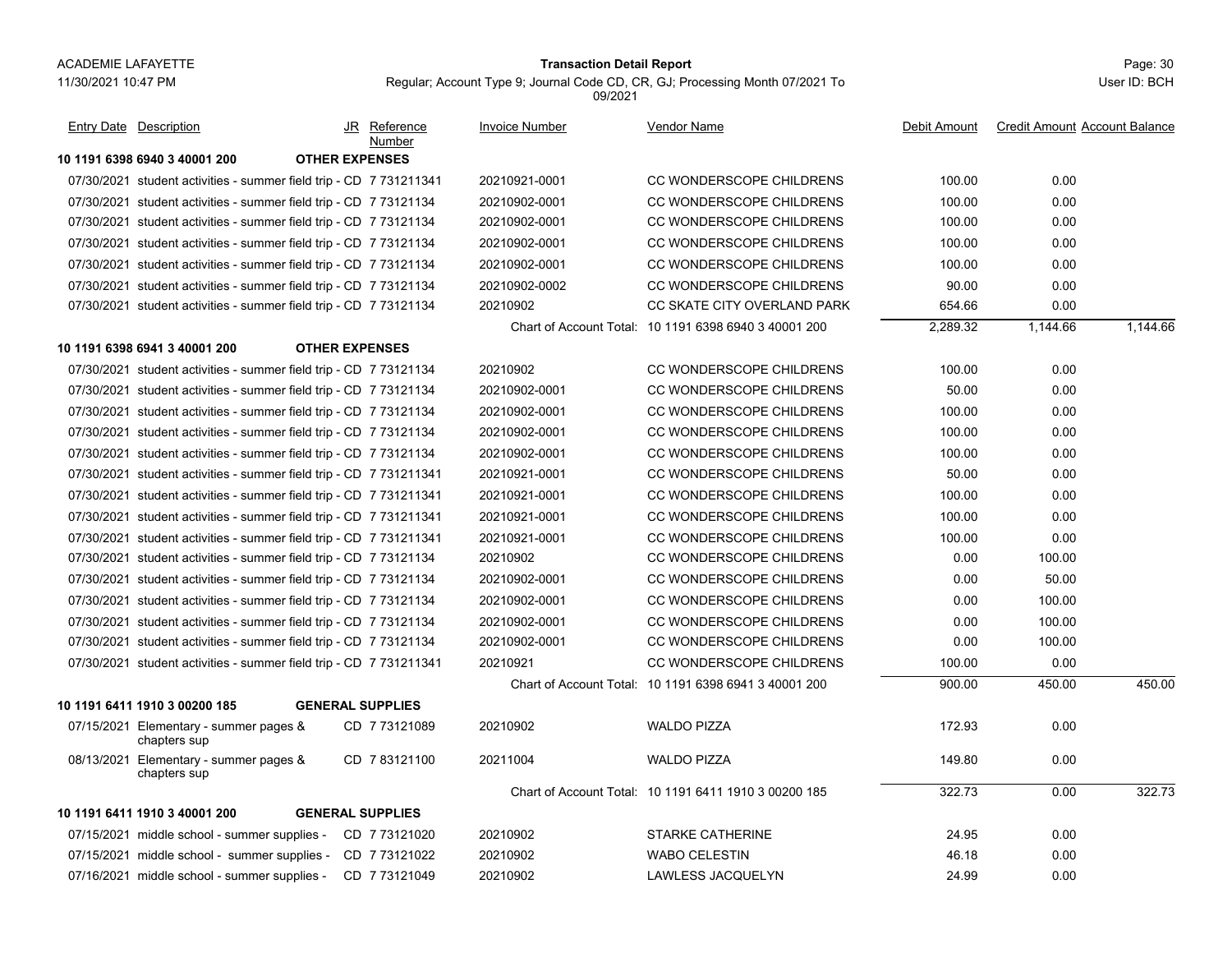# 11/30/2021 10:47 PM

# Page: 31 **Transaction Detail Report**

Regular; Account Type 9; Journal Code CD, CR, GJ; Processing Month 07/2021 To 09/2021

| <b>Entry Date Description</b>                                | JR Reference<br>Number  | <b>Invoice Number</b> | <b>Vendor Name</b>             | Debit Amount | <b>Credit Amount Account Balance</b> |
|--------------------------------------------------------------|-------------------------|-----------------------|--------------------------------|--------------|--------------------------------------|
| 10 1191 6411 1910 3 40001 200                                | <b>GENERAL SUPPLIES</b> |                       |                                |              |                                      |
| 07/22/2021 high school - summer supplies -                   | CD 7 2070               | 20210830              | <b>NDEYE DRAME</b>             | 115.48       | 0.00                                 |
| 07/30/2021 Reversal: nursing services -<br>summer sup        | CD 773121134            | 20210902              | CC COSTCO                      | 0.00         | 29.94                                |
| 07/30/2021 nursing services - summer supplies CD 7 73121134  |                         | 20210902              | CC COSTCO                      | 0.00         | 29.94                                |
| 07/30/2021 elementary - summer supplies -                    | CD 7 73121134           | 20210902-0016         | <b>CC AMAZON MKTPLACE PMTS</b> | 0.00         | 166.56                               |
| 07/30/2021 nursing services - summer supplies CD 7 731211341 |                         | 20210921              | CC COSTCO                      | 29.94        | 0.00                                 |
| 07/30/2021 Reversal: nursing services -<br>summer sup        | CD 773121134            | 20210902              | CC COSTCO                      | 29.94        | 0.00                                 |
| 07/30/2021 middle school - summer supplies -                 | CD 773121050            | 20210902-0001         | LAWLESS JACQUELYN              | 6.00         | 0.00                                 |
| 07/30/2021 middle school - summer supplies -                 | CD 773121066            | 20210902              | DESBLEDS-WILSON MURIEL         | 67.67        | 0.00                                 |
| 07/30/2021 middle school - summer supplies -                 | CD 773121056            | 20210902              | PAYELLE LAURENT                | 70.12        | 0.00                                 |
| 07/30/2021 nursing services - summer supplies CD 7 73121134  |                         | 20210902              | CC COSTCO                      | 29.94        | 0.00                                 |
| 07/30/2021 elementary - summer supplies -                    | CD 773121134            | 20210902-0016         | <b>CC AMAZON MKTPLACE PMTS</b> | 166.56       | 0.00                                 |
| 07/30/2021 elementary - summer supplies -                    | CD 7 731211341          | 20210921-0016         | CC AMAZON MKTPLACE PMTS        | 166.56       | 0.00                                 |
| 08/30/2021 middle school - summer supplies -                 | CD 783121148            | 20211004              | <b>CC ALDI</b>                 | 300.00       | 0.00                                 |
| 08/30/2021 other staff training - summer<br>supplies -       | CD 783121148            | 20211004              | <b>CC PANERA BREAD</b>         | 74.99        | 0.00                                 |
| 08/30/2021 Elementary - summer pages &<br>chapters sup       | CD 783121148            | 20211004              | CC COSTCO                      | 64.94        | 0.00                                 |
| 08/30/2021 Elementary - summer pages &<br>chapters sup       | CD 783121148            | 20211004              | <b>CC PLANET SUB</b>           | 305.07       | 0.00                                 |
| 08/30/2021 Elementary - summer pages &<br>chapters sup       | CD 783121148            | 20211004-0001         | <b>CC PLANET SUB</b>           | 308.13       | 0.00                                 |
| 08/30/2021 Elementary - summer pages &<br>chapters sup       | CD 783121148            | 20211004-0002         | <b>CC PLANET SUB</b>           | 352.74       | 0.00                                 |
| 08/30/2021 middle school - summer supplies -                 | CD 7831211481           | 20211005              | <b>CC ALDI</b>                 | 300.00       | 0.00                                 |
| 08/30/2021 other staff training - summer<br>supplies -       | CD 7831211481           | 20211005              | <b>CC PANERA BREAD</b>         | 74.99        | 0.00                                 |
| 08/30/2021 Elementary - summer pages &<br>chapters sup       | CD 7831211481           | 20211005              | <b>CC PLANET SUB</b>           | 305.07       | 0.00                                 |
| 08/30/2021 Elementary - summer pages &<br>chapters sup       | CD 7 831211481          | 20211005-0001         | <b>CC PLANET SUB</b>           | 308.13       | 0.00                                 |
| 08/30/2021 Elementary - summer pages &<br>chapters sup       | CD 7831211481           | 20211005-0002         | <b>CC PLANET SUB</b>           | 352.74       | 0.00                                 |
| 08/30/2021 Elementary - summer pages &<br>chapters sup       | CD 7831211481           | 20211005              | CC COSTCO                      | 64.94        | 0.00                                 |
| 08/30/2021 middle school - summer supplies -                 | CD 783121148            | 20211004              | <b>CC ALDI</b>                 | 0.00         | 300.00                               |
| 08/30/2021 other staff training - summer                     | CD 783121148            | 20211004              | <b>CC PANERA BREAD</b>         | 0.00         | 74.99                                |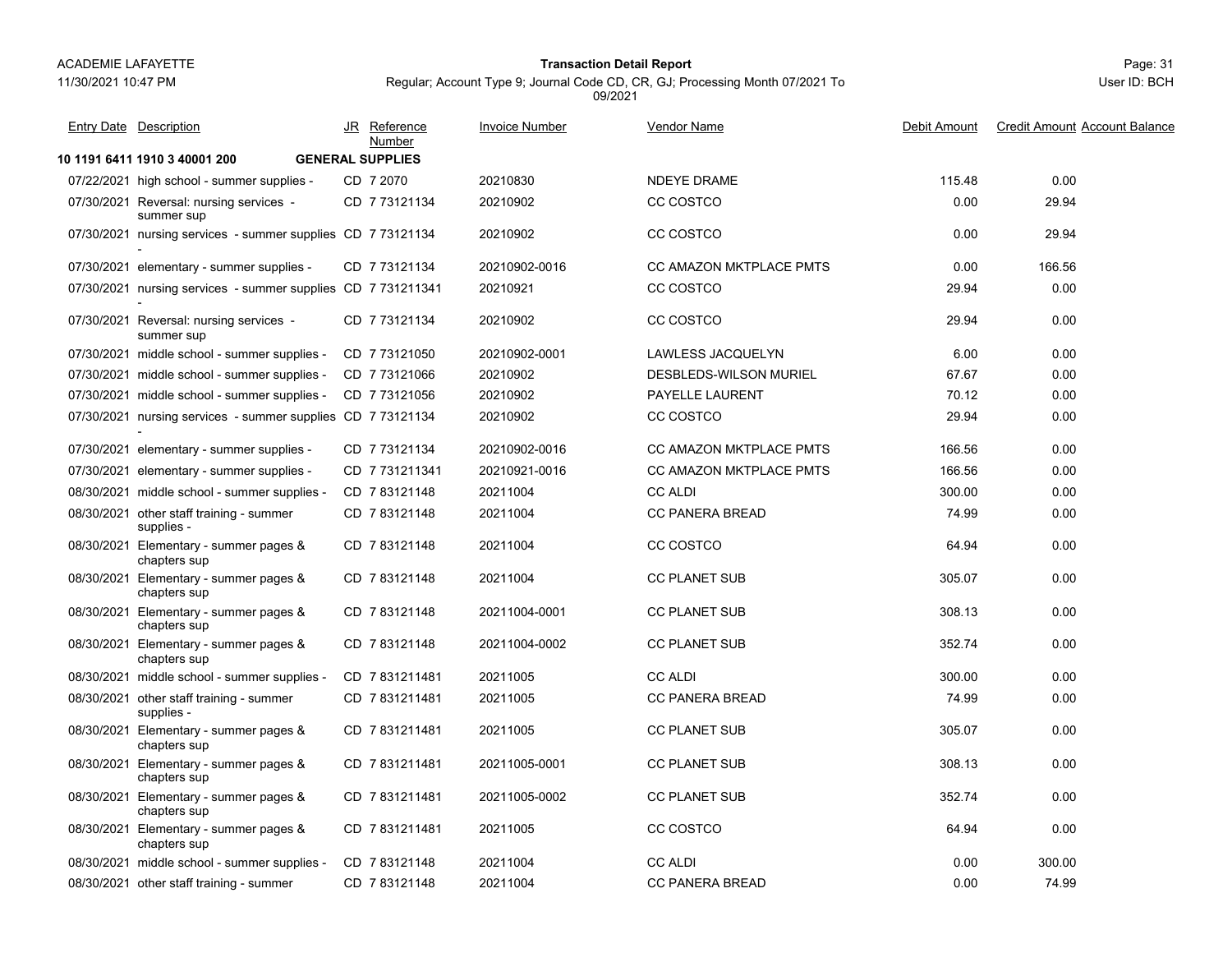### Page: 32 **Transaction Detail Report**

Regular; Account Type 9; Journal Code CD, CR, GJ; Processing Month 07/2021 To 09/2021

| <b>Entry Date Description</b>                                  | JR  | Reference<br>Number     | <b>Invoice Number</b> | Vendor Name                                           | Debit Amount | <b>Credit Amount Account Balance</b> |          |
|----------------------------------------------------------------|-----|-------------------------|-----------------------|-------------------------------------------------------|--------------|--------------------------------------|----------|
| 10 1191 6411 1910 3 40001 200                                  |     | <b>GENERAL SUPPLIES</b> |                       |                                                       |              |                                      |          |
| supplies -                                                     |     |                         |                       |                                                       |              |                                      |          |
| 08/30/2021 Elementary - summer pages &<br>chapters sup         |     | CD 783121148            | 20211004              | <b>CC PLANET SUB</b>                                  | 0.00         | 305.07                               |          |
| 08/30/2021 Elementary - summer pages &<br>chapters sup         |     | CD 783121148            | 20211004-0001         | <b>CC PLANET SUB</b>                                  | 0.00         | 308.13                               |          |
| 08/30/2021 Elementary - summer pages &<br>chapters sup         |     | CD 783121148            | 20211004-0002         | <b>CC PLANET SUB</b>                                  | 0.00         | 352.74                               |          |
| 08/30/2021 Elementary - summer pages &<br>chapters sup         |     | CD 783121148            | 20211004              | CC COSTCO                                             | 0.00         | 64.94                                |          |
| 09/30/2021 CATHERINE STARKE SUPPLIES<br><b>RETURNED CHECK</b>  | CR. |                         |                       |                                                       | 0.00         | 24.95                                |          |
|                                                                |     |                         |                       | Chart of Account Total: 10 1191 6411 1910 3 40001 200 | 3.590.07     | 1,657.26                             | 1,932.81 |
| 10 1191 6411 6940 3 00200                                      |     | <b>GENERAL SUPPLIES</b> |                       |                                                       |              |                                      |          |
| 07/01/2021 elementary - summer supplies -                      |     | CD 7 2061               | 20210830              | NGIRABAKUNZI JUSTIN                                   | 126.82       | 0.00                                 |          |
| 07/09/2021 elementary - summer supplies -                      |     | CD 7 2062               | 20210830              | <b>WESTSIDE APPAREL</b>                               | 412.50       | 0.00                                 |          |
|                                                                |     |                         |                       | Chart of Account Total: 10 1191 6411 6940 3 00200     | 539.32       | 0.00                                 | 539.32   |
| 10 1191 6411 6940 3 00200 185                                  |     | <b>GENERAL SUPPLIES</b> |                       |                                                       |              |                                      |          |
| 07/15/2021 Elementary - summer pages &<br>chapters sup         |     | CD 7 73121090           | 20210902-0001         | <b>WALDO PIZZA</b>                                    | 182.93       | 0.00                                 |          |
|                                                                |     |                         |                       | Chart of Account Total: 10 1191 6411 6940 3 00200 185 | 182.93       | 0.00                                 | 182.93   |
| 10 1191 6411 6940 3 40001 200                                  |     | <b>GENERAL SUPPLIES</b> |                       |                                                       |              |                                      |          |
| 07/30/2021 elementary - summer supplies -                      |     | CD 7 73121134           | 20210902-0016         | CC AMAZON MKTPLACE PMTS                               | 167.06       | 0.00                                 |          |
| 07/30/2021 elementary - summer supplies -                      |     | CD 7 73121134           | 20210902-0017         | CC AMAZON MKTPLACE PMTS                               | 17.65        | 0.00                                 |          |
| 07/30/2021 elementary - summer supplies -                      |     | CD 7 73121134           | 20210902-0015         | <b>CC AMAZON MKTPLACE PMTS</b>                        | 22.97        | 0.00                                 |          |
| 07/30/2021 staff recognition - summer supplies - CD 7 73121134 |     |                         | 20210902-0001         | <b>CC LAMARS DONUTS KC</b>                            | 19.07        | 0.00                                 |          |
| 07/30/2021 elementary - summer supplies -                      |     | CD 7 73121063           | 20210902              | <b>O'BRIEN MEGHAN</b>                                 | 113.14       | 0.00                                 |          |
| 07/30/2021 elementary - summer supplies -                      |     | CD 7 73121134           | 20210902-0008         | CC AMAZON.COM                                         | 5.99         | 0.00                                 |          |
| 07/30/2021 elementary - summer supplies -                      |     | CD 7 73121134           | 20210902-0009         | CC AMAZON.COM                                         | 37.33        | 0.00                                 |          |
| 07/30/2021 elementary - summer supplies -                      |     | CD 7 73121134           | 20210902-0002         | <b>CC OFFICE DEPOT</b>                                | 75.03        | 0.00                                 |          |
| 07/30/2021 TO ADJUST PAYMENT TO ACTUAL GJ<br><b>EXPENSE</b>    |     |                         |                       |                                                       | 0.00         | 0.50                                 |          |
| 07/30/2021 staff recognition - summer supplies - CD            |     | 7 73121134              | 20210902-0001         | CC LAMARS DONUTS KC                                   | 0.00         | 19.07                                |          |
| 07/30/2021 elementary - summer supplies -                      |     | CD 7 73121134           | 20210902-0002         | <b>CC OFFICE DEPOT</b>                                | 0.00         | 75.03                                |          |
| 07/30/2021 elementary - summer supplies -                      |     | CD 7 73121134           | 20210902-0008         | <b>CC AMAZON COM</b>                                  | 0.00         | 5.99                                 |          |
| 07/30/2021 elementary - summer supplies -                      |     | CD 7 73121134           | 20210902-0009         | CC AMAZON.COM                                         | 0.00         | 37.33                                |          |
| 07/30/2021 elementary - summer supplies -                      |     | CD 7 731211341          | 20210921-0008         | CC AMAZON.COM                                         | 5.99         | 0.00                                 |          |
| 07/30/2021 elementary - summer supplies -                      |     | CD 7 731211341          | 20210921-0009         | <b>CC AMAZON.COM</b>                                  | 37.33        | 0.00                                 |          |
|                                                                |     |                         |                       |                                                       |              |                                      |          |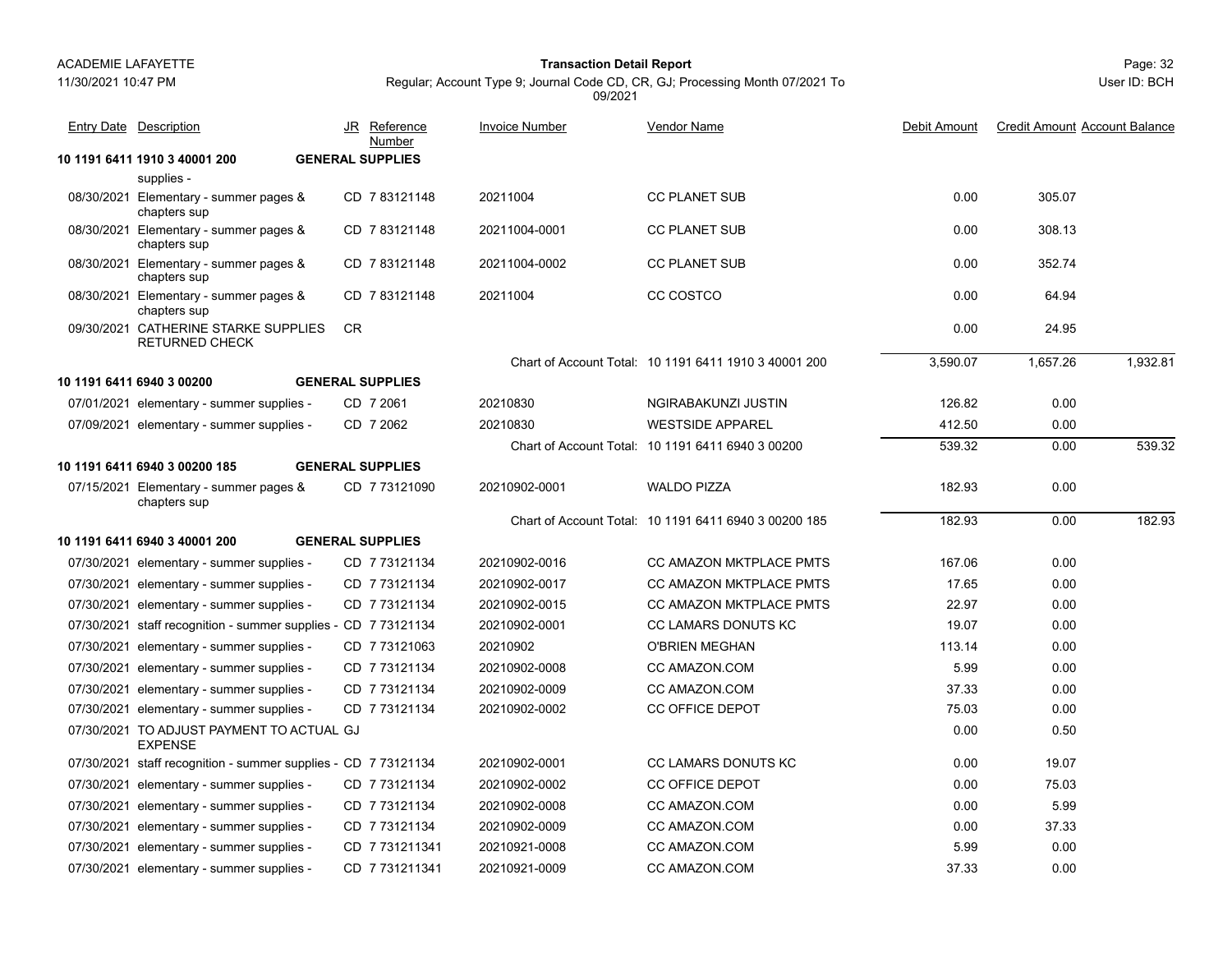# Page: 33 **Transaction Detail Report**

Regular; Account Type 9; Journal Code CD, CR, GJ; Processing Month 07/2021 To 09/2021

| <b>Entry Date Description</b>                                   | JR | Reference<br>Number     | <b>Invoice Number</b> | <b>Vendor Name</b>             | Debit Amount | <b>Credit Amount Account Balance</b> |
|-----------------------------------------------------------------|----|-------------------------|-----------------------|--------------------------------|--------------|--------------------------------------|
| 10 1191 6411 6940 3 40001 200                                   |    | <b>GENERAL SUPPLIES</b> |                       |                                |              |                                      |
| 07/30/2021 elementary - summer supplies -                       |    | CD 7 731211341          | 20210921-0002         | <b>CC OFFICE DEPOT</b>         | 75.03        | 0.00                                 |
| 07/30/2021 staff recognition - summer supplies - CD 7 731211341 |    |                         | 20210921-0001         | CC LAMARS DONUTS KC            | 19.07        | 0.00                                 |
| 07/30/2021 elementary - summer supplies -                       |    | CD 773121134            | 20210902-0016         | <b>CC AMAZON MKTPLACE PMTS</b> | 0.00         | 167.06                               |
| 07/30/2021 elementary - summer supplies -                       |    | CD 773121134            | 20210902-0017         | <b>CC AMAZON MKTPLACE PMTS</b> | 0.00         | 17.65                                |
| 07/30/2021 elementary - summer supplies -                       |    | CD 773121134            | 20210902-0015         | <b>CC AMAZON MKTPLACE PMTS</b> | 0.00         | 22.97                                |
| 07/30/2021 elementary - summer supplies -                       |    | CD 7731211341           | 20210921-0016         | <b>CC AMAZON MKTPLACE PMTS</b> | 167.06       | 0.00                                 |
| 07/30/2021 elementary - summer supplies -                       |    | CD 7731211341           | 20210921-0017         | <b>CC AMAZON MKTPLACE PMTS</b> | 17.65        | 0.00                                 |
| 07/30/2021 elementary - summer supplies -                       |    | CD 7731211341           | 20210921-0015         | CC AMAZON MKTPLACE PMTS        | 22.97        | 0.00                                 |
| 08/27/2021 elementary - summer supplies -                       |    | CD 7 83121064           | 20211004              | LITTRELL JANICE                | 15.91        | 0.00                                 |
| 08/30/2021 elementary - summer supplies -                       |    | CD 783121148            | 20211004              | CC WRISTBANDS MEDTECH USA      | 250.00       | 0.00                                 |
| 08/30/2021 elementary - summer supplies -                       |    | CD 783121148            | 20211004              | CC INTERNATIONAL TRANSACTION   | 3.96         | 0.00                                 |
| 08/30/2021 elementary - summer supplies -                       |    | CD 783121148            | 20211004-0001         | CC INTERNATIONAL TRANSACTION   | 0.68         | 0.00                                 |
| 08/30/2021 elementary - summer supplies -                       |    | CD 7 83121148           | 20211004              | <b>CC WALMART</b>              | 65.94        | 0.00                                 |
| 08/30/2021 elementary - summer supplies -                       |    | CD 783121148            | 20211004              | <b>CC AMAZON MKTPLACE PMTS</b> | 188.96       | 0.00                                 |
| 08/30/2021 elementary - summer supplies -                       |    | CD 7 83121148           | 20211004-0006         | CC AMAZON MKTPLACE PMTS        | 8.39         | 0.00                                 |
| 08/30/2021 elementary - summer supplies -                       |    | CD 783121148            | 20211004-0004         | <b>CC AMAZON MKTPLACE PMTS</b> | 188.20       | 0.00                                 |
| 08/30/2021 elementary - summer supplies -                       |    | CD 783121148            | 20211004-0004         | <b>CC AMAZON MKTPLACE PMTS</b> | 420.23       | 0.00                                 |
| 08/30/2021 social work services - summer<br>supplies            |    | CD 7 83121148           | 20211004-0011         | CC AMAZON MKTPLACE PMTS        | 11.99        | 0.00                                 |
| 08/30/2021 Elementary - summer supplies -                       |    | CD 783121148            | 20211004-0001         | <b>CC ALDI</b>                 | 200.00       | 0.00                                 |
| 08/30/2021 elementary - summer supplies -                       |    | CD 783121148            | 20211004              | <b>CC GOPHER SPORT</b>         | 87.69        | 0.00                                 |
| 08/30/2021 elementary - summer supplies -                       |    | CD 783121148            | 20211004              | <b>CC - BULK BOOKSTORE</b>     | 105.90       | 0.00                                 |
| 08/30/2021 elementary - summer supplies -                       |    | CD 783121148            | 20211004-0002         | <b>CC GOPHER SPORT</b>         | 65.40        | 0.00                                 |
| 08/30/2021 student activities - water blow up<br>renta          |    | CD 783121148            | 20211004-0001         | NORTHLAND PARTY RENTAL         | 683.83       | 0.00                                 |
| 08/30/2021 student activities - water blow up<br>renta          |    | CD 783121148            | 20211004-0003         | NORTHLAND PARTY RENTAL         | 176.27       | 0.00                                 |
| 08/30/2021 student activities - water blow up<br>renta          |    | CD 783121148            | 20211004-0003         | <b>NORTHLAND PARTY RENTAL</b>  | 911.19       | 0.00                                 |
| 08/30/2021 elementary - summer supplies -                       |    | CD 7 83121148           | 20211004              | <b>LES ZEXPERTS</b>            | 132.01       | 0.00                                 |
| 08/30/2021 elementary - summer supplies -                       |    | CD 783121148            | 20211004-0001         | <b>LES ZEXPERTS</b>            | 22.58        | 0.00                                 |
| 08/30/2021 elementary - summer supplies -                       |    | CD 783121148            | 20211004              | <b>CC AMAZON MKTPLACE PMTS</b> | 0.00         | 188.96                               |
| 08/30/2021 elementary - summer supplies -                       |    | CD 783121148            | 20211004-0004         | <b>CC AMAZON MKTPLACE PMTS</b> | 0.00         | 188.20                               |
| 08/30/2021 elementary - summer supplies -                       |    | CD 783121148            | 20211004-0004         | CC AMAZON MKTPLACE PMTS        | 0.00         | 420.23                               |
| 08/30/2021 social work services - summer<br>supplies            |    | CD 783121148            | 20211004-0011         | <b>CC AMAZON MKTPLACE PMTS</b> | 0.00         | 11.99                                |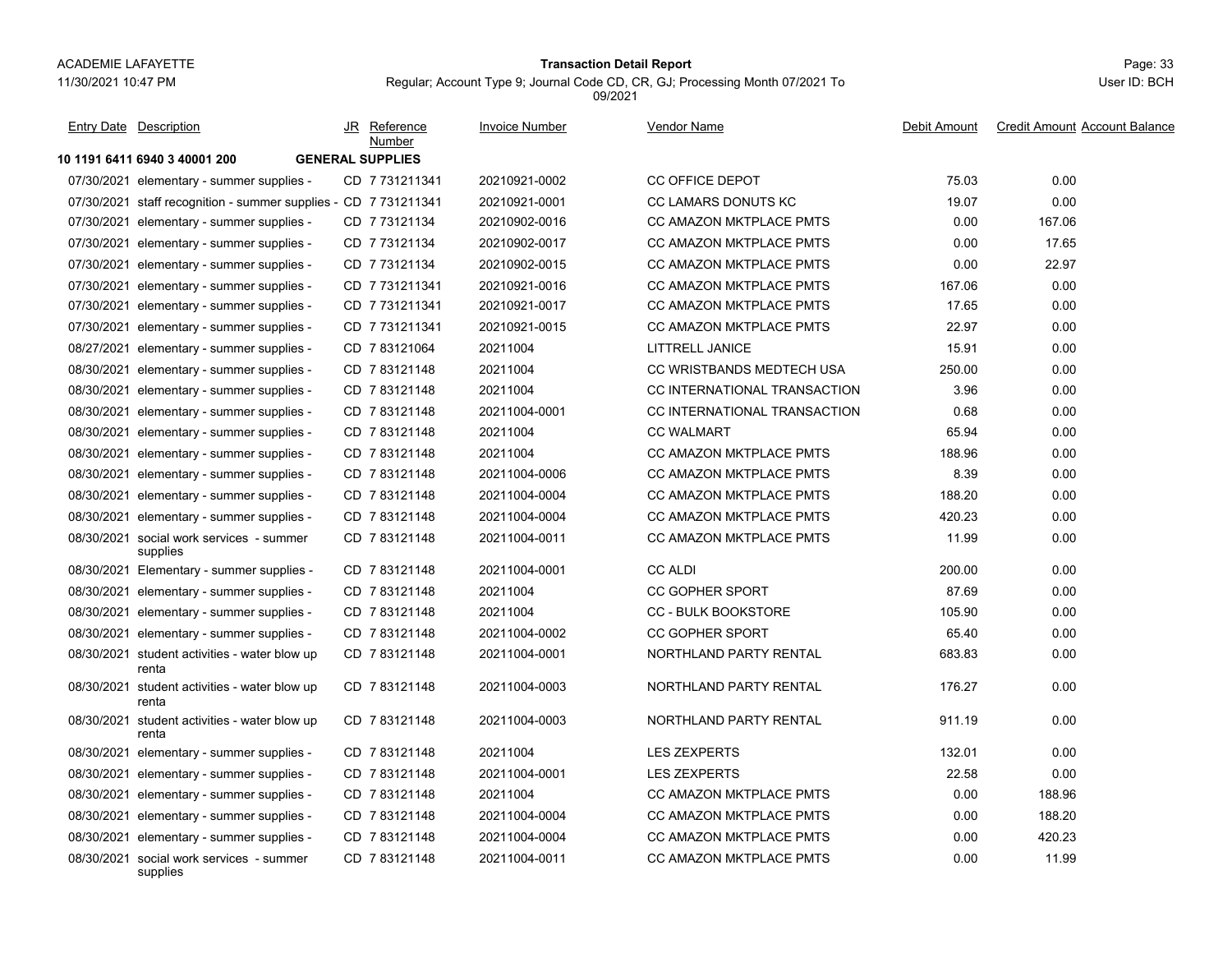#### Page: 34 **Transaction Detail Report**

Regular; Account Type 9; Journal Code CD, CR, GJ; Processing Month 07/2021 To 09/2021

| <b>Entry Date Description</b>                          | JR | Reference<br><b>Number</b> | <b>Invoice Number</b> | Vendor Name                    | Debit Amount | <b>Credit Amount Account Balance</b> |
|--------------------------------------------------------|----|----------------------------|-----------------------|--------------------------------|--------------|--------------------------------------|
| 10 1191 6411 6940 3 40001 200                          |    | <b>GENERAL SUPPLIES</b>    |                       |                                |              |                                      |
| 08/30/2021 elementary - summer supplies -              |    | CD 783121148               | 20211004-0006         | <b>CC AMAZON MKTPLACE PMTS</b> | 0.00         | 8.39                                 |
| 08/30/2021 elementary - summer supplies -              |    | CD 783121148               | 20211004              | <b>CC WALMART</b>              | 0.00         | 65.94                                |
| 08/30/2021 elementary - summer supplies -              |    | CD 783121148               | 20211004              | CC WRISTBANDS MEDTECH USA      | 0.00         | 250.00                               |
| 08/30/2021 elementary - summer supplies -              |    | CD 783121148               | 20211004              | CC INTERNATIONAL TRANSACTION   | 0.00         | 3.96                                 |
| 08/30/2021 elementary - summer supplies -              |    | CD 783121148               | 20211004-0001         | CC INTERNATIONAL TRANSACTION   | 0.00         | 0.68                                 |
| 08/30/2021 Elementary - summer supplies -              |    | CD 7 83121148              | 20211004-0001         | <b>CC ALDI</b>                 | 0.00         | 200.00                               |
| 08/30/2021 elementary - summer supplies -              |    | CD 783121148               | 20211004              | <b>CC GOPHER SPORT</b>         | 0.00         | 87.69                                |
| 08/30/2021 elementary - summer supplies -              |    | CD 783121148               | 20211004-0002         | <b>CC GOPHER SPORT</b>         | 0.00         | 65.40                                |
| 08/30/2021 elementary - summer supplies -              |    | CD 783121148               | 20211004              | <b>CC - BULK BOOKSTORE</b>     | 0.00         | 105.90                               |
| 08/30/2021 student activities - water blow up<br>renta |    | CD 783121148               | 20211004-0001         | NORTHLAND PARTY RENTAL         | 0.00         | 683.83                               |
| 08/30/2021 student activities - water blow up<br>renta |    | CD 783121148               | 20211004-0003         | NORTHLAND PARTY RENTAL         | 0.00         | 176.27                               |
| 08/30/2021 student activities - water blow up<br>renta |    | CD 783121148               | 20211004-0003         | NORTHLAND PARTY RENTAL         | 0.00         | 911.19                               |
| 08/30/2021 elementary - summer supplies -              |    | CD 783121148               | 20211004              | <b>LES ZEXPERTS</b>            | 0.00         | 132.01                               |
| 08/30/2021 elementary - summer supplies -              |    | CD 783121148               | 20211004-0001         | <b>LES ZEXPERTS</b>            | 0.00         | 22.58                                |
| 08/30/2021 elementary - summer supplies -              |    | CD 7831211481              | 20211005              | <b>CC AMAZON MKTPLACE PMTS</b> | 188.96       | 0.00                                 |
| 08/30/2021 elementary - summer supplies -              |    | CD 7831211481              | 20211005-0006         | <b>CC AMAZON MKTPLACE PMTS</b> | 8.39         | 0.00                                 |
| 08/30/2021 elementary - summer supplies -              |    | CD 7831211481              | 20211005-0004         | <b>CC AMAZON MKTPLACE PMTS</b> | 188.20       | 0.00                                 |
| 08/30/2021 elementary - summer supplies -              |    | CD 7831211481              | 20211005-0004         | <b>CC AMAZON MKTPLACE PMTS</b> | 420.23       | 0.00                                 |
| 08/30/2021 social work services - summer<br>supplies   |    | CD 7831211481              | 20211005-0011         | <b>CC AMAZON MKTPLACE PMTS</b> | 11.99        | 0.00                                 |
| 08/30/2021 elementary - summer supplies -              |    | CD 7831211481              | 20211005              | CC INTERNATIONAL TRANSACTION   | 3.96         | 0.00                                 |
| 08/30/2021 elementary - summer supplies -              |    | CD 7831211481              | 20211005-0001         | CC INTERNATIONAL TRANSACTION   | 0.68         | 0.00                                 |
| 08/30/2021 elementary - summer supplies -              |    | CD 7831211481              | 20211005              | <b>CC WALMART</b>              | 65.94        | 0.00                                 |
| 08/30/2021 elementary - summer supplies -              |    | CD 7831211481              | 20211005              | CC WRISTBANDS MEDTECH USA      | 250.00       | 0.00                                 |
| 08/30/2021 Elementary - summer supplies -              |    | CD 7831211481              | 20211005-0001         | <b>CC ALDI</b>                 | 200.00       | 0.00                                 |
| 08/30/2021 elementary - summer supplies -              |    | CD 7831211481              | 20211005-0002         | <b>CC GOPHER SPORT</b>         | 65.40        | 0.00                                 |
| 08/30/2021 elementary - summer supplies -              |    | CD 7831211481              | 20211005              | <b>CC GOPHER SPORT</b>         | 87.69        | 0.00                                 |
| 08/30/2021 elementary - summer supplies -              |    | CD 7831211481              | 20211005              | <b>CC - BULK BOOKSTORE</b>     | 105.90       | 0.00                                 |
| 08/30/2021 student activities - water blow up<br>renta |    | CD 7831211481              | 20211005-0001         | NORTHLAND PARTY RENTAL         | 683.83       | 0.00                                 |
| 08/30/2021 student activities - water blow up<br>renta |    | CD 7831211481              | 20211005-0003         | NORTHLAND PARTY RENTAL         | 176.27       | 0.00                                 |
| 08/30/2021 student activities - water blow up<br>renta |    | CD 7831211481              | 20211005-0003         | NORTHLAND PARTY RENTAL         | 911.19       | 0.00                                 |
|                                                        |    |                            |                       |                                |              |                                      |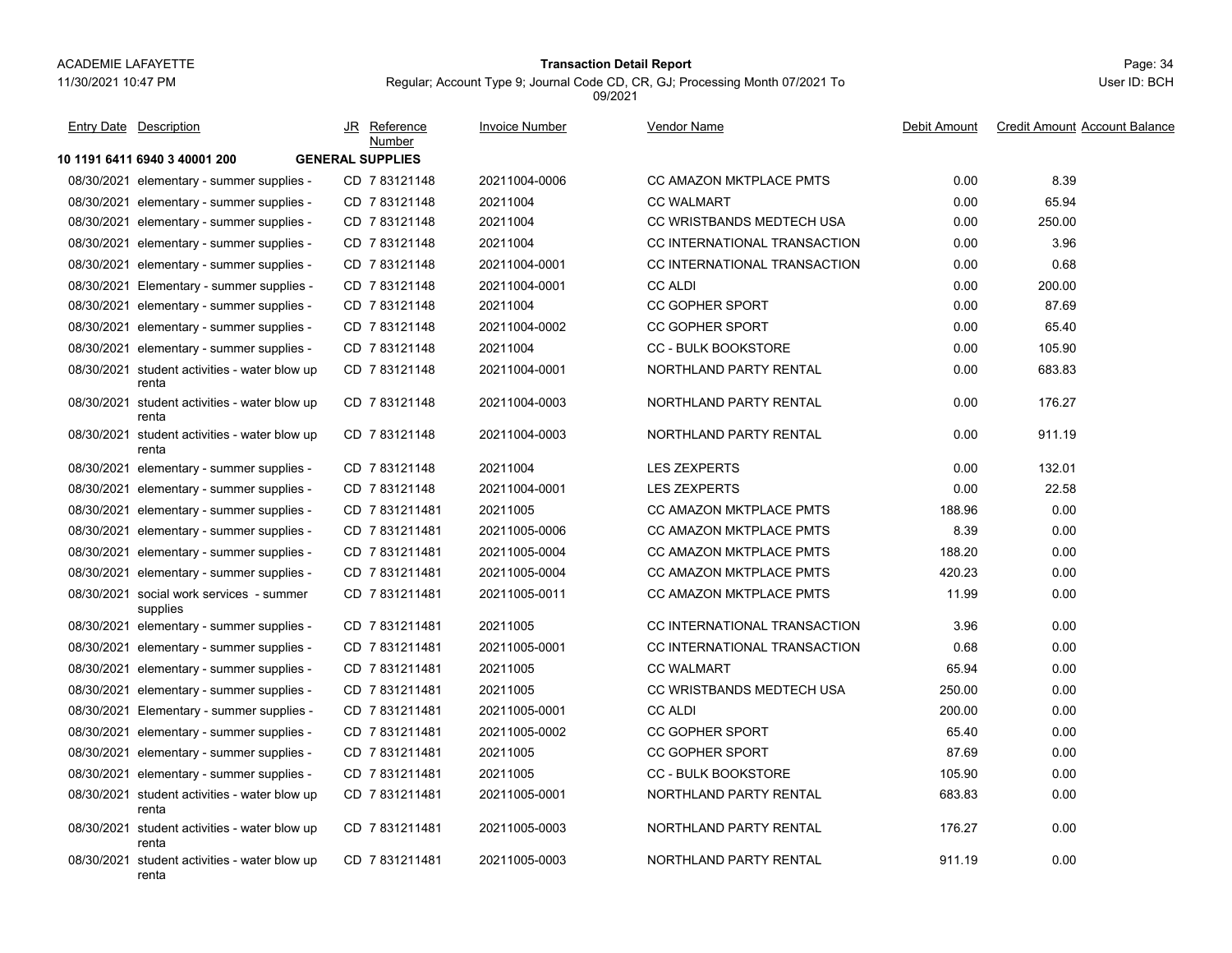#### Page: 35 **Transaction Detail Report**

Regular; Account Type 9; Journal Code CD, CR, GJ; Processing Month 07/2021 To

09/2021

**10 1191 6411 6940 3 40001 200 GENERAL SUPPLIES**08/30/2021 elementary - summer supplies - CD\_7 831211481 20211005 LES ZEXPERTS 132.01 0.00 08/30/2021 elementary - summer supplies - CD\_7 831211481 20211005-0001 LES ZEXPERTS 22.58 0.00 Chart of Account Total: 10 1191 6411 6940 3 40001 200 7,865.69 3,868.82 3,996.87 **10 1191 6411 6941 3 40001 200 GENERAL SUPPLIES**07/15/2021 elementary - summer supplies - CD\_7 73121041 20210902 MCCLAIN FLORENCE 70.00 0.00 07/15/2021 office of the principal - summer CD\_7 73121043 20210902 HEATHER ROYCE 67.96 0.00 supplie CD 20210902 HEATHER ROYCE 7 73121043 07/30/2021 elementary - summer supplies - CD\_7 73121047 20210902-0004 HOME DEPOT 0.00 89.01CD 7 73121047 20210902-0004 HOME DEPOT 20210902-0004 07/30/2021 staff recognition - summer supplies - CD 7 73121134 20210902 CC LAMARS DONUTS KC 16.52 0.00 07/30/2021elementary - summer supplies - CD 7 73121134 20210902-0017 CC AMAZON MKTPLACE PMTS 659.45 0.00 07/30/2021elementary - summer supplies - CD 7 73121134 20210902 RAVEN BOOK STORE 7 9.99 0.00 07/30/2021elementary - summer supplies - CD 7 73121134 20210902-0017 CC AMAZON MKTPLACE PMTS 0.00 659.45 07/30/2021elementary - summer supplies - CD 7 73121134 20210902 RAVEN BOOK STORE 7 0.00 9.99 07/30/2021staff recognition - summer supplies - CD 7 731211341 20210921 CC LAMARS DONUTS KC 76.52 0.00 07/30/2021staff recognition - summer supplies - CD 7 73121134 20210902 CC LAMARS DONUTS KC 0.00 16.52 07/30/2021elementary - summer supplies - CD 7 731211341 20210921-0017 CC AMAZON MKTPLACE PMTS 659.45 0.00 07/30/2021elementary - summer supplies - CD 7 731211341 20210921 RAVEN BOOK STORE 7 9.99 0.00 08/30/2021 elementary - summer supplies - CD\_7 83121148 20211004 CC AMAZON.COM 74.97 0.00 08/30/2021elementary - summer supplies - CD 7 83121148 20211004-0002 CC AMAZON.COM 84.28 84.28 0.00 08/30/2021elementary - summer supplies - CD 7 83121148 20211004 CC AMAZON.COM 0.00 74.97 08/30/2021elementary - summer supplies - CD 7 83121148 20211004-0002 CC AMAZON.COM 0.00 84.28 08/30/2021 student activities - water blow up CD\_7 83121148 20211004-0003 NORTHLAND PARTY RENTAL 1,091.70 0.00 rentaCD 7 83121148 20211004-0003 NORTHLAND PARTY RENTAL 08/30/2021 student activities - -CD 7 83121148 20211004-0002 NORTHLAND PARTY RENTAL 50.00 50.00 0.00 08/30/2021 student activities - water blow up CD\_7 83121148 20211004 NORTHLAND PARTY RENTAL 909.02 0.00 rentaCD 20211004 NORTHLAND PARTY RENTAL 7 83121148 08/30/2021elementary - summer supplies - CD 7 83121148 20211004-0013 CC AMAZON MKTPLACE PMTS 31.99 31.99 0.00 08/30/2021 elementary - summer supplies - CD 7 83121148 20211004-0004 CC AMAZON MKTPLACE PMTS 78.55 0.00 08/30/2021elementary - summer supplies - CD 7 83121148 20211004-0004 CC AMAZON MKTPLACE PMTS 112.50 0.00 08/30/2021elementary - summer supplies - CD 7 83121148 20211004-0004 CC AMAZON MKTPLACE PMTS 62.04 62.04 0.00 08/30/2021 elementary - summer supplies - CD\_7 83121148 20211004 CC WRISTBANDS MEDTECH USA 250.00 0.00 08/30/2021 elementary - summer supplies - CD\_7 83121148 20211004-0013 CC AMAZON.COM 35.97 0.00 08/30/2021 student activities - water blow up CD\_7 831211481 20211005-0003 NORTHLAND PARTY RENTAL 1,091.70 0.00 rentaCD 7 831211481 20211005-0003 NORTHLAND PARTY RENTAL 08/30/2021 student activities - student activities - - CD 20211005-0002 NORTHLAND PARTY RENTAL 7 831211481 50.00 0.00 JR Reference Invoice Number Vendor NameDebit Amount Credit Amount Account Balance NumberEntry Date Description JR Reference <u>Invoice Number</u> <u>Vendor Name</u> Debit Amount Credit Amount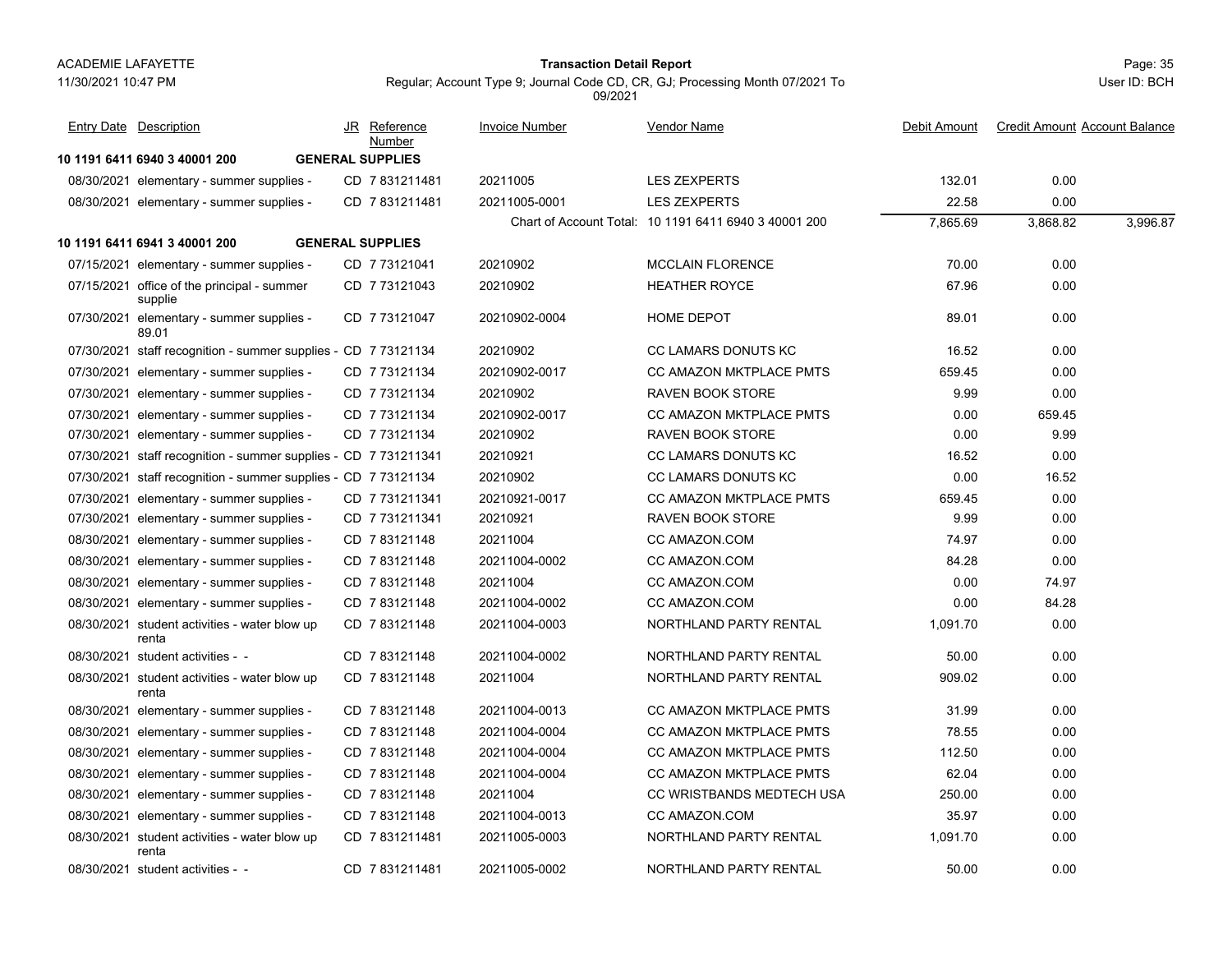11/30/2021 10:47 PM

# Page: 36 **Transaction Detail Report**

Regular; Account Type 9; Journal Code CD, CR, GJ; Processing Month 07/2021 To 09/2021

| <b>Entry Date Description</b>                                  | JR Reference<br>Number               | <b>Invoice Number</b> | <b>Vendor Name</b>                                    | Debit Amount | <b>Credit Amount Account Balance</b> |          |
|----------------------------------------------------------------|--------------------------------------|-----------------------|-------------------------------------------------------|--------------|--------------------------------------|----------|
| 10 1191 6411 6941 3 40001 200                                  | <b>GENERAL SUPPLIES</b>              |                       |                                                       |              |                                      |          |
| 08/30/2021 student activities - water blow up<br>renta         | CD 7831211481                        | 20211005              | NORTHLAND PARTY RENTAL                                | 909.02       | 0.00                                 |          |
| 08/30/2021 elementary - summer supplies -                      | CD 7831211481                        | 20211005              | CC WRISTBANDS MEDTECH USA                             | 250.00       | 0.00                                 |          |
| 08/30/2021 elementary - summer supplies -                      | CD 7831211481                        | 20211005-0013         | CC AMAZON.COM                                         | 35.97        | 0.00                                 |          |
| 08/30/2021 elementary - summer supplies -                      | CD 7831211481                        | 20211005-0013         | <b>CC AMAZON MKTPLACE PMTS</b>                        | 31.99        | 0.00                                 |          |
| 08/30/2021 elementary - summer supplies -                      | CD 7831211481                        | 20211005-0004         | <b>CC AMAZON MKTPLACE PMTS</b>                        | 78.55        | 0.00                                 |          |
| 08/30/2021 elementary - summer supplies -                      | CD 7 831211481                       | 20211005-0004         | CC AMAZON MKTPLACE PMTS                               | 112.50       | 0.00                                 |          |
| 08/30/2021 elementary - summer supplies -                      | CD 7 831211481                       | 20211005-0004         | CC AMAZON MKTPLACE PMTS                               | 62.04        | 0.00                                 |          |
| 08/30/2021 elementary - summer supplies -                      | CD 7831211481                        | 20211005              | CC AMAZON.COM                                         | 74.97        | 0.00                                 |          |
| 08/30/2021 elementary - summer supplies -                      | CD 7831211481                        | 20211005-0002         | <b>CC AMAZON.COM</b>                                  | 84.28        | 0.00                                 |          |
| 08/30/2021 student activities - water blow up<br>renta         | CD 783121148                         | 20211004-0003         | NORTHLAND PARTY RENTAL                                | 0.00         | 1.091.70                             |          |
| 08/30/2021 student activities - -                              | CD 783121148                         | 20211004-0002         | NORTHLAND PARTY RENTAL                                | 0.00         | 50.00                                |          |
| 08/30/2021 student activities - water blow up<br>renta         | CD 783121148                         | 20211004              | NORTHLAND PARTY RENTAL                                | 0.00         | 909.02                               |          |
| 08/30/2021 elementary - summer supplies -                      | CD 7 83121148                        | 20211004              | CC WRISTBANDS MEDTECH USA                             | 0.00         | 250.00                               |          |
| 08/30/2021 elementary - summer supplies -                      | CD 7 83121148                        | 20211004-0013         | CC AMAZON.COM                                         | 0.00         | 35.97                                |          |
| 08/30/2021 elementary - summer supplies -                      | CD 783121148                         | 20211004-0013         | <b>CC AMAZON MKTPLACE PMTS</b>                        | 0.00         | 31.99                                |          |
| 08/30/2021 elementary - summer supplies -                      | CD 783121148                         | 20211004-0004         | <b>CC AMAZON MKTPLACE PMTS</b>                        | 0.00         | 112.50                               |          |
| 08/30/2021 elementary - summer supplies -                      | CD 783121148                         | 20211004-0004         | <b>CC AMAZON MKTPLACE PMTS</b>                        | 0.00         | 62.04                                |          |
| 08/30/2021 elementary - summer supplies -                      | CD 7 83121148                        | 20211004-0004         | CC AMAZON MKTPLACE PMTS                               | 0.00         | 78.55                                |          |
|                                                                |                                      |                       | Chart of Account Total: 10 1191 6411 6941 3 40001 200 | 7,160.93     | 3,466.98                             | 3,693.95 |
| 10 1191 6412 1910 3 40001 200                                  | <b>SUPPLIES - TECHNOLOGY RELATED</b> |                       |                                                       |              |                                      |          |
| 07/30/2021 AV &. Computer - summer AV<br>supplies -            | CD 7 731211341                       | 20210921-0014         | <b>CC AMAZON MKTPLACE PMTS</b>                        | 508.30       | 0.00                                 |          |
| 07/30/2021 AV &. Computer - summer AV<br>supplies -            | CD 7 73121134                        | 20210902-0014         | CC AMAZON MKTPLACE PMTS                               | 0.00         | 508.30                               |          |
| 07/30/2021 AV &. Computer - summer AV<br>supplies -            | CD 7 73121134                        | 20210902-0014         | <b>CC AMAZON MKTPLACE PMTS</b>                        | 508.30       | 0.00                                 |          |
|                                                                |                                      |                       | Chart of Account Total: 10 1191 6412 1910 3 40001 200 | 1,016.60     | 508.30                               | 508.30   |
| 10 1221 6311 1910 3 12210                                      | <b>INSTRUCTION SERVICES</b>          |                       |                                                       |              |                                      |          |
| 09/02/2021 sped contract - \$1,828.83 Sped -<br><b>Profess</b> | CD 7 93021161                        | 20211102              | PROFESSIONAL TRAINING<br>SOLUTIONS LLC                | 1,828.53     | 0.00                                 |          |
|                                                                |                                      |                       | Chart of Account Total: 10 1221 6311 1910 3 12210     | 1,828.53     | 0.00                                 | 1,828.53 |
| 10 1221 6311 6940 3 12210                                      | <b>INSTRUCTION SERVICES</b>          |                       |                                                       |              |                                      |          |
| 09/02/2021 sped contract - \$1,828.83 Sped -<br>Profess        | CD 793021161                         | 20211102              | PROFESSIONAL TRAINING<br>SOLUTIONS LLC                | 1,828.54     | 0.00                                 |          |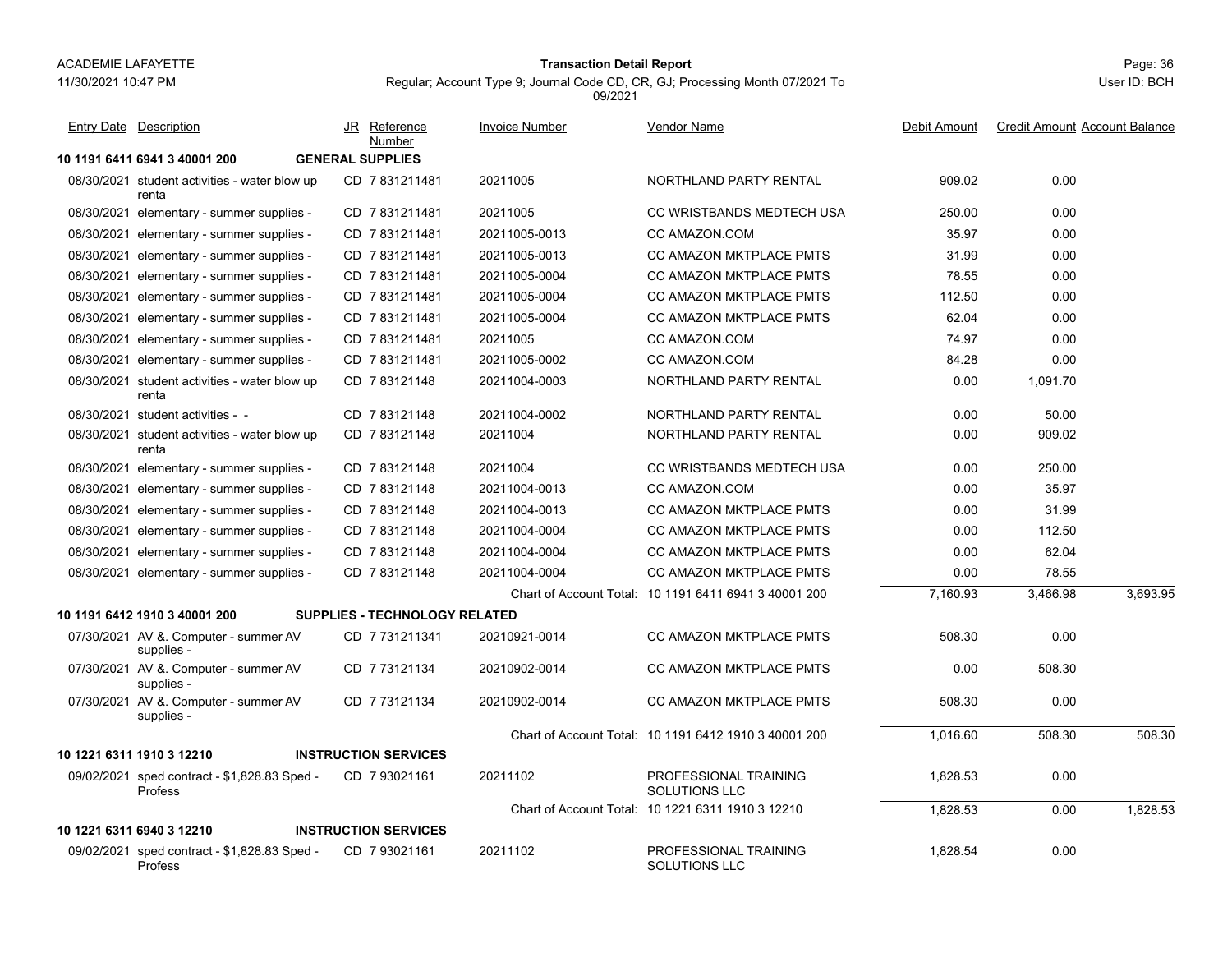#### Page: 37 **Transaction Detail Report**

Regular; Account Type 9; Journal Code CD, CR, GJ; Processing Month 07/2021 To 09/2021

User ID: BCH

|            | <b>Entry Date Description</b>                                        | Reference<br>JR<br>Number       | <b>Invoice Number</b> | Vendor Name                                       | Debit Amount | <b>Credit Amount Account Balance</b> |          |
|------------|----------------------------------------------------------------------|---------------------------------|-----------------------|---------------------------------------------------|--------------|--------------------------------------|----------|
|            | 10 1221 6311 6940 3 12210                                            | <b>INSTRUCTION SERVICES</b>     |                       |                                                   |              |                                      |          |
|            |                                                                      |                                 |                       | Chart of Account Total: 10 1221 6311 6940 3 12210 | 1,828.54     | 0.00                                 | 1,828.54 |
|            | 10 1221 6311 6941 3 12210                                            | <b>INSTRUCTION SERVICES</b>     |                       |                                                   |              |                                      |          |
|            | 09/01/2021 SpEd - monthly contracting fee -                          | CD 793021038                    | 20211102              | <b>NANCE CYNTHIA</b>                              | 2,400.00     | 0.00                                 |          |
|            | 09/01/2021 SpEd - monthly contracting fee -                          | CD 7 93021098                   | 20211102              | <b>DESHLER NANCY</b>                              | 2,400.00     | 0.00                                 |          |
|            | 09/02/2021 sped contract - \$1,828.83 Sped -<br>Profess              | CD 7 93021161                   | 20211102              | PROFESSIONAL TRAINING<br>SOLUTIONS LLC            | 1,828.53     | 0.00                                 |          |
|            | 09/02/2021 sped contract - Janice Grubbe -                           | CD 7 93021160                   | 20211102-0001         | <b>GRUBBE JANICE</b>                              | 2,400.00     | 0.00                                 |          |
| 09/09/2021 | sped contract - Janice Grubbe - set CD 7 93021162<br>up i            |                                 | 20211102-0002         | <b>GRUBBE JANICE</b>                              | 2,400.00     | 0.00                                 |          |
|            | 09/16/2021 sped contract - Janice Grubbe - set CD 7 93021163<br>up i |                                 | 20211102-0003         | <b>GRUBBE JANICE</b>                              | 2,400.00     | 0.00                                 |          |
|            | 09/30/2021 JANICE GRUBBE RETURNED<br><b>CHECK</b>                    | <b>CR</b>                       |                       |                                                   | 0.00         | 4,800.00                             |          |
|            |                                                                      |                                 |                       | Chart of Account Total: 10 1221 6311 6941 3 12210 | 13,828.53    | 4,800.00                             | 9,028.53 |
|            | 10 1221 6391 1910 3 12210                                            | <b>OTHER PURCHASED SERVICES</b> |                       |                                                   |              |                                      |          |
|            | 09/13/2021 sped - student testing - 600                              | CD 7 93021065                   | 20211102-0002         | PSYCHOLOGY OFFICES INC                            | 600.00       | 0.00                                 |          |
|            |                                                                      |                                 |                       | Chart of Account Total: 10 1221 6391 1910 3 12210 | 600.00       | 0.00                                 | 600.00   |
|            | 10 1221 6391 6940 3 12210                                            | <b>OTHER PURCHASED SERVICES</b> |                       |                                                   |              |                                      |          |
|            | 09/13/2021 sped - student testing - 1000                             | CD 793021065                    | 20211102              | PSYCHOLOGY OFFICES INC                            | 1,000.00     | 0.00                                 |          |
|            |                                                                      |                                 |                       | Chart of Account Total: 10 1221 6391 6940 3 12210 | 1,000.00     | 0.00                                 | 1,000.00 |
|            | 10 1221 6391 6941 3 12210                                            | <b>OTHER PURCHASED SERVICES</b> |                       |                                                   |              |                                      |          |
|            | 09/13/2021 sped - student testing - 220                              | CD 7 93021065                   | 20211102-0001         | PSYCHOLOGY OFFICES INC                            | 220.00       | 0.00                                 |          |
|            |                                                                      |                                 |                       | Chart of Account Total: 10 1221 6391 6941 3 12210 | 220.00       | 0.00                                 | 220.00   |
|            | 10 1221 6411 6940 3 12210                                            | <b>GENERAL SUPPLIES</b>         |                       |                                                   |              |                                      |          |
|            | 08/30/2021 elementary - Sped file storage -                          | CD 783121148                    | 20211004-0009         | CC AMAZON.COM                                     | 0.00         | 39.99                                |          |
|            | 08/30/2021 elementary - Sped file storage -                          | CD 7831211481                   | 20211005-0009         | CC AMAZON COM                                     | 39.99        | 0.00                                 |          |
|            | 08/30/2021 elementary - Sped file storage -                          | CD 783121148                    | 20211004-0009         | CC AMAZON.COM                                     | 39.99        | 0.00                                 |          |
|            |                                                                      |                                 |                       | Chart of Account Total: 10 1221 6411 6940 3 12210 | 79.98        | 39.99                                | 39.99    |
|            | 10 1221 6411 6941 3 12210                                            | <b>GENERAL SUPPLIES</b>         |                       |                                                   |              |                                      |          |
|            | 09/28/2021 sped - classroom supplies -                               | CD 7 93021066                   | 20211102              | <b>GRUBBE JANICE</b>                              | 123.77       | 0.00                                 |          |
|            |                                                                      |                                 |                       | Chart of Account Total: 10 1221 6411 6941 3 12210 | 123.77       | 0.00                                 | 123.77   |
|            | 10 1251 6221 6940 4 45100                                            | <b>NONTEACHER RETIREMENT</b>    |                       |                                                   |              |                                      |          |
|            | 07/31/2021 REV - TO ADJ RETIRE EXP TO<br><b>ACTUAL</b>               | GJ                              |                       |                                                   | 781.88       | 0.00                                 |          |
|            |                                                                      |                                 |                       | Chart of Account Total: 10 1251 6221 6940 4 45100 | 781.88       | 0.00                                 | 781.88   |

**10 1251 6221 6941 4 45100 NONTEACHER RETIREMENT**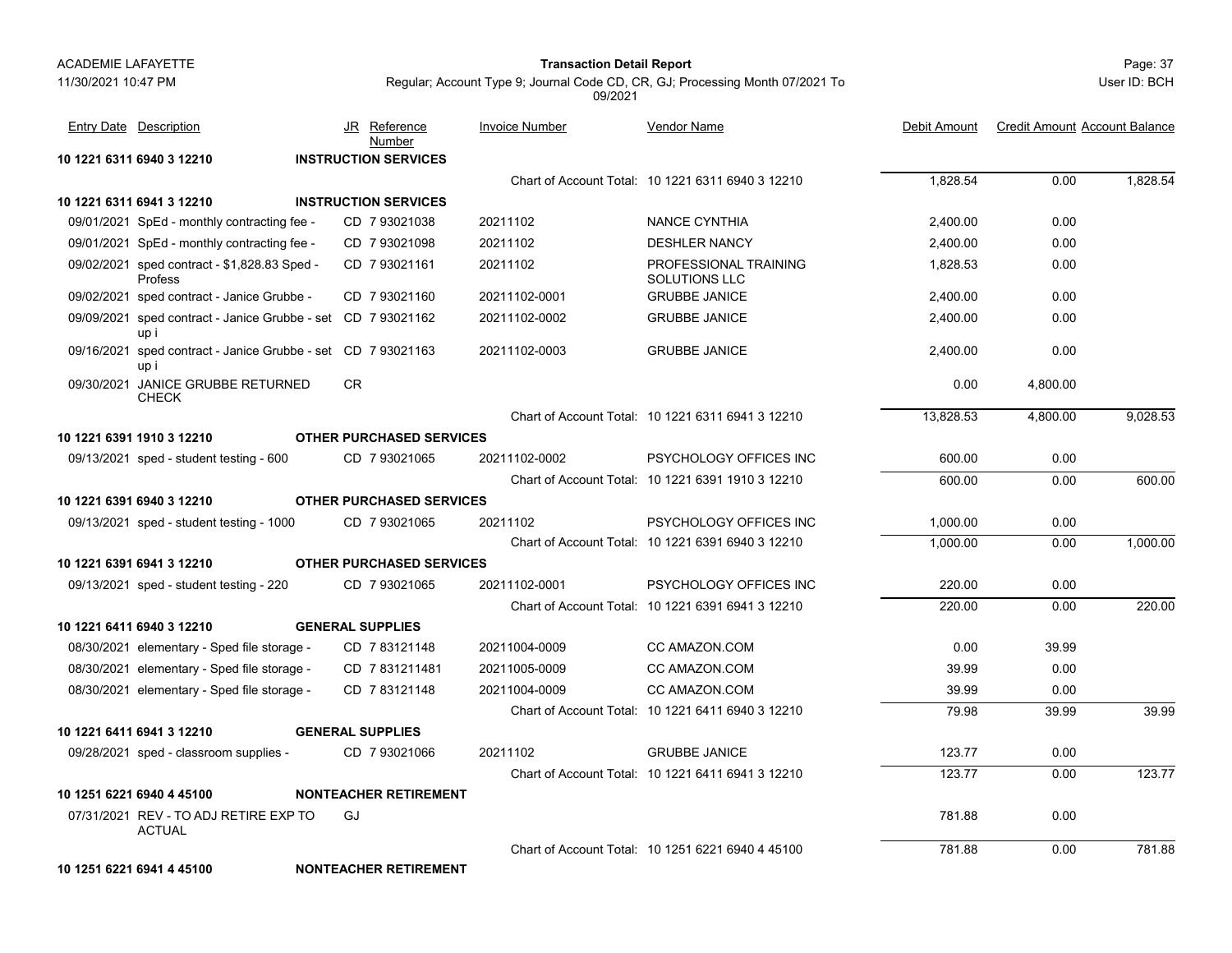11/30/2021 10:47 PM

## Page: 38 **Transaction Detail Report**

User ID: BCH

| <b>Entry Date Description</b>                                        |    | JR Reference<br>Number          | <b>Invoice Number</b> | <b>Vendor Name</b>                                  | Debit Amount | <b>Credit Amount Account Balance</b> |          |
|----------------------------------------------------------------------|----|---------------------------------|-----------------------|-----------------------------------------------------|--------------|--------------------------------------|----------|
| 10 1251 6221 6941 4 45100                                            |    | <b>NONTEACHER RETIREMENT</b>    |                       |                                                     |              |                                      |          |
| 07/31/2021 REV - TO ADJ RETIRE EXP TO<br><b>ACTUAL</b>               | GJ |                                 |                       |                                                     | 508.66       | 0.00                                 |          |
|                                                                      |    |                                 |                       | Chart of Account Total: 10 1251 6221 6941 4 45100   | 508.66       | 0.00                                 | 508.66   |
| 10 1411 6371 1910 3 40001                                            |    | <b>DUES AND MEMBERSHIPS</b>     |                       |                                                     |              |                                      |          |
| 08/27/2021 - MS sports membership -                                  |    | CD 783121080                    | 20211004-0001         | MISSOURI STATE HIGH SCHOOL<br>ATHLETICS ASSOCIATION | 2,072.50     | 0.00                                 |          |
|                                                                      |    |                                 |                       | Chart of Account Total: 10 1411 6371 1910 3 40001   | 2,072.50     | 0.00                                 | 2,072.50 |
| 10 1411 6371 1920 3 40001                                            |    | <b>DUES AND MEMBERSHIPS</b>     |                       |                                                     |              |                                      |          |
| 08/27/2021 - HS sports membership -                                  |    | CD 783121080                    | 20211004              | MISSOURI STATE HIGH SCHOOL<br>ATHLETICS ASSOCIATION | 1.257.40     | 0.00                                 |          |
|                                                                      |    |                                 |                       | Chart of Account Total: 10 1411 6371 1920 3 40001   | 1,257.40     | 0.00                                 | 1,257.40 |
| 10 1411 6391 1920 3 40001                                            |    | <b>OTHER PURCHASED SERVICES</b> |                       |                                                     |              |                                      |          |
| 09/28/2021 high school - choir fee -                                 |    | CD 7 2092                       | 20211102              | MISSOURI CHORAL DIRECTORS<br><b>ASSOCIATION</b>     | 80.00        | 0.00                                 |          |
|                                                                      |    |                                 |                       | Chart of Account Total: 10 1411 6391 1920 3 40001   | 80.00        | 0.00                                 | 80.00    |
| 10 1411 6411 1910 3 40001                                            |    | <b>GENERAL SUPPLIES</b>         |                       |                                                     |              |                                      |          |
| 09/03/2021 middle school - supplies - recess<br>sports               |    | CD 7 93021192                   | 20211102-0030         | CC AMAZON MKTPLACE PMTS                             | 334.85       | 0.00                                 |          |
| 09/28/2021 Middle school - uniform closet<br>supplies                |    | CD 7 2093                       | 20211102              | <b>RIZZO DIANE</b>                                  | 343.83       | 0.00                                 |          |
| 09/28/2021 extended day - supplies - soccer<br>jerseys               |    | CD 7 93021007                   | 20211102              | <b>ALL STAR AWARDS</b>                              | 240.00       | 0.00                                 |          |
|                                                                      |    |                                 |                       | Chart of Account Total: 10 1411 6411 1910 3 40001   | 918.68       | 0.00                                 | 918.68   |
| 10 1421 6391 1910 3 40001                                            |    | <b>OTHER PURCHASED SERVICES</b> |                       |                                                     |              |                                      |          |
| 08/07/2021 extended day - XC entry fee -                             |    | CD 7 2085                       | 20211102              | <b>BLUE VALLEY SOUTHWEST</b>                        | 35.00        | 0.00                                 |          |
| 09/17/2021 Dues & membership - Entry fees for CD 7 93021095<br>sport |    |                                 | 20211102              | METRO CHARTER CONFERENCE                            | 1.220.00     | 0.00                                 |          |
| 09/22/2021 extended day - XC entry fee - MS                          |    | CD 7 2089                       | 20211102              | RAYMORE-PECULIAR SCHOOL DISTRI                      | 150.00       | 0.00                                 |          |
| 09/28/2021 extended day - XC entry fee - MS                          |    | CD 7 2091                       | 20211102              | SM WEST CROSS COUNTRY                               | 75.00        | 0.00                                 |          |
|                                                                      |    |                                 |                       | Chart of Account Total: 10 1421 6391 1910 3 40001   | 1.480.00     | 0.00                                 | 1,480.00 |
| 10 1421 6391 1920 3 40001                                            |    | <b>OTHER PURCHASED SERVICES</b> |                       |                                                     |              |                                      |          |
| 09/17/2021 Dues & membership - Entry fees for CD 7 93021095<br>sport |    |                                 | 20211102              | <b>METRO CHARTER CONFERENCE</b>                     | 1,220.00     | 0.00                                 |          |
|                                                                      |    |                                 |                       | Chart of Account Total: 10 1421 6391 1920 3 40001   | 1,220.00     | 0.00                                 | 1,220.00 |
| 10 2113 6391 6940 3 40001                                            |    | <b>OTHER PURCHASED SERVICES</b> |                       |                                                     |              |                                      |          |
| 09/17/2021 social work services - background<br>check                |    | CD 793021091                    | 20211102              | <b>NICKENS MAKENNA</b>                              | 41.75        | 0.00                                 |          |
|                                                                      |    |                                 |                       | Chart of Account Total: 10 2113 6391 6940 3 40001   | 41.75        | 0.00                                 | 41.75    |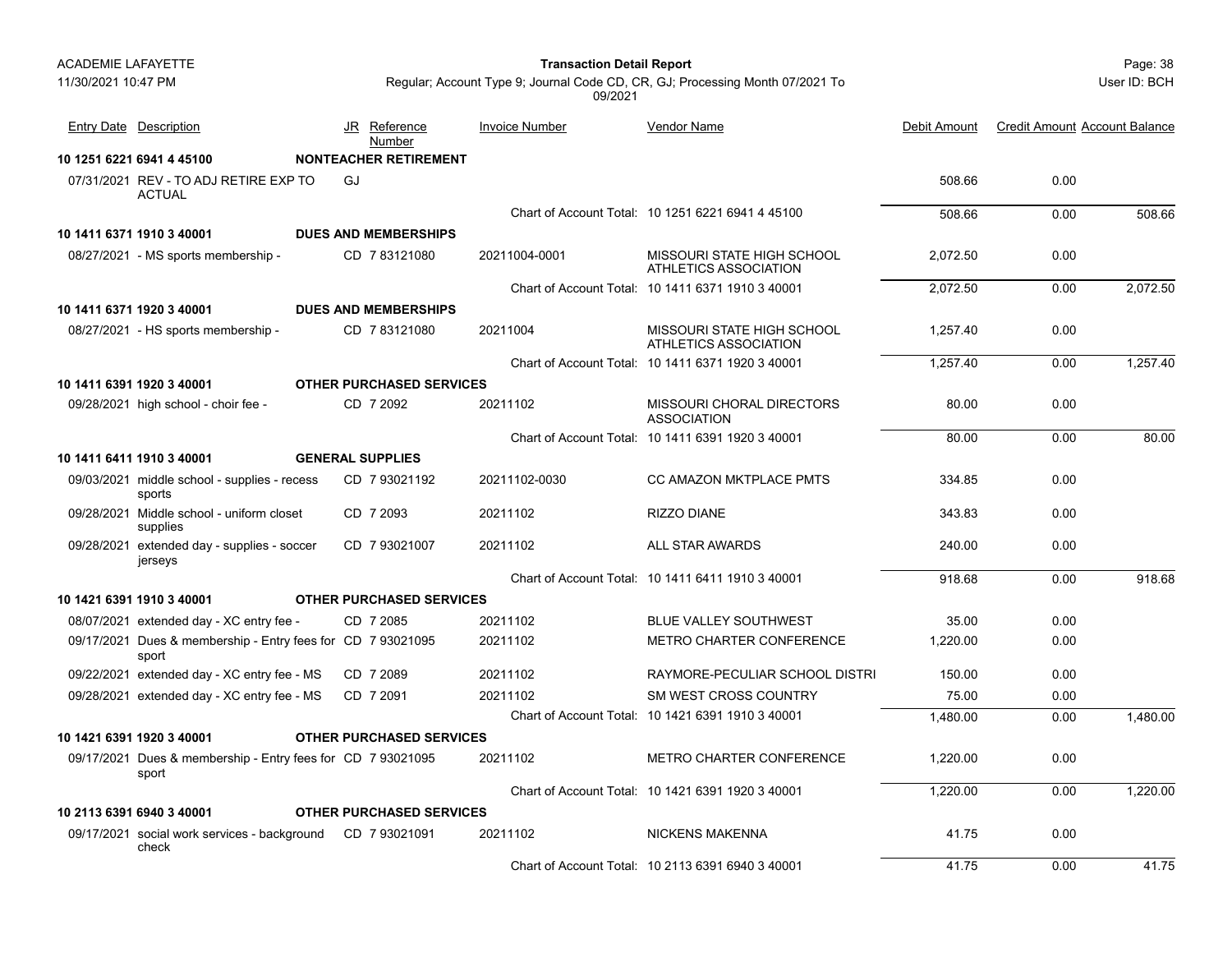#### Page: 39 **Transaction Detail Report**

Regular; Account Type 9; Journal Code CD, CR, GJ; Processing Month 07/2021 To 09/2021

User ID: BCH

| <b>Entry Date</b> Description                                        | JR | Reference<br>Number                  | <b>Invoice Number</b> | Vendor Name                                       | Debit Amount | <b>Credit Amount Account Balance</b> |        |
|----------------------------------------------------------------------|----|--------------------------------------|-----------------------|---------------------------------------------------|--------------|--------------------------------------|--------|
| 10 2113 6411 1910 3 40001                                            |    | <b>GENERAL SUPPLIES</b>              |                       |                                                   |              |                                      |        |
| 08/27/2021 social work services - supplies -                         |    | CD 783121074                         | 20211004              | <b>SEELY ELIZABETH</b>                            | 111.86       | 0.00                                 |        |
| 09/16/2021 social work services - class supplies CD 7 93021087       |    |                                      | 20211102              | <b>SEELY ELIZABETH</b>                            | 207.70       | 0.00                                 |        |
|                                                                      |    |                                      |                       | Chart of Account Total: 10 2113 6411 1910 3 40001 | 319.56       | 0.00                                 | 319.56 |
| 10 2113 6411 6940 3 40001                                            |    | <b>GENERAL SUPPLIES</b>              |                       |                                                   |              |                                      |        |
| 08/30/2021 social work services - supplies -                         |    | CD 7831211481                        | 20211005-0026         | CC AMAZON MKTPLACE PMTS                           | 30.95        | 0.00                                 |        |
| 08/30/2021 social work services - supplies -                         |    | CD 783121148                         | 20211004-0025         | <b>CC AMAZON MKTPLACE PMTS</b>                    | 0.00         | 30.95                                |        |
| 08/30/2021 social work services - supplies -                         |    | CD 783121148                         | 20211004-0025         | CC AMAZON MKTPLACE PMTS                           | 30.95        | 0.00                                 |        |
| 09/03/2021 social work services - supplies -                         |    | CD 793021192                         | 20211102-0020         | <b>CC AMAZON MKTPLACE PMTS</b>                    | 125.41       | 0.00                                 |        |
|                                                                      |    |                                      |                       | Chart of Account Total: 10 2113 6411 6940 3 40001 | 187.31       | 30.95                                | 156.36 |
| 10 2113 6411 6941 3 00000                                            |    | <b>GENERAL SUPPLIES</b>              |                       |                                                   |              |                                      |        |
| 07/30/2021 Correction: social work services -<br>suppl               |    | CD 7 73121134                        | 20210902-0006         | CC AMAZON MKTPLACE PMTS                           | 137.07       | 0.00                                 |        |
| 07/30/2021 Reversal: Correction: social work<br>servic               |    | CD 7 73121134                        | 20210902-0006         | <b>CC AMAZON MKTPLACE PMTS</b>                    | 0.00         | 137.07                               |        |
| 07/30/2021 Correction: social work services -<br>suppl               |    | CD 773121134                         | 20210902-0006         | CC AMAZON MKTPLACE PMTS                           | 0.00         | 137.07                               |        |
| 07/30/2021 Reversal: Correction: social work<br>servic               |    | CD 7 73121134                        | 20210902-0006         | CC AMAZON MKTPLACE PMTS                           | 137.07       | 0.00                                 |        |
|                                                                      |    |                                      |                       | Chart of Account Total: 10 2113 6411 6941 3 00000 | 274.14       | 274.14                               | 0.00   |
| 10 2113 6411 6941 3 40001                                            |    | <b>GENERAL SUPPLIES</b>              |                       |                                                   |              |                                      |        |
| 07/30/2021 Correction: Correction: social work CD 7 73121134<br>serv |    |                                      | 20210902-0006         | <b>CC AMAZON MKTPLACE PMTS</b>                    | 0.00         | 137.07                               |        |
| 07/30/2021 Correction: Correction: social work CD 7 73121134<br>serv |    |                                      | 20210902-0006         | <b>CC AMAZON MKTPLACE PMTS</b>                    | 137.07       | 0.00                                 |        |
| 07/30/2021 social work services - supplies -                         |    | CD 7731211341                        | 20210921-0006         | <b>CC AMAZON MKTPLACE PMTS</b>                    | 137.07       | 0.00                                 |        |
| 09/20/2021 social work - uniform closet supplies CD 7 93021198       |    |                                      | 20211103-0003         | AMAZON.COM                                        | 79.99        | 0.00                                 |        |
|                                                                      |    |                                      |                       | Chart of Account Total: 10 2113 6411 6941 3 40001 | 354.13       | 137.07                               | 217.06 |
| 10 2113 6412 6940 3 40001                                            |    | <b>SUPPLIES - TECHNOLOGY RELATED</b> |                       |                                                   |              |                                      |        |
| 09/03/2021 social work services - subscription - CD 7 93021192       |    |                                      | 20211102              | CC KAHOOT!                                        | 36.00        | 0.00                                 |        |
| 09/03/2021 social work services - subscription - CD 7 93021192       |    |                                      | 20211102              | CC INTERNATIONAL TRANSACTION                      | 1.08         | 0.00                                 |        |
|                                                                      |    |                                      |                       | Chart of Account Total: 10 2113 6412 6940 3 40001 | 37.08        | 0.00                                 | 37.08  |
| 10 2134 6319 1910 4 42300                                            |    | <b>OTHER PROFESSIONAL SERVICES</b>   |                       |                                                   |              |                                      |        |
| 07/15/2021 nursing services - covid pooled<br>screenin               |    | CD 773121075                         | 20210902              | SINOCHIPS DIAGNOSTICS                             | 200.00       | 0.00                                 |        |
|                                                                      |    |                                      |                       | Chart of Account Total: 10 2134 6319 1910 4 42300 | 200.00       | 0.00                                 | 200.00 |

**10 2134 6319 6940 3 00000 OTHER PROFESSIONAL SERVICES**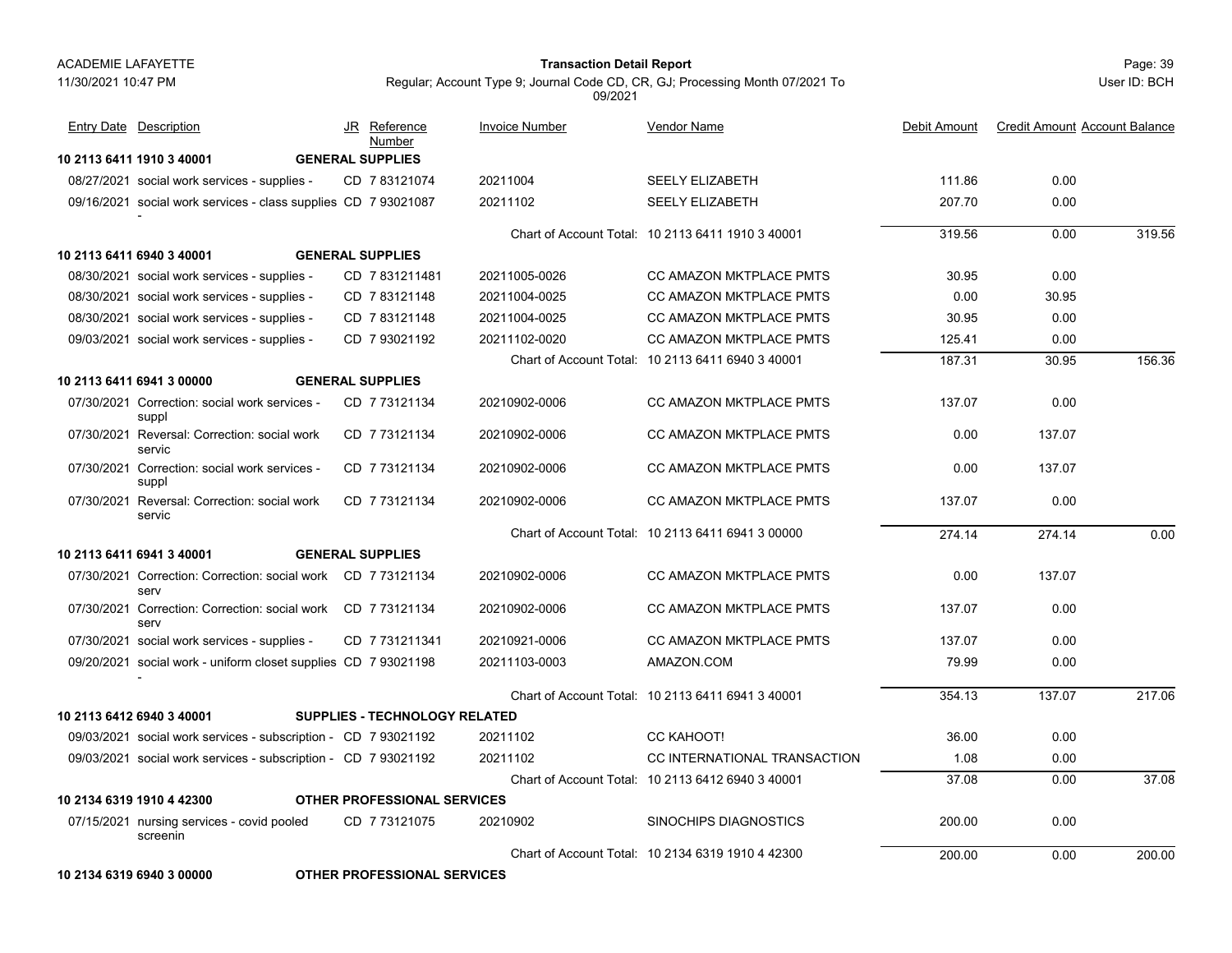## Page: 40 **Transaction Detail Report**

User ID: BCH

| <b>Entry Date Description</b>                  |                         | JR Reference<br>Number             | <b>Invoice Number</b> | Vendor Name                                       | Debit Amount | <b>Credit Amount Account Balance</b> |          |
|------------------------------------------------|-------------------------|------------------------------------|-----------------------|---------------------------------------------------|--------------|--------------------------------------|----------|
| 10 2134 6319 6940 3 00000                      |                         | <b>OTHER PROFESSIONAL SERVICES</b> |                       |                                                   |              |                                      |          |
| 08/13/2021 nursing services - staffing -       |                         | CD 7 83121044                      | 20211004              | FAVORITE HEALTHCARE STAFFING<br>INC.              | 1,190.00     | 0.00                                 |          |
| 09/16/2021 nursing services - staffing -       |                         | CD 7 93021046                      | 20211102              | <b>FAVORITE HEALTHCARE STAFFING</b><br><b>INC</b> | 376.00       | 0.00                                 |          |
|                                                |                         |                                    |                       | Chart of Account Total: 10 2134 6319 6940 3 00000 | 1,566.00     | 0.00                                 | 1,566.00 |
| 10 2134 6319 6941 3 40001                      |                         | <b>OTHER PROFESSIONAL SERVICES</b> |                       |                                                   |              |                                      |          |
| 08/27/2021 nursing services - staffing -       |                         | CD 7 83121045                      | 20211004-0001         | FAVORITE HEALTHCARE STAFFING<br>INC.              | 1,050.00     | 0.00                                 |          |
| 08/27/2021 nursing services - staffing -       |                         | CD 783121046                       | 20211004-0002         | FAVORITE HEALTHCARE STAFFING<br><b>INC</b>        | 2,694.64     | 0.00                                 |          |
| 09/17/2021 nursing services - staffing -       |                         | CD 7 93021047                      | 20211102-0001         | FAVORITE HEALTHCARE STAFFING<br>INC.              | 2,813.13     | 0.00                                 |          |
| 09/28/2021 nursing services - staffing -       |                         | CD 793021048                       | 20211102-0002         | FAVORITE HEALTHCARE STAFFING<br><b>INC</b>        | 1,694.70     | 0.00                                 |          |
|                                                |                         |                                    |                       | Chart of Account Total: 10 2134 6319 6941 3 40001 | 8,252.47     | 0.00                                 | 8,252.47 |
| 10 2134 6411 1910 3 40001                      | <b>GENERAL SUPPLIES</b> |                                    |                       |                                                   |              |                                      |          |
| 07/15/2021 nursing services - supplies -       |                         | CD 7 73121055                      | 20210902              | <b>CARLSON KRISTEN</b>                            | 18.53        | 0.00                                 |          |
| 07/30/2021 nursing services - supplies -       |                         | CD 773121134                       | 20210902-0002         | <b>CC TARGET</b>                                  | 87.65        | 0.00                                 |          |
| 07/30/2021 nursing services - supplies -       |                         | CD 7 73121134                      | 20210902              | <b>CC TARGET</b>                                  | 122.21       | 0.00                                 |          |
| 07/30/2021 nursing services - supplies -       |                         | CD 773121134                       | 20210902-0001         | <b>CC WALGREENS</b>                               | 27.18        | 0.00                                 |          |
| 07/30/2021 nursing services - supplies -       |                         | CD 773121134                       | 20210902-0001         | <b>CC OFFICE DEPOT</b>                            | 21.48        | 0.00                                 |          |
| 07/30/2021 nursing services - supplies -       |                         | CD 7 73121134                      | 20210902-0001         | <b>CC OFFICE DEPOT</b>                            | 7.51         | 0.00                                 |          |
| 07/30/2021 nursing services - supplies -       |                         | CD 7 73121134                      | 20210902-0001         | <b>CC OFFICE DEPOT</b>                            | 80.13        | 0.00                                 |          |
| 07/30/2021 nursing services - supplies -       |                         | CD 7 73121134                      | 20210902-0001         | <b>CC OFFICE DEPOT</b>                            | 0.00         | 21.48                                |          |
| 07/30/2021 nursing services - supplies -       |                         | CD 7 73121134                      | 20210902-0001         | <b>CC OFFICE DEPOT</b>                            | 0.00         | 7.51                                 |          |
| 07/30/2021 nursing services - supplies -       |                         | CD 7 73121134                      | 20210902-0001         | <b>CC OFFICE DEPOT</b>                            | 0.00         | 80.13                                |          |
| 07/30/2021 nursing services - supplies -       |                         | CD 7 73121134                      | 20210902              | <b>CC TARGET</b>                                  | 0.00         | 122.21                               |          |
| 07/30/2021 nursing services - supplies -       |                         | CD 7 73121134                      | 20210902-0002         | <b>CC TARGET</b>                                  | 0.00         | 87.65                                |          |
| 07/30/2021 nursing services - supplies -       |                         | CD 7 73121134                      | 20210902-0001         | <b>CC WALGREENS</b>                               | 0.00         | 27.18                                |          |
| 07/30/2021 nursing services - supplies -       |                         | CD 7 731211341                     | 20210921-0002         | <b>CC TARGET</b>                                  | 87.65        | 0.00                                 |          |
| 07/30/2021 nursing services - supplies -       |                         | CD 7731211341                      | 20210921              | <b>CC TARGET</b>                                  | 122.21       | 0.00                                 |          |
| 07/30/2021 nursing services - supplies -       |                         | CD 7731211341                      | 20210921-0001         | <b>CC OFFICE DEPOT</b>                            | 21.48        | 0.00                                 |          |
| 07/30/2021 nursing services - supplies -       |                         | CD 7 731211341                     | 20210921-0001         | <b>CC OFFICE DEPOT</b>                            | 7.51         | 0.00                                 |          |
| 07/30/2021 nursing services - supplies -       |                         | CD 7731211341                      | 20210921-0001         | <b>CC OFFICE DEPOT</b>                            | 80.13        | 0.00                                 |          |
| 07/30/2021 nursing services - supplies -       |                         | CD 7 731211341                     | 20210921-0001         | <b>CC WALGREENS</b>                               | 27.18        | 0.00                                 |          |
| 08/30/2021 nursing services - supplies -       |                         | CD 783121148                       | 20211004-0005         | CC AMAZON COM                                     | 14.86        | 0.00                                 |          |
| 08/30/2021 nursing services - supply restock - |                         | CD 7 83121148                      | 20211004-0005         | CC AMAZON MKTPLACE PMTS                           | 41.94        | 0.00                                 |          |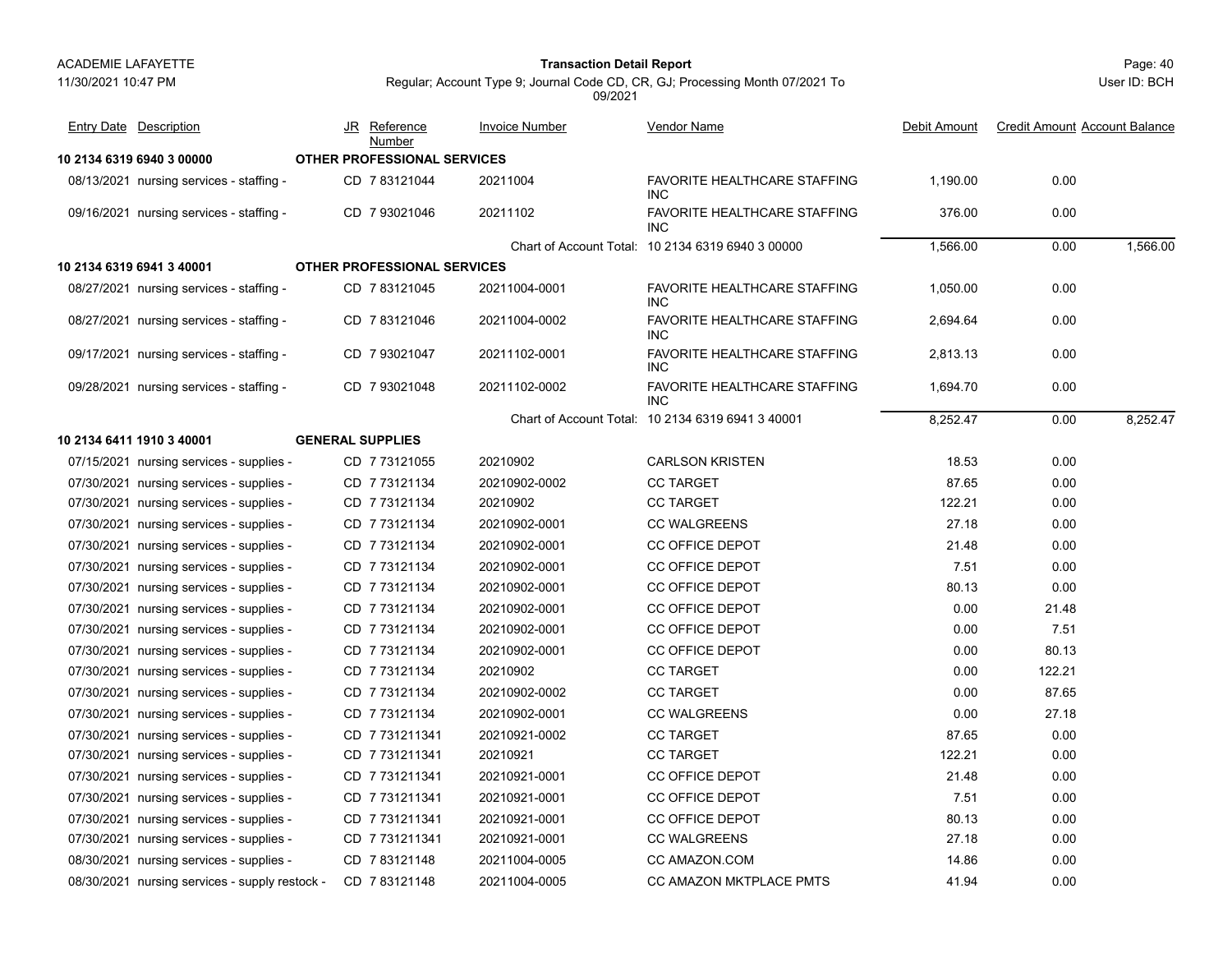# Page: 41 **Transaction Detail Report**

Regular; Account Type 9; Journal Code CD, CR, GJ; Processing Month 07/2021 To

Vendor Name

**10 2134 6411 1910 3 40001 GENERAL SUPPLIES**08/30/2021 nursing services - supply restock - CD 7 83121148 20211004-0009 CC AMAZON MKTPLACE PMTS 5.95 0.00 08/30/2021 nursing services - supply restock - CD 7 83121148 20211004-0010 CC AMAZON MKTPLACE PMTS 42.32 0.00 08/30/2021 nursing services - supplies - CD 7 83121148 20211004-0011 CC COSTCO 93.93 0.00 08/30/2021 nursing services - supplies - CD 7 83121148 20211004 CC OFFICE DEPOT 24.47 0.00 08/30/2021 nursing services - supplies return - CD 7 83121148 20211004-0001 CC OFFICE DEPOT 0.00 21.03 08/30/2021 nursing services - supplies - CD\_7 83121148 20211004 CC CVS PHARMACY 29.24 0.00 08/30/2021 nursing services - supplies - CD 7 83121148 20211004-0006 CC COSTCO 45.59 0.00 08/30/2021 nursing services - supplies return - CD 7 83121148 20211004-0009 CC COSTCO 0.00 35.97 08/30/2021 nursing services - supplies - CD 7 83121148 20211004-0005 CC AMAZON.COM 0.00 14.86 08/30/2021 nursing services - supplies - CD 7 83121148 20211004 CC MIDTOWN - CLEARENT 9.57 0.00 08/30/2021 nursing services - supplies - CD 7 83121148 20211004 CC MIDTOWN - CLEARENT 0.00 9.57 08/30/2021 nursing services - supplies - CD 7 831211481 20211005-0005 CC AMAZON.COM 0.00 08/30/2021 nursing services - supplies - CD 7 83121148 20211004 CC OFFICE DEPOT 0.00 24.47 08/30/2021 nursing services - supplies return - CD 7 83121148 20211004-0001 CC OFFICE DEPOT 21.03 0.00 08/30/2021 nursing services - supplies - CD\_7 83121148 20211004 CC CVS PHARMACY 0.00 29.24 08/30/2021nursing services - supply restock - CD 7 83121148 20211004-0005 CC AMAZON MKTPLACE PMTS 0.00 41.94 08/30/2021 nursing services - supply restock - CD 7 83121148 20211004-0009 CC AMAZON MKTPLACE PMTS 0.00 5.95 08/30/2021 nursing services - supply restock - CD 7 83121148 20211004-0010 CC AMAZON MKTPLACE PMTS 0.00 42.32 08/30/2021nursing services - supplies return - CD 7 83121148 20211004-0009 CC COSTCO 35.97 35.97 0.00 08/30/2021 nursing services - supplies - CD 7 83121148 20211004-0011 CC COSTCO 0.00 93.93 08/30/2021 nursing services - supplies - CD 7 83121148 20211004-0006 CC COSTCO 0.00 45.59 08/30/2021 nursing services - supplies -CD 7 831211481 20211005 CC MIDTOWN - CLEARENT 9.57 0.00 08/30/2021 nursing services - supplies - CD\_7 831211481 20211005 CC OFFICE DEPOT 24.47 0.00 08/30/2021 nursing services - supplies return - CD 7 831211481 20211005-0001 CC OFFICE DEPOT 0.00 21.03 08/30/2021 nursing services - supplies - CD\_7 831211481 20211005 CC CVS PHARMACY 29.24 0.00 08/30/2021 nursing services - supply restock - CD 7 831211481 20211005-0005 CC AMAZON MKTPLACE PMTS 0.00 08/30/2021nursing services - supply restock - CD 7 831211481 20211005-0009 CC AMAZON MKTPLACE PMTS 7 8395 0.00 08/30/2021 nursing services - supply restock - CD 7 831211481 20211005-0010 CC AMAZON MKTPLACE PMTS 42.32 0.00 08/30/2021 nursing services - supplies - CD\_7 831211481 20211005-0006 CC COSTCO 45.59 0.00 08/30/2021 nursing services - supplies return - CD 7 831211481 20211005-0009 CC COSTCO 0.00 35.97 08/30/2021 nursing services - supplies - CD\_7 831211481 20211005-0011 CC COSTCO 93.93 0.00 09/03/2021 nursing services - hygiene supplies - CD 7 93021192 20211102 CC DOLLAR TREE 0.00 JR Reference Invoice Number Debit Amount Credit Amount Account Balance NumberEntry Date Description JR Reference <u>Invoice Number</u> <u>Vendor Name</u> Debit Amount Credit Amount

09/03/2021 nursing services - supplies - CD\_7 93021192 CC COSTCO 0.00 09/03/2021 nursing services - supplies - CD 7 93021192 20211102-0009 CC AMAZON MKTPLACE PMTS 10.57 0.00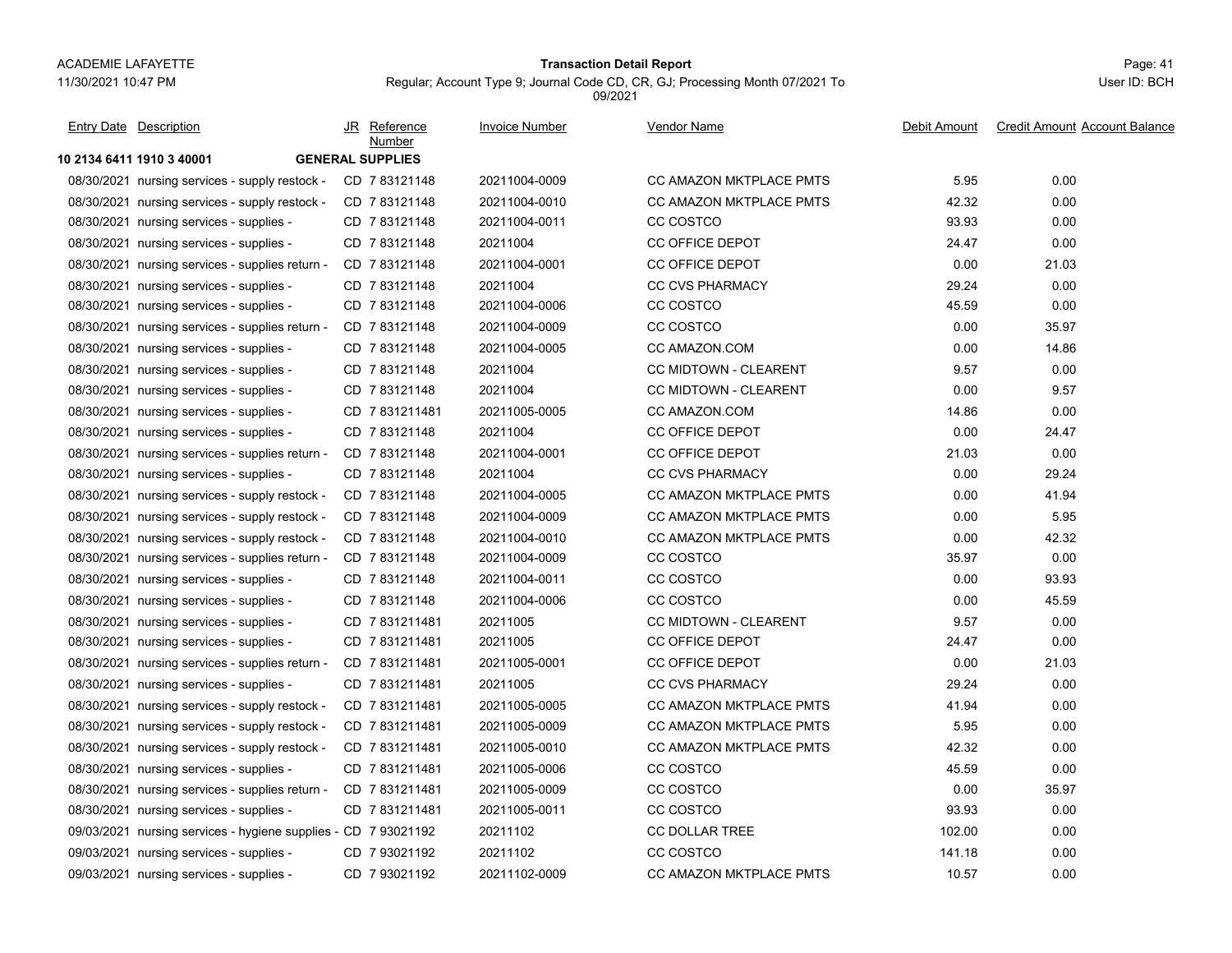#### Page: 42 **Transaction Detail Report**

Regular; Account Type 9; Journal Code CD, CR, GJ; Processing Month 07/2021 To 09/2021

User ID: BCH

| <b>Entry Date Description</b>                         |                         | JR Reference<br>Number | <b>Invoice Number</b> | Vendor Name                                           | Debit Amount | <b>Credit Amount Account Balance</b> |          |
|-------------------------------------------------------|-------------------------|------------------------|-----------------------|-------------------------------------------------------|--------------|--------------------------------------|----------|
| 10 2134 6411 1910 3 40001                             | <b>GENERAL SUPPLIES</b> |                        |                       |                                                       |              |                                      |          |
| 09/03/2021 nursing services - supplies -              |                         | CD 7 93021192          | 20211102-0031         | <b>CC AMAZON MKTPLACE PMTS</b>                        | 171.94       | 0.00                                 |          |
| 09/03/2021 nursing services - supplies -              |                         | CD 7 93021192          | 20211102-0039         | CC AMAZON MKTPLACE PMTS                               | 29.54        | 0.00                                 |          |
| 09/03/2021 nursing services - supplies -              |                         | CD 7 93021192          | 20211102-0039         | <b>CC AMAZON MKTPLACE PMTS</b>                        | 35.98        | 0.00                                 |          |
| 09/03/2021 nursing services - supplies -              |                         | CD 7 93021192          | 20211102-0014         | CC AMAZON.COM                                         | 58.44        | 0.00                                 |          |
|                                                       |                         |                        |                       | Chart of Account Total: 10 2134 6411 1910 3 40001     | 1,933.24     | 768.03                               | 1,165.21 |
| 10 2134 6411 1910 3 40001 200                         | <b>GENERAL SUPPLIES</b> |                        |                       |                                                       |              |                                      |          |
| 07/30/2021 Correction: nursing services -<br>summer s |                         | CD 7 73121134          | 20210902              | CC COSTCO                                             | 0.00         | 29.94                                |          |
| 07/30/2021 Correction: nursing services -<br>summer s |                         | CD 773121134           | 20210902              | CC COSTCO                                             | 29.94        | 0.00                                 |          |
|                                                       |                         |                        |                       | Chart of Account Total: 10 2134 6411 1910 3 40001 200 | 29.94        | 29.94                                | 0.00     |
| 10 2134 6411 6940 3 40001                             | <b>GENERAL SUPPLIES</b> |                        |                       |                                                       |              |                                      |          |
| 07/30/2021 nursing services - supplies -              |                         | CD 7 73121134          | 20210902-0001         | <b>CC WALGREENS</b>                                   | 0.00         | 27.18                                |          |
| 07/30/2021 nursing services - supplies -              |                         | CD 773121134           | 20210902              | <b>CC WALGREENS</b>                                   | 0.00         | 109.71                               |          |
| 07/30/2021 nursing services - supplies -              |                         | CD 773121134           | 20210902-0002         | <b>CC TARGET</b>                                      | 0.00         | 87.65                                |          |
| 07/30/2021 nursing services - supplies -              |                         | CD 7 731211341         | 20210921-0001         | <b>CC WALGREENS</b>                                   | 27.18        | 0.00                                 |          |
| 07/30/2021 nursing services - supplies -              |                         | CD 7731211341          | 20210921-0002         | <b>CC TARGET</b>                                      | 87.65        | 0.00                                 |          |
| 07/30/2021 nursing services - supplies -              |                         | CD 7 731211341         | 20210921              | <b>CC WALGREENS</b>                                   | 109.71       | 0.00                                 |          |
| 07/30/2021 nursing services - supplies -              |                         | CD 773121134           | 20210902              | <b>CC WALGREENS</b>                                   | 109.71       | 0.00                                 |          |
| 07/30/2021 nursing services - supplies -              |                         | CD 7 73121134          | 20210902-0001         | <b>CC WALGREENS</b>                                   | 27.18        | 0.00                                 |          |
| 07/30/2021 nursing services - supplies -              |                         | CD 7 73121134          | 20210902-0002         | <b>CC TARGET</b>                                      | 87.65        | 0.00                                 |          |
| 08/30/2021 nursing services - supplies -              |                         | CD 783121148           | 20211004-0002         | CC WILLIAM V MACGILL & CO                             | 305.96       | 0.00                                 |          |
| 08/30/2021 nursing services - supply restock -        |                         | CD 783121148           | 20211004-0009         | <b>CC AMAZON MKTPLACE PMTS</b>                        | 56.38        | 0.00                                 |          |
| 08/30/2021 nursing services - supply restock -        |                         | CD 7831211481          | 20211005-0009         | <b>CC AMAZON MKTPLACE PMTS</b>                        | 56.38        | 0.00                                 |          |
| 08/30/2021 nursing services - supplies -              |                         | CD 7831211481          | 20211005-0002         | CC WILLIAM V MACGILL & CO                             | 305.96       | 0.00                                 |          |
| 08/30/2021 nursing services - supply restock -        |                         | CD 783121148           | 20211004-0009         | CC AMAZON MKTPLACE PMTS                               | 0.00         | 56.38                                |          |
| 08/30/2021 nursing services - supplies -              |                         | CD 783121148           | 20211004-0002         | CC WILLIAM V MACGILL & CO                             | 0.00         | 305.96                               |          |
| 09/03/2021 nursing services - supplies -              |                         | CD 7 93021192          | 20211102-0031         | CC AMAZON MKTPLACE PMTS                               | 0.00         | 10.53                                |          |
| 09/03/2021 nursing services - supplies -              |                         | CD 7 93021192          | 20211102-0031         | CC AMAZON MKTPLACE PMTS                               | 0.00         | 4.48                                 |          |
| 09/03/2021 nursing services - supplies -              |                         | CD 7 93021192          | 20211102-0026         | CC AMAZON MKTPLACE PMTS                               | 19.98        | 0.00                                 |          |
| 09/03/2021 nursing services - supplies -              |                         | CD 7 93021192          | 20211102-0026         | CC AMAZON MKTPLACE PMTS                               | 63.84        | 0.00                                 |          |
| 09/03/2021 nursing services - supplies -              |                         | CD 7 93021192          | 20211102-0012         | CC AMAZON MKTPLACE PMTS                               | 157.26       | 0.00                                 |          |
| 09/03/2021 nursing services - supplies -              |                         | CD 7 93021192          | 20211102-0012         | CC AMAZON MKTPLACE PMTS                               | 58.05        | 0.00                                 |          |
| 09/03/2021 nursing services - supplies -              |                         | CD 7 93021192          | 20211102-0019         | <b>CC AMAZON MKTPLACE PMTS</b>                        | 19.98        | 0.00                                 |          |
|                                                       |                         |                        |                       | Chart of Account Total: 10 2134 6411 6940 3 40001     | 1,492.87     | 601.89                               | 890.98   |

Chart of Account Total: 10 2134 6411 6940 3 40001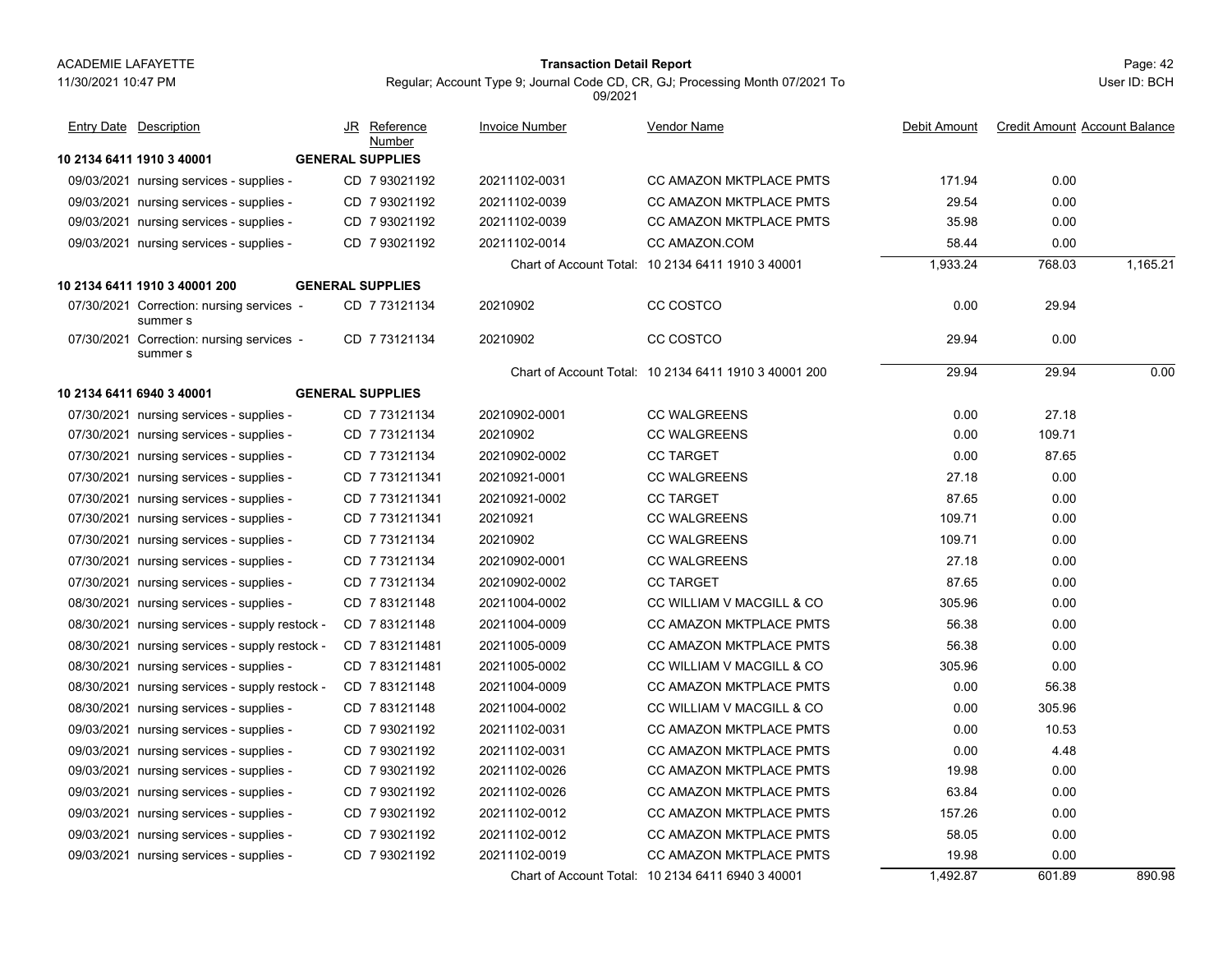#### Page: 43 **Transaction Detail Report**

Regular; Account Type 9; Journal Code CD, CR, GJ; Processing Month 07/2021 To 09/2021

| <b>Entry Date</b> Description                  |                         | JR Reference<br>Number | <b>Invoice Number</b> | Vendor Name                                       | Debit Amount | <b>Credit Amount Account Balance</b> |        |
|------------------------------------------------|-------------------------|------------------------|-----------------------|---------------------------------------------------|--------------|--------------------------------------|--------|
| 10 2134 6411 6941 3 00000                      | <b>GENERAL SUPPLIES</b> |                        |                       |                                                   |              |                                      |        |
| 07/30/2021 nursing services - supplies -       |                         | CD 773121134           | 20210902              | <b>CC DOLLAR TREE</b>                             | 21.70        | 0.00                                 |        |
| 07/30/2021 nursing services - supplies -       |                         | CD 7 73121134          | 20210902-0001         | <b>CC CVS PHARMACY</b>                            | 7.06         | 0.00                                 |        |
| 07/30/2021 nursing services - supplies -       |                         | CD 773121134           | 20210902-0001         | <b>CC CVS PHARMACY</b>                            | 57.65        | 0.00                                 |        |
| 07/30/2021 nursing services - supplies -       |                         | CD 7 73121134          | 20210902-0002         | <b>CC CVS PHARMACY</b>                            | 80.43        | 0.00                                 |        |
| 07/30/2021 nursing services - supplies -       |                         | CD 7 731211341         | 20210921              | <b>CC DOLLAR TREE</b>                             | 21.70        | 0.00                                 |        |
| 07/30/2021 nursing services - supplies -       |                         | CD 7 731211341         | 20210921-0001         | <b>CC CVS PHARMACY</b>                            | 7.06         | 0.00                                 |        |
| 07/30/2021 nursing services - supplies -       |                         | CD 7731211341          | 20210921-0001         | <b>CC CVS PHARMACY</b>                            | 57.65        | 0.00                                 |        |
| 07/30/2021 nursing services - supplies -       |                         | CD 7731211341          | 20210921-0002         | <b>CC CVS PHARMACY</b>                            | 80.43        | 0.00                                 |        |
| 07/30/2021 nursing services - supplies -       |                         | CD 7 73121134          | 20210902              | <b>CC DOLLAR TREE</b>                             | 0.00         | 21.70                                |        |
| 07/30/2021 nursing services - supplies -       |                         | CD 7 73121134          | 20210902-0001         | <b>CC CVS PHARMACY</b>                            | 0.00         | 7.06                                 |        |
| 07/30/2021 nursing services - supplies -       |                         | CD 773121134           | 20210902-0001         | <b>CC CVS PHARMACY</b>                            | 0.00         | 57.65                                |        |
| 07/30/2021 nursing services - supplies -       |                         | CD 7 73121134          | 20210902-0002         | <b>CC CVS PHARMACY</b>                            | 0.00         | 80.43                                |        |
|                                                |                         |                        |                       | Chart of Account Total: 10 2134 6411 6941 3 00000 | 333.68       | 166.84                               | 166.84 |
| 10 2134 6411 6941 3 40001                      | <b>GENERAL SUPPLIES</b> |                        |                       |                                                   |              |                                      |        |
| 07/30/2021 nursing services - supplies -       |                         | CD 773121134           | 20210902              | <b>CC WALGREENS</b>                               | 0.00         | 9.00                                 |        |
| 07/30/2021 nursing services - supplies -       |                         | CD 773121134           | 20210902-0001         | <b>CC WALGREENS</b>                               | 0.00         | 27.20                                |        |
| 07/30/2021 nursing services - supplies -       |                         | CD 773121134           | 20210902              | CC WILLIAM V MACGILL & CO                         | 0.00         | 639.64                               |        |
| 07/30/2021 nursing services - supplies -       |                         | CD 7 73121134          | 20210902-0002         | <b>CC TARGET</b>                                  | 0.00         | 87.65                                |        |
| 07/30/2021 nursing services - supplies -       |                         | CD 7731211341          | 20210921              | <b>CC WALGREENS</b>                               | 9.00         | 0.00                                 |        |
| 07/30/2021 nursing services - supplies -       |                         | CD 7 731211341         | 20210921-0001         | <b>CC WALGREENS</b>                               | 27.20        | 0.00                                 |        |
| 07/30/2021 nursing services - supplies -       |                         | CD 7731211341          | 20210921-0002         | <b>CC TARGET</b>                                  | 87.65        | 0.00                                 |        |
| 07/30/2021 nursing services - supplies -       |                         | CD 7 731211341         | 20210921              | CC WILLIAM V MACGILL & CO                         | 639.64       | 0.00                                 |        |
| 07/30/2021 nursing services - supplies -       |                         | CD 773121134           | 20210902              | <b>CC WALGREENS</b>                               | 9.00         | 0.00                                 |        |
| 07/30/2021 nursing services - supplies -       |                         | CD 773121134           | 20210902-0001         | <b>CC WALGREENS</b>                               | 27.20        | 0.00                                 |        |
| 07/30/2021 nursing services - supplies -       |                         | CD 7 73121134          | 20210902-0002         | <b>CC TARGET</b>                                  | 87.65        | 0.00                                 |        |
| 07/30/2021 nursing services - supplies -       |                         | CD 7 73121134          | 20210902              | CC WILLIAM V MACGILL & CO                         | 639.64       | 0.00                                 |        |
| 08/30/2021 nursing services - supply restock - |                         | CD 783121148           | 20211004-0009         | <b>CC AMAZON MKTPLACE PMTS</b>                    | 132.09       | 0.00                                 |        |
| 08/30/2021 nursing services - supply restock - |                         | CD 783121148           | 20211004-0008         | CC AMAZON MKTPLACE PMTS                           | 244.77       | 0.00                                 |        |
| 08/30/2021 nursing services - supplies -       |                         | CD 783121148           | 20211004-0002         | CC COSTCO                                         | 151.97       | 0.00                                 |        |
| 08/30/2021 nursing services - supply restock - |                         | CD 783121148           | 20211004              | CC WILLIAM V MACGILL & CO                         | 16.47        | 0.00                                 |        |
| 08/30/2021 nursing services - supply restock - |                         | CD 783121148           | 20211004              | CC WILLIAM V MACGILL & CO                         | 412.01       | 0.00                                 |        |
| 08/30/2021 nursing services - supply restock - |                         | CD 783121148           | 20211004-0001         | CC WILLIAM V MACGILL & CO                         | 95.99        | 0.00                                 |        |
| 08/30/2021 nursing services - supplies -       |                         | CD 783121148           | 20211004-0016         | CC AMAZON.COM                                     | 22.46        | 0.00                                 |        |
| 08/30/2021 nursing services - supply restock - |                         | CD 7 83121148          | 20211004              | CC WILLIAM V MACGILL & CO                         | 0.00         | 16.47                                |        |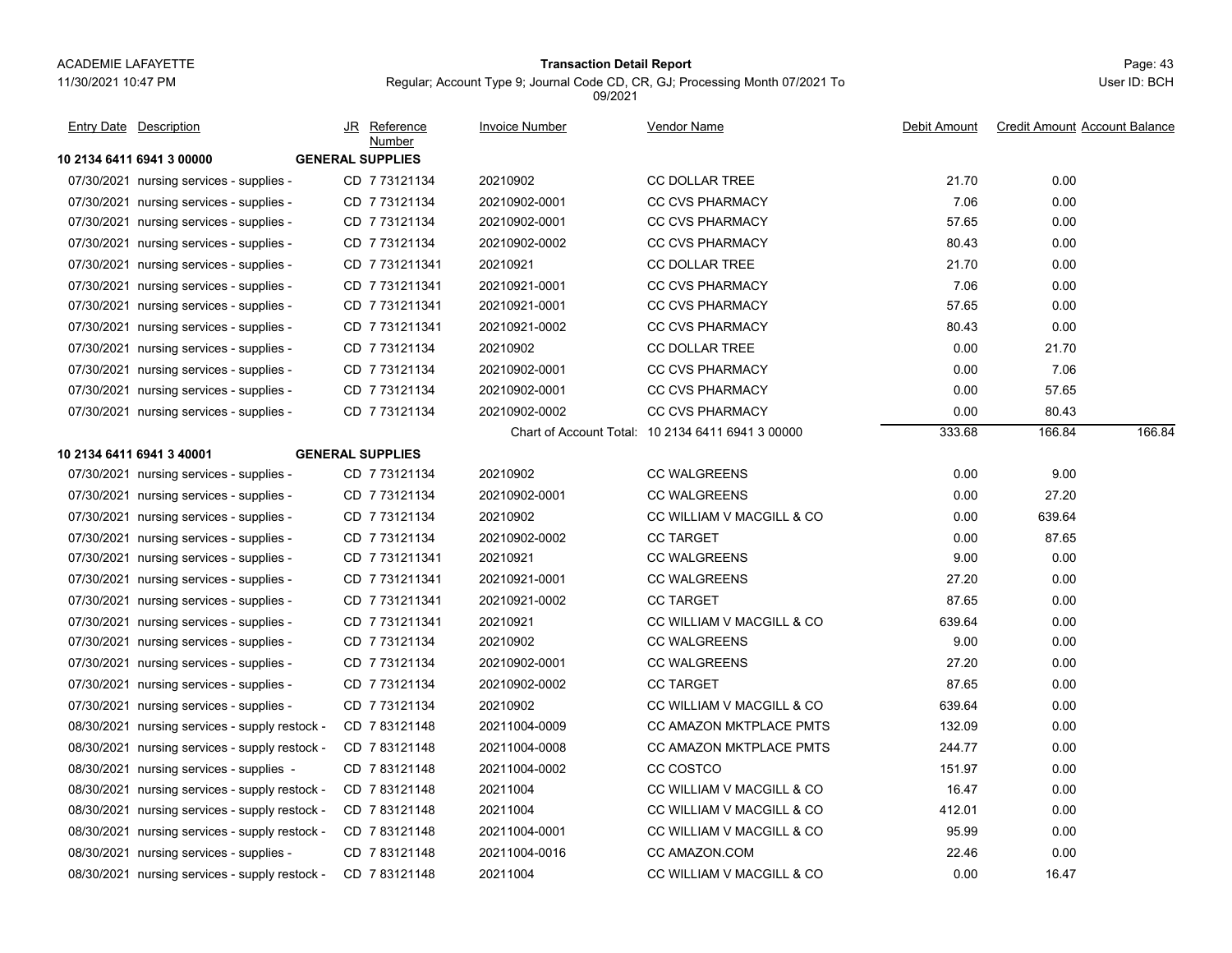#### Page: 44 **Transaction Detail Report**

Regular; Account Type 9; Journal Code CD, CR, GJ; Processing Month 07/2021 To

**10 2134 6411 6941 3 40001 GENERAL SUPPLIES**08/30/2021 nursing services - supply restock - CD 7 83121148 20211004 CC WILLIAM V MACGILL & CO 0.00 412.01 08/30/2021 nursing services - supply restock - CD 7 83121148 20211004-0001 CC WILLIAM V MACGILL & CO 0.00 95.99 08/30/2021nursing services - supplies - CD 7 83121148 20211004-0016 CC AMAZON.COM 0.00 22.46 08/30/2021 nursing services - supply restock - CD 7 83121148 20211004-0009 CC AMAZON MKTPLACE PMTS 0.00 132.09 08/30/2021 nursing services - supply restock - CD 7 83121148 20211004-0008 CC AMAZON MKTPLACE PMTS 0.00 244.77 08/30/2021 nursing services - supplies - CD 7 83121148 20211004-0002 CC COSTCO 0.00 151.97 08/30/2021 nursing services - supply restock - CD 7 831211481 20211005 CC WILLIAM V MACGILL & CO 16.47 0.00 08/30/2021 nursing services - supply restock - CD 7 831211481 20211005 CC WILLIAM V MACGILL & CO 0.00 08/30/2021 nursing services - supply restock - CD 7 831211481 20211005-0001 CC WILLIAM V MACGILL & CO 95.99 0.00 08/30/2021 nursing services - supplies - CD 7 831211481 20211005-0016 CC AMAZON.COM 22.46 0.00 08/30/2021 nursing services - supply restock - CD 7 831211481 20211005-0009 CC AMAZON MKTPLACE PMTS 0.00 08/30/2021nursing services - supply restock - CD 7 831211481 20211005-0008 CC AMAZON MKTPLACE PMTS 244.77 8 8300 08/30/2021 nursing services - supplies - CD\_7 831211481 20211005-0002 CC COSTCO 151.97 0.00 09/03/2021 nursing services - supplies - CD 7 93021192 20211102-0009 CC AMAZON MKTPLACE PMTS 320.16 0.00 Chart of Account Total: 10 2134 6411 6941 3 40001 3,998.66 1,839.25 2,159.41 **10 2134 6412 6940 3 00000 SUPPLIES - TECHNOLOGY RELATED**07/30/2021 nursing services - subscription - CD 7 731211341 20210921 CC EDWEEK DIGITAL OPED 40.00 0.00 07/30/2021 nursing services - subscription - CD 7 73121134 20210902 CC EDWEEK DIGITAL OPED 40.00 0.00 07/30/2021 nursing services - subscription - CD 7 73121134 20210902 CC EDWEEK DIGITAL OPED 0.00 40.00 Chart of Account Total: 10 2134 6412 6940 3 00000 80.00 40.0040.00 40.00 **10 2152 6311 1910 3 12210 INSTRUCTION SERVICES**08/30/2021 JAYMIE HUFFMAN RETURNED 0.00 1,200.00 CHECKCR09/01/2021 speech contract - monthly CD\_7 93021080 20211102 MORKERT KATHERINE 4,800.00 0.00 contracting fe CD 20211102 MORKERT KATHERINE 7 93021080 09/01/2021 speech contract - 1200 - CD 7 93021067 20211102 HUFFMAN JAMIE 1,200.00 0.00 Chart of Account Total: 10 2152 6311 1910 3 12210 6,000.00 1,200.00 4,800.00 **10 2152 6311 6941 3 12210 INSTRUCTION SERVICES**08/27/2021 elementary - Sped supplies - CD\_7 83121034 20211004 NANCE CYNTHIA 224.12 0.00 08/30/2021 JAYMIE HUFFMAN RETURNED 0.00 1,200.00 **CHECK** CR09/01/2021 speech contract - 1200 - CD 7 93021067 20211102 HUFFMAN JAMIE 1,200.00 0.00 Chart of Account Total: 10 2152 6311 6941 3 12210 1,424.12 1,200.00 224.12 **10 2213 6319 1910 3 40001 OTHER PROFESSIONAL SERVICES**07/30/2021 staff training services - M Paul - CD 7 731211341 20210921-0004 CC NATL ALLIANCE PUBLIC 0.00 JR Reference Invoice Number Vendor NameDebit Amount Credit Amount Account Balance NumberEntry Date Description JR Reference <u>Invoice Number</u> <u>Vendor Name</u> Debit Amount Credit Amount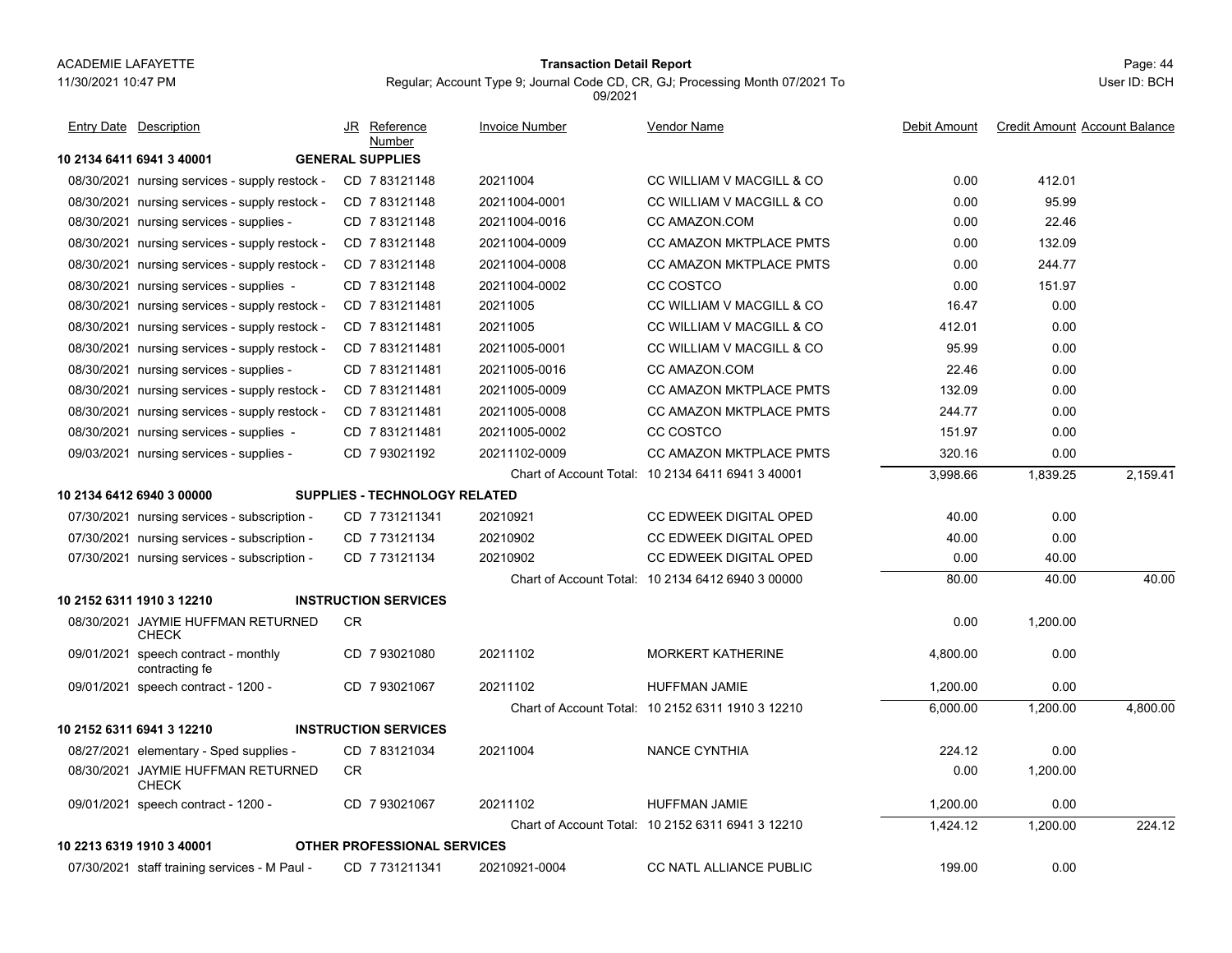11/30/2021 10:47 PM

## Page: 45 **Transaction Detail Report**

Regular; Account Type 9; Journal Code CD, CR, GJ; Processing Month 07/2021 To

09/2021

**10 2213 6319 1910 3 40001 OTHER PROFESSIONAL SERVICES**07/30/2021 staff training services - C Liptak - CD 7 731211341 20210921 CC NATL ALLIANCE PUBLIC 0.00 07/30/2021 staff training services - M Paul - CD 7 73121134 20210902-0004 CC NATL ALLIANCE PUBLIC 0.00 199.00 07/30/2021 staff training services - C Liptak - CD 7 73121134 20210902 CC NATL ALLIANCE PUBLIC 0.00 199.00 07/30/2021 staff training services - M Paul - CD 7 73121134 20210902-0004 CC NATL ALLIANCE PUBLIC 0.00 07/30/2021 staff training services - C Liptak - CD 7 73121134 20210902 CC NATL ALLIANCE PUBLIC 0.00 08/30/2021 Correction: 3,540.00 CD 7 83121009 20210921 CC IB SOURCE 3,540.00 0.00 Chart of Account Total: 10 2213 6319 1910 3 40001 4,336.00 398.00 3,938.00 **10 2213 6319 1910 4 00420 OTHER PROFESSIONAL SERVICES**07/30/2021 teacher training services - IB CD\_7 731211341 20210921 TEXAS IB SCHOOLS 875.00 0.00 registrat CD 20210921 TEXAS IB SCHOOLS 7 731211341 07/30/2021 teacher training services - IB CD\_7 731211341 20210921 TEXAS IB SCHOOLS 1,750.00 0.00 registrat CD 20210921 TEXAS IB SCHOOLS 7 731211341 07/30/2021 teacher training services - IB CD\_7 73121134 20210902 TEXAS IB SCHOOLS 875.00 0.00 registrat CD 20210902 TEXAS IB SCHOOLS 7 73121134 07/30/2021 teacher training services - IB CD\_7 73121134 20210902 TEXAS IB SCHOOLS 1,750.00 0.00 registrat CD 20210902 TEXAS IB SCHOOLS 7 73121134 07/30/2021 teacher training services - IB CD\_7 73121134 20210902 TEXAS IB SCHOOLS 0.00 875.00 registrat CD 20210902 TEXAS IB SCHOOLS 7 73121134 07/30/2021 teacher training services - IB CD\_7 73121134 20210902 TEXAS IB SCHOOLS 0.00 1,750.00 registrat CD 20210902 TEXAS IB SCHOOLS 7 73121134 08/13/2021 51.86 51.86 CD 20210921 GILBREATH AUDREY 7 83121005 51.86 0.00 08/27/2021 625.07 1 625.07 CD 7 83121006 20210921 CALDERON PERDOMO MACYORY 625.07 0.00 08/30/2021 Reversal: 3,540.00 CD\_7 83121009 20210921 CC IB SOURCE 0.00 3,540.00 08/30/2021 3.540.00 1 3,540.00 CD 7 83121009 20210921 CC IB SOURCE 3,540.00 0.00 08/30/2021 1.969.00 1 1,969.00 CD 7 83121009 20210921 CC IB SOURCE 1,969.00 0.00 08/30/2021 875.00 1 875.00 CD 7 83121009 20210921-0001 TEXAS IB SCHOOLS 875.00 0.00 08/30/2021 875.00 1 875.00 CD 7 83121009 20210921-0001 TEXAS IB SCHOOLS 875.00 0.00 08/30/20211 875.00 CD 7 83121009 20210921-0002 TEXAS IB SCHOOLS 875.00 0.00 Chart of Account Total: 10 2213 6319 1910 4 00420 14,060.93 6,165.00 7,895.93 **10 2213 6319 6940 3 40001 OTHER PROFESSIONAL SERVICES**07/30/2021 staff training services - L O'Flaherty - CD 7 731211341 20210921-0003 CC NATL ALLIANCE PUBLIC 199.00 0.00 07/30/2021 staff training services - D Werner - CD 7 731211341 20210921-0001 CC NATL ALLIANCE PUBLIC 0.00 07/30/2021 staff training services - L O'Flaherty - CD 7 73121134 20210902-0003 CC NATL ALLIANCE PUBLIC  $\,$  0.00  $\,$  199.00 199.00  $\,$ 07/30/2021 staff training services - D Werner - CD 7 73121134 20210902-0001 CC NATL ALLIANCE PUBLIC 0.00 199.00 07/30/2021 staff training services - D Werner - CD 7 73121134 20210902-0001 CC NATL ALLIANCE PUBLIC 0.00 07/30/2021 staff training services - L O'Flaherty - CD 7 73121134 20210902-0003 CC NATL ALLIANCE PUBLIC 199.00 0.00 Chart of Account Total: 10 2213 6319 6940 3 40001 796.00 398.00 398.00 JR Reference Invoice Number Vendor NameDebit Amount Credit Amount Account Balance NumberEntry Date Description JR Reference <u>Invoice Number</u> <u>Vendor Name</u> Debit Amount Credit Amount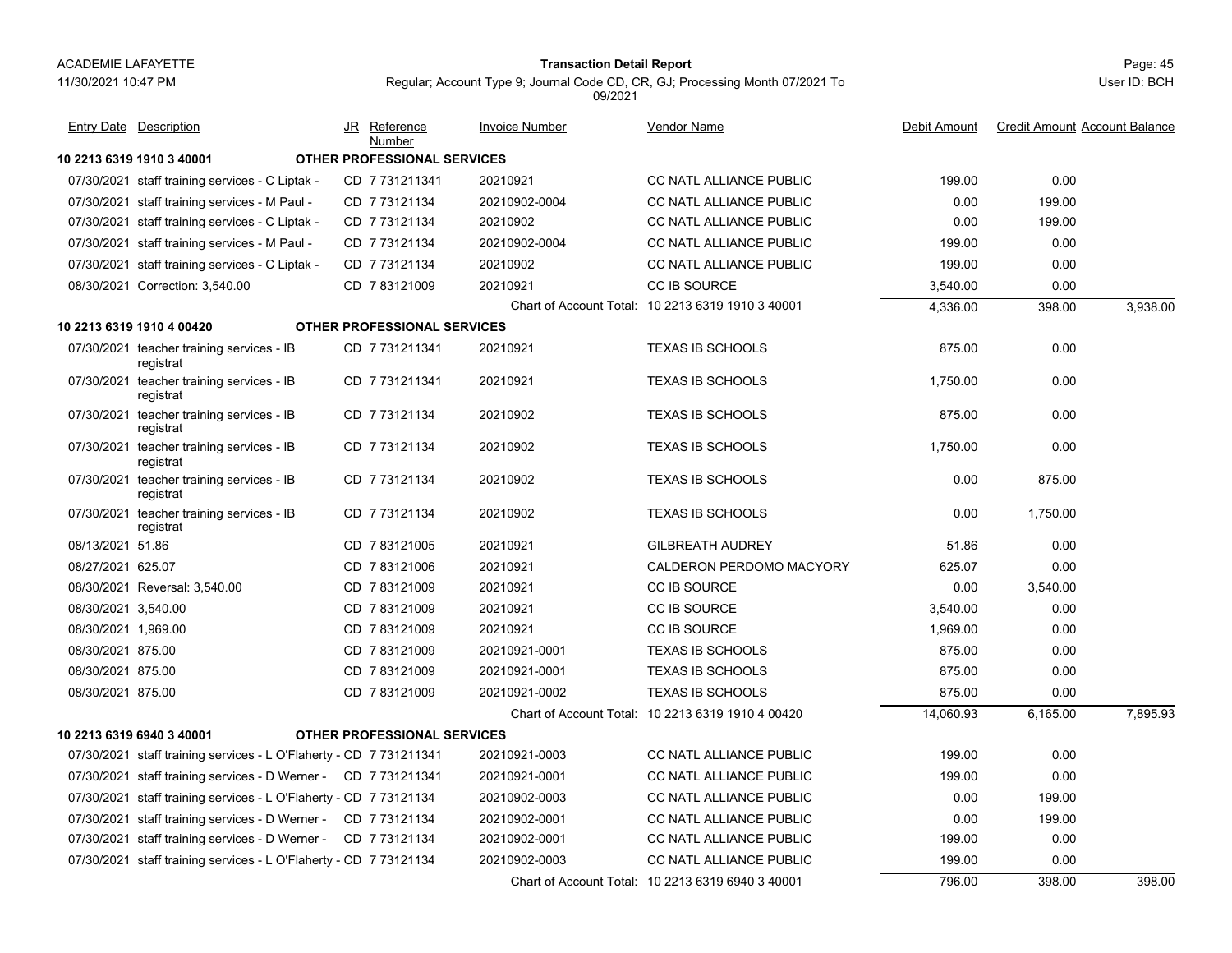#### Page: 46 **Transaction Detail Report**

User ID: BCH

|                   | <b>Entry Date</b> Description                                        | JR        | Reference<br>Number                | <b>Invoice Number</b> | Vendor Name                                       | Debit Amount | <b>Credit Amount Account Balance</b> |          |
|-------------------|----------------------------------------------------------------------|-----------|------------------------------------|-----------------------|---------------------------------------------------|--------------|--------------------------------------|----------|
|                   | 10 2213 6319 6941 3 12210                                            |           | <b>OTHER PROFESSIONAL SERVICES</b> |                       |                                                   |              |                                      |          |
|                   | 09/29/2021 teacher training - Sped PD - P Smith CD 7 93021129        |           |                                    | 20211102              | UNIVERSITY OF MISSOURI-K                          | 125.00       | 0.00                                 |          |
|                   |                                                                      |           |                                    |                       | Chart of Account Total: 10 2213 6319 6941 3 12210 | 125.00       | 0.00                                 | 125.00   |
|                   | 10 2213 6319 6941 3 40001                                            |           | OTHER PROFESSIONAL SERVICES        |                       |                                                   |              |                                      |          |
|                   | 07/30/2021 staff training services - M Seydi -                       |           | CD 7 73121134                      | 20210902-0005         | <b>CC NATL ALLIANCE PUBLIC</b>                    | 199.00       | 0.00                                 |          |
|                   | 07/30/2021 staff training services - H Royce -                       |           | CD 773121134                       | 20210902-0002         | CC NATL ALLIANCE PUBLIC                           | 199.00       | 0.00                                 |          |
|                   | 07/30/2021 staff training services - H Royce -                       |           | CD 773121134                       | 20210902-0002         | CC NATL ALLIANCE PUBLIC                           | 0.00         | 199.00                               |          |
|                   | 07/30/2021 staff training services - M Seydi -                       |           | CD 7 73121134                      | 20210902-0005         | <b>CC NATL ALLIANCE PUBLIC</b>                    | 0.00         | 199.00                               |          |
|                   | 07/30/2021 staff training services - H Royce -                       |           | CD 7 731211341                     | 20210921-0002         | CC NATL ALLIANCE PUBLIC                           | 199.00       | 0.00                                 |          |
|                   | 07/30/2021 staff training services - M Seydi -                       |           | CD 7731211341                      | 20210921-0005         | <b>CC NATL ALLIANCE PUBLIC</b>                    | 199.00       | 0.00                                 |          |
|                   |                                                                      |           |                                    |                       | Chart of Account Total: 10 2213 6319 6941 3 40001 | 796.00       | 398.00                               | 398.00   |
|                   | <b>TRAVEL</b><br>10 2213 6343 1910 4 00420                           |           |                                    |                       |                                                   |              |                                      |          |
|                   | 07/30/2021 teacher training services - IB travel - CD 7 731211341    |           |                                    | 20210921              | <b>CC SOUTHWEST</b>                               | 443.97       | 0.00                                 |          |
|                   | 07/30/2021 teacher training services - IB travel - CD 7 73121134     |           |                                    | 20210902-0002         | CC NASCO CATALOG SALES                            | 0.00         | 443.97                               |          |
|                   | 07/30/2021 teacher training services - IB travel - CD 7 73121134     |           |                                    | 20210902-0002         | CC NASCO CATALOG SALES                            | 443.97       | 0.00                                 |          |
|                   | 08/13/2021 teacher training services - IB travel - CD 7 83121011     |           |                                    | 20210922              | <b>WILSON KATY</b>                                | 1,769.74     | 0.00                                 |          |
|                   | 08/27/2021 teacher training services - IB travel - CD 7 83121010     |           |                                    | 20210922              | <b>ABSHER KATHRYN</b>                             | 382.20       | 0.00                                 |          |
|                   | 08/30/2021 teacher training services - IB travel CD 7 83121012       |           |                                    | 83121012              | <b>SEIDLER JESSICA</b>                            | 364.87       | 0.00                                 |          |
| 08/30/2021 463.02 |                                                                      |           | CD 783121009                       | 20210921              | <b>CCRENAISSANCE HOTELS 9671V</b>                 | 463.02       | 0.00                                 |          |
| 08/30/2021 463.02 |                                                                      |           | CD 783121009                       | 20210921              | CCRENAISSANCE HOTELS 9671V                        | 463.02       | 0.00                                 |          |
| 08/30/2021 507.96 |                                                                      |           | CD 7 83121009                      | 20210921-0001         | <b>CC SOUTHWEST</b>                               | 507.96       | 0.00                                 |          |
| 08/30/2021 560.96 |                                                                      |           | CD 7 83121009                      | 20210921-0002         | <b>CC SOUTHWEST</b>                               | 560.96       | 0.00                                 |          |
| 08/30/2021 481.96 |                                                                      |           | CD 7 83121009                      | 20210921-0003         | <b>CC SOUTHWEST</b>                               | 481.96       | 0.00                                 |          |
|                   |                                                                      |           |                                    |                       | Chart of Account Total: 10 2213 6343 1910 4 00420 | 5,881.67     | 443.97                               | 5,437.70 |
|                   | 10 2213 6391 1910 3 40001                                            |           | <b>OTHER PURCHASED SERVICES</b>    |                       |                                                   |              |                                      |          |
|                   | 07/30/2021 Service Area - Safe Schools training CD 773121074         |           |                                    | 20210902              | <b>SCENERIO LEARNING</b>                          | 865.20       | 0.00                                 |          |
|                   | 09/17/2021 Staff training - New teacher training; CD 7 93021118<br>B |           |                                    | 20211102              | <b>TEACH FOR AMERICA</b>                          | 8,333.34     | 0.00                                 |          |
|                   |                                                                      |           |                                    |                       | Chart of Account Total: 10 2213 6391 1910 3 40001 | 9,198.54     | 0.00                                 | 9.198.54 |
|                   | 10 2213 6391 6940 3 40001                                            |           | <b>OTHER PURCHASED SERVICES</b>    |                       |                                                   |              |                                      |          |
|                   | 09/17/2021 Staff training - New teacher training; CD 7 93021118<br>В |           |                                    | 20211102              | <b>TEACH FOR AMERICA</b>                          | 8,333.33     | 0.00                                 |          |
|                   |                                                                      |           |                                    |                       | Chart of Account Total: 10 2213 6391 6940 3 40001 | 8,333.33     | 0.00                                 | 8,333.33 |
|                   | 10 2213 6391 6941 3 00000                                            |           | <b>OTHER PURCHASED SERVICES</b>    |                       |                                                   |              |                                      |          |
|                   | 07/30/2021 STAFF TRAINING                                            | <b>CR</b> |                                    |                       |                                                   | 0.00         | 100.00                               |          |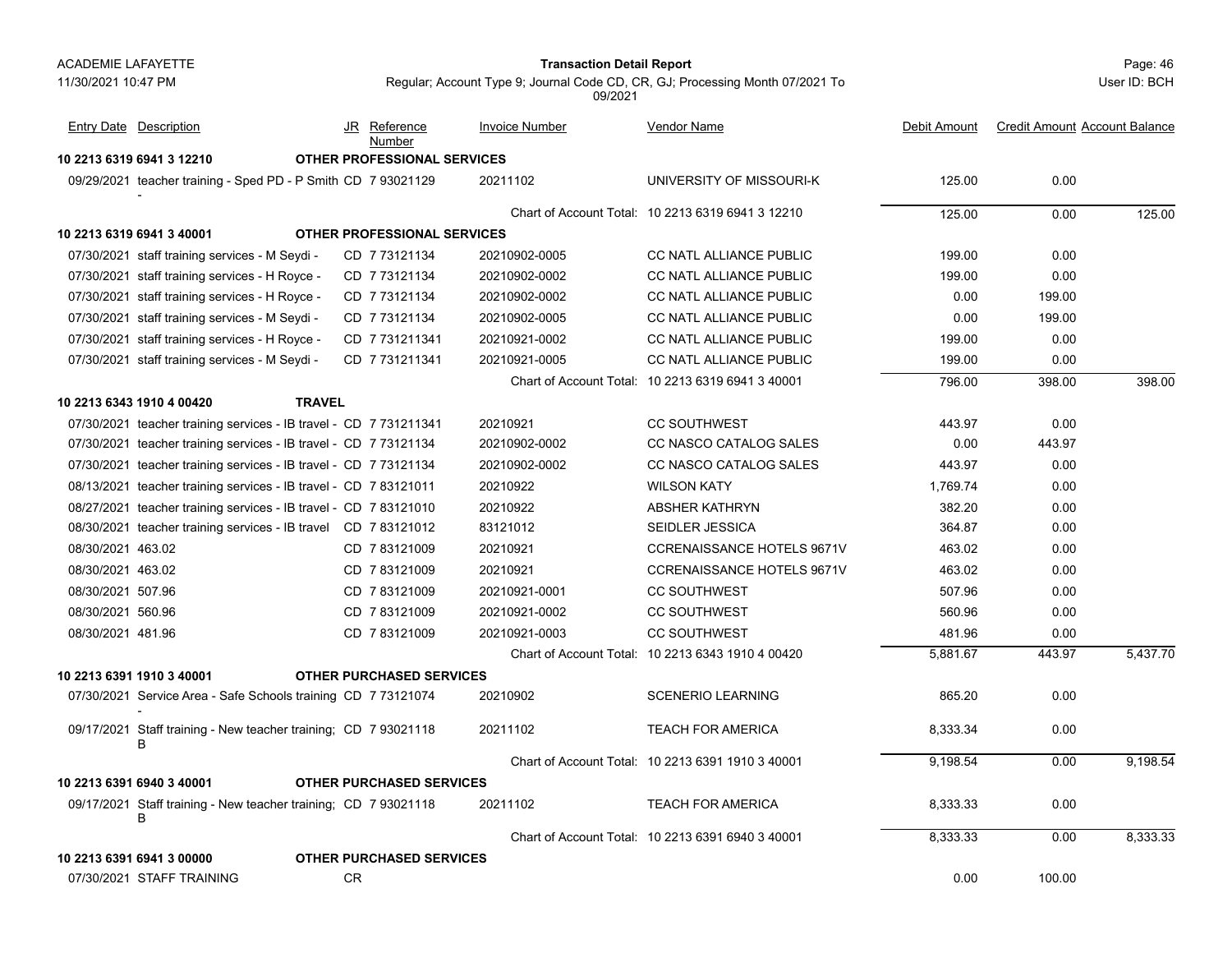| <b>ACADEMIE LAFAYETTE</b> |                                                                    |    |                                 | <b>Transaction Detail Report</b> | Page: 47                                                                      |              |                                      |              |
|---------------------------|--------------------------------------------------------------------|----|---------------------------------|----------------------------------|-------------------------------------------------------------------------------|--------------|--------------------------------------|--------------|
| 11/30/2021 10:47 PM       |                                                                    |    |                                 | 09/2021                          | Regular; Account Type 9; Journal Code CD, CR, GJ; Processing Month 07/2021 To |              |                                      | User ID: BCH |
|                           | <b>Entry Date Description</b>                                      | JR | <u>Reference</u><br>Number      | Invoice Number                   | <b>Vendor Name</b>                                                            | Debit Amount | <b>Credit Amount Account Balance</b> |              |
|                           | 10 2213 6391 6941 3 00000                                          |    | OTHER PURCHASED SERVICES        |                                  |                                                                               |              |                                      |              |
|                           | <b>REIMBURSEMENT</b>                                               |    |                                 |                                  |                                                                               |              |                                      |              |
|                           |                                                                    |    |                                 |                                  | Chart of Account Total: 10 2213 6391 6941 3 00000                             | 0.00         | 100.00                               | (100.00)     |
|                           | 10 2213 6391 6941 3 40001                                          |    | <b>OTHER PURCHASED SERVICES</b> |                                  |                                                                               |              |                                      |              |
|                           | 09/17/2021 Staff training - New teacher training; CD 7 93021118    |    |                                 | 20211102                         | <b>TEACH FOR AMERICA</b>                                                      | 8,333.33     | 0.00                                 |              |
|                           |                                                                    |    |                                 |                                  | Chart of Account Total: 10 2213 6391 6941 3 40001                             | 8,333.33     | 0.00                                 | 8,333.33     |
|                           | 10 2213 6411 1910 3 00000                                          |    | <b>GENERAL SUPPLIES</b>         |                                  |                                                                               |              |                                      |              |
|                           | 08/30/2021 teacher training services - IB -                        |    | CD 783121148                    | 20211004-0004                    | CC INTERNATIONAL TRANSACTION                                                  | 8.15         | 0.00                                 |              |
|                           | 08/30/2021 teacher training services - IB -                        |    | CD 7831211481                   | 20211005-0004                    | CC INTERNATIONAL TRANSACTION                                                  | 8.15         | 0.00                                 |              |
|                           | 08/30/2021 teacher training services - IB -                        |    | CD 783121148                    | 20211004-0004                    | CC INTERNATIONAL TRANSACTION                                                  | 0.00         | 8.15                                 |              |
|                           |                                                                    |    |                                 |                                  | Chart of Account Total: 10 2213 6411 1910 3 00000                             | 16.30        | 8.15                                 | 8.15         |
|                           | 10 2213 6411 1910 3 40001                                          |    | <b>GENERAL SUPPLIES</b>         |                                  |                                                                               |              |                                      |              |
|                           | 08/30/2021 other staff training - supplies -                       |    | CD 783121148                    | 20211004-0007                    | CC COSTCO                                                                     | 0.00         | 81.62                                |              |
|                           | 08/30/2021 other staff training - supplies -                       |    | CD 783121148                    | 20211004-0007                    | CC COSTCO                                                                     | 0.00         | 12.26                                |              |
|                           | 08/30/2021 other staff training - supplies -                       |    | CD 7831211481                   | 20211005-0007                    | CC COSTCO                                                                     | 81.62        | 0.00                                 |              |
|                           | 08/30/2021 other staff training - supplies -                       |    | CD 7831211481                   | 20211005-0007                    | CC COSTCO                                                                     | 12.26        | 0.00                                 |              |
|                           | 08/30/2021 other staff training - supplies -                       |    | CD 783121148                    | 20211004-0007                    | CC COSTCO                                                                     | 81.62        | 0.00                                 |              |
|                           | 08/30/2021 other staff training - supplies -                       |    | CD 783121148                    | 20211004-0007                    | CC COSTCO                                                                     | 12.26        | 0.00                                 |              |
|                           |                                                                    |    |                                 |                                  | Chart of Account Total: 10 2213 6411 1910 3 40001                             | 187.76       | 93.88                                | 93.88        |
|                           | 10 2219 6411 1910 3 00000                                          |    | <b>GENERAL SUPPLIES</b>         |                                  |                                                                               |              |                                      |              |
|                           | 07/30/2021 other staff training - staff appreciatio CD 7 731211341 |    |                                 | 20210921                         | <b>BREW HAHA MOBILE</b>                                                       | 293.05       | 0.00                                 |              |
|                           | 07/30/2021 other staff training - staff appreciatio CD 7 73121134  |    |                                 | 20210902                         | <b>BREW HAHA MOBILE</b>                                                       | 293.05       | 0.00                                 |              |
|                           | 07/30/2021 other staff training - staff appreciatio CD 7 73121134  |    |                                 | 20210902                         | <b>BREW HAHA MOBILE</b>                                                       | 0.00         | 293.05                               |              |
|                           | 08/30/2021 other staff training - orientation meeti CD 7 83121148  |    |                                 | 20211004                         | CC PIZZA HUT                                                                  | 30.34        | 0.00                                 |              |
|                           | 08/30/2021 other staff training - Staff appreciatio CD 7 83121148  |    |                                 | 20211004                         | CC - GRANDMAS OFFICE CATERING                                                 | 219.79       | 0.00                                 |              |
|                           | 08/30/2021 other staff training - Staff meeting - CD 7 83121148    |    |                                 | 20211004-0001                    | CC - GRANDMAS OFFICE CATERING                                                 | 357.60       | 0.00                                 |              |
|                           | 08/30/2021 other staff training - Staff meeting - CD 7 83121148    |    |                                 | 20211004-0001                    | CC - GRANDMAS OFFICE CATERING                                                 | 315.03       | 0.00                                 |              |
|                           | 08/30/2021 other staff training - Staff appreciatio CD 7 831211481 |    |                                 | 20211005                         | <b>CC - GRANDMAS OFFICE CATERING</b>                                          | 219.79       | 0.00                                 |              |
|                           | 08/30/2021 other staff training - Staff meeting - CD 7 831211481   |    |                                 | 20211005-0001                    | CC - GRANDMAS OFFICE CATERING                                                 | 357.60       | 0.00                                 |              |
|                           | 08/30/2021 other staff training - Staff meeting - CD 7 831211481   |    |                                 | 20211005-0001                    | CC - GRANDMAS OFFICE CATERING                                                 | 315.03       | 0.00                                 |              |
|                           | 08/30/2021 other staff training - orientation meeti CD 7 831211481 |    |                                 | 20211005                         | CC PIZZA HUT                                                                  | 30.34        | 0.00                                 |              |
|                           | 08/30/2021 other staff training - Staff appreciatio CD 7 83121148  |    |                                 | 20211004                         | CC - GRANDMAS OFFICE CATERING                                                 | 0.00         | 219.79                               |              |
|                           | 08/30/2021 other staff training - Staff meeting - CD 7 83121148    |    |                                 | 20211004-0001                    | CC - GRANDMAS OFFICE CATERING                                                 | 0.00         | 357.60                               |              |
|                           | 08/30/2021 other staff training - Staff meeting - CD 7 83121148    |    |                                 | 20211004-0001                    | CC - GRANDMAS OFFICE CATERING                                                 | 0.00         | 315.03                               |              |
|                           | 08/30/2021 other staff training - orientation meeti CD 7 83121148  |    |                                 | 20211004                         | CC PIZZA HUT                                                                  | 0.00         | 30.34                                |              |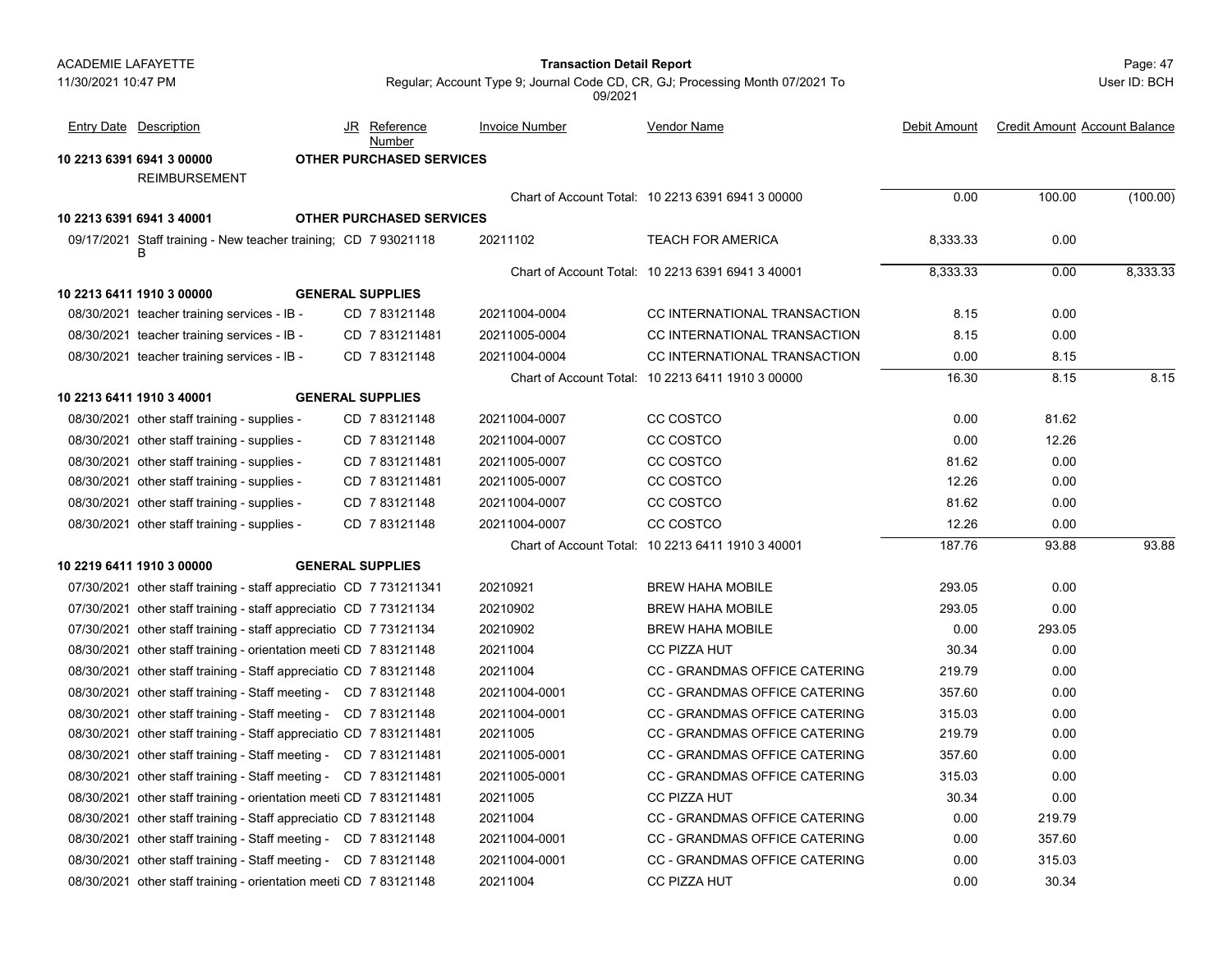#### 11/30/2021 10:47 PM

#### Page: 48 **Transaction Detail Report**

User ID: BCH

| <b>Entry Date Description</b>                                      | JR | Reference<br>Number           | <b>Invoice Number</b> | <b>Vendor Name</b>                                | Debit Amount | <b>Credit Amount Account Balance</b> |          |
|--------------------------------------------------------------------|----|-------------------------------|-----------------------|---------------------------------------------------|--------------|--------------------------------------|----------|
| 10 2219 6411 1910 3 00000                                          |    | <b>GENERAL SUPPLIES</b>       |                       |                                                   |              |                                      |          |
|                                                                    |    |                               |                       | Chart of Account Total: 10 2219 6411 1910 3 00000 | 2,431.62     | 1,215.81                             | 1,215.81 |
| 10 2219 6411 1910 3 40001                                          |    | <b>GENERAL SUPPLIES</b>       |                       |                                                   |              |                                      |          |
| 08/30/2021 other staff training - new teacher<br>orien             |    | CD 783121148                  | 20211004-0002         | CC PANERA BREAD                                   | 0.00         | 36.98                                |          |
| 08/30/2021 other staff training - new teacher<br>orien             |    | CD 7831211481                 | 20211005-0002         | <b>CC PANERA BREAD</b>                            | 36.98        | 0.00                                 |          |
| 08/30/2021 other staff training - new teacher<br>orien             |    | CD 783121148                  | 20211004-0002         | <b>CC PANERA BREAD</b>                            | 36.98        | 0.00                                 |          |
|                                                                    |    |                               |                       | Chart of Account Total: 10 2219 6411 1910 3 40001 | 73.96        | 36.98                                | 36.98    |
| 10 2219 6411 1920 3 00000                                          |    | <b>GENERAL SUPPLIES</b>       |                       |                                                   |              |                                      |          |
| 08/30/2021 Other staff training - supplies -                       |    | CD 783121148                  | 20211004              | CC CUPINIS WESTPORT INC.                          | 421.97       | 0.00                                 |          |
| 08/30/2021 Other staff training - supplies -                       |    | CD 7831211481                 | 20211005              | CC CUPINIS WESTPORT INC.                          | 421.97       | 0.00                                 |          |
| 08/30/2021 Other staff training - supplies -                       |    | CD 783121148                  | 20211004              | CC CUPINIS WESTPORT INC.                          | 0.00         | 421.97                               |          |
|                                                                    |    |                               |                       | Chart of Account Total: 10 2219 6411 1920 3 00000 | 843.94       | 421.97                               | 421.97   |
| 10 2219 6411 6940 3 00000                                          |    | <b>STAFF MEETING SUPPLIES</b> |                       |                                                   |              |                                      |          |
| 07/30/2021 Other staff training - All stafff in ser                |    | CD 7731211341                 | 20210921              | <b>BILLIE S GROCERY</b>                           | 1,574.75     | 0.00                                 |          |
| 07/30/2021 Other staff training - All stafff in ser                |    | CD 7 73121134                 | 20210902              | <b>BILLIE S GROCERY</b>                           | 0.00         | 1,574.75                             |          |
| 07/30/2021 Other staff training - All stafff in ser CD 773121134   |    |                               | 20210902              | <b>BILLIE S GROCERY</b>                           | 1,574.75     | 0.00                                 |          |
| 08/30/2021 Other staff training - supplies -                       |    | CD 783121148                  | 20211004              | CC CUPINIS WESTPORT INC.                          | 580.19       | 0.00                                 |          |
| 08/30/2021 other staff training - all staff return                 |    | CD 783121148                  | 20211004-0003         | <b>CC PANERA BREAD</b>                            | 1,692.83     | 0.00                                 |          |
| 08/30/2021 other staff training - staff appreciatio CD 783121148   |    |                               | 20211004-0012         | CC COSTCO                                         | 105.41       | 0.00                                 |          |
| 08/30/2021 other staff training - Staff appreciatio CD 7 83121148  |    |                               | 20211004              | <b>CC - GRANDMAS OFFICE CATERING</b>              | 489.52       | 0.00                                 |          |
| 08/30/2021 other staff training - staff appreciatio CD 7 83121148  |    |                               | 20211004              | <b>JOVITOS ITALIAN CAFE</b>                       | 131.40       | 0.00                                 |          |
| 08/30/2021 other staff training - staff appreciatio CD 7 83121148  |    |                               | 20211004              | ROASTERIE BROOKSIDE                               | 86.25        | 0.00                                 |          |
| 08/30/2021 other staff training - staff appreciatio CD 7 83121148  |    |                               | 20211004-0001         | ROASTERIE BROOKSIDE                               | 50.00        | 0.00                                 |          |
| 08/30/2021 Other staff training - supplies -                       |    | CD 783121148                  | 20211004              | CC CUPINIS WESTPORT INC.                          | 0.00         | 580.19                               |          |
| 08/30/2021 other staff training - all staff return                 |    | CD 783121148                  | 20211004-0003         | <b>CC PANERA BREAD</b>                            | 0.00         | 1,692.83                             |          |
| 08/30/2021 other staff training - staff appreciatio CD 7 83121148  |    |                               | 20211004-0012         | CC COSTCO                                         | 0.00         | 105.41                               |          |
| 08/30/2021 other staff training - Staff appreciatio CD 7 83121148  |    |                               | 20211004              | CC - GRANDMAS OFFICE CATERING                     | 0.00         | 489.52                               |          |
| 08/30/2021 other staff training - staff appreciatio CD 7 83121148  |    |                               | 20211004              | <b>JOVITOS ITALIAN CAFE</b>                       | 0.00         | 131.40                               |          |
| 08/30/2021 other staff training - staff appreciatio CD 7 83121148  |    |                               | 20211004              | ROASTERIE BROOKSIDE                               | 0.00         | 86.25                                |          |
| 08/30/2021 other staff training - staff appreciatio CD 7 83121148  |    |                               | 20211004-0001         | ROASTERIE BROOKSIDE                               | 0.00         | 50.00                                |          |
| 08/30/2021 other staff training - staff appreciatio CD 7 831211481 |    |                               | 20211005-0012         | CC COSTCO                                         | 105.41       | 0.00                                 |          |
| 08/30/2021 other staff training - all staff return                 |    | CD 7831211481                 | 20211005-0003         | <b>CC PANERA BREAD</b>                            | 1,692.83     | 0.00                                 |          |
| 08/30/2021 Other staff training - supplies -                       |    | CD 7 831211481                | 20211005              | CC CUPINIS WESTPORT INC.                          | 580.19       | 0.00                                 |          |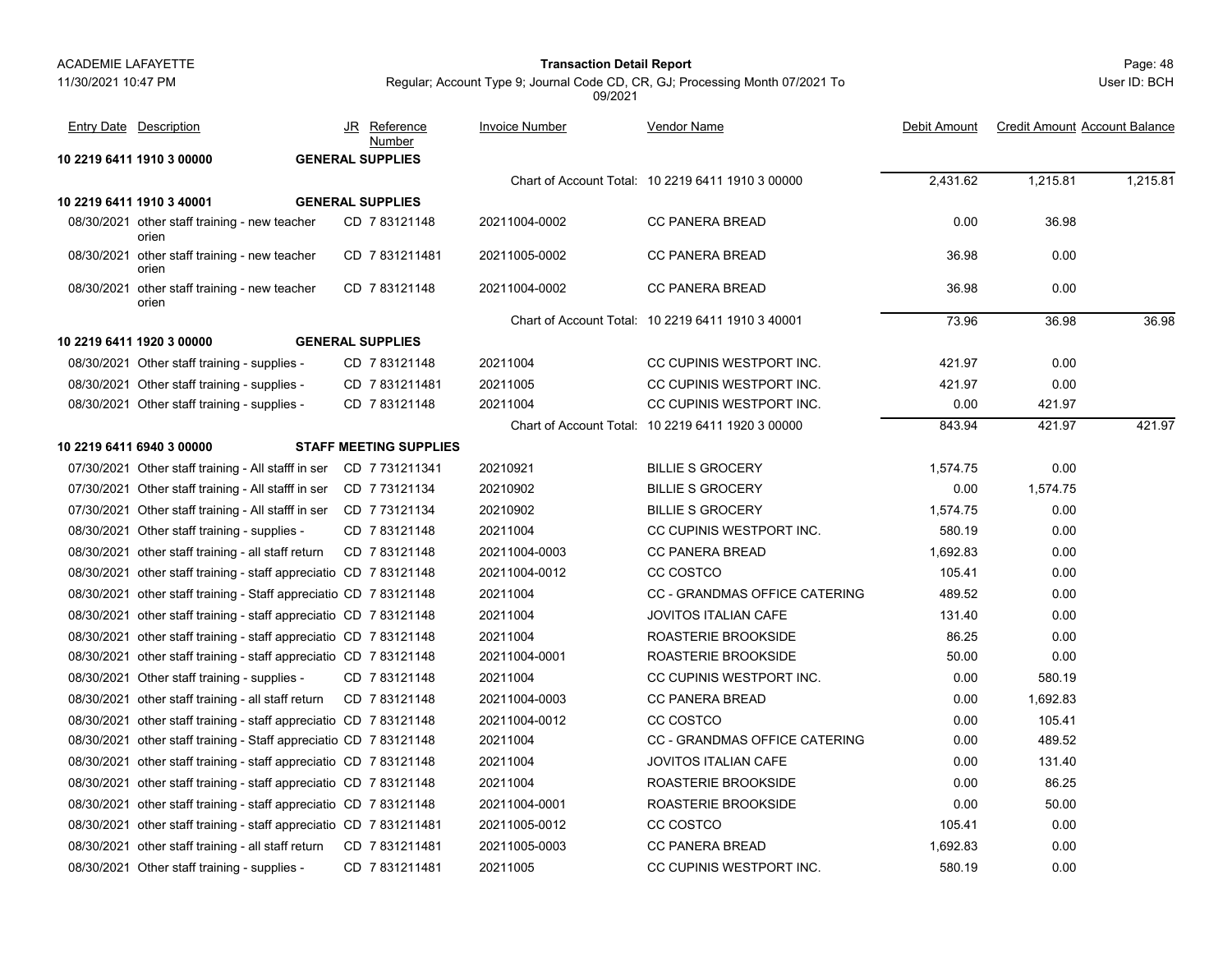#### Page: 49 **Transaction Detail Report**

Regular; Account Type 9; Journal Code CD, CR, GJ; Processing Month 07/2021 To

**10 2219 6411 6940 3 00000 STAFF MEETING SUPPLIES**08/30/2021 other staff training - Staff appreciatio CD 7 831211481 20211005 CC - GRANDMAS OFFICE CATERING 489.52 0.00 08/30/2021 other staff training - staff appreciatio CD 7 831211481 20211005 JOVITOS ITALIAN CAFE 0.00 08/30/2021 other staff training - staff appreciatio CD 7 831211481 20211005 ROASTERIE BROOKSIDE 86.25 0.00 08/30/2021 other staff training - staff appreciatio CD 7 831211481 20211005-0001 ROASTERIE BROOKSIDE 50.00 0.00 Chart of Account Total: 10 2219 6411 6940 3 00000 9,420.70 4,710.35 4,710.35 **10 2219 6411 6940 3 40001 GENERAL SUPPLIES**08/30/2021 other staff training - staff appreciatio CD 7 831211481 20211005-0002 ROASTERIE BROOKSIDE 155.25 0.00 08/30/2021 other staff training - staff appreciatio CD 7 83121148 20211004-0002 ROASTERIE BROOKSIDE 0.00 155.25 08/30/2021 other staff training - staff appreciatio CD 7 83121148 20211004-0002 ROASTERIE BROOKSIDE 155.25 0.00 Chart of Account Total: 10 2219 6411 6940 3 40001 310.50 155.25 155.25 **10 2219 6411 6941 3 00000 GENERAL SUPPLIES**08/30/2021 other staff training - Staff appreciatio CD 7 83121148 20211004 CC - GRANDMAS OFFICE CATERING 429.58 0.00 08/30/2021 other staff training - new teacher CD\_7 83121148 20211004 CC - MOTHER EARTH COFFEE 42.31 0.00 orienCD 20211004 CC - MOTHER EARTH COFFEE 7 83121148 08/30/2021 other staff training - new teacher CD\_7 83121148 20211004 CC PAPA JOHN'S 65.12 0.00 orienCD 20211004 CC PAPA JOHN'S 7 83121148 08/30/2021 other staff training - supplies - CD\_7 83121148 20211004-0001 CC PRICE CHOPPER 63.70 0.00 08/30/2021 other staff training - new teacher CD\_7 83121148 20211004-0001 CC PANERA BREAD 87.76 0.00 orienCD 20211004-0001 CC PANERA BREAD 7 83121148 08/30/2021 Other staff training - supplies - CD\_7 83121148 20211004 CC CUPINIS WESTPORT INC. 580.19 0.00 08/30/2021 other staff training - new teacher CD\_7 83121148 20211004 CC - MOTHER EARTH COFFEE 0.00 42.31 orienCD 20211004 CC - MOTHER EARTH COFFEE 7 83121148 08/30/2021 other staff training - Staff appreciatio CD 7 83121148 20211004 CC - GRANDMAS OFFICE CATERING 0.00 429.58 08/30/2021 other staff training - new teacher CD\_7 83121148 20211004 CC PAPA JOHN'S 0.00 65.12 orienCD 20211004 CC PAPA JOHN'S 7 83121148 08/30/2021 other staff training - supplies - CD\_7 83121148 20211004-0001 CC PRICE CHOPPER 0.00 63.70 08/30/2021 other staff training - new teacher CD\_7 83121148 20211004-0001 CC PANERA BREAD 0.00 87.76 orienCD 20211004-0001 CC PANERA BREAD 7 83121148 08/30/2021 Other staff training - supplies - CD\_7 83121148 20211004 CC CUPINIS WESTPORT INC. 0.00 580.19 08/30/2021 other staff training - new teacher CD\_7 831211481 20211005 CC - MOTHER EARTH COFFEE 42.31 0.00 orienCD 20211005 CC - MOTHER EARTH COFFEE 7 831211481 08/30/2021 other staff training - Staff appreciatio CD 7 831211481 20211005 CC - GRANDMAS OFFICE CATERING 429.58 0.00 08/30/2021 other staff training - new teacher CD\_7 831211481 20211005 CC PAPA JOHN'S 65.12 0.00 orienCD 20211005 CC PAPA JOHN'S 7 831211481 08/30/2021 Other staff training - supplies - CD\_7 831211481 20211005 CC CUPINIS WESTPORT INC. 580.19 0.00 08/30/2021 other staff training - new teacher CD\_7 831211481 20211005-0001 CC PANERA BREAD 87.76 0.00 orienCD 20211005-0001 CC PANERA BREAD 7 831211481 08/30/2021 other staff training - supplies - CD\_7 831211481 20211005-0001 CC PRICE CHOPPER 63.70 0.00 JR Reference Invoice Number Vendor NameDebit Amount Credit Amount Account Balance NumberEntry Date Description JR Reference <u>Invoice Number</u> <u>Vendor Name</u> Debit Amount Credit Amount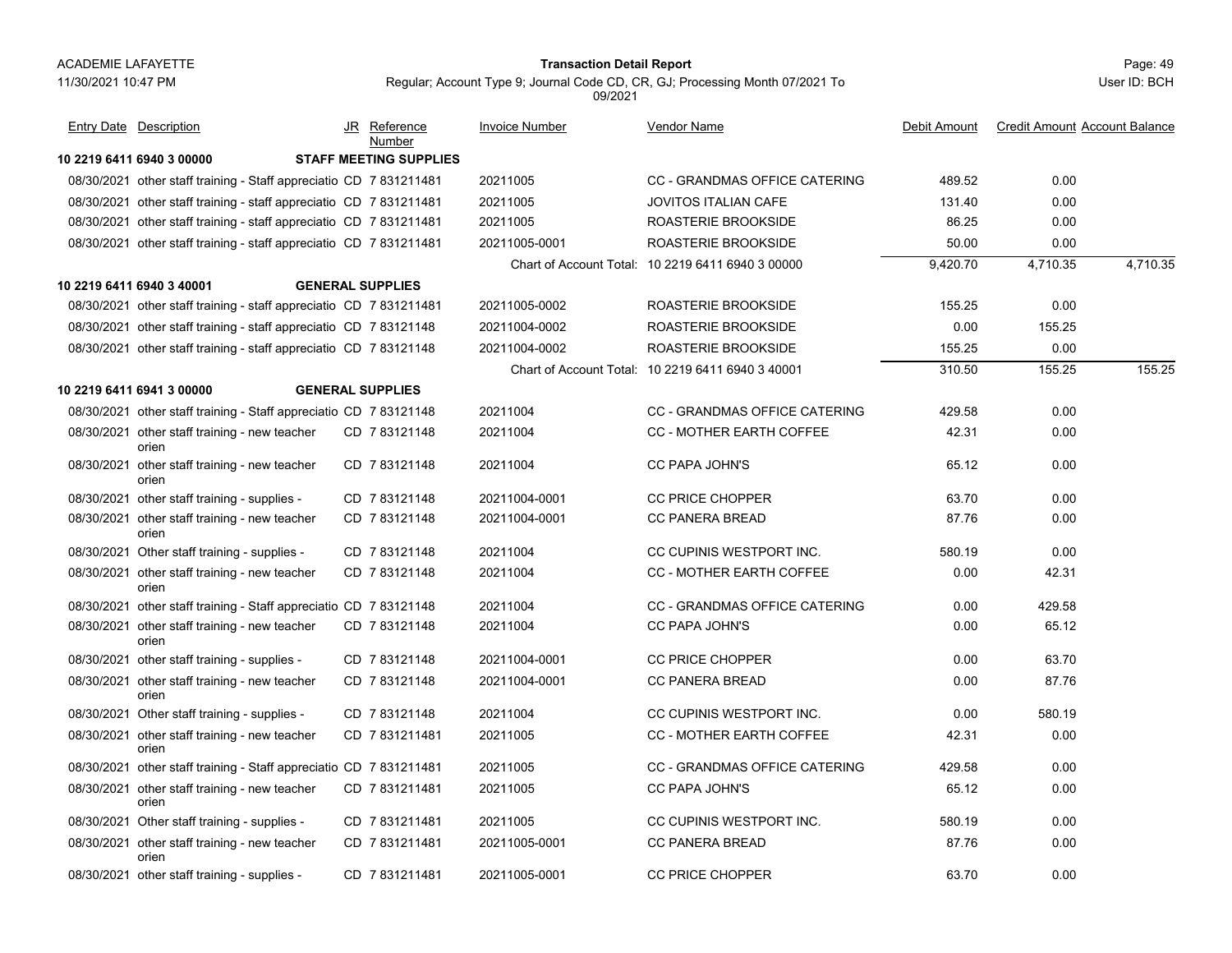| <b>ACADEMIE LAFAYETTE</b> |                                                                   |                      |                                    | <b>Transaction Detail Report</b> |                                                                               |              |                                      | Page: 50     |
|---------------------------|-------------------------------------------------------------------|----------------------|------------------------------------|----------------------------------|-------------------------------------------------------------------------------|--------------|--------------------------------------|--------------|
| 11/30/2021 10:47 PM       |                                                                   |                      |                                    | 09/2021                          | Regular; Account Type 9; Journal Code CD, CR, GJ; Processing Month 07/2021 To |              |                                      | User ID: BCH |
|                           | <b>Entry Date Description</b>                                     |                      | JR Reference<br>Number             | Invoice Number                   | Vendor Name                                                                   | Debit Amount | <b>Credit Amount Account Balance</b> |              |
|                           | 10 2219 6411 6941 3 00000                                         |                      | <b>GENERAL SUPPLIES</b>            |                                  |                                                                               |              |                                      |              |
|                           |                                                                   |                      |                                    |                                  | Chart of Account Total: 10 2219 6411 6941 3 00000                             | 2,537.32     | 1,268.66                             | 1,268.66     |
|                           | 10 2222 6221 1910 3 00000                                         |                      | <b>NONTEACHER RETIREMENT</b>       |                                  |                                                                               |              |                                      |              |
|                           | 07/31/2021 REV - TO ADJ RETIRE EXP TO<br><b>ACTUAL</b>            |                      | GJ                                 |                                  |                                                                               | 226.90       | 0.00                                 |              |
|                           |                                                                   |                      |                                    |                                  | Chart of Account Total: 10 2222 6221 1910 3 00000                             | 226.90       | 0.00                                 | 226.90       |
|                           | 10 2222 6221 1910 4 00420                                         |                      | <b>NONTEACHER RETIREMENT</b>       |                                  |                                                                               |              |                                      |              |
|                           | 07/31/2021 REV - TO ADJ RETIRE EXP TO<br><b>ACTUAL</b>            |                      | GJ                                 |                                  |                                                                               | 168.86       | 0.00                                 |              |
|                           |                                                                   |                      |                                    |                                  | Chart of Account Total: 10 2222 6221 1910 4 00420                             | 168.86       | 0.00                                 | 168.86       |
|                           | 10 2222 6319 1910 3 00000                                         |                      | <b>OTHER PROFESSIONAL SERVICES</b> |                                  |                                                                               |              |                                      |              |
|                           | 07/07/2021 Library services other - annual<br>courier             |                      | CD 7 73121065                      | 20210902                         | MID-AMERICA LIBRARY ALLIANCE                                                  | 959.00       | 0.00                                 |              |
|                           | 08/16/2021 Library services other - \$343 library - CD 7 83121067 |                      |                                    | 20211004-0001                    | <b>KC PUBLIC LIBRARY</b>                                                      | 343.00       | 0.00                                 |              |
|                           | 09/14/2021 Library services other - \$343 library - CD 7 93021075 |                      |                                    | 20211102-0001                    | <b>KC PUBLIC LIBRARY</b>                                                      | 343.00       | 0.00                                 |              |
|                           | 09/16/2021 Library services other -<br>underpayment Ju            |                      | CD 7 93021076                      | 20211102-0003                    | <b>KC PUBLIC LIBRARY</b>                                                      | 343.00       | 0.00                                 |              |
|                           | 09/28/2021 Library services other -<br>underpayment Au            |                      | CD 7 93021077                      | 20211102-0004                    | <b>KC PUBLIC LIBRARY</b>                                                      | 343.00       | 0.00                                 |              |
|                           |                                                                   |                      |                                    |                                  | Chart of Account Total: 10 2222 6319 1910 3 00000                             | 2,331.00     | 0.00                                 | 2,331.00     |
|                           | 10 2222 6319 6940 3 00000                                         |                      | <b>OTHER PROFESSIONAL SERVICES</b> |                                  |                                                                               |              |                                      |              |
|                           | 07/14/2021 Library services other - \$246 library - CD 7 73121052 |                      |                                    | 20210902                         | <b>KC PUBLIC LIBRARY</b>                                                      | 246.00       | 0.00                                 |              |
|                           | 08/16/2021 Library services other - \$246 library - CD 7 83121067 |                      |                                    | 20211004                         | <b>KC PUBLIC LIBRARY</b>                                                      | 246.00       | 0.00                                 |              |
|                           | 09/14/2021 Library services other - \$246 library - CD 7 93021075 |                      |                                    | 20211102                         | <b>KC PUBLIC LIBRARY</b>                                                      | 246.00       | 0.00                                 |              |
|                           |                                                                   |                      |                                    |                                  | Chart of Account Total: 10 2222 6319 6940 3 00000                             | 738.00       | 0.00                                 | 738.00       |
|                           | 10 2222 6319 6941 3 00000                                         |                      | <b>OTHER PROFESSIONAL SERVICES</b> |                                  |                                                                               |              |                                      |              |
|                           | 07/14/2021 Library services other - \$380 library - CD 7 73121052 |                      |                                    | 20210902-0001                    | <b>KC PUBLIC LIBRARY</b>                                                      | 380.00       | 0.00                                 |              |
|                           | 08/16/2021 Library services other - \$380 library - CD 7 83121067 |                      |                                    | 20211004-0002                    | <b>KC PUBLIC LIBRARY</b>                                                      | 380.00       | 0.00                                 |              |
|                           | 09/14/2021 Library services other - \$380 library - CD 7 93021075 |                      |                                    | 20211102-0002                    | <b>KC PUBLIC LIBRARY</b>                                                      | 380.00       | 0.00                                 |              |
|                           |                                                                   |                      |                                    |                                  | Chart of Account Total: 10 2222 6319 6941 3 00000                             | 1,140.00     | 0.00                                 | 1,140.00     |
|                           | 10 2222 6411 6940 3 00000                                         |                      | <b>GENERAL SUPPLIES</b>            |                                  |                                                                               |              |                                      |              |
|                           | 09/03/2021 elementary - library supplies -                        |                      | CD 7 93021192                      | 20211102-0001                    | <b>CC AMAZON MKTPLACE PMTS</b>                                                | 87.98        | 0.00                                 |              |
|                           |                                                                   |                      |                                    |                                  | Chart of Account Total: 10 2222 6411 6940 3 00000                             | 87.98        | 0.00                                 | 87.98        |
|                           | 10 2222 6441 1910 3 00000                                         | <b>LIBRARY BOOKS</b> |                                    |                                  |                                                                               |              |                                      |              |
|                           | 09/28/2021 middle school - librarybooks -<br>1066.43              |                      | CD 7 93021052                      | 20211102-0001                    | FOLLETT SCHOOL SOLUTIONS INC                                                  | 1,066.43     | 0.00                                 |              |
|                           |                                                                   |                      |                                    |                                  | Chart of Account Total: 10 2222 6441 1910 3 00000                             | 1,066.43     | 0.00                                 | 1,066.43     |

**10 2222 6441 1920 3 00000 LIBRARY BOOKS**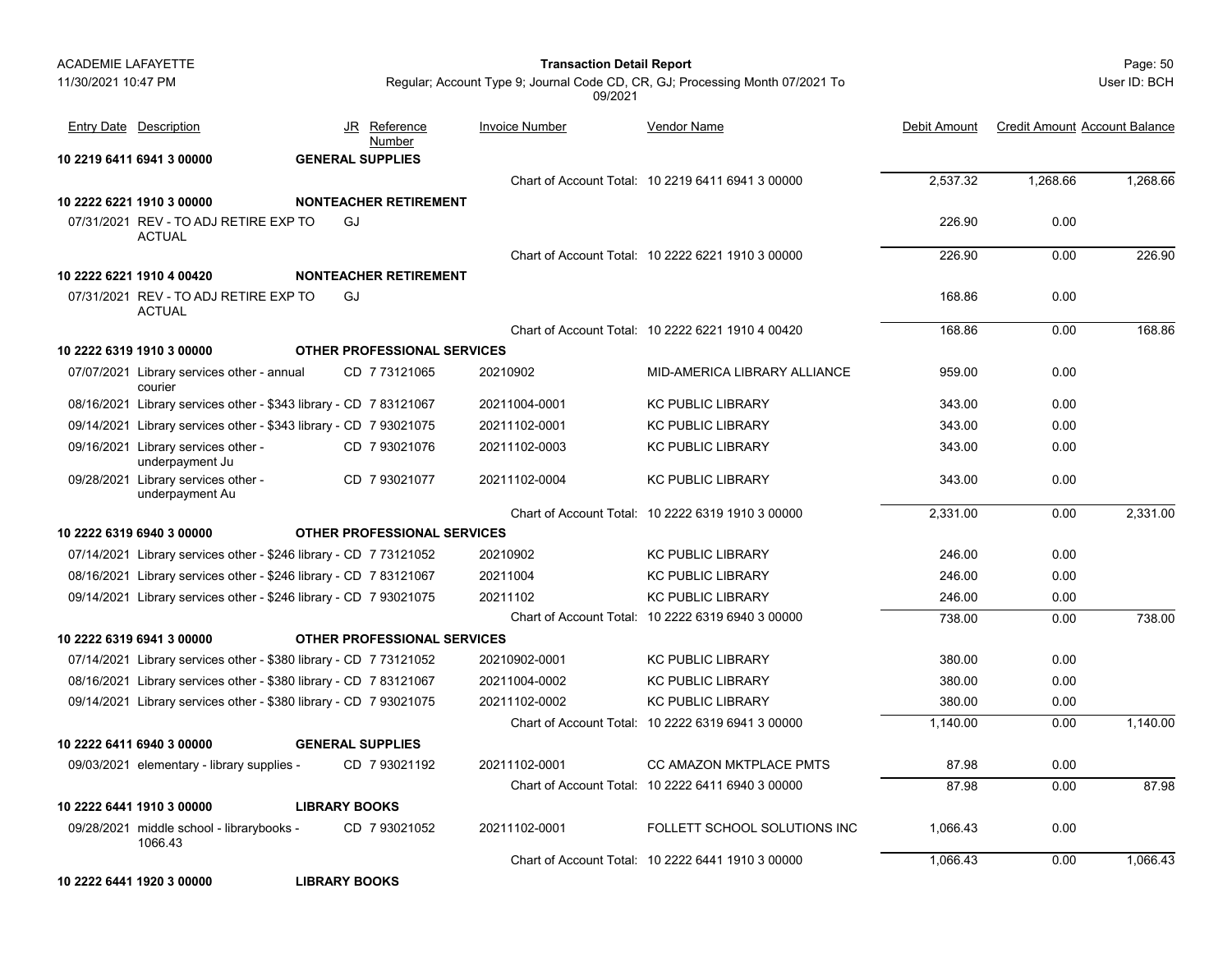#### Page: 51 **Transaction Detail Report**

User ID: BCH

Regular; Account Type 9; Journal Code CD, CR, GJ; Processing Month 07/2021 To 09/2021

| <b>Entry Date Description</b>                                        |                       | JR Reference<br>Number                | <b>Invoice Number</b> | Vendor Name                                       | Debit Amount | <b>Credit Amount Account Balance</b> |           |
|----------------------------------------------------------------------|-----------------------|---------------------------------------|-----------------------|---------------------------------------------------|--------------|--------------------------------------|-----------|
| 10 2222 6441 1920 3 00000                                            | <b>LIBRARY BOOKS</b>  |                                       |                       |                                                   |              |                                      |           |
| 09/28/2021 high school - librarybooks - 1066.42 CD 7 93021052        |                       |                                       | 20211102              | FOLLETT SCHOOL SOLUTIONS INC                      | 1,066.42     | 0.00                                 |           |
|                                                                      |                       |                                       |                       | Chart of Account Total: 10 2222 6441 1920 3 00000 | 1.066.42     | 0.00                                 | 1.066.42  |
| 10 2311 6261 0000 3 00000                                            |                       | <b>WORKMEN'S COMP/ACCIDENT FUND</b>   |                       |                                                   |              |                                      |           |
| 07/06/2021 Service area - work comp insurance CD 7 73121115<br>- fin |                       |                                       | 20210902              | <b>EMPLOYERS ASSURANCE</b>                        | 3,442.00     | 0.00                                 |           |
| 07/15/2021 Service area - work comp insurance CD 7 73121005<br>- fir |                       |                                       | 20210902              | ACCIDENT FUND INS. CO. OF<br><b>AMERICA</b>       | 5.579.40     | 0.00                                 |           |
| 08/20/2021 Service area - work comp insurance CD 783121014           |                       |                                       | 20211004              | ACCIDENT FUND INS. CO. OF<br><b>AMERICA</b>       | 2,227.70     | 0.00                                 |           |
| 09/20/2021 Service area - work comp insurance CD 7 93021193          |                       |                                       | 20211102              | ACCIDENT FUND INS. CO. OF<br><b>AMERICA</b>       | 2,227.70     | 0.00                                 |           |
| 09/30/2021 WORKER'S COMP AUDIT REFUND CR                             |                       |                                       |                       |                                                   | 0.00         | 3,442.00                             |           |
|                                                                      |                       |                                       |                       | Chart of Account Total: 10 2311 6261 0000 3 00000 | 13.476.80    | 3.442.00                             | 10.034.80 |
| 10 2311 6271 0000 3 00000                                            |                       | <b>UNEMPLOYMENT COMPENSATION</b>      |                       |                                                   |              |                                      |           |
| 08/30/2021 TO RECORD SUTA PAYMENT                                    | GJ                    |                                       |                       |                                                   | 725.60       | 0.00                                 |           |
|                                                                      |                       |                                       |                       | Chart of Account Total: 10 2311 6271 0000 3 00000 | 725.60       | 0.00                                 | 725.60    |
| 10 2311 6317 0000 3 00000                                            | <b>LEGAL SERVICES</b> |                                       |                       |                                                   |              |                                      |           |
| 07/07/2021 Service area - Legal monthly -<br>Tippin &                |                       | CD 773121102                          | 20210902              | <b>JAMES TIPPIN &amp; ASSOCIATES</b>              | 2,500.00     | 0.00                                 |           |
| 08/09/2021 Service area - Legal monthly -                            |                       | CD 783121119                          | 20211004              | <b>JAMES TIPPIN &amp; ASSOCIATES</b>              | 2,500.00     | 0.00                                 |           |
| 09/07/2021 Service area - Legal monthly -<br>Tippin &                |                       | CD 7 93021156                         | 20211102              | <b>JAMES TIPPIN &amp; ASSOCIATES</b>              | 2,500.00     | 0.00                                 |           |
|                                                                      |                       |                                       |                       | Chart of Account Total: 10 2311 6317 0000 3 00000 | 7.500.00     | 0.00                                 | 7.500.00  |
| 10 2311 6319 0000 3 00000                                            |                       | <b>PROFESSIONAL SERVICES/BANK FEE</b> |                       |                                                   |              |                                      |           |
| 07/12/2021 service area outside service - FMLA CD 7 73121057<br>& Di |                       |                                       | 20210902              | LRL CONSULTING, LLC                               | 350.00       | 0.00                                 |           |
| 08/12/2021 service area outside service - FMLA CD 7 83121069<br>& Di |                       |                                       | 20211004              | LRL CONSULTING, LLC                               | 350.00       | 0.00                                 |           |
| 09/13/2021 service area outside service - FMLA CD 7 93021085<br>& Di |                       |                                       | 20211102              | LRL CONSULTING, LLC                               | 350.00       | 0.00                                 |           |
|                                                                      |                       |                                       |                       | Chart of Account Total: 10 2311 6319 0000 3 00000 | 1,050.00     | 0.00                                 | 1,050.00  |
| 10 2311 6351 0000 3 00000                                            |                       | <b>PROPERTY INSURANCE</b>             |                       |                                                   |              |                                      |           |
| 07/26/2021 Correction: Service Area - property CD 773121104<br>inst  |                       |                                       | 20210902              | AJG RISK MANAGEMENT SERVICES                      | 19,433.00    | 0.00                                 |           |
| 08/20/2021 Service Area - monthly property<br>premium                |                       | CD 7 83121018                         | 20211004              | <b>GALLAGER ARTHUR</b>                            | 4,857.00     | 0.00                                 |           |
| 09/20/2021 Service Area - monthly property<br>premium                |                       | CD 7 93021019                         | 20211102              | <b>GALLAGER ARTHUR</b>                            | 4,857.00     | 0.00                                 |           |
|                                                                      |                       |                                       |                       | Chart of Account Total: 10 2311 6351 0000 3 00000 | 29.147.00    | 0.00                                 | 29.147.00 |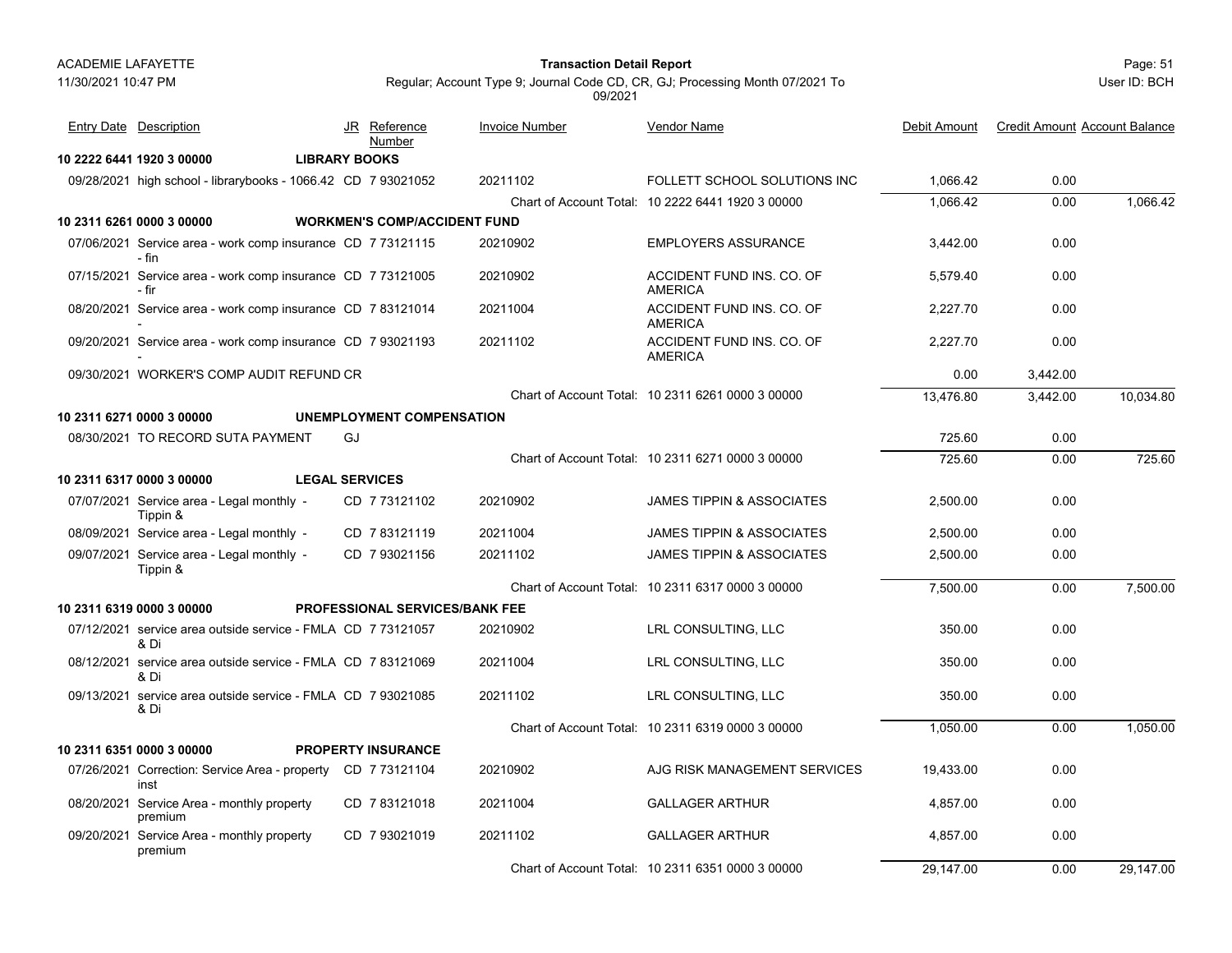11/30/2021 10:47 PM

# Page: 52 **Transaction Detail Report**

Regular; Account Type 9; Journal Code CD, CR, GJ; Processing Month 07/2021 To

09/2021

**10 2311 6352 0000 3 00000 LIAB INS/D&O/PHILA**07/26/2021 Correction: Service Area - liability ins CD 7 73121105 20210902-0001 AJG RISK MANAGEMENT SERVICES 104,231.27 0.00 07/29/2021 Correction: Service Area - security CD 7 73121106 20210902-0002 AJG RISK MANAGEMENT SERVICES 3,201.63 0.00 risk20210902-0002 AJG RISK MANAGEMENT SERVICES 08/03/2021 Service Area - Cyber security 1 Service Area - Cyber security CD 7 83121120 20211004 AJG RISK MANAGEMENT SERVICES 13,062.00 0.00 insuranceCD 20211004 7 83121120Chart of Account Total: 10 2311 6352 0000 3 00000 120,494.90 0.00 120,494.90 **10 2311 6371 0000 3 00000 DUES AND MEMBERSHIPS**08/27/2021 Service area - 2021/2022 1 Service area - 2021/2022 CD 7 83121079 20211004 ASSOCIATION OF MISSOURI 12,000.00 0.00 membership rene CD 7 83121079 20211004 CHARTER SCHOOLSChart of Account Total: 10 2311 6371 0000 3 00000 12,000.00 0.00 12,000.00 **10 2311 6371 1910 3 00000 DUES AND MEMBERSHIPS**07/07/2021 service area - MYP annual fee service area - MYP annual fee - CD 20210902 INTERNATIONAL BACCALAUREATE 10,050.00 0.00 ORG.CD 7 73121048 Chart of Account Total: 10 2311 6371 1910 3 00000 10,050.00 0.00 10,050.00 **10 2311 6391 0000 3 00000 OTHER PURCHASED SERVICES/BANK FEES**07/30/2021 TO RECORD UMB ENDOWMENT 519.84 0.00 GJACTIVITY08/30/2021 TO RECORD UMB ENDOWMENT 655.35 0.00 GJACTIVITY09/30/2021 TO RECORD UMB ENDOWMENT 468.58 0.00 GJACTIVITYChart of Account Total: 10 2311 6391 0000 3 00000 1,643.77 0.00 1,643.77 **10 2321 6221 0000 1 00187 NONTEACHER RETIREMENT**07/31/2021 REV - TO ADJ RETIRE EXP TO 491.61 0.00 **ACTUAL** GJChart of Account Total: 10 2321 6221 0000 1 00187 491.61 0.00 491.61 **10 2321 6221 0000 3 00000 ADMIN NON CERT RETIREMENT**07/31/2021 REV - TO ADJ RETIRE EXP TO 4,880.81 0.00 ACTUALGJ Chart of Account Total: 10 2321 6221 0000 3 00000 4,880.81 0.00 4,880.81 **10 2321 6221 1910 1 00187 NONTEACHER RETIREMENT**07/31/2021 REV - TO ADJ RETIRE EXP TO 310.00 0.00 ACTUALGJ Chart of Account Total: 10 2321 6221 1910 1 00187 310.00 0.00 310.00 **10 2321 6241 0000 3 00000 ADMIN H/L INSURANCE**07/30/2021 REV - TO REMOVE ER GAP 0.00 1,206.66 EXPENSE NOT PAIDGJChart of Account Total: 10 2321 6241 0000 3 00000 0.00 1,206.66 (1,206.66) **10 2321 6316 0000 3 00000 DATA PROCESSING SERVICES**JR Reference Invoice Number Vendor NameDebit Amount Credit Amount Account Balance NumberEntry Date Description JR Reference <u>Invoice Number</u> <u>Vendor Name</u> Debit Amount Credit Amount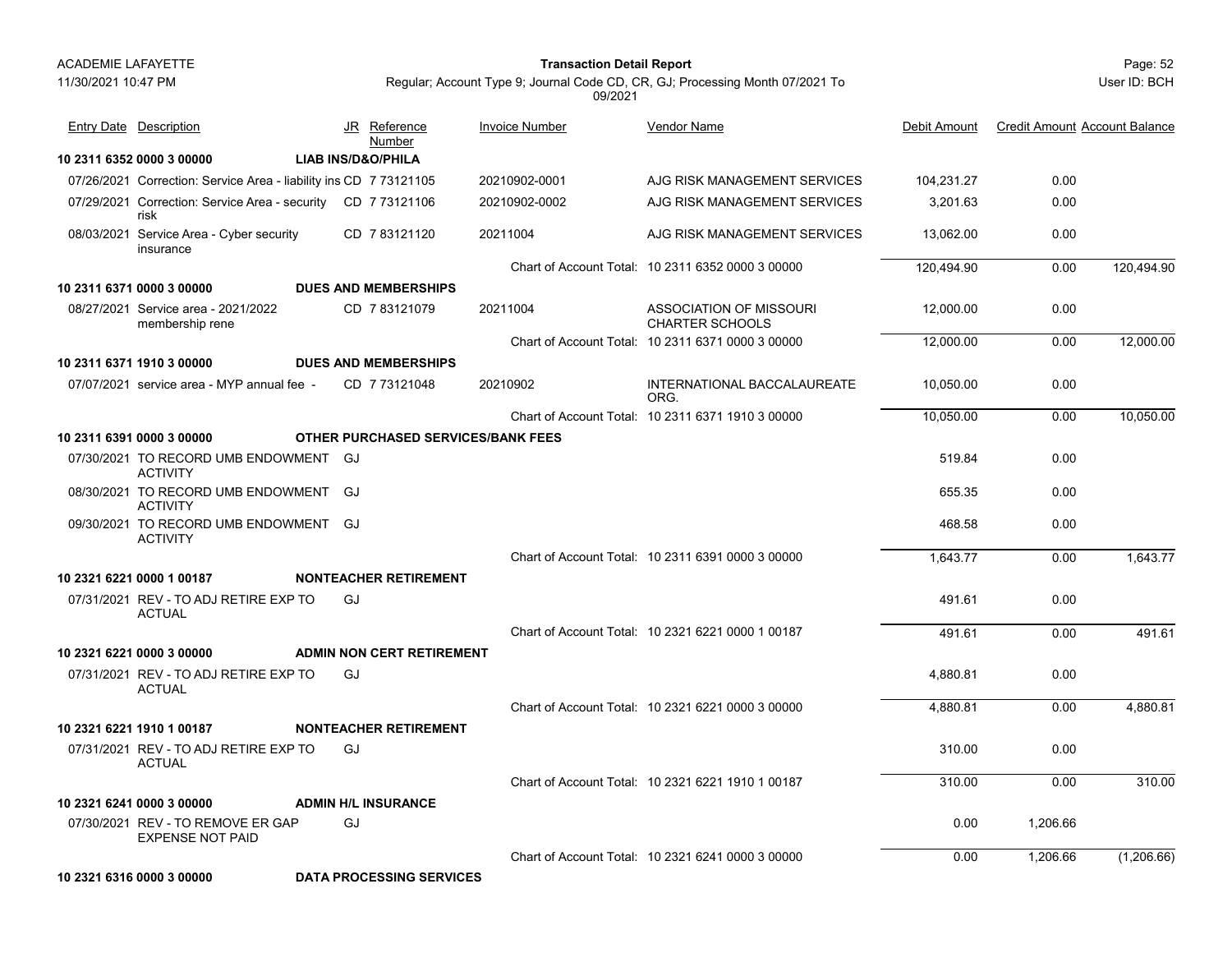Page: 53 **Transaction Detail Report**

User ID: BCH

| Entry Date Description                                 |                      | JR Reference<br>Number             | <b>Invoice Number</b> | Vendor Name                                       | Debit Amount | <b>Credit Amount Account Balance</b> |             |
|--------------------------------------------------------|----------------------|------------------------------------|-----------------------|---------------------------------------------------|--------------|--------------------------------------|-------------|
| 10 2321 6316 0000 3 00000                              |                      | <b>DATA PROCESSING SERVICES</b>    |                       |                                                   |              |                                      |             |
| 08/30/2021 UCM REIMB INFORMED<br><b>IMPROVEMENT</b>    | <b>CR</b>            |                                    |                       |                                                   | 0.00         | 46,022.19                            |             |
|                                                        |                      |                                    |                       | Chart of Account Total: 10 2321 6316 0000 3 00000 | 0.00         | 46.022.19                            | (46,022.19) |
| 10 2321 6319 1910 3 00000                              |                      | <b>OTHER PROFESSIONAL SERVICES</b> |                       |                                                   |              |                                      |             |
| 08/30/2021 OFFICE OF THE<br>SUPERINTENDENT - TRAINING  |                      | CD 7 83121148                      | 20211004              | CC NATL ALLIANCE PUBLIC                           | 199.00       | 0.00                                 |             |
| 08/30/2021 OFFICE OF THE<br>SUPERINTENDENT - TRAINING  |                      | CD 7 83121148                      | 20211004              | CC NATL ALLIANCE PUBLIC                           | 0.00         | 199.00                               |             |
|                                                        |                      |                                    |                       | Chart of Account Total: 10 2321 6319 1910 3 00000 | 199.00       | 199.00                               | 0.00        |
| 10 2321 6319 6940 3 00000                              |                      | OTHER PROFESSIONAL SERVICES        |                       |                                                   |              |                                      |             |
| 08/30/2021 OFFICE OF THE<br>SUPERINTENDENT - TRAINING  |                      | CD 7831211481                      | 20211005              | <b>CC NATL ALLIANCE PUBLIC</b>                    | 199.00       | 0.00                                 |             |
|                                                        |                      |                                    |                       | Chart of Account Total: 10 2321 6319 6940 3 00000 | 199.00       | 0.00                                 | 199.00      |
| 10 2321 6361 0000 3 00000                              | <b>POSTAGE</b>       |                                    |                       |                                                   |              |                                      |             |
| 07/15/2021 Office of the Superintendent -<br>courier s |                      | CD 7 73121025                      | 20210902              | <b>CLASSIC COURIER</b>                            | 23.20        | 0.00                                 |             |
| 08/27/2021 office of the superintendent -<br>postage - |                      | CD 7 83121047                      | 20211004              | FED EX                                            | 125.59       | 0.00                                 |             |
| 09/16/2021 Office of the Superintendent -<br>courier s |                      | CD 7 93021037                      | 20211102              | CLASSIC COURIER                                   | 21.07        | 0.00                                 |             |
|                                                        |                      |                                    |                       | Chart of Account Total: 10 2321 6361 0000 3 00000 | 169.86       | 0.00                                 | 169.86      |
| 10 2321 6361 1910 3 00000                              | <b>COMMUNICATION</b> |                                    |                       |                                                   |              |                                      |             |
| 07/26/2021 postage - computer return -                 |                      | CD 7 2071                          | 20210830              | <b>ADDOH EDEM</b>                                 | 12.80        | 0.00                                 |             |
| 09/28/2021 office of the principal - postage<br>machin |                      | CD 7 93021054                      | 20211102-0001         | Francotyp-Postalia, Inc.                          | 150.00       | 0.00                                 |             |
|                                                        |                      |                                    |                       | Chart of Account Total: 10 2321 6361 1910 3 00000 | 162.80       | 0.00                                 | 162.80      |
| 10 2321 6361 6940 3 00000                              | <b>COMMUNICATION</b> |                                    |                       |                                                   |              |                                      |             |
| 08/31/2021 Office of the Superintendent -<br>postage m |                      | CD 7 83121050                      | 20211004              | Francotyp-Postalia, Inc.                          | 150.00       | 0.00                                 |             |
|                                                        |                      |                                    |                       | Chart of Account Total: 10 2321 6361 6940 3 00000 | 150.00       | 0.00                                 | 150.00      |
| 10 2321 6361 6941 3 00000                              |                      | <b>POSTAGE (CHERRY)</b>            |                       |                                                   |              |                                      |             |
| 09/07/2021 office of the principal - postage<br>machin |                      | CD 793021053                       | 20211102              | Francotyp-Postalia, Inc.                          | 111.00       | 0.00                                 |             |
|                                                        |                      |                                    |                       | Chart of Account Total: 10 2321 6361 6941 3 00000 | 111.00       | 0.00                                 | 111.00      |
| 10 2321 6391 0000 3 00000                              |                      | <b>OTHER PURCHASED SERVICES</b>    |                       |                                                   |              |                                      |             |
| 07/08/2021 bank fees - ANALYSIS ACTIVITY               |                      | CD 7 73121098                      | 20210902-0002         | <b>COUNTRY CLUB BANK</b>                          | 232.65       | 0.00                                 |             |
| 07/30/2021 bank fees - late charge - June<br>invoice n |                      | CD 7 73121047                      | 20210902              | <b>HOME DEPOT</b>                                 | 107.43       | 0.00                                 |             |
| 08/10/2021 bank fees - ANALYSIS ACTIVITY               |                      | CD 7 83121106                      | 20211004-0002         | <b>COUNTRY CLUB BANK</b>                          | 222.54       | 0.00                                 |             |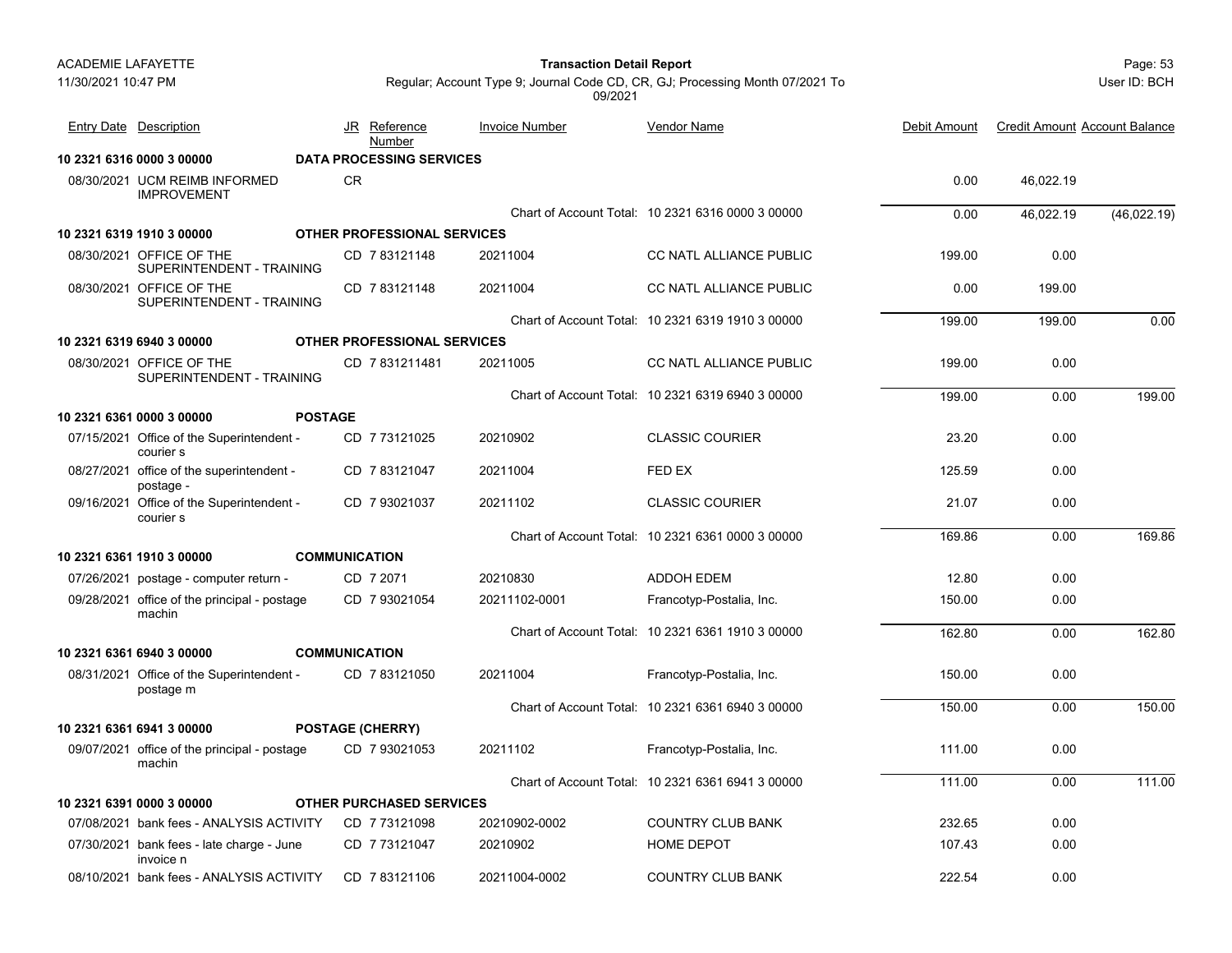11/30/2021 10:47 PM

# Page: 54 **Transaction Detail Report**

Regular; Account Type 9; Journal Code CD, CR, GJ; Processing Month 07/2021 To

Vendor Name

09/2021

Entry Date Description JR Reference <u>Invoice Number</u> <u>Vendor Name</u> Debit Amount Credit Amount

JR Reference Invoice Number

**10 2321 6391 0000 3 00000 OTHER PURCHASED SERVICES**08/27/2021 bank fees - finance charge - CD\_7 83121061 20211004 HOME DEPOT 0.00 08/30/2021 unauthorized charge unauthorized charge - 413.96 0.00 CD 20211004 CC - BANK CARD SERVICES 7 83121148 Removed/credited t 08/30/2021 unauthorized charge unauthorized charge - 70.89 0.00 CD 20211004-0001 CC - BANK CARD SERVICES 7 83121148 Removed/credited t08/30/2021 unauthorized charge -1 unauthorized charge - CD\_7 83121148 20211004-0002 CC - BANK CARD SERVICES 12.00 0.00 Removed/credited t08/30/2021 unauthorized charge unauthorized charge - 449.13 0.00 CD 20211004-0002 CC - BANK CARD SERVICES 7 83121148 Removed/credited t08/30/2021 unauthorized charge -1 unauthorized charge - CD 7 83121148 20211004-0003 CC - BANK CARD SERVICES 12.00 0.00 Removed/credited t08/30/2021 unauthorized charge -1 unauthorized charge - CD 7 83121148 20211004-0004 CC - BANK CARD SERVICES 1,058.62 0.00 Removed/credited t08/30/2021 unauthorized charge -1 unauthorized charge - CD 7 83121148 20211004-0004 CC - BANK CARD SERVICES 531.14 0.00 Removed/credited t08/30/2021 unauthorized charge -1 unauthorized charge - CD 7 83121148 20211004-0005 CC - BANK CARD SERVICES 53.96 0.00 Removed/credited t08/30/2021 unauthorized charge unauthorized charge - 413.96 0.00 CD 20211005 CC - BANK CARD SERVICES 7 831211481 Removed/credited t08/30/2021 unauthorized charge -1 unauthorized charge - CD\_7 831211481 20211005-0001 CC - BANK CARD SERVICES 70.89 0.00 Removed/credited t08/30/2021 unauthorized charge -1 unauthorized charge - CD\_7 831211481 20211005-0002 CC - BANK CARD SERVICES 12.00 0.00 Removed/credited t08/30/2021 unauthorized charge -1 unauthorized charge - CD 7 831211481 20211005-0002 CC - BANK CARD SERVICES 449.13 0.00 Removed/credited t08/30/2021 unauthorized charge -1 unauthorized charge - CD 7 831211481 20211005-0003 CC - BANK CARD SERVICES 12.00 0.00 Removed/credited t08/30/2021 unauthorized charge -1 unauthorized charge - CD 7 831211481 20211005-0004 CC - BANK CARD SERVICES 1,058.62 0.00 Removed/credited t08/30/2021 unauthorized charge -1 unauthorized charge - CD 7 831211481 20211005-0004 CC - BANK CARD SERVICES 531.14 0.00 Removed/credited t08/30/2021 unauthorized charge -1 unauthorized charge - CD 7 831211481 20211005-0005 CC - BANK CARD SERVICES 53.96 0.00 Removed/credited t08/30/2021 unauthorized charge -1 unauthorized charge - CD 7 83121148 20211004 CC - BANK CARD SERVICES 0.00 413.96 Removed/credited t08/30/2021 unauthorized charge -1 unauthorized charge - CD 7 83121148 20211004-0001 CC - BANK CARD SERVICES 70.89 Removed/credited t08/30/2021 unauthorized charge -1 unauthorized charge - CD 7 83121148 20211004-0002 CC - BANK CARD SERVICES 0.00 12.00 Removed/credited t08/30/2021 unauthorized charge -1 unauthorized charge - CD 7 83121148 20211004-0002 CC - BANK CARD SERVICES 0.00 449.13 Removed/credited t08/30/2021 unauthorized charge -1 unauthorized charge - CD 7 83121148 20211004-0003 CC - BANK CARD SERVICES 0.00 12.00 Removed/credited tNumber

Debit Amount Credit Amount Account Balance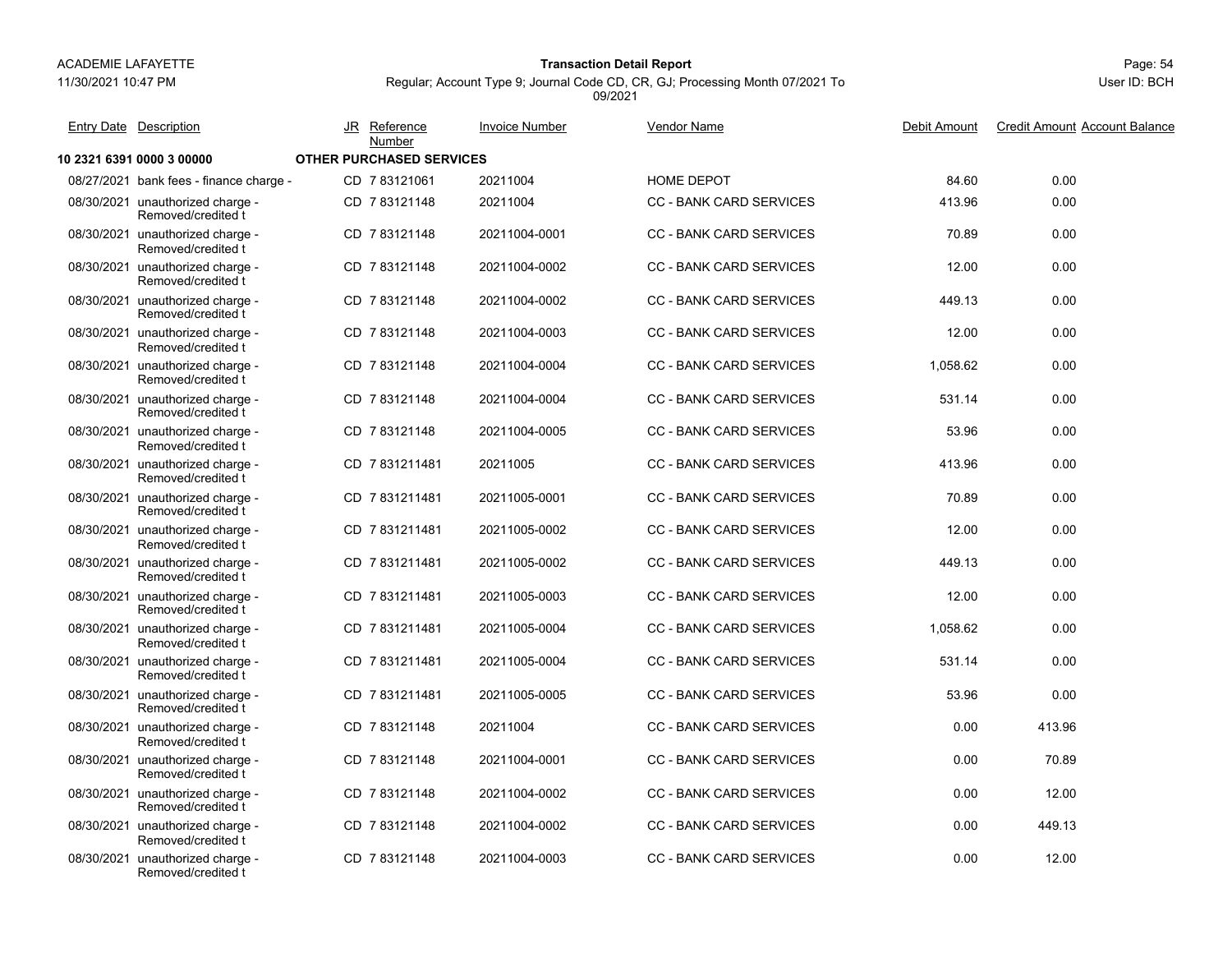11/30/2021 10:47 PM

#### Page: 55 **Transaction Detail Report**

User ID: BCH

| <b>Entry Date Description</b>                            | JR Reference<br>Number          | <b>Invoice Number</b> | <b>Vendor Name</b>                                | Debit Amount | <b>Credit Amount Account Balance</b> |          |
|----------------------------------------------------------|---------------------------------|-----------------------|---------------------------------------------------|--------------|--------------------------------------|----------|
| 10 2321 6391 0000 3 00000                                | <b>OTHER PURCHASED SERVICES</b> |                       |                                                   |              |                                      |          |
| 08/30/2021 unauthorized charge -<br>Removed/credited t   | CD 7 83121148                   | 20211004-0004         | <b>CC - BANK CARD SERVICES</b>                    | 0.00         | 1,058.62                             |          |
| 08/30/2021 unauthorized charge -<br>Removed/credited t   | CD 783121148                    | 20211004-0004         | <b>CC - BANK CARD SERVICES</b>                    | 0.00         | 531.14                               |          |
| 08/30/2021 unauthorized charge -<br>Removed/credited t   | CD 783121148                    | 20211004-0005         | <b>CC - BANK CARD SERVICES</b>                    | 0.00         | 53.96                                |          |
| 09/08/2021 bank fees - ANALYSIS ACTIVITY - CD 7 93021151 |                                 | 20211102-0002         | <b>COUNTRY CLUB BANK</b>                          | 274.77       | 0.00                                 |          |
|                                                          |                                 |                       | Chart of Account Total: 10 2321 6391 0000 3 00000 | 6,125.39     | 2,601.70                             | 3,523.69 |
| 10 2321 6391 1910 3 00000                                | <b>OTHER PURCHASED SERVICES</b> |                       |                                                   |              |                                      |          |
| 08/13/2021 Office of superintendent - paper<br>shreddi   | CD 7 83121085                   | 20211004              | REDISHRED KANSAS, INC.                            | 36.05        | 0.00                                 |          |
| 09/17/2021 Office of superintendent - paper<br>shreddi   | CD 7 93021105                   | 20211102              | REDISHRED KANSAS, INC.                            | 36.05        | 0.00                                 |          |
|                                                          |                                 |                       | Chart of Account Total: 10 2321 6391 1910 3 00000 | 72.10        | 0.00                                 | 72.10    |
| 10 2321 6391 6940 3 00000                                | <b>OTHER PURCHASED SERVICES</b> |                       |                                                   |              |                                      |          |
| 09/28/2021 Office of superintendent - paper<br>shreedi   | CD 7 93021106                   | 20211102-0001         | REDISHRED KANSAS, INC.                            | 36.05        | 0.00                                 |          |
|                                                          |                                 |                       | Chart of Account Total: 10 2321 6391 6940 3 00000 | 36.05        | 0.00                                 | 36.05    |
| 10 2321 6391 6941 3 00000                                | <b>OTHER PURCHASED SERVICES</b> |                       |                                                   |              |                                      |          |
| 08/13/2021 Office of superintendent - paper<br>shreddi   | CD 783121085                    | 20211004              | REDISHRED KANSAS, INC.                            | 36.05        | 0.00                                 |          |
| 09/17/2021 Office of superintendent - paper<br>shreddi   | CD 7 93021105                   | 20211102              | REDISHRED KANSAS, INC.                            | 36.05        | 0.00                                 |          |
|                                                          |                                 |                       | Chart of Account Total: 10 2321 6391 6941 3 00000 | 72.10        | 0.00                                 | 72.10    |
| 10 2321 6411 0000 3 00000                                | <b>ADMIN GENERAL SUPPLIES</b>   |                       |                                                   |              |                                      |          |
| 08/30/2021 Central Office - admin retreat<br>meeting r   | CD 783121148                    | 20211004              | <b>BA KAUFFMAN</b>                                | 0.00         | 441.13                               |          |
| 08/30/2021 Central Office - admin retreat<br>meeting r   | CD 7831211481                   | 20211005              | <b>BA KAUFFMAN</b>                                | 441.13       | 0.00                                 |          |
| 08/30/2021 Central Office - admin retreat<br>meeting r   | CD 783121148                    | 20211004              | <b>BA KAUFFMAN</b>                                | 441.13       | 0.00                                 |          |
|                                                          |                                 |                       | Chart of Account Total: 10 2321 6411 0000 3 00000 | 882.26       | 441.13                               | 441.13   |
| 10 2321 6411 1910 3 00000                                | <b>GENERAL SUPPLIES</b>         |                       |                                                   |              |                                      |          |
| 07/30/2021 office of the superintendent -<br>supplies    | CD 7731211341                   | 20210921-0003         | <b>CC AMAZON MKTPLACE PMTS</b>                    | 11.99        | 0.00                                 |          |
| 07/30/2021 office of the superintendent -<br>supplies    | CD 7 73121134                   | 20210902-0003         | CC AMAZON MKTPLACE PMTS                           | 11.99        | 0.00                                 |          |
| 07/30/2021 office of the superintendent -<br>supplies    | CD 7 73121134                   | 20210902-0003         | CC AMAZON MKTPLACE PMTS                           | 0.00         | 11.99                                |          |
| 08/30/2021 office of the superintendent -<br>supplies    | CD 783121148                    | 20211004-0014         | CC AMAZON MKTPLACE PMTS                           | 13.12        | 0.00                                 |          |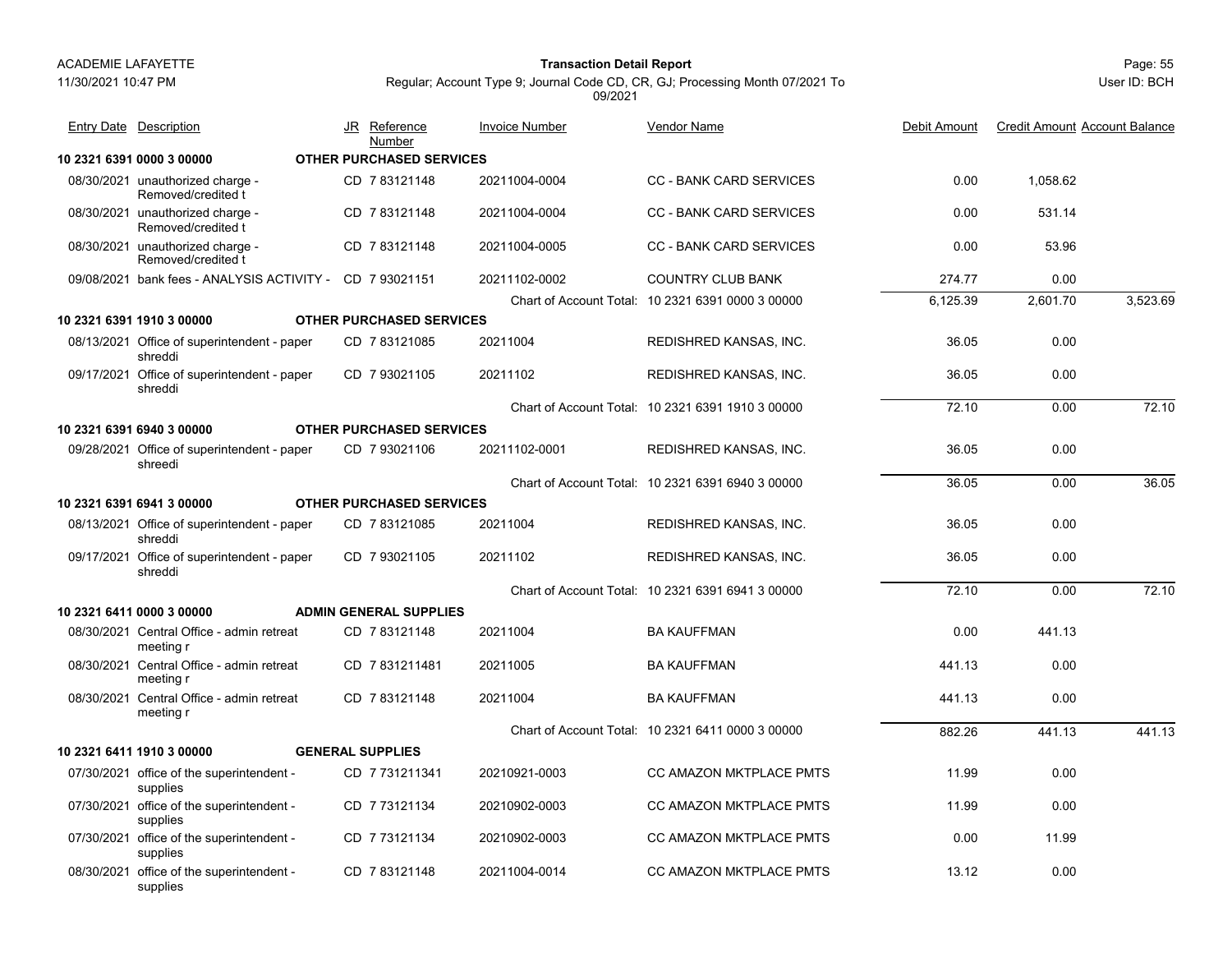11/30/2021 10:47 PM

#### Page: 56 **Transaction Detail Report**

Regular; Account Type 9; Journal Code CD, CR, GJ; Processing Month 07/2021 To 09/2021

| <b>Entry Date Description</b>                          |    | JR Reference<br>Number               | <b>Invoice Number</b> | <b>Vendor Name</b>                                | Debit Amount | <b>Credit Amount Account Balance</b> |        |
|--------------------------------------------------------|----|--------------------------------------|-----------------------|---------------------------------------------------|--------------|--------------------------------------|--------|
| 10 2321 6411 1910 3 00000                              |    | <b>GENERAL SUPPLIES</b>              |                       |                                                   |              |                                      |        |
| 08/30/2021 office of the superintendent -<br>supplies  |    | CD 7831211481                        | 20211005-0014         | <b>CC AMAZON MKTPLACE PMTS</b>                    | 13.12        | 0.00                                 |        |
| 08/30/2021 office of the superintendent -<br>supplies  |    | CD 7 83121148                        | 20211004-0014         | CC AMAZON MKTPLACE PMTS                           | 0.00         | 13.12                                |        |
|                                                        |    |                                      |                       | Chart of Account Total: 10 2321 6411 1910 3 00000 | 50.22        | 25.11                                | 25.11  |
| 10 2321 6412 0000 3 00000                              |    | <b>SUPPLIES - TECHNOLOGY RELATED</b> |                       |                                                   |              |                                      |        |
| 08/30/2021 office of the superintendent -<br>subscript |    | CD 7 83121148                        | 20211004              | CC THE KANSAS CITY STAR                           | 0.00         | 0.99                                 |        |
| 08/30/2021 office of the superintendent -<br>subscript |    | CD 7831211481                        | 20211005              | CC THE KANSAS CITY STAR                           | 0.99         | 0.00                                 |        |
| 08/30/2021 office of the superintendent -<br>subscript |    | CD 7 83121148                        | 20211004              | CC THE KANSAS CITY STAR                           | 0.99         | 0.00                                 |        |
| 09/03/2021 office of the superintendent -<br>subscript |    | CD 7 93021192                        | 20211102              | <b>CC THE KC STAR</b>                             | 0.98         | 0.00                                 |        |
| 09/03/2021 office of the superintendent -<br>subscript |    | CD 7 93021192                        | 20211102              | CC EDWEEK DIGITAL OPED                            | 79.00        | 0.00                                 |        |
|                                                        |    |                                      |                       | Chart of Account Total: 10 2321 6412 0000 3 00000 | 81.96        | 0.99                                 | 80.97  |
| 10 2322 6221 0000 3 00000                              |    | <b>NONTEACHER RETIREMENT</b>         |                       |                                                   |              |                                      |        |
| 07/31/2021 REV - TO ADJ RETIRE EXP TO<br><b>ACTUAL</b> | GJ |                                      |                       |                                                   | 730.00       | 0.00                                 |        |
|                                                        |    |                                      |                       | Chart of Account Total: 10 2322 6221 0000 3 00000 | 730.00       | 0.00                                 | 730.00 |
| 10 2322 6221 6940 1 00124                              |    | <b>NONTEACHER RETIREMENT</b>         |                       |                                                   |              |                                      |        |
| 07/31/2021 REV - TO ADJ RETIRE EXP TO<br><b>ACTUAL</b> | GJ |                                      |                       |                                                   | 325.00       | 0.00                                 |        |
|                                                        |    |                                      |                       | Chart of Account Total: 10 2322 6221 6940 1 00124 | 325.00       | 0.00                                 | 325.00 |
| 10 2322 6221 6940 1 00187                              |    | <b>NONTEACHER RETIREMENT</b>         |                       |                                                   |              |                                      |        |
| 07/31/2021 REV - TO ADJ RETIRE EXP TO<br><b>ACTUAL</b> | GJ |                                      |                       |                                                   | 325.00       | 0.00                                 |        |
|                                                        |    |                                      |                       | Chart of Account Total: 10 2322 6221 6940 1 00187 | 325.00       | 0.00                                 | 325.00 |
| 10 2322 6316 0000 1 00101                              |    | <b>DATA PROCESSING SERVICES</b>      |                       |                                                   |              |                                      |        |
| 07/30/2021 community relations - website -             |    | CD 10 73121135                       | 20210830              | <b>CC DREAMHOST</b>                               | 19.95        | 0.00                                 |        |
| 07/30/2021 community relations - website -             |    | CD 10 73121135                       | 20210830              | CC - WIX.COM                                      | 49.00        | 0.00                                 |        |
| 07/30/2021 community relations -<br>communication -    |    | CD 10 73121135                       | 20210830              | CC ZOOM                                           | 14.99        | 0.00                                 |        |
| 07/30/2021 community relations - field day -           |    | CD 10 73121135                       | 20210830              | CC CONSTANT CONTACT.COM                           | 45.00        | 0.00                                 |        |
| 08/30/2021 community relations -<br>communication -    |    | CD 783121148                         | 20211004              | CC ZOOM                                           | 14.99        | 0.00                                 |        |
| 08/30/2021 community relations - website -             |    | CD 1083121149                        | 20211004-0001         | <b>CC DREAMHOST</b>                               | 19.95        | 0.00                                 |        |
| 08/30/2021 community relations - website -             |    | CD 1083121149                        | 20211004-0002         | <b>CC DREAMHOST</b>                               | 19.95        | 0.00                                 |        |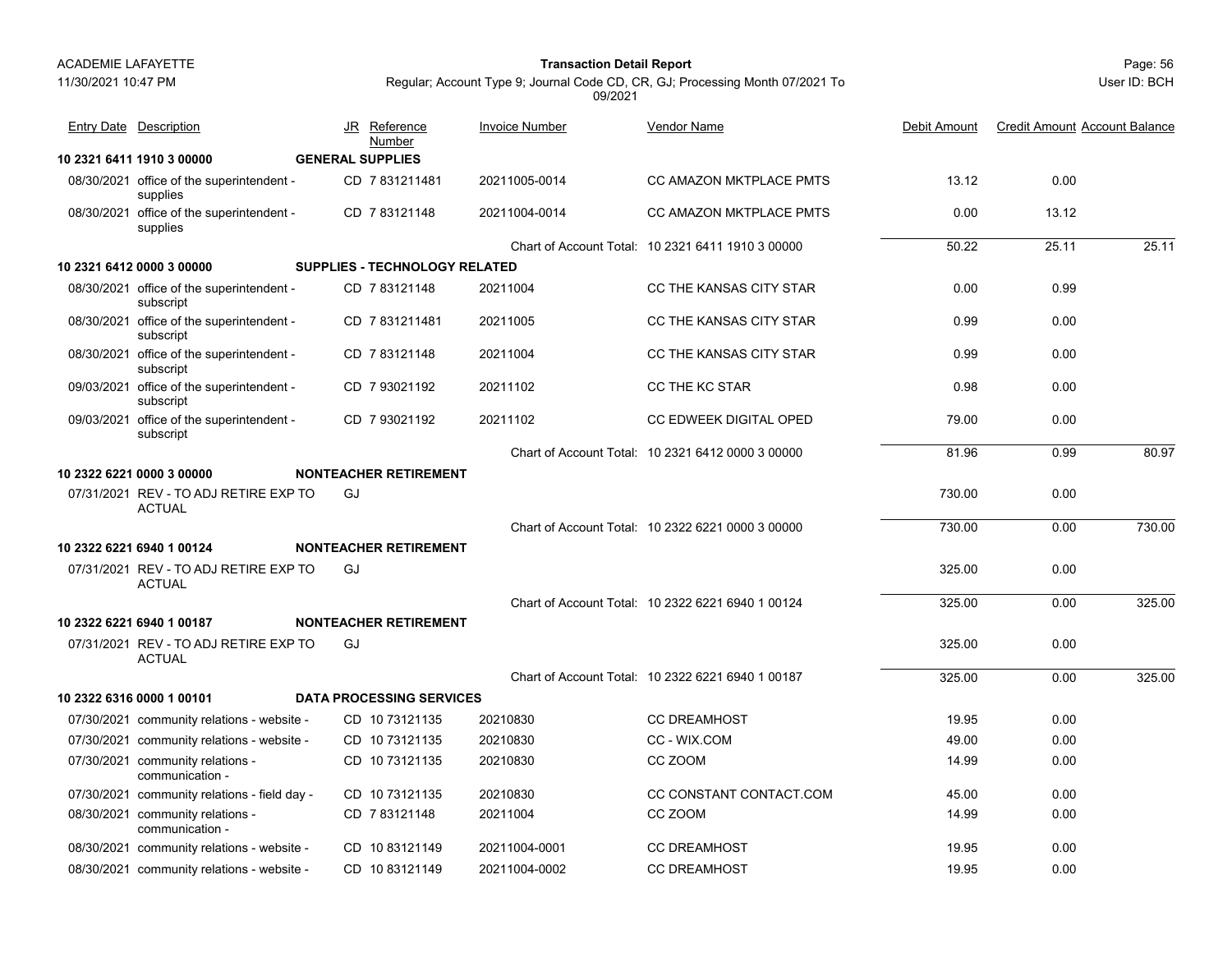11/30/2021 10:47 PM

## Page: 57 **Transaction Detail Report**

Regular; Account Type 9; Journal Code CD, CR, GJ; Processing Month 07/2021 To 09/2021

| Entry Date Description                                 |           | JR Reference                              | <b>Invoice Number</b> | Vendor Name                                       | Debit Amount | <b>Credit Amount Account Balance</b> |          |
|--------------------------------------------------------|-----------|-------------------------------------------|-----------------------|---------------------------------------------------|--------------|--------------------------------------|----------|
| 10 2322 6316 0000 1 00101                              |           | Number<br><b>DATA PROCESSING SERVICES</b> |                       |                                                   |              |                                      |          |
| 08/30/2021 community relations -<br>communication -    |           | CD 1083121149                             | 20211004-0001         | CC ZOOM                                           | 14.99        | 0.00                                 |          |
| 08/30/2021 community relations -<br>communication -    |           | CD 1083121149                             | 20211004-0002         | CC ZOOM                                           | 14.99        | 0.00                                 |          |
| 08/30/2021 community relations -<br>communication -    |           | CD 10 83121149                            | 20211004              | CC CONSTANT CONTACT.COM                           | 45.00        | 0.00                                 |          |
| 08/30/2021 community relations - website -             |           | CD 7 83121148                             | 20211004              | <b>CC DREAMHOST</b>                               | 19.95        | 0.00                                 |          |
| 08/30/2021 community relations -<br>communication -    |           | CD 10831211491                            | 20211005              | CC CONSTANT CONTACT COM                           | 45.00        | 0.00                                 |          |
| 08/30/2021 community relations - website -             |           | CD 10 831211491                           | 20211005              | <b>CC DREAMHOST</b>                               | 19.95        | 0.00                                 |          |
| 08/30/2021 community relations - website -             |           | CD 10831211491                            | 20211005-0001         | <b>CC DREAMHOST</b>                               | 19.95        | 0.00                                 |          |
| 08/30/2021 community relations -<br>communication -    |           | CD 10831211491                            | 20211005              | CC ZOOM                                           | 14.99        | 0.00                                 |          |
| 08/30/2021 community relations -<br>communication -    |           | CD 10831211491                            | 20211005-0001         | CC ZOOM                                           | 14.99        | 0.00                                 |          |
| 08/30/2021 community relations -<br>communication -    |           | CD 783121148                              | 20211004              | CC ZOOM                                           | 0.00         | 14.99                                |          |
| 08/30/2021 community relations -<br>communication -    |           | CD 10 83121149                            | 20211004              | CC CONSTANT CONTACT.COM                           | 0.00         | 45.00                                |          |
| 08/30/2021 community relations - website -             |           | CD 10 83121149                            | 20211004-0001         | <b>CC DREAMHOST</b>                               | 0.00         | 19.95                                |          |
| 08/30/2021 community relations - website -             |           | CD 10 83121149                            | 20211004-0002         | <b>CC DREAMHOST</b>                               | 0.00         | 19.95                                |          |
| 08/30/2021 community relations -<br>communication -    |           | CD 10 83121149                            | 20211004-0001         | CC ZOOM                                           | 0.00         | 14.99                                |          |
| 08/30/2021 community relations -<br>communication -    |           | CD 10 83121149                            | 20211004-0002         | CC ZOOM                                           | 0.00         | 14.99                                |          |
| 08/30/2021 community relations - website -             |           | CD 7 83121148                             | 20211004              | <b>CC DREAMHOST</b>                               | 0.00         | 19.95                                |          |
|                                                        |           |                                           |                       | Chart of Account Total: 10 2322 6316 0000 1 00101 | 393.64       | 149.82                               | 243.82   |
| <b>TRAVEL</b><br>10 2322 6343 0000 3 00000             |           |                                           |                       |                                                   |              |                                      |          |
| 07/08/2021 Reversal: community relations -<br>Outreach |           | CD 7 73121103                             | 20210902              | <b>COLEMAN CHANETTE</b>                           | 0.00         | 788.14                               |          |
| 07/08/2021 community relations - Outreach<br>mileage i |           | CD 7 73121103                             | 20210902              | <b>COLEMAN CHANETTE</b>                           | 788.14       | 0.00                                 |          |
| 07/30/2021 CHANETTE YOUNG RETURNED<br><b>CHECK</b>     | <b>CR</b> |                                           |                       |                                                   | 0.00         | 788.14                               |          |
|                                                        |           |                                           |                       | Chart of Account Total: 10 2322 6343 0000 3 00000 | 788.14       | 1,576.28                             | (788.14) |
| <b>TRAVEL</b><br>10 2322 6343 0000 3 00183             |           |                                           |                       |                                                   |              |                                      |          |
| 07/08/2021 Correction: community relations -<br>Outrea |           | CD 7 73121103                             | 20210902              | <b>COLEMAN CHANETTE</b>                           | 788.14       | 0.00                                 |          |
|                                                        |           |                                           |                       | Chart of Account Total: 10 2322 6343 0000 3 00183 | 788.14       | 0.00                                 | 788.14   |
| 10 2322 6361 0000 1 00101                              |           | <b>COMMUNICATION</b>                      |                       |                                                   |              |                                      |          |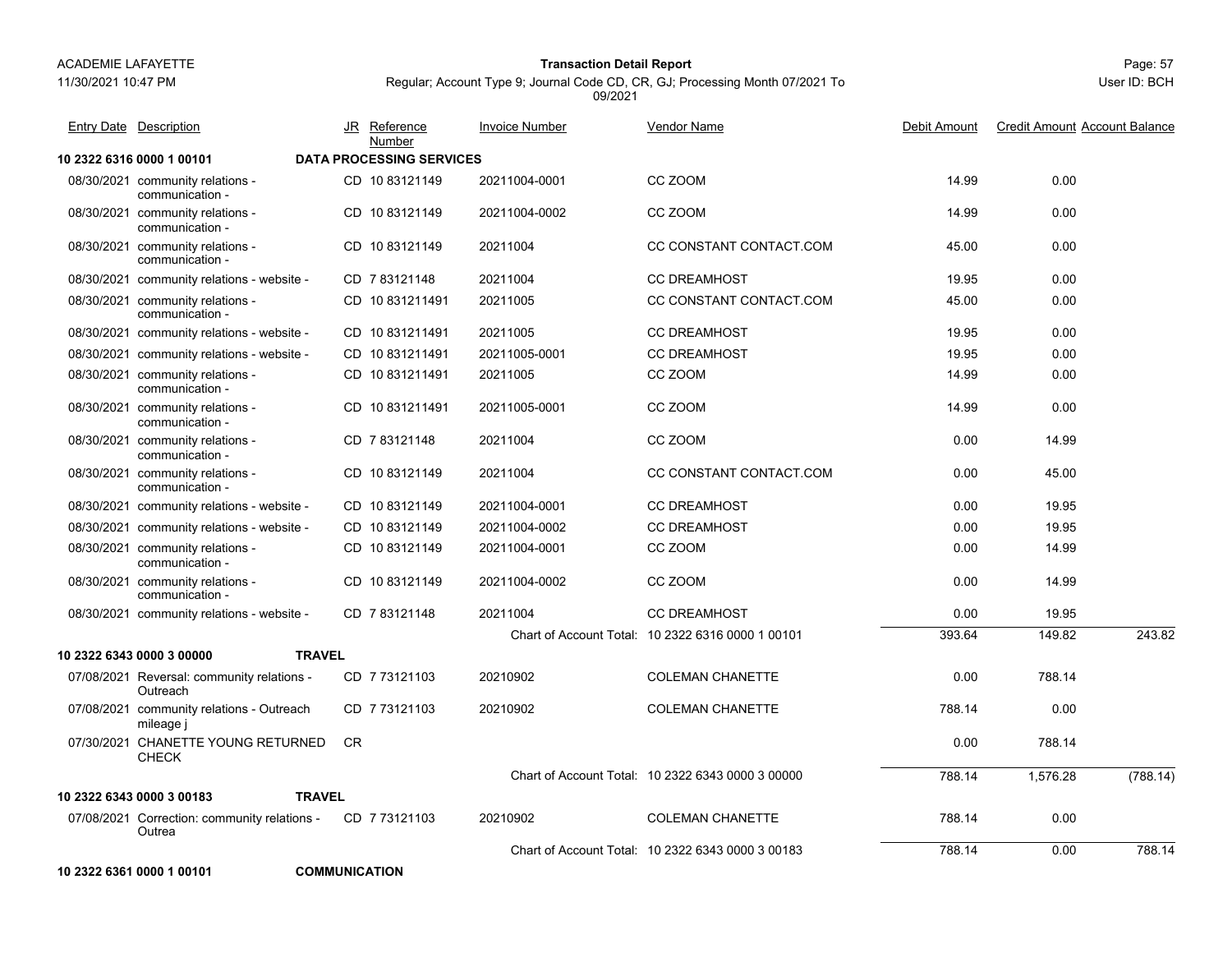11/30/2021 10:47 PM

## Page: 58 **Transaction Detail Report**

User ID: BCH

| <b>Entry Date</b> Description                                         |                    | JR Reference<br>Number          | <b>Invoice Number</b> | <b>Vendor Name</b>                                | <b>Debit Amount</b> | <b>Credit Amount Account Balance</b> |          |
|-----------------------------------------------------------------------|--------------------|---------------------------------|-----------------------|---------------------------------------------------|---------------------|--------------------------------------|----------|
| 10 2322 6361 0000 1 00101                                             |                    | <b>COMMUNICATION</b>            |                       |                                                   |                     |                                      |          |
| 08/31/2021 - annual online suite EiP -                                |                    | CD 10 83121147                  | 20211004              | <b>GREATER GIVING</b>                             | 1,295.00            | 0.00                                 |          |
|                                                                       |                    |                                 |                       | Chart of Account Total: 10 2322 6361 0000 1 00101 | 1,295.00            | 0.00                                 | 1,295.00 |
| 10 2322 6362 0000 1 00183                                             | <b>ADVERTISING</b> |                                 |                       |                                                   |                     |                                      |          |
| 07/15/2021 community relations - recruitment - CD 7 73121021<br>stude |                    |                                 | 20210902              | <b>CBS OUTDOOR</b>                                | 1,500.00            | 0.00                                 |          |
|                                                                       |                    |                                 |                       | Chart of Account Total: 10 2322 6362 0000 1 00183 | 1,500.00            | 0.00                                 | 1,500.00 |
| 10 2322 6362 0000 3 00000                                             | <b>ADVERTISING</b> |                                 |                       |                                                   |                     |                                      |          |
| 07/22/2021 community relations - recruitment - CD 7 73121054<br>stude |                    |                                 | 20210902              | KMJK-FM                                           | 500.00              | 0.00                                 |          |
| 08/13/2021 community relations - advertising - CD 7 83121083          |                    |                                 | 20211004              | NATIONAL CINEMEDIA                                | 666.69              | 0.00                                 |          |
|                                                                       |                    |                                 |                       | Chart of Account Total: 10 2322 6362 0000 3 00000 | 1,166.69            | 0.00                                 | 1,166.69 |
| 10 2322 6391 0000 3 00000                                             |                    | <b>OTHER PURCHASED SERVICES</b> |                       |                                                   |                     |                                      |          |
| 07/15/2021 Community relations - Development CD 7 73121130<br>servic  |                    |                                 | 20210902              | <b>VANCO</b>                                      | 131.46              | 0.00                                 |          |
| 08/16/2021 Community relations - Development CD 7 83121144<br>servic  |                    |                                 | 20211004              | <b>VANCO</b>                                      | 129.96              | 0.00                                 |          |
| 09/15/2021 Community relations - Development CD 7 93021188<br>servic  |                    |                                 | 20211102              | <b>VANCO</b>                                      | 126.90              | 0.00                                 |          |
| 09/22/2021 community relations - school fair<br>regist                |                    | CD 793021110                    | 20211102              | SHOW ME KC SCHOOLS                                | 125.00              | 0.00                                 |          |
|                                                                       |                    |                                 |                       | Chart of Account Total: 10 2322 6391 0000 3 00000 | 513.32              | 0.00                                 | 513.32   |
| 10 2322 6391 1910 3 00000                                             |                    | <b>OTHER PURCHASED SERVICES</b> |                       |                                                   |                     |                                      |          |
| 09/22/2021 community relations - rent for family CD 7 2088<br>in.     |                    |                                 | 20211102              | <b>CITADEL APARTMENTS</b>                         | 300.00              | 0.00                                 |          |
|                                                                       |                    |                                 |                       | Chart of Account Total: 10 2322 6391 1910 3 00000 | 300.00              | 0.00                                 | 300.00   |
| 10 2322 6391 6941 1 00125                                             |                    | <b>OTHER PURCHASED SERVICES</b> |                       |                                                   |                     |                                      |          |
| 07/30/2021 community relations - family in need CD 7 731211341        |                    |                                 | 20210921              | <b>CC KCMO WATER SERVICES</b>                     | 300.00              | 0.00                                 |          |
| 07/30/2021 community relations - family in need CD 7 73121134         |                    |                                 | 20210902              | <b>CC KCMO WATER SERVICES</b>                     | 300.00              | 0.00                                 |          |
| 07/30/2021 community relations - family in need CD 7 73121134         |                    |                                 | 20210902              | <b>CC KCMO WATER SERVICES</b>                     | 0.00                | 300.00                               |          |
|                                                                       |                    |                                 |                       | Chart of Account Total: 10 2322 6391 6941 1 00125 | 600.00              | 300.00                               | 300.00   |
| 10 2322 6391 6941 3 00000                                             |                    | <b>OTHER PURCHASED SERVICES</b> |                       |                                                   |                     |                                      |          |
| 08/30/2021 community relations - payment for CD 7 83121148<br>family  |                    |                                 | 20211004              | <b>CC KCMO WATER SERVICES</b>                     | 123.30              | 0.00                                 |          |
| 08/30/2021 community relations - payment for<br>family                |                    | CD 783121148                    | 20211004              | <b>CC SPIRE</b>                                   | 37.21               | 0.00                                 |          |
| 08/30/2021 community relations - payment for<br>family                |                    | CD 783121148                    | 20211004              | <b>CC KCMO WATER SERVICES</b>                     | 0.00                | 123.30                               |          |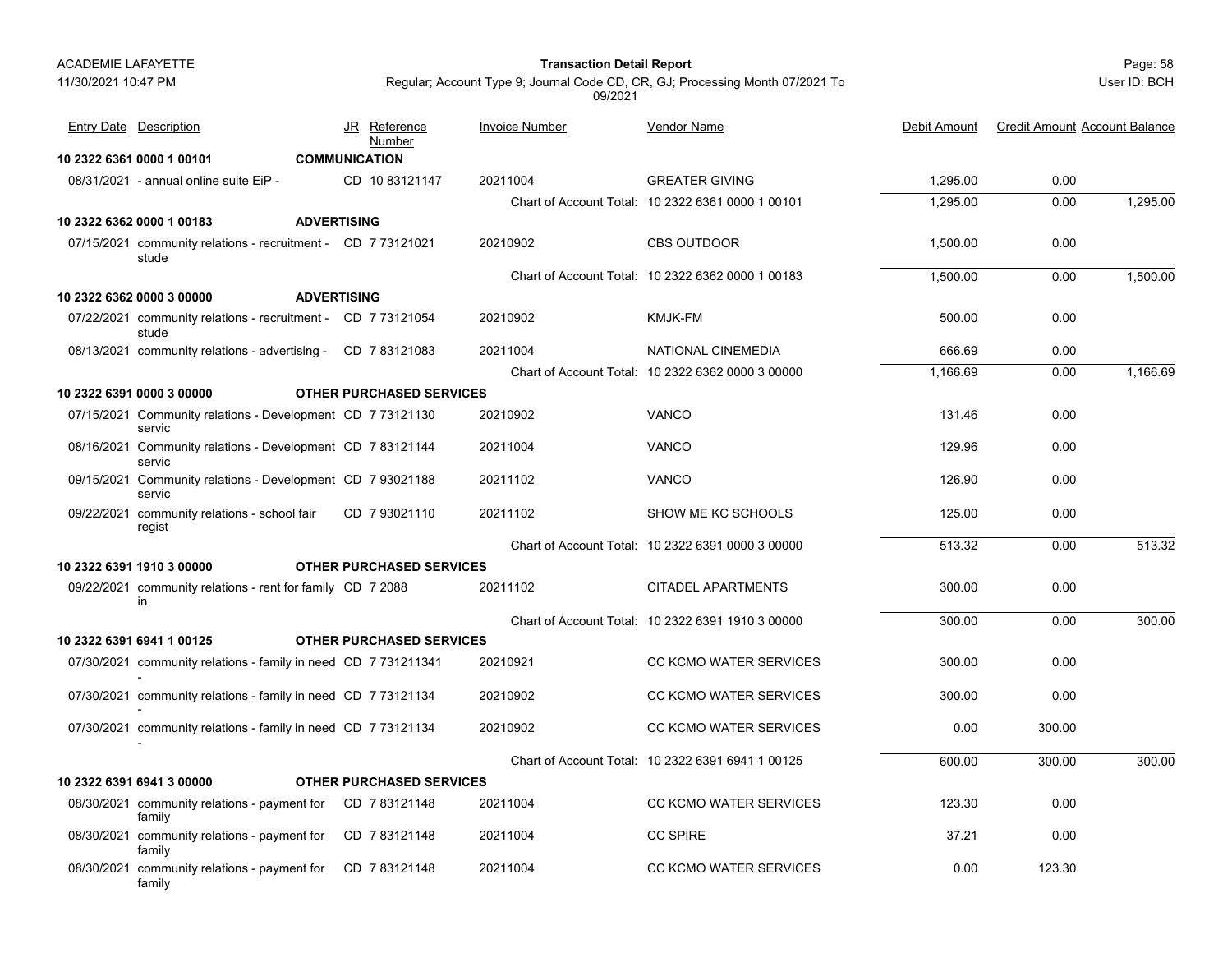11/30/2021 10:47 PM

## Page: 59 **Transaction Detail Report**

JR Reference Invoice Number

Entry Date Description **Entry Date Debit Amount** JR Reference Invoice Number Vendor Name

Regular; Account Type 9; Journal Code CD, CR, GJ; Processing Month 07/2021 To 09/2021

Vendor Name

|                                                                     | Number                          |          |                                                   |        |        |        |  |
|---------------------------------------------------------------------|---------------------------------|----------|---------------------------------------------------|--------|--------|--------|--|
| 2322 6391 6941 3 00000                                              | <b>OTHER PURCHASED SERVICES</b> |          |                                                   |        |        |        |  |
| 08/30/2021 community relations - payment for CD 783121148<br>family |                                 | 20211004 | <b>CC SPIRE</b>                                   | 0.00   | 37.21  |        |  |
| 08/30/2021 community relations - payment for<br>family              | CD 7831211481                   | 20211005 | <b>CC KCMO WATER SERVICES</b>                     | 123.30 | 0.00   |        |  |
| 08/30/2021 community relations - payment for<br>family              | CD 7831211481                   | 20211005 | <b>CC SPIRE</b>                                   | 37.21  | 0.00   |        |  |
|                                                                     |                                 |          | Chart of Account Total: 10 2322 6391 6941 3 00000 | 321.02 | 160.51 | 160.51 |  |

<u>e</u> Debit Amount Credit Amount Account Balance

|            | family                                                                |                                             |               |                                                   |          |        |          |
|------------|-----------------------------------------------------------------------|---------------------------------------------|---------------|---------------------------------------------------|----------|--------|----------|
|            |                                                                       |                                             |               | Chart of Account Total: 10 2322 6391 6941 3 00000 | 321.02   | 160.51 | 160.51   |
|            | 10 2322 6411 0000 1 00101                                             | <b>GENERAL SUPPLIES: PTSO EXPENSES</b>      |               |                                                   |          |        |          |
|            | 08/30/2021 community relations - family in crisis CD 10 83121149<br>s |                                             | 20211004      | <b>CC TRADER JOES</b>                             | 0.00     | 8.52   |          |
|            | 08/30/2021 community relations - family in crisis CD 10 83121149<br>s |                                             | 20211004-0051 | <b>CC AMAZON MKTPLACE PMTS</b>                    | 0.00     | 157.81 |          |
|            | 08/30/2021 community relations - family in crisis CD 10 83121149<br>s |                                             | 20211004      | <b>CC TRADER JOES</b>                             | 8.52     | 0.00   |          |
|            | 08/30/2021 community relations - family in crisis CD 10 83121149<br>s |                                             | 20211004-0051 | <b>CC AMAZON MKTPLACE PMTS</b>                    | 157.81   | 0.00   |          |
|            |                                                                       |                                             |               | Chart of Account Total: 10 2322 6411 0000 1 00101 | 166.33   | 166.33 | 0.00     |
|            | 10 2322 6411 0000 3 00000                                             | <b>GENERAL SUPPLIES: DEVELOPMENT OFFICE</b> |               |                                                   |          |        |          |
|            | 07/16/2021 Community relations - supplies -                           | CD 773121072                                | 20210902      | <b>KING ROBYN</b>                                 | 52.16    | 0.00   |          |
|            | 08/30/2021 community relations - family in crisis CD 7 831211481<br>s |                                             | 20211005-0021 | CC AMAZON MKTPLACE PMTS                           | 157.81   | 0.00   |          |
|            | 08/30/2021 community relations - family in crisis CD 7 831211481<br>s |                                             | 20211005      | <b>CC TRADER JOES</b>                             | 8.52     | 0.00   |          |
|            |                                                                       |                                             |               | Chart of Account Total: 10 2322 6411 0000 3 00000 | 218.49   | 0.00   | 218.49   |
|            | 10 2322 6411 0000 3 00009                                             | <b>GENERAL SUPPLIES</b>                     |               |                                                   |          |        |          |
|            | 09/03/2021 community relations - supplies -<br>raffle                 | CD 7 93021192                               | 20211102-0009 | CC AMAZON.COM                                     | 11.84    | 0.00   |          |
|            | 09/16/2021 community relations - raffle supplies CD 7 93021032        |                                             | 20211102      | <b>LIPTAK CELIA</b>                               | 1,476.23 | 0.00   |          |
|            | 09/28/2021 community relations - raffle supplies CD 7 93021199        |                                             | 20211103-0004 | AMAZON.COM                                        | 185.72   | 0.00   |          |
|            |                                                                       |                                             |               | Chart of Account Total: 10 2322 6411 0000 3 00009 | 1,673.79 | 0.00   | 1,673.79 |
|            | 10 2322 6411 1910 3 00000                                             | <b>GENERAL SUPPLIES</b>                     |               |                                                   |          |        |          |
|            | 07/30/2021 community relations - supplies -                           | CD 7 73121134                               | 20210902      | <b>SIGN GYPSIES</b>                               | 75.00    | 0.00   |          |
|            | 07/30/2021 community relations -<br>clothes/supplies n                | CD 7 73121134                               | 20210902-0001 | <b>CC TARGET</b>                                  | 80.42    | 0.00   |          |
|            | 07/30/2021 community relations -<br>clothes/supplies n                | CD 773121134                                | 20210902-0001 | <b>CC TARGET</b>                                  | 31.29    | 0.00   |          |
| 07/30/2021 | community relations -<br>clothes/supplies n                           | CD 7 73121134                               | 20210902-0001 | <b>CC TARGET</b>                                  | 0.16     | 0.00   |          |

07/30/2021 community relations - CD 7 73121134 20210902 CC WALMART 440.25 0.00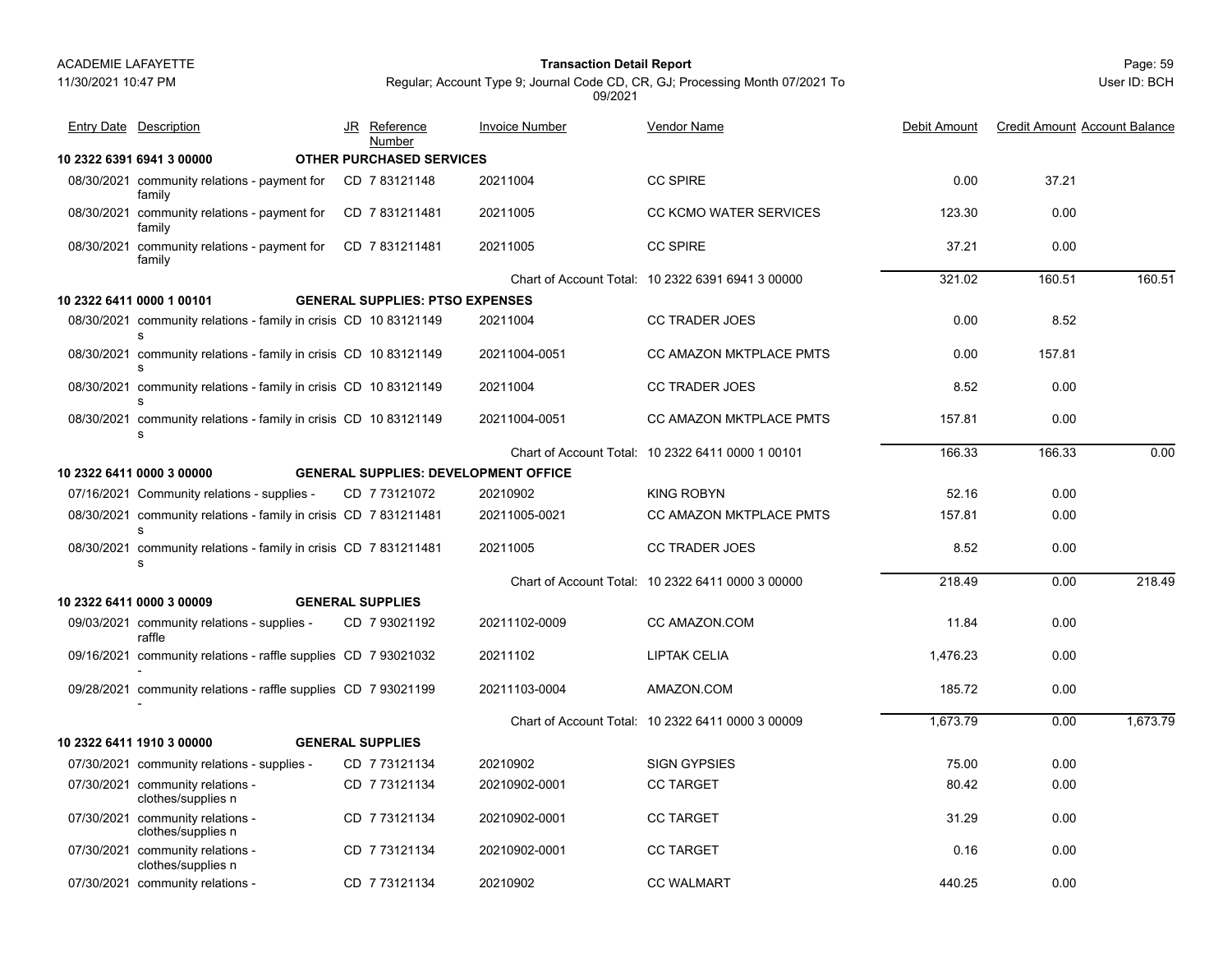11/30/2021 10:47 PM

## Page: 60 **Transaction Detail Report**

Regular; Account Type 9; Journal Code CD, CR, GJ; Processing Month 07/2021 To 09/2021

| <b>Entry Date Description</b>                                        | JR Reference<br>Number        | <b>Invoice Number</b> | Vendor Name                                       | Debit Amount | <b>Credit Amount Account Balance</b> |          |
|----------------------------------------------------------------------|-------------------------------|-----------------------|---------------------------------------------------|--------------|--------------------------------------|----------|
| 10 2322 6411 1910 3 00000                                            | <b>GENERAL SUPPLIES</b>       |                       |                                                   |              |                                      |          |
| clothes/supplies n                                                   |                               |                       |                                                   |              |                                      |          |
| 07/30/2021 community relations - supplies -                          | CD 7 73121134                 | 20210902              | <b>SIGN GYPSIES</b>                               | 0.00         | 75.00                                |          |
| 07/30/2021 community relations -<br>clothes/supplies n               | CD 7 731211341                | 20210921-0001         | <b>CC TARGET</b>                                  | 80.42        | 0.00                                 |          |
| 07/30/2021 community relations -<br>clothes/supplies n               | CD 7731211341                 | 20210921-0001         | <b>CC TARGET</b>                                  | 31.29        | 0.00                                 |          |
| 07/30/2021 community relations -<br>clothes/supplies n               | CD 7 731211341                | 20210921-0001         | <b>CC TARGET</b>                                  | 0.16         | 0.00                                 |          |
| 07/30/2021 community relations -<br>clothes/supplies n               | CD 7 731211341                | 20210921              | <b>CC WALMART</b>                                 | 440.25       | 0.00                                 |          |
| 07/30/2021 community relations -<br>clothes/supplies n               | CD 7 73121134                 | 20210902-0001         | <b>CC TARGET</b>                                  | 0.00         | 80.42                                |          |
| 07/30/2021 community relations -<br>clothes/supplies n               | CD 7 73121134                 | 20210902-0001         | <b>CC TARGET</b>                                  | 0.00         | 31.29                                |          |
| 07/30/2021 community relations -<br>clothes/supplies n               | CD 7 73121134                 | 20210902-0001         | <b>CC TARGET</b>                                  | 0.00         | 0.16                                 |          |
| 07/30/2021 community relations -<br>clothes/supplies n               | CD 7 73121134                 | 20210902              | <b>CC WALMART</b>                                 | 0.00         | 440.25                               |          |
| 07/30/2021 community relations - supplies -                          | CD 7731211341                 | 20210921              | <b>SIGN GYPSIES</b>                               | 75.00        | 0.00                                 |          |
| 08/30/2021 community relations - uniforms for<br>kids                | CD 7 83121148                 | 20211004              | FRENCHTOAST.COM                                   | 417.89       | 0.00                                 |          |
| 08/30/2021 community relations - uniforms for<br>kids                | CD 7831211481                 | 20211005              | FRENCHTOAST.COM                                   | 417.89       | 0.00                                 |          |
| 08/30/2021 community relations - uniforms for<br>kids                | CD 783121148                  | 20211004              | FRENCHTOAST.COM                                   | 0.00         | 417.89                               |          |
|                                                                      |                               |                       | Chart of Account Total: 10 2322 6411 1910 3 00000 | 2,090.02     | 1,045.01                             | 1,045.01 |
| 10 2322 6411 6940 1 00101                                            | <b>GENERAL SUPPLIES</b>       |                       |                                                   |              |                                      |          |
| 07/30/2021 community relations - field day -                         | CD 10 73121135                | 20210830              | <b>CC 7 ELEVEN</b>                                | 17.93        | 0.00                                 |          |
| 07/30/2021 community relations - field day -                         | CD 10 73121135                | 20210830-0001         | CC COSTCO                                         | 301.72       | 0.00                                 |          |
| 07/30/2021 community relations - field day -                         | CD 10 73121135                | 20210830-0018         | CC AMAZON MKTPLACE PMTS                           | 95.89        | 0.00                                 |          |
| 07/30/2021 community relations - field day -                         | CD 10 73121135                | 20210830-0003         | <b>CC TARGET</b>                                  | 8.62         | 0.00                                 |          |
|                                                                      |                               |                       | Chart of Account Total: 10 2322 6411 6940 1 00101 | 424.16       | 0.00                                 | 424.16   |
| 10 2322 6412 0000 3 00000                                            | SUPPLIES - TECHNOLOGY RELATED |                       |                                                   |              |                                      |          |
| 07/13/2021 Community relations - Development CD 7 73121126<br>data p |                               | 20210902              | <b>SOFTERWARE</b>                                 | 251.84       | 0.00                                 |          |
| 08/12/2021 Community relations - Development CD 7 83121140<br>data p |                               | 20211004              | <b>SOFTERWARE</b>                                 | 251.84       | 0.00                                 |          |
| 09/14/2021 Community relations - Development CD 7 93021184<br>data p |                               | 20211102              | <b>SOFTERWARE</b>                                 | 264.43       | 0.00                                 |          |
|                                                                      |                               |                       | Chart of Account Total: 10 2322 6412 0000 3 00000 | 768.11       | 0.00                                 | 768.11   |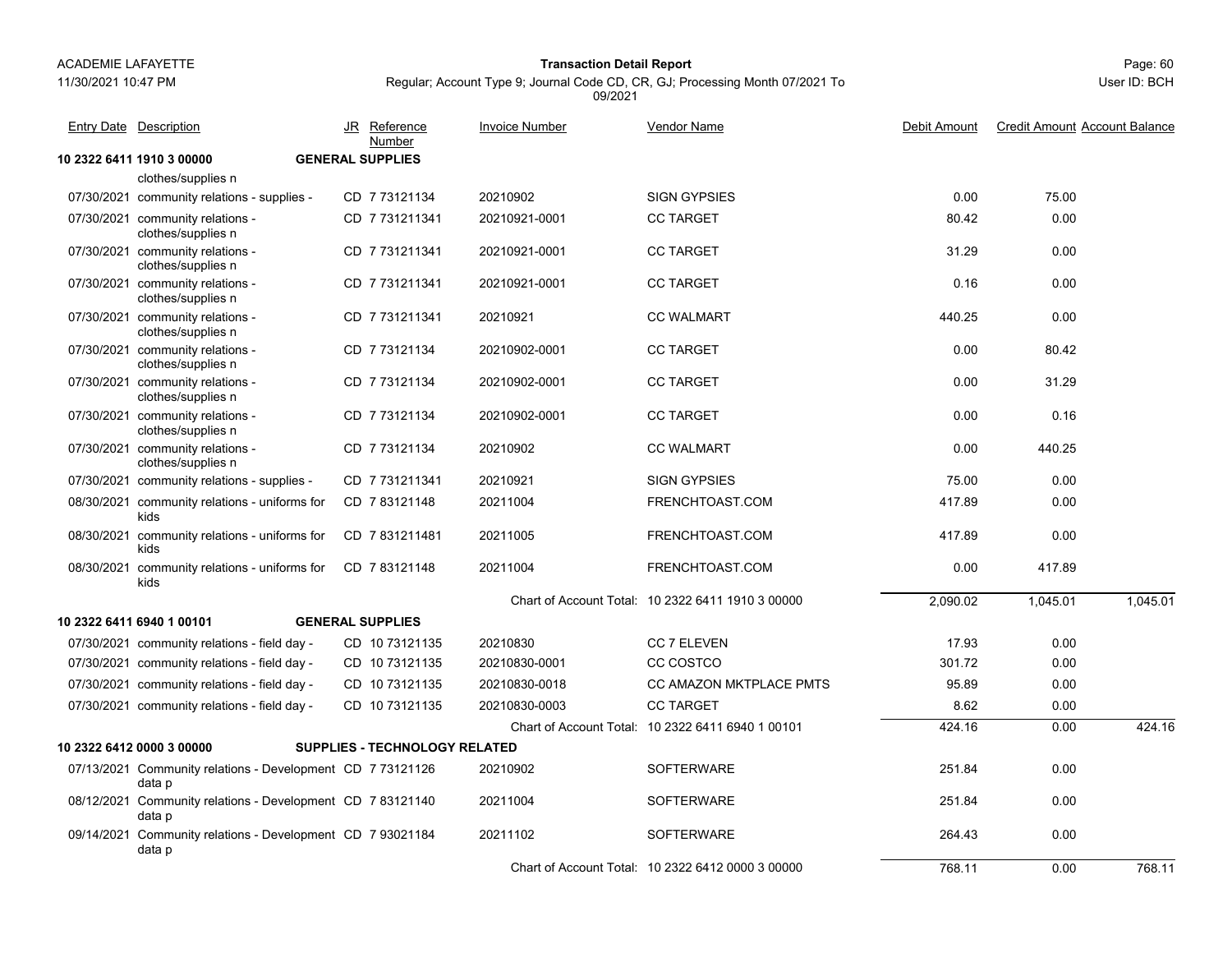#### Page: 61 **Transaction Detail Report**

User ID: BCH

| <b>Entry Date Description</b>                                   | JR | <b>Reference</b><br>Number      | <b>Invoice Number</b>                         | Vendor Name                                       | Debit Amount | <b>Credit Amount Account Balance</b> |           |
|-----------------------------------------------------------------|----|---------------------------------|-----------------------------------------------|---------------------------------------------------|--------------|--------------------------------------|-----------|
| 10 2331 6316 0000 3 00000                                       |    | <b>DATA PROCESSING SERVICES</b> |                                               |                                                   |              |                                      |           |
| 08/30/2021 technology services - HR Database CD 7 83121148      |    |                                 | 20211004                                      | <b>BAMBOO HR</b>                                  | 0.00         | 2,802.50                             |           |
| 08/30/2021 technology services - HR Database CD 7 83121148      |    |                                 | 20211004                                      | <b>BAMBOO HR</b>                                  | 2,802.50     | 0.00                                 |           |
|                                                                 |    |                                 |                                               | Chart of Account Total: 10 2331 6316 0000 3 00000 | 2,802.50     | 2,802.50                             | 0.00      |
| 10 2331 6337 0000 3 00000                                       |    |                                 | <b>TECHNOLOGY-RELATED REPAIRS &amp; MAINT</b> |                                                   |              |                                      |           |
| 07/07/2021 technology services - annual<br>maintenance          |    | CD 773121080                    | 20210902                                      | <b>TYLER TECHNOLOGIES INC</b>                     | 18,136.87    | 0.00                                 |           |
|                                                                 |    |                                 |                                               | Chart of Account Total: 10 2331 6337 0000 3 00000 | 18,136.87    | 0.00                                 | 18,136.87 |
| 10 2331 6337 1910 3 00000                                       |    |                                 | TECHNOLOGY-RELATED REPAIRS & MAINT            |                                                   |              |                                      |           |
| 08/30/2021 technology services - laptop repair - CD 783121148   |    |                                 | 20211004                                      | <b>CC TECHGROVE LLC</b>                           | 585.00       | 0.00                                 |           |
| 08/30/2021 technology services - laptop repair - CD 7 83121148  |    |                                 | 20211004                                      | <b>CC TECHGROVE LLC</b>                           | 0.00         | 585.00                               |           |
| 08/30/2021 technology services - laptop repair - CD 7 831211481 |    |                                 | 20211005                                      | <b>CC TECHGROVE LLC</b>                           | 585.00       | 0.00                                 |           |
|                                                                 |    |                                 |                                               | Chart of Account Total: 10 2331 6337 1910 3 00000 | 1,170.00     | 585.00                               | 585.00    |
| 10 2331 6337 1910 4 42300                                       |    |                                 | <b>TECHNOLOGY-RELATED REPAIRS &amp; MAINT</b> |                                                   |              |                                      |           |
| 08/30/2021 technology services - HR Database CD 7 831211481     |    |                                 | 20211005                                      | <b>BAMBOO HR</b>                                  | 2,802.50     | 0.00                                 |           |
|                                                                 |    |                                 |                                               | Chart of Account Total: 10 2331 6337 1910 4 42300 | 2.802.50     | 0.00                                 | 2.802.50  |
| 10 2331 6337 6940 3 00000                                       |    |                                 | <b>TECHNOLOGY-RELATED REPAIRS &amp; MAINT</b> |                                                   |              |                                      |           |
| 08/13/2021 technology services - intallation -                  |    | CD 783121081                    | 20211004-0001                                 | <b>CLARK NATHAN</b>                               | 800.00       | 0.00                                 |           |
| 08/27/2021 av & computers - AV bulbs -                          |    | CD 783121082                    | 20211004-0003                                 | <b>CLARK NATHAN</b>                               | 1.100.00     | 0.00                                 |           |
| 08/27/2021 technology services - repair -                       |    | CD 783121082                    | 20211004-0004                                 | <b>CLARK NATHAN</b>                               | 3,700.00     | 0.00                                 |           |
| 09/28/2021 technology services - 750 - high<br>school           |    | CD 7 93021101                   | 20211102-0002                                 | <b>CLARK NATHAN</b>                               | 750.00       | 0.00                                 |           |
|                                                                 |    |                                 |                                               | Chart of Account Total: 10 2331 6337 6940 3 00000 | 6,350.00     | 0.00                                 | 6,350.00  |
| 10 2331 6337 6941 3 00000                                       |    |                                 | <b>TECHNOLOGY-RELATED REPAIRS &amp; MAINT</b> |                                                   |              |                                      |           |
| 08/13/2021 technology services - repair -                       |    | CD 7 83121081                   | 20211004-0002                                 | <b>CLARK NATHAN</b>                               | 150.00       | 0.00                                 |           |
| 08/27/2021 technology services - repair -                       |    | CD 7 83121082                   | 20211004-0004                                 | <b>CLARK NATHAN</b>                               | 75.00        | 0.00                                 |           |
|                                                                 |    |                                 |                                               | Chart of Account Total: 10 2331 6337 6941 3 00000 | 225.00       | 0.00                                 | 225.00    |
| 10 2331 6337 6941 4 00420                                       |    |                                 | <b>TECHNOLOGY-RELATED REPAIRS &amp; MAINT</b> |                                                   |              |                                      |           |
| 09/17/2021 technology services - - CSP Grant CD 7 93021100      |    |                                 | 20211102-0001                                 | <b>CLARK NATHAN</b>                               | 140.00       | 0.00                                 |           |
|                                                                 |    |                                 |                                               | Chart of Account Total: 10 2331 6337 6941 4 00420 | 140.00       | 0.00                                 | 140.00    |
| 10 2331 6361 0000 3 00000                                       |    | <b>COMMUNICATION/TELEPHONE</b>  |                                               |                                                   |              |                                      |           |
| 07/15/2021 Admin Tech Serv - Cell phones                        |    | CD 773121088                    | 20210902                                      | <b>VERIZON</b>                                    | 673.69       | 0.00                                 |           |
| 07/30/2021 STAFF INTERNET PAID                                  | CR |                                 |                                               |                                                   | 0.00         | 120.00                               |           |
| 08/27/2021 Admin Tech Serv - Cell phones -                      |    | CD 7 83121099                   | 20211004                                      | <b>VERIZON</b>                                    | 696.00       | 0.00                                 |           |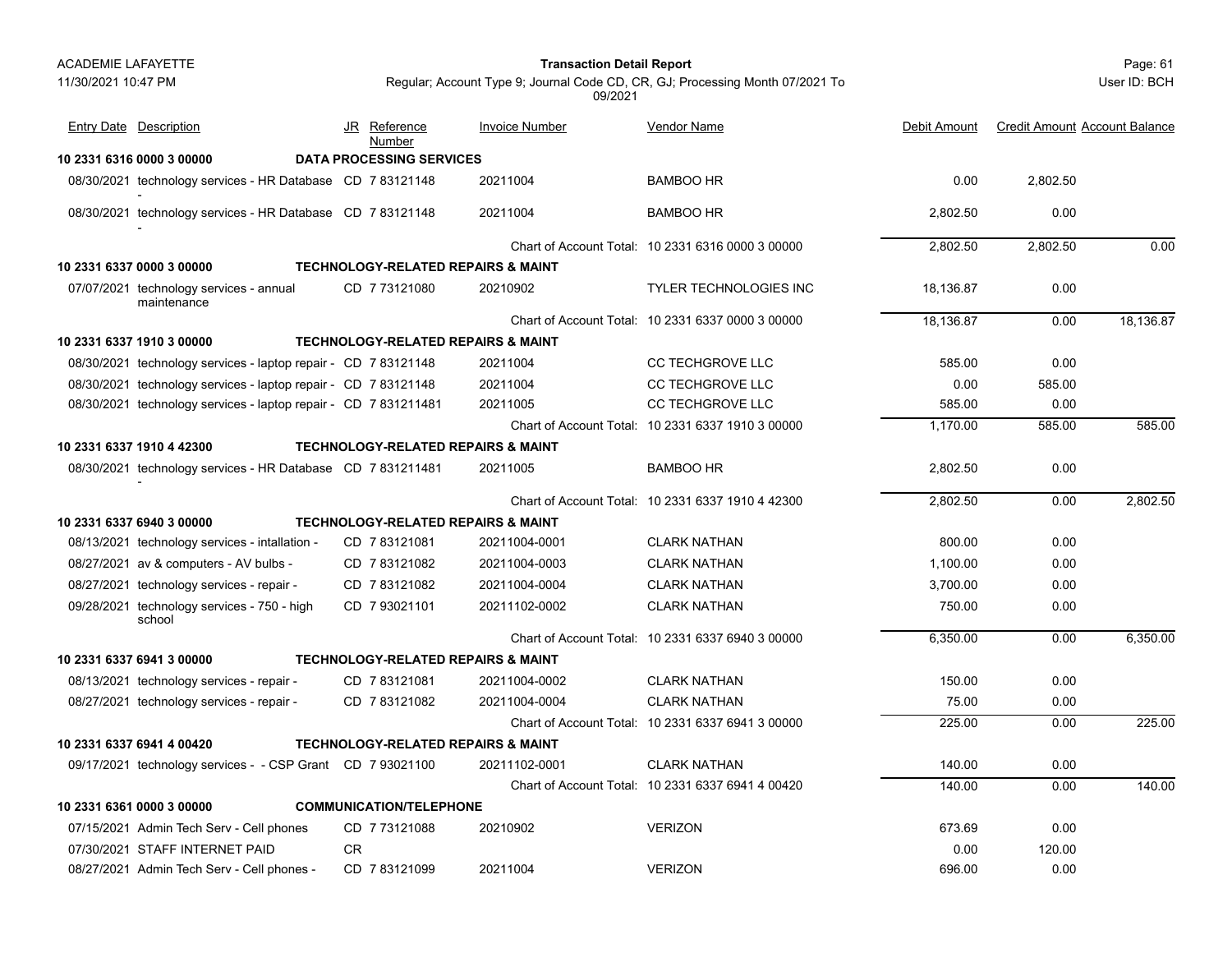11/30/2021 10:47 PM

## Page: 62 **Transaction Detail Report**

User ID: BCH

| <b>Entry Date Description</b>                                        | JR Reference<br>Number         | <b>Invoice Number</b> | Vendor Name                                       | Debit Amount | <b>Credit Amount Account Balance</b> |          |
|----------------------------------------------------------------------|--------------------------------|-----------------------|---------------------------------------------------|--------------|--------------------------------------|----------|
| 10 2331 6361 0000 3 00000                                            | <b>COMMUNICATION/TELEPHONE</b> |                       |                                                   |              |                                      |          |
| 09/29/2021 Admin Tech Serv - Cell phones -                           | CD 7 93021131                  | 20211102              | <b>VERIZON</b>                                    | 742.65       | 0.00                                 |          |
|                                                                      |                                |                       | Chart of Account Total: 10 2331 6361 0000 3 00000 | 2,112.34     | 120.00                               | 1,992.34 |
| 10 2331 6361 1910 3 00000                                            | <b>COMMUNICATION</b>           |                       |                                                   |              |                                      |          |
| 07/07/2021 Admin Tech Serv - analog phone<br>lines                   | CD 773121107                   | 20210902              | AT&T TELECONFERENCE SERVICES                      | 209.89       | 0.00                                 |          |
| 07/12/2021 Admin Tech Serv - phone/internet - CD 7 73121051          |                                | 20210902              | JIVE COMMUNICATIONS INC                           | 1,586.33     | 0.00                                 |          |
| 07/30/2021 Admin Tech Serv - staff paid internet CD 7 73121134       |                                | 20210902-0001         | CC MOBILE CITIZEN LLC                             | 120.00       | 0.00                                 |          |
| 07/30/2021 Admin Tech Serv - staff paid internet CD 773121134        |                                | 20210902-0001         | CC MOBILE CITIZEN LLC                             | 0.00         | 120.00                               |          |
| 07/30/2021 Admin Tech Serv - staff paid internet CD 7 731211341      |                                | 20210921-0001         | CC MOBILE CITIZEN LLC                             | 120.00       | 0.00                                 |          |
| 08/05/2021 Admin Tech Serv - analog phone<br>lines -                 | CD 7 83121121                  | 20211004              | AT&T TELECONFERENCE SERVICES                      | 208.56       | 0.00                                 |          |
| 08/13/2021 Admin Tech Serv - phone/internet -                        | CD 783121066                   | 20211004              | JIVE COMMUNICATIONS INC                           | 1,549.64     | 0.00                                 |          |
| 09/03/2021 postage/av & Computers - computer CD 7 93021192<br>repair |                                | 20211102              | CC USPS                                           | 10.60        | 0.00                                 |          |
| 09/03/2021 Admin Tech Serv - analog phone<br>lines -                 | CD 7 93021164                  | 20211102              | AT&T TELECONFERENCE SERVICES                      | 498.37       | 0.00                                 |          |
| 09/16/2021 Admin Tech Serv - phone/internet - CD 7 93021070          |                                | 20211102              | JIVE COMMUNICATIONS INC                           | 1,540.54     | 0.00                                 |          |
|                                                                      |                                |                       | Chart of Account Total: 10 2331 6361 1910 3 00000 | 5,843.93     | 120.00                               | 5,723.93 |
| 10 2331 6361 6940 3 00000                                            | <b>COMMUNICATION</b>           |                       |                                                   |              |                                      |          |
| 07/12/2021 Admin Tech Serv - phone/internet - CD 7 73121060          |                                | 20210902-0001         | LOG ME IN COMMUNICATIONS                          | 1,569.98     | 0.00                                 |          |
| 07/28/2021 Admin Tech Serv - analog phone<br>lines                   | CD 7 73121108                  | 20210902-0001         | AT&T TELECONFERENCE SERVICES                      | 209.89       | 0.00                                 |          |
| 07/30/2021 Admin Tech Serv - staff paid internet CD 7 73121134       |                                | 20210902              | CC MOBILE CITIZEN LLC                             | 120.00       | 0.00                                 |          |
| 07/30/2021 Admin Tech Serv - staff paid internet CD 7 731211341      |                                | 20210921              | CC MOBILE CITIZEN LLC                             | 120.00       | 0.00                                 |          |
| 07/30/2021 Admin Tech Serv - staff paid internet CD 7 73121134       |                                | 20210902              | CC MOBILE CITIZEN LLC                             | 0.00         | 120.00                               |          |
| 08/13/2021 Admin Tech Serv - phone/internet -                        | CD 783121076                   | 20211004-0001         | LOG ME IN COMMUNICATIONS                          | 1,560.91     | 0.00                                 |          |
| 08/26/2021 Admin Tech Serv - analog phone<br>lines -                 | CD 7 83121122                  | 20211004-0001         | AT&T TELECONFERENCE SERVICES                      | 207.74       | 0.00                                 |          |
| 09/16/2021 Admin Tech Serv - phone/internet -                        | CD 7 93021089                  | 20211102-0001         | LOG ME IN COMMUNICATIONS                          | 1,563.01     | 0.00                                 |          |
| 09/27/2021 Admin Tech Serv - analog phone<br>lines -                 | CD 7 93021165                  | 20211102-0001         | AT&T TELECONFERENCE SERVICES                      | 685.91       | 0.00                                 |          |
|                                                                      |                                |                       | Chart of Account Total: 10 2331 6361 6940 3 00000 | 6,037.44     | 120.00                               | 5,917.44 |
| 10 2331 6361 6941 3 00000                                            | <b>COMMUNICATION</b>           |                       |                                                   |              |                                      |          |
| 07/12/2021 Admin Tech Serv - phone/internet - CD 7 73121059          |                                | 20210902              | LOG ME IN COMMUNICATIONS                          | 1,332.01     | 0.00                                 |          |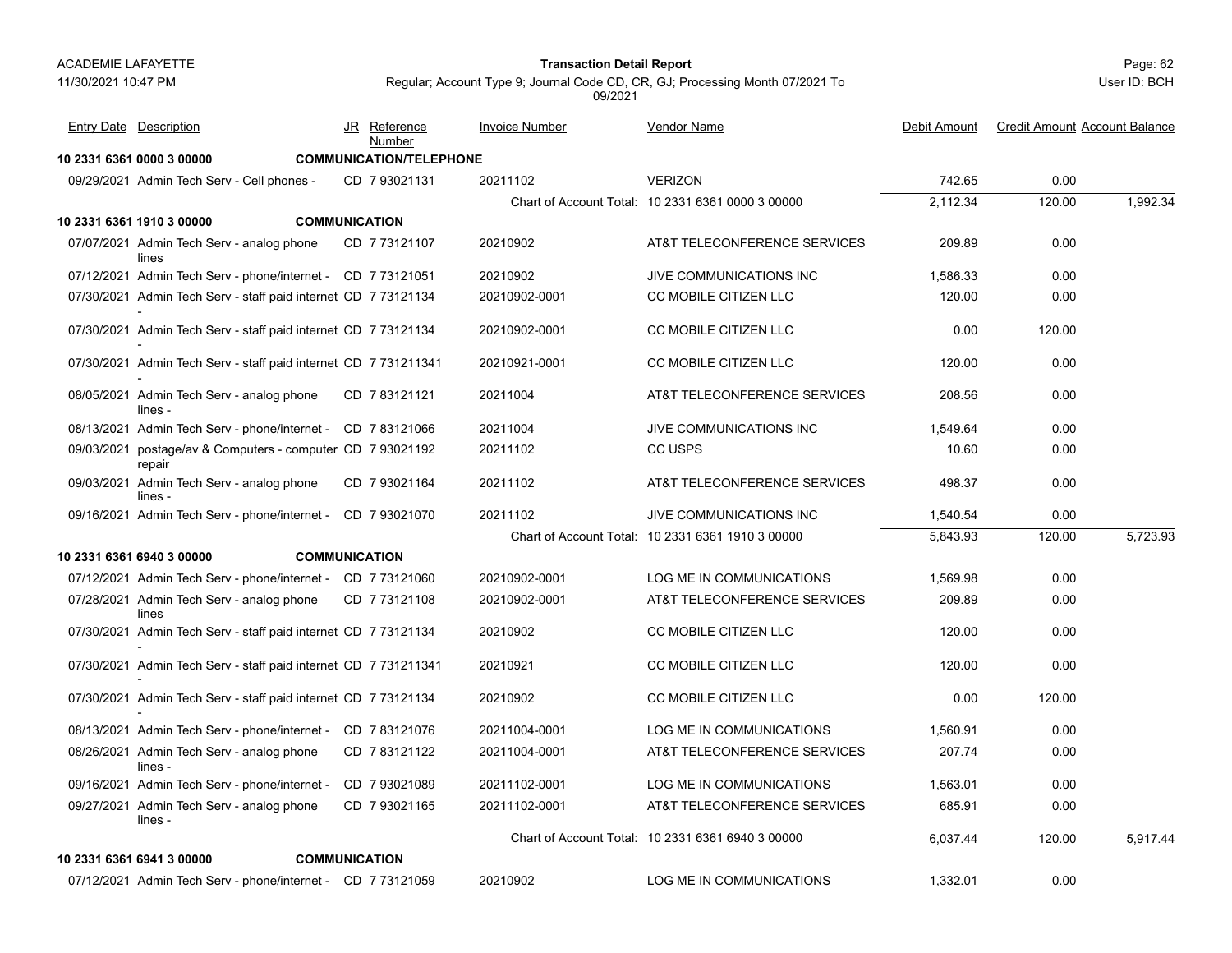#### 11/30/2021 10:47 PM

## Page: 63 **Transaction Detail Report**

Regular; Account Type 9; Journal Code CD, CR, GJ; Processing Month 07/2021 To 09/2021

|            | <b>Entry Date Description</b>                               | JR Reference<br>Number               | <b>Invoice Number</b> | <b>Vendor Name</b>                                | Debit Amount | <b>Credit Amount Account Balance</b> |           |
|------------|-------------------------------------------------------------|--------------------------------------|-----------------------|---------------------------------------------------|--------------|--------------------------------------|-----------|
|            | 10 2331 6361 6941 3 00000                                   | <b>COMMUNICATION</b>                 |                       |                                                   |              |                                      |           |
|            | 08/13/2021 Admin Tech Serv - phone/internet - CD 7 83121075 |                                      | 20211004              | LOG ME IN COMMUNICATIONS                          | 1,332.47     | 0.00                                 |           |
|            | 09/16/2021 Admin Tech Serv - phone/internet - CD 7 93021088 |                                      | 20211102              | LOG ME IN COMMUNICATIONS                          | 1,331.73     | 0.00                                 |           |
|            |                                                             |                                      |                       | Chart of Account Total: 10 2331 6361 6941 3 00000 | 3,996.21     | 0.00                                 | 3,996.21  |
|            | 10 2331 6391 0000 3 00000                                   | <b>OTHER PURCHASED SERVICES</b>      |                       |                                                   |              |                                      |           |
|            | 07/15/2021 technology services -<br>training/consultin      | CD 773121081                         | 20210902-0001         | <b>TYLER TECHNOLOGIES INC</b>                     | 6,300.00     | 0.00                                 |           |
|            | 07/30/2021 technology services - training &<br>forms        | CD 773121082                         | 20210902-0002         | <b>TYLER TECHNOLOGIES INC</b>                     | 850.00       | 0.00                                 |           |
|            | 08/27/2021 technology services -<br>training/consultin      | CD 783121094                         | 20211004              | <b>TYLER TECHNOLOGIES INC</b>                     | 800.00       | 0.00                                 |           |
|            | 09/17/2021 technology services -<br>training/consultin      | CD 7 93021125                        | 20211102              | <b>TYLER TECHNOLOGIES INC</b>                     | 2,182.50     | 0.00                                 |           |
|            |                                                             |                                      |                       | Chart of Account Total: 10 2331 6391 0000 3 00000 | 10,132.50    | 0.00                                 | 10,132.50 |
|            | 10 2331 6412 0000 3 00000                                   | <b>SUPPLIES - TECHNOLOGY RELATED</b> |                       |                                                   |              |                                      |           |
|            | 07/30/2021 admin tech services - school wide<br>subscr      | CD 7 731211341                       | 20210921              | CC ADOBE ACROPRO                                  | 581.65       | 0.00                                 |           |
|            | 07/30/2021 Admin technology services - cloud<br>storag      | CD 7 731211341                       | 20210921              | <b>CC AMAZON WEB SERVICES</b>                     | 44.49        | 0.00                                 |           |
|            | 07/30/2021 admin tech services - school wide<br>subscr      | CD 7 73121134                        | 20210902              | CC ADOBE ACROPRO                                  | 581.65       | 0.00                                 |           |
|            | 07/30/2021 Admin technology services - cloud<br>storag      | CD 773121134                         | 20210902              | <b>CC AMAZON WEB SERVICES</b>                     | 44.49        | 0.00                                 |           |
|            | 07/30/2021 admin tech services - school wide<br>subscr      | CD 773121134                         | 20210902              | CC ADOBE ACROPRO                                  | 0.00         | 581.65                               |           |
|            | 07/30/2021 Admin technology services - cloud<br>storag      | CD 773121134                         | 20210902              | <b>CC AMAZON WEB SERVICES</b>                     | 0.00         | 44.49                                |           |
| 08/30/2021 | admin tech services - school wide<br>subscr                 | CD 783121148                         | 20211004              | CC ADOBE ACROPRO                                  | 581.65       | 0.00                                 |           |
|            | 08/30/2021 admin tech services - school wide<br>subscr      | CD 783121148                         | 20211004-0001         | <b>CC ADOBE ACROPRO</b>                           | 581.65       | 0.00                                 |           |
|            | 08/30/2021 Admin technology services - cloud<br>storag      | CD 783121148                         | 20211004              | <b>CC AMAZON WEB SERVICES</b>                     | 43.29        | 0.00                                 |           |
|            | 08/30/2021 Admin technology services - cloud<br>storag      | CD 783121148                         | 20211004-0001         | <b>CC AMAZON WEB SERVICES</b>                     | 44.32        | 0.00                                 |           |
|            | 08/30/2021 admin tech services - school wide<br>subscr      | CD 7831211481                        | 20211005              | CC ADOBE ACROPRO                                  | 581.65       | 0.00                                 |           |
|            | 08/30/2021 admin tech services - school wide<br>subscr      | CD 7831211481                        | 20211005-0001         | CC ADOBE ACROPRO                                  | 581.65       | 0.00                                 |           |
|            | 08/30/2021 Admin technology services - cloud<br>storag      | CD 7831211481                        | 20211005              | <b>CC AMAZON WEB SERVICES</b>                     | 43.29        | 0.00                                 |           |
|            | 08/30/2021 Admin technology services - cloud<br>storag      | CD 7831211481                        | 20211005-0001         | <b>CC AMAZON WEB SERVICES</b>                     | 44.32        | 0.00                                 |           |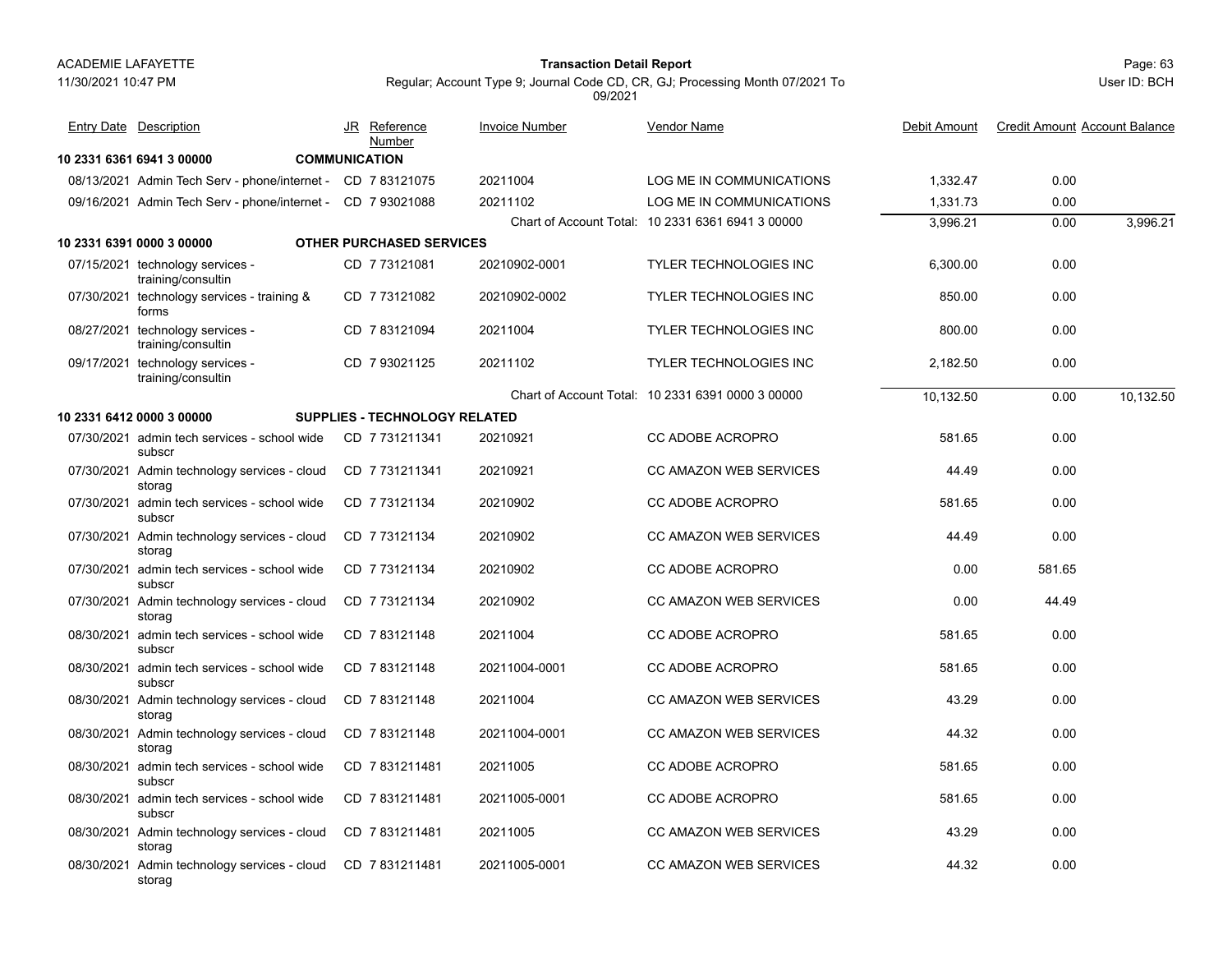11/30/2021 10:47 PM

## Page: 64 **Transaction Detail Report**

Regular; Account Type 9; Journal Code CD, CR, GJ; Processing Month 07/2021 To

|  |  | 09/2021 |  |  |
|--|--|---------|--|--|
|  |  |         |  |  |
|  |  |         |  |  |
|  |  |         |  |  |

| <b>Entry Date Description</b>                                 |    | JR Reference<br>Number               | <b>Invoice Number</b> | <b>Vendor Name</b>                                | Debit Amount | <b>Credit Amount Account Balance</b> |           |
|---------------------------------------------------------------|----|--------------------------------------|-----------------------|---------------------------------------------------|--------------|--------------------------------------|-----------|
| 10 2331 6412 0000 3 00000                                     |    | SUPPLIES - TECHNOLOGY RELATED        |                       |                                                   |              |                                      |           |
| 08/30/2021 admin tech services - school wide<br>subscr        |    | CD 783121148                         | 20211004              | <b>CC ADOBE ACROPRO</b>                           | 0.00         | 581.65                               |           |
| 08/30/2021 admin tech services - school wide<br>subscr        |    | CD 783121148                         | 20211004-0001         | <b>CC ADOBE ACROPRO</b>                           | 0.00         | 581.65                               |           |
| 08/30/2021 Admin technology services - cloud<br>storag        |    | CD 7 83121148                        | 20211004              | <b>CC AMAZON WEB SERVICES</b>                     | 0.00         | 43.29                                |           |
| 08/30/2021 Admin technology services - cloud<br>storag        |    | CD 783121148                         | 20211004-0001         | <b>CC AMAZON WEB SERVICES</b>                     | 0.00         | 44.32                                |           |
| 09/09/2021 av & computer - IT supplies -<br>memory car        |    | CD 7 93021200                        | 20211103-0005         | AMAZON.COM                                        | 111.66       | 0.00                                 |           |
|                                                               |    |                                      |                       | Chart of Account Total: 10 2331 6412 0000 3 00000 | 3,865.76     | 1,877.05                             | 1.988.71  |
| 10 2331 6412 1910 3 00000                                     |    | <b>SUPPLIES - TECHNOLOGY RELATED</b> |                       |                                                   |              |                                      |           |
| 07/30/2021 AV & computers - supplies -                        |    | CD 7731211341                        | 20210921-0003         | CC AMAZON.COM                                     | 244.99       | 0.00                                 |           |
| 07/30/2021 AV & computers - supplies -                        |    | CD 773121134                         | 20210902-0003         | CC AMAZON.COM                                     | 0.00         | 244.99                               |           |
| 07/30/2021 AV & computers - supplies -                        |    | CD 7 73121134                        | 20210902-0003         | CC AMAZON.COM                                     | 244.99       | 0.00                                 |           |
| 08/10/2021 Correction: Correction: erate total<br>befo        |    | CD 7 2076                            | 20211004              | <b>HEARTLAND MACS</b>                             | 59,735.31    | 0.00                                 |           |
| 08/30/2021 AV & Computer - supplies -                         |    | CD 783121148                         | 20211004-0023         | <b>CC AMAZON MKTPLACE PMTS</b>                    | 0.00         | 44.31                                |           |
| 08/30/2021 AV & computers - supplies -                        |    | CD 783121148                         | 20211004-0002         | <b>CC OFFICE DEPOT</b>                            | 0.00         | 221.49                               |           |
| 08/30/2021 AV & Computer - supplies -                         |    | CD 7831211481                        | 20211005-0024         | <b>CC AMAZON MKTPLACE PMTS</b>                    | 44.31        | 0.00                                 |           |
| 08/30/2021 AV & computers - supplies -                        |    | CD 7831211481                        | 20211005-0002         | <b>CC OFFICE DEPOT</b>                            | 221.49       | 0.00                                 |           |
| 08/30/2021 AV & Computer - supplies -                         |    | CD 783121148                         | 20211004-0023         | <b>CC AMAZON MKTPLACE PMTS</b>                    | 44.31        | 0.00                                 |           |
| 08/30/2021 AV & computers - supplies -                        |    | CD 7 83121148                        | 20211004-0002         | <b>CC OFFICE DEPOT</b>                            | 221.49       | 0.00                                 |           |
| 09/03/2021 av & computer - supplies -                         |    | CD 7 93021192                        | 20211102-0007         | <b>CC AMAZON MKTPLACE PMTS</b>                    | 357.88       | 0.00                                 |           |
| 09/03/2021 av & computer - supplies -                         |    | CD 7 93021192                        | 20211102-0021         | <b>CC AMAZON MKTPLACE PMTS</b>                    | 126.38       | 0.00                                 |           |
| 09/03/2021 av&computers - new teachers -<br>supplies          |    | CD 7 93021192                        | 20211102-0001         | <b>CC APPLE</b>                                   | 828.00       | 0.00                                 |           |
|                                                               |    |                                      |                       | Chart of Account Total: 10 2331 6412 1910 3 00000 | 62,069.15    | 510.79                               | 61,558.36 |
| 10 2331 6412 6940 3 00000                                     |    | <b>SUPPLIES - TECHNOLOGY RELATED</b> |                       |                                                   |              |                                      |           |
| 07/31/2021 TO RECLASS EMPLOYEE<br><b>COMPUTER DEDUCTION</b>   | GJ |                                      |                       |                                                   | 0.00         | 20.00                                |           |
| 08/10/2021 Correction: Correction: erate total<br>befo        |    | CD 7 2076                            | 20211004              | <b>HEARTLAND MACS</b>                             | 44,780.54    | 0.00                                 |           |
| 08/13/2021 av & computers - projector -                       |    | CD 783121081                         | 20211004              | <b>CLARK NATHAN</b>                               | 1,260.00     | 0.00                                 |           |
| 08/30/2021 AV& computers - macbook Pro x 2 - CD 7 831211481   |    |                                      | 20211005              | <b>CC APPLE</b>                                   | 2,936.00     | 0.00                                 |           |
| 08/30/2021 TO RECLASSIFY EMPLOYEE<br><b>COMPUTER DEDUCTIO</b> | GJ |                                      |                       |                                                   | 0.00         | 20.00                                |           |
| 09/30/2021 TO RECLASS EMPLOYEE<br><b>COMPUTER DEDUCTION</b>   | GJ |                                      |                       |                                                   | 0.00         | 20.00                                |           |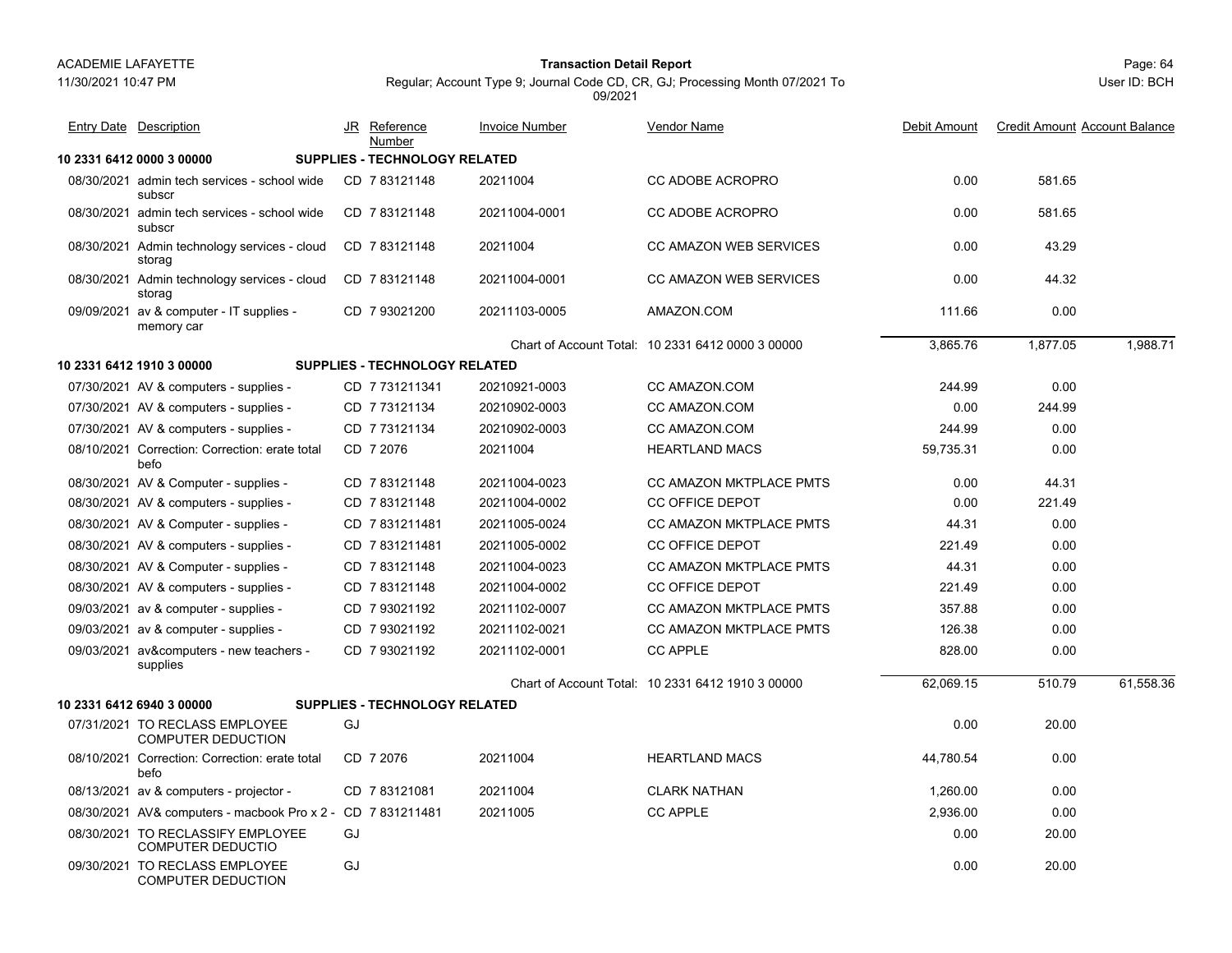#### Page: 65 **Transaction Detail Report**

User ID: BCH

| <b>Entry Date Description</b>                                     | JR | <b>Reference</b><br>Number           | <b>Invoice Number</b> | <b>Vendor Name</b>                                | Debit Amount | <b>Credit Amount Account Balance</b> |           |
|-------------------------------------------------------------------|----|--------------------------------------|-----------------------|---------------------------------------------------|--------------|--------------------------------------|-----------|
| 10 2331 6412 6940 3 00000                                         |    | SUPPLIES - TECHNOLOGY RELATED        |                       |                                                   |              |                                      |           |
|                                                                   |    |                                      |                       | Chart of Account Total: 10 2331 6412 6940 3 00000 | 48,976.54    | 60.00                                | 48,916.54 |
| 10 2331 6412 6941 3 00000                                         |    | <b>SUPPLIES - TECHNOLOGY RELATED</b> |                       |                                                   |              |                                      |           |
| 08/10/2021 Correction: erate total before<br>discount             |    | CD 7 2076                            | 20211004              | <b>HEARTLAND MACS</b>                             | 49,540.49    | 0.00                                 |           |
|                                                                   |    |                                      |                       | Chart of Account Total: 10 2331 6412 6941 3 00000 | 49,540.49    | 0.00                                 | 49,540.49 |
| 10 2331 6543 1910 3 00000                                         |    | <b>TECHNOLLOGY RELATED HARDWARE</b>  |                       |                                                   |              |                                      |           |
| 08/10/2021 Reversal: Correction: erate total<br>before            |    | CD 7 2076                            | 20211004              | <b>HEARTLAND MACS</b>                             | 0.00         | 59,735.31                            |           |
| 08/10/2021 Correction: erate total before<br>discount             |    | CD 7 2076                            | 20211004              | <b>HEARTLAND MACS</b>                             | 59,735.31    | 0.00                                 |           |
|                                                                   |    |                                      |                       | Chart of Account Total: 10 2331 6543 1910 3 00000 | 59,735.31    | 59,735.31                            | 0.00      |
| 10 2331 6543 6940 3 00000                                         |    | <b>TECHNOLLOGY RELATED HARDWARE</b>  |                       |                                                   |              |                                      |           |
| 08/10/2021 Correction: erate total before<br>discount             |    | CD 7 2076                            | 20211004              | <b>HEARTLAND MACS</b>                             | 44,780.54    | 0.00                                 |           |
| 08/10/2021 Reversal: Correction: erate total<br>before            |    | CD 7 2076                            | 20211004              | <b>HEARTLAND MACS</b>                             | 0.00         | 44,780.54                            |           |
| 08/30/2021 AV& computers - macbook Pro x 2 - CD 7 83121148        |    |                                      | 20211004              | <b>CC APPLE</b>                                   | 0.00         | 2,936.00                             |           |
| 08/30/2021 AV& computers - macbook Pro x 2 - CD 7 83121148        |    |                                      | 20211004              | <b>CC APPLE</b>                                   | 2,936.00     | 0.00                                 |           |
|                                                                   |    |                                      |                       | Chart of Account Total: 10 2331 6543 6940 3 00000 | 47,716.54    | 47,716.54                            | 0.00      |
| 10 2411 6411 1910 3 00000                                         |    | <b>GENERAL SUPPLIES</b>              |                       |                                                   |              |                                      |           |
| 07/15/2021 office of the principal - office-typle s CD 773121031  |    |                                      | 20210902-0003         | DOTS OFFICE PRODUCTS, INC.                        | 318.80       | 0.00                                 |           |
| 08/09/2021 office of the principal - supplies \$75 - CD 7 2075    |    |                                      | 20211004              | <b>STAUFFER KELLIE</b>                            | 75.00        | 0.00                                 |           |
| 08/30/2021 office of the principal - supplies -                   |    | CD 7 83121148                        | 20211004-0006         | CC AMAZON.COM                                     | 0.00         | 41.38                                |           |
| 08/30/2021 office of the principal - front desk<br>sup            |    | CD 783121148                         | 20211004-0004         | CC AMAZON.COM                                     | 0.00         | 4.30                                 |           |
| 08/30/2021 office of the principal - supplies -                   |    | CD 783121148                         | 20211004-0003         | <b>CC AMAZON MKTPLACE PMTS</b>                    | 19.98        | 0.00                                 |           |
| 08/30/2021 office of the principal - front desk<br>sup            |    | CD 783121148                         | 20211004-0004         | CC AMAZON.COM                                     | 4.30         | 0.00                                 |           |
| 08/30/2021 office of the principal - supplies -                   |    | CD 783121148                         | 20211004-0006         | CC AMAZON.COM                                     | 41.38        | 0.00                                 |           |
| 08/30/2021 office of the principal - supplies -                   |    | CD 783121148                         | 20211004-0003         | <b>CC AMAZON MKTPLACE PMTS</b>                    | 0.00         | 19.98                                |           |
| 08/30/2021 office of the principal - supplies -                   |    | CD 7831211481                        | 20211005-0006         | CC AMAZON.COM                                     | 41.38        | 0.00                                 |           |
| 08/30/2021 office of the principal - front desk<br>sup            |    | CD 7831211481                        | 20211005-0004         | <b>CC AMAZON.COM</b>                              | 4.30         | 0.00                                 |           |
| 08/30/2021 office of the principal - supplies -                   |    | CD 7 831211481                       | 20211005-0003         | <b>CC AMAZON MKTPLACE PMTS</b>                    | 19.98        | 0.00                                 |           |
| 09/03/2021 office of the principal - supplies - dro CD 7 93021192 |    |                                      | 20211102-0027         | CC AMAZON MKTPLACE PMTS                           | 107.16       | 0.00                                 |           |
| 09/03/2021 office of the principal - supplies -                   |    | CD 7 93021192                        | 20211102-0011         | <b>CC AMAZON MKTPLACE PMTS</b>                    | 0.00         | 46.26                                |           |
|                                                                   |    |                                      |                       | Chart of Account Total: 10 2411 6411 1910 3 00000 | 632.28       | 111.92                               | 520.36    |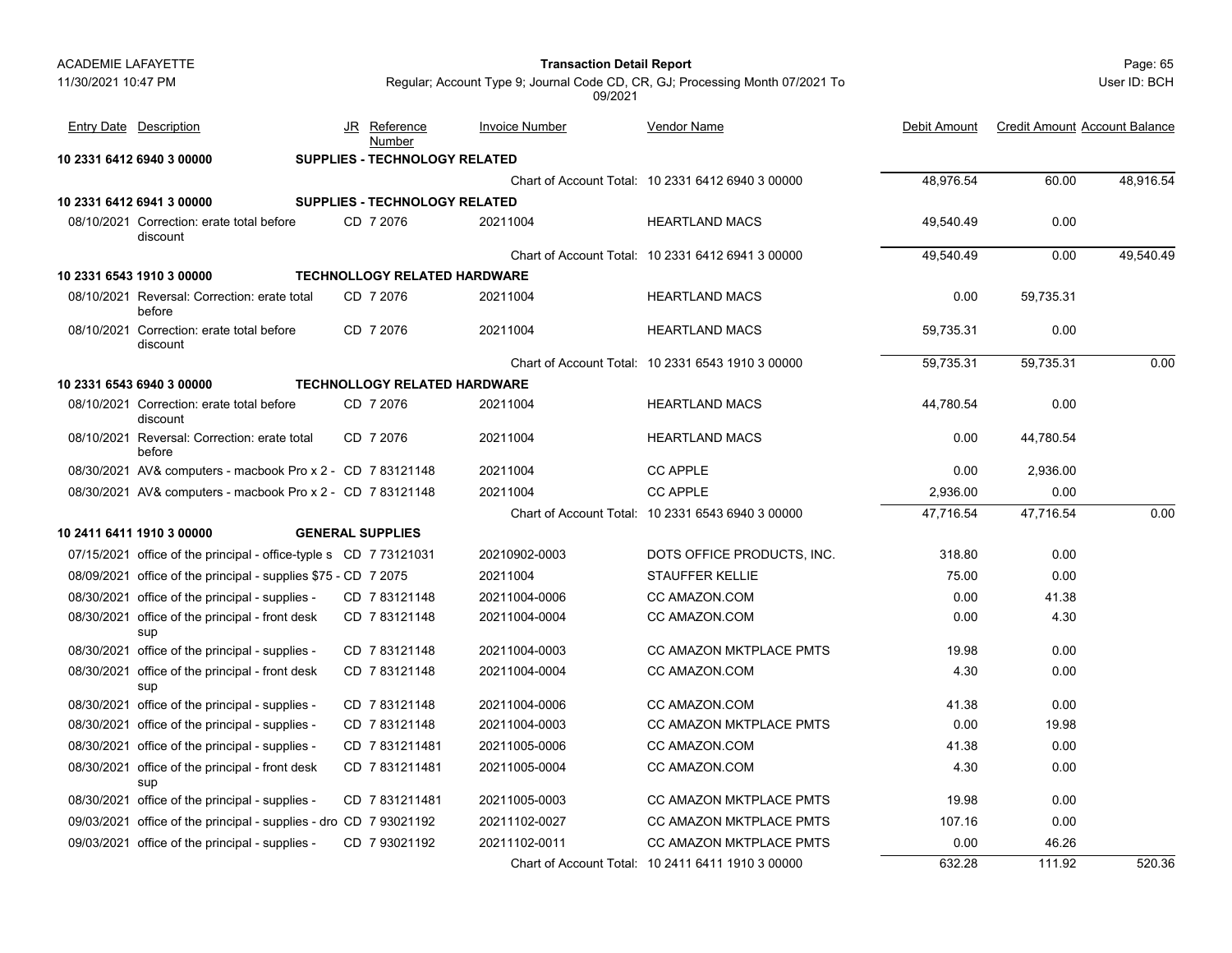08/30/2021 office of the principal - welcome

back s

suppli

suppli

## Page: 66 **Transaction Detail Report**

Entry Date Description JR Reference <u>Invoice Number</u> <u>Vendor Name</u> Debit Amount Credit Amount

JR Reference Invoice Number

Number

Regular; Account Type 9; Journal Code CD, CR, GJ; Processing Month 07/2021 To

Vendor Name

|              | Page: bb |  |
|--------------|----------|--|
| User ID: BCH |          |  |

Debit Amount Credit Amount Account Balance

**10 2411 6411 1910 3 40001 GENERAL SUPPLIES**07/15/2021 office of the principal - supplies - CD 7 73121068 20210902 BALDE OUSMANE 22.21 0.00 07/30/2021 office of the principal - supplies - CD 7 73121134 20210902-0004 CC AMAZON.COM 0.00 07/30/2021 office of the principal - supplies - CD 7 73121134 20210902-0004 CC AMAZON.COM 0.00 34.49 07/30/2021 office of the principal - supplies - CD 7 731211341 20210921-0004 CC AMAZON.COM 0.00 08/30/2021 office of the principal - supplies - CD\_7 83121148 20211004-0010 CC COSTCO 0.00 08/30/2021 office of the principal - supplies - CD\_7 831211481 20211005-0010 CC COSTCO 0.00 08/30/2021 office of the principal - supplies - CD\_7 83121148 20211004-0010 CC COSTCO 0.00 13.97 09/03/2021 office of the principal - suppliews - CD 7 93021192 20211102-0033 CC AMAZON MKTPLACE PMTS 66.85 0.00 09/10/2021 office of the principal - supplies - CD\_7 93021201 20211103-0006 AMAZON.COM 25.53 0.00 09/20/2021 office of the principal - supplies - CD 7 93021203 20211103-0008 AMAZON.COM 36.39 0.00 Chart of Account Total: 10 2411 6411 1910 3 40001 247.90 48.46 199.44 **10 2411 6411 6940 3 00000 GENERAL SUPPLIES**07/15/2021 office of the principal - paper - 427.5 CD 7 73121030 20210902-0002 DOTS OFFICE PRODUCTS, INC. 427.50 0.00 08/09/2021 office of the principal - supplies \$75 - CD\_7 2075 20211004 STAUFFER KELLIE 75.00 0.00 08/13/2021 office of the principal - supplies - CD 7 83121100 20211004-0001 WALDO PIZZA 267.96 0.00 08/27/2021 office of the principal - back to CD\_7 83121038 20211004 WERNER DOROTHEE 157.96 0.00 schoolCD 20211004 WERNER DOROTHEE 7 83121038 08/27/2021 office of the principal - supplies - CD 7 83121020 20211004 MAILLOUX BERENGERE 0.00 08/30/2021 office of the principal - supplies - CD\_7 83121148 20211004-0003 CC AMAZON.COM 27.98 0.00 08/30/2021 office of the principal - supplies - CD 7 83121148 20211004-0003 CC AMAZON.COM 0.00 27.98 08/30/2021 office of the principal - welcome CD\_7 83121148 20211004-0049 CC AMAZON MKTPLACE PMTS 61.31 0.00 suppli CD 7 83121148 20211004-0049 CC AMAZON MKTPLACE PMTS 08/30/2021 office of the principal - welcome CD\_7 83121148 20211004-0049 CC AMAZON MKTPLACE PMTS 89.97 0.00 suppli CD 7 83121148 20211004-0049 CC AMAZON MKTPLACE PMTS 08/30/2021 office of the principal - supplies - CD\_7 83121148 20211004-0038 CC AMAZON MKTPLACE PMTS 25.78 0.00 08/30/2021 office of the principal - welcome CD\_7 83121148 20211004 CC BROOKSIDE PARTY WAREHOUSE 292.01 0.00 back sCD 7 83121148 20211004 CC BROOKSIDE PARTY WAREHOUSE 08/30/2021 office of the principal - supplies - CD\_7 83121148 20211004-0015 CC AMAZON MKTPLACE PMTS 6.99 0.00 08/30/2021 office of the principal - supplies - CD\_7 83121148 20211004-0015 CC AMAZON MKTPLACE PMTS 0.00 6.99

1 office of the principal - welcome CD\_7 83121148 20211004 CC BROOKSIDE PARTY WAREHOUSE 0.00 292.01

08/30/2021 office of the principal - supplies - CD\_7 831211481 20211005-0003 CC AMAZON.COM 27.98 0.00 08/30/2021 office of the principal - welcome CD\_7 83121148 20211004-0049 CC AMAZON MKTPLACE PMTS 0.00 61.31

08/30/2021 office of the principal - welcome CD\_7 83121148 20211004-0049 CC AMAZON MKTPLACE PMTS 0.00 89.97

08/30/2021 office of the principal - supplies - CD\_7 83121148 20211004-0038 CC AMAZON MKTPLACE PMTS 0.00 25.78

CD 7 83121148 20211004-0049 CC AMAZON MKTPLACE PMTS

CD 7 83121148 20211004-0049 CC AMAZON MKTPLACE PMTS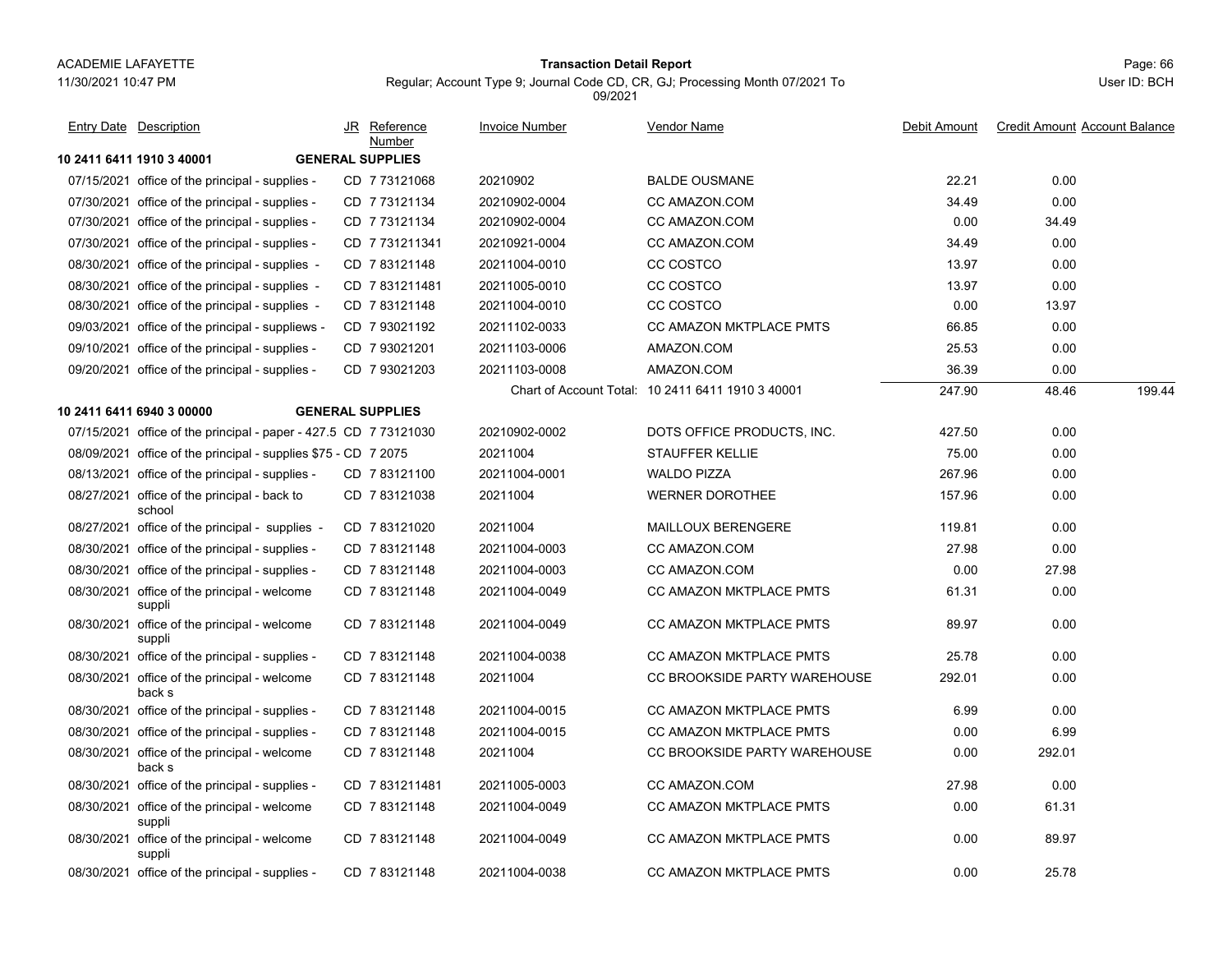11/30/2021 10:47 PM

# Page: 67 **Transaction Detail Report**

| <b>Entry Date Description</b>                                    | JR Reference<br>Number  | <b>Invoice Number</b> | <u>Vendor Name</u>                                | Debit Amount | <b>Credit Amount Account Balance</b> |          |
|------------------------------------------------------------------|-------------------------|-----------------------|---------------------------------------------------|--------------|--------------------------------------|----------|
| 10 2411 6411 6940 3 00000                                        | <b>GENERAL SUPPLIES</b> |                       |                                                   |              |                                      |          |
| 08/30/2021 office of the principal - supplies -                  | CD 7 831211481          | 20211005-0015         | CC AMAZON MKTPLACE PMTS                           | 6.99         | 0.00                                 |          |
| 08/30/2021 office of the principal - welcome<br>back s           | CD 7 831211481          | 20211005              | CC BROOKSIDE PARTY WAREHOUSE                      | 292.01       | 0.00                                 |          |
| 08/30/2021 office of the principal - supplies -                  | CD 7831211481           | 20211005-0039         | <b>CC AMAZON MKTPLACE PMTS</b>                    | 25.78        | 0.00                                 |          |
| 08/30/2021 office of the principal - welcome<br>suppli           | CD 7831211481           | 20211005-0050         | <b>CC AMAZON MKTPLACE PMTS</b>                    | 61.31        | 0.00                                 |          |
| 08/30/2021 office of the principal - welcome<br>suppli           | CD 7831211481           | 20211005-0050         | CC AMAZON MKTPLACE PMTS                           | 89.97        | 0.00                                 |          |
| 09/16/2021 office of the principal - supplies -                  | CD 7 93021042           | 20211102              | <b>WERNER DOROTHEE</b>                            | 157.96       | 0.00                                 |          |
|                                                                  |                         |                       | Chart of Account Total: 10 2411 6411 6940 3 00000 | 2,214.27     | 504.04                               | 1,710.23 |
| 10 2411 6411 6940 3 40001                                        | <b>GENERAL SUPPLIES</b> |                       |                                                   |              |                                      |          |
| 07/30/2021 office of the pricipal - PD book -                    | CD 7 73121134           | 20210902-0002         | CC AMAZON.COM                                     | 9.79         | 0.00                                 |          |
| 07/30/2021 office of the pricipal - PD book -                    | CD 7 731211341          | 20210921-0002         | CC AMAZON.COM                                     | 9.79         | 0.00                                 |          |
| 07/30/2021 office of the pricipal - PD book -                    | CD 773121134            | 20210902-0002         | CC AMAZON.COM                                     | 0.00         | 9.79                                 |          |
| 08/30/2021 office of the principal - supplies -                  | CD 783121148            | 20211004-0005         | CC COSTCO                                         | 288.36       | 0.00                                 |          |
| 08/30/2021 office of the principal - supplies -                  | CD 7831211481           | 20211005-0005         | CC COSTCO                                         | 288.36       | 0.00                                 |          |
| 08/30/2021 office of the principal - supplies -                  | CD 7 83121148           | 20211004-0005         | CC COSTCO                                         | 0.00         | 288.36                               |          |
|                                                                  |                         |                       | Chart of Account Total: 10 2411 6411 6940 3 40001 | 596.30       | 298.15                               | 298.15   |
| 10 2411 6411 6941 3 00000                                        | <b>GENERAL SUPPLIES</b> |                       |                                                   |              |                                      |          |
| 07/15/2021 office of the principal - office-type su CD 773121030 |                         | 20210902-0001         | DOTS OFFICE PRODUCTS, INC.                        | 1,604.95     | 0.00                                 |          |
| 07/30/2021 office of the principal - safety sign -               | CD 7 73121134           | 20210902-0004         | <b>CC AMAZON MKTPLACE PMTS</b>                    | 39.98        | 0.00                                 |          |
| 07/30/2021 office of the principal - supplies -                  | CD 7 73121134           | 20210902              | <b>CC - WAYFAIR</b>                               | 203.42       | 0.00                                 |          |
| 07/30/2021 social work services - supplies -                     | CD 7 73121134           | 20210902-0006         | <b>CC AMAZON MKTPLACE PMTS</b>                    | 137.07       | 0.00                                 |          |
| 07/30/2021 Reversal: social work services -<br>supplie           | CD 773121134            | 20210902-0006         | CC AMAZON MKTPLACE PMTS                           | 0.00         | 137.07                               |          |
| 07/30/2021 Reversal: social work services -<br>supplie           | CD 7 73121134           | 20210902-0006         | CC AMAZON MKTPLACE PMTS                           | 137.07       | 0.00                                 |          |
| 07/30/2021 office of the principal - supplies -                  | CD 773121134            | 20210902              | <b>CC - WAYFAIR</b>                               | 0.00         | 203.42                               |          |
| 07/30/2021 office of the principal - safety sign -               | CD 7 73121134           | 20210902-0004         | CC AMAZON MKTPLACE PMTS                           | 0.00         | 39.98                                |          |
| 07/30/2021 social work services - supplies -                     | CD 7 73121134           | 20210902-0006         | CC AMAZON MKTPLACE PMTS                           | 0.00         | 137.07                               |          |
| 07/30/2021 office of the principal - supplies -                  | CD 7 731211341          | 20210921              | <b>CC - WAYFAIR</b>                               | 203.42       | 0.00                                 |          |
| 07/30/2021 office of the principal - safety sign -               | CD 7731211341           | 20210921-0004         | CC AMAZON MKTPLACE PMTS                           | 39.98        | 0.00                                 |          |
| 08/09/2021 office of the principal - supplies \$75 - CD 7 2075   |                         | 20211004              | <b>STAUFFER KELLIE</b>                            | 75.00        | 0.00                                 |          |
| 08/30/2021 office of the principal - supplies -                  | CD 783121148            | 20211004-0048         | CC AMAZON MKTPLACE PMTS                           | 47.30        | 0.00                                 |          |
| 08/30/2021 office of the principal - supplies -                  | CD 783121148            | 20211004-0003         | CC COSTCO                                         | 78.78        | 0.00                                 |          |
| 08/30/2021 office of the principal - supplies -                  | CD 7 83121148           | 20211004-0022         | <b>CC AMAZON MKTPLACE PMTS</b>                    | 193.49       | 0.00                                 |          |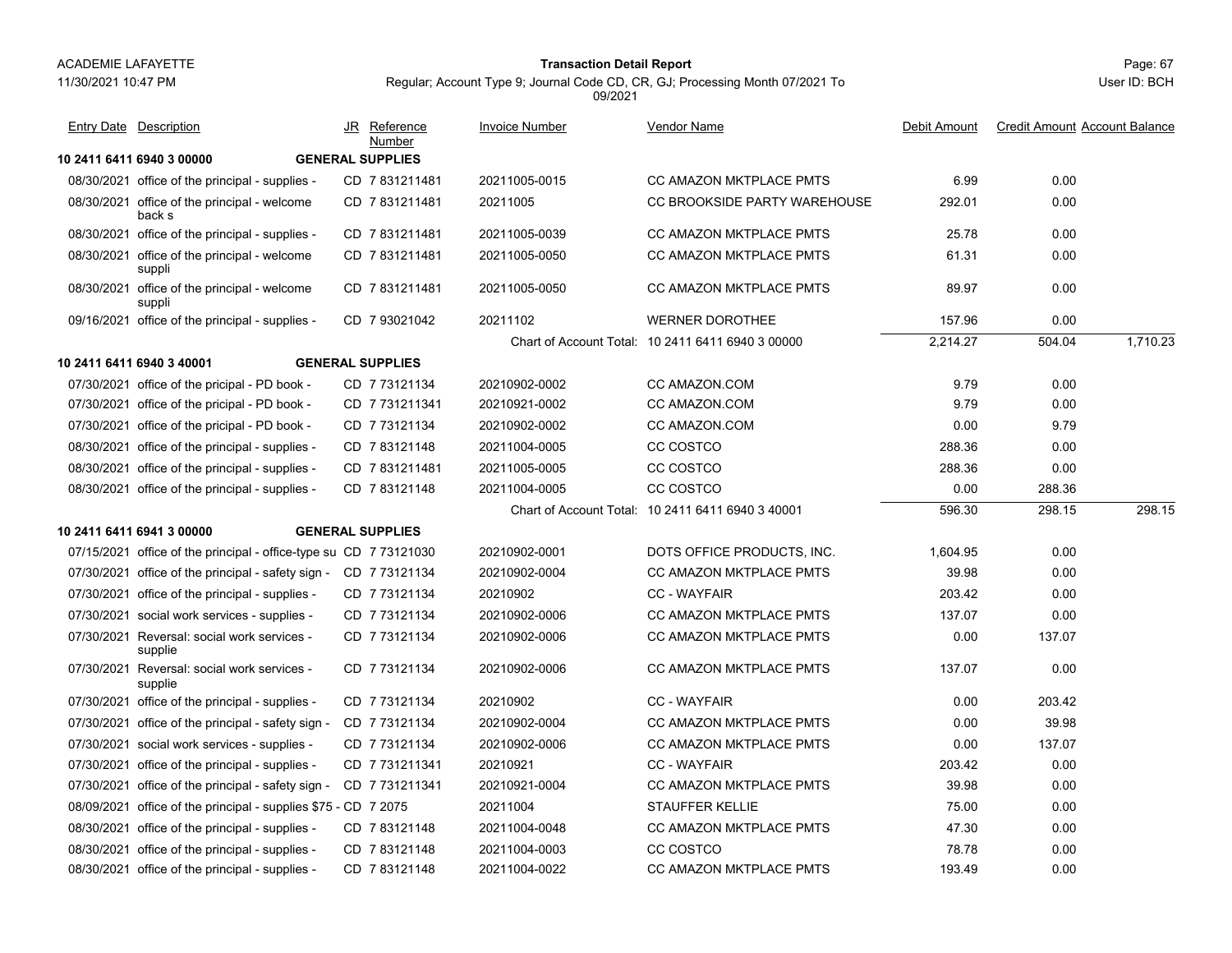#### Page: 68 **Transaction Detail Report**

Regular; Account Type 9; Journal Code CD, CR, GJ; Processing Month 07/2021 To

**10 2411 6411 6941 3 00000 GENERAL SUPPLIES**08/30/2021 office of the principal - supplies - CD\_7 83121148 20211004-0003 CC COSTCO 0.00 78.78 08/30/2021 office of the principal - supplies - CD\_7 83121148 20211004-0048 CC AMAZON MKTPLACE PMTS 0.00 47.30 08/30/2021 office of the principal - supplies - CD\_7 83121148 20211004-0022 CC AMAZON MKTPLACE PMTS 0.00 193.49 08/30/2021 office of the principal - supplies - CD\_7 831211481 20211005-0003 CC COSTCO 78.78 0.00 08/30/2021 office of the principal - supplies - CD\_7 831211481 20211005-0049 CC AMAZON MKTPLACE PMTS 47.30 0.00 08/30/2021 office of the principal - supplies - CD\_7 831211481 20211005-0023 CC AMAZON MKTPLACE PMTS 0.00 09/03/2021 office of the principal - supplies - sta CD 7 93021192 20211102 CC PAPA JOHN'S 73.98 0.00 Chart of Account Total: 10 2411 6411 6941 3 00000 3,154.01 837.11 2,316.90 **10 2411 6411 6941 3 40001 GENERAL SUPPLIES**08/27/2021 office of the principal - supplies - CD\_7 83121056 20211004 HEATHER ROYCE 39.90 0.00 Chart of Account Total: 10 2411 6411 6941 3 40001 39.90 0.00 39.90 **10 2525 6319 0000 3 00000 ACCOUNTING SERVICES**07/15/2021 Financial Accounting services - CD\_7 73121091 20210902 WESTBROOK & CO., P.C. 7,315.98 0.00 08/13/2021 Financial Accounting services - CD 7 83121101 20211004 WESTBROOK & CO., P.C. 5,459.80 0.00 09/29/2021 Financial Accounting services - CD 7 93021134 20211102-0001 WESTBROOK & CO., P.C. 6,911.83 0.00 Chart of Account Total: 10 2525 6319 0000 3 00000 19,687.61 0.00 19,687.61 **10 2525 6412 0000 3 00000 SUPPLIES - TECHNOLOGY RELATED**09/17/2021 Financial Accounting Services - CD\_7 93021115 20211102 SOFTWARE UNLIMITED INC 3,700.00 0.00 accountiCD 7 93021115 20211102 SOFTWARE UNLIMITED INC Chart of Account Total: 10 2525 6412 0000 3 00000 3,700.00 0.00 3,700.00 **10 2527 6391 0000 3 00000 OTHER PURCHASED SERVICES**07/15/2021 Service area - fixed asset inventory 3,800.00 0.00 CD 20210902 7 73121009& v ASSET SERVICES INCChart of Account Total: 10 2527 6391 0000 3 00000 3,800.00 0.00 3,800.00 **10 2542 6319 6940 3 00000 OTHER PROFESSIONAL SERVICES**08/30/2021 care & upkeep of building - moving CD 7 83121148 20211004 SHOW ME MOVERS KC 0.00 serviCD 20211004 SHOW ME MOVERS KC 7 83121148 08/30/2021 care & upkeep of building - moving CD 7 83121148 20211004 SHOW ME MOVERS KC 0.00 150.00 serviCD 20211004 SHOW ME MOVERS KC 7 83121148 Chart of Account Total: 10 2542 6319 6940 3 00000 150.00 150.00 0.00 **10 2542 6331 1910 3 00000 CLEANING SERVICES**07/15/2021 Correction: Care & upkeep building - CD\_7 73121017 20210902-0003 C&R ENTERPRISES & ASSOCIATES, 1,800.00 0.00 covCD 20210902-0003 C&R ENTERPRISES & ASSOCIATES, INC07/27/2021 Care & upkeep building - Custodian CD 7 73121019 20210902-0005 C&R ENTERPRISES & ASSOCIATES, 8,189.00 0.00 **Contr** CD 20210902-0005 C&R ENTERPRISES & ASSOCIATES, INC08/13/2021 Correction: Care & upkeep building - CD 7 83121028 20211004-0003 C&R ENTERPRISES & ASSOCIATES, 1,800.00 0.00 covCD 20211004-0003 C&R ENTERPRISES & ASSOCIATES, INCJR Reference Invoice Number Vendor NameDebit Amount Credit Amount Account Balance NumberEntry Date Description JR Reference <u>Invoice Number</u> <u>Vendor Name</u> Debit Amount Credit Amount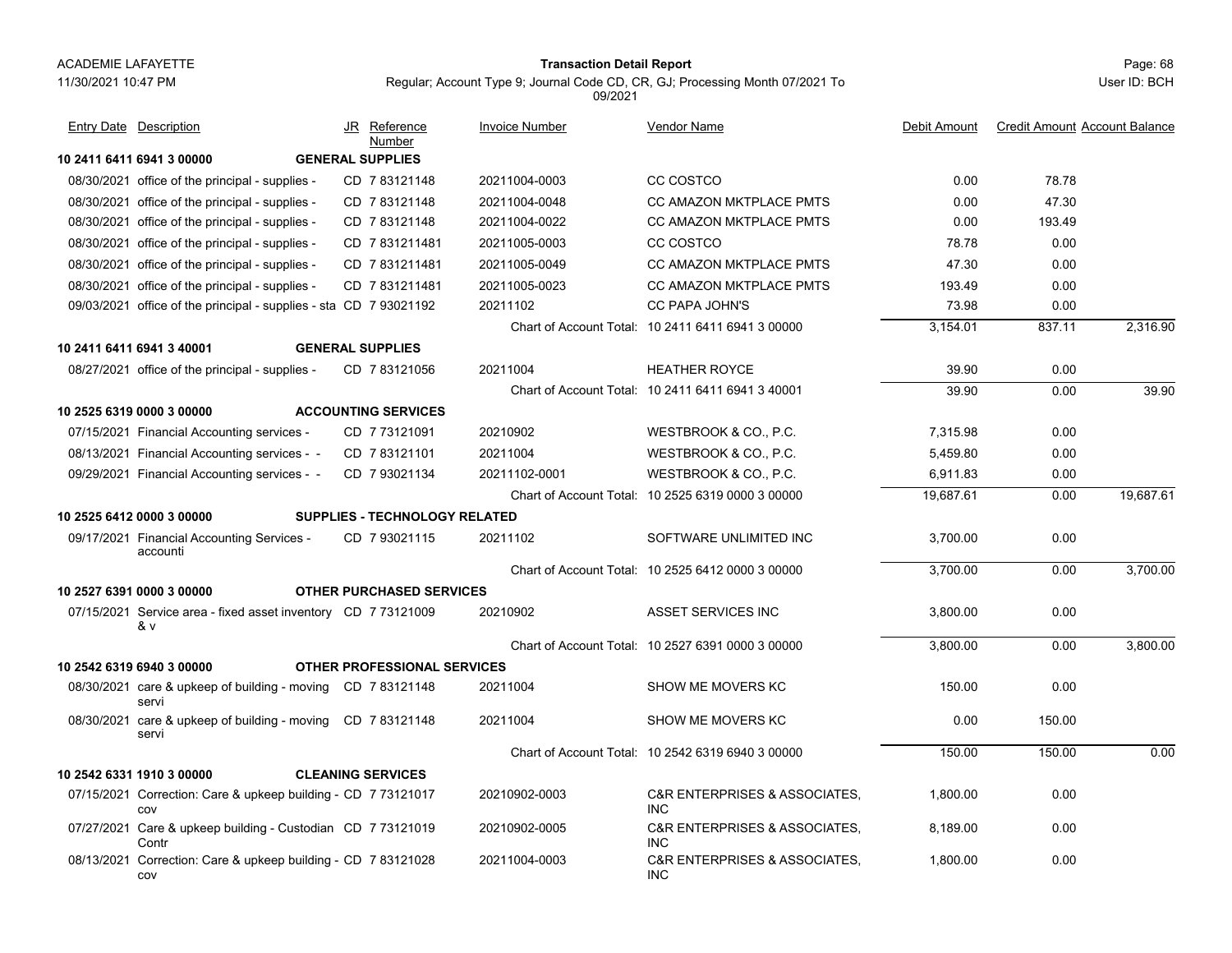11/30/2021 10:47 PM

## Page: 69 **Transaction Detail Report**

Regular; Account Type 9; Journal Code CD, CR, GJ; Processing Month 07/2021 To

09/2021

**10 2542 6331 1910 3 00000 CLEANING SERVICES**08/27/2021 Care & upkeep building - Custodian CD 7 83121030 20211004-0005 C&R ENTERPRISES & ASSOCIATES, 8,189.00 0.00 **Contr** CD 20211004-0005 C&R ENTERPRISES & ASSOCIATES, INC09/17/2021 Care & upkeep building - covid 1 Care & upkeep building - covid CD 7 93021029 20211102-0003 C&R ENTERPRISES & ASSOCIATES, 1,800.00 0.00 related sINC7 9302102909/27/2021 Care & upkeep building - Custodian 8,189.00 0.00 7 93021031 **Contr** CD 20211102-0005 C&R ENTERPRISES & ASSOCIATES, INCChart of Account Total: 10 2542 6331 1910 3 00000 29,967.00 0.00 29,967.00 **10 2542 6331 1910 4 42300 CLEANING SERVICES**07/15/2021 Care & upkeep building - covid 1 Care & upkeep building - covid CD 7 73121017 20210902-0003 C&R ENTERPRISES & ASSOCIATES, 1,800.00 0.00 related sINC7 7312101707/15/2021 Reversal: Care & upkeep building - CD 7 73121017 20210902-0003 C&R ENTERPRISES & ASSOCIATES, 0.00 1,800.00 covidCD 20210902-0003 C&R ENTERPRISES & ASSOCIATES, INC08/13/2021 Reversal: Care & upkeep building - CD 7 83121028 20211004-0003 C&R ENTERPRISES & ASSOCIATES, 0.00 1,800.00 covidCD 20211004-0003 C&R ENTERPRISES & ASSOCIATES, INC08/13/2021 Care & upkeep building - covid 1 Care & upkeep building - covid CD 7 83121028 20211004-0003 C&R ENTERPRISES & ASSOCIATES, 1,800.00 0.00 related sINC7 83121028Chart of Account Total: 10 2542 6331 1910 4 42300 3,600.00 3,600.00 0.00 **10 2542 6331 6940 3 00000 CLEANING SERVICES**07/07/2021 Care & upkeep building - Custodian 8,100.00 0.00 7 73121014**Contr** CD 20210902 C&R ENTERPRISES & ASSOCIATES, INC07/15/2021 Correction: Care & upkeep building - CD 7 73121016 20210902-0002 C&R ENTERPRISES & ASSOCIATES, 1,500.00 0.00 covCD 20210902-0002 C&R ENTERPRISES & ASSOCIATES, INC08/09/2021 Care & upkeep building - Custodian CD 7 83121025 20211004 C&R ENTERPRISES & ASSOCIATES, 8,100.00 0.00 Contr CD 20211004 C&R ENTERPRISES & ASSOCIATES, INC08/13/2021 Correction: Care & upkeep building - CD 7 83121027 20211004-0002 C&R ENTERPRISES & ASSOCIATES, 1,500.00 0.00 covCD 20211004-0002 C&R ENTERPRISES & ASSOCIATES, INC09/07/2021 Care & upkeep building - Custodian CD 7 93021026 20211102 C&R ENTERPRISES & ASSOCIATES, 8,100.00 0.00 **Contr** CD 20211102 C&R ENTERPRISES & ASSOCIATES, INC09/17/2021 Care & upkeep building - covid 1 Care & upkeep building - covid CD 7 93021028 20211102-0002 C&R ENTERPRISES & ASSOCIATES, 1,500.00 0.00 related sINC7 93021028Chart of Account Total: 10 2542 6331 6940 3 00000 28,800.00 0.00 28,800.00 **10 2542 6331 6940 4 42300 CLEANING SERVICES**07/15/2021 Reversal: Care & upkeep building - CD 7 73121016 20210902-0002 C&R ENTERPRISES & ASSOCIATES, 0.00 1,500.00 covidCD 20210902-0002 C&R ENTERPRISES & ASSOCIATES, INC07/15/2021 Care & upkeep building - covid 1 Care & upkeep building - covid CD 7 73121016 20210902-0002 C&R ENTERPRISES & ASSOCIATES, 1,500.00 0.00 related sINC7 7312101608/13/2021 Care & upkeep building - covid 1 Care & upkeep building - covid CD 7 83121027 20211004-0002 C&R ENTERPRISES & ASSOCIATES, 1,500.00 0.00 related sINC7 8312102708/13/2021 Reversal: Care & upkeep building - CD 7 83121027 20211004-0002 C&R ENTERPRISES & ASSOCIATES, 0.00 1,500.00 covidCD 20211004-0002 C&R ENTERPRISES & ASSOCIATES, INCChart of Account Total: 10 2542 6331 6940 4 42300 3,000.00 3,000.00 0.00 JR Reference Invoice Number Vendor NameDebit Amount Credit Amount Account Balance NumberEntry Date Description JR Reference <u>Invoice Number</u> <u>Vendor Name</u> Debit Amount Credit Amount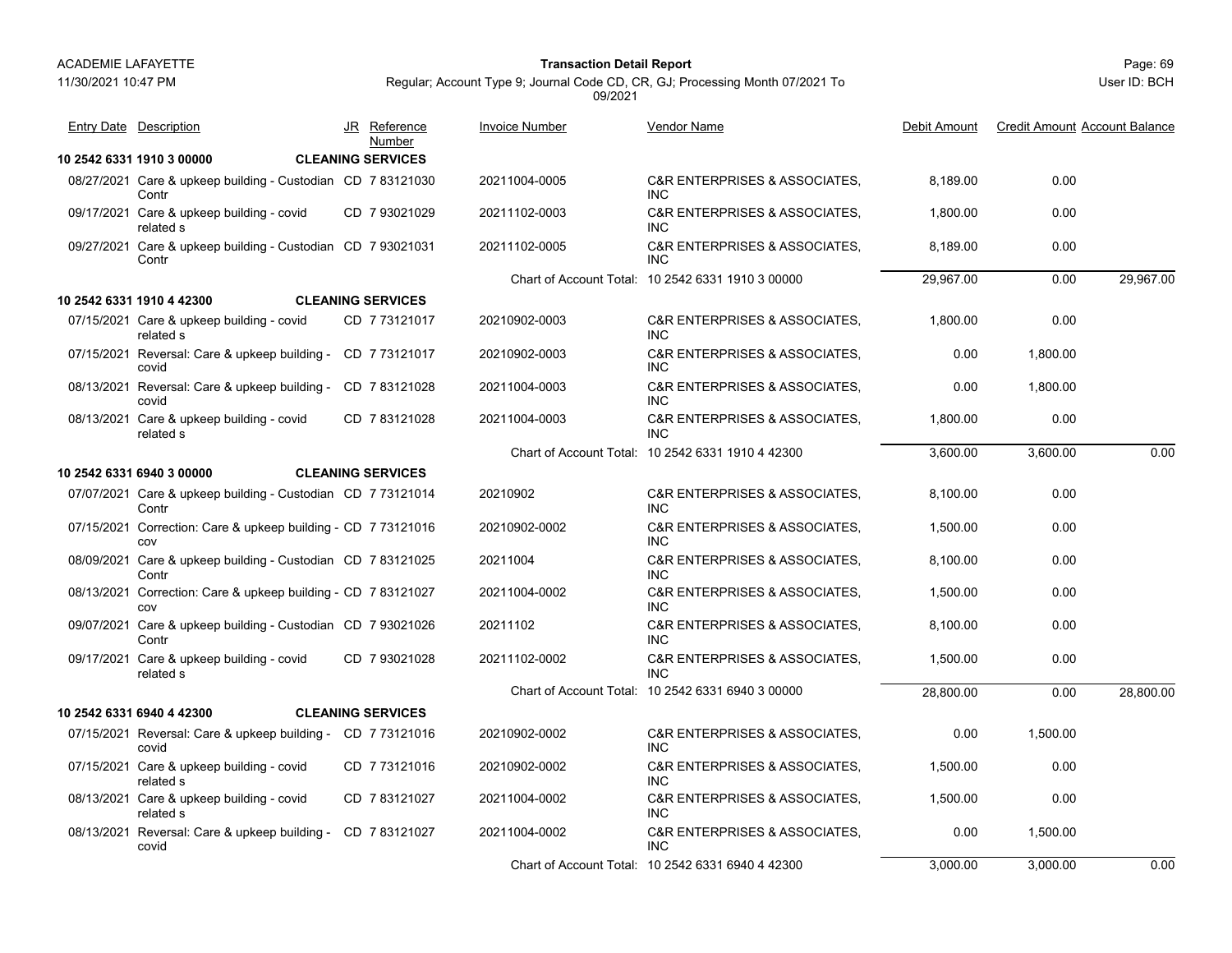11/30/2021 10:47 PM

## Page: 70 **Transaction Detail Report**

Regular; Account Type 9; Journal Code CD, CR, GJ; Processing Month 07/2021 To 09/2021

User ID: BCH

| <b>Entry Date Description</b>                                        | JR | <b>Reference</b><br>Number     | <b>Invoice Number</b> | Vendor Name                                                | Debit Amount | <b>Credit Amount Account Balance</b> |           |
|----------------------------------------------------------------------|----|--------------------------------|-----------------------|------------------------------------------------------------|--------------|--------------------------------------|-----------|
| 10 2542 6331 6941 3 00000                                            |    | <b>CLEANING SERVICES</b>       |                       |                                                            |              |                                      |           |
| 07/15/2021 Correction: Care & upkeep building - CD 7 73121015<br>COV |    |                                | 20210902-0001         | <b>C&amp;R ENTERPRISES &amp; ASSOCIATES.</b><br><b>INC</b> | 1,400.00     | 0.00                                 |           |
| 07/21/2021 Care & upkeep building - Custodian CD 7 73121018<br>Contr |    |                                | 20210902-0004         | <b>C&amp;R ENTERPRISES &amp; ASSOCIATES.</b><br><b>INC</b> | 8,000.00     | 0.00                                 |           |
| 08/13/2021 Correction: Care & upkeep building - CD 7 83121026<br>COV |    |                                | 20211004-0001         | C&R ENTERPRISES & ASSOCIATES.<br><b>INC</b>                | 1.400.00     | 0.00                                 |           |
| 08/23/2021 Care & upkeep building - Custodian CD 783121029<br>Contr  |    |                                | 20211004-0004         | <b>C&amp;R ENTERPRISES &amp; ASSOCIATES.</b><br><b>INC</b> | 8,000.00     | 0.00                                 |           |
| 09/17/2021 Care & upkeep building - covid<br>related s               |    | CD 7 93021027                  | 20211102-0001         | <b>C&amp;R ENTERPRISES &amp; ASSOCIATES.</b><br><b>INC</b> | 1,400.00     | 0.00                                 |           |
| 09/21/2021 Care & upkeep building - Custodian CD 7 93021030<br>Contr |    |                                | 20211102-0004         | C&R ENTERPRISES & ASSOCIATES,<br>INC.                      | 8.000.00     | 0.00                                 |           |
|                                                                      |    |                                |                       | Chart of Account Total: 10 2542 6331 6941 3 00000          | 28,200.00    | 0.00                                 | 28,200.00 |
| 10 2542 6331 6941 4 42300                                            |    | <b>CLEANING SERVICES</b>       |                       |                                                            |              |                                      |           |
| 07/15/2021 Care & upkeep building - covid<br>related s               |    | CD 773121015                   | 20210902-0001         | C&R ENTERPRISES & ASSOCIATES,<br><b>INC</b>                | 1,400.00     | 0.00                                 |           |
| 07/15/2021 Reversal: Care & upkeep building - CD 7 73121015<br>covid |    |                                | 20210902-0001         | <b>C&amp;R ENTERPRISES &amp; ASSOCIATES.</b><br><b>INC</b> | 0.00         | 1,400.00                             |           |
| 08/13/2021 Reversal: Care & upkeep building - CD 7 83121026<br>covid |    |                                | 20211004-0001         | <b>C&amp;R ENTERPRISES &amp; ASSOCIATES.</b><br><b>INC</b> | 0.00         | 1,400.00                             |           |
| 08/13/2021 Care & upkeep building - covid<br>related s               |    | CD 783121026                   | 20211004-0001         | <b>C&amp;R ENTERPRISES &amp; ASSOCIATES.</b><br><b>INC</b> | 1,400.00     | 0.00                                 |           |
|                                                                      |    |                                |                       | Chart of Account Total: 10 2542 6331 6941 4 42300          | 2,800.00     | 2,800.00                             | 0.00      |
| 10 2542 6332 1910 3 00000                                            |    | <b>REPAIRS AND MAINTENANCE</b> |                       |                                                            |              |                                      |           |
| 07/15/2021 care & upkeep of building - plumbing CD 7 73121058<br>rep |    |                                | 20210902              | LEXINGTON PLUMBING & HEATING<br>CO, INC.                   | 897.50       | 0.00                                 |           |
| 07/30/2021 Care & upkeep building -<br>dishwasher inst               |    | CD 773121026                   | 20210902              | DAGOSTINO MECHANICAL<br>CONTRACTOR, INC                    | 680.16       | 0.00                                 |           |
| 08/13/2021 care & upkeep of building - hvac<br>repair                |    | CD 783121033                   | 20211004              | CONTROL SERVICE CO                                         | 252.00       | 0.00                                 |           |
| 08/27/2021 care & upkeep of building - plumbing CD 7 83121073<br>ser |    |                                | 20211004-0001         | <b>LEXINGTON PLUMBING &amp; HEATING</b><br>CO. INC.        | 185.00       | 0.00                                 |           |
| 08/27/2021 care & upkeep of building - warwick CD 7 83121037<br>fiel |    |                                | 20211004-0002         | DAGOSTINO MECHANICAL<br>CONTRACTOR, INC                    | 5,108.08     | 0.00                                 |           |
| 09/07/2021 care & upkeep of building - elevator CD 7 93021102<br>ser |    |                                | 20211102              | OTIS ELEVATOR COMPANY                                      | 980.22       | 0.00                                 |           |
| 09/28/2021 care & upkeep of building - main<br>floor e               |    | CD 7 93021086                  | 20211102              | LEXINGTON PLUMBING & HEATING<br>CO, INC.                   | 235.00       | 0.00                                 |           |
| 09/28/2021 care & upkeep of building - fire<br>sprinkl               |    | CD 7 93021055                  | 20211102              | GENERAL FIRE SPRINKLER INC                                 | 1,230.00     | 0.00                                 |           |
|                                                                      |    |                                |                       | Chart of Account Total: 10 2542 6332 1910 3 00000          | 9.567.96     | 0.00                                 | 9.567.96  |

**10 2542 6332 6940 3 00000 REPAIRS AND MAINTENANCE**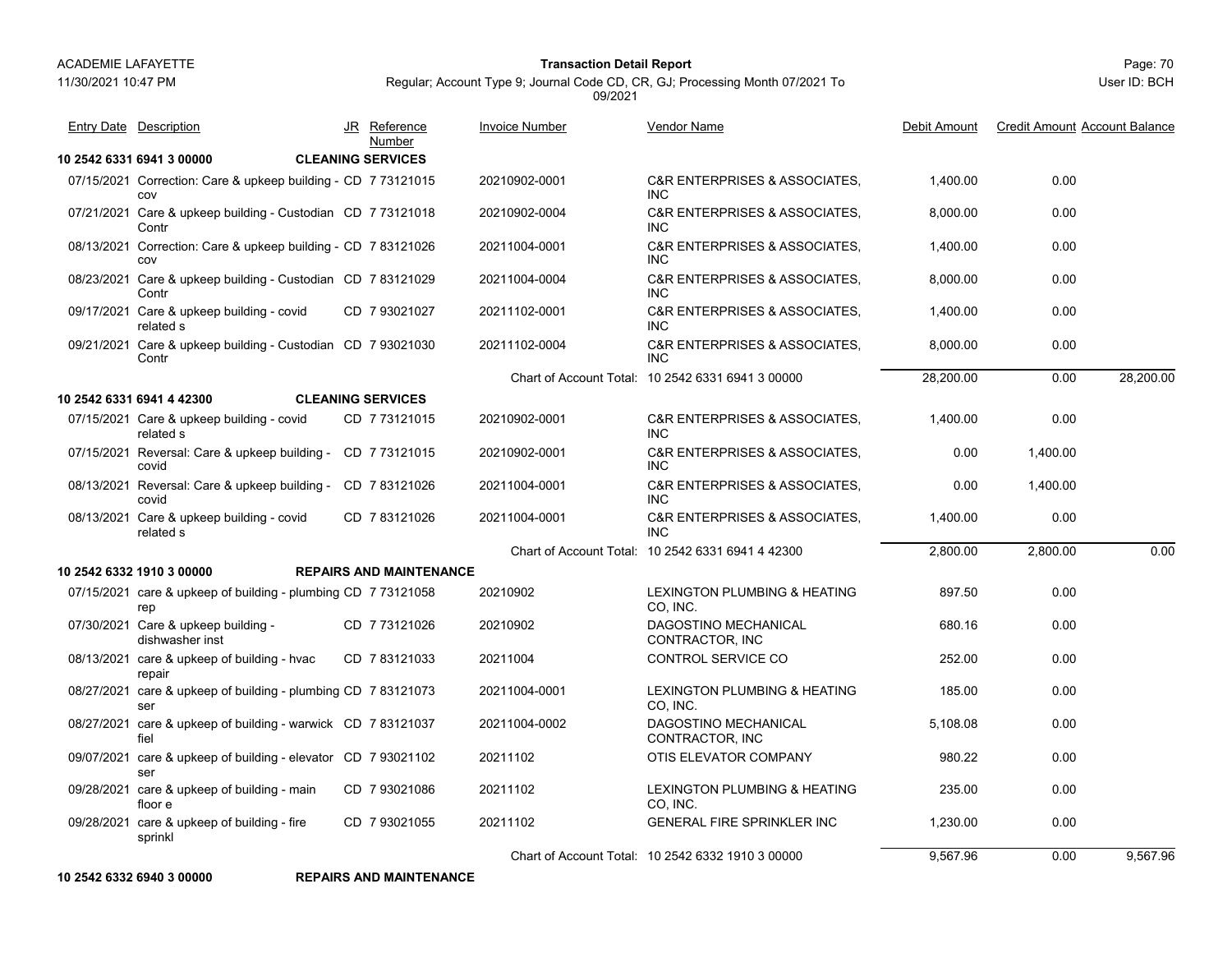# Page: 71 **Transaction Detail Report**

# Regular; Account Type 9; Journal Code CD, CR, GJ; Processing Month 07/2021 To 09/2021 JR Reference Invoice Number Vendor NameEntry Date Description JR Reference Invoice Number <u>Vendor Name</u> Debit Amount Credit Amount Account Balance

|                                                                      | <b>Number</b>                  |               |                                                   |          |       |          |
|----------------------------------------------------------------------|--------------------------------|---------------|---------------------------------------------------|----------|-------|----------|
| 10 2542 6332 6940 3 00000                                            | <b>REPAIRS AND MAINTENANCE</b> |               |                                                   |          |       |          |
| 07/06/2021 Care & upkeep building - fish tank CD 7 73121008<br>maint |                                | 20210902      | <b>AQUARIUM MAINTENANCE</b>                       | 125.00   | 0.00  |          |
| 07/30/2021 care & upkeep of building - supplies CD 773121134         |                                | 20210902      | CC AMAZON MKTPLACE PMTS                           | 49.95    | 0.00  |          |
| 07/30/2021 care & upkeep of building - supplies CD 773121134         |                                | 20210902      | CC AMAZON MKTPLACE PMTS                           | 0.00     | 49.95 |          |
| 07/30/2021 care & upkeep of building - supplies CD 7 731211341       |                                | 20210921      | CC AMAZON MKTPLACE PMTS                           | 49.95    | 0.00  |          |
| 08/06/2021 Care & upkeep building - fish tank<br>maint               | CD 783121017                   | 20211004      | <b>AQUARIUM MAINTENANCE</b>                       | 125.00   | 0.00  |          |
| 08/10/2021 care & upkeep of building - water<br>damage               | CD 7 2079                      | 20211004      | <b>SERVPRO</b>                                    | 2,263.99 | 0.00  |          |
| 08/13/2021 care & upkeep of building - plumbing CD 7 83121072<br>ser |                                | 20211004      | LEXINGTON PLUMBING & HEATING<br>CO, INC.          | 420.00   | 0.00  |          |
| 08/27/2021 care & upkeep of building - plumbing CD 7 83121073<br>ser |                                | 20211004-0001 | LEXINGTON PLUMBING & HEATING<br>CO, INC.          | 435.26   | 0.00  |          |
| 09/07/2021 Care & upkeep building - fish tank<br>maint               | CD 7 93021017                  | 20211102      | <b>AQUARIUM MAINTENANCE</b>                       | 125.00   | 0.00  |          |
| 09/23/2021 care & upkeep of building - elevator CD 7 93021103<br>ser |                                | 20211102-0001 | OTIS ELEVATOR COMPANY                             | 769.44   | 0.00  |          |
| 09/28/2021 care & upkeep of building - water<br>pipe c               | CD 7 93021109                  | 20211102      | <b>SERVPRO</b>                                    | 365.59   | 0.00  |          |
|                                                                      |                                |               | Chart of Account Total: 10 2542 6332 6940 3 00000 | 4,729.18 | 49.95 | 4,679.23 |
| 10 2542 6332 6941 3 00000                                            | <b>REPAIRS AND MAINTENANCE</b> |               |                                                   |          |       |          |
| 07/06/2021 Care & upkeep building - fish tank<br>maint               | CD 773121008                   | 20210902      | <b>AQUARIUM MAINTENANCE</b>                       | 75.00    | 0.00  |          |
| 07/15/2021 care & upkeep of building - walk in<br>cool               | CD 7 73121028                  | 20210902      | <b>DESIGN MECHANICAL INC</b>                      | 816.37   | 0.00  |          |
| 07/30/2021 care & upkeep of building - create<br>keys                | CD 7 73121042                  | 20210902      | HEART OF AMERICA LOCKSMITH LLC,<br><b>INC</b>     | 145.00   | 0.00  |          |
| 08/06/2021 Care & upkeep building - fish tank<br>maint               | CD 783121017                   | 20211004      | AQUARIUM MAINTENANCE                              | 75.00    | 0.00  |          |
| 08/13/2021 care & upkeep of building - hvac<br>repair                | CD 783121035                   | 20211004      | DAGOSTINO MECHANICAL<br>CONTRACTOR, INC           | 1,075.76 | 0.00  |          |
| 08/13/2021 Care & upkeep building - chery roof CD 783121102<br>repa  |                                | 20211004      | <b>WESTERN ROOFING CO</b>                         | 1,057.87 | 0.00  |          |
| 08/27/2021 care & upkeep of building - plumbing CD 7 83121036<br>& h |                                | 20211004-0001 | DAGOSTINO MECHANICAL<br>CONTRACTOR, INC           | 2.198.38 | 0.00  |          |
| 09/07/2021 Care & upkeep building - fish tank CD 7 93021017<br>maint |                                | 20211102      | <b>AQUARIUM MAINTENANCE</b>                       | 75.00    | 0.00  |          |
| 09/28/2021 care & upkeep of building - elevator CD 7 93021083<br>ser |                                | 20211102      | <b>KONE INC</b>                                   | 754.26   | 0.00  |          |
|                                                                      |                                |               | Chart of Account Total: 10 2542 6332 6941 3 00000 | 6.272.64 | 0.00  | 6.272.64 |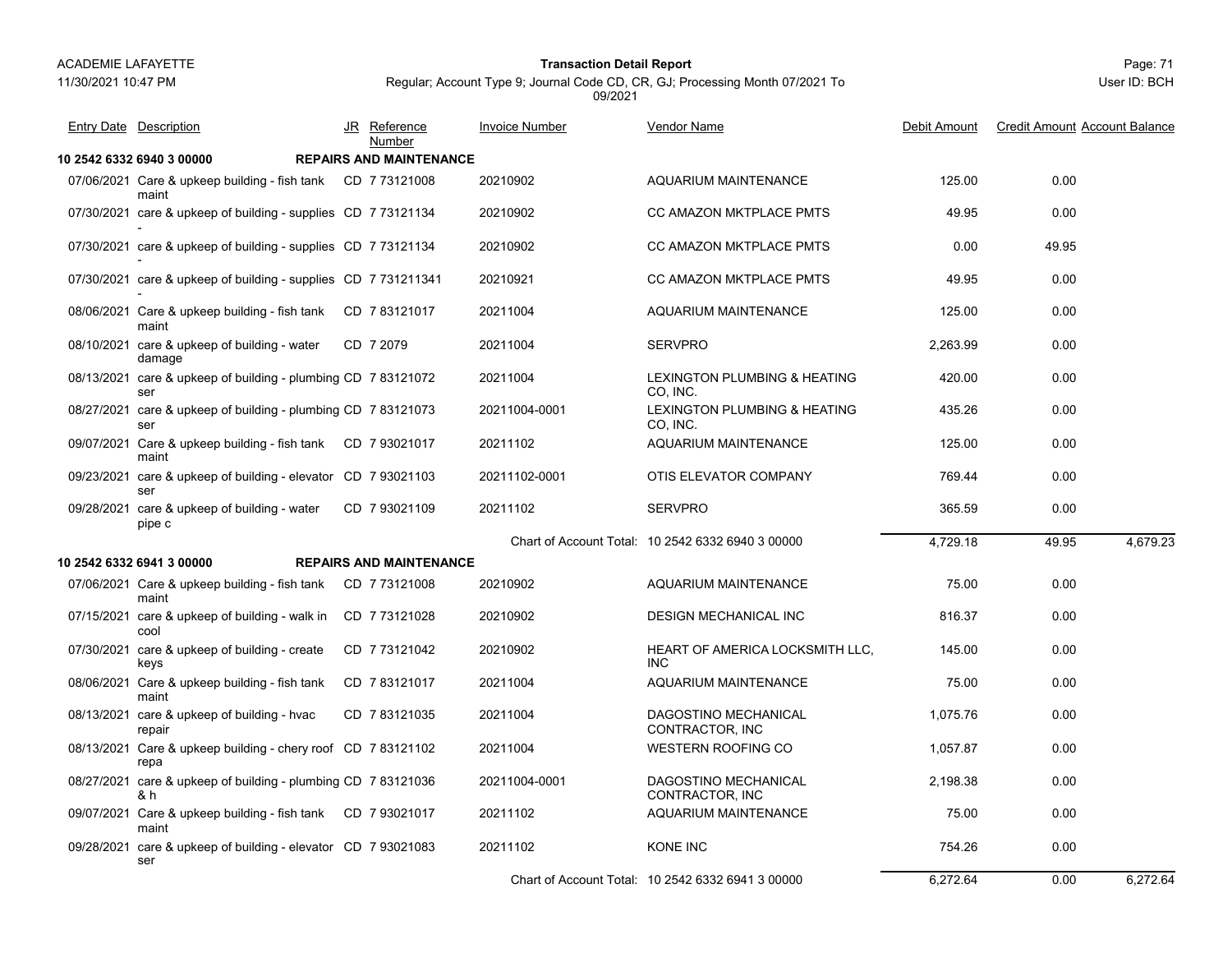11/30/2021 10:47 PM

### Page: 72 **Transaction Detail Report**

Regular; Account Type 9; Journal Code CD, CR, GJ; Processing Month 07/2021 To 09/2021

| <b>Entry Date</b> Description                                 | JR<br>Reference<br>Number | <b>Invoice Number</b> | <b>Vendor Name</b>                                | Debit Amount | <b>Credit Amount Account Balance</b> |           |
|---------------------------------------------------------------|---------------------------|-----------------------|---------------------------------------------------|--------------|--------------------------------------|-----------|
| 10 2542 6333 1910 3 00000<br><b>RENTALS</b>                   |                           |                       |                                                   |              |                                      |           |
| 07/15/2021 lease payment - to AL Real Estate<br><b>SPELL</b>  | CD 7 73121101             | 20210902              | AL REAL ESTATE SPE                                | 11,300.00    | 0.00                                 |           |
| 07/30/2021 lease payment - to AL Real Estate<br>SPE LL        | CD 773121101              | 20210902              | AL REAL ESTATE SPE                                | 0.00         | 11,300.00                            |           |
| 07/30/2021 lease payment - to AL Real Estate<br><b>SPELL</b>  | CD 7 73121101             | 20210902-001          | <b>CENTRAL BANK OF KANSAS CITY</b>                | 11.300.00    | 0.00                                 |           |
| 08/17/2021 lease payment - to AL Real Estate<br>SPE LL        | CD 783121118              | 20211004              | CENTRAL BANK OF KANSAS CITY                       | 11.300.00    | 0.00                                 |           |
| 09/30/2021 lease payment - to AL Real Estate<br><b>SPE LL</b> | CD 7 93021155             | 20211102              | <b>CENTRAL BANK OF KANSAS CITY</b>                | 11,300.00    | 0.00                                 |           |
|                                                               |                           |                       | Chart of Account Total: 10 2542 6333 1910 3 00000 | 45,200.00    | 11,300.00                            | 33,900.00 |
| <b>RENTALS</b><br>10 2542 6334 1910 3 00000                   |                           |                       |                                                   |              |                                      |           |
| 07/20/2021 Care & upkeep building - waters<br>system I        | CD 773121013              | 20210902-0001         | BORESOWS WATER COMPANY                            | 140.00       | 0.00                                 |           |
| 08/20/2021 Care & upkeep building - waters<br>system I        | CD 783121024              | 20211004-0001         | BORESOWS WATER COMPANY                            | 140.00       | 0.00                                 |           |
| 09/20/2021 Care & upkeep building - waters<br>system I        | CD 7 93021025             | 20211102-0001         | BORESOWS WATER COMPANY                            | 140.00       | 0.00                                 |           |
|                                                               |                           |                       | Chart of Account Total: 10 2542 6334 1910 3 00000 | 420.00       | 0.00                                 | 420.00    |
| 10 2542 6334 6940 3 00000<br><b>RENTALS</b>                   |                           |                       |                                                   |              |                                      |           |
| 07/20/2021 Care & upkeep building - water<br>system le        | CD 773121013              | 20210902              | BORESOWS WATER COMPANY                            | 140.00       | 0.00                                 |           |
| 08/20/2021 Care & upkeep building - water<br>system le        | CD 783121024              | 20211004              | BORESOWS WATER COMPANY                            | 140.00       | 0.00                                 |           |
| 09/20/2021 Care & upkeep building - water<br>system le        | CD 7 93021025             | 20211102              | BORESOWS WATER COMPANY                            | 140.00       | 0.00                                 |           |
|                                                               |                           |                       | Chart of Account Total: 10 2542 6334 6940 3 00000 | 420.00       | 0.00                                 | 420.00    |
| 10 2542 6334 6941 3 00000<br><b>RENTALS</b>                   |                           |                       |                                                   |              |                                      |           |
| 07/20/2021 Care & upkeep building - water<br>system le        | CD 773121013              | 20210902              | BORESOWS WATER COMPANY                            | 70.00        | 0.00                                 |           |
| 08/20/2021 Care & upkeep building - water<br>system le        | CD 783121024              | 20211004              | BORESOWS WATER COMPANY                            | 70.00        | 0.00                                 |           |
| 09/20/2021 Care & upkeep building - water<br>system le        | CD 7 93021025             | 20211102              | BORESOWS WATER COMPANY                            | 70.00        | 0.00                                 |           |
|                                                               |                           |                       | Chart of Account Total: 10 2542 6334 6941 3 00000 | 210.00       | 0.00                                 | 210.00    |
| 10 2542 6335 1910 3 00000                                     | <b>WATER AND SEWER</b>    |                       |                                                   |              |                                      |           |
| 07/13/2021 Care & upkeep building - utilities<br>water        | CD 773121111              | 20210902              | KCMO WATER SERVICES<br><b>DEPARTMENT</b>          | 47.24        | 0.00                                 |           |
| 07/27/2021 Care & upkeep building - utilities<br>water        | CD 773121113              | 20210902-0002         | <b>KCMO WATER SERVICES</b><br>DEPARTMENT          | 349.25       | 0.00                                 |           |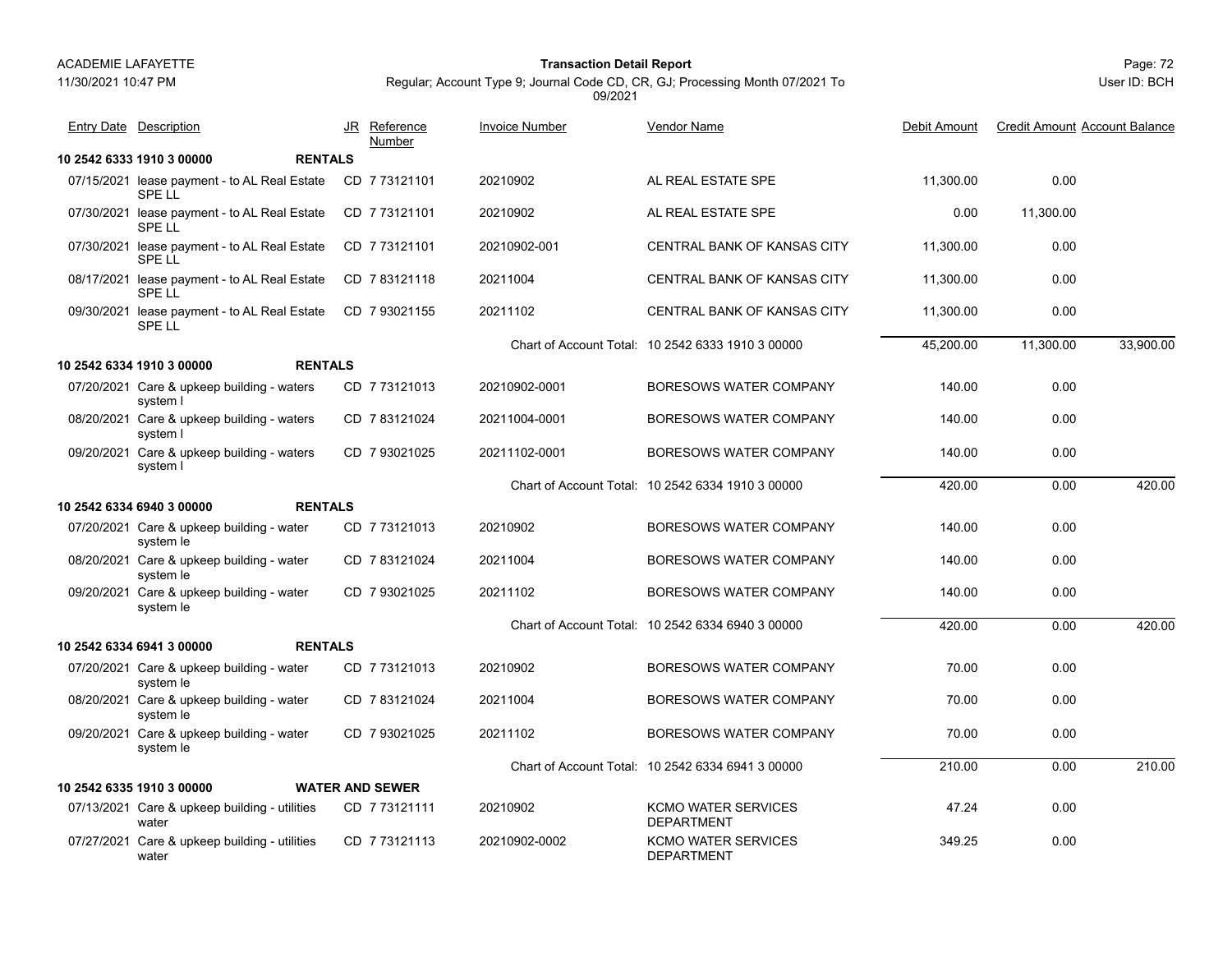11/30/2021 10:47 PM

# Page: 73 **Transaction Detail Report**

Regular; Account Type 9; Journal Code CD, CR, GJ; Processing Month 07/2021 To 09/2021

|            | <b>Entry Date Description</b>                                        | JR Reference<br>Number         | <b>Invoice Number</b>                         | Vendor Name                                       | Debit Amount | <b>Credit Amount Account Balance</b> |          |
|------------|----------------------------------------------------------------------|--------------------------------|-----------------------------------------------|---------------------------------------------------|--------------|--------------------------------------|----------|
|            | 10 2542 6335 1910 3 00000                                            | <b>WATER AND SEWER</b>         |                                               |                                                   |              |                                      |          |
|            | 08/12/2021 Care & upkeep building - utilities<br>water               | CD 7 83121125                  | 20211004                                      | <b>KCMO WATER SERVICES</b><br><b>DEPARTMENT</b>   | 383.75       | 0.00                                 |          |
|            | 08/24/2021 Care & upkeep building - utilities<br>water               | CD 783121127                   | 20211004-0002                                 | <b>KCMO WATER SERVICES</b><br><b>DEPARTMENT</b>   | 486.49       | 0.00                                 |          |
|            | 09/14/2021 Care & upkeep building - utilities<br>water               | CD 793021168                   | 20211102                                      | <b>KCMO WATER SERVICES</b><br><b>DEPARTMENT</b>   | 302.21       | 0.00                                 |          |
|            | 09/23/2021 Care & upkeep building - utilities<br>water               | CD 7 93021170                  | 20211102-0002                                 | <b>KCMO WATER SERVICES</b><br><b>DEPARTMENT</b>   | 772.03       | 0.00                                 |          |
|            |                                                                      |                                |                                               | Chart of Account Total: 10 2542 6335 1910 3 00000 | 2.340.97     | 0.00                                 | 2.340.97 |
|            | 10 2542 6335 6940 3 00000                                            | <b>WATER AND SEWER</b>         |                                               |                                                   |              |                                      |          |
|            | 07/27/2021 care & upkeep building - utilities<br>water               | CD 7 73121114                  | 20210902-0003                                 | <b>KCMO WATER SERVICES</b><br><b>DEPARTMENT</b>   | 842.69       | 0.00                                 |          |
|            | 08/24/2021 care & upkeep building - utilities<br>water               | CD 783121128                   | 20211004-0003                                 | <b>KCMO WATER SERVICES</b><br><b>DEPARTMENT</b>   | 2.416.36     | 0.00                                 |          |
|            | 09/23/2021 care & upkeep building - utilities<br>water               | CD 7 93021171                  | 20211102-0003                                 | <b>KCMO WATER SERVICES</b><br><b>DEPARTMENT</b>   | 934.72       | 0.00                                 |          |
|            |                                                                      |                                |                                               | Chart of Account Total: 10 2542 6335 6940 3 00000 | 4.193.77     | 0.00                                 | 4,193.77 |
|            | 10 2542 6335 6941 3 00000                                            | <b>WATER AND SEWER</b>         |                                               |                                                   |              |                                      |          |
|            | 07/27/2021 care & upkeep building - utilities<br>water               | CD 7 73121112                  | 20210902-0001                                 | <b>KCMO WATER SERVICES</b><br><b>DEPARTMENT</b>   | 174.45       | 0.00                                 |          |
|            | 08/24/2021 care & upkeep building - utilities<br>water               | CD 783121126                   | 20211004-0001                                 | <b>KCMO WATER SERVICES</b><br><b>DEPARTMENT</b>   | 193.86       | 0.00                                 |          |
|            | 09/23/2021 care & upkeep building - utilities<br>water               | CD 7 93021169                  | 20211102-0001                                 | <b>KCMO WATER SERVICES</b><br><b>DEPARTMENT</b>   | 184.64       | 0.00                                 |          |
|            |                                                                      |                                |                                               | Chart of Account Total: 10 2542 6335 6941 3 00000 | 552.95       | 0.00                                 | 552.95   |
|            | 10 2542 6337 1910 3 00000                                            |                                | <b>TECHNOLOGY-RELATED REPAIRS &amp; MAINT</b> |                                                   |              |                                      |          |
|            | 08/27/2021 care & upkeep of building - piano<br>tuning               | CD 783121051                   | 20211004                                      | <b>JARRETT GARY</b>                               | 170.00       | 0.00                                 |          |
|            |                                                                      |                                |                                               | Chart of Account Total: 10 2542 6337 1910 3 00000 | 170.00       | 0.00                                 | 170.00   |
|            | 10 2542 6337 6941 3 00000                                            |                                | <b>TECHNOLOGY-RELATED REPAIRS &amp; MAINT</b> |                                                   |              |                                      |          |
|            | 09/28/2021 care & upkeep of building - laminator CD 7 93021084<br>re |                                | 20211102                                      | <b>LAMINATION EQUIPMENT &amp; SUPPLY</b><br>CO    | 113.00       | 0.00                                 |          |
|            |                                                                      |                                |                                               | Chart of Account Total: 10 2542 6337 6941 3 00000 | 113.00       | 0.00                                 | 113.00   |
|            | 10 2542 6339 1910 3 00000                                            | <b>OTHER PROPERTY SERVICES</b> |                                               |                                                   |              |                                      |          |
|            | 07/01/2021 Care & upkeep building - quarterly<br>alarm               | CD 7 73121012                  | 20210902-0002                                 | BILL IRELAND & ASSOCIATES, INC.                   | 218.85       | 0.00                                 |          |
| 08/27/2021 | care & upkeep of building - service<br>call                          | CD 783121022                   | 20211004-0002                                 | BILL IRELAND & ASSOCIATES, INC.                   | 170.00       | 0.00                                 |          |
| 09/28/2021 | care & upkeep of building - fire<br>system                           | CD 7 93021034                  | 20211102                                      | <b>CINTAS</b>                                     | 1,160.90     | 0.00                                 |          |
|            |                                                                      |                                |                                               | Chart of Account Total: 10 2542 6339 1910 3 00000 | 1.549.75     | 0.00                                 | 1.549.75 |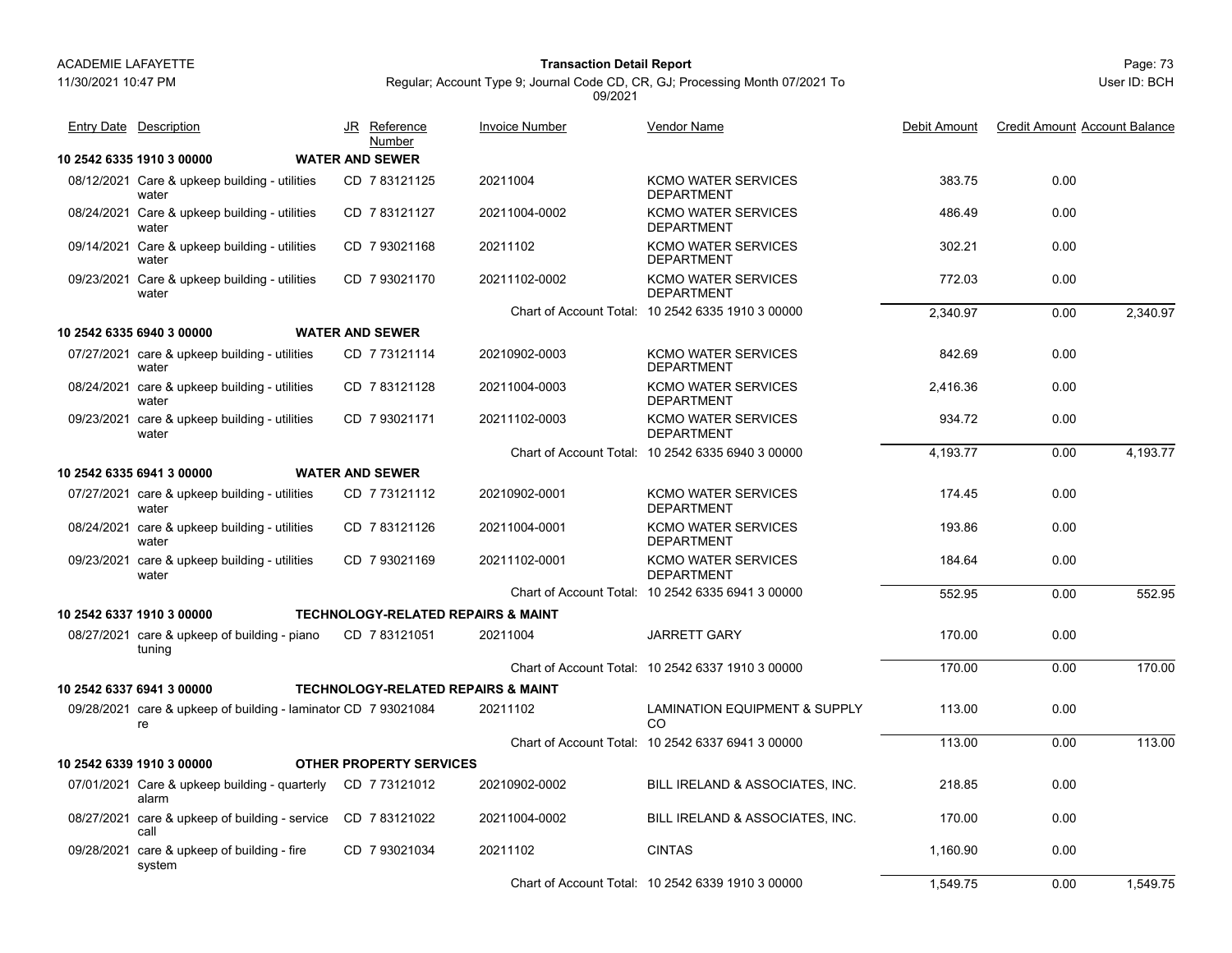### Page: 74 **Transaction Detail Report**

User ID: BCH

| <b>Entry Date</b> Description                                        |  | JR Reference<br>Number          | <b>Invoice Number</b> | Vendor Name                                       | Debit Amount | <b>Credit Amount Account Balance</b> |          |
|----------------------------------------------------------------------|--|---------------------------------|-----------------------|---------------------------------------------------|--------------|--------------------------------------|----------|
| 10 2542 6339 1910 3 00000                                            |  | <b>OTHER PROPERTY SERVICES</b>  |                       |                                                   |              |                                      |          |
| 10 2542 6339 6940 3 00000                                            |  | <b>OTHER PROPERTY SERVICES</b>  |                       |                                                   |              |                                      |          |
| 07/30/2021 care & upkeep of building - elevator CD 773121011<br>pho  |  |                                 | 20210902-0001         | BILL IRELAND & ASSOCIATES, INC.                   | 20.00        | 0.00                                 |          |
| 08/27/2021 care & upkeep of building - elevator CD 7 83121021<br>pho |  |                                 | 20211004              | BILL IRELAND & ASSOCIATES, INC.                   | 20.00        | 0.00                                 |          |
| 08/27/2021 care & upkeep of building - servvice CD 7 83121021<br>cal |  |                                 | 20211004-0001         | BILL IRELAND & ASSOCIATES, INC.                   | 85.00        | 0.00                                 |          |
| 09/13/2021 Care & upkeep building - quarterly CD 7 93021022<br>alarm |  |                                 | 20211102              | BILL IRELAND & ASSOCIATES, INC.                   | 364.20       | 0.00                                 |          |
|                                                                      |  |                                 |                       | Chart of Account Total: 10 2542 6339 6940 3 00000 | 489.20       | 0.00                                 | 489.20   |
| 10 2542 6339 6941 3 00000                                            |  | <b>OTHER PROPERTY SERVICES</b>  |                       |                                                   |              |                                      |          |
| 07/01/2021 Care & upkeep building - quarterly<br>alarm               |  | CD 7 73121010                   | 20210902              | BILL IRELAND & ASSOCIATES, INC.                   | 304.20       | 0.00                                 |          |
| 09/28/2021 care & upkeep of building - repair<br>work                |  | CD 7 93021023                   | 20211102              | <b>BLACK &amp; MCDONALD</b>                       | 489.57       | 0.00                                 |          |
|                                                                      |  |                                 |                       | Chart of Account Total: 10 2542 6339 6941 3 00000 | 793.77       | 0.00                                 | 793.77   |
| 10 2542 6351 0000 3 00000                                            |  | <b>GEN LIAB/BLDG/PHILA</b>      |                       |                                                   |              |                                      |          |
| 07/26/2021 Service Area - property installment 1 CD 7 73121104<br>&  |  |                                 | 20210902              | AJG RISK MANAGEMENT SERVICES                      | 19.433.00    | 0.00                                 |          |
| 07/26/2021 Reversal: Service Area - property<br>instal               |  | CD 773121104                    | 20210902              | AJG RISK MANAGEMENT SERVICES                      | 0.00         | 19,433.00                            |          |
|                                                                      |  |                                 |                       | Chart of Account Total: 10 2542 6351 0000 3 00000 | 19,433.00    | 19,433.00                            | 0.00     |
| 10 2542 6352 0000 3 00000                                            |  | <b>LIABILITY INSURANCE</b>      |                       |                                                   |              |                                      |          |
| 07/26/2021 Reversal: Service Area - liability<br>insur               |  | CD 773121105                    | 20210902-0001         | AJG RISK MANAGEMENT SERVICES                      | 0.00         | 104,231.27                           |          |
| 07/26/2021 Service Area - liability insurance -<br>ann               |  | CD 7 73121105                   | 20210902-0001         | AJG RISK MANAGEMENT SERVICES                      | 104,231.27   | 0.00                                 |          |
| 07/29/2021 Service Area - security risk<br>insurance -               |  | CD 7 73121106                   | 20210902-0002         | AJG RISK MANAGEMENT SERVICES                      | 3,201.63     | 0.00                                 |          |
| 07/29/2021 Reversal: Service Area - security<br>risk i               |  | CD 7 73121106                   | 20210902-0002         | AJG RISK MANAGEMENT SERVICES                      | 0.00         | 3.201.63                             |          |
|                                                                      |  |                                 |                       | Chart of Account Total: 10 2542 6352 0000 3 00000 | 107,432.90   | 107,432.90                           | 0.00     |
| 10 2542 6391 0000 3 00000                                            |  | <b>OTHER PURCHASED SERVICES</b> |                       |                                                   |              |                                      |          |
| 07/15/2021 Care & upkeep building - Other<br>services                |  | CD 7 73121087                   | 20210902              | <b>N&amp;P ENTERPRISE INC</b>                     | 879.14       | 0.00                                 |          |
| 08/27/2021 Care & upkeep building - Other<br>services                |  | CD 783121098                    | 20211004              | <b>N&amp;P ENTERPRISE INC</b>                     | 1,015.51     | 0.00                                 |          |
|                                                                      |  |                                 |                       | Chart of Account Total: 10 2542 6391 0000 3 00000 | 1,894.65     | 0.00                                 | 1,894.65 |
| 10 2542 6391 1910 3 00000                                            |  | OTHER PURCHASED SERVICES        |                       |                                                   |              |                                      |          |
| 07/15/2021 Care & upkeep building -<br>rugs/cleaning t               |  | CD 7 73121084                   | 20210902-0001         | UNIFIRST (WALKER TOWELL)                          | 512.96       | 0.00                                 |          |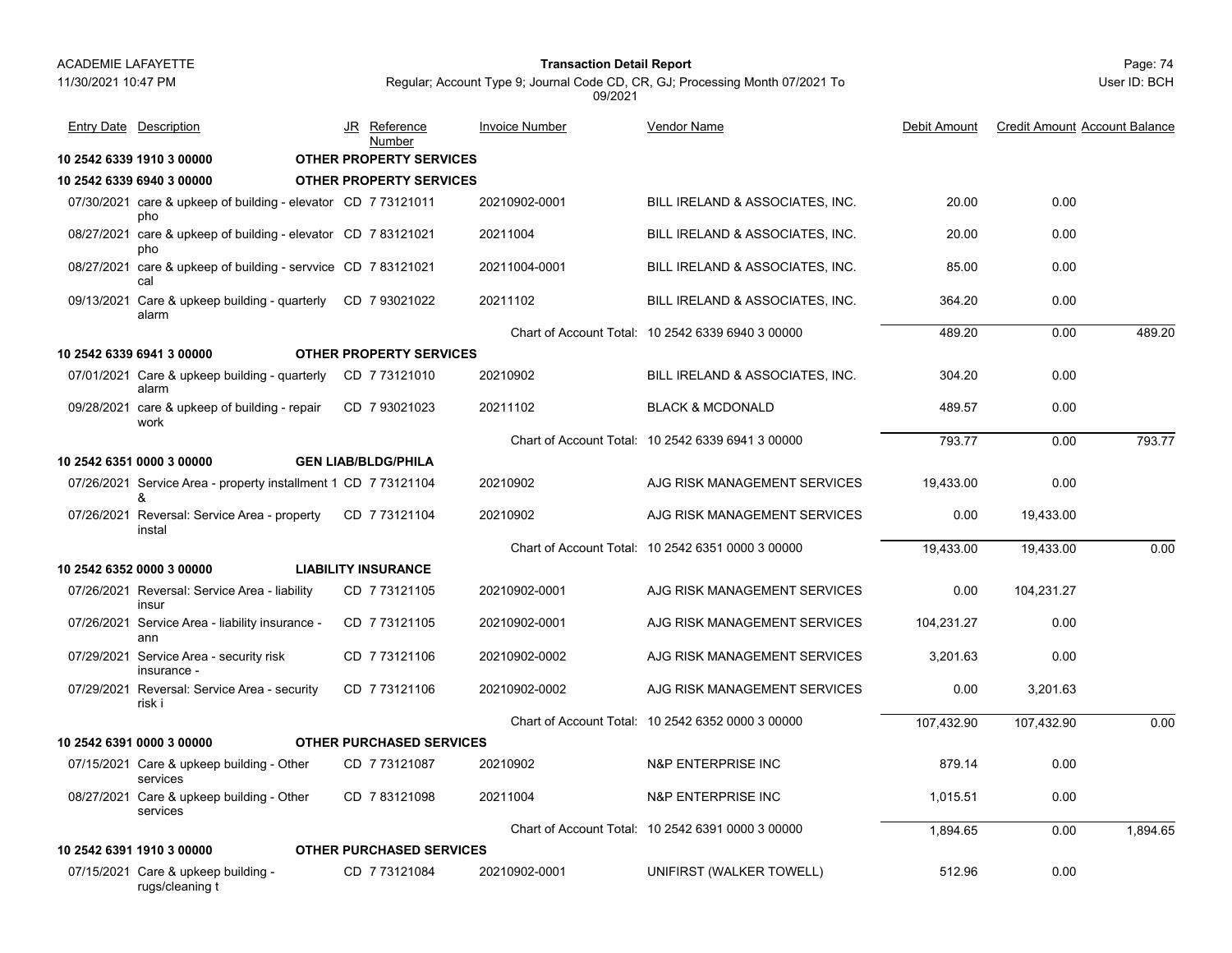11/30/2021 10:47 PM

# Page: 75 **Transaction Detail Report**

Regular; Account Type 9; Journal Code CD, CR, GJ; Processing Month 07/2021 To 09/2021

Vendor Name

Entry Date Description JR Reference <u>Invoice Number</u> <u>Vendor Name</u> Debit Amount Credit Amount Account Balance

JR Reference Invoice Number

|                                                                       | Number                          |               |                                                   |          |        |          |
|-----------------------------------------------------------------------|---------------------------------|---------------|---------------------------------------------------|----------|--------|----------|
| 10 2542 6391 1910 3 00000                                             | <b>OTHER PURCHASED SERVICES</b> |               |                                                   |          |        |          |
| 07/16/2021 care & upkeep building - 3012.1 -                          | CD 7 73121062                   | 20210902-0002 | MC REALTY GROUP, LLC                              | 3,012.10 | 0.00   |          |
| 07/30/2021 care & upkeep of building - service - CD 7 2072<br>11      |                                 | 20210830      | MCNEARNEY DAMIEN                                  | 1,140.00 | 0.00   |          |
| 08/13/2021 Care & upkeep building -<br>rugs/cleaning t                | CD 783121096                    | 20211004-0001 | UNIFIRST (WALKER TOWELL)                          | 209.82   | 0.00   |          |
| 08/13/2021 care & upkeep of building - quarterly CD 7 83121053<br>рe  |                                 | 20211004-0001 | <b>GUNTER PEST MANAGEMENT INC</b>                 | 285.00   | 0.00   |          |
| 09/17/2021 Care & upkeep building -<br>rugs/cleaning t                | CD 7 93021126                   | 20211102      | UNIFIRST (WALKER TOWELL)                          | 291.45   | 0.00   |          |
| 09/28/2021 care & upkeep building - 3891 -                            | CD 7 93021093                   | 20211102-0002 | MC REALTY GROUP, LLC                              | 3.891.00 | 0.00   |          |
|                                                                       |                                 |               | Chart of Account Total: 10 2542 6391 1910 3 00000 | 9,342.33 | 0.00   | 9,342.33 |
| 10 2542 6391 1920 3 00000                                             | <b>OTHER PURCHASED SERVICES</b> |               |                                                   |          |        |          |
| 08/30/2021 care & upkeep of building - elevator CD 783121148<br>ins   |                                 | 20211004      | CC CITY OF KANSAS CITY                            | 0.00     | 149.17 |          |
| 08/30/2021 care & upkeep of building - elevator CD 7 831211481<br>ins |                                 | 20211005      | <b>CC CITY OF KANSAS CITY</b>                     | 149.17   | 0.00   |          |
| 08/30/2021 care & upkeep of building - elevator CD 7 83121148<br>ins  |                                 | 20211004      | CC CITY OF KANSAS CITY                            | 149.17   | 0.00   |          |
|                                                                       |                                 |               | Chart of Account Total: 10 2542 6391 1920 3 00000 | 298.34   | 149.17 | 149.17   |
| 10 2542 6391 6940 3 00000                                             | <b>OTHER PURCHASED SERVICES</b> |               |                                                   |          |        |          |
| 07/15/2021 Care & upkeep building -<br>rugs/cleaning t                | CD 773121083                    | 20210902      | UNIFIRST (WALKER TOWELL)                          | 314.60   | 0.00   |          |
| 07/16/2021 care & upkeep building - 1743 -                            | CD 773121062                    | 20210902-0001 | MC REALTY GROUP, LLC                              | 1,743.00 | 0.00   |          |
| 07/30/2021 care & upkeep of building - service - CD 7 2072<br>72      |                                 | 20210830-0002 | <b>MCNEARNEY DAMIEN</b>                           | 720.00   | 0.00   |          |
| 08/06/2021 care & upkeep of building -<br>classroom se                | CD 7 2074                       | 20211004      | <b>SHOW ME KC MOVERS</b>                          | 698.75   | 0.00   |          |
| 08/13/2021 care & upkeep of building - quarterly CD 7 83121052<br>pe  |                                 | 20211004      | <b>GUNTER PEST MANAGEMENT INC</b>                 | 215.00   | 0.00   |          |
| 08/13/2021 Care & upkeep building -<br>rugs/cleaning t                | CD 783121097                    | 20211004-0002 | UNIFIRST (WALKER TOWELL)                          | 551.65   | 0.00   |          |
| 08/30/2021 care & upkeep of building - moving<br>servi                | CD 7831211481                   | 20211005      | SHOW ME MOVERS KC                                 | 150.00   | 0.00   |          |
| 09/16/2021 Care & upkeep building - false alarm CD 7 93021024<br>cal  |                                 | 20211102      | <b>BOARD OF POLICE COMMISSIONERS</b>              | 60.00    | 0.00   |          |
| 09/17/2021 Care & upkeep building -<br>rugs/cleaning t                | CD 7 93021127                   | 20211102-0001 | UNIFIRST (WALKER TOWELL)                          | 314.60   | 0.00   |          |
| 09/28/2021 care & upkeep building - 2041.55 -                         | CD 7 93021093                   | 20211102      | MC REALTY GROUP, LLC                              | 2,041.55 | 0.00   |          |
|                                                                       |                                 |               | Chart of Account Total: 10 2542 6391 6940 3 00000 | 6,809.15 | 0.00   | 6,809.15 |
| 10 2542 6391 6941 3 00000                                             | <b>OTHER PURCHASED SERVICES</b> |               |                                                   |          |        |          |
| 07/15/2021 Care & upkeep building -                                   | CD 773121085                    | 20210902-0002 | UNIFIRST (WALKER TOWELL)                          | 592.95   | 0.00   |          |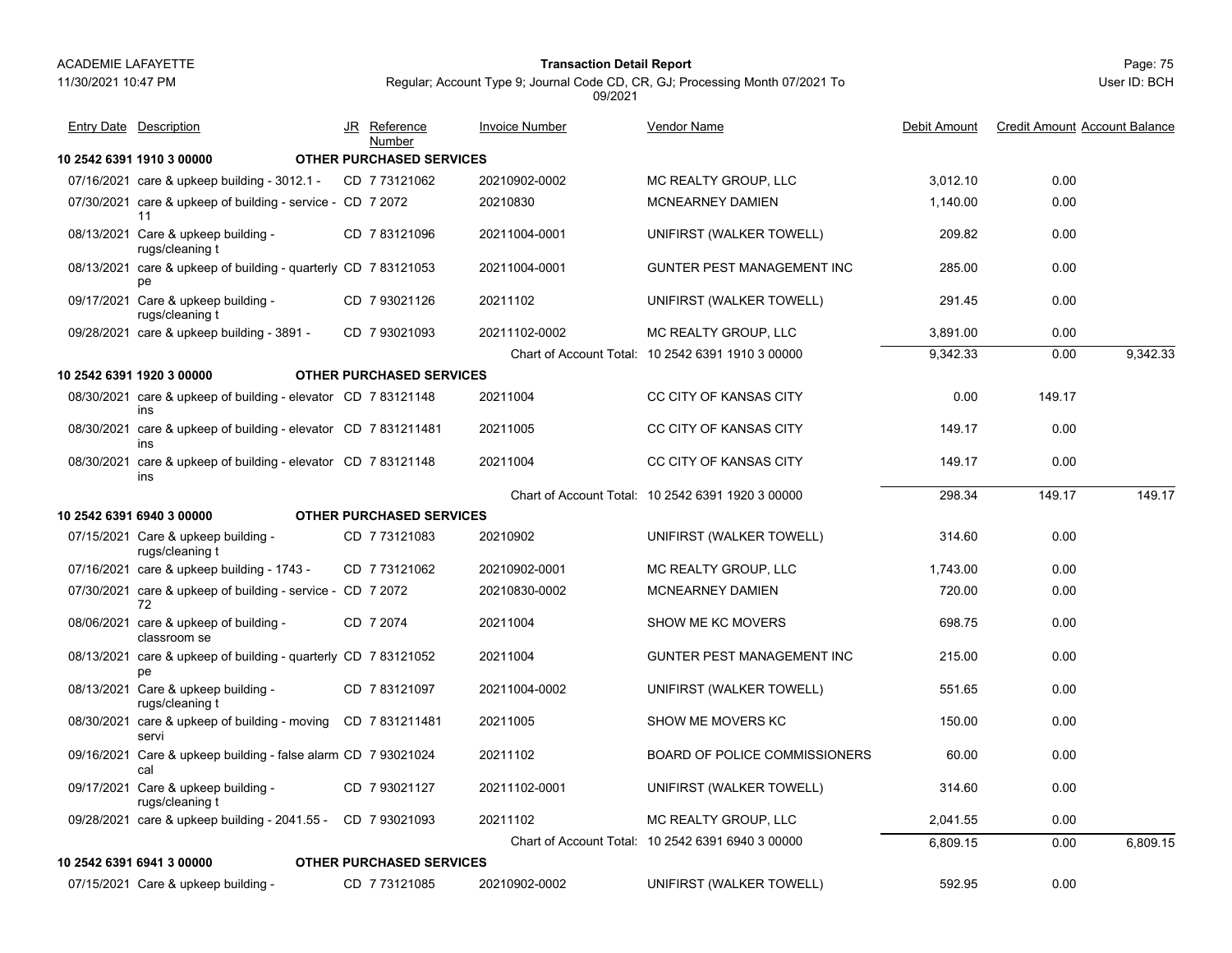### 11/30/2021 10:47 PM

### Page: 76 **Transaction Detail Report**

Regular; Account Type 9; Journal Code CD, CR, GJ; Processing Month 07/2021 To 09/2021

| <b>Entry Date</b> Description                                        | JR Reference                    | <b>Invoice Number</b> | Vendor Name                                       | Debit Amount | <b>Credit Amount Account Balance</b> |          |
|----------------------------------------------------------------------|---------------------------------|-----------------------|---------------------------------------------------|--------------|--------------------------------------|----------|
|                                                                      | Number                          |                       |                                                   |              |                                      |          |
| 10 2542 6391 6941 3 00000<br>rugs/cleaning t                         | <b>OTHER PURCHASED SERVICES</b> |                       |                                                   |              |                                      |          |
| 07/16/2021 care & upkeep building - 1566.25 - CD 7 73121062          |                                 | 20210902              | MC REALTY GROUP, LLC                              | 1,566.25     | 0.00                                 |          |
| 07/30/2021 care & upkeep of building - service - CD 7 2072           |                                 | 20210830-0001         | <b>MCNEARNEY DAMIEN</b>                           | 540.00       | 0.00                                 |          |
| 54                                                                   |                                 |                       |                                                   |              |                                      |          |
| 08/13/2021 Care & upkeep building -<br>rugs/cleaning t               | CD 783121095                    | 20211004              | UNIFIRST (WALKER TOWELL)                          | 208.17       | 0.00                                 |          |
| 08/13/2021 care & upkeep of building - monthly CD 783121054<br>pest  |                                 | 20211004-0002         | GUNTER PEST MANAGEMENT INC                        | 120.00       | 0.00                                 |          |
| 08/27/2021 care & upkeep of building - monthly CD 7 83121055<br>pest |                                 | 20211004-0003         | <b>GUNTER PEST MANAGEMENT INC</b>                 | 120.00       | 0.00                                 |          |
| 09/16/2021 care & upkeep of building - monthly CD 7 93021057<br>pest |                                 | 20211102              | GUNTER PEST MANAGEMENT INC                        | 120.00       | 0.00                                 |          |
| 09/17/2021 Care & upkeep building -<br>rugs/cleaning t               | CD 7 93021128                   | 20211102-0002         | UNIFIRST (WALKER TOWELL)                          | 400.56       | 0.00                                 |          |
| 09/28/2021 care & upkeep building - 3547.45 - CD 7 93021093          |                                 | 20211102-0001         | MC REALTY GROUP, LLC                              | 3,547.45     | 0.00                                 |          |
| 09/28/2021 care & upkeep of building - services CD 7 93021058        |                                 | 20211102              | HEART OF AMERICA LOCKSMITH LLC,<br><b>INC</b>     | 385.75       | 0.00                                 |          |
|                                                                      |                                 |                       | Chart of Account Total: 10 2542 6391 6941 3 00000 | 7.601.13     | 0.00                                 | 7.601.13 |
| 10 2542 6411 0000 3 00000                                            | <b>GENERAL SUPPLIES</b>         |                       |                                                   |              |                                      |          |
| 08/13/2021 care & upkeep of building - boxes for CD 7 83121013<br>mo |                                 | 20211004              | AAA MOVING & STORAGE                              | 257.00       | 0.00                                 |          |
|                                                                      |                                 |                       | Chart of Account Total: 10 2542 6411 0000 3 00000 | 257.00       | 0.00                                 | 257.00   |
| 10 2542 6411 1910 1 00782                                            | <b>GENERAL SUPPLIES</b>         |                       |                                                   |              |                                      |          |
| 09/28/2021 care & upkeep of building - supplies CD 7 93021113<br>- f |                                 | 20211102-0001         | STAPLES BUSINESS ADVANTAGE                        | 1,000.00     | 0.00                                 |          |
|                                                                      |                                 |                       | Chart of Account Total: 10 2542 6411 1910 1 00782 | 1,000.00     | 0.00                                 | 1.000.00 |
| 10 2542 6411 1910 3 00000                                            | <b>GENERAL SUPPLIES</b>         |                       |                                                   |              |                                      |          |
| 07/15/2021 care & upkeep of building - cleaning CD 773121092<br>sup  |                                 | 20210902              | <b>WITHERS/KC SANITAR</b>                         | 357.00       | 0.00                                 |          |
| 07/15/2021 care & upkeep of building - supplies- CD 7 73121038<br>mo |                                 | 20210902              | <b>FERGUSON</b>                                   | 2,065.77     | 0.00                                 |          |
| 07/30/2021 VOID - paid to wrong vender - -                           | CD 7 73121039                   | 20210902-0001         | <b>FERGUSON</b>                                   | 5,347.50     | 0.00                                 |          |
| 07/30/2021 care & upkeep of building - supplies CD 773121047<br>- 1  |                                 | 20210902-0001         | <b>HOME DEPOT</b>                                 | 166.76       | 0.00                                 |          |
| 07/30/2021 care & upkeep of building - supplies CD 7 73121134        |                                 | 20210902              | CC MCQUEENY LOCK COMPANY                          | 159.72       | 0.00                                 |          |
| 07/30/2021 care & upkeep of building - safety<br>signs               | CD 773121134                    | 20210902-0002         | CC AMAZON MKTPLACE PMTS                           | 59.95        | 0.00                                 |          |
| 07/30/2021 care & upkeep of building - safety<br>signs               | CD 773121134                    | 20210902              | CC AMAZON.COM                                     | 190.00       | 0.00                                 |          |
| 07/30/2021 care & upkeep of building - safety                        | CD 7 73121134                   | 20210902              | CC AMAZON.COM                                     | 0.00         | 190.00                               |          |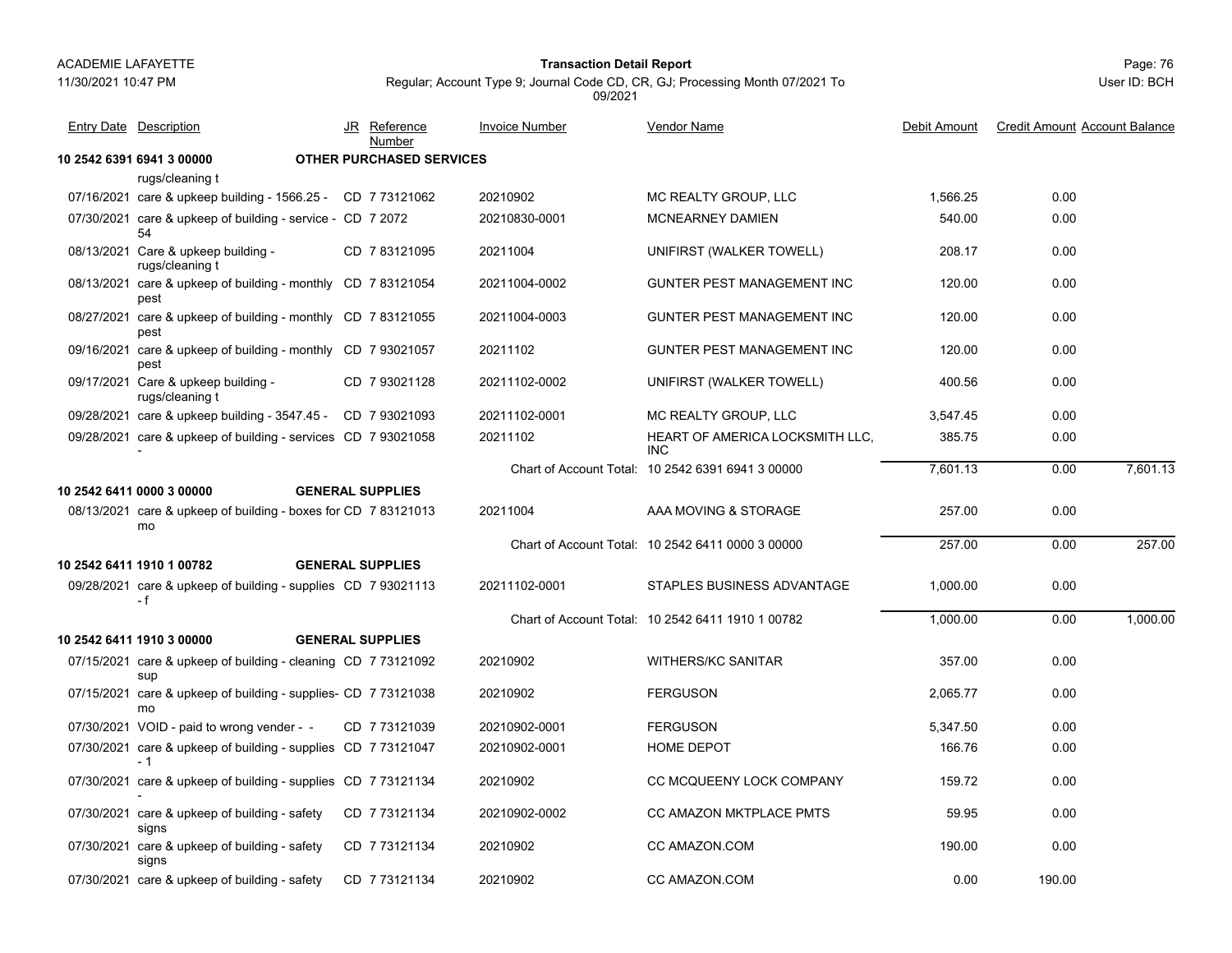11/30/2021 10:47 PM

# Page: 77 **Transaction Detail Report**

Regular; Account Type 9; Journal Code CD, CR, GJ; Processing Month 07/2021 To 09/2021

| <b>Entry Date</b> Description                                  | JR Reference<br>Number  | <b>Invoice Number</b> | <b>Vendor Name</b>             | Debit Amount | <b>Credit Amount Account Balance</b> |
|----------------------------------------------------------------|-------------------------|-----------------------|--------------------------------|--------------|--------------------------------------|
| 10 2542 6411 1910 3 00000                                      | <b>GENERAL SUPPLIES</b> |                       |                                |              |                                      |
| signs                                                          |                         |                       |                                |              |                                      |
| 07/30/2021 care & upkeep of building - supplies CD 7 73121134  |                         | 20210902              | CC MCQUEENY LOCK COMPANY       | 0.00         | 159.72                               |
| 07/30/2021 care & upkeep of building - safety<br>signs         | CD 773121134            | 20210902-0002         | CC AMAZON MKTPLACE PMTS        | 0.00         | 59.95                                |
| 07/30/2021 care & upkeep of building - safety<br>signs         | CD 7 731211341          | 20210921              | CC AMAZON.COM                  | 190.00       | 0.00                                 |
| 07/30/2021 care & upkeep of building - supplies CD 7 731211341 |                         | 20210921              | CC MCQUEENY LOCK COMPANY       | 159.72       | 0.00                                 |
| 07/30/2021 care & upkeep of building - safety<br>signs         | CD 7 731211341          | 20210921-0002         | CC AMAZON MKTPLACE PMTS        | 59.95        | 0.00                                 |
| 08/19/2021 care & upkeep of building - supplies CD 7 2081      |                         | 20211004              | <b>COSTCO WHOLESALE</b>        | 439.92       | 0.00                                 |
| 08/27/2021 care & upkeep of building - supplies CD 7 83121061  |                         | 20211004-0002         | HOME DEPOT                     | 40.25        | 0.00                                 |
| 08/30/2021 care & upkeep of building - supplies CD 7 83121148  |                         | 20211004-0007         | CC AMAZON.COM                  | 49.99        | 0.00                                 |
| 08/30/2021 care & upkeep of building - supplies CD 7 83121148  |                         | 20211004-0011         | CC AMAZON.COM                  | 86.63        | 0.00                                 |
| 08/30/2021 care & upkeep of building - supplies CD 7 83121148  |                         | 20211004-0007         | CC AMAZON.COM                  | 0.00         | 49.99                                |
| 08/30/2021 care & upkeep of building - tools -                 | CD 783121148            | 20211004-0012         | <b>CC AMAZON MKTPLACE PMTS</b> | 65.95        | 0.00                                 |
| 08/30/2021 care & upkeep of building - tools -                 | CD 783121148            | 20211004-0002         | CC AMAZON MKTPLACE PMTS        | 64.99        | 0.00                                 |
| 08/30/2021 care & upkeep of building - supplies CD 7 83121148  |                         | 20211004-0004         | CC COSTCO                      | 137.42       | 0.00                                 |
| 08/30/2021 care & upkeep of building - supplies CD 7 831211481 |                         | 20211005-0004         | CC COSTCO                      | 137.42       | 0.00                                 |
| 08/30/2021 care & upkeep of building - tools -                 | CD 7831211481           | 20211005-0012         | <b>CC AMAZON MKTPLACE PMTS</b> | 65.95        | 0.00                                 |
| 08/30/2021 care & upkeep of building - tools -                 | CD 7831211481           | 20211005-0002         | <b>CC AMAZON MKTPLACE PMTS</b> | 64.99        | 0.00                                 |
| 08/30/2021 care & upkeep of building - supplies CD 7 831211481 |                         | 20211005-0011         | CC AMAZON.COM                  | 86.63        | 0.00                                 |
| 08/30/2021 care & upkeep of building - supplies CD 7 831211481 |                         | 20211005-0007         | CC AMAZON.COM                  | 49.99        | 0.00                                 |
| 08/30/2021 care & upkeep of building - supplies CD 783121148   |                         | 20211004-0004         | CC COSTCO                      | 0.00         | 137.42                               |
| 08/30/2021 care & upkeep of building - tools -                 | CD 783121148            | 20211004-0012         | CC AMAZON MKTPLACE PMTS        | 0.00         | 65.95                                |
| 08/30/2021 care & upkeep of building - tools -                 | CD 783121148            | 20211004-0002         | CC AMAZON MKTPLACE PMTS        | 0.00         | 64.99                                |
| 08/30/2021 care & upkeep of building - supplies CD 7 83121148  |                         | 20211004-0011         | CC AMAZON.COM                  | 0.00         | 86.63                                |
| 09/03/2021 care & upkeep of building - Covid<br>suppli         | CD 7 93021192           | 20211102              | CC AMAZON.COM                  | 235.82       | 0.00                                 |
| 09/17/2021 care & upkeep of building - cleaning CD 7 93021112  |                         | 20211102              | STAPLES BUSINESS ADVANTAGE     | 898.36       | 0.00                                 |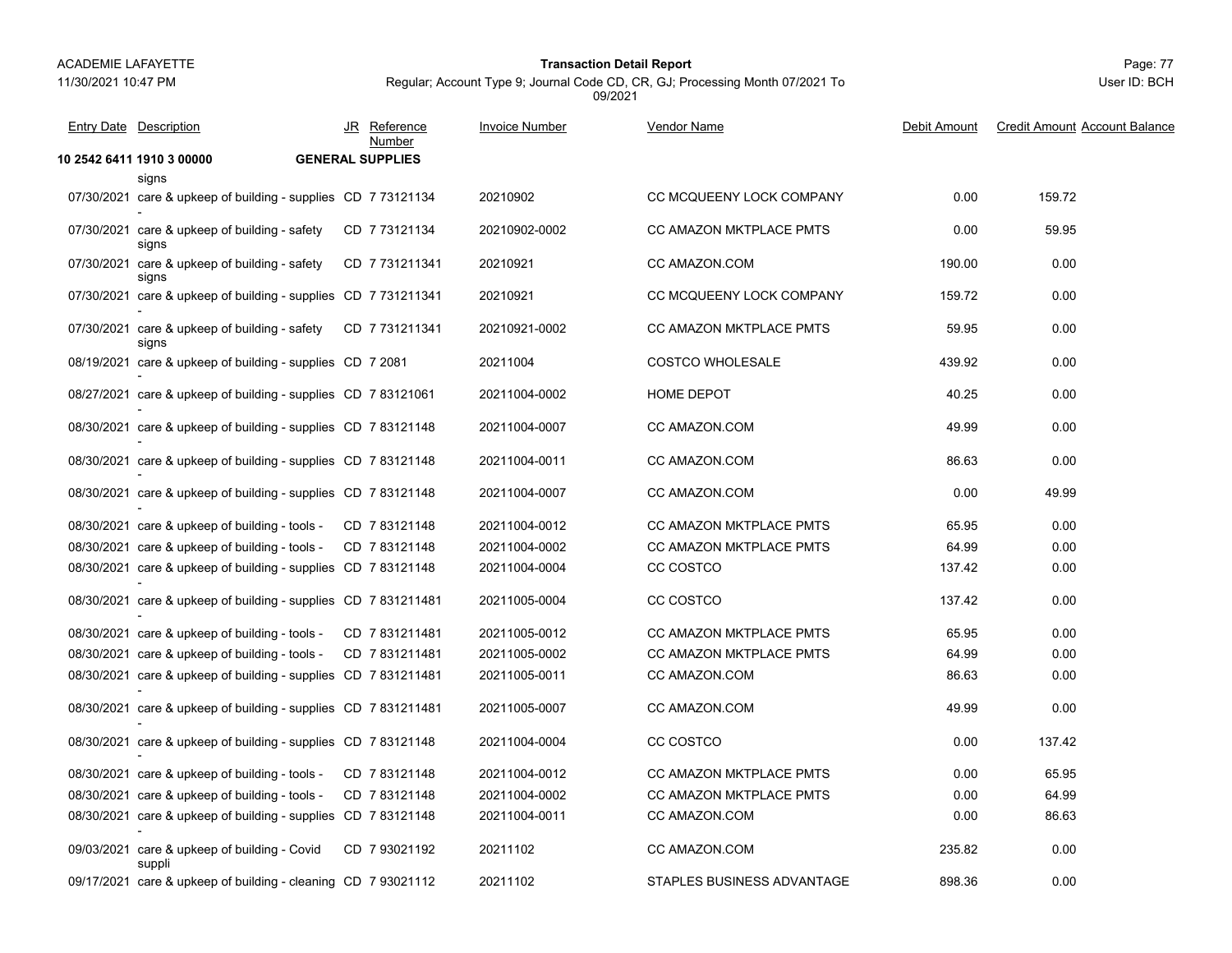### Page: 78 **Transaction Detail Report**

Regular; Account Type 9; Journal Code CD, CR, GJ; Processing Month 07/2021 To 09/2021

| <b>Entry Date Description</b>                                        | JR Reference<br>Number  | <b>Invoice Number</b> | <b>Vendor Name</b>                                | Debit Amount | <b>Credit Amount Account Balance</b> |           |
|----------------------------------------------------------------------|-------------------------|-----------------------|---------------------------------------------------|--------------|--------------------------------------|-----------|
| 10 2542 6411 1910 3 00000                                            | <b>GENERAL SUPPLIES</b> |                       |                                                   |              |                                      |           |
| sup                                                                  |                         |                       |                                                   |              |                                      |           |
| 09/17/2021 care & upkeep of building - supplies CD 7 93021135        |                         | 20211102              | <b>WITHERS/KC SANITAR</b>                         | 159.60       | 0.00                                 |           |
| 09/17/2021 care & upkeep of building - toner<br>recycl               | CD 7 93021124           | 20211102              | <b>TOSHIBA BUSINESS SOLUTIONS</b>                 | 124.95       | 0.00                                 |           |
| 09/28/2021 care & upkeep of building - supplies CD 7 93021063<br>- d |                         | 20211102              | HOME DEPOT                                        | 369.21       | 0.00                                 |           |
| 09/28/2021 care & upkeep of building - supplies CD 7 93021130        |                         | 20211102              | US BANK/ELAN FINANCIAL                            | 8,960.00     | 0.00                                 |           |
| 09/29/2021 care & upkeep of building - supplies CD 7 93021136        |                         | 20211102-0001         | <b>WITHERS/KC SANITAR</b>                         | 432.45       | 0.00                                 |           |
| 09/29/2021 care & upkeep of building - supplies CD 7 93021143        |                         | 20211102-0002         | YARDI MARKETPLACE                                 | 552.90       | 0.00                                 |           |
| 09/30/2021 ALIX LASKER DOUBLE PAYMENT CR                             |                         |                       |                                                   | 0.00         | 239.88                               |           |
|                                                                      |                         |                       | Chart of Account Total: 10 2542 6411 1910 3 00000 | 21,779.79    | 1,054.53                             | 20,725.26 |
| 10 2542 6411 6940 1 00782                                            | <b>GENERAL SUPPLIES</b> |                       |                                                   |              |                                      |           |
| 09/28/2021 care & upkeep of building - supplies CD 7 93021113<br>- f |                         | 20211102-0001         | STAPLES BUSINESS ADVANTAGE                        | 1,353.80     | 0.00                                 |           |
|                                                                      |                         |                       | Chart of Account Total: 10 2542 6411 6940 1 00782 | 1,353.80     | 0.00                                 | 1,353.80  |
| 10 2542 6411 6940 3 00000                                            | <b>GENERAL SUPPLIES</b> |                       |                                                   |              |                                      |           |
| 07/15/2021 care & upkeep of building - cleaning CD 773121094<br>sup  |                         | 20210902-0002         | <b>WITHERS/KC SANITAR</b>                         | 691.80       | 0.00                                 |           |
| 07/30/2021 care & upkeep of building - supplies: CD 7 73121047       |                         | 20210902-0003         | HOME DEPOT                                        | 4,677.30     | 0.00                                 |           |
| 07/30/2021 care & upkeep of building - hepa<br>purifie               | CD 773121134            | 20210902-0001         | CC AMAZON MKTPLACE PMTS                           | 190.00       | 0.00                                 |           |
| 07/30/2021 care & upkeep of building - hepa<br>purifie               | CD 773121134            | 20210902-0001         | CC AMAZON MKTPLACE PMTS                           | 0.00         | 190.00                               |           |
| 07/30/2021 care & upkeep of building - hepa<br>purifie               | CD 7731211341           | 20210921-0001         | CC AMAZON MKTPLACE PMTS                           | 190.00       | 0.00                                 |           |
| 08/27/2021 care & upkeep of building - -                             | CD 783121061            | 20211004-0001         | HOME DEPOT                                        | 27.31        | 0.00                                 |           |
| 08/30/2021 care & upkeep of building - supplies CD 783121148         |                         | 20211004-0008         | CC AMAZON.COM                                     | 21.99        | 0.00                                 |           |
| 08/30/2021 care & upkeep of building - supplies CD 7 83121148        |                         | 20211004-0001         | CC AMAZON.COM                                     | 27.32        | 0.00                                 |           |
| 08/30/2021 care & upkeep of building - supplies CD 783121148         |                         | 20211004-0008         | CC COSTCO                                         | 0.00         | 6.73                                 |           |
| 08/30/2021 care & upkeep of building - supplies CD 7 83121148        |                         | 20211004-0019         | CC AMAZON MKTPLACE PMTS                           | 41.79        | 0.00                                 |           |
| 08/30/2021 care & upkeep of building - supplies CD 783121148         |                         | 20211004-0008         | CC AMAZON.COM                                     | 0.00         | 21.99                                |           |
| 08/30/2021 care & upkeep of building - supplies CD 783121148         |                         | 20211004-0001         | CC AMAZON.COM                                     | 0.00         | 27.32                                |           |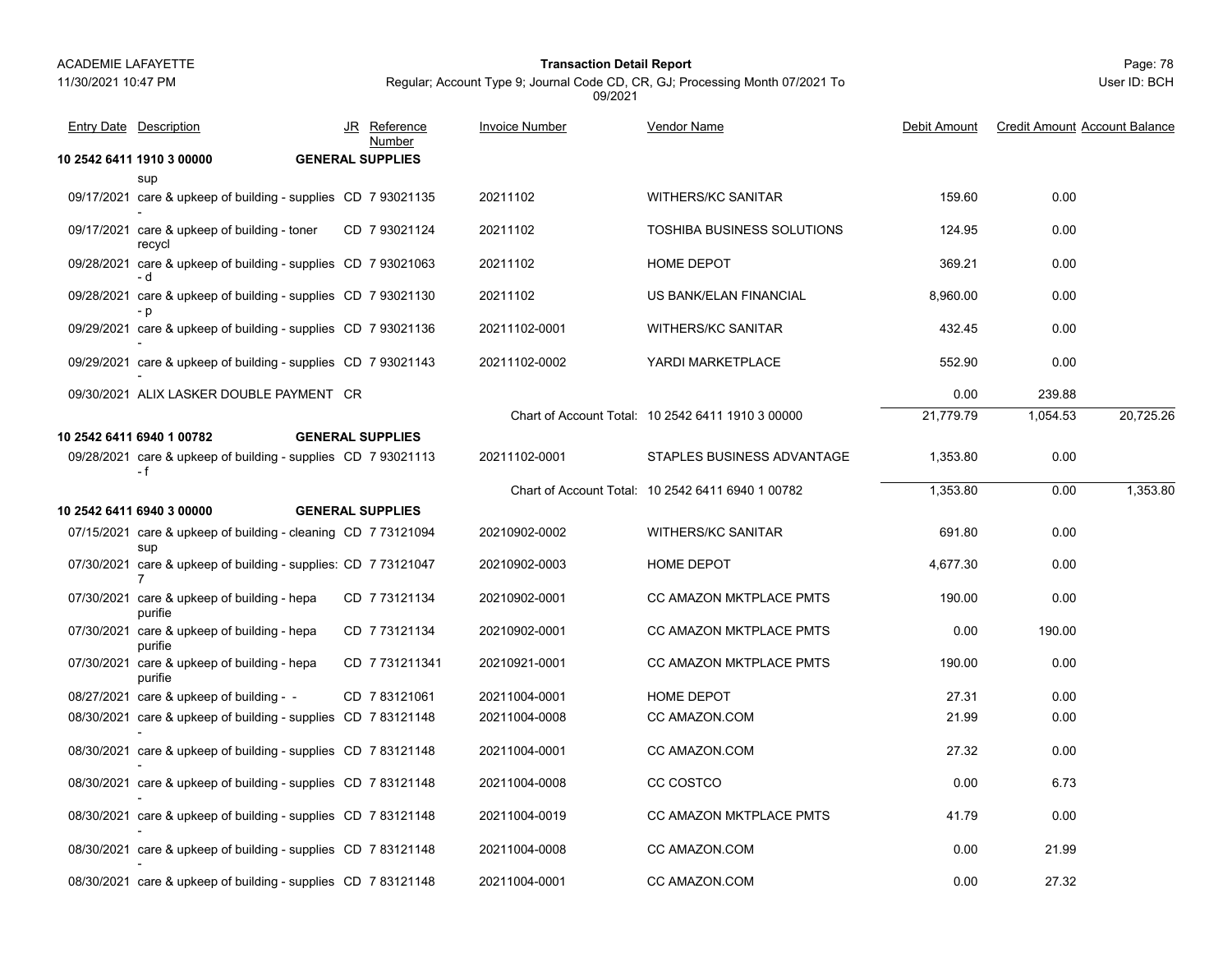### Page: 79 **Transaction Detail Report**

Regular; Account Type 9; Journal Code CD, CR, GJ; Processing Month 07/2021 To 09/2021

| <b>Entry Date</b> Description                                        | JR Reference<br>Number  | <b>Invoice Number</b> | Vendor Name                                       | Debit Amount | <b>Credit Amount Account Balance</b> |
|----------------------------------------------------------------------|-------------------------|-----------------------|---------------------------------------------------|--------------|--------------------------------------|
| 10 2542 6411 6940 3 00000                                            | <b>GENERAL SUPPLIES</b> |                       |                                                   |              |                                      |
| 08/30/2021 care & upkeep of building - supplies CD 783121148         |                         | 20211004-0019         | CC AMAZON MKTPLACE PMTS                           | 0.00         | 41.79                                |
| 08/30/2021 care & upkeep of building - supplies CD 7 83121148        |                         | 20211004-0008         | CC COSTCO                                         | 6.73         | 0.00                                 |
| 08/30/2021 care & upkeep of building - supplies CD 7 831211481       |                         | 20211005-0008         | CC AMAZON.COM                                     | 21.99        | 0.00                                 |
| 08/30/2021 care & upkeep of building - supplies CD 7 831211481       |                         | 20211005-0001         | CC AMAZON.COM                                     | 27.32        | 0.00                                 |
| 08/30/2021 care & upkeep of building - supplies CD 7 831211481       |                         | 20211005-0008         | CC COSTCO                                         | 0.00         | 6.73                                 |
| 08/30/2021 care & upkeep of building - supplies CD 7 831211481       |                         | 20211005-0019         | CC AMAZON MKTPLACE PMTS                           | 41.79        | 0.00                                 |
| 09/03/2021 care & upkeep of building - supplies CD 7 93021192        |                         | 20211102-0022         | CC AMAZON MKTPLACE PMTS                           | 26.97        | 0.00                                 |
| 09/03/2021 care & upkeep of building - supplies CD 7 93021192        |                         | 20211102-0004         | CC AMAZON MKTPLACE PMTS                           | 13.45        | 0.00                                 |
| 09/03/2021 care & upkeep of building - supplies CD 7 93021192        |                         | 20211102              | CC AMAZON MKTPLACE PMTS                           | 53.25        | 0.00                                 |
| 09/16/2021 care & upkeep of building - supplies CD 7 93021137        |                         | 20211102-0002         | <b>WITHERS/KC SANITAR</b>                         | 642.20       | 0.00                                 |
| 09/16/2021 Care & upkeep building - plumbing CD 7 93021049<br>suppli |                         | 20211102              | <b>FERGUSON</b>                                   | 358.20       | 0.00                                 |
| 09/16/2021 care & upkeep of building - supplies CD 7 93021009<br>- i |                         | 20211102              | AMAZON CAPITAL SERVICES                           | 193.28       | 0.00                                 |
| 09/17/2021 care & upkeep of building - supplies CD 7 93021142        |                         | 20211102-0001         | YARDI MARKETPLACE                                 | 1,064.64     | 0.00                                 |
| 09/17/2021 care & upkeep of building - toner<br>recycl               | CD 793021124            | 20211102              | TOSHIBA BUSINESS SOLUTIONS                        | 124.95       | 0.00                                 |
| 09/28/2021 Care & upkeep building - supplies - CD 7 93021045         |                         | 20211102              | EUSTON'S WALDO HARDWARE #4944                     | 76.36        | 0.00                                 |
| 09/29/2021 care & upkeep of building - supplies CD 7 93021140        |                         | 20211102-0005         | <b>WITHERS/KC SANITAR</b>                         | 308.80       | 0.00                                 |
| 09/29/2021 care & upkeep of building - supplies CD 7 93021145        |                         | 20211102-0004         | YARDI MARKETPLACE                                 | 1,596.96     | 0.00                                 |
|                                                                      |                         |                       | Chart of Account Total: 10 2542 6411 6940 3 00000 | 10.424.40    | 10.129.84<br>294.56                  |
| 10 2542 6411 6940 3 40001                                            | <b>GENERAL SUPPLIES</b> |                       |                                                   |              |                                      |
| 08/30/2021 care & upkeep of building - supplies CD 7831211481        |                         | 20211005-0044         | CC AMAZON MKTPLACE PMTS                           | 20.98        | 0.00                                 |
| 08/30/2021 care & upkeep of building - supplies CD 7 83121148        |                         | 20211004-0043         | CC AMAZON MKTPLACE PMTS                           | 0.00         | 20.98                                |
| 08/30/2021 care & upkeep of building - supplies CD 7 83121148        |                         | 20211004-0043         | CC AMAZON MKTPLACE PMTS                           | 20.98        | 0.00                                 |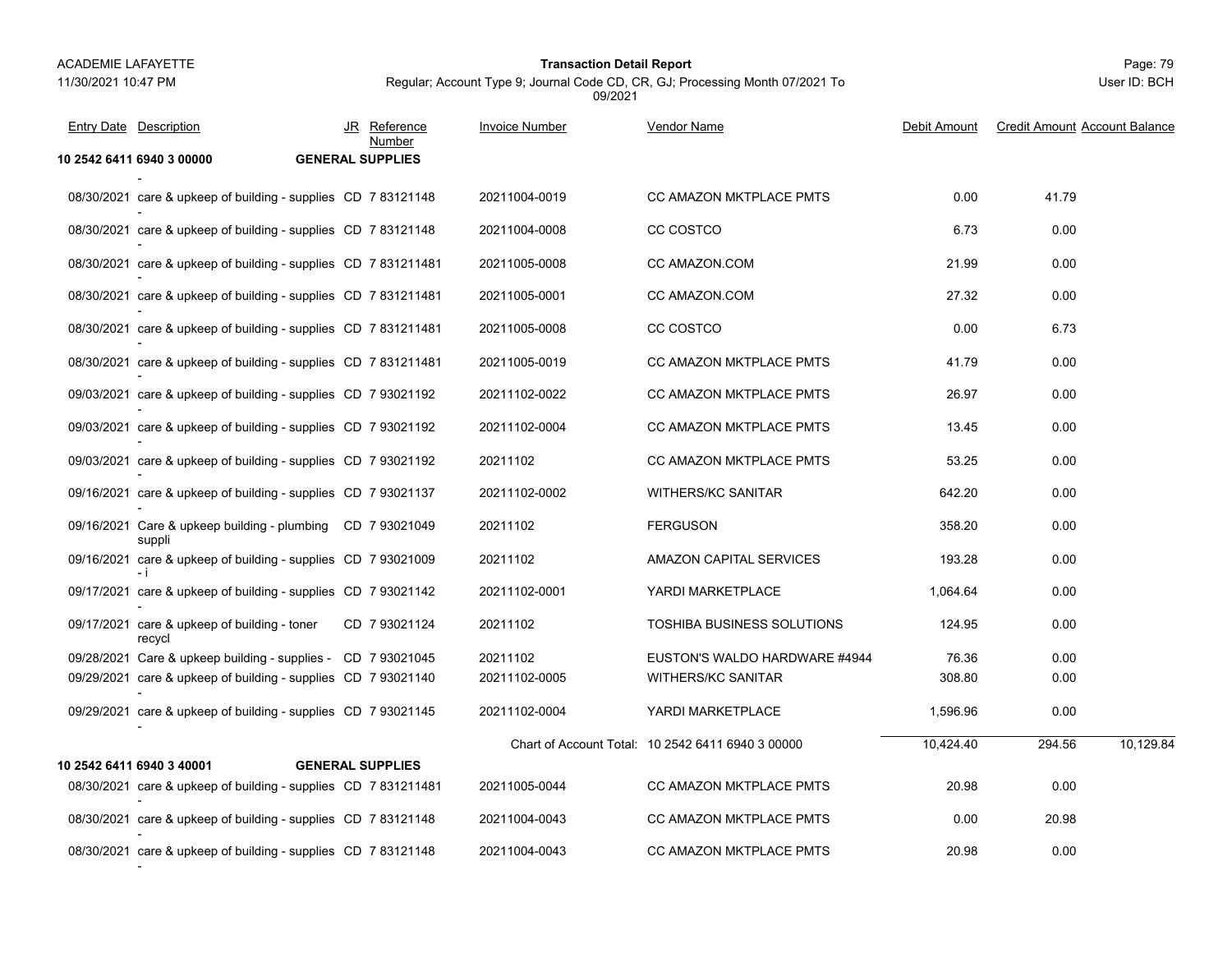### Page: 80 **Transaction Detail Report**

User ID: BCH

| <b>Entry Date Description</b>                                        |  | JR Reference<br>Number  | <b>Invoice Number</b> | Vendor Name                                       | Debit Amount | <b>Credit Amount Account Balance</b> |          |
|----------------------------------------------------------------------|--|-------------------------|-----------------------|---------------------------------------------------|--------------|--------------------------------------|----------|
| 10 2542 6411 6940 3 40001                                            |  | <b>GENERAL SUPPLIES</b> |                       |                                                   |              |                                      |          |
|                                                                      |  |                         |                       | Chart of Account Total: 10 2542 6411 6940 3 40001 | 41.96        | 20.98                                | 20.98    |
| 10 2542 6411 6941 1 00782                                            |  | <b>GENERAL SUPPLIES</b> |                       |                                                   |              |                                      |          |
| 09/28/2021 care & upkeep of building - supplies CD 7 93021113<br>- f |  |                         | 20211102-0001         | STAPLES BUSINESS ADVANTAGE                        | 1,353.80     | 0.00                                 |          |
|                                                                      |  |                         |                       | Chart of Account Total: 10 2542 6411 6941 1 00782 | 1,353.80     | 0.00                                 | 1,353.80 |
| 10 2542 6411 6941 3 00000                                            |  | <b>GENERAL SUPPLIES</b> |                       |                                                   |              |                                      |          |
| 07/15/2021 care & upkeep of building - cleaning CD 773121093<br>sup  |  |                         | 20210902-0001         | <b>WITHERS/KC SANITAR</b>                         | 347.00       | 0.00                                 |          |
| 07/30/2021 care & upkeep of building - supplies CD 773121047<br>- 5  |  |                         | 20210902-0002         | HOME DEPOT                                        | 516.79       | 0.00                                 |          |
| 08/13/2021 care & upkeep of building - supplies CD 783121043         |  |                         | 20211004              | <b>FACILITY SOLUTIONS</b>                         | 242.98       | 0.00                                 |          |
| 08/13/2021 care & upkeep of building - supplies CD 7 83121090        |  |                         | 20211004              | STRASSER TRUE VALUE HDWR                          | 507.30       | 0.00                                 |          |
| 08/27/2021 care & upkeep of building - supplies CD 783121068         |  |                         | 20211004              | KC WINDUSTRIAL CO                                 | 7,466.91     | 0.00                                 |          |
| 08/27/2021 care & upkeep of building - supplies CD 7 83121061        |  |                         | 20211004-0002         | HOME DEPOT                                        | 362.34       | 0.00                                 |          |
| 08/30/2021 care & upkeep of building - supplies CD 783121148         |  |                         | 20211004-0041         | CC AMAZON MKTPLACE PMTS                           | 61.25        | 0.00                                 |          |
| 08/30/2021 care & upkeep of building - supplies CD 7 83121148        |  |                         | 20211004-0008         | CC COSTCO                                         | 0.00         | 6.72                                 |          |
| 08/30/2021 care & upkeep of building - supplies CD 7 83121148        |  |                         | 20211004-0041         | CC AMAZON MKTPLACE PMTS                           | 0.00         | 61.25                                |          |
| 08/30/2021 care & upkeep of building - supplies CD 783121148         |  |                         | 20211004-0008         | CC COSTCO                                         | 6.72         | 0.00                                 |          |
| 08/30/2021 care & upkeep of building - supplies CD 7 831211481       |  |                         | 20211005-0042         | <b>CC AMAZON MKTPLACE PMTS</b>                    | 61.25        | 0.00                                 |          |
| 08/30/2021 care & upkeep of building - supplies CD 7 831211481       |  |                         | 20211005-0008         | CC COSTCO                                         | 0.00         | 6.72                                 |          |
| 09/03/2021 care & upkeep of building - Covid<br>suppli               |  | CD 7 93021192           | 20211102-0001         | CC AMAZON.COM                                     | 235.82       | 0.00                                 |          |
| 09/16/2021 Care & upkeep building - plumbing CD 7 93021049<br>suppli |  |                         | 20211102              | <b>FERGUSON</b>                                   | 528.01       | 0.00                                 |          |
| 09/17/2021 care & upkeep of building - supplies CD 7 93021138        |  |                         | 20211102-0003         | <b>WITHERS/KC SANITAR</b>                         | 307.20       | 0.00                                 |          |
| 09/17/2021 care & upkeep of building - supplies CD 7 93021141        |  |                         | 20211102              | YARDI MARKETPLACE                                 | 1,064.64     | 0.00                                 |          |
| 09/17/2021 care & upkeep of building - toner<br>recycl               |  | CD 793021124            | 20211102              | TOSHIBA BUSINESS SOLUTIONS                        | 124.95       | 0.00                                 |          |
| 09/29/2021 care & upkeep of building - supplies CD 7 93021139        |  |                         | 20211102-0004         | <b>WITHERS/KC SANITAR</b>                         | 231.60       | 0.00                                 |          |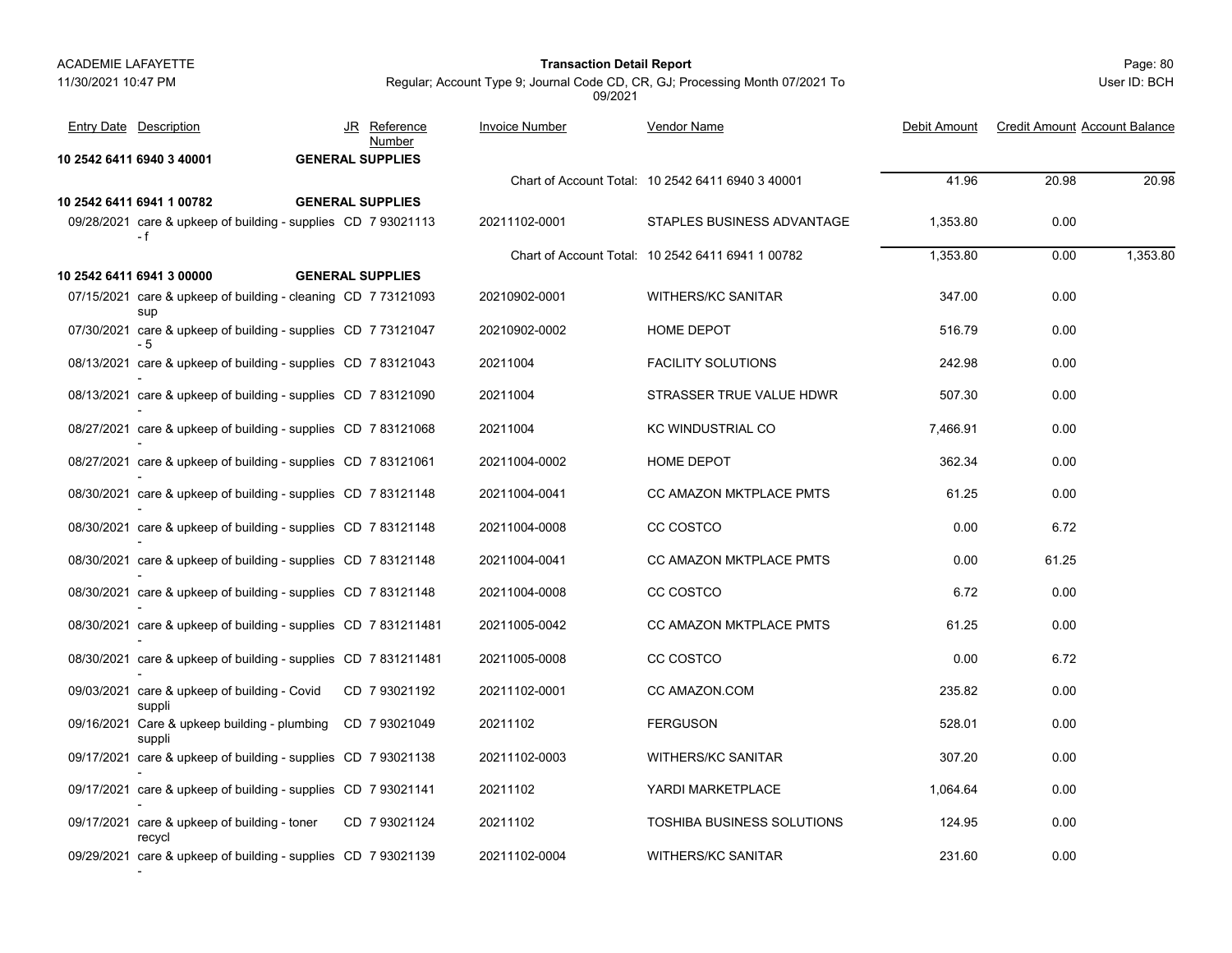11/30/2021 10:47 PM

### Page: 81 **Transaction Detail Report**

Regular; Account Type 9; Journal Code CD, CR, GJ; Processing Month 07/2021 To 09/2021

| <b>Entry Date Description</b>                                          | JR Reference<br>Number  | <b>Invoice Number</b> | Vendor Name                                       | Debit Amount | <b>Credit Amount Account Balance</b> |           |
|------------------------------------------------------------------------|-------------------------|-----------------------|---------------------------------------------------|--------------|--------------------------------------|-----------|
| 10 2542 6411 6941 3 00000                                              | <b>GENERAL SUPPLIES</b> |                       |                                                   |              |                                      |           |
| 09/29/2021 care & upkeep of building - supplies CD 7 93021144          |                         | 20211102-0003         | YARDI MARKETPLACE                                 | 889.04       | 0.00                                 |           |
|                                                                        |                         |                       | Chart of Account Total: 10 2542 6411 6941 3 00000 | 12,953.80    | 74.69                                | 12,879.11 |
| <b>ELECTRICITY</b><br>10 2542 6481 1910 3 00000                        |                         |                       |                                                   |              |                                      |           |
| 07/22/2021 care & upkeep building - Warwick - CD 7 73121120<br>utili   |                         | 20210902-0004         | <b>EVERGY</b>                                     | 258.66       | 0.00                                 |           |
| 07/22/2021 care & upkeep building - 3408<br>Kenwood -                  | CD 773121121            | 20210902-0005         | <b>EVERGY</b>                                     | 4,997.37     | 0.00                                 |           |
| 07/22/2021 care & upkeep building - 201 E<br>Armour -                  | CD 7 73121122           | 20210902-0006         | <b>EVERGY</b>                                     | 15,282.23    | 0.00                                 |           |
| 07/22/2021 Correction: care & upkeep building - CD 7 73121119<br>201   |                         | 20210902-0003         | <b>EVERGY</b>                                     | 20.20        | 0.00                                 |           |
| 07/22/2021 Reversal: care & upkeep building -<br>3408                  | CD 7 73121121           | 20210902-0005         | <b>EVERGY</b>                                     | 0.00         | 4,997.37                             |           |
| 08/19/2021 care & upkeep building - 201 E<br>Armour re                 | CD 7 83121132           | 20211004-0003         | <b>EVERGY</b>                                     | 4,705.80     | 0.00                                 |           |
| 08/20/2021 care & upkeep building - Warwick -                          | CD 783121133            | 20211004-0004         | <b>EVERGY</b>                                     | 20.20        | 0.00                                 |           |
| 08/20/2021 care & upkeep building - 201 E<br>Armour -                  | CD 783121135            | 20211004-0006         | <b>EVERGY</b>                                     | 14,753.51    | 0.00                                 |           |
| 09/20/2021 care & upkeep building - Warwick -<br>utili                 | CD 7 93021176           | 20211102-0004         | <b>EVERGY</b>                                     | 20.20        | 0.00                                 |           |
| 09/20/2021 care & upkeep building - 201 E<br>Armour re                 | CD 7 93021177           | 20211102-0005         | <b>EVERGY</b>                                     | 84.92        | 0.00                                 |           |
| 09/20/2021 care & upkeep building - 201 E<br>Armour -                  | CD 7 93021178           | 20211102-0006         | <b>EVERGY</b>                                     | 17,608.28    | 0.00                                 |           |
|                                                                        |                         |                       | Chart of Account Total: 10 2542 6481 1910 3 00000 | 57,751.37    | 4,997.37                             | 52,754.00 |
| 10 2542 6481 6940 3 00000<br><b>ELECTRICITY</b>                        |                         |                       |                                                   |              |                                      |           |
| 07/06/2021 Care & upkeep building - utilities                          | CD 7 73121128           | 20210902-0001         | SOLAR OCEAN 3 LLC                                 | 190.00       | 0.00                                 |           |
| 07/15/2021 care & upkeep building - 6901 Oak CD 7 73121116<br>$St - u$ |                         | 20210902              | <b>EVERGY</b>                                     | 20.20        | 0.00                                 |           |
| 07/15/2021 care & upkeep building - 6901 Oak CD 7 73121117<br>St - u   |                         | 20210902-0001         | <b>EVERGY</b>                                     | 911.08       | 0.00                                 |           |
| 07/15/2021 care & upkeep building - 415 E 69th CD 7 73121118<br>$St -$ |                         | 20210902-0002         | <b>EVERGY</b>                                     | 3,786.90     | 0.00                                 |           |
| 08/06/2021 Care & upkeep building - utilities -                        | CD 783121142            | 20211004-0001         | SOLAR OCEAN 3 LLC                                 | 190.00       | 0.00                                 |           |
| 08/16/2021 care & upkeep building - 6901 Oak CD 7 83121129<br>$St -$   |                         | 20211004              | <b>EVERGY</b>                                     | 20.20        | 0.00                                 |           |
| 08/16/2021 care & upkeep building - 6901 Oak CD 7 83121130<br>$St -$   |                         | 20211004-0001         | <b>EVERGY</b>                                     | 1,104.78     | 0.00                                 |           |
| 08/16/2021 care & upkeep building - 415 E 69th CD 7 83121131<br>St -   |                         | 20211004-0002         | <b>EVERGY</b>                                     | 3,754.45     | 0.00                                 |           |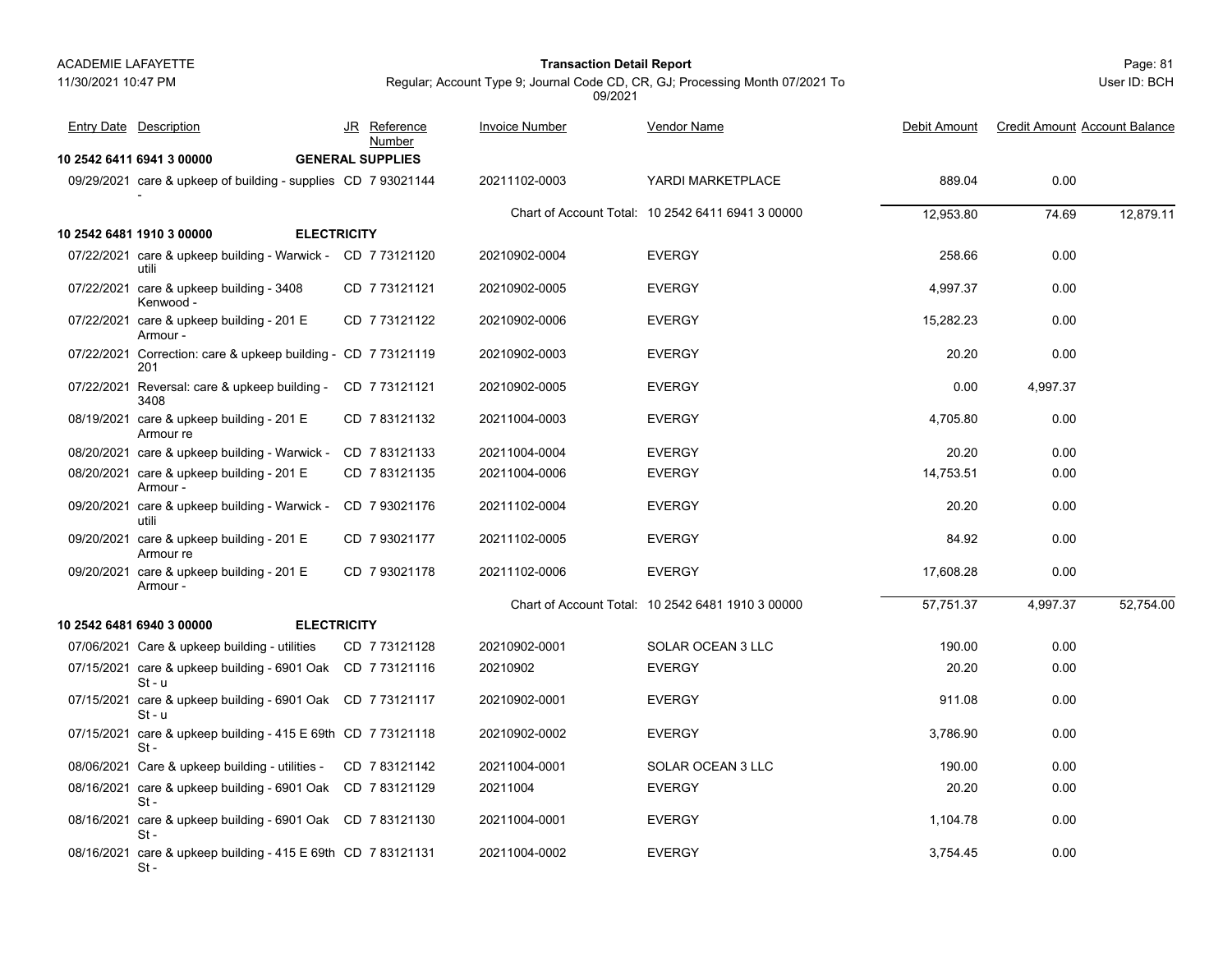11/30/2021 10:47 PM

# Page: 82 **Transaction Detail Report**

Regular; Account Type 9; Journal Code CD, CR, GJ; Processing Month 07/2021 To 09/2021

| <b>Entry Date Description</b>                                          | JR Reference<br>Number | <b>Invoice Number</b> | Vendor Name                                       | Debit Amount | <b>Credit Amount Account Balance</b> |           |
|------------------------------------------------------------------------|------------------------|-----------------------|---------------------------------------------------|--------------|--------------------------------------|-----------|
| 10 2542 6481 6940 3 00000<br><b>ELECTRICITY</b>                        |                        |                       |                                                   |              |                                      |           |
| 09/14/2021 care & upkeep building - 6901 Oak CD 7 93021172<br>$St - u$ |                        | 20211102              | <b>EVERGY</b>                                     | 20.20        | 0.00                                 |           |
| 09/14/2021 care & upkeep building - 6901 Oak CD 7 93021173<br>$St - u$ |                        | 20211102-0001         | <b>EVERGY</b>                                     | 1,380.62     | 0.00                                 |           |
| 09/14/2021 care & upkeep building - 415 E 69th CD 7 93021174<br>$St -$ |                        | 20211102-0002         | <b>EVERGY</b>                                     | 4,605.26     | 0.00                                 |           |
| 09/28/2021 Care & upkeep building - utilities -                        | CD 793021186           | 20211102-0001         | SOLAR OCEAN 3 LLC                                 | 190.00       | 0.00                                 |           |
|                                                                        |                        |                       | Chart of Account Total: 10 2542 6481 6940 3 00000 | 16,173.69    | 0.00                                 | 16,173.69 |
| <b>ELECTRICITY</b><br>10 2542 6481 6941 3 00000                        |                        |                       |                                                   |              |                                      |           |
| 07/06/2021 Care & upkeep building - utilities                          | CD 773121127           | 20210902              | SOLAR OCEAN 3 LLC                                 | 190.00       | 0.00                                 |           |
| 07/22/2021 care & upkeep building - 201 E<br>Armour re                 | CD 773121119           | 20210902-0003         | <b>EVERGY</b>                                     | 20.20        | 0.00                                 |           |
| 07/22/2021 Correction: care & upkeep building - CD 7 73121121<br>340   |                        | 20210902-0005         | <b>EVERGY</b>                                     | 4,997.37     | 0.00                                 |           |
| 07/22/2021 Reversal: care & upkeep building -<br>201 E                 | CD 773121119           | 20210902-0003         | <b>EVERGY</b>                                     | 0.00         | 20.20                                |           |
| 08/06/2021 Care & upkeep building - utilities -                        | CD 783121141           | 20211004              | <b>SOLAR OCEAN 3 LLC</b>                          | 190.00       | 0.00                                 |           |
| 08/20/2021 care & upkeep building - 3408<br>Kenwood -                  | CD 783121134           | 20211004-0005         | <b>EVERGY</b>                                     | 117.03       | 0.00                                 |           |
| 09/17/2021 care & upkeep building - 3408<br>Kenwood -                  | CD 793021175           | 20211102-0003         | <b>EVERGY</b>                                     | 5,282.47     | 0.00                                 |           |
| 09/28/2021 Care & upkeep building - utilities -                        | CD 7 93021185          | 20211102              | SOLAR OCEAN 3 LLC                                 | 190.00       | 0.00                                 |           |
|                                                                        |                        |                       | Chart of Account Total: 10 2542 6481 6941 3 00000 | 10,987.07    | 20.20                                | 10,966.87 |
| 10 2542 6482 1910 3 00000<br><b>GAS-NATURAL</b>                        |                        |                       |                                                   |              |                                      |           |
| 07/12/2021 Care & upkeep building - 314.54 - CD 7 73121079<br>44256    |                        | 20210902-0002         | <b>SYMMETRY ENERGY</b>                            | 314.54       | 0.00                                 |           |
| 08/27/2021 Care & upkeep building - natural gas CD 7 83121092<br>May   |                        | 20211004-0001         | <b>SYMMETRY ENERGY</b>                            | 78.53        | 0.00                                 |           |
| 08/27/2021 Care & upkeep building - Natural<br>gas Api                 | CD 783121092           | 20211004              | <b>SYMMETRY ENERGY</b>                            | 225.84       | 0.00                                 |           |
| 09/29/2021 Care & upkeep building - Natural<br>gas Jun                 | CD 793021117           | 20211102              | <b>SYMMETRY ENERGY</b>                            | 47.71        | 0.00                                 |           |
|                                                                        |                        |                       | Chart of Account Total: 10 2542 6482 1910 3 00000 | 666.62       | 0.00                                 | 666.62    |
| 10 2542 6482 6940 3 00000<br><b>GAS-NATURAL</b>                        |                        |                       |                                                   |              |                                      |           |
| 07/12/2021 Care & upkeep building - 1229.92 - CD 7 73121079<br>44256   |                        | 20210902              | <b>SYMMETRY ENERGY</b>                            | 1,229.92     | 0.00                                 |           |
| 08/27/2021 Care & upkeep building - Natural<br>gas Api                 | CD 783121092           | 20211004              | <b>SYMMETRY ENERGY</b>                            | 846.42       | 0.00                                 |           |
| 08/27/2021 Care & upkeep building - natural gas CD 7 83121092<br>May   |                        | 20211004-0001         | <b>SYMMETRY ENERGY</b>                            | 271.48       | 0.00                                 |           |
| 09/29/2021 Care & upkeep building - Natural                            | CD 793021117           | 20211102              | <b>SYMMETRY ENERGY</b>                            | 226.61       | 0.00                                 |           |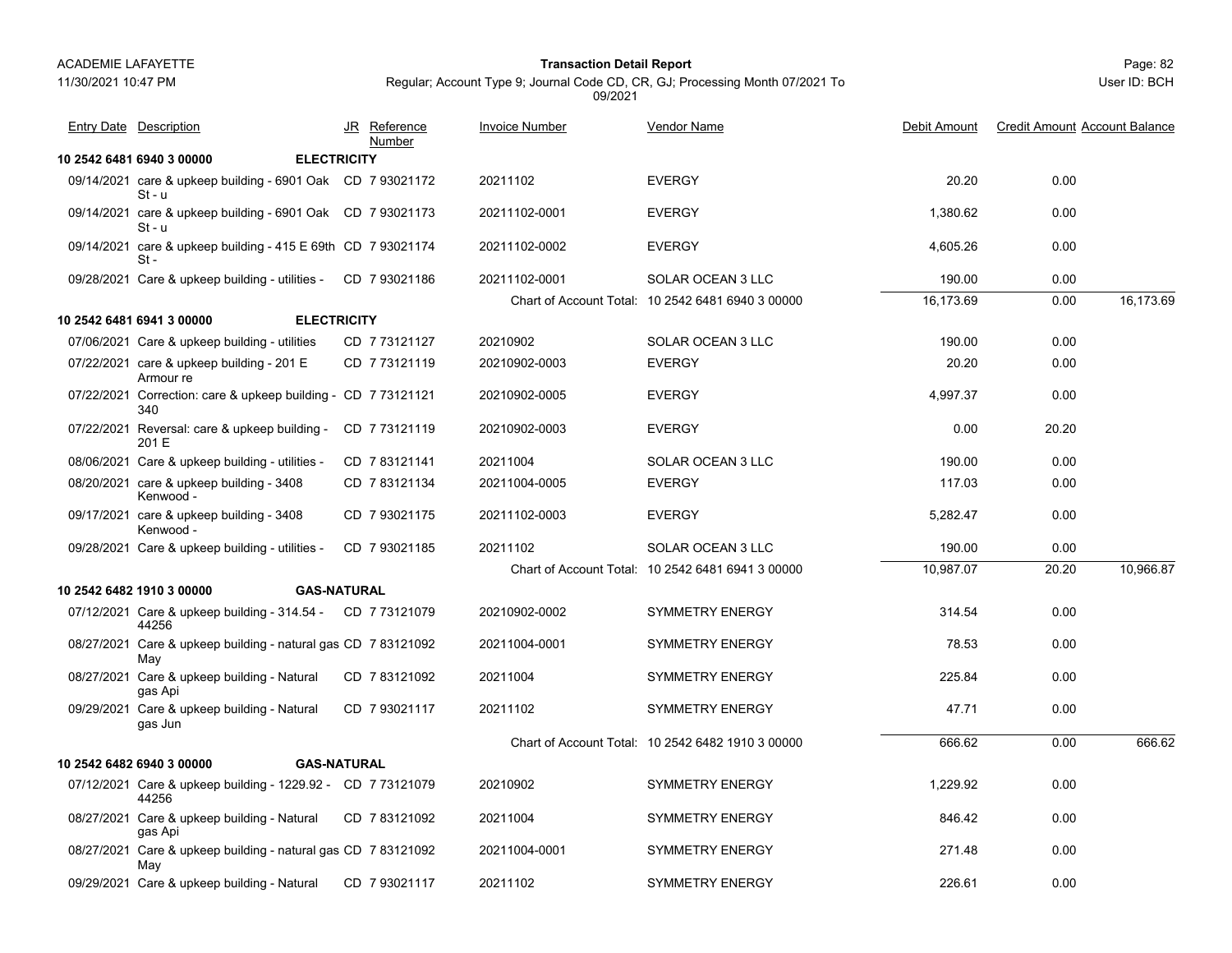gas Jun

44256

May

gas Api

**10 2542 6482 6940 3 00000 GAS-NATURAL**

<u>Number</u>

**10 2542 6482 6941 3 00000 GAS-NATURAL**

11/30/2021 10:47 PM

# Page: 83 **Transaction Detail Report**

User ID: BCH

Regular; Account Type 9; Journal Code CD, CR, GJ; Processing Month 07/2021 To 09/2021

Chart of Account Total: 10 2542 6482 6940 3 00000 2,574.43 0.00 2,574.43 07/12/2021 Care & upkeep building - 1321.66 - CD 7 73121079 20210902-0001 SYMMETRY ENERGY 1,321.66 0.00 CD 20210902-0001 SYMMETRY ENERGY 7 73121079 08/27/2021 Care & upkeep building - natural gas 272.35 0.00 CD 20211004-0001 SYMMETRY ENERGY 7 83121092 08/27/2021 Care & upkeep building - Natural CD\_7 83121092 20211004 SYMMETRY ENERGY 670.65 0.00 CD 20211004 SYMMETRY ENERGY 7 83121092 09/29/2021 Care & upkeep building - Natural CD\_7 93021117 20211102 SYMMETRY ENERGY 257.74 0.00 CD 20211102 SYMMETRY ENERGY 7 93021117 Chart of Account Total: 10 2542 6482 6941 3 00000 2,522.40 0.00 2,522.40 JR Reference Invoice Number Vendor Name<u>e</u> Debit Amount Credit Amount Account Balance Entry Date Description **Entry Debit Amount** JR Reference Invoice Number Vendor Name

| gas Jun                                                              |                                |               |                                                   |          |      |          |
|----------------------------------------------------------------------|--------------------------------|---------------|---------------------------------------------------|----------|------|----------|
|                                                                      |                                |               | Chart of Account Total: 10 2542 6482 6941 3 00000 | 2,522.40 | 0.00 | 2,522.40 |
| 10 2543 6332 1910 3 00000                                            | <b>REPAIRS AND MAINTENANCE</b> |               |                                                   |          |      |          |
| 07/15/2021 Correction: care & upkeep of<br>grounds - t               | CD 7 73121024                  | 20210902      | <b>CITY VIEW ARBOR LLC</b>                        | 75.00    | 0.00 |          |
| 08/16/2021 care & upkeep of grounds - 44348 - CD 7 83121114          |                                | 20211004-0002 | <b>DENISE BIFFORD</b>                             | 2,250.00 | 0.00 |          |
| 08/17/2021 care & upkeep of grounds - 44378 - CD 7 83121117          |                                | 20211004-0005 | <b>DENISE BIFFORD</b>                             | 1,750.00 | 0.00 |          |
|                                                                      |                                |               | Chart of Account Total: 10 2543 6332 1910 3 00000 | 4,075.00 | 0.00 | 4,075.00 |
| 10 2543 6332 6940 3 00000                                            | <b>REPAIRS AND MAINTENANCE</b> |               |                                                   |          |      |          |
| 08/16/2021 care & upkeep of grounds - 44348 - CD 7 83121113          |                                | 20211004-0001 | <b>DENISE BIFFORD</b>                             | 1,550.00 | 0.00 |          |
| 08/17/2021 care & upkeep of grounds - 44378 - CD 7 83121116          |                                | 20211004-0004 | <b>DENISE BIFFORD</b>                             | 1,375.00 | 0.00 |          |
|                                                                      |                                |               | Chart of Account Total: 10 2543 6332 6940 3 00000 | 2,925.00 | 0.00 | 2,925.00 |
| 10 2543 6332 6941 3 00000                                            | <b>REPAIRS AND MAINTENANCE</b> |               |                                                   |          |      |          |
| 08/16/2021 care & upkeep of grounds - 44348 - CD 783121112           |                                | 20211004      | <b>DENISE BIFFORD</b>                             | 1.220.00 | 0.00 |          |
| 08/17/2021 care & upkeep of grounds - 44378 - CD 7 83121115          |                                | 20211004-0003 | <b>DENISE BIFFORD</b>                             | 650.00   | 0.00 |          |
|                                                                      |                                |               | Chart of Account Total: 10 2543 6332 6941 3 00000 | 1.870.00 | 0.00 | 1.870.00 |
| 10 2543 6336 1910 3 00000                                            | <b>TRASH REMOVAL</b>           |               |                                                   |          |      |          |
| 07/12/2021 Care & upkeep of grounds - trash & CD 7 73121069<br>recyc |                                | 20210902      | REPUBLIC SERVICES OF KANSAS<br><b>CITY</b>        | 379.13   | 0.00 |          |
| 08/31/2021 Care & upkeep of grounds - trash & CD 7 83121139<br>recyc |                                | 20211004      | REPUBLIC SERVICES OF KANSAS<br><b>CITY</b>        | 379.13   | 0.00 |          |
| 09/10/2021 Care & upkeep of grounds - trash & CD 7 93021182<br>recyc |                                | 20211102      | REPUBLIC SERVICES OF KANSAS<br><b>CITY</b>        | 417.83   | 0.00 |          |
| 09/28/2021 care & upkeep of building - recycling CD 7 93021096<br>οf |                                | 20211102      | <b>MRC RECYCLING</b>                              | 100.00   | 0.00 |          |
|                                                                      |                                |               | Chart of Account Total: 10 2543 6336 1910 3 00000 | 1.276.09 | 0.00 | 1.276.09 |
| 10 2543 6336 6940 3 00000                                            | <b>TRASH REMOVAL</b>           |               |                                                   |          |      |          |

07/12/2021 Care & upkeep of grounds - trash & 444.03 0.00 7 73121071 recyc

CD 7 73121071 20210902-0002 REPUBLIC SERVICES OF KANSAS **CITY**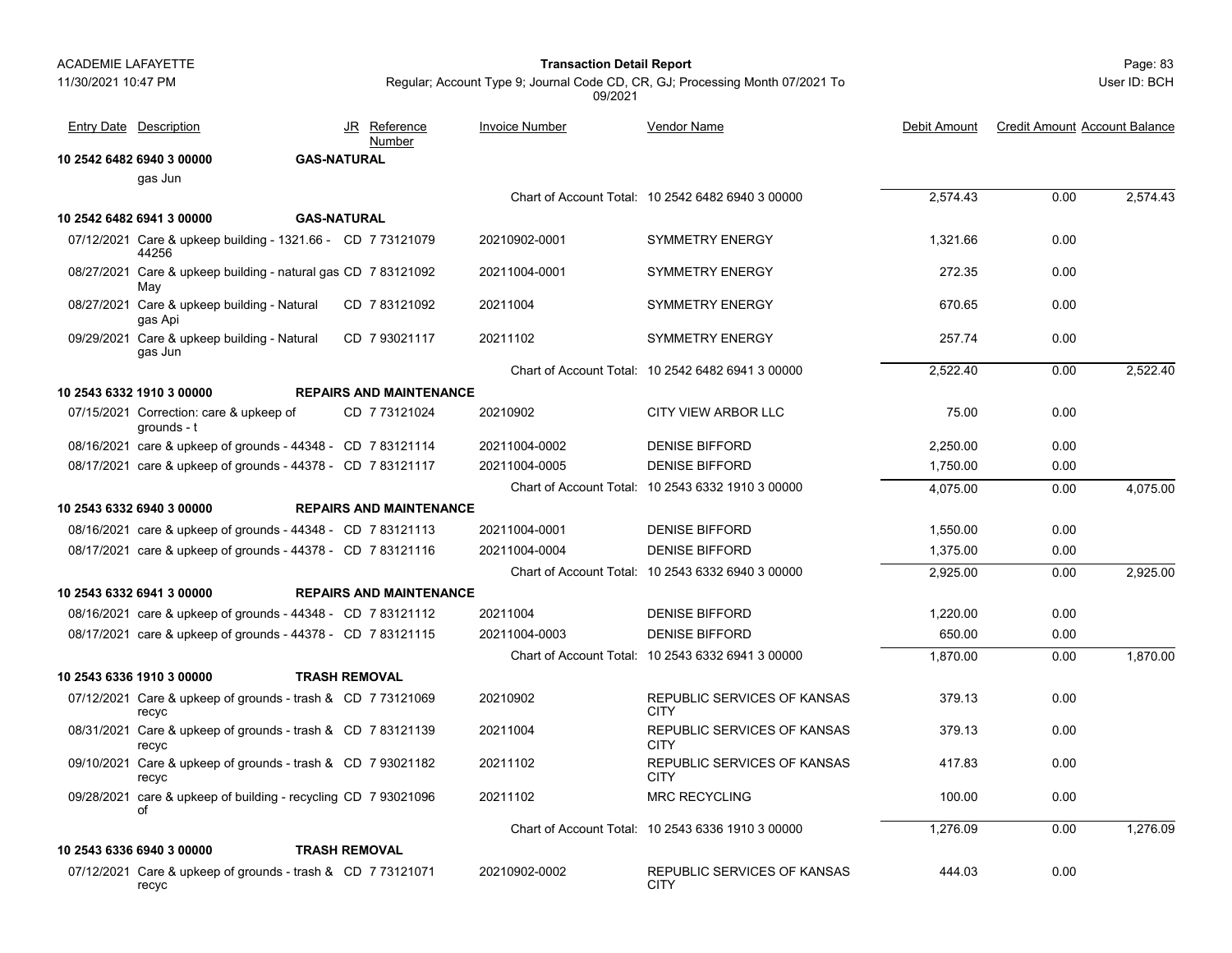11/30/2021 10:47 PM

# Page: 84 **Transaction Detail Report**

Regular; Account Type 9; Journal Code CD, CR, GJ; Processing Month 07/2021 To 09/2021

| <b>Entry Date Description</b>                                        |    | JR Reference<br>Number  | <b>Invoice Number</b> | Vendor Name                                       | Debit Amount | <b>Credit Amount Account Balance</b> |          |
|----------------------------------------------------------------------|----|-------------------------|-----------------------|---------------------------------------------------|--------------|--------------------------------------|----------|
| 10 2543 6336 6940 3 00000                                            |    | <b>TRASH REMOVAL</b>    |                       |                                                   |              |                                      |          |
| 08/31/2021 Care & upkeep of grounds - trash & CD 7 83121139<br>recyc |    |                         | 20211004              | REPUBLIC SERVICES OF KANSAS<br><b>CITY</b>        | 444.03       | 0.00                                 |          |
| 09/21/2021 Care & upkeep of grounds - trash & CD 7 93021183<br>recyc |    |                         | 20211102-0001         | REPUBLIC SERVICES OF KANSAS<br><b>CITY</b>        | 467.64       | 0.00                                 |          |
|                                                                      |    |                         |                       | Chart of Account Total: 10 2543 6336 6940 3 00000 | 1,355.70     | 0.00                                 | 1,355.70 |
| 10 2543 6336 6941 3 00000                                            |    | <b>TRASH REMOVAL</b>    |                       |                                                   |              |                                      |          |
| 07/12/2021 Care & upkeep of grounds - trash & CD 7 73121070<br>recyc |    |                         | 20210902-0001         | <b>REPUBLIC SERVICES OF KANSAS</b><br><b>CITY</b> | 379.13       | 0.00                                 |          |
| 08/31/2021 Care & upkeep of grounds - trash & CD 7 83121139<br>recvc |    |                         | 20211004-0001         | REPUBLIC SERVICES OF KANSAS<br><b>CITY</b>        | 1,004.50     | 0.00                                 |          |
| 08/31/2021 Care & upkeep of grounds - trash & CD 783121139<br>recyc  |    |                         | 20211004              | REPUBLIC SERVICES OF KANSAS<br><b>CITY</b>        | 379.13       | 0.00                                 |          |
|                                                                      |    |                         |                       | Chart of Account Total: 10 2543 6336 6941 3 00000 | 1.762.76     | 0.00                                 | 1,762.76 |
| 10 2543 6411 1910 3 00000                                            |    | <b>GENERAL SUPPLIES</b> |                       |                                                   |              |                                      |          |
| 07/15/2021 care & upkeep of grounds - tree<br>service                |    | CD 7 73121024           | 20210902              | <b>CITY VIEW ARBOR LLC</b>                        | 75.00        | 0.00                                 |          |
| 07/15/2021 Reversal: care & upkeep of grounds CD 7 73121024<br>- tre |    |                         | 20210902              | <b>CITY VIEW ARBOR LLC</b>                        | 0.00         | 75.00                                |          |
|                                                                      |    |                         |                       | Chart of Account Total: 10 2543 6411 1910 3 00000 | 75.00        | 75.00                                | 0.00     |
| 10 2543 6411 6940 3 00000                                            |    | <b>GENERAL SUPPLIES</b> |                       |                                                   |              |                                      |          |
| 08/30/2021 care & upkeep of grounds - supplies CD 7 83121148         |    |                         | 20211004-0017         | CC AMAZON.COM                                     | 22.02        | 0.00                                 |          |
| 08/30/2021 KC COMM GARDENTS<br><b>RETURNED CHECK</b>                 | CR |                         |                       |                                                   | 0.00         | 80.11                                |          |
| 08/30/2021 care & upkeep of grounds - supplies CD 7 83121148         |    |                         | 20211004-0020         | CC AMAZON MKTPLACE PMTS                           | 19.48        | 0.00                                 |          |
| 08/30/2021 care & upkeep of grounds - supplies CD 7 831211481        |    |                         | 20211005-0017         | CC AMAZON.COM                                     | 22.02        | 0.00                                 |          |
| 08/30/2021 care & upkeep of grounds - supplies CD 7 831211481        |    |                         | 20211005-0020         | CC AMAZON MKTPLACE PMTS                           | 19.48        | 0.00                                 |          |
| 08/30/2021 care & upkeep of grounds - supplies CD 7 83121148         |    |                         | 20211004-0020         | CC AMAZON MKTPLACE PMTS                           | 0.00         | 19.48                                |          |
| 08/30/2021 care & upkeep of grounds - supplies CD 7 83121148         |    |                         | 20211004-0017         | CC AMAZON.COM                                     | 0.00         | 22.02                                |          |
| 09/28/2021 care & upkeep of grounds - garden CD 7 93021074<br>suppli |    |                         | 20211102              | KANSAS CITY COMMUNITY GARDENS                     | 21.82        | 0.00                                 |          |
|                                                                      |    |                         |                       | Chart of Account Total: 10 2543 6411 6940 3 00000 | 104.82       | 121.61                               | (16.79)  |
| 10 2544 6411 6941 3 00000                                            |    | <b>GENERAL SUPPLIES</b> |                       |                                                   |              |                                      |          |
| 07/30/2021 Reversal: sped - furniture supplies - CD 7 73121134       |    |                         | 20210902              | <b>VIRCO</b>                                      | 0.00         | 407.38                               |          |
| 07/30/2021 sped - furniture supplies -                               |    | CD 7 73121134           | 20210902              | <b>VIRCO</b>                                      | 0.00         | 407.38                               |          |
| 07/30/2021 Reversal: sped - furniture supplies - CD 7 73121134       |    |                         | 20210902              | <b>VIRCO</b>                                      | 407.38       | 0.00                                 |          |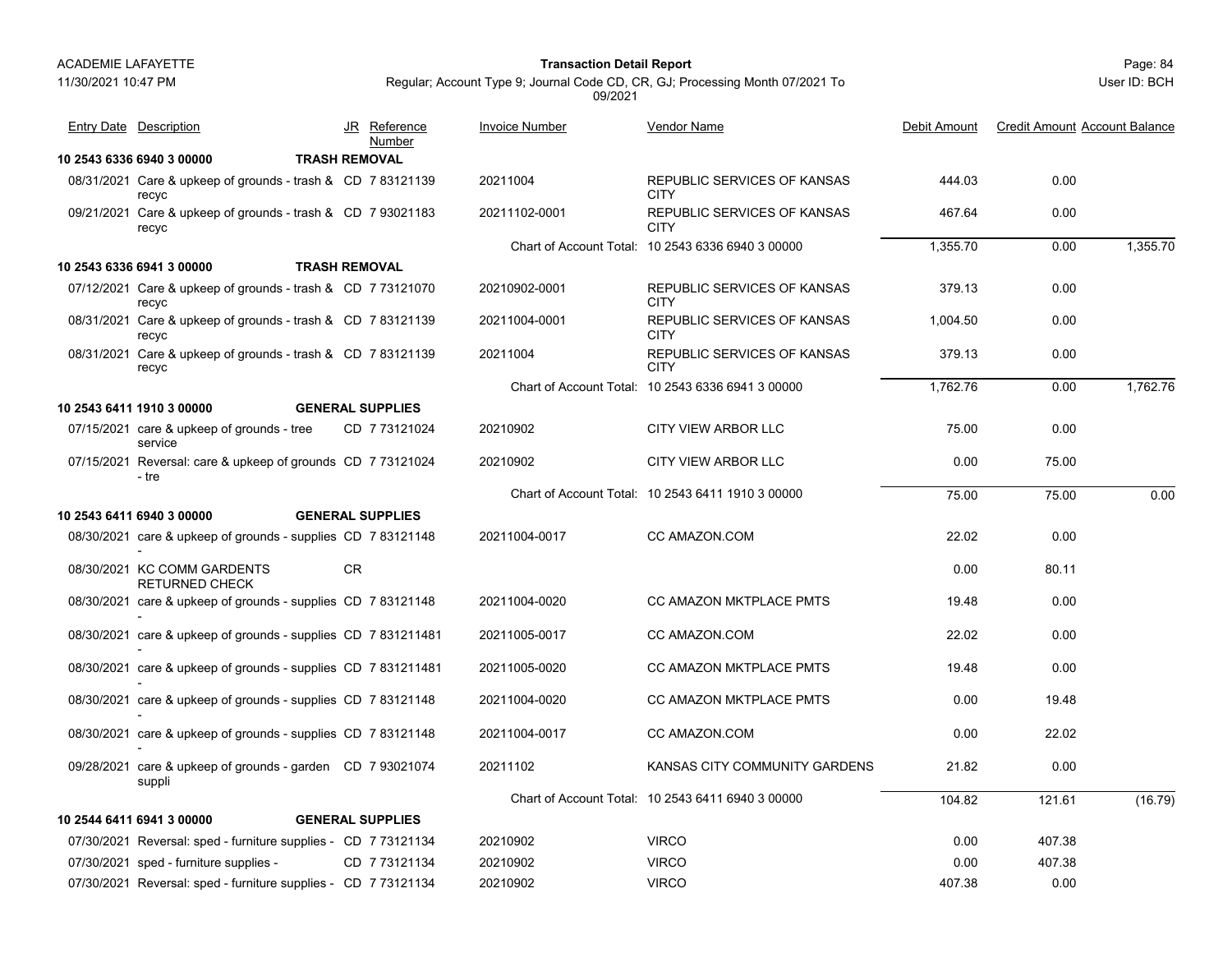| 11/30/2021 10:47 PM |                                                                      |                                       | 09/2021               | Regular; Account Type 9; Journal Code CD, CR, GJ; Processing Month 07/2021 To |              |                                      | User ID: BCH |
|---------------------|----------------------------------------------------------------------|---------------------------------------|-----------------------|-------------------------------------------------------------------------------|--------------|--------------------------------------|--------------|
|                     | <b>Entry Date Description</b>                                        | JR Reference<br>Number                | <b>Invoice Number</b> | Vendor Name                                                                   | Debit Amount | <b>Credit Amount Account Balance</b> |              |
|                     | 10 2544 6411 6941 3 00000                                            | <b>GENERAL SUPPLIES</b>               |                       |                                                                               |              |                                      |              |
|                     | 07/30/2021 sped - furniture supplies -                               | CD 7 73121134                         | 20210902              | <b>VIRCO</b>                                                                  | 407.38       | 0.00                                 |              |
|                     |                                                                      |                                       |                       | Chart of Account Total: 10 2544 6411 6941 3 00000                             | 814.76       | 814.76                               | 0.00         |
|                     | 10 2551 6341 1910 3 00000                                            | <b>CONTRACTED PUPIL TRANSPORTATIO</b> |                       |                                                                               |              |                                      |              |
|                     | 09/16/2021 Contracted pupil Transp - regular<br>route                | CD 7 93021035                         | 20211102-0001         | CITY WIDE TRANSPORTATION INC                                                  | 8,505.00     | 0.00                                 |              |
|                     |                                                                      |                                       |                       | Chart of Account Total: 10 2551 6341 1910 3 00000                             | 8,505.00     | 0.00                                 | 8,505.00     |
|                     | 10 2551 6341 1910 3 00200                                            | <b>CONTRACTED PUPIL TRANSPORTATIO</b> |                       |                                                                               |              |                                      |              |
|                     | 09/29/2021 Contracted pupil Transp - regular<br>bus ro               | CD 7 93021036                         | 20211102-0003         | CITY WIDE TRANSPORTATION INC                                                  | 12,440.00    | 0.00                                 |              |
|                     |                                                                      |                                       |                       | Chart of Account Total: 10 2551 6341 1910 3 00200                             | 12,440.00    | 0.00                                 | 12,440.00    |
|                     | 10 2551 6341 6940 3 00000                                            | <b>CONTRACTED PUPIL TRANSPORTATIO</b> |                       |                                                                               |              |                                      |              |
|                     | 07/15/2021 transportation - homeless student - CD 773121095<br>4434  |                                       | 20210902              | WHC KCT, LLC                                                                  | 290.00       | 0.00                                 |              |
|                     | 09/16/2021 Contracted pupil Transp - regular<br>route                | CD 7 93021035                         | 20211102-0001         | CITY WIDE TRANSPORTATION INC                                                  | 9.450.00     | 0.00                                 |              |
|                     | 09/17/2021 transportation - homeless student - CD 7 93021147<br>4437 |                                       | 20211102              | WHC KCT, LLC                                                                  | 348.00       | 0.00                                 |              |
|                     | 09/29/2021 transportation - homeless student - CD 7 93021148<br>4440 |                                       | 20211102-0001         | WHC KCT, LLC                                                                  | 487.00       | 0.00                                 |              |
|                     |                                                                      |                                       |                       | Chart of Account Total: 10 2551 6341 6940 3 00000                             | 10,575.00    | 0.00                                 | 10,575.00    |
|                     | 10 2551 6341 6940 3 00200                                            | <b>CONTRACTED PUPIL TRANSPORTATIO</b> |                       |                                                                               |              |                                      |              |
|                     | 09/29/2021 Contracted pupil Transp - regular<br>bus ro               | CD 7 93021036                         | 20211102-0003         | CITY WIDE TRANSPORTATION INC                                                  | 10.140.00    | 0.00                                 |              |
|                     |                                                                      |                                       |                       | Chart of Account Total: 10 2551 6341 6940 3 00200                             | 10,140.00    | 0.00                                 | 10,140.00    |
|                     | 10 2551 6341 6941 3 00000                                            | <b>CONTRACTED PUPIL TRANSPORTATIO</b> |                       |                                                                               |              |                                      |              |
|                     | 09/16/2021 Contracted pupil Transp - regular<br>route                | CD 7 93021035                         | 20211102-0001         | CITY WIDE TRANSPORTATION INC                                                  | 9,450.00     | 0.00                                 |              |
|                     |                                                                      |                                       |                       | Chart of Account Total: 10 2551 6341 6941 3 00000                             | 9.450.00     | 0.00                                 | 9,450.00     |
|                     | 10 2551 6341 6941 3 00200                                            | <b>CONTRACTED PUPIL TRANSPORTATIO</b> |                       |                                                                               |              |                                      |              |
|                     | 09/29/2021 Contracted pupil Transp - regular<br>bus ro               | CD 7 93021036                         | 20211102-0003         | CITY WIDE TRANSPORTATION INC                                                  | 13,520.00    | 0.00                                 |              |
|                     |                                                                      |                                       |                       | Chart of Account Total: 10 2551 6341 6941 3 00200                             | 13,520.00    | 0.00                                 | 13,520.00    |
|                     | 10 2551 6342 1910 3 00000                                            | OTHER PUPIL TRANSPORTATION            |                       |                                                                               |              |                                      |              |
|                     | 09/16/2021 Non route contract transp -<br>engineering                | CD 7 93021035                         | 20211102-0002         | CITY WIDE TRANSPORTATION INC                                                  | 288.00       | 0.00                                 |              |
|                     |                                                                      |                                       |                       | Chart of Account Total: 10 2551 6342 1910 3 00000                             | 288.00       | 0.00                                 | 288.00       |
|                     | 10 2551 6342 1910 3 00200                                            | <b>OTHER PUPIL TRANSPORTATION</b>     |                       |                                                                               |              |                                      |              |
|                     |                                                                      |                                       | 0.00111000001         | $Q(T) / M \Gamma T T R M Q D Q T T M T Q M M Q$                               | 0.50100      | $\sim$ $\sim$                        |              |

09/29/2021 Non route contract transp - summer CD 7 93021036 20211102-0004 CITY WIDE TRANSPORTATION INC 3,504.00 0.00 fieldCD\_7 93021036 20211102-0004 CITY WIDE TRANSPORTATION INC

Page: 85 **Transaction Detail Report**

ACADEMIE LAFAYETTE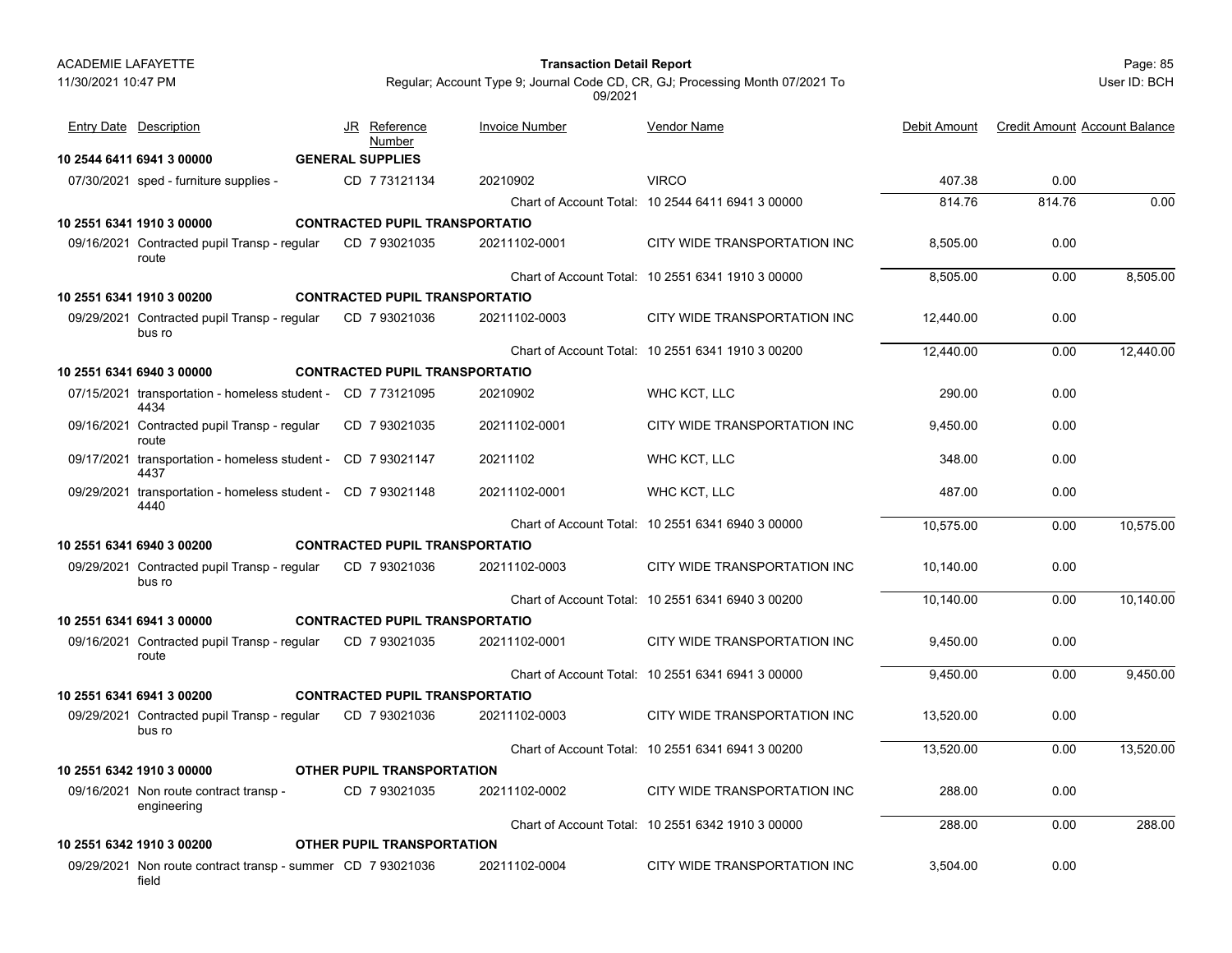| <b>ACADEMIE LAFAYETTE</b> |                                                                      |                                   |                                                                                          | Page: 86<br><b>Transaction Detail Report</b>      |              |                                      |              |
|---------------------------|----------------------------------------------------------------------|-----------------------------------|------------------------------------------------------------------------------------------|---------------------------------------------------|--------------|--------------------------------------|--------------|
| 11/30/2021 10:47 PM       |                                                                      |                                   | Regular; Account Type 9; Journal Code CD, CR, GJ; Processing Month 07/2021 To<br>09/2021 |                                                   |              |                                      | User ID: BCH |
|                           | <b>Entry Date Description</b>                                        | JR<br><u>Reference</u><br>Number  | <b>Invoice Number</b>                                                                    | <b>Vendor Name</b>                                | Debit Amount | <b>Credit Amount Account Balance</b> |              |
|                           | 10 2551 6342 1910 3 00200                                            | <b>OTHER PUPIL TRANSPORTATION</b> |                                                                                          |                                                   |              |                                      |              |
|                           |                                                                      |                                   |                                                                                          | Chart of Account Total: 10 2551 6342 1910 3 00200 | 3,504.00     | 0.00                                 | 3,504.00     |
|                           | 10 2551 6342 6940 3 00200                                            | <b>OTHER PUPIL TRANSPORTATION</b> |                                                                                          |                                                   |              |                                      |              |
|                           | 09/29/2021 Non route contract transp - summer CD 7 93021036<br>field |                                   | 20211102-0004                                                                            | CITY WIDE TRANSPORTATION INC                      | 15,264.00    | 0.00                                 |              |
|                           |                                                                      |                                   |                                                                                          | Chart of Account Total: 10 2551 6342 6940 3 00200 | 15,264.00    | 0.00                                 | 15,264.00    |
|                           | 10 2551 6342 6941 3 00200                                            | <b>OTHER PUPIL TRANSPORTATION</b> |                                                                                          |                                                   |              |                                      |              |
|                           | 09/29/2021 Non route contract transp - summer CD 7 93021036<br>field |                                   | 20211102-0004                                                                            | CITY WIDE TRANSPORTATION INC                      | 8,304.00     | 0.00                                 |              |
|                           |                                                                      |                                   |                                                                                          | Chart of Account Total: 10 2551 6342 6941 3 00200 | 8,304.00     | 0.00                                 | 8.304.00     |
|                           | 10 2551 6349 0000 3 00000                                            |                                   | <b>OTHER TRANSPORTATION SERVICES</b>                                                     |                                                   |              |                                      |              |
|                           | 09/16/2021 - additional admin expenses - 2000 CD 7 93021035          |                                   | 20211102                                                                                 | CITY WIDE TRANSPORTATION INC                      | 2,000.00     | 0.00                                 |              |
|                           |                                                                      |                                   |                                                                                          | Chart of Account Total: 10 2551 6349 0000 3 00000 | 2,000.00     | 0.00                                 | 2,000.00     |
|                           | 10 2561 6391 1910 3 00000                                            | <b>OTHER PURCHASED SERVICES</b>   |                                                                                          |                                                   |              |                                      |              |
|                           | 09/16/2021 food service - 2539.32 - 8/29-<br>9/10/21                 | CD 7 93021071                     | 20211102                                                                                 | <b>JOE JOE'S CATERING INC</b>                     | 2,539.32     | 0.00                                 |              |
|                           | 09/17/2021 food service - 5243.6 - 6/1-8/27/21                       | CD 7 93021072                     | 20211102-0005                                                                            | JOE JOE'S CATERING INC                            | 1,233.79     | 0.00                                 |              |
|                           | 09/28/2021 food service - 2128 - 9/13-9/17/23                        | CD 7 93021073                     | 20211102-0006                                                                            | JOE JOE'S CATERING INC                            | 2,128.00     | 0.00                                 |              |
|                           |                                                                      |                                   |                                                                                          | Chart of Account Total: 10 2561 6391 1910 3 00000 | 5,901.11     | 0.00                                 | 5,901.11     |
|                           | 10 2561 6391 1910 3 00200                                            | <b>OTHER PURCHASED SERVICES</b>   |                                                                                          |                                                   |              |                                      |              |
|                           | 09/17/2021 food service - 5243.6 - 6/1-8/27/21 CD 7 93021072         |                                   | 20211102-0005                                                                            | JOE JOE'S CATERING INC                            | 4,009.81     | 0.00                                 |              |
|                           |                                                                      |                                   |                                                                                          | Chart of Account Total: 10 2561 6391 1910 3 00200 | 4,009.81     | 0.00                                 | 4,009.81     |
|                           | 10 2561 6391 6940 3 00000                                            | <b>OTHER PURCHASED SERVICES</b>   |                                                                                          |                                                   |              |                                      |              |
|                           | 09/16/2021 food service - 8850 - 8/29-9/10/21                        | CD 793021071                      | 20211102-0002                                                                            | JOE JOE'S CATERING INC                            | 8,850.00     | 0.00                                 |              |
|                           | 09/17/2021 food service - 20714 - 6/1-8/27/21                        | CD 793021072                      | 20211102-0004                                                                            | JOE JOE'S CATERING INC                            | 4,873.88     | 0.00                                 |              |
|                           | 09/28/2021 food service - 4818 - 9/13-9/17/21                        | CD 793021073                      | 20211102-0007                                                                            | <b>JOE JOE'S CATERING INC</b>                     | 4,818.00     | 0.00                                 |              |
|                           |                                                                      |                                   |                                                                                          | Chart of Account Total: 10 2561 6391 6940 3 00000 | 18,541.88    | 0.00                                 | 18,541.88    |
|                           | 10 2561 6391 6940 3 00200                                            | <b>OTHER PURCHASED SERVICES</b>   |                                                                                          |                                                   |              |                                      |              |
|                           | 09/17/2021 food service - 20714 - 6/1-8/27/21                        | CD 793021072                      | 20211102-0004                                                                            | <b>JOE JOE'S CATERING INC</b>                     | 15,840.12    | 0.00                                 |              |
|                           |                                                                      |                                   |                                                                                          | Chart of Account Total: 10 2561 6391 6940 3 00200 | 15,840.12    | 0.00                                 | 15,840.12    |
|                           | 10 2561 6391 6941 3 00000                                            | <b>OTHER PURCHASED SERVICES</b>   |                                                                                          |                                                   |              |                                      |              |
|                           | 09/16/2021 food service - 8691 - 8/29-9/10/21                        | CD 793021071                      | 20211102-0001                                                                            | JOE JOE'S CATERING INC                            | 8,691.00     | 0.00                                 |              |
|                           | 09/17/2021 food service - 20382.2 - 6/1-8/27/21 CD 7 93021072        |                                   | 20211102-0003                                                                            | <b>JOE JOE'S CATERING INC</b>                     | 4,795.81     | 0.00                                 |              |
|                           | 09/28/2021 food service - 5807 - 9/13-9/17/22                        | CD 793021073                      | 20211102-0008                                                                            | JOE JOE'S CATERING INC                            | 5,807.00     | 0.00                                 |              |
|                           |                                                                      |                                   |                                                                                          | Chart of Account Total: 10 2561 6391 6941 3 00000 | 19,293.81    | 0.00                                 | 19,293.81    |
|                           |                                                                      |                                   |                                                                                          |                                                   |              |                                      |              |

**10 2561 6391 6941 3 00200 OTHER PURCHASED SERVICES**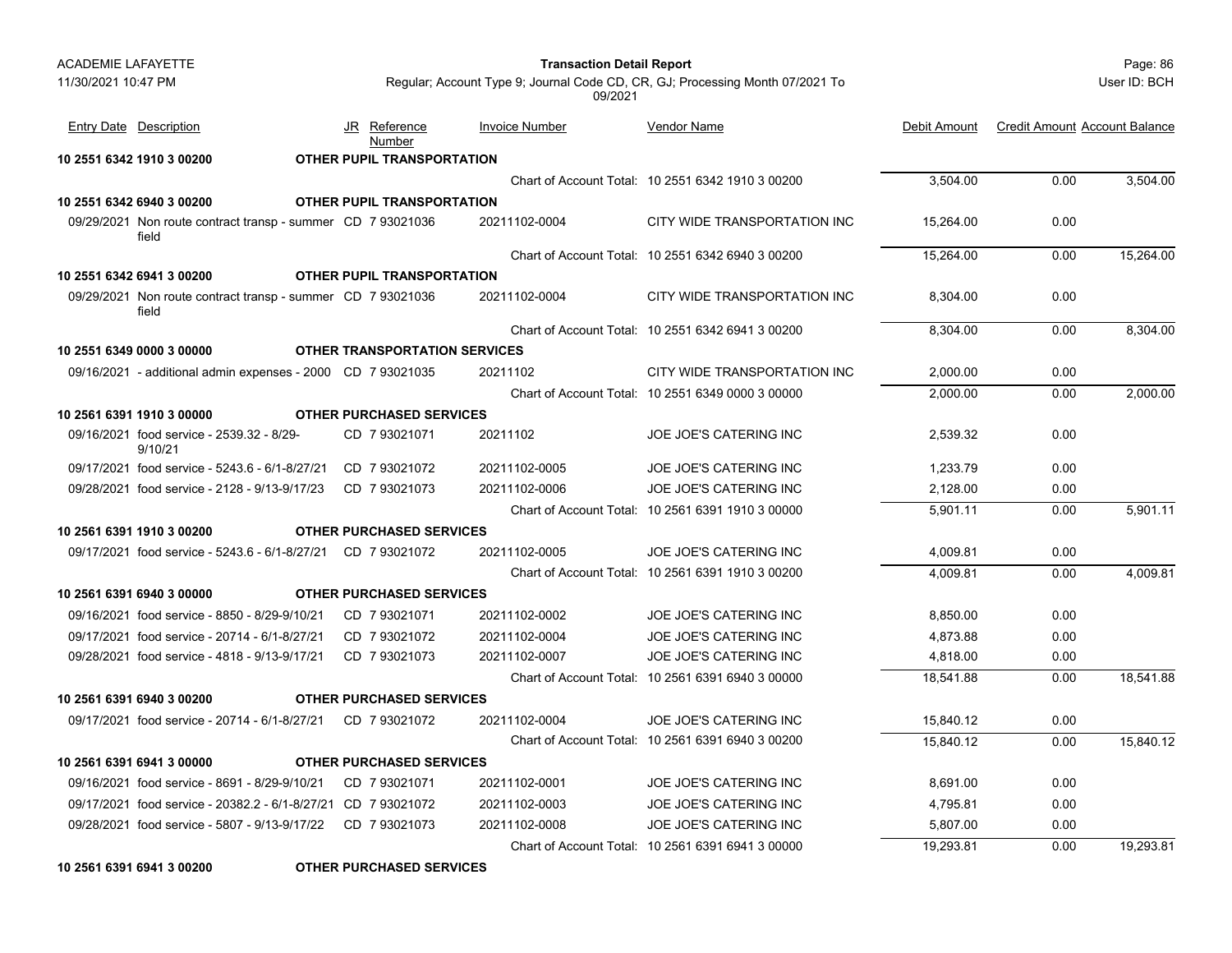# Page: 87 **Transaction Detail Report**

User ID: BCH

| <b>Entry Date Description</b>                                 |                      | JR Reference<br>Number          | <b>Invoice Number</b> | Vendor Name                                       | Debit Amount | <b>Credit Amount Account Balance</b> |           |
|---------------------------------------------------------------|----------------------|---------------------------------|-----------------------|---------------------------------------------------|--------------|--------------------------------------|-----------|
| 10 2561 6391 6941 3 00200                                     |                      | <b>OTHER PURCHASED SERVICES</b> |                       |                                                   |              |                                      |           |
| 09/17/2021 food service - 20382.2 - 6/1-8/27/21 CD 7 93021072 |                      |                                 | 20211102-0003         | <b>JOE JOE'S CATERING INC</b>                     | 15,586.39    | 0.00                                 |           |
|                                                               |                      |                                 |                       | Chart of Account Total: 10 2561 6391 6941 3 00200 | 15,586.39    | 0.00                                 | 15,586.39 |
| 10 2561 6471 1910 3 00000                                     | <b>FOOD SUPPLIES</b> |                                 |                       |                                                   |              |                                      |           |
| $07/15/2021$ food services - milk -                           |                      | CD 773121046                    | 20210902-0002         | HILAND DAIRY FOODS COMPANY                        | 80.53        | 0.00                                 |           |
| 09/28/2021 food service - august milk -                       |                      | CD 7 93021062                   | 20211102-0002         | <b>HILAND DAIRY FOODS COMPANY</b>                 | 385.06       | 0.00                                 |           |
|                                                               |                      |                                 |                       | Chart of Account Total: 10 2561 6471 1910 3 00000 | 465.59       | 0.00                                 | 465.59    |
| 10 2561 6471 1910 3 00200                                     | <b>FOOD SUPPLIES</b> |                                 |                       |                                                   |              |                                      |           |
| 08/27/2021 food service - SS july milk -                      |                      | CD 783121060                    | 20211004-0002         | HILAND DAIRY FOODS COMPANY                        | 151.14       | 0.00                                 |           |
|                                                               |                      |                                 |                       | Chart of Account Total: 10 2561 6471 1910 3 00200 | 151.14       | 0.00                                 | 151.14    |
| 10 2561 6471 6940 3 00000                                     | <b>FOOD SUPPLIES</b> |                                 |                       |                                                   |              |                                      |           |
| 07/15/2021 food services - milk -                             |                      | CD 7 73121044                   | 20210902              | HILAND DAIRY FOODS COMPANY                        | 653.66       | 0.00                                 |           |
| 09/28/2021 food service - august milk -                       |                      | CD 7 93021060                   | 20211102              | HILAND DAIRY FOODS COMPANY                        | 925.74       | 0.00                                 |           |
|                                                               |                      |                                 |                       | Chart of Account Total: 10 2561 6471 6940 3 00000 | 1,579.40     | 0.00                                 | 1,579.40  |
| 10 2561 6471 6940 3 00200                                     | <b>FOOD SUPPLIES</b> |                                 |                       |                                                   |              |                                      |           |
| 08/27/2021 food service - SS july milk -                      |                      | CD 783121059                    | 20211004-0001         | HILAND DAIRY FOODS COMPANY                        | 543.70       | 0.00                                 |           |
|                                                               |                      |                                 |                       | Chart of Account Total: 10 2561 6471 6940 3 00200 | 543.70       | 0.00                                 | 543.70    |
| 10 2561 6471 6941 3 00000                                     | <b>FOOD SUPPLIES</b> |                                 |                       |                                                   |              |                                      |           |
| 07/15/2021 food services - milk -                             |                      | CD 7 73121045                   | 20210902-0001         | HILAND DAIRY FOODS COMPANY                        | 728.99       | 0.00                                 |           |
| 09/28/2021 food service - august milk -                       |                      | CD 793021061                    | 20211102-0001         | <b>HILAND DAIRY FOODS COMPANY</b>                 | 1,046.12     | 0.00                                 |           |
|                                                               |                      |                                 |                       | Chart of Account Total: 10 2561 6471 6941 3 00000 | 1,775.11     | 0.00                                 | 1,775.11  |
| 10 2561 6471 6941 3 00200                                     | <b>FOOD SUPPLIES</b> |                                 |                       |                                                   |              |                                      |           |
| 08/27/2021 food service - SS july milk -                      |                      | CD 7 83121058                   | 20211004              | <b>HILAND DAIRY FOODS COMPANY</b>                 | 473.90       | 0.00                                 |           |
|                                                               |                      |                                 |                       | Chart of Account Total: 10 2561 6471 6941 3 00200 | 473.90       | 0.00                                 | 473.90    |
| 10 2562 6221 0000 3 00000                                     |                      | <b>NONTEACHER RETIREMENT</b>    |                       |                                                   |              |                                      |           |
| 07/31/2021 REV - TO ADJ RETIRE EXP TO<br><b>ACTUAL</b>        | GJ                   |                                 |                       |                                                   | 312.22       | 0.00                                 |           |
|                                                               |                      |                                 |                       | Chart of Account Total: 10 2562 6221 0000 3 00000 | 312.22       | 0.00                                 | 312.22    |
| 10 2569 6411 6941 3 00000                                     |                      | <b>GENERAL SUPPLIES</b>         |                       |                                                   |              |                                      |           |
| 08/30/2021 food services - short 1 meal -                     |                      | CD 7 83121148                   | 20211004              | CC-CONOCO                                         | 3.47         | 0.00                                 |           |
| 08/30/2021 food services - short 1 meal -                     |                      | CD 7 83121148                   | 20211004              | CC-CONOCO                                         | 0.00         | 3.47                                 |           |
| 08/30/2021 food services - short 1 meal -                     |                      | CD 7831211481                   | 20211005              | CC-CONOCO                                         | 3.47         | 0.00                                 |           |
|                                                               |                      |                                 |                       | Chart of Account Total: 10 2569 6411 6941 3 00000 | 6.94         | 3.47                                 | 3.47      |
| 10 2634 6316 0000 3 00000                                     |                      | <b>DATA PROCESSING SERVICES</b> |                       |                                                   |              |                                      |           |
| 08/13/2021 community relations - school<br>messenger a        |                      | CD 783121063                    | 20211004              | <b>INTRADO</b>                                    | 2,579.38     | 0.00                                 |           |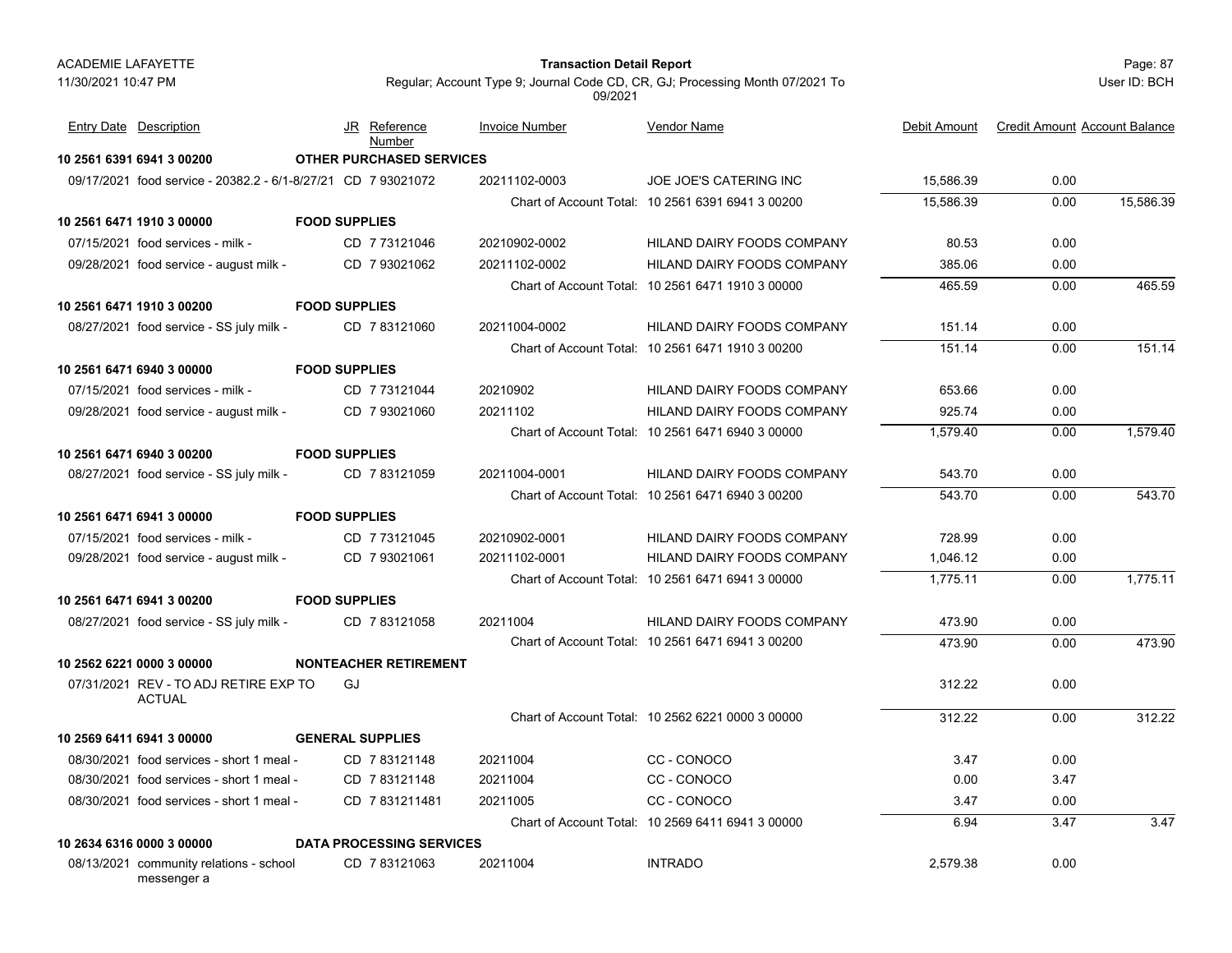11/30/2021 10:47 PM

# Page: 88 **Transaction Detail Report**

Regular; Account Type 9; Journal Code CD, CR, GJ; Processing Month 07/2021 To 09/2021

User ID: BCH

| <b>Entry Date</b> Description                                        |               | JR Reference<br>Number             | <b>Invoice Number</b> | <b>Vendor Name</b>                                | Debit Amount | <b>Credit Amount Account Balance</b> |           |
|----------------------------------------------------------------------|---------------|------------------------------------|-----------------------|---------------------------------------------------|--------------|--------------------------------------|-----------|
| 10 2634 6316 0000 3 00000                                            |               | <b>DATA PROCESSING SERVICES</b>    |                       |                                                   |              |                                      |           |
| 09/16/2021 technology services - gradebook on CD 7 93021014<br>Tyler |               |                                    | 20211102              | AP SOFTWARE SERVICES                              | 2.772.00     | 0.00                                 |           |
| 09/28/2021 other admin services - attendance<br>report               |               | CD 793021015                       | 20211102-0001         | AP SOFTWARE SERVICES                              | 5,346.00     | 0.00                                 |           |
|                                                                      |               |                                    |                       | Chart of Account Total: 10 2634 6316 0000 3 00000 | 10,697.38    | 0.00                                 | 10,697.38 |
| 10 2642 6317 0000 3 00000                                            |               | <b>LEGAL SERVICES</b>              |                       |                                                   |              |                                      |           |
| 07/09/2021 Staff recruit/placement - credential<br>eva               |               | CD 7 2063                          | 20210830              | EISBERG & BORDEAU, LLC                            | 86.34        | 0.00                                 |           |
| 07/09/2021 Staff recruit/placement - H1B -<br>Maupay                 |               | CD 7 2064                          | 20210830-0001         | EISBERG & BORDEAU, LLC                            | 1,950.00     | 0.00                                 |           |
| 08/27/2021 Recruitment & Placement - visa<br>credentia               |               | CD 783121023                       | 20211004              | EISBERG & BORDEAU, LLC                            | 86.34        | 0.00                                 |           |
|                                                                      |               |                                    |                       | Chart of Account Total: 10 2642 6317 0000 3 00000 | 2.122.68     | 0.00                                 | 2,122.68  |
| 10 2642 6319 0000 3 00000                                            |               | <b>RECRUITMENT PURCH SERVICES</b>  |                       |                                                   |              |                                      |           |
| 07/09/2021 Staff recruit/placement - H1B -<br>Maupay                 |               | CD 7 2065                          | 20210830              | DEPT OF HOMELAND SECURITY                         | 460.00       | 0.00                                 |           |
| 07/09/2021 Staff recruit/placement - H1B anti<br>fraud               |               | CD 7 2066                          | 20210830-0001         | DEPT OF HOMELAND SECURITY                         | 500.00       | 0.00                                 |           |
| 07/09/2021 Staff recruit/placement - H1B<br>premium p                |               | CD 7 2067                          | 20210830-0002         | DEPT OF HOMELAND SECURITY                         | 2,500.00     | 0.00                                 |           |
|                                                                      |               |                                    |                       | Chart of Account Total: 10 2642 6319 0000 3 00000 | 3,460.00     | 0.00                                 | 3,460.00  |
| 10 2642 6319 1910 3 00000                                            |               | <b>OTHER PROFESSIONAL SERVICES</b> |                       |                                                   |              |                                      |           |
| 09/03/2021 staff recruitment & training -<br>backgroun               |               | CD 7 93021192                      | 20211102              | <b>CC IDENTOGO - MO FINGERPRINT</b>               | 42.75        | 0.00                                 |           |
| 09/03/2021 staff recruitment & training -<br>backgroun               |               | CD 7 93021192                      | 20211102-0002         | <b>CC IDENTOGO - MO FINGERPRINT</b>               | 42.75        | 0.00                                 |           |
|                                                                      |               |                                    |                       | Chart of Account Total: 10 2642 6319 1910 3 00000 | 85.50        | 0.00                                 | 85.50     |
| 10 2642 6319 6940 3 00000                                            |               | <b>OTHER PROFESSIONAL SERVICES</b> |                       |                                                   |              |                                      |           |
| 08/06/2021 staff recruitment & training -<br>backgroun               |               | CD 7 2073                          | 20211004              | <b>MROSKO RACHEL</b>                              | 41.75        | 0.00                                 |           |
|                                                                      |               |                                    |                       | Chart of Account Total: 10 2642 6319 6940 3 00000 | 41.75        | 0.00                                 | 41.75     |
| 10 2642 6343 1910 3 00000                                            | <b>TRAVEL</b> |                                    |                       |                                                   |              |                                      |           |
| 08/30/2021 teacher recruitement - temp lodging CD 7 83121148<br>for  |               |                                    | 20211004              | <b>EXTENDED STAY AMERICA</b>                      | 1.385.10     | 0.00                                 |           |
| 08/30/2021 teacher recruitement - temp lodging CD 7 831211481<br>for |               |                                    | 20211005              | <b>EXTENDED STAY AMERICA</b>                      | 1.385.10     | 0.00                                 |           |
| 08/30/2021 teacher recruitement - temp lodging CD 783121148<br>for   |               |                                    | 20211004              | <b>EXTENDED STAY AMERICA</b>                      | 0.00         | 1,385.10                             |           |
|                                                                      |               |                                    |                       | Chart of Account Total: 10 2642 6343 1910 3 00000 | 2,770.20     | 1,385.10                             | 1,385.10  |

**10 2642 6362 0000 3 00000 RECRUITMENT ADVERTISING**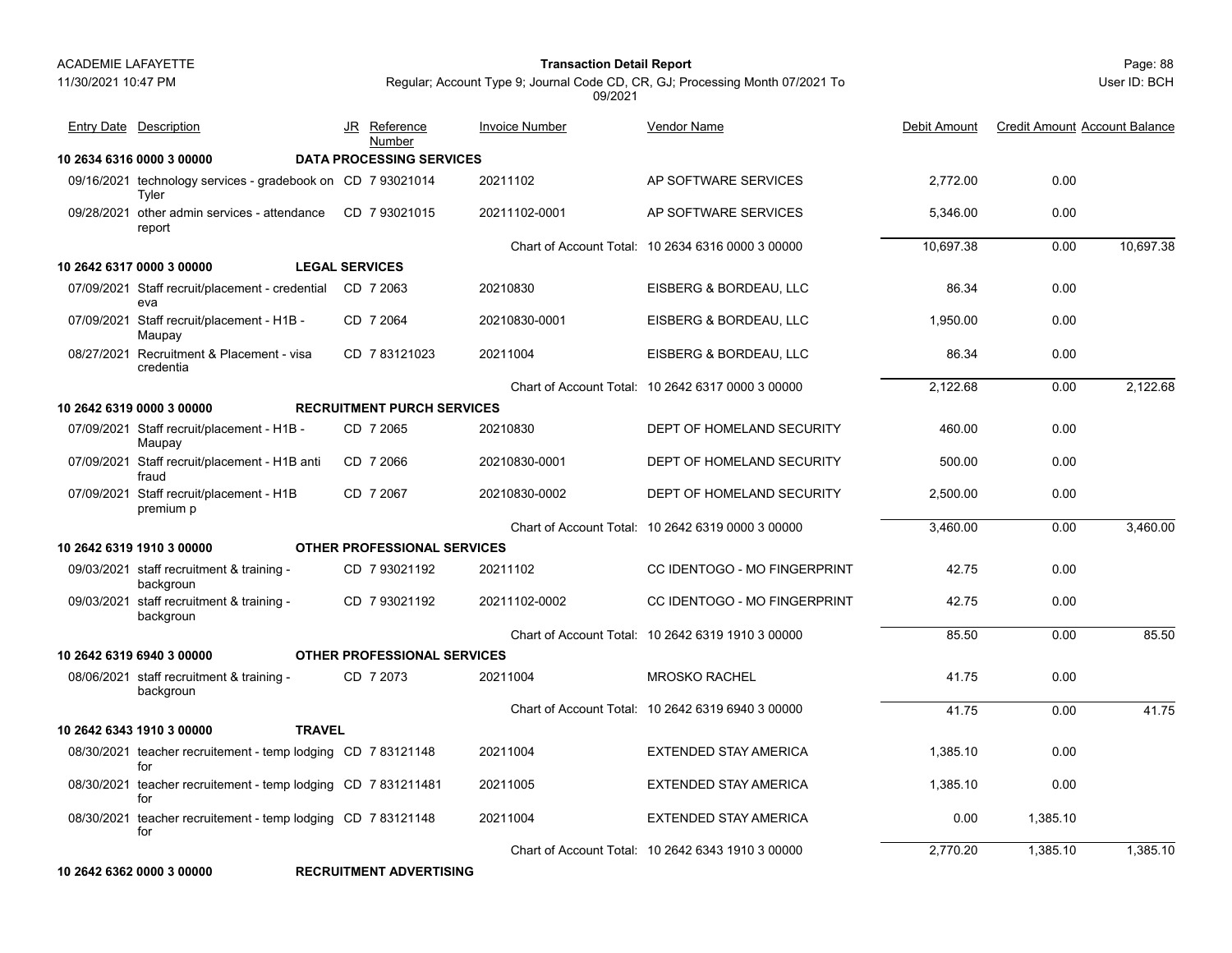11/30/2021 10:47 PM

### Page: 89 **Transaction Detail Report**

Regular; Account Type 9; Journal Code CD, CR, GJ; Processing Month 07/2021 To 09/2021

|            | <b>Entry Date Description</b>                          | JR  | Reference<br>Number             | <b>Invoice Number</b> | <b>Vendor Name</b>                                | Debit Amount | <b>Credit Amount Account Balance</b> |        |
|------------|--------------------------------------------------------|-----|---------------------------------|-----------------------|---------------------------------------------------|--------------|--------------------------------------|--------|
|            | 10 2642 6362 0000 3 00000                              |     | <b>RECRUITMENT ADVERTISING</b>  |                       |                                                   |              |                                      |        |
|            | 08/27/2021 Recruitment & Placement - job<br>posting su |     | CD 783121042                    | 20211004              | <b>EDUCATION PLUS</b>                             | 375.00       | 0.00                                 |        |
|            |                                                        |     |                                 |                       | Chart of Account Total: 10 2642 6362 0000 3 00000 | 375.00       | 0.00                                 | 375.00 |
|            | 10 2642 6391 1910 3 00000                              |     | <b>OTHER PURCHASED SERVICES</b> |                       |                                                   |              |                                      |        |
|            | 08/30/2021 staff recruitment & training -<br>backgroun |     | CD 7 83121148                   | 20211004-0002         | CC IDENTOGO - MO FINGERPRINT                      | 42.75        | 0.00                                 |        |
|            | 08/30/2021 staff recruitment & training -<br>backgroun |     | CD 783121148                    | 20211004-0002         | <b>CC IDENTOGO - MO FINGERPRINT</b>               | 42.75        | 0.00                                 |        |
|            | 08/30/2021 staff recruitment & training -<br>backgroun |     | CD 783121148                    | 20211004-0002         | <b>CC IDENTOGO - MO FINGERPRINT</b>               | 42.75        | 0.00                                 |        |
|            | 08/30/2021 staff recruitment & training -<br>backgroun |     | CD 783121148                    | 20211004-0003         | <b>CC IDENTOGO - MO FINGERPRINT</b>               | 42.75        | 0.00                                 |        |
|            | 08/30/2021 staff recruitment & training -<br>backgroun |     | CD 783121148                    | 20211004-0033         | <b>CC AMAZON MKTPLACE PMTS</b>                    | 42.16        | 0.00                                 |        |
|            | 08/30/2021 staff recruitment & training -<br>backgroun |     | CD 783121148                    | 20211004-0002         | <b>CC IDENTOGO - MO FINGERPRINT</b>               | 0.00         | 42.75                                |        |
|            | 08/30/2021 staff recruitment & training -<br>backgroun |     | CD 7 83121148                   | 20211004-0002         | CC IDENTOGO - MO FINGERPRINT                      | 0.00         | 42.75                                |        |
|            | 08/30/2021 staff recruitment & training -<br>backgroun |     | CD 7 83121148                   | 20211004-0002         | CC IDENTOGO - MO FINGERPRINT                      | 0.00         | 42.75                                |        |
|            | 08/30/2021 staff recruitment & training -<br>backgroun |     | CD 7 83121148                   | 20211004-0003         | CC IDENTOGO - MO FINGERPRINT                      | 0.00         | 42.75                                |        |
|            | 08/30/2021 staff recruitment & training -<br>backgroun |     | CD 7 83121148                   | 20211004-0033         | CC AMAZON MKTPLACE PMTS                           | 0.00         | 42.16                                |        |
|            | 08/30/2021 staff recruitment & training -<br>backgroun |     | CD 7831211481                   | 20211005-0002         | <b>CC IDENTOGO - MO FINGERPRINT</b>               | 42.75        | 0.00                                 |        |
|            | 08/30/2021 staff recruitment & training -<br>backgroun |     | CD 7831211481                   | 20211005-0002         | CC IDENTOGO - MO FINGERPRINT                      | 42.75        | 0.00                                 |        |
|            | 08/30/2021 staff recruitment & training -<br>backgroun |     | CD 7831211481                   | 20211005-0002         | <b>CC IDENTOGO - MO FINGERPRINT</b>               | 42.75        | 0.00                                 |        |
|            | 08/30/2021 staff recruitment & training -<br>backgroun | CD. | 7831211481                      | 20211005-0003         | CC IDENTOGO - MO FINGERPRINT                      | 42.75        | 0.00                                 |        |
|            | 08/30/2021 staff recruitment & training -<br>backgroun |     | CD 7 831211481                  | 20211005-0034         | CC AMAZON MKTPLACE PMTS                           | 42.16        | 0.00                                 |        |
| 09/03/2021 | staff recruitment & training -<br>backgroun            |     | CD 7 93021192                   | 20211102-0001         | CC IDENTOGO - MO FINGERPRINT                      | 42.75        | 0.00                                 |        |
|            |                                                        |     |                                 |                       | Chart of Account Total: 10 2642 6391 1910 3 00000 | 469.07       | 213.16                               | 255.91 |
|            | 10 2642 6391 1920 3 00000                              |     | <b>OTHER PURCHASED SERVICES</b> |                       |                                                   |              |                                      |        |
|            | 08/30/2021 staff recruitment & training -<br>backgroun |     | CD 7 831211481                  | 20211005-0004         | CC IDENTOGO - MO FINGERPRINT                      | 42.75        | 0.00                                 |        |
|            | 08/30/2021 staff recruitment & training -<br>backgroun |     | CD 7 83121148                   | 20211004-0004         | CC IDENTOGO - MO FINGERPRINT                      | 0.00         | 42.75                                |        |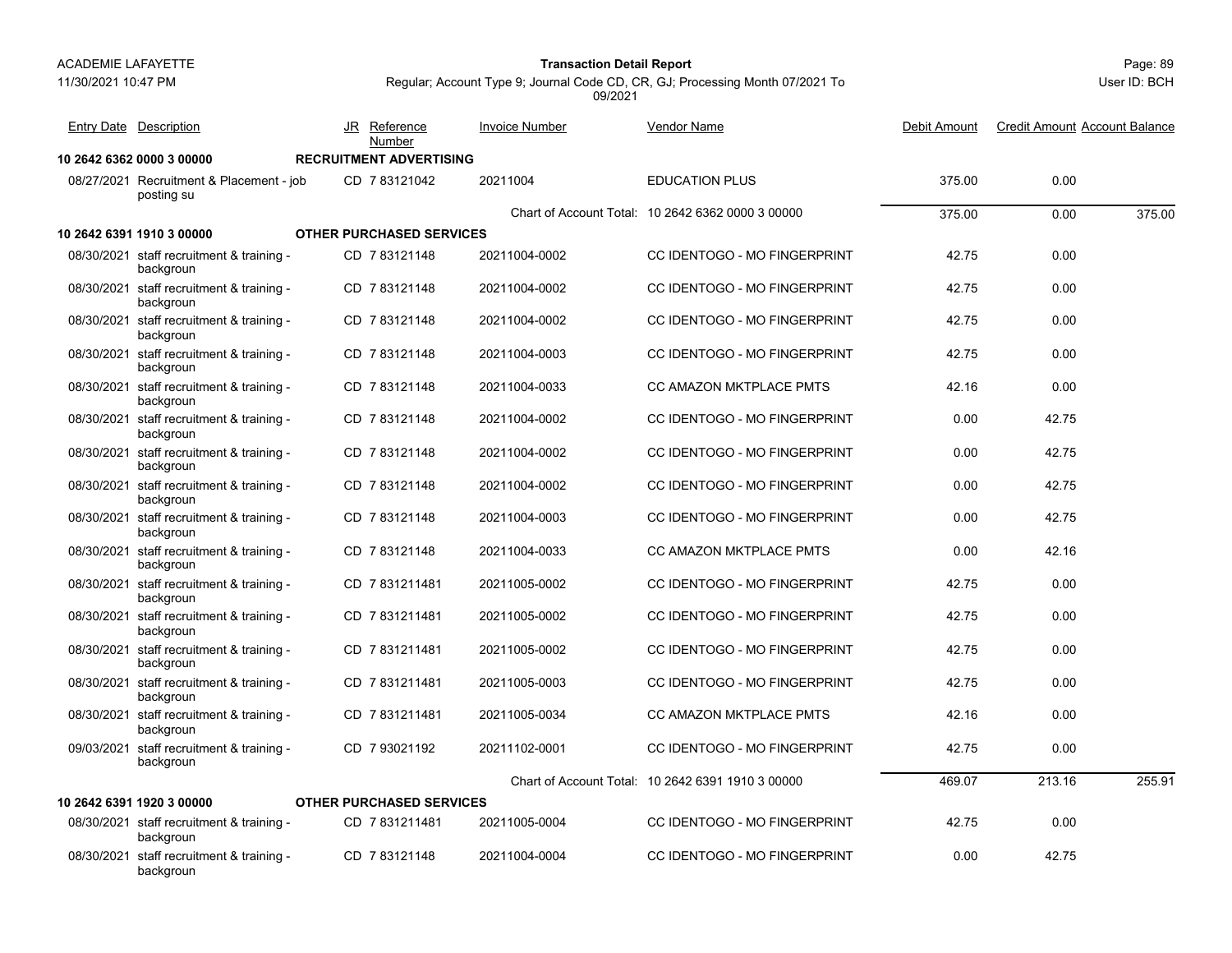11/30/2021 10:47 PM

# Page: 90 **Transaction Detail Report**

| Entry Date Description                                 | JR  | Reference<br>Number             | <b>Invoice Number</b> | Vendor Name                                               | Debit Amount | <b>Credit Amount Account Balance</b> |          |
|--------------------------------------------------------|-----|---------------------------------|-----------------------|-----------------------------------------------------------|--------------|--------------------------------------|----------|
| 10 2642 6391 1920 3 00000                              |     | <b>OTHER PURCHASED SERVICES</b> |                       |                                                           |              |                                      |          |
| 08/30/2021 staff recruitment & training -<br>backgroun |     | CD 783121148                    | 20211004-0004         | <b>CC IDENTOGO - MO FINGERPRINT</b>                       | 42.75        | 0.00                                 |          |
|                                                        |     |                                 |                       | Chart of Account Total: 10 2642 6391 1920 3 00000         | 85.50        | 42.75                                | 42.75    |
| 10 2642 6391 6940 3 00000                              |     | <b>OTHER PURCHASED SERVICES</b> |                       |                                                           |              |                                      |          |
| 07/01/2021 Recruitment & Placement - intern<br>fee- J1 |     | CD 7 73121023                   | 20210902              | <b>CENTER FOR INTERNATIONAL</b><br>CAREER DEVELOPMENT LLC | 6.162.50     | 0.00                                 |          |
| 07/01/2021 staff recruitment & training -<br>backgroun |     | CD 7 2056                       | 20210830              | <b>NORTH SAMUEL</b>                                       | 41.75        | 0.00                                 |          |
| 08/30/2021 staff recruitment & training -<br>backgroun | CD. | 783121148                       | 20211004-0005         | CC IDENTOGO - MO FINGERPRINT                              | 42.75        | 0.00                                 |          |
| 08/30/2021 staff recruitment & training -<br>backgroun |     | CD 783121148                    | 20211004              | <b>CC IDENTOGO - MO FINGERPRINT</b>                       | 42.75        | 0.00                                 |          |
| 08/30/2021 staff recruitment & training -<br>backgroun |     | CD 7 83121148                   | 20211004              | CC IDENTOGO - MO FINGERPRINT                              | 42.75        | 0.00                                 |          |
| 08/30/2021 staff recruitment & training -<br>backgroun |     | CD 783121148                    | 20211004-0005         | CC IDENTOGO - MO FINGERPRINT                              | 0.00         | 42.75                                |          |
| 08/30/2021 staff recruitment & training -<br>backgroun |     | CD 7 83121148                   | 20211004              | CC IDENTOGO - MO FINGERPRINT                              | 0.00         | 42.75                                |          |
| 08/30/2021 staff recruitment & training -<br>backgroun | CD. | 783121148                       | 20211004              | CC IDENTOGO - MO FINGERPRINT                              | 0.00         | 42.75                                |          |
| 08/30/2021 staff recruitment & training -<br>backgroun |     | CD 7831211481                   | 20211005-0005         | CC IDENTOGO - MO FINGERPRINT                              | 42.75        | 0.00                                 |          |
| 08/30/2021 staff recruitment & training -<br>backgroun |     | CD 7 831211481                  | 20211005              | CC IDENTOGO - MO FINGERPRINT                              | 42.75        | 0.00                                 |          |
| 08/30/2021 staff recruitment & training -<br>backgroun |     | CD 7831211481                   | 20211005              | CC IDENTOGO - MO FINGERPRINT                              | 42.75        | 0.00                                 |          |
|                                                        |     |                                 |                       | Chart of Account Total: 10 2642 6391 6940 3 00000         | 6.460.75     | 128.25                               | 6.332.50 |
| 10 2642 6391 6941 3 00000                              |     | <b>OTHER PURCHASED SERVICES</b> |                       |                                                           |              |                                      |          |
| 07/01/2021 Recruitment & Placement - intern<br>fee- J1 |     | CD 773121023                    | 20210902              | CENTER FOR INTERNATIONAL<br>CAREER DEVELOPMENT LLC        | 6,162.50     | 0.00                                 |          |
| 08/30/2021 staff recruitment & training -<br>backgroun |     | CD 783121148                    | 20211004-0001         | <b>CC IDENTOGO - MO FINGERPRINT</b>                       | 42.75        | 0.00                                 |          |
| 08/30/2021 staff recruitment & training -<br>backgroun |     | CD 7 83121148                   | 20211004-0004         | CC IDENTOGO - MO FINGERPRINT                              | 42.75        | 0.00                                 |          |
| 08/30/2021 staff recruitment & training -<br>backgroun |     | CD 7831211481                   | 20211005-0001         | CC IDENTOGO - MO FINGERPRINT                              | 42.75        | 0.00                                 |          |
| 08/30/2021 staff recruitment & training -<br>backgroun |     | CD 7831211481                   | 20211005-0004         | <b>CC IDENTOGO - MO FINGERPRINT</b>                       | 42.75        | 0.00                                 |          |
| 08/30/2021 staff recruitment & training -<br>backgroun |     | CD 7 83121148                   | 20211004-0001         | CC IDENTOGO - MO FINGERPRINT                              | 0.00         | 42.75                                |          |
| 08/30/2021 staff recruitment & training -<br>backgroun |     | CD 783121148                    | 20211004-0004         | CC IDENTOGO - MO FINGERPRINT                              | 0.00         | 42.75                                |          |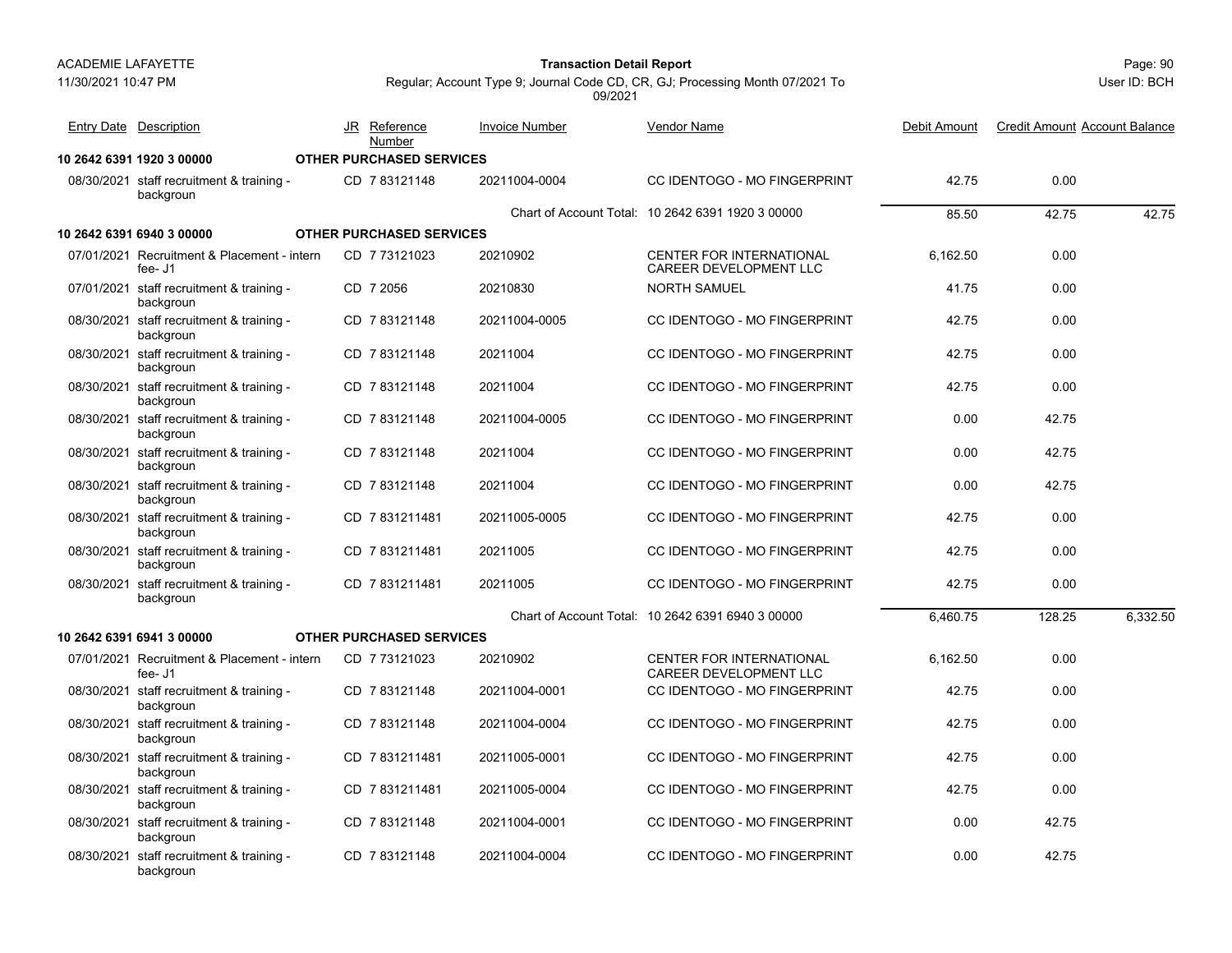Page: 91 **Transaction Detail Report**

User ID: BCH

| <b>Entry Date Description</b>                                       | JR Reference<br>Number          | <b>Invoice Number</b> | <b>Vendor Name</b>                                | Debit Amount | <b>Credit Amount Account Balance</b> |              |
|---------------------------------------------------------------------|---------------------------------|-----------------------|---------------------------------------------------|--------------|--------------------------------------|--------------|
| 10 2642 6391 6941 3 00000                                           | OTHER PURCHASED SERVICES        |                       |                                                   |              |                                      |              |
| 09/28/2021 recruitment & placement - intern<br>adminis              | CD 7 93021012                   | 20211102              | AMITY INSTITUTE                                   | 1,800.00     | 0.00                                 |              |
|                                                                     |                                 |                       | Chart of Account Total: 10 2642 6391 6941 3 00000 | 8,133.50     | 85.50                                | 8,048.00     |
| 10 2643 6391 0000 3 00000                                           | <b>OTHER PURCHASED SERVICES</b> |                       |                                                   |              |                                      |              |
| 07/22/2021 service area outside service - HR<br>contra              | CD 7 73121099                   | 20210902              | KICE CONSULTING LLC                               | 4,000.00     | 0.00                                 |              |
| 08/02/2021 service area outside service - HR<br>contra              | CD 783121108                    | 20211004              | KICE CONSULTING LLC                               | 1.312.50     | 0.00                                 |              |
| 08/24/2021 service area outside service - HR<br>contra              | CD 783121109                    | 20211004-0001         | KICE CONSULTING LLC                               | 4,000.00     | 0.00                                 |              |
| 08/30/2021 service area outside service - HR<br>contra              | CD 783121110                    | 20211004-0002         | KICE CONSULTING LLC                               | 693.75       | 0.00                                 |              |
| 09/22/2021 service area outside service - HR<br>contra              | CD 7 93021153                   | 20211102              | KICE CONSULTING LLC                               | 4,000.00     | 0.00                                 |              |
| 09/23/2021 service area outside service - HR<br>contra              | CD 793021154                    | 20211102-0001         | KICE CONSULTING LLC                               | 900.00       | 0.00                                 |              |
| 09/30/2021 TO ADJUST PAYMENT TO ACTUAL GJ                           |                                 |                       |                                                   | 75.00        | 0.00                                 |              |
|                                                                     |                                 |                       | Chart of Account Total: 10 2643 6391 0000 3 00000 | 14,981.25    | 0.00                                 | 14,981.25    |
| 10 2649 6411 1910 3 00000                                           | <b>GENERAL SUPPLIES</b>         |                       |                                                   |              |                                      |              |
| 07/30/2021 Other staff training - retirement<br>recogn              | CD 7 73121134                   | 20210902              | <b>CC CVS PHARMACY</b>                            | 211.95       | 0.00                                 |              |
| 07/30/2021 Other staff training - retirement<br>recogn              | CD 7 73121134                   | 20210902              | <b>CC CVS PHARMACY</b>                            | 0.00         | 211.95                               |              |
| 07/30/2021 Other staff training - retirement<br>recogn              | CD 7731211341                   | 20210921              | <b>CC CVS PHARMACY</b>                            | 211.95       | 0.00                                 |              |
|                                                                     |                                 |                       | Chart of Account Total: 10 2649 6411 1910 3 00000 | 423.90       | 211.95                               | 211.95       |
| 10 2649 6411 6940 3 00000                                           | <b>GENERAL SUPPLIES</b>         |                       |                                                   |              |                                      |              |
| 07/30/2021 Other staff training - retirement<br>recogn              | CD 7731211341                   | 20210921              | <b>CC HYVEE</b>                                   | 18.51        | 0.00                                 |              |
| 07/30/2021 Other staff training - retirement<br>recogn              | CD 773121134                    | 20210902              | <b>CC HYVEE</b>                                   | 0.00         | 18.51                                |              |
| 07/30/2021 Other staff training - retirement<br>recogn              | CD 7 73121134                   | 20210902              | <b>CC HYVEE</b>                                   | 18.51        | 0.00                                 |              |
|                                                                     |                                 |                       | Chart of Account Total: 10 2649 6411 6940 3 00000 | 37.02        | 18.51                                | 18.51        |
| 10 3911 6391 1910 1 00267                                           | <b>OTHER PURCHASED SERVICES</b> |                       |                                                   |              |                                      |              |
| 09/29/2021 Financial Accounting services - AL CD 7 93021133<br>Real |                                 | 20211102              | WESTBROOK & CO., P.C.                             | 859.10       | 0.00                                 |              |
|                                                                     |                                 |                       | Chart of Account Total: 10 3911 6391 1910 1 00267 | 859.10       | 0.00                                 | 859.10       |
|                                                                     |                                 | Account Type Total:   | Expenditure                                       | 1,824,982.74 | 416,331.94                           | 1,408,650.80 |
|                                                                     |                                 | Fund Total:           | 10                                                | 1,824,982.74 | 416,331.94                           | 1,408,650.80 |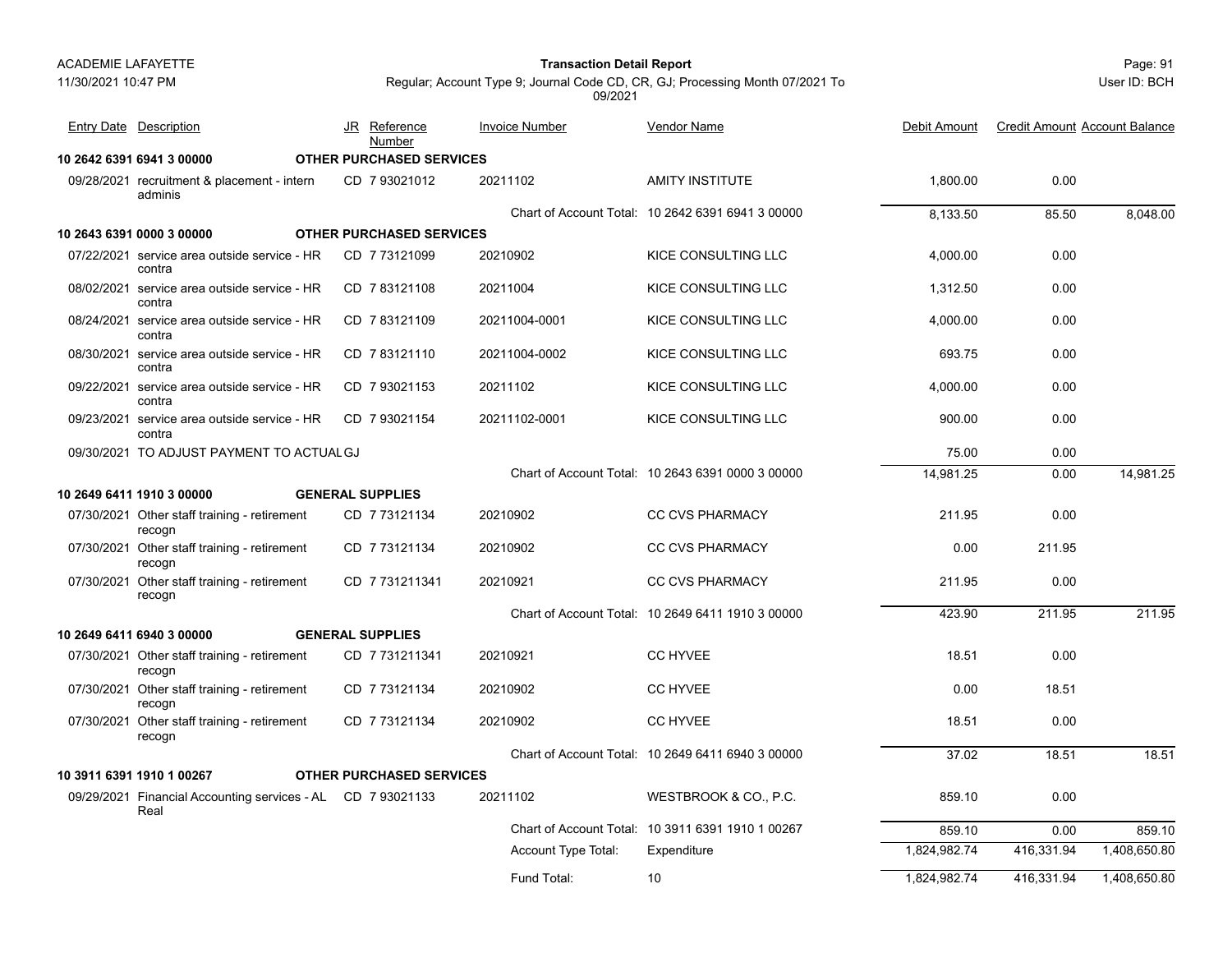11/30/2021 10:47 PM

### Page: 92 **Transaction Detail Report**

JR Reference Invoice Number

User ID: BCH

Regular; Account Type 9; Journal Code CD, CR, GJ; Processing Month 07/2021 To 09/2021

Entry Date Description JR Reference <u>Invoice Number</u> <u>Vendor Name</u> Debit Amount Credit Amount Account Balance

Vendor Name

|                 |                                                              |    | Number                         |                                                   |           |          |            |
|-----------------|--------------------------------------------------------------|----|--------------------------------|---------------------------------------------------|-----------|----------|------------|
| <b>Fund: 20</b> | <b>SPECIAL REVENUE</b><br>20 1111 6211 1910 1 00187          |    | <b>TEACHERS' RETIREMENT</b>    |                                                   |           |          |            |
|                 | 07/31/2021 REV - TO ADJ RETIRE EXP TO<br><b>ACTUAL</b>       | GJ |                                |                                                   | 973.14    | 0.00     |            |
|                 |                                                              |    |                                | Chart of Account Total: 20 1111 6211 1910 1 00187 | 973.14    | 0.00     | 973.14     |
|                 | 20 1111 6211 1910 3 00000                                    |    | <b>TEACHERS' RETIREMENT</b>    |                                                   |           |          |            |
|                 | 07/31/2021 REV - TO ADJ RETIRE EXP TO<br><b>ACTUAL</b>       | GJ |                                |                                                   | 11,448.82 | 0.00     |            |
|                 |                                                              |    |                                | Chart of Account Total: 20 1111 6211 1910 3 00000 | 11.448.82 | 0.00     | 11,448.82  |
|                 | 20 1111 6211 1910 4 00420                                    |    | <b>TEACHERS' RETIREMENT</b>    |                                                   |           |          |            |
|                 | 07/31/2021 REV - TO ADJ RETIRE EXP TO<br><b>ACTUAL</b>       | GJ |                                |                                                   | 143.30    | 0.00     |            |
|                 |                                                              |    |                                | Chart of Account Total: 20 1111 6211 1910 4 00420 | 143.30    | 0.00     | 143.30     |
|                 | 20 1111 6211 6940 1 00187                                    |    | <b>TEACHERS' RETIREMENT</b>    |                                                   |           |          |            |
|                 | 07/31/2021 REV - TO ADJ RETIRE EXP TO<br><b>ACTUAL</b>       | GJ |                                |                                                   | 1.322.70  | 0.00     |            |
|                 |                                                              |    |                                | Chart of Account Total: 20 1111 6211 6940 1 00187 | 1,322.70  | 0.00     | 1,322.70   |
|                 | 20 1111 6211 6940 3 00000                                    |    | <b>TEACHERS' RETIREMENT</b>    |                                                   |           |          |            |
|                 | 07/31/2021 REV - TO ADJ RETIRE EXP TO<br><b>ACTUAL</b>       | GJ |                                |                                                   | 9,709.40  | 0.00     |            |
|                 |                                                              |    |                                | Chart of Account Total: 20 1111 6211 6940 3 00000 | 9.709.40  | 0.00     | 9.709.40   |
|                 | 20 1111 6211 6941 1 00187                                    |    | <b>TEACHERS' RETIREMENT</b>    |                                                   |           |          |            |
|                 | 07/31/2021 REV - TO ADJ RETIRE EXP TO<br><b>ACTUAL</b>       | GJ |                                |                                                   | 466.00    | 0.00     |            |
|                 |                                                              |    |                                | Chart of Account Total: 20 1111 6211 6941 1 00187 | 466.00    | 0.00     | 466.00     |
|                 | 20 1111 6211 6941 3 00000                                    |    | <b>TEACHERS' RETIREMENT</b>    |                                                   |           |          |            |
|                 | 07/31/2021 REV - TO ADJ RETIRE EXP TO<br><b>ACTUAL</b>       | GJ |                                |                                                   | 13.650.12 | 0.00     |            |
|                 |                                                              |    |                                | Chart of Account Total: 20 1111 6211 6941 3 00000 | 13,650.12 | 0.00     | 13,650.12  |
|                 | 20 1111 6241 6940 3 00000                                    |    | <b>CERTIFIED H/L INSURANCE</b> |                                                   |           |          |            |
|                 | 07/30/2021 REV - TO REMOVE ER GAP<br><b>EXPENSE NOT PAID</b> | GJ |                                |                                                   | 0.00      | 3,086.26 |            |
|                 |                                                              |    |                                | Chart of Account Total: 20 1111 6241 6940 3 00000 | 0.00      | 3.086.26 | (3,086.26) |
|                 | 20 1221 6211 6940 4 44100                                    |    | <b>TEACHERS' RETIREMENT</b>    |                                                   |           |          |            |
|                 | 07/31/2021 REV - TO ADJ RETIRE EXP TO<br><b>ACTUAL</b>       | GJ |                                |                                                   | 1,222.44  | 0.00     |            |
|                 |                                                              |    |                                | Chart of Account Total: 20 1221 6211 6940 4 44100 | 1,222.44  | 0.00     | 1,222.44   |
|                 | 20 1251 6211 1910 4 45100                                    |    | <b>TEACHERS' RETIREMENT</b>    |                                                   |           |          |            |

07/31/2021 REV - TO ADJ RETIRE EXP TO 47.00 0.00 ACTUALGJ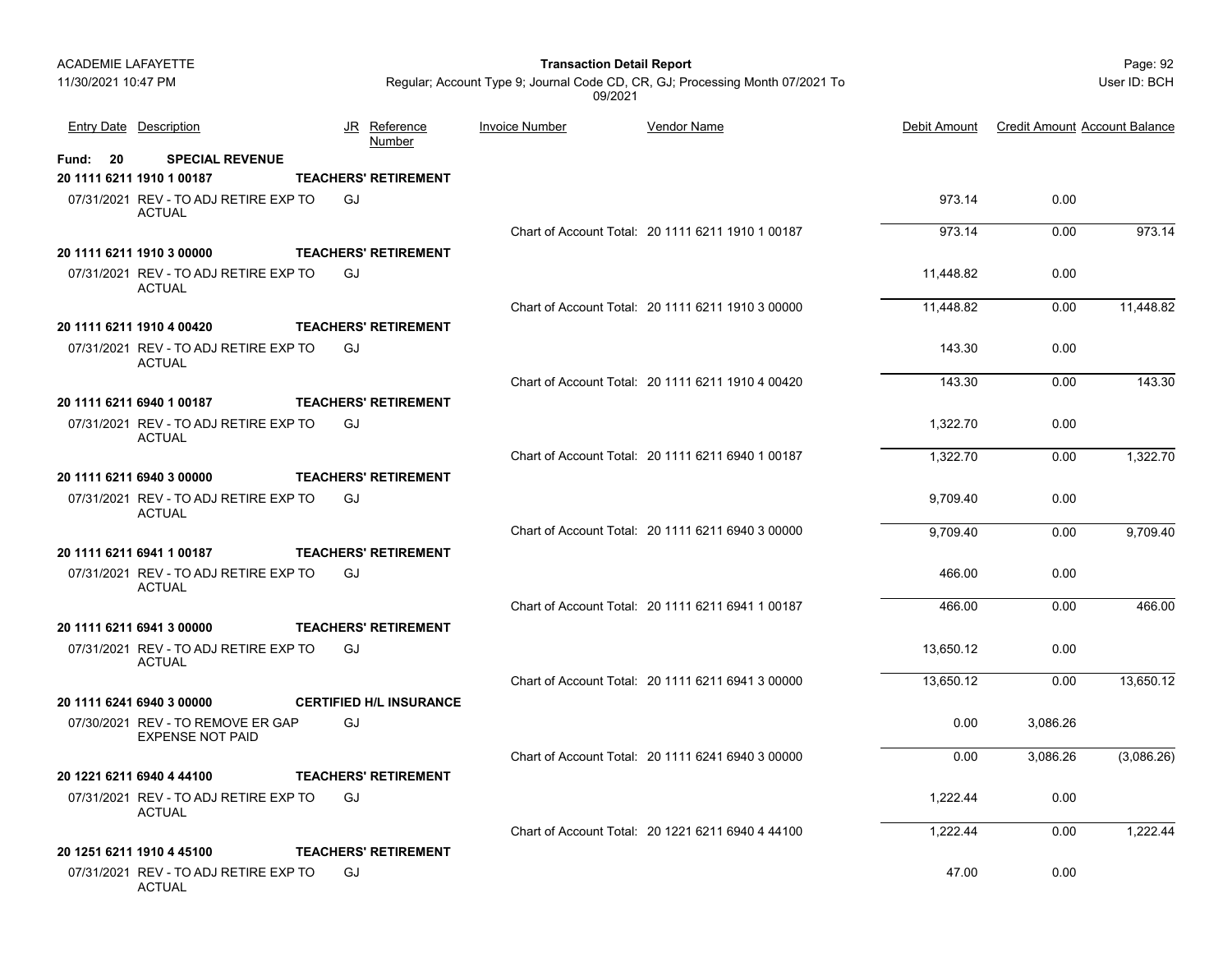| <b>ACADEMIE LAFAYETTE</b>                                          |                                   | <b>Transaction Detail Report</b> |                                                                               |                  |                                      | Page: 93     |
|--------------------------------------------------------------------|-----------------------------------|----------------------------------|-------------------------------------------------------------------------------|------------------|--------------------------------------|--------------|
| 11/30/2021 10:47 PM                                                |                                   | 09/2021                          | Regular; Account Type 9; Journal Code CD, CR, GJ; Processing Month 07/2021 To |                  |                                      | User ID: BCH |
| <b>Entry Date Description</b>                                      | JR<br><u>Reference</u><br>Number  | <b>Invoice Number</b>            | <b>Vendor Name</b>                                                            | Debit Amount     | <b>Credit Amount Account Balance</b> |              |
| 20 1251 6211 1910 4 45100                                          | <b>TEACHERS' RETIREMENT</b>       |                                  |                                                                               |                  |                                      |              |
|                                                                    |                                   |                                  | Chart of Account Total: 20 1251 6211 1910 4 45100                             | 47.00            | 0.00                                 | 47.00        |
| 20 1251 6211 6940 4 45100                                          | TITLE TEACHER RETIREMENT          |                                  |                                                                               |                  |                                      |              |
| 07/31/2021 REV - TO ADJ RETIRE EXP TO<br><b>ACTUAL</b>             | GJ                                |                                  |                                                                               | 329.12           | 0.00                                 |              |
|                                                                    |                                   |                                  | Chart of Account Total: 20 1251 6211 6940 4 45100                             | 329.12           | 0.00                                 | 329.12       |
| 20 1251 6211 6941 4 45100                                          | <b>TEACHERS' RETIREMENT</b>       |                                  |                                                                               |                  |                                      |              |
| 07/31/2021 REV - TO ADJ RETIRE EXP TO<br>ACTUAL                    | GJ                                |                                  |                                                                               | 94.04            | 0.00                                 |              |
|                                                                    |                                   |                                  | Chart of Account Total: 20 1251 6211 6941 4 45100                             | 94.04            | 0.00                                 | 94.04        |
| 20 2113 6211 1910 1 00124<br>07/31/2021 REV - TO ADJ RETIRE EXP TO | <b>TEACHERS' RETIREMENT</b><br>GJ |                                  |                                                                               | 558.86           | 0.00                                 |              |
| <b>ACTUAL</b>                                                      |                                   |                                  | Chart of Account Total: 20 2113 6211 1910 1 00124                             | 558.86           | 0.00                                 | 558.86       |
| 20 2113 6211 6940 3 00000                                          | <b>TEACHERS' RETIREMENT</b>       |                                  |                                                                               |                  |                                      |              |
| 07/31/2021 REV - TO ADJ RETIRE EXP TO<br><b>ACTUAL</b>             | GJ                                |                                  |                                                                               | 390.36           | 0.00                                 |              |
|                                                                    |                                   |                                  | Chart of Account Total: 20 2113 6211 6940 3 00000                             | 390.36           | 0.00                                 | 390.36       |
| 20 2134 6211 1910 1 00124                                          | <b>TEACHERS' RETIREMENT</b>       |                                  |                                                                               |                  |                                      |              |
| 07/31/2021 REV - TO ADJ RETIRE EXP TO<br><b>ACTUAL</b>             | GJ                                |                                  |                                                                               | 385.40           | 0.00                                 |              |
|                                                                    |                                   |                                  | Chart of Account Total: 20 2134 6211 1910 1 00124                             | 385.40           | 0.00                                 | 385.40       |
| 20 2134 6211 1910 3 00000                                          | <b>TEACHERS' RETIREMENT</b>       |                                  |                                                                               |                  |                                      |              |
| 07/31/2021 REV - TO ADJ RETIRE EXP TO<br><b>ACTUAL</b>             | GJ                                |                                  |                                                                               | 360.96           | 0.00                                 |              |
|                                                                    |                                   |                                  | Chart of Account Total: 20 2134 6211 1910 3 00000                             | 360.96           | 0.00                                 | 360.96       |
| 20 2134 6211 6940 3 00000                                          | <b>TEACHERS' RETIREMENT</b>       |                                  |                                                                               |                  |                                      |              |
| 07/31/2021 REV - TO ADJ RETIRE EXP TO<br><b>ACTUAL</b>             | GJ                                |                                  |                                                                               | 536.10           | 0.00                                 |              |
|                                                                    |                                   |                                  | Chart of Account Total: 20 2134 6211 6940 3 00000                             | 536.10           | 0.00                                 | 536.10       |
| 20 2222 6211 6941 3 00000                                          | <b>TEACHERS' RETIREMENT</b>       |                                  |                                                                               |                  |                                      |              |
| 07/31/2021 REV - TO ADJ RETIRE EXP TO GJ<br><b>ACTUAL</b>          |                                   |                                  |                                                                               | 398.92           | 0.00                                 |              |
|                                                                    |                                   |                                  | Chart of Account Total: 20 2222 6211 6941 3 00000                             | 398.92           | 0.00                                 | 398.92       |
| 20 2321 6211 0000 1 00187                                          | <b>TEACHERS' RETIREMENT</b>       |                                  |                                                                               |                  |                                      |              |
| 07/31/2021 REV - TO ADJ RETIRE EXP TO<br>ACTUAL                    | GJ                                |                                  | Chart of Account Total: 20 2321 6211 0000 1 00187                             | 800.01<br>800.01 | 0.00<br>0.00                         | 800.01       |
| 20 2321 6221 0000 3 00000                                          | <b>NONTEACHER RETIREMENT</b>      |                                  |                                                                               |                  |                                      |              |
|                                                                    |                                   |                                  |                                                                               |                  |                                      |              |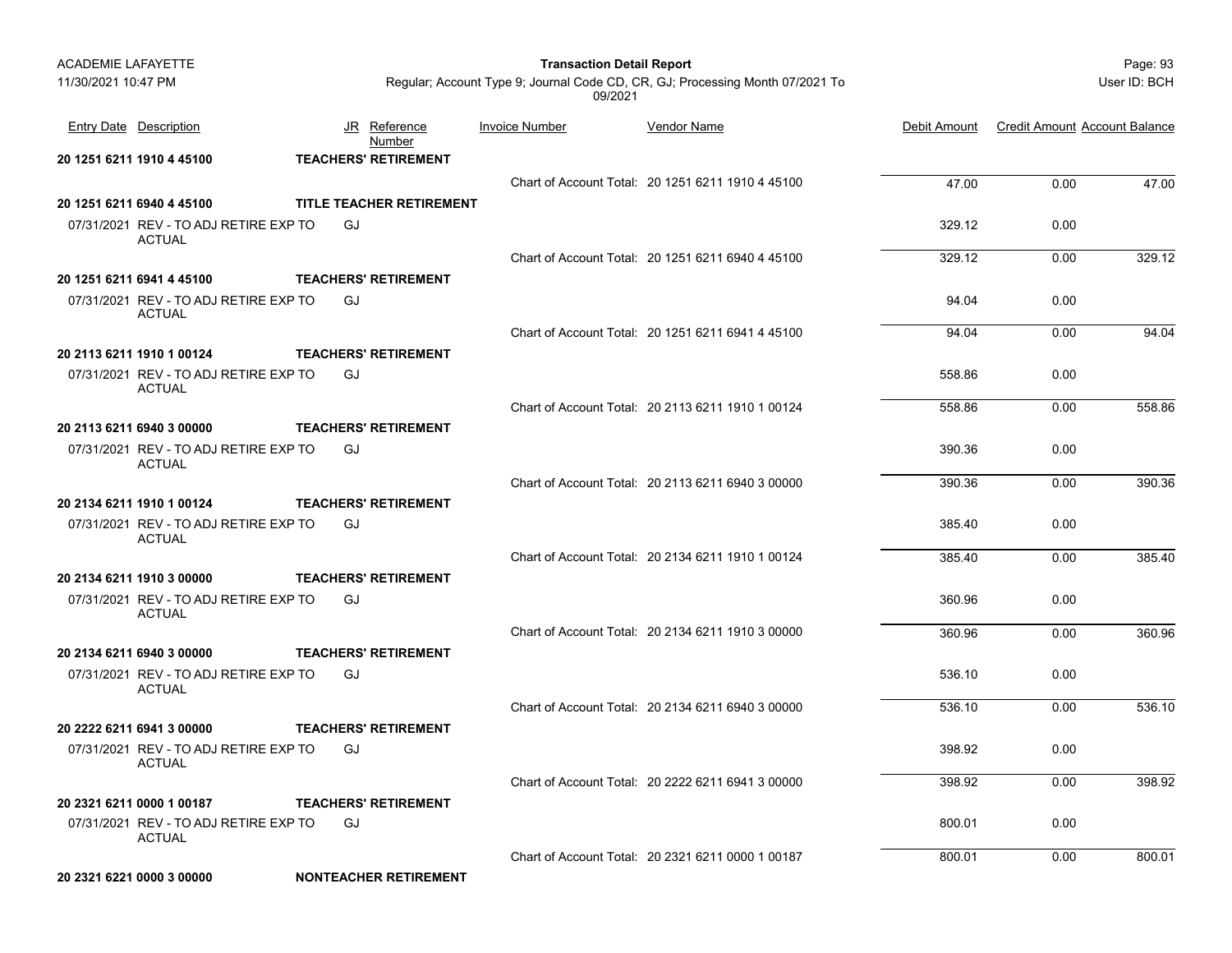| <b>ACADEMIE LAFAYETTE</b> |                                                             |           |                               | <b>Transaction Detail Report</b> |                                                                               |              |                                      | Page: 94     |
|---------------------------|-------------------------------------------------------------|-----------|-------------------------------|----------------------------------|-------------------------------------------------------------------------------|--------------|--------------------------------------|--------------|
| 11/30/2021 10:47 PM       |                                                             |           |                               | 09/2021                          | Regular; Account Type 9; Journal Code CD, CR, GJ; Processing Month 07/2021 To |              |                                      | User ID: BCH |
|                           | <b>Entry Date Description</b>                               | <u>JR</u> | Reference<br>Number           | <b>Invoice Number</b>            | <b>Vendor Name</b>                                                            | Debit Amount | <b>Credit Amount Account Balance</b> |              |
|                           | 20 2321 6221 0000 3 00000                                   |           | <b>NONTEACHER RETIREMENT</b>  |                                  |                                                                               |              |                                      |              |
|                           | 07/31/2021 REV - TO ADJ RETIRE EXP TO<br><b>ACTUAL</b>      | GJ        |                               |                                  |                                                                               | 1,644.39     | 0.00                                 |              |
|                           |                                                             |           |                               |                                  | Chart of Account Total: 20 2321 6221 0000 3 00000                             | 1,644.39     | 0.00                                 | 1,644.39     |
|                           | 20 2331 6211 0000 3 00000                                   |           | <b>TEACHERS' RETIREMENT</b>   |                                  |                                                                               |              |                                      |              |
|                           | 07/31/2021 REV - TO ADJ RETIRE EXP TO<br><b>ACTUAL</b>      | GJ        |                               |                                  |                                                                               | 886.70       | 0.00                                 |              |
|                           |                                                             |           |                               |                                  | Chart of Account Total: 20 2331 6211 0000 3 00000                             | 886.70       | 0.00                                 | 886.70       |
|                           | 20 2331 6412 6940 3 00000                                   |           | SUPPLIES - TECHNOLOGY RELATED |                                  |                                                                               |              |                                      |              |
|                           | 07/31/2021 TO RECLASS EMPLOYEE<br><b>COMPUTER DEDUCTION</b> | GJ        |                               |                                  |                                                                               | 20.00        | 0.00                                 |              |
|                           | 08/30/2021 TO RECLASSIFY EMPLOYEE<br>COMPUTER DEDUCTIO      | GJ        |                               |                                  |                                                                               | 20.00        | 0.00                                 |              |
|                           | 09/30/2021 TO RECLASS EMPLOYEE<br><b>COMPUTER DEDUCTION</b> | GJ        |                               |                                  |                                                                               | 20.00        | 0.00                                 |              |
|                           |                                                             |           |                               |                                  | Chart of Account Total: 20 2331 6412 6940 3 00000                             | 60.00        | 0.00                                 | 60.00        |
|                           | 20 2411 6211 6940 3 00000                                   |           | <b>TEACHERS' RETIREMENT</b>   |                                  |                                                                               |              |                                      |              |
|                           | 07/31/2021 REV - TO ADJ RETIRE EXP TO<br><b>ACTUAL</b>      | GJ        |                               |                                  |                                                                               | 945.00       | 0.00                                 |              |
|                           |                                                             |           |                               |                                  | Chart of Account Total: 20 2411 6211 6940 3 00000                             | 945.00       | 0.00                                 | 945.00       |
|                           | 20 2411 6221 1910 3 00000                                   |           | <b>NONTEACHER RETIREMENT</b>  |                                  |                                                                               |              |                                      |              |
|                           | 07/31/2021 REV - TO ADJ RETIRE EXP TO<br><b>ACTUAL</b>      | GJ        |                               |                                  |                                                                               | 901.99       | 0.00                                 |              |
|                           |                                                             |           |                               |                                  | Chart of Account Total: 20 2411 6221 1910 3 00000                             | 901.99       | 0.00                                 | 901.99       |
|                           | 20 2411 6221 1910 4 00420                                   |           | <b>NONTEACHER RETIREMENT</b>  |                                  |                                                                               |              |                                      |              |
|                           | 07/31/2021 REV - TO ADJ RETIRE EXP TO<br><b>ACTUAL</b>      | GJ        |                               |                                  |                                                                               | 225.50       | 0.00                                 |              |
|                           |                                                             |           |                               |                                  | Chart of Account Total: 20 2411 6221 1910 4 00420                             | 225.50       | 0.00                                 | 225.50       |
|                           | 20 2411 6221 6941 3 00000                                   |           | <b>NONTEACHER RETIREMENT</b>  |                                  |                                                                               |              |                                      |              |
|                           | 07/31/2021 REV - TO ADJ RETIRE EXP TO<br><b>ACTUAL</b>      | GJ        |                               |                                  |                                                                               | 1,159.69     | 0.00                                 |              |
|                           |                                                             |           |                               |                                  | Chart of Account Total: 20 2411 6221 6941 3 00000                             | 1,159.69     | 0.00                                 | 1,159.69     |
|                           |                                                             |           |                               | Account Type Total:              | Expenditure                                                                   | 48,659.96    | 3,086.26                             | 45,573.70    |
|                           |                                                             |           |                               | Fund Total:                      | 20                                                                            | 48,659.96    | 3,086.26                             | 45,573.70    |
| <b>Fund: 40</b>           | <b>CAPITAL PROJECTS</b>                                     |           |                               |                                  |                                                                               |              |                                      |              |
|                           | 40 1111 6541 6940 4 42300                                   |           | <b>REGULAR EQUIPMENT</b>      |                                  |                                                                               |              |                                      |              |
|                           | 08/05/2021 Elementary - student desks -                     |           | CD 783121107                  | 20211004                         | <b>SCHOOLSIN</b>                                                              | 24,205.76    | 0.00                                 |              |
|                           | 08/05/2021 Reversal: Elementary - student                   |           | CD 7 83121107                 | 20211004                         | <b>SCHOOLSIN</b>                                                              | 0.00         | 24,205.76                            |              |

desks -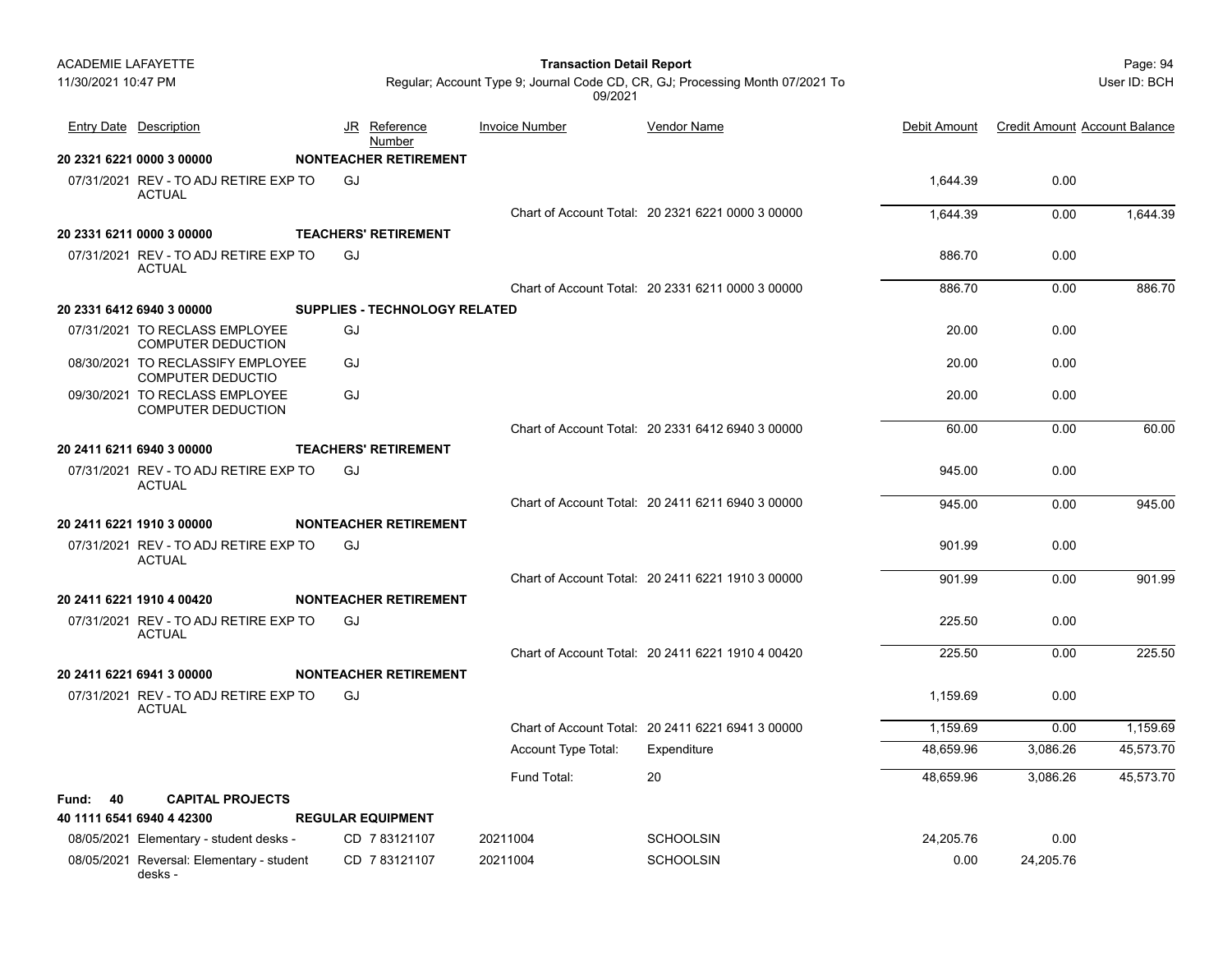### Page: 95 **Transaction Detail Report**

User ID: BCH

|                 | <b>Entry Date</b> Description                                        | JR Reference<br>Number              | <b>Invoice Number</b>                         | <b>Vendor Name</b>                                | Debit Amount | <b>Credit Amount Account Balance</b> |           |
|-----------------|----------------------------------------------------------------------|-------------------------------------|-----------------------------------------------|---------------------------------------------------|--------------|--------------------------------------|-----------|
|                 | 40 1111 6541 6940 4 42300                                            | <b>REGULAR EQUIPMENT</b>            |                                               |                                                   |              |                                      |           |
|                 |                                                                      |                                     |                                               | Chart of Account Total: 40 1111 6541 6940 4 42300 | 24,205.76    | 24.205.76                            | 0.00      |
|                 | 40 1111 6541 6941 4 42300                                            | <b>REGULAR EQUIPMENT</b>            |                                               |                                                   |              |                                      |           |
|                 | 08/05/2021 Reversal: Elementary - student<br>desks -                 | CD 7 83121107                       | 20211004                                      | <b>SCHOOLSIN</b>                                  | 0.00         | 38,708.65                            |           |
|                 | 08/05/2021 Elementary - student desks -                              | CD 783121107                        | 20211004                                      | <b>SCHOOLSIN</b>                                  | 38,708.65    | 0.00                                 |           |
|                 | 08/30/2021 TO ADJUST PAYMENT TO ACTUAL GJ                            |                                     |                                               |                                                   | 0.00         | 2,400.00                             |           |
|                 | 08/30/2021 TO ADJUST PAYMENT TO ACTUAL GJ                            |                                     |                                               |                                                   | 2,400.00     | 0.00                                 |           |
|                 |                                                                      |                                     |                                               | Chart of Account Total: 40 1111 6541 6941 4 42300 | 41,108.65    | 41,108.65                            | 0.00      |
|                 | 40 1151 6411 1920 4 00420                                            | <b>GENERAL SUPPLIES</b>             |                                               |                                                   |              |                                      |           |
| 09/21/2021 Kiln |                                                                      | CD 7 93021006                       | 20210922                                      | <b>BRACKER'S GOOD EARTH CLAYS INC</b>             | 4,320.74     | 0.00                                 |           |
|                 | 09/21/2021 Reversal: Kiln                                            | CD 7 93021006                       | 20210922                                      | <b>BRACKER'S GOOD EARTH CLAYS INC</b>             | 0.00         | 4,320.74                             |           |
|                 |                                                                      |                                     |                                               | Chart of Account Total: 40 1151 6411 1920 4 00420 | 4,320.74     | 4,320.74                             | 0.00      |
|                 | 40 1151 6541 1920 4 00420                                            | <b>REGULAR EQUIPMENT</b>            |                                               |                                                   |              |                                      |           |
|                 | 09/07/2021 Hs Furniture Year 2                                       | CD 7 2086                           | 20210922                                      | <b>SCOTT RICE OFFICE WORKS</b>                    | 61,945.92    | 0.00                                 |           |
|                 | 09/07/2021 Reversal: Hs Furniture Year 2                             | CD 7 2086                           | 20210922                                      | <b>SCOTT RICE OFFICE WORKS</b>                    | 0.00         | 61.945.92                            |           |
|                 | 09/07/2021 Correction: Hs Furniture Year 2                           | CD 7 2086                           | 20210922                                      | <b>SCOTT RICE OFFICE WORKS</b>                    | 4,324.89     | 0.00                                 |           |
|                 | 09/21/2021 Correction: Kiln                                          | CD 7 93021006                       | 20210922                                      | <b>BRACKER'S GOOD EARTH CLAYS INC</b>             | 4,320.74     | 0.00                                 |           |
|                 |                                                                      |                                     |                                               | Chart of Account Total: 40 1151 6541 1920 4 00420 | 70,591.55    | 61,945.92                            | 8,645.63  |
|                 | 40 2331 6337 1910 3 00000                                            |                                     | <b>TECHNOLOGY-RELATED REPAIRS &amp; MAINT</b> |                                                   |              |                                      |           |
|                 | 09/28/2021 technology services - SMART board CD 7 93021101<br>reconf |                                     | 20211102-0003                                 | <b>CLARK NATHAN</b>                               | 5,400.00     | 0.00                                 |           |
|                 |                                                                      |                                     |                                               | Chart of Account Total: 40 2331 6337 1910 3 00000 | 5,400.00     | 0.00                                 | 5,400.00  |
|                 | 40 2331 6541 6940 3 00000                                            | <b>REGULAR EQUIPMENT</b>            |                                               |                                                   |              |                                      |           |
|                 | 09/03/2021 av&computers - new teachers - 12 CD 7 93021192            |                                     | 20211102                                      | <b>CC APPLE</b>                                   | 16,788.00    | 0.00                                 |           |
|                 |                                                                      |                                     |                                               | Chart of Account Total: 40 2331 6541 6940 3 00000 | 16,788.00    | 0.00                                 | 16,788.00 |
|                 | 40 2331 6543 1910 3 00000                                            | <b>TECHNOLLOGY RELATED HARDWARE</b> |                                               |                                                   |              |                                      |           |
|                 | 08/10/2021 Reversal: erate total before discount CD 7 2076           |                                     | 20211004                                      | <b>HEARTLAND MACS</b>                             | 0.00         | 59,735.31                            |           |
|                 | 08/10/2021 erate total before discount -<br>technology               | CD 7 2076                           | 20211004                                      | <b>HEARTLAND MACS</b>                             | 59,735.31    | 0.00                                 |           |
|                 | 09/16/2021 av & computers - 3 SMART systems CD 7 93021099<br>- high  |                                     | 20211102                                      | <b>CLARK NATHAN</b>                               | 8,760.00     | 0.00                                 |           |
|                 |                                                                      |                                     |                                               | Chart of Account Total: 40 2331 6543 1910 3 00000 | 68,495.31    | 59,735.31                            | 8,760.00  |
|                 | 40 2331 6543 6940 3 00000                                            | <b>TECHNOLLOGY RELATED HARDWARE</b> |                                               |                                                   |              |                                      |           |
|                 | 08/10/2021 Reversal: erate total before discount CD 7 2076           |                                     | 20211004                                      | <b>HEARTLAND MACS</b>                             | 0.00         | 44,780.54                            |           |
|                 | 08/10/2021 erate total before discount -                             | CD 7 2076                           | 20211004                                      | <b>HEARTLAND MACS</b>                             | 44,780.54    | 0.00                                 |           |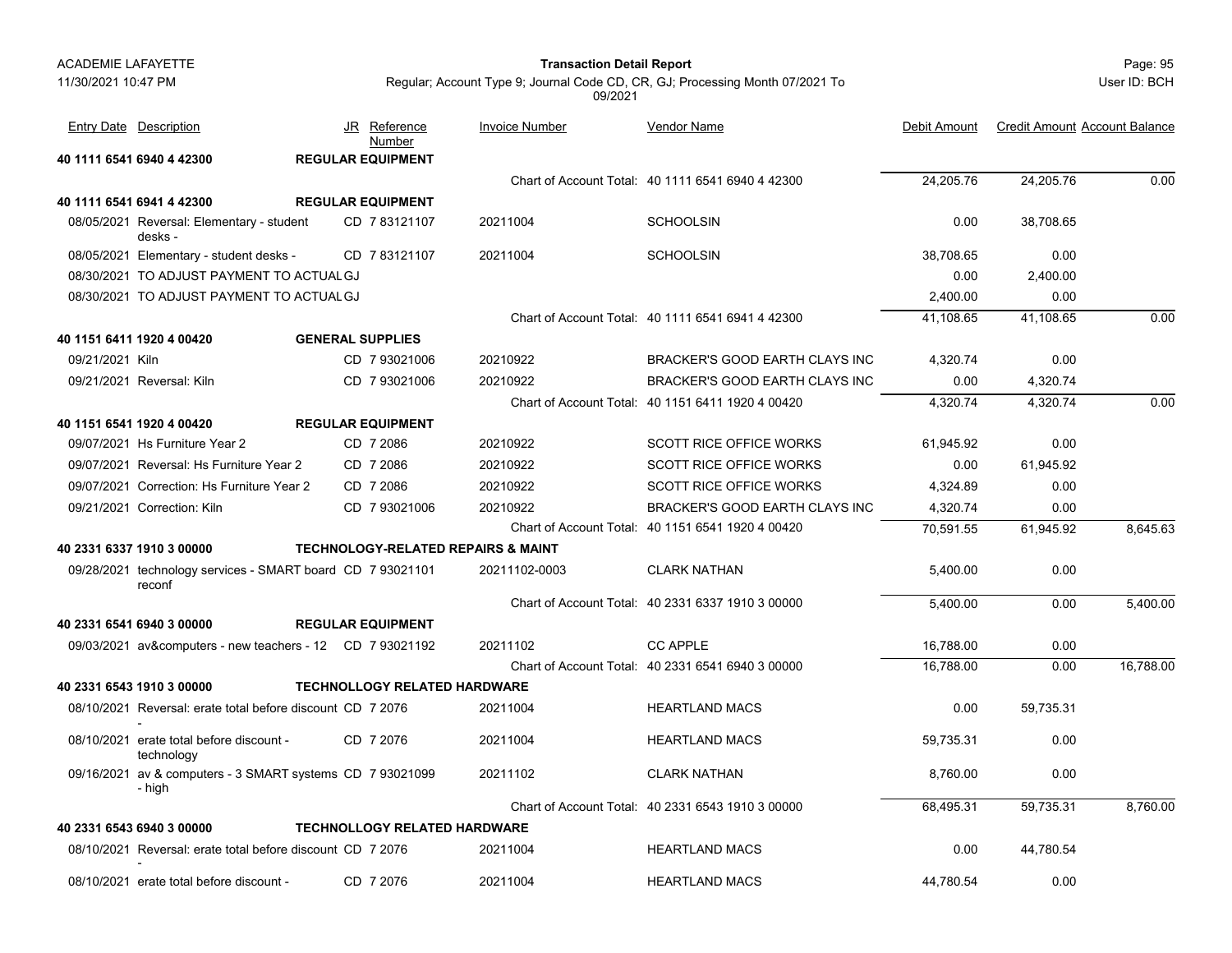|                     | <b>ACADEMIE LAFAYETTE</b>                                             |                  |    |                                     |                       | Page: 96                                                                      |              |                                      |              |
|---------------------|-----------------------------------------------------------------------|------------------|----|-------------------------------------|-----------------------|-------------------------------------------------------------------------------|--------------|--------------------------------------|--------------|
| 11/30/2021 10:47 PM |                                                                       |                  |    |                                     | 09/2021               | Regular; Account Type 9; Journal Code CD, CR, GJ; Processing Month 07/2021 To |              |                                      | User ID: BCH |
|                     | <b>Entry Date Description</b>                                         |                  | JR | <u>Reference</u><br>Number          | <b>Invoice Number</b> | <b>Vendor Name</b>                                                            | Debit Amount | <b>Credit Amount Account Balance</b> |              |
|                     | 40 2331 6543 6940 3 00000                                             |                  |    | <b>TECHNOLLOGY RELATED HARDWARE</b> |                       |                                                                               |              |                                      |              |
|                     | technology                                                            |                  |    |                                     |                       |                                                                               |              |                                      |              |
|                     |                                                                       |                  |    |                                     |                       | Chart of Account Total: 40 2331 6543 6940 3 00000                             | 44,780.54    | 44,780.54                            | 0.00         |
|                     | 40 2331 6543 6941 3 00000                                             |                  |    | <b>TECHNOLLOGY RELATED HARDWARE</b> |                       |                                                                               |              |                                      |              |
|                     | 08/10/2021 erate total before discount -<br>technology                |                  |    | CD 7 2076                           | 20211004              | <b>HEARTLAND MACS</b>                                                         | 49.540.49    | 0.00                                 |              |
|                     | 08/10/2021 Reversal: erate total before discount CD 7 2076            |                  |    |                                     | 20211004              | <b>HEARTLAND MACS</b>                                                         | 0.00         | 49,540.49                            |              |
|                     |                                                                       |                  |    |                                     |                       | Chart of Account Total: 40 2331 6543 6941 3 00000                             | 49,540.49    | 49,540.49                            | 0.00         |
|                     | 40 2542 6319 6941 3 00000                                             |                  |    | <b>OTHER PROFESSIONAL SERVICES</b>  |                       |                                                                               |              |                                      |              |
|                     | 08/01/2021 Reversal: CARPET INSTALLATION CD 4 5519<br>- CHERRY        |                  |    |                                     | 083121195             | <b>JRC FLOORS</b>                                                             | 0.00         | 6,857.46                             |              |
|                     | 08/01/2021 CARPET INSTALLATION -<br><b>CHERRY</b>                     |                  |    | CD 4 5519                           | 083121195             | <b>JRC FLOORS</b>                                                             | 6,857.46     | 0.00                                 |              |
|                     |                                                                       |                  |    |                                     |                       | Chart of Account Total: 40 2542 6319 6941 3 00000                             | 6,857.46     | 6,857.46                             | 0.00         |
|                     | 40 2542 6332 6941 3 00000                                             |                  |    | <b>REPAIRS AND MAINTENANCE</b>      |                       |                                                                               |              |                                      |              |
|                     | 09/28/2021 Care & upkeep building - walk in<br>cooler                 |                  |    | CD 793021040                        | 20211102              | <b>DESIGN MECHANICAL INC</b>                                                  | 4,330.00     | 0.00                                 |              |
|                     |                                                                       |                  |    |                                     |                       | Chart of Account Total: 40 2542 6332 6941 3 00000                             | 4,330.00     | 0.00                                 | 4,330.00     |
|                     | 40 2542 6521 6940 3 00000                                             | <b>BUILDINGS</b> |    |                                     |                       |                                                                               |              |                                      |              |
|                     | 09/28/2021 care & upkeep of building - masonry CD 7 93021104<br>rest  |                  |    |                                     | 20211102              | PEERLESS RESTORATION                                                          | 20,925.00    | 0.00                                 |              |
|                     |                                                                       |                  |    |                                     |                       | Chart of Account Total: 40 2542 6521 6940 3 00000                             | 20,925.00    | 0.00                                 | 20,925.00    |
|                     | 40 2542 6521 6941 3 00000                                             |                  |    | <b>REGULAR EQUIPMENT</b>            |                       |                                                                               |              |                                      |              |
|                     | 07/14/2021 care & upkeep of building - carpet - CD 4 5518             |                  |    |                                     | 20210830              | CARPET BROKER, INC.                                                           | 6,796.21     | 0.00                                 |              |
|                     | 08/01/2021 Correction: CARPET<br><b>INSTALLATION - CHERRY</b>         |                  |    | CD 4 5519                           | 083121195             | <b>JRC FLOORS</b>                                                             | 6,857.46     | 0.00                                 |              |
|                     |                                                                       |                  |    |                                     |                       | Chart of Account Total: 40 2542 6521 6941 3 00000                             | 13,653.67    | 0.00                                 | 13,653.67    |
|                     | 40 2542 6541 1910 3 00000                                             |                  |    | <b>REGULAR EQUIPMENT</b>            |                       |                                                                               |              |                                      |              |
|                     | 09/16/2021 care & upkeep of building - supplies CD 7 93021010<br>$-p$ |                  |    |                                     | 20211102-0001         | AMAZON CAPITAL SERVICES                                                       | 9,856.00     | 0.00                                 |              |
|                     |                                                                       |                  |    |                                     |                       | Chart of Account Total: 40 2542 6541 1910 3 00000                             | 9,856.00     | 0.00                                 | 9,856.00     |
|                     | 40 2542 6541 6940 3 00000                                             |                  |    | <b>REGULAR EQUIPMENT</b>            |                       |                                                                               |              |                                      |              |
|                     | 09/16/2021 care & upkeep of building - supplies CD 7 93021010<br>- p  |                  |    |                                     | 20211102-0001         | AMAZON CAPITAL SERVICES                                                       | 2,646.00     | 0.00                                 |              |
|                     |                                                                       |                  |    |                                     |                       | Chart of Account Total: 40 2542 6541 6940 3 00000                             | 2,646.00     | 0.00                                 | 2,646.00     |
|                     | 40 2542 6541 6941 3 00000                                             |                  |    | <b>REGULAR EQUIPMENT</b>            |                       |                                                                               |              |                                      |              |
|                     | 09/16/2021 care & upkeep of building - supplies CD 7 93021010<br>- p  |                  |    |                                     | 20211102-0001         | AMAZON CAPITAL SERVICES                                                       | 4,704.00     | 0.00                                 |              |
|                     |                                                                       |                  |    |                                     |                       | Chart of Account Total: 40 2542 6541 6941 3 00000                             | 4,704.00     | 0.00                                 | 4,704.00     |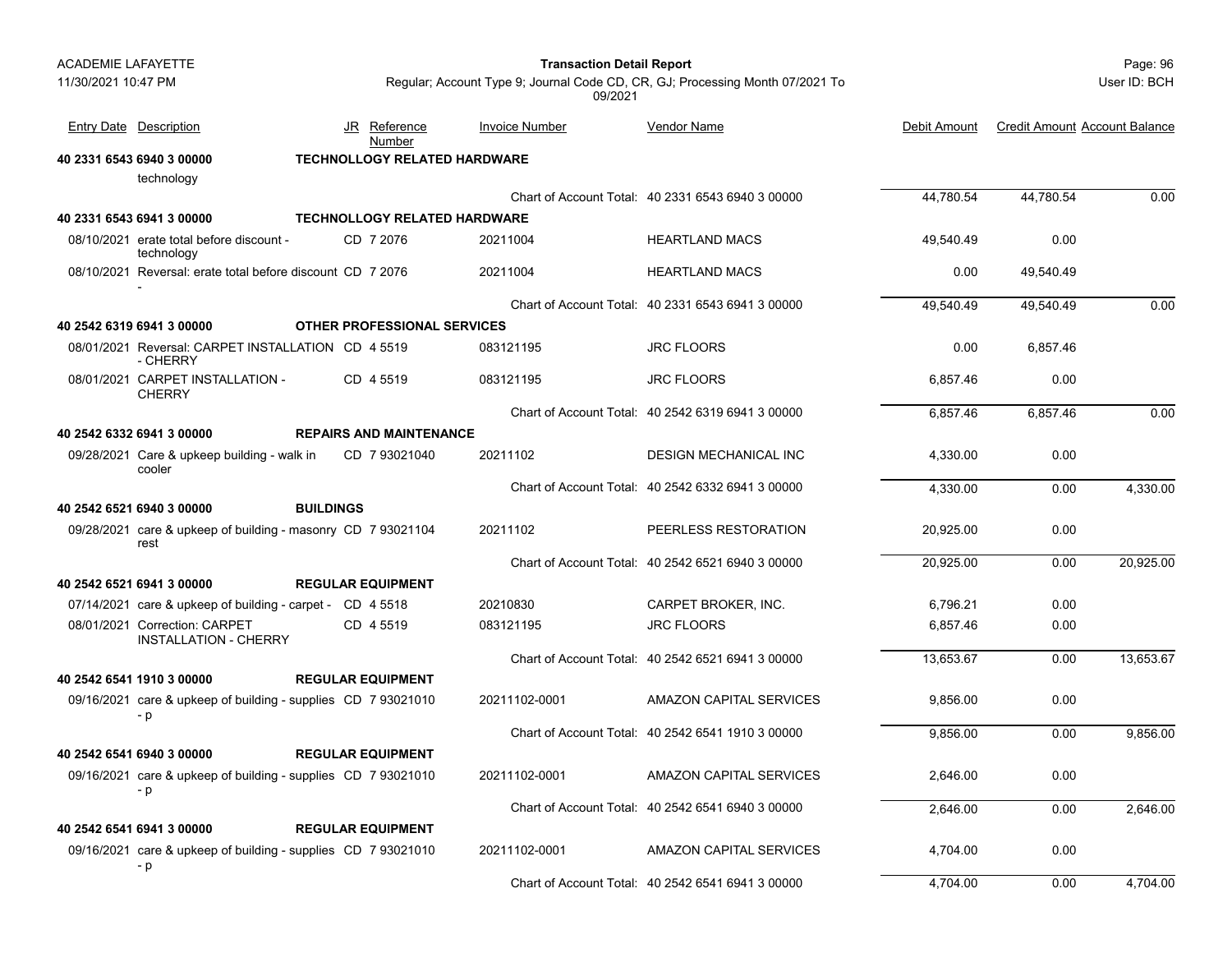Page: 97 **Transaction Detail Report**

Regular; Account Type 9; Journal Code CD, CR, GJ; Processing Month 07/2021 To 09/2021

| <b>Entry Date Description</b>                        |    | JR Reference<br>Number             | <b>Invoice Number</b> | Vendor Name                                       | Debit Amount | <b>Credit Amount Account Balance</b> |           |
|------------------------------------------------------|----|------------------------------------|-----------------------|---------------------------------------------------|--------------|--------------------------------------|-----------|
| 40 5122 6614 0000 3 00000                            |    | <b>PRINCIPAL - LONG TERM LOANS</b> |                       |                                                   |              |                                      |           |
| 07/31/2021 TO RECLASS PRINC LOAN ACT IN GJ<br>FD 40  |    |                                    |                       |                                                   | 26,127.46    | 0.00                                 |           |
| 08/30/2021 TO RECLASS PRINCIPAL LOAN<br>ACTY FD 40   | GJ |                                    |                       |                                                   | 25,532.48    | 0.00                                 |           |
| 09/30/2021 TO RECLASS PRINCIPAL LOAN<br>ACT IN FD 40 | GJ |                                    |                       |                                                   | 26,102.70    | 0.00                                 |           |
|                                                      |    |                                    |                       | Chart of Account Total: 40 5122 6614 0000 3 00000 | 77,762.64    | 0.00                                 | 77,762.64 |
| 40 5131 6613 1910 3 00000                            |    | <b>PRINCIPAL - LEASE</b>           |                       |                                                   |              |                                      |           |
| 07/31/2021 TO RECLASS PRINC LOAN ACT IN GJ<br>FD 40  |    |                                    |                       |                                                   | 3.526.67     | 0.00                                 |           |
| 08/30/2021 TO RECLASS PRINCIPAL LOAN<br>ACTY FD 40   | GJ |                                    |                       |                                                   | 3,536.92     | 0.00                                 |           |
| 09/30/2021 TO RECLASS PRINCIPAL LOAN<br>ACT IN FD 40 | GJ |                                    |                       |                                                   | 3,547.19     | 0.00                                 |           |
|                                                      |    |                                    |                       | Chart of Account Total: 40 5131 6613 1910 3 00000 | 10,610.78    | 0.00                                 | 10,610.78 |
| 40 5131 6613 6940 3 00000                            |    | <b>PRINCIPAL - LEASE</b>           |                       |                                                   |              |                                      |           |
| 07/31/2021 TO RECLASS PRINC LOAN ACT IN GJ<br>FD 40  |    |                                    |                       |                                                   | 2,600.05     | 0.00                                 |           |
| 08/30/2021 TO RECLASS PRINCIPAL LOAN<br>ACTY FD 40   | GJ |                                    |                       |                                                   | 2,608.08     | 0.00                                 |           |
| 09/30/2021 TO RECLASS PRINCIPAL LOAN<br>ACT IN FD 40 | GJ |                                    |                       |                                                   | 2,616.14     | 0.00                                 |           |
|                                                      |    |                                    |                       | Chart of Account Total: 40 5131 6613 6940 3 00000 | 7,824.27     | 0.00                                 | 7,824.27  |
| 40 5131 6613 6941 3 00000                            |    | <b>PRINCIPAL - LEASE</b>           |                       |                                                   |              |                                      |           |
| 07/31/2021 TO RECLASS PRINC LOAN ACT IN GJ<br>FD 40  |    |                                    |                       |                                                   | 1.568.19     | 0.00                                 |           |
| 08/30/2021 TO RECLASS PRINCIPAL LOAN<br>ACTY FD 40   | GJ |                                    |                       |                                                   | 1,573.23     | 0.00                                 |           |
| 09/30/2021 TO RECLASS PRINCIPAL LOAN<br>ACT IN FD 40 | GJ |                                    |                       |                                                   | 1,578.29     | 0.00                                 |           |
|                                                      |    |                                    |                       | Chart of Account Total: 40 5131 6613 6941 3 00000 | 4.719.71     | 0.00                                 | 4,719.71  |
| 40 5222 6624 0000 3 00000                            |    | <b>INTEREST - LONG TERM LOANS</b>  |                       |                                                   |              |                                      |           |
| 07/01/2021 Loan payment - 5458-11002                 |    | CD 7 73121096                      | 20210902              | <b>COUNTRY CLUB BANK</b>                          | 3,219.19     | 0.00                                 |           |
| 07/01/2021 Loan payment - 5458-11003                 |    | CD 7 73121097                      | 20210902-0001         | <b>COUNTRY CLUB BANK</b>                          | 9.670.37     | 0.00                                 |           |
| 08/02/2021 Loan payment - 5458-11002 -               |    | CD 783121104                       | 20211004              | COUNTRY CLUB BANK                                 | 3,316.86     | 0.00                                 |           |
| 08/02/2021 Loan payment - 5458-11003 -               |    | CD 783121105                       | 20211004-0001         | <b>COUNTRY CLUB BANK</b>                          | 9,963.12     | 0.00                                 |           |
| 09/01/2021 Loan payment - 5458-11002 -               |    | CD 7 93021149                      | 20211102              | <b>COUNTRY CLUB BANK</b>                          | 3,191.94     | 0.00                                 |           |
| 09/01/2021 Loan payment - 5458-11003 -               |    | CD 7 93021150                      | 20211102-0001         | <b>COUNTRY CLUB BANK</b>                          | 9,586.52     | 0.00                                 |           |
|                                                      |    |                                    |                       | Chart of Account Total: 40 5222 6624 0000 3 00000 | 38,948.00    | 0.00                                 | 38,948.00 |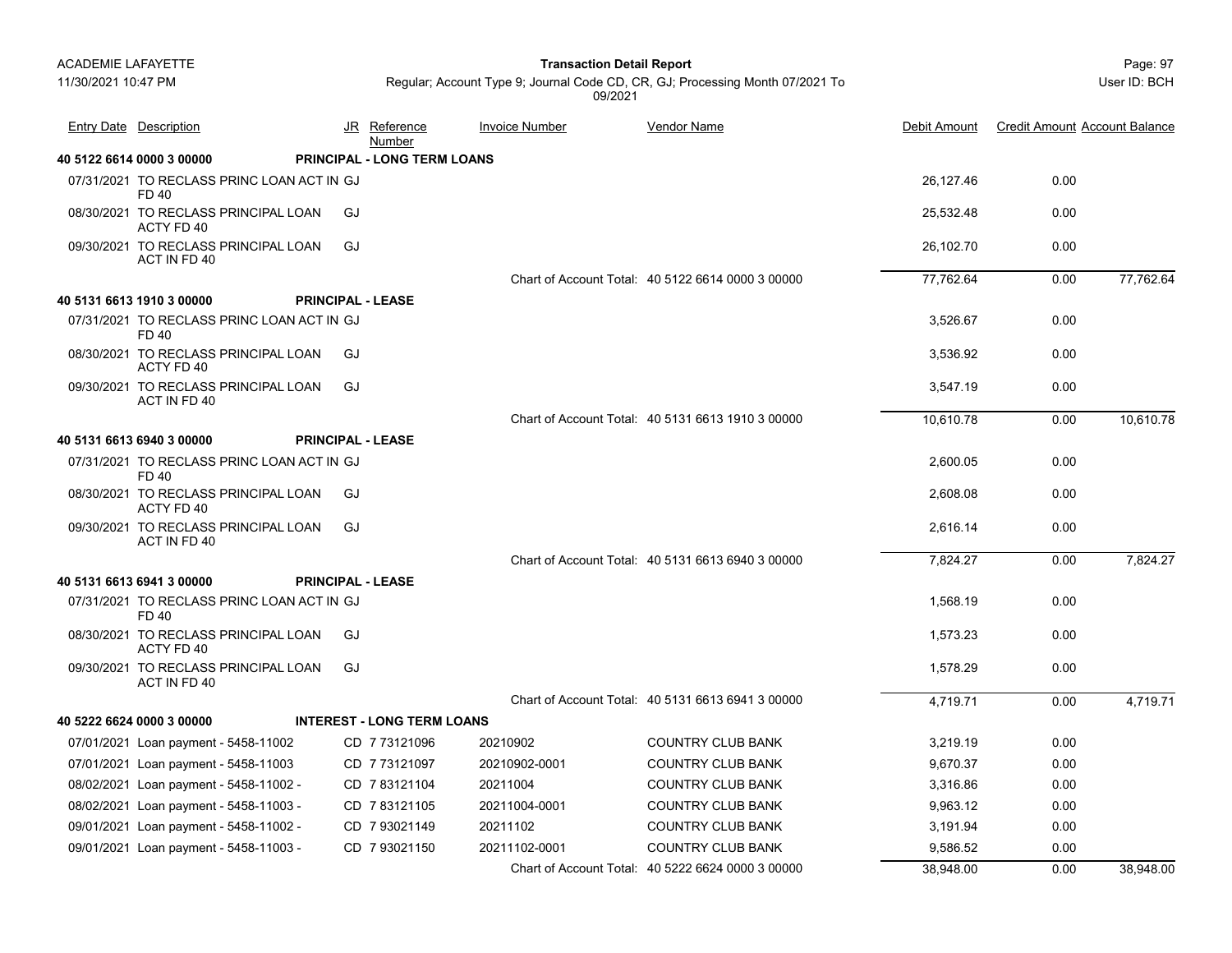11/30/2021 10:47 PM

# Page: 98 **Transaction Detail Report**

Regular; Account Type 9; Journal Code CD, CR, GJ; Processing Month 07/2021 To 09/2021

| <b>Entry Date Description</b>                           | JR Reference<br>Number            | <b>Invoice Number</b> | <b>Vendor Name</b>                                | Debit Amount | <b>Credit Amount Account Balance</b> |           |
|---------------------------------------------------------|-----------------------------------|-----------------------|---------------------------------------------------|--------------|--------------------------------------|-----------|
| 40 5222 6624 1910 3 00000                               | <b>INTEREST - LONG TERM LOANS</b> |                       |                                                   |              |                                      |           |
| 07/01/2021 building loan P&I - loan #17992              | CD 7 73121125                     | 20210902-0001         | <b>IFF</b>                                        | 2.192.48     | 0.00                                 |           |
| 07/07/2021 Loan payment -                               | CD 7 73121110                     | 20210902              | <b>CENTRAL BANK OF KANSAS CITY</b>                | 16.368.90    | 0.00                                 |           |
| 08/02/2021 loan #17992 - -                              | CD 783121138                      | 20211004-0001         | <b>IFF</b>                                        | 2.168.27     | 0.00                                 |           |
| 08/04/2021 Loan payment - -                             | CD 7 83121124                     | 20211004-0001         | CENTRAL BANK OF KANSAS CITY                       | 16,613.23    | 0.00                                 |           |
| 09/01/2021 building loan P&I - loan #17992 -            | CD 793021181                      | 20211102-0001         | <b>IFF</b>                                        | 2,143.96     | 0.00                                 |           |
| 09/07/2021 Loan payment - -                             | CD 7 93021167                     | 20211102-0001         | CENTRAL BANK OF KANSAS CITY                       | 16,584.47    | 0.00                                 |           |
|                                                         |                                   |                       | Chart of Account Total: 40 5222 6624 1910 3 00000 | 56,071.31    | 0.00                                 | 56,071.31 |
| 40 5222 6624 6940 3 00000                               | <b>INTEREST - LONG TERM LOANS</b> |                       |                                                   |              |                                      |           |
| 07/01/2021 loan payment -                               | CD 7 73121124                     | 20210902              | <b>IFF</b>                                        | 4,040.33     | 0.00                                 |           |
| 08/02/2021 loan payment - -                             | CD 783121137                      | 20211004              | <b>IFF</b>                                        | 4,024.77     | 0.00                                 |           |
| 09/01/2021 loan payment - -                             | CD 7 93021180                     | 20211102              | <b>IFF</b>                                        | 4,009.14     | 0.00                                 |           |
|                                                         |                                   |                       | Chart of Account Total: 40 5222 6624 6940 3 00000 | 12,074.24    | 0.00                                 | 12,074.24 |
| 40 5231 6623 1910 3 00000                               | <b>LEASE-PURCHASE INTEREST</b>    |                       |                                                   |              |                                      |           |
| 07/01/2021 AV & Computers - chromebook<br>lease         | CD 773121129                      | 20210902              | TEQ LEASE EDUCATION FINANCE                       | 254.49       | 0.00                                 |           |
| 07/02/2021 Elementary - laptop lease 450-<br>7504327-00 | CD 7 73121007                     | 20210902              | APPLE FINANCIAL SERVICES                          | 92.30        | 0.00                                 |           |
| 08/02/2021 AV & Computers - chromebook<br>lease -       | CD 783121143                      | 20211004              | TEQ LEASE EDUCATION FINANCE                       | 247.95       | 0.00                                 |           |
| 08/02/2021 Elementary - laptop lease 450-<br>7504327-00 | CD 783121016                      | 20211004              | APPLE FINANCIAL SERVICES                          | 88.59        | 0.00                                 |           |
| 09/01/2021 AV & Computers - chromebook<br>lease -       | CD 7 93021187                     | 20211102              | TEQ LEASE EDUCATION FINANCE                       | 241.39       | 0.00                                 |           |
| 09/02/2021 Elementary - laptop lease 450-<br>7504327-00 | CD 793021016                      | 20211102              | APPLE FINANCIAL SERVICES                          | 84.88        | 0.00                                 |           |
|                                                         |                                   |                       | Chart of Account Total: 40 5231 6623 1910 3 00000 | 1,009.60     | 0.00                                 | 1,009.60  |
| 40 5231 6623 6940 3 00000                               | <b>LEASE-PURCHASE INTEREST</b>    |                       |                                                   |              |                                      |           |
| 07/01/2021 AV & Computers - chromebook<br>lease         | CD 7 73121129                     | 20210902              | TEQ LEASE EDUCATION FINANCE                       | 76.02        | 0.00                                 |           |
| 07/02/2021 Elementary - laptop lease 450-<br>7504327-00 | CD 7 73121007                     | 20210902              | APPLE FINANCIAL SERVICES                          | 151.37       | 0.00                                 |           |
| 08/02/2021 Elementary - laptop lease 450-<br>7504327-00 | CD 783121016                      | 20211004              | APPLE FINANCIAL SERVICES                          | 145.30       | 0.00                                 |           |
| 08/02/2021 AV & Computers - chromebook<br>lease -       | CD 783121143                      | 20211004              | TEQ LEASE EDUCATION FINANCE                       | 74.06        | 0.00                                 |           |
| 09/01/2021 AV & Computers - chromebook<br>lease -       | CD 7 93021187                     | 20211102              | TEQ LEASE EDUCATION FINANCE                       | 72.10        | 0.00                                 |           |
| 09/02/2021 Elementary - laptop lease 450-<br>7504327-00 | CD 7 93021016                     | 20211102              | APPLE FINANCIAL SERVICES                          | 139.20       | 0.00                                 |           |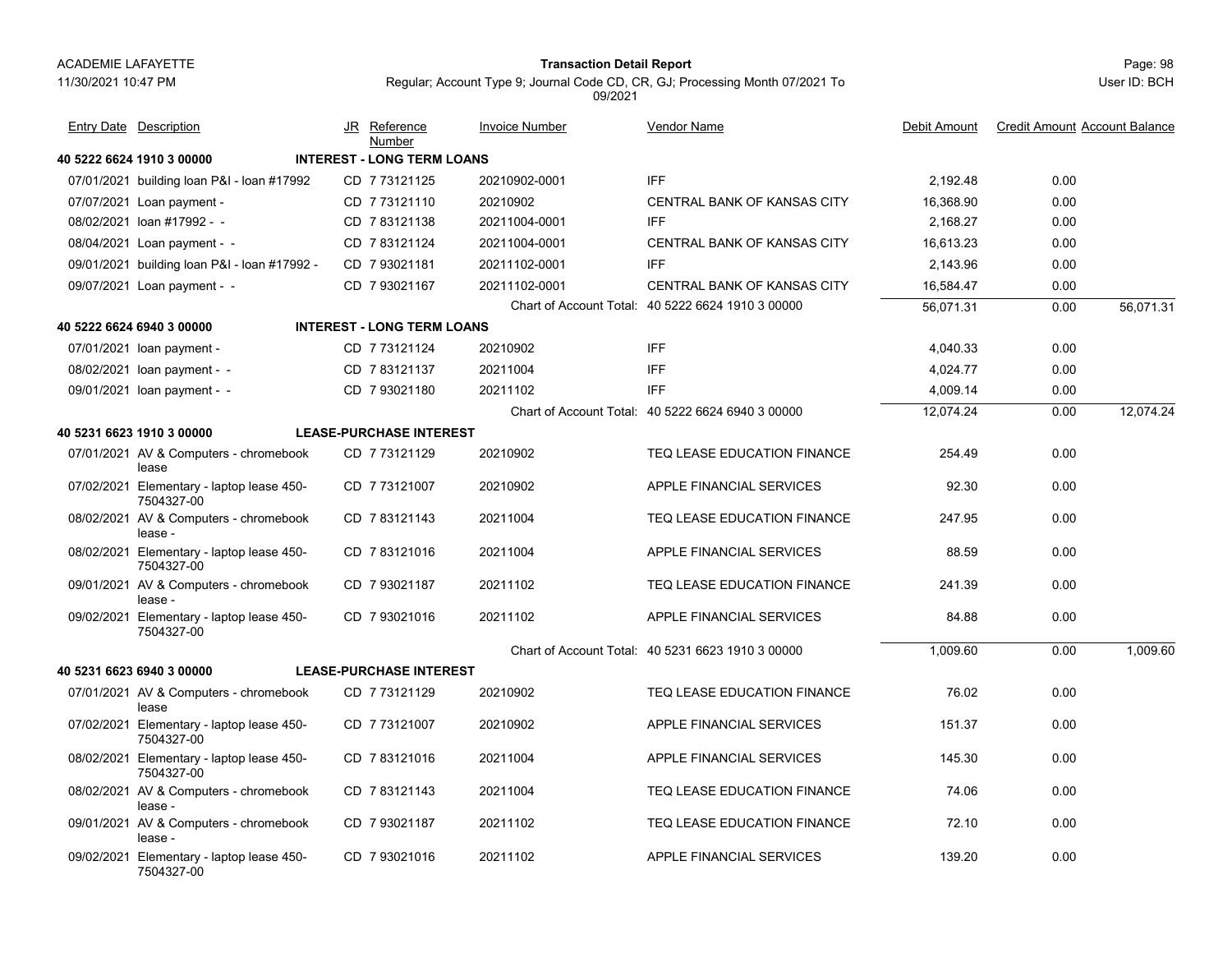**40 5231 6623 6940 3 00000 LEASE-PURCHASE INTEREST**

**40 5231 6623 6941 3 00000 LEASE-PURCHASE INTEREST**

### Page: 99 **Transaction Detail Report**

JR Reference Invoice Number

Entry Date Description **Entry Date Debit Amount** JR Reference Invoice Number Vendor Name

<u>Number</u>

User ID: BCH

Regular; Account Type 9; Journal Code CD, CR, GJ; Processing Month 07/2021 To 09/2021

Vendor Name

Chart of Account Total: 40 5231 6623 6940 3 00000658.05 0.00 658.05

<u>e</u> Debit Amount Credit Amount Account Balance

|          | 07/02/2021 Elementary - laptop lease 450-<br>7504327-00 | CD 7 73121007               | 20210902            | APPLE FINANCIAL SERVICES                          | 125.53     | 0.00       |            |
|----------|---------------------------------------------------------|-----------------------------|---------------------|---------------------------------------------------|------------|------------|------------|
|          | 08/02/2021 Elementary - laptop lease 450-<br>7504327-00 | CD 7 83121016               | 20211004            | APPLE FINANCIAL SERVICES                          | 120.49     | 0.00       |            |
|          | 09/02/2021 Elementary - laptop lease 450-<br>7504327-00 | CD 7 93021016               | 20211102            | APPLE FINANCIAL SERVICES                          | 115.43     | 0.00       |            |
|          |                                                         |                             |                     | Chart of Account Total: 40 5231 6623 6941 3 00000 | 361.45     | 0.00       | 361.45     |
|          |                                                         |                             | Account Type Total: | Expenditure                                       | 598,243.22 | 292,494.87 | 305,748.35 |
|          |                                                         |                             | Fund Total:         | 40                                                | 598,243.22 | 292,494.87 | 305,748.35 |
| Fund: 80 | <b>GENERAL FIXED ASSET GROUP</b>                        |                             |                     |                                                   |            |            |            |
|          | 80 4090 6695 0000 1 00000                               | <b>DEPRECIATION EXPENSE</b> |                     |                                                   |            |            |            |
|          | 07/31/2021 TO RECORD DEPRECIATION<br><b>EXPENSE</b>     | GJ                          |                     |                                                   | 33,201.10  | 0.00       |            |
|          | 08/30/2021 TO RECORD DEPRECIATION<br><b>EXPENSE</b>     | GJ                          |                     |                                                   | 33,270.94  | 0.00       |            |
|          | 08/30/2021 TO RECORD DEPRECIATION<br><b>EXPENSE</b>     | GJ                          |                     |                                                   | 0.00       | 37,954.04  |            |
|          | 08/30/2021 TO RECORD DEPRECIATION<br><b>EXPENSE</b>     | GJ                          |                     |                                                   | 37,954.04  | 0.00       |            |
|          | 09/30/2021 TO RECORD DEPRECIATION<br><b>EXPENSE</b>     | GJ                          |                     |                                                   | 33,341.25  | 0.00       |            |
|          | 09/30/2021 TO RECORD DEPRECIATION<br><b>EXPENSE</b>     | GJ                          |                     |                                                   | 0.00       | 35,395.36  |            |
|          | 09/30/2021 TO RECORD DEPRECIATION<br><b>EXPENSE</b>     | GJ                          |                     |                                                   | 0.00       | 35,184.90  |            |
|          | 09/30/2021 TO RECORD DEPRECIATION<br><b>EXPENSE</b>     | GJ                          |                     |                                                   | 0.00       | 35,395.36  |            |
|          | 09/30/2021 TO RECORD DEPRECIATION<br><b>EXPENSE</b>     | GJ                          |                     |                                                   | 35,395.36  | 0.00       |            |
|          | 09/30/2021 TO RECORD DEPRECIATION<br><b>EXPENSE</b>     | GJ                          |                     |                                                   | 35,395.36  | 0.00       |            |
|          | 09/30/2021 TO RECORD DEPRECIATION<br><b>EXPENSE</b>     | GJ                          |                     |                                                   | 0.00       | 33,341.25  |            |
|          | 09/30/2021 TO RECORD DEPRECIATION<br><b>EXPENSE</b>     | GJ                          |                     |                                                   | 35,184.90  | 0.00       |            |
|          | 09/30/2021 TO RECORD DEPRECIATION<br><b>EXPENSE</b>     | GJ                          |                     |                                                   | 33,667.45  | 0.00       |            |
|          |                                                         |                             |                     | Chart of Account Total: 80 4090 6695 0000 1 00000 | 277,410.40 | 177,270.91 | 100,139.49 |
|          | 80 5222 6624 0000 1 00000                               | <b>INTEREST</b>             |                     |                                                   |            |            |            |